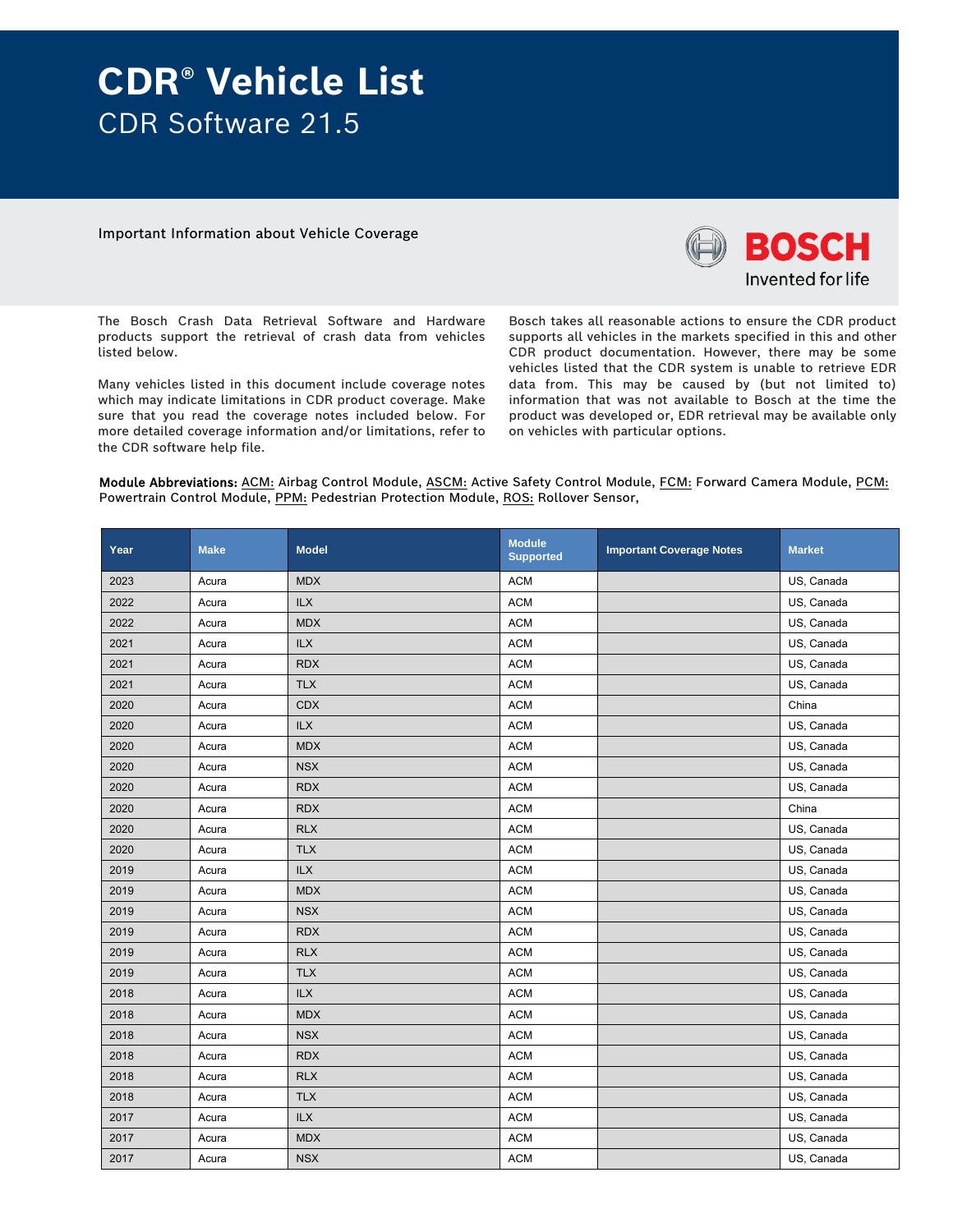| Year | <b>Make</b> | <b>Model</b>          | <b>Module</b><br><b>Supported</b> | <b>Important Coverage Notes</b>            | <b>Market</b> |
|------|-------------|-----------------------|-----------------------------------|--------------------------------------------|---------------|
| 2017 | Acura       | <b>RDX</b>            | <b>ACM</b>                        |                                            | US, Canada    |
| 2017 | Acura       | <b>RLX</b>            | <b>ACM</b>                        |                                            | US, Canada    |
| 2017 | Acura       | <b>TLX</b>            | <b>ACM</b>                        |                                            | US, Canada    |
| 2016 | Acura       | ILX                   | <b>ACM</b>                        |                                            | US, Canada    |
| 2016 | Acura       | <b>MDX</b>            | <b>ACM</b>                        |                                            | US, Canada    |
| 2016 | Acura       | <b>RDX</b>            | <b>ACM</b>                        |                                            | US, Canada    |
| 2016 | Acura       | <b>RLX</b>            | <b>ACM</b>                        |                                            | US, Canada    |
| 2016 | Acura       | <b>TLX</b>            | <b>ACM</b>                        |                                            | US, Canada    |
| 2015 | Acura       | <b>ILX</b>            | <b>ACM</b>                        |                                            | US, Canada    |
| 2015 | Acura       | <b>MDX</b>            | <b>ACM</b>                        |                                            | US, Canada    |
| 2015 | Acura       | <b>RDX</b>            | <b>ACM</b>                        |                                            | US, Canada    |
| 2015 | Acura       | <b>RLX</b>            | <b>ACM</b>                        |                                            | US, Canada    |
| 2015 | Acura       | <b>TLX</b>            | <b>ACM</b>                        |                                            | US, Canada    |
| 2014 | Acura       | ILX (includes Hybrid) | <b>ACM</b>                        |                                            | US, Canada    |
| 2014 | Acura       | <b>MDX</b>            | <b>ACM</b>                        |                                            | US, Canada    |
| 2014 | Acura       | <b>RDX</b>            | <b>ACM</b>                        |                                            | US, Canada    |
| 2014 | Acura       | <b>RLX</b>            | <b>ACM</b>                        |                                            | US, Canada    |
| 2014 | Acura       | <b>TL</b>             | <b>ACM</b>                        |                                            | US, Canada    |
| 2014 | Acura       | <b>TSX</b>            | <b>ACM</b>                        |                                            | US, Canada    |
| 2013 | Acura       | ILX (includes Hybrid) | <b>ACM</b>                        |                                            | US, Canada    |
| 2013 | Acura       | <b>MDX</b>            | <b>ACM</b>                        |                                            | US, Canada    |
| 2013 | Acura       | <b>RDX</b>            | <b>ACM</b>                        |                                            | US, Canada    |
| 2013 | Acura       | RL 4-Dr               | <b>ACM</b>                        |                                            | US, Canada    |
| 2013 | Acura       | <b>TL</b>             | <b>ACM</b>                        |                                            | US, Canada    |
| 2013 | Acura       | <b>TSX</b>            | <b>ACM</b>                        |                                            | US, Canada    |
| 2013 | Acura       | <b>ZDX</b>            | <b>ACM</b>                        |                                            | US, Canada    |
| 2012 | Acura       | <b>MDX</b>            | <b>ACM</b>                        | Not all MY2012s are compatible<br>with CDR | US, Canada    |
| 2012 | Acura       | <b>RL</b>             | <b>ACM</b>                        |                                            | US, Canada    |
| 2012 | Acura       | <b>TL</b>             | <b>ACM</b>                        | Not all MY2012s are compatible<br>with CDR | US, Canada    |
| 2012 | Acura       | <b>TSX</b>            | <b>ACM</b>                        |                                            | US, Canada    |
| 2012 | Acura       | ZDX                   | <b>ACM</b>                        |                                            | US, Canada    |
| 2022 | Alfa Romeo  | Giulia                | <b>ACM</b>                        |                                            | China         |
| 2022 | Alfa Romeo  | Stelvio               | <b>ACM</b>                        |                                            | China         |
| 2021 | Alfa Romeo  | 4C                    | <b>ACM</b>                        |                                            | <b>NAFTA</b>  |
| 2021 | Alfa Romeo  | Giulia                | <b>ACM</b>                        |                                            | <b>NAFTA</b>  |
| 2021 | Alfa Romeo  | Stelvio               | <b>ACM</b>                        |                                            | China         |
| 2021 | Alfa Romeo  | Stelvio               | <b>ACM</b>                        |                                            | NAFTA,        |
| 2020 | Alfa Romeo  | 4C                    | <b>ACM</b>                        |                                            | <b>NAFTA</b>  |
| 2020 | Alfa Romeo  | Giulia                | <b>ACM</b>                        |                                            | <b>NAFTA</b>  |
| 2020 | Alfa Romeo  | Stelvio               | <b>ACM</b>                        |                                            | <b>NAFTA</b>  |
| 2019 | Alfa Romeo  | 4C                    | <b>ACM</b>                        |                                            | <b>NAFTA</b>  |
| 2019 | Alfa Romeo  | Giulia                | <b>ACM</b>                        |                                            | <b>NAFTA</b>  |
| 2019 | Alfa Romeo  | Stelvio               | <b>ACM</b>                        |                                            | <b>NAFTA</b>  |
| 2018 | Alfa Romeo  | 4C                    | <b>ACM</b>                        |                                            | <b>NAFTA</b>  |
| 2018 | Alfa Romeo  | Giulia                | <b>ACM</b>                        |                                            | <b>NAFTA</b>  |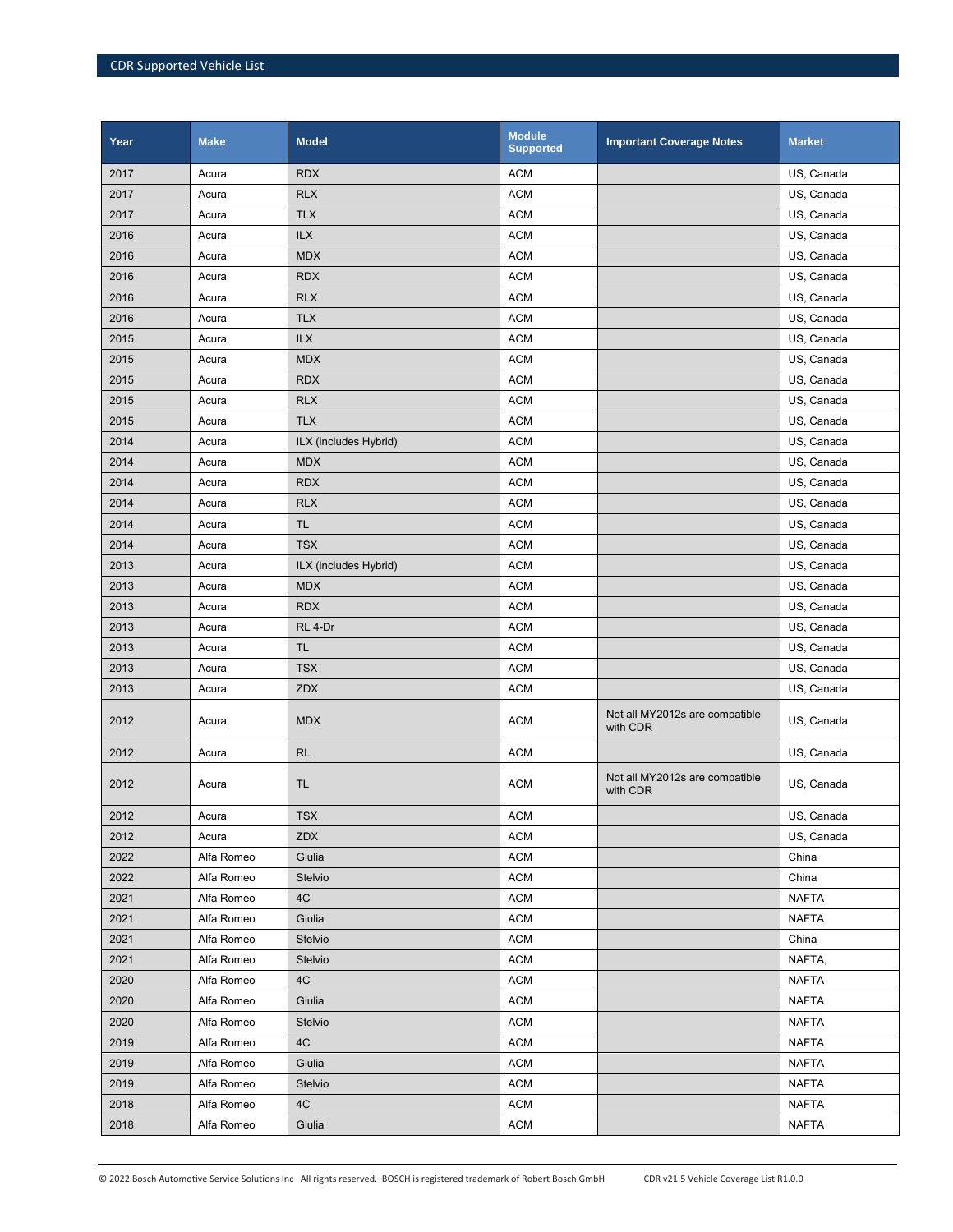| Year        | <b>Make</b> | <b>Model</b>       | <b>Module</b><br><b>Supported</b> | <b>Important Coverage Notes</b>                   | <b>Market</b>              |
|-------------|-------------|--------------------|-----------------------------------|---------------------------------------------------|----------------------------|
| 2018        | Alfa Romeo  | Stelvio            | <b>ACM</b>                        |                                                   | <b>NAFTA</b>               |
| 2017        | Alfa Romeo  | 4C                 | <b>ACM</b>                        |                                                   | <b>NAFTA</b>               |
| 2017        | Alfa Romeo  | Giulia             | <b>ACM</b>                        |                                                   | <b>NAFTA</b>               |
| 2016        | Alfa Romeo  | 4C                 | <b>ACM</b>                        |                                                   | <b>NAFTA</b>               |
| 2015        | Alfa Romeo  | 4C                 | <b>ACM</b>                        |                                                   | <b>NAFTA</b>               |
| 2011 - 2015 | Alpheon     | Alpheon            | <b>ACM</b>                        |                                                   | S. Korea                   |
| 2022        | Audi        | A <sub>1</sub>     | <b>ACM</b>                        |                                                   | Where sold                 |
| 2022        | Audi        | A3                 | <b>ACM</b>                        | China UDR Download                                | China                      |
| 2022        | Audi        | A3, S3, RS3        | <b>ACM</b>                        |                                                   | Where sold, if<br>equipped |
| 2022        | Audi        | A4, S4, A4 allroad | <b>ACM</b>                        | Requires CDR 500 for direct-to-<br>module imaging | Where sold                 |
| 2022        | Audi        | A5, R5, RS5, S5    | <b>ACM</b>                        | Requires CDR 500 for direct-to-<br>module imaging | Where sold                 |
| 2022        | Audi        | A6 Avant           | <b>ACM</b>                        | Requires CDR 500 for direct-to-<br>module imaging | Where sold                 |
| 2022        | Audi        | A6, A6L, S6        | <b>ACM</b>                        | China UDR Download                                | China                      |
| 2022        | Audi        | A6, A6L, S6        | <b>ACM</b>                        | Requires CDR 500 for direct-to-<br>module imaging | Where sold                 |
| 2022        | Audi        | A7                 | <b>ACM</b>                        | China UDR Download                                | China                      |
| 2022        | Audi        | A7, S7, RS7        | <b>ACM</b>                        | Requires CDR 500 for direct-to-<br>module imaging | Where sold                 |
| 2022        | Audi        | A8, A8L            | <b>ACM</b>                        | China UDR Download                                | China                      |
| 2022        | Audi        | A8, A8L, S8        | <b>ACM</b>                        | Requires CDR 500 for direct-to-<br>module imaging | Where sold                 |
| 2022        | Audi        | eTron              | <b>ACM</b>                        | Requires CDR 500 for direct-to-<br>module imaging | Where sold                 |
| 2022        | Audi        | Q2                 | <b>ACM</b>                        | China UDR Download                                | China                      |
| 2022        | Audi        | Q2                 | <b>ACM</b>                        |                                                   | Where sold, if<br>equipped |
| 2022        | Audi        | Q <sub>3</sub>     | <b>ACM</b>                        | China UDR Download                                | China                      |
| 2022        | Audi        | Q3                 | <b>ACM</b>                        |                                                   | Where sold                 |
| 2022        | Audi        | Q4 e-Tron          | <b>ACM</b>                        | China UDR Download                                | China                      |
| 2022        | Audi        | Q4 e-Tron          | <b>ACM</b>                        |                                                   | Where sold                 |
| 2022        | Audi        | Q <sub>5</sub>     | <b>ACM</b>                        | China UDR Download                                | China                      |
| 2022        | Audi        | Q5, SQ5            | <b>ACM</b>                        | Requires CDR 500 for direct-to-<br>module imaging | US, Canada                 |
| 2022        | Audi        | Q7                 | <b>ACM</b>                        | Requires CDR 500 for direct-to-<br>module imaging | US, Canada                 |
| 2022        | Audi        | Q7 PA              | <b>ACM</b>                        | China UDR Download                                | China                      |
| 2022        | Audi        | Q8                 | <b>ACM</b>                        | China UDR Download                                | China                      |
| 2022        | Audi        | Q8                 | <b>ACM</b>                        | Requires CDR 500 for direct-to-<br>module imaging | Where sold                 |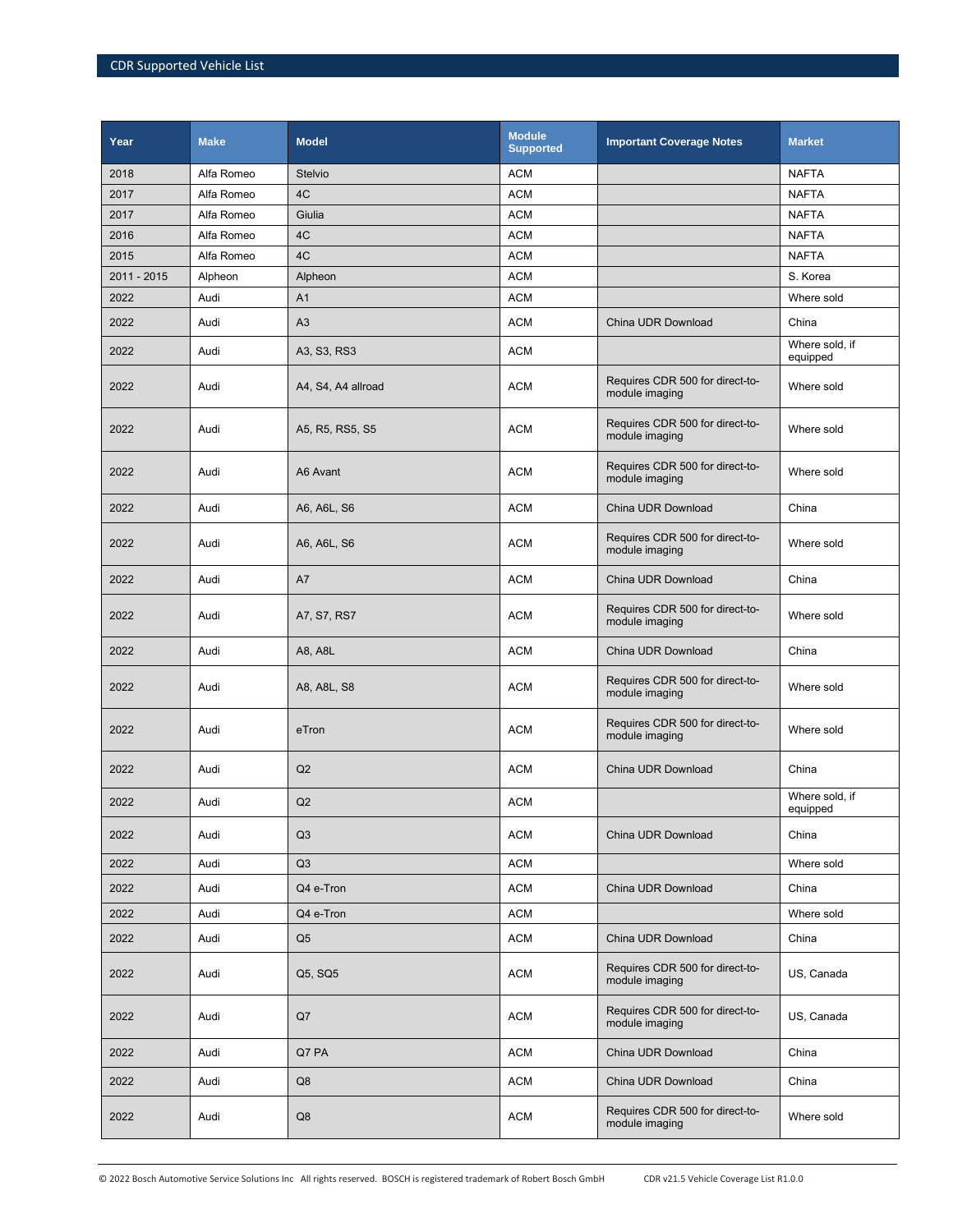| Year | <b>Make</b> | <b>Model</b>       | <b>Module</b><br><b>Supported</b> | <b>Important Coverage Notes</b>                   | <b>Market</b>              |
|------|-------------|--------------------|-----------------------------------|---------------------------------------------------|----------------------------|
| 2022 | Audi        | R <sub>8</sub>     | <b>ACM</b>                        |                                                   | US, Canada                 |
| 2021 | Audi        | A <sub>1</sub>     | <b>ACM</b>                        |                                                   | Where sold                 |
| 2021 | Audi        | A3                 | <b>ACM</b>                        | China UDR Download                                | China                      |
| 2021 | Audi        | A3, S3, RS3        | <b>ACM</b>                        |                                                   | Where sold, if<br>equipped |
| 2021 | Audi        | A4, S4, A4 allroad | <b>ACM</b>                        | Requires CDR 500 for direct-to-<br>module imaging | Where sold                 |
| 2021 | Audi        | A5, R5, RS5, S5    | <b>ACM</b>                        | Requires CDR 500 for direct-to-<br>module imaging | Where sold                 |
| 2021 | Audi        | A6 Avant           | <b>ACM</b>                        | Requires CDR 500 for direct-to-<br>module imaging | Where sold                 |
| 2021 | Audi        | A6, A6L, S6        | <b>ACM</b>                        | China UDR Download                                | China                      |
| 2021 | Audi        | A6, A6L, S6        | <b>ACM</b>                        | Requires CDR 500 for direct-to-<br>module imaging | Where sold                 |
| 2021 | Audi        | A7                 | <b>ACM</b>                        | China UDR Download                                | China                      |
| 2021 | Audi        | A7, S7, RS7        | <b>ACM</b>                        | Requires CDR 500 for direct-to-<br>module imaging | Where sold                 |
| 2021 | Audi        | A8, A8L            | <b>ACM</b>                        | China UDR Download                                | China                      |
| 2021 | Audi        | A8, A8L, S8        | <b>ACM</b>                        | Requires CDR 500 for direct-to-<br>module imaging | Where sold                 |
| 2021 | Audi        | eTron              | <b>ACM</b>                        | Requires CDR 500 for direct-to-<br>module imaging | Where sold                 |
| 2021 | Audi        | Q2                 | <b>ACM</b>                        | China UDR Download                                | China                      |
| 2021 | Audi        | Q2                 | <b>ACM</b>                        |                                                   | Where sold, if<br>equipped |
| 2021 | Audi        | Q3                 | <b>ACM</b>                        | China UDR Download                                | China                      |
| 2021 | Audi        | Q3                 | <b>ACM</b>                        |                                                   | Where sold                 |
| 2021 | Audi        | Q <sub>5</sub>     | <b>ACM</b>                        | China UDR Download                                | China                      |
| 2021 | Audi        | Q5, SQ5            | <b>ACM</b>                        | Requires CDR 500 for direct-to-<br>module imaging | US, Canada                 |
| 2021 | Audi        | Q7                 | <b>ACM</b>                        | Requires CDR 500 for direct-to-<br>module imaging | US, Canada                 |
| 2021 | Audi        | Q7 PA              | <b>ACM</b>                        | China UDR Download                                | China                      |
| 2021 | Audi        | Q8                 | <b>ACM</b>                        | China UDR Download                                | China                      |
| 2021 | Audi        | Q8                 | <b>ACM</b>                        | Requires CDR 500 for direct-to-<br>module imaging | Where sold                 |
| 2021 | Audi        | R <sub>8</sub>     | <b>ACM</b>                        |                                                   | US, Canada                 |
| 2020 | Audi        | A1                 | <b>ACM</b>                        |                                                   | Where sold                 |
| 2020 | Audi        | A3, S3, RS3        | <b>ACM</b>                        |                                                   | Where sold, if<br>equipped |
| 2020 | Audi        | A4, S4, A4 allroad | <b>ACM</b>                        | Requires CDR 500 for direct-to-<br>module imaging | Where sold                 |
| 2020 | Audi        | A5, R5, RS5, S5    | <b>ACM</b>                        | Requires CDR 500 for direct-to-<br>module imaging | Where sold                 |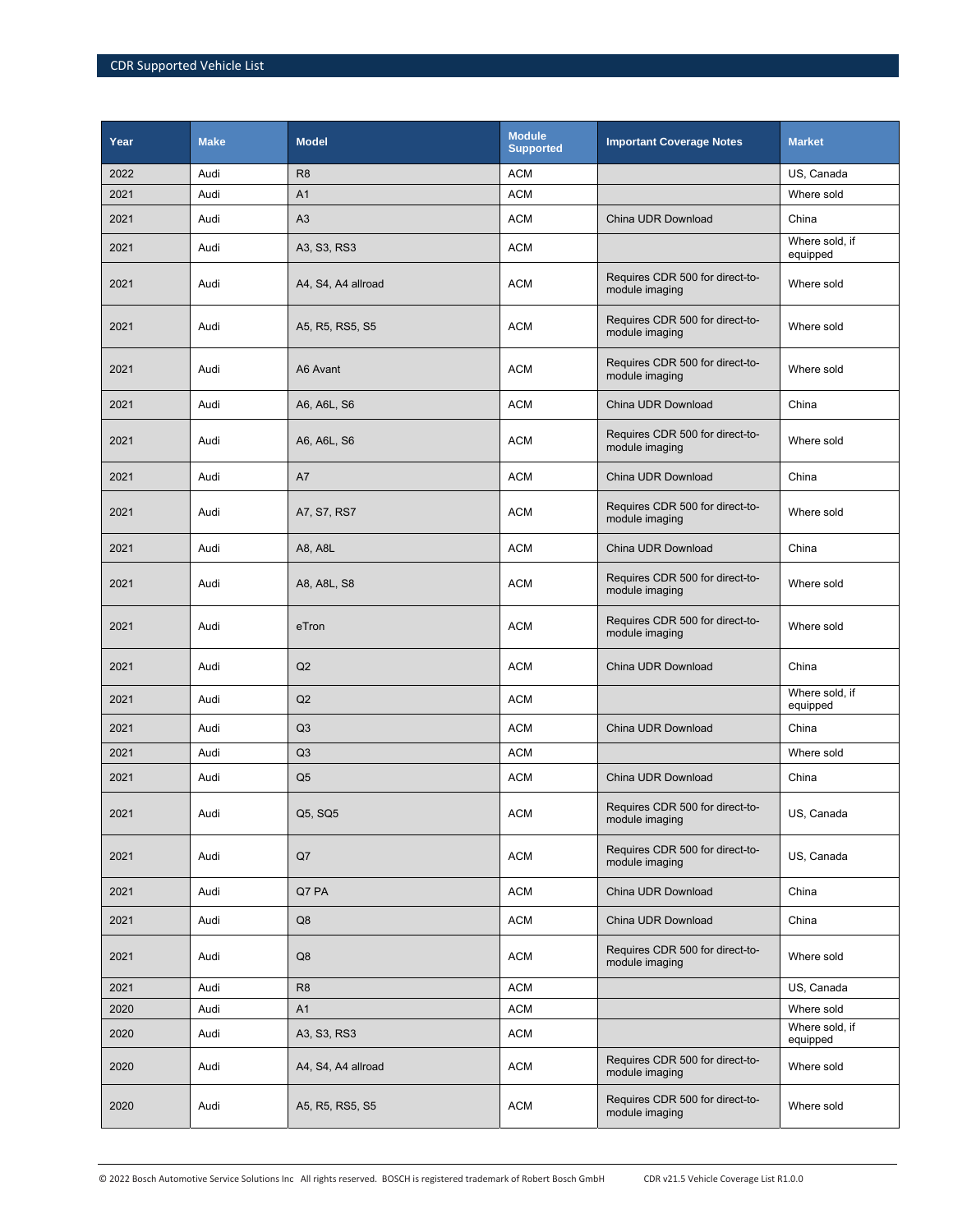| Year | <b>Make</b> | <b>Model</b>    | <b>Module</b><br><b>Supported</b> | <b>Important Coverage Notes</b>                   | <b>Market</b>              |
|------|-------------|-----------------|-----------------------------------|---------------------------------------------------|----------------------------|
| 2020 | Audi        | A6 Avant        | <b>ACM</b>                        | Requires CDR 500 for direct-to-<br>module imaging | Where sold                 |
| 2020 | Audi        | A6, A6L, S6     | <b>ACM</b>                        | Requires CDR 500 for direct-to-<br>module imaging | Where sold                 |
| 2020 | Audi        | A7, S7, RS7     | <b>ACM</b>                        | Requires CDR 500 for direct-to-<br>module imaging | Where sold                 |
| 2020 | Audi        | A8, A8L, S8     | <b>ACM</b>                        | Requires CDR 500 for direct-to-<br>module imaging | Where sold                 |
| 2020 | Audi        | eTron           | <b>ACM</b>                        | Requires CDR 500 for direct-to-<br>module imaging | Where sold                 |
| 2020 | Audi        | Q2              | <b>ACM</b>                        |                                                   | Where sold, if<br>equipped |
| 2020 | Audi        | Q3              | <b>ACM</b>                        |                                                   | Where sold                 |
| 2020 | Audi        | Q5, SQ5         | <b>ACM</b>                        | Requires CDR 500 for direct-to-<br>module imaging | US, Canada                 |
| 2020 | Audi        | Q7              | <b>ACM</b>                        | Requires CDR 500 for direct-to-<br>module imaging | US, Canada                 |
| 2020 | Audi        | Q8              | <b>ACM</b>                        | Requires CDR 500 for direct-to-<br>module imaging | Where sold                 |
| 2020 | Audi        | R <sub>8</sub>  | <b>ACM</b>                        |                                                   | US, Canada                 |
| 2019 | Audi        | A <sub>1</sub>  | <b>ACM</b>                        |                                                   | Where sold                 |
| 2019 | Audi        | A3, S3, RS3     | <b>ACM</b>                        |                                                   | Where sold, if<br>equipped |
| 2019 | Audi        | A3, S3, RS3     | <b>ACM</b>                        |                                                   | Where sold, if<br>equipped |
| 2019 | Audi        | A4, S4, allroad | <b>ACM</b>                        | Requires CDR 500 for direct-to-<br>module imaging | US, Canada                 |
| 2019 | Audi        | A5, S5, RS5     | <b>ACM</b>                        | Requires CDR 500 for direct-to-<br>module imaging | US, Canada                 |
| 2019 | Audi        | A6 Avant        | <b>ACM</b>                        | Requires CDR 500 for direct-to-<br>module imaging | Where sold                 |
| 2019 | Audi        | A6, A6L, S6     | <b>ACM</b>                        | Requires CDR 500 for direct-to-<br>module imaging | Where sold                 |
| 2019 | Audi        | A7, S7, RS7     | <b>ACM</b>                        | Requires CDR 500 for direct-to-<br>module imaging | Where sold                 |
| 2019 | Audi        | A8, A8L, S8     | <b>ACM</b>                        | Requires CDR 500 for direct-to-<br>module imaging | Where sold                 |
| 2019 | Audi        | eTron, eTron GT | <b>ACM</b>                        | Requires CDR 500 for direct-to-<br>module imaging | Where sold                 |
| 2019 | Audi        | Q2              | <b>ACM</b>                        |                                                   | Where sold, if<br>equipped |
| 2019 | Audi        | Q3              | <b>ACM</b>                        |                                                   | Where sold                 |
| 2019 | Audi        | Q5, SQ5         | <b>ACM</b>                        | Requires CDR 500 for direct-to-<br>module imaging | US, Canada                 |
| 2019 | Audi        | Q7              | <b>ACM</b>                        | Requires CDR 500 for direct-to-<br>module imaging | US, Canada                 |
| 2019 | Audi        | Q8              | <b>ACM</b>                        | Requires CDR 500 for direct-to-<br>module imaging | Where sold                 |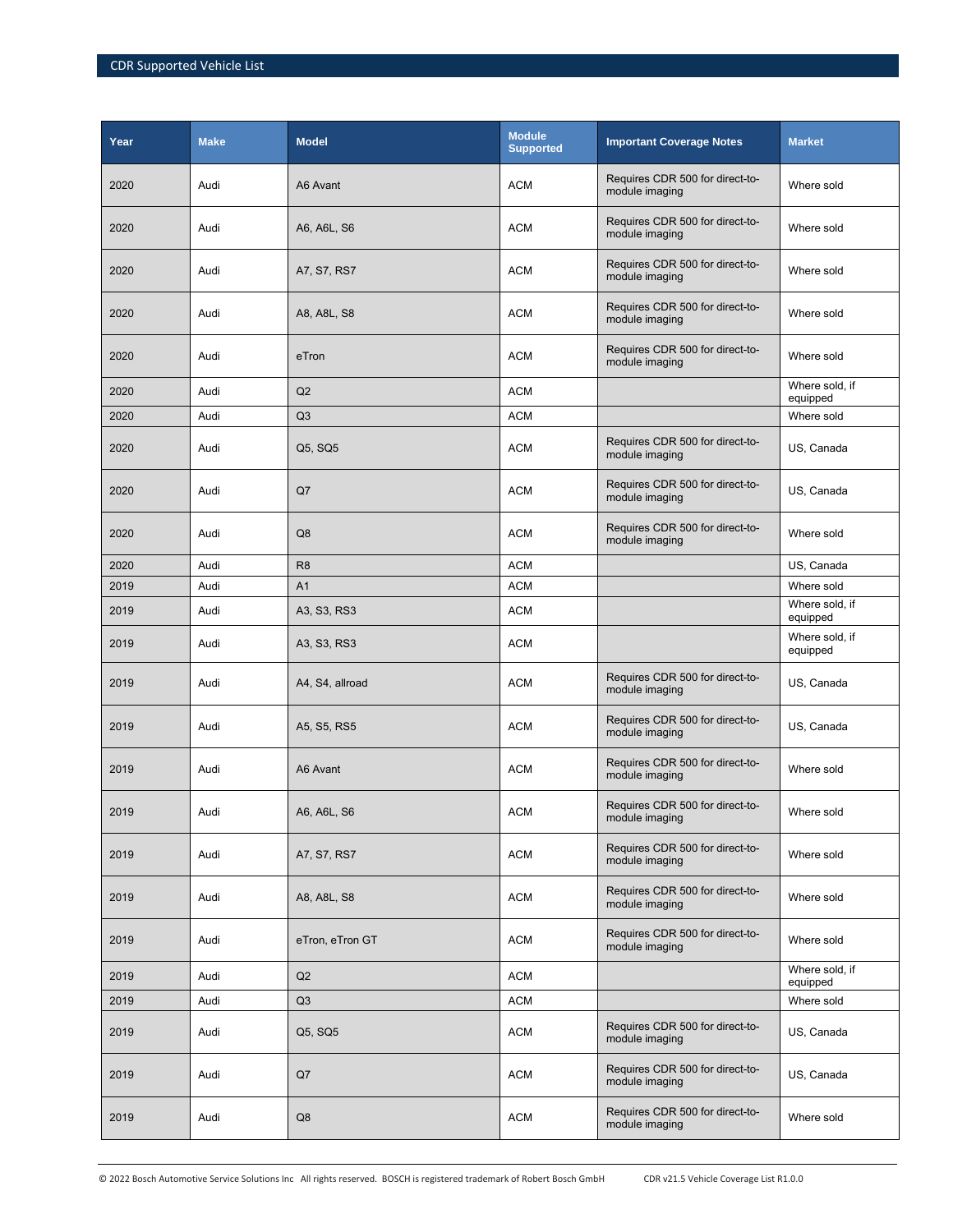| Year | <b>Make</b> | <b>Model</b>    | <b>Module</b><br><b>Supported</b> | <b>Important Coverage Notes</b>                   | <b>Market</b>              |
|------|-------------|-----------------|-----------------------------------|---------------------------------------------------|----------------------------|
| 2019 | Audi        | R <sub>8</sub>  | <b>ACM</b>                        |                                                   | US, Canada                 |
| 2018 | Audi        | A3, S3, RS3     | <b>ACM</b>                        |                                                   | Where sold, if<br>equipped |
| 2018 | Audi        | A4, S4, allroad | <b>ACM</b>                        | Requires CDR 500 for direct-to-<br>module imaging | US, Canada                 |
| 2018 | Audi        | A5, S5, RS5     | <b>ACM</b>                        | Requires CDR 500 for direct-to-<br>module imaging | US, Canada                 |
| 2018 | Audi        | A6, A6L, S6     | <b>ACM</b>                        | Requires CDR 500 for direct-to-<br>module imaging | Where sold                 |
| 2018 | Audi        | A7, S7, RS7     | <b>ACM</b>                        | Requires CDR 500 for direct-to-<br>module imaging | Where sold                 |
| 2018 | Audi        | A8, A8L, S8     | <b>ACM</b>                        | Requires CDR 500 for direct-to-<br>module imaging | Where sold                 |
| 2018 | Audi        | Q2              | <b>ACM</b>                        |                                                   | Where sold, if<br>equipped |
| 2018 | Audi        | Q3              | <b>ACM</b>                        |                                                   | US, Canada                 |
| 2018 | Audi        | Q5, SQ5         | <b>ACM</b>                        | Requires CDR 500 for direct-to-<br>module imaging | US, Canada                 |
| 2018 | Audi        | Q7              | <b>ACM</b>                        | Requires CDR 500 for direct-to-<br>module imaging | US, Canada                 |
| 2018 | Audi        | Q <sub>8</sub>  | <b>ACM</b>                        | Requires CDR 500 for direct-to-<br>module imaging | Where sold                 |
| 2018 | Audi        | R <sub>8</sub>  | <b>ACM</b>                        |                                                   | US, Canada                 |
| 2017 | Audi        | A3, S3          | <b>ACM</b>                        |                                                   | US, Canada                 |
| 2017 | Audi        | A4, S4 allroad  | <b>ACM</b>                        | Requires CDR 500 for direct-to-<br>module imaging | US, Canada                 |
| 2017 | Audi        | A5, S5, RS5     | <b>ACM</b>                        | Requires CDR 500 for direct-to-<br>module imaging | US, Canada                 |
| 2017 | Audi        | A6, S6          | <b>ACM</b>                        |                                                   | US, Canada                 |
| 2017 | Audi        | A7, S7, RS7     | <b>ACM</b>                        |                                                   | US, Canada                 |
| 2017 | Audi        | A8, S8          | <b>ACM</b>                        |                                                   | US, Canada                 |
| 2017 | Audi        | Q <sub>3</sub>  | <b>ACM</b>                        |                                                   | US, Canada                 |
| 2017 | Audi        | Q5, SQ5         | <b>ACM</b>                        |                                                   | US, Canada                 |
| 2017 | Audi        | Q7              | <b>ACM</b>                        | Requires CDR 500 for direct-to-<br>module imaging | US, Canada                 |
| 2017 | Audi        | R <sub>8</sub>  | <b>ACM</b>                        |                                                   | US, Canada                 |
| 2016 | Audi        | A3, S3          | <b>ACM</b>                        |                                                   | US, Canada                 |
| 2016 | Audi        | A4, allroad     | <b>ACM</b>                        |                                                   | US, Canada                 |
| 2016 | Audi        | A5, S5, RS5     | <b>ACM</b>                        |                                                   | US, Canada                 |
| 2016 | Audi        | A6, S6          | <b>ACM</b>                        |                                                   | US, Canada                 |
| 2016 | Audi        | A7, S7, RS7     | <b>ACM</b>                        |                                                   | US, Canada                 |
| 2016 | Audi        | A8, S8          | <b>ACM</b>                        |                                                   | US, Canada                 |
| 2016 | Audi        | Q3              | <b>ACM</b>                        |                                                   | US, Canada                 |
| 2016 | Audi        | Q5, SQ5         | <b>ACM</b>                        |                                                   | US, Canada                 |
| 2015 | Audi        | A3, S3          | <b>ACM</b>                        |                                                   | US, Canada                 |
| 2015 | Audi        | A4, allroad     | <b>ACM</b>                        |                                                   | US, Canada                 |
| 2015 | Audi        | A5, S5, RS5     | <b>ACM</b>                        |                                                   | US, Canada                 |
| 2015 | Audi        | A6, S6          | <b>ACM</b>                        |                                                   | US, Canada                 |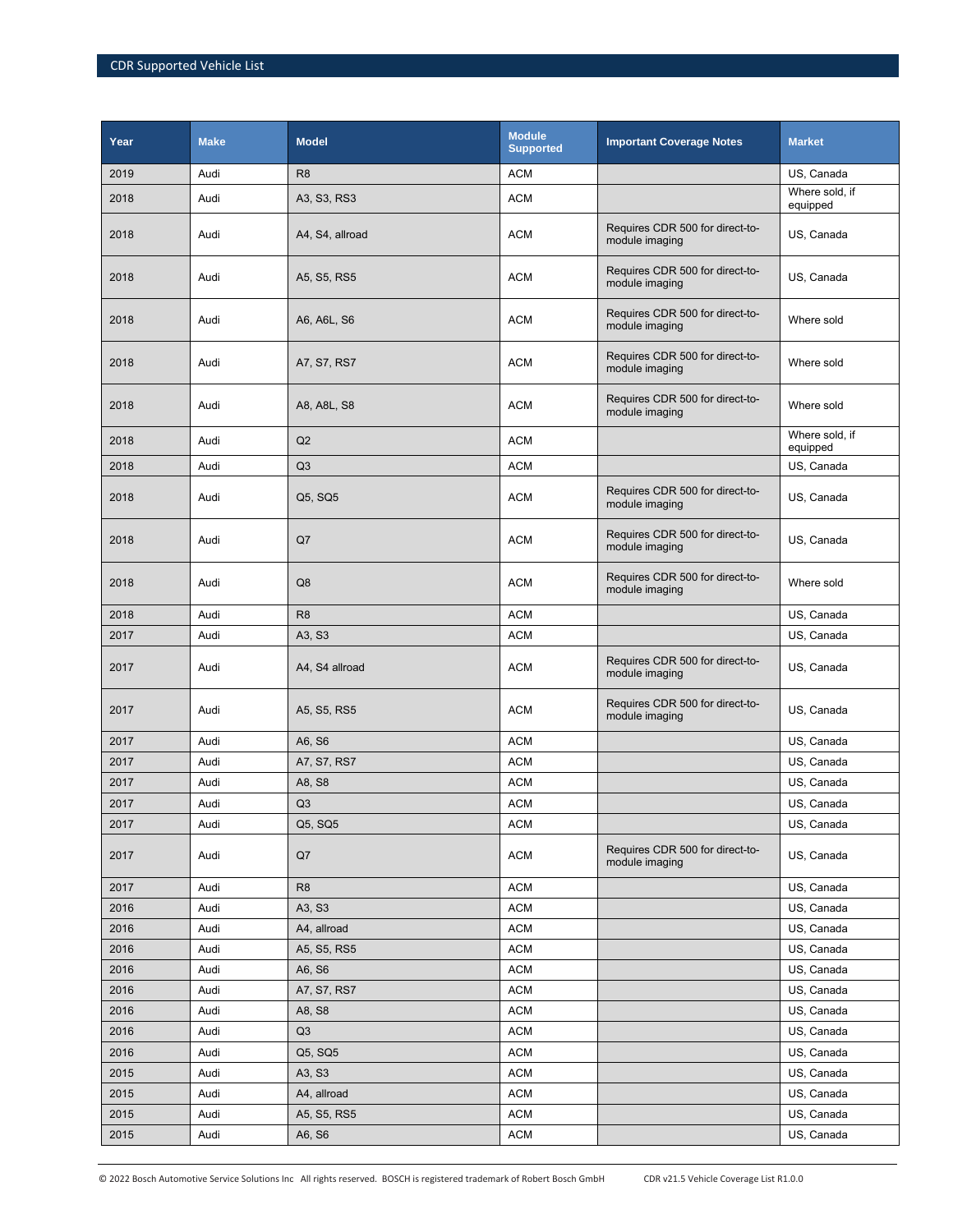| Year | <b>Make</b> | <b>Model</b>          | <b>Module</b><br><b>Supported</b> | <b>Important Coverage Notes</b>                                        | <b>Market</b> |
|------|-------------|-----------------------|-----------------------------------|------------------------------------------------------------------------|---------------|
| 2015 | Audi        | A7, S7, RS7           | <b>ACM</b>                        |                                                                        | US, Canada    |
| 2015 | Audi        | A8, S8                | <b>ACM</b>                        |                                                                        | US, Canada    |
| 2015 | Audi        | Q <sub>3</sub>        | <b>ACM</b>                        |                                                                        | US, Canada    |
| 2015 | Audi        | Q5, SQ5               | <b>ACM</b>                        |                                                                        | US, Canada    |
| 2023 | <b>AVGM</b> | AV <sub>1</sub>       | ACM / ASCM                        | ASCM coverage depends on<br>RPO, refer to the help file for<br>details | <b>NAFTA</b>  |
| 2022 | <b>AVGM</b> | AV <sub>1</sub>       | ACM / ASCM                        | ASCM coverage depends on<br>RPO, refer to the help file for<br>details | <b>NAFTA</b>  |
| 2021 | <b>AVGM</b> | AV <sub>1</sub>       | ACM / ASCM                        | ASCM coverage depends on<br>RPO, refer to the help file for<br>details | <b>NAFTA</b>  |
| 2020 | <b>AVGM</b> | AV <sub>1</sub>       | ACM / ASCM                        | ASCM coverage depends on<br>RPO, refer to the help file for<br>details | <b>NAFTA</b>  |
| 2019 | <b>AVGM</b> | AV <sub>1</sub>       | <b>ACM</b>                        |                                                                        | <b>NAFTA</b>  |
| 2023 | Bentley     | Bentayga              | <b>ACM</b>                        | Requires CDR 500 for direct-to-<br>module imaging                      | Where soid    |
| 2023 | Bentley     | <b>Continental GT</b> | <b>ACM</b>                        | Requires CDR 500 for direct-to-<br>module imaging                      | Where soid    |
| 2023 | Bentley     | <b>Flying Spur</b>    | <b>ACM</b>                        | Requires CDR 500 for direct-to-<br>module imaging                      | Where soid    |
| 2022 | Bentley     | Bentayga              | <b>ACM</b>                        | Requires CDR 500 for direct-to-<br>module imaging                      | Where soid    |
| 2022 | Bentley     | <b>Continental GT</b> | <b>ACM</b>                        | Requires CDR 500 for direct-to-<br>module imaging                      | Where soid    |
| 2022 | Bentley     | <b>Flying Spur</b>    | <b>ACM</b>                        | Requires CDR 500 for direct-to-<br>module imaging                      | Where soid    |
| 2021 | Bentley     | Bentayga              | <b>ACM</b>                        | Requires CDR 500 for direct-to-<br>module imaging                      | Where soid    |
| 2021 | Bentley     | <b>Continental GT</b> | <b>ACM</b>                        | Requires CDR 500 for direct-to-<br>module imaging                      | Where soid    |
| 2021 | Bentley     | <b>Flying Spur</b>    | <b>ACM</b>                        | Requires CDR 500 for direct-to-<br>module imaging                      | Where soid    |
| 2020 | Bentley     | Bentayga              | <b>ACM</b>                        | Requires CDR 500 for direct-to-<br>module imaging                      | Where sold    |
| 2020 | Bentley     | <b>Continental GT</b> | <b>ACM</b>                        | Requires CDR 500 for direct-to-<br>module imaging                      | US, Canada    |
| 2020 | Bentley     | <b>Flying Spur</b>    | <b>ACM</b>                        | Requires CDR 500 for direct-to-<br>module imaging                      | US, Canada    |
| 2019 | Bentley     | Bentayga              | <b>ACM</b>                        | Requires CDR 500 for direct-to-<br>module imaging                      | US, Canada    |
| 2019 | Bentley     | <b>Continental GT</b> | <b>ACM</b>                        | Requires CDR 500 for direct-to-<br>module imaging                      | Where sold    |
| 2019 | Bentley     | <b>Flying Spur</b>    | <b>ACM</b>                        | Requires CDR 500 for direct-to-<br>module imaging                      | Where sold    |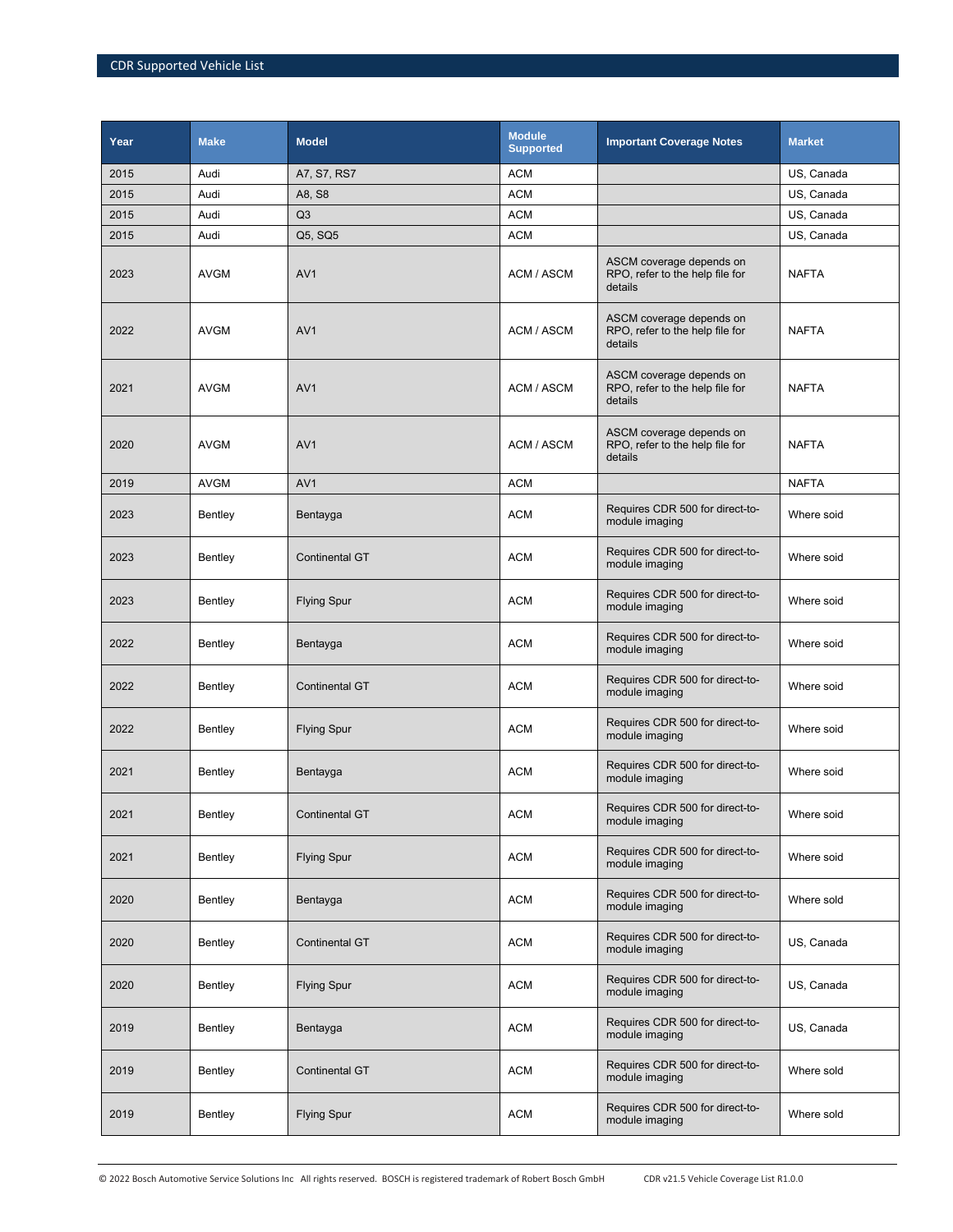| Year | <b>Make</b> | <b>Model</b>              | <b>Module</b><br><b>Supported</b> | <b>Important Coverage Notes</b>                   | <b>Market</b> |
|------|-------------|---------------------------|-----------------------------------|---------------------------------------------------|---------------|
| 2018 | Bentley     | Bentayga                  | <b>ACM</b>                        | Requires CDR 500 for direct-to-<br>module imaging | US, Canada    |
| 2018 | Bentley     | Continental GTC           | <b>ACM</b>                        |                                                   | US, Canada    |
| 2018 | Bentley     | <b>Flying Spur</b>        | <b>ACM</b>                        |                                                   | US, Canada    |
| 2018 | Bentley     | Mulsanne                  | <b>ACM</b>                        |                                                   | US, Canada    |
| 2017 | Bentley     | Bentayga                  | <b>ACM</b>                        | Requires CDR 500 for direct-to-<br>module imaging | US, Canada    |
| 2017 | Bentley     | <b>Continental GT/GTC</b> | <b>ACM</b>                        |                                                   | US, Canada    |
| 2017 | Bentley     | <b>Flying Spur</b>        | <b>ACM</b>                        |                                                   | US, Canada    |
| 2017 | Bentley     | Mulsanne                  | <b>ACM</b>                        |                                                   | US, Canada    |
| 2016 | Bentley     | <b>Continental GT/GTC</b> | <b>ACM</b>                        |                                                   | US, Canada    |
| 2016 | Bentley     | <b>Flying Spur</b>        | <b>ACM</b>                        |                                                   | US, Canada    |
| 2016 | Bentley     | Mulsanne                  | <b>ACM</b>                        |                                                   | US, Canada    |
| 2022 | <b>BMW</b>  | 1-Series                  | <b>ACM</b>                        | Requires CDR 500 for direct-to-<br>module imaging | All markets   |
| 2022 | <b>BMW</b>  | 2-Series                  | <b>ACM</b>                        |                                                   | All markets   |
| 2022 | <b>BMW</b>  | 2-Series                  | <b>ACM</b>                        | Requires CDR 500 for direct-to-<br>module imaging | All markets   |
| 2022 | <b>BMW</b>  | 3-Series                  | <b>ACM</b>                        | Requires CDR 500 for direct-to-<br>module imaging | All markets   |
| 2022 | <b>BMW</b>  | 4-Series                  | <b>ACM</b>                        | Requires CDR 500 for direct-to-<br>module imaging | All markets   |
| 2022 | <b>BMW</b>  | 5-Series                  | <b>ACM</b>                        | Requires CDR 500 for direct-to-<br>module imaging | All markets   |
| 2022 | <b>BMW</b>  | 6-Series                  | <b>ACM</b>                        | Requires CDR 500 for direct-to-<br>module imaging | All markets   |
| 2022 | <b>BMW</b>  | 7-Series                  | <b>ACM</b>                        | Requires CDR 500 for direct-to-<br>module imaging | All markets   |
| 2022 | <b>BMW</b>  | 8-Series                  | <b>ACM</b>                        | Requires CDR 500 for direct-to-<br>module imaging | All markets   |
| 2022 | <b>BMW</b>  | i3                        | <b>ACM</b>                        | Requires CDR 500 for direct-<br>to-module imaging | All markets   |
| 2022 | <b>BMW</b>  | X1                        | <b>ACM</b>                        | Requires CDR 500 for direct-<br>to-module imaging | All markets   |
| 2022 | <b>BMW</b>  | X <sub>2</sub>            | <b>ACM</b>                        | Requires CDR 500 for direct-<br>to-module imaging | All markets   |
| 2022 | <b>BMW</b>  | X3                        | <b>ACM</b>                        | Requires CDR 500 for direct-to-<br>module imaging | All markets   |
| 2022 | <b>BMW</b>  | X4                        | <b>ACM</b>                        | Requires CDR 500 for direct-to-<br>module imaging | All markets   |
| 2022 | <b>BMW</b>  | X <sub>5</sub>            | <b>ACM</b>                        | Requires CDR 500 for direct-to-<br>module imaging | All markets   |
| 2022 | <b>BMW</b>  | X <sub>6</sub>            | <b>ACM</b>                        | Requires CDR 500 for direct-to-<br>module imaging | All markets   |
| 2022 | <b>BMW</b>  | X7                        | <b>ACM</b>                        | Requires CDR 500 for direct-to-<br>module imaging | All markets   |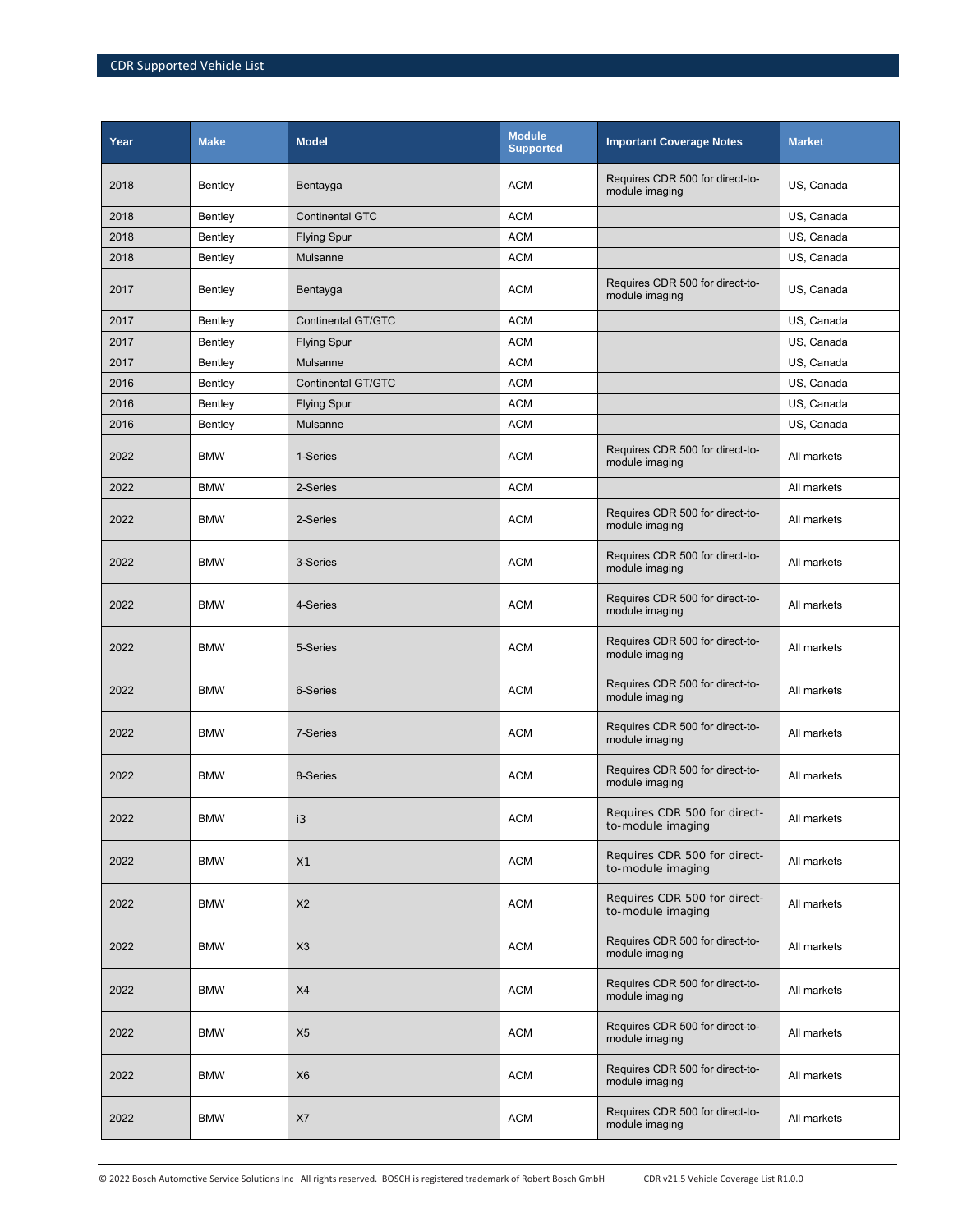| Year | <b>Make</b> | <b>Model</b>                                                                                                                                                                                                        | <b>Module</b><br><b>Supported</b> | <b>Important Coverage Notes</b>                   | <b>Market</b> |
|------|-------------|---------------------------------------------------------------------------------------------------------------------------------------------------------------------------------------------------------------------|-----------------------------------|---------------------------------------------------|---------------|
| 2022 | <b>BMW</b>  | Z <sub>4</sub>                                                                                                                                                                                                      | <b>ACM</b>                        | Requires CDR 500 for direct-<br>to-module imaging | All markets   |
| 2021 | <b>BMW</b>  | 1-Series (118d)                                                                                                                                                                                                     | <b>ACM</b>                        | Requires CDR 500 for direct-to-<br>module imaging | All markets   |
| 2021 | <b>BMW</b>  | 2-Series<br>Coupe: 218d, 220d, 230i, 230i xDrive,<br>M235i, M240i, 240i xDrive, M2<br>Competition<br>Convertible: 230i, 230i xDrive, M240i,<br>240i xDrive<br><b>Active Tourer Advantage</b>                        | <b>ACM</b>                        |                                                   | All markets   |
| 2021 | <b>BMW</b>  | 2-Series<br>Sedan: 228i xDrive, M235i xDrive<br>240i xDrive                                                                                                                                                         | <b>ACM</b>                        | Requires CDR 500 for direct-to-<br>module imaging | All markets   |
| 2021 | <b>BMW</b>  | 3-Series<br>Sedan: 320d, 320i, 330e, 330i, 330i<br>xDrive, M340i, M340i xDrive, M3, M3<br>Competition                                                                                                               | <b>ACM</b>                        | Requires CDR 500 for direct-to-<br>module imaging | All markets   |
| 2021 | <b>BMW</b>  | 4-Series<br>Coupe: 430i, 430i xDrive, M440i xDrive,<br>M4, M4 Competition<br>Convertible: 430i, 440i                                                                                                                | <b>ACM</b>                        | Requires CDR 500 for direct-to-<br>module imaging | All markets   |
| 2021 | <b>BMW</b>  | 5-Series<br>Sedan: 520i, 523d, 530e, 530i, 530i<br>xDrive, 530e, 530e xDrive, 540i, 540i<br>xDrive, M550i xDrive, M5                                                                                                | <b>ACM</b>                        | Requires CDR 500 for direct-to-<br>module imaging | All markets   |
| 2021 | <b>BMW</b>  | 6-Series (630i, 640i, 640d, 650i. Alpina<br>B6, M6)                                                                                                                                                                 | <b>ACM</b>                        | Requires CDR 500 for direct-to-<br>module imaging | All markets   |
| 2021 | <b>BMW</b>  | 7-Series<br>Sedan: 730d, 730Ld, 740d, 740i, 740i<br>xDrive, 740Li, 745e, 745e, 750i xDrive,<br>Alpina B7 xDrive LWB, M760i, M60Li,<br>745e xDrive                                                                   | <b>ACM</b>                        | Requires CDR 500 for direct-to-<br>module imaging | All markets   |
| 2021 | <b>BMW</b>  | 8-Series<br>Sedan: 840d, 840i Gran Coupe, 840i<br>xDrive Gran Coupe, M850i xDrive Gran<br>Coupe, M8 Gran Coupe, M8<br>Coupe: 840i, 840i xDrive, M850i xDrive<br>Convertible: 840i, 840i xDrive, M850i<br>xDrive, M8 | <b>ACM</b>                        | Requires CDR 500 for direct-to-<br>module imaging | All markets   |
| 2021 | <b>BMW</b>  | i3                                                                                                                                                                                                                  | <b>ACM</b>                        | Requires CDR 500 for direct-<br>to-module imaging | All markets   |
| 2021 | <b>BMW</b>  | X <sub>1</sub><br>X1 sDrive28                                                                                                                                                                                       | <b>ACM</b>                        | Requires CDR 500 for direct-<br>to-module imaging | All markets   |
| 2021 | <b>BMW</b>  | X <sub>2</sub><br>X2 sDrive28i, X2 M35i                                                                                                                                                                             | <b>ACM</b>                        | Requires CDR 500 for direct-<br>to-module imaging | All markets   |
| 2021 | <b>BMW</b>  | X <sub>3</sub><br>X3 xDrive30e, X3 sDrive30i, X3 M40i,<br>x3M                                                                                                                                                       | <b>ACM</b>                        | Requires CDR 500 for direct-to-<br>module imaging | All markets   |
| 2021 | <b>BMW</b>  | X4<br>X4 xDrive30i, X4 M40i, X4 M                                                                                                                                                                                   | <b>ACM</b>                        | Requires CDR 500 for direct-to-<br>module imaging | All markets   |
| 2021 | <b>BMW</b>  | X <sub>5</sub><br>X5 sDrive40i, X5 M50i, X5 xDrive45e<br>X <sub>5</sub> M                                                                                                                                           | <b>ACM</b>                        | Requires CDR 500 for direct-to-<br>module imaging | All markets   |
| 2021 | <b>BMW</b>  | X <sub>6</sub><br>X6 xDrive40i, X6 M50i, X6M<br>X6 M                                                                                                                                                                | <b>ACM</b>                        | Requires CDR 500 for direct-to-<br>module imaging | All markets   |
| 2021 | <b>BMW</b>  | X7<br>X7 xDrive40i, X7 M50i, XB7 Alpina                                                                                                                                                                             | <b>ACM</b>                        | Requires CDR 500 for direct-to-<br>module imaging | All markets   |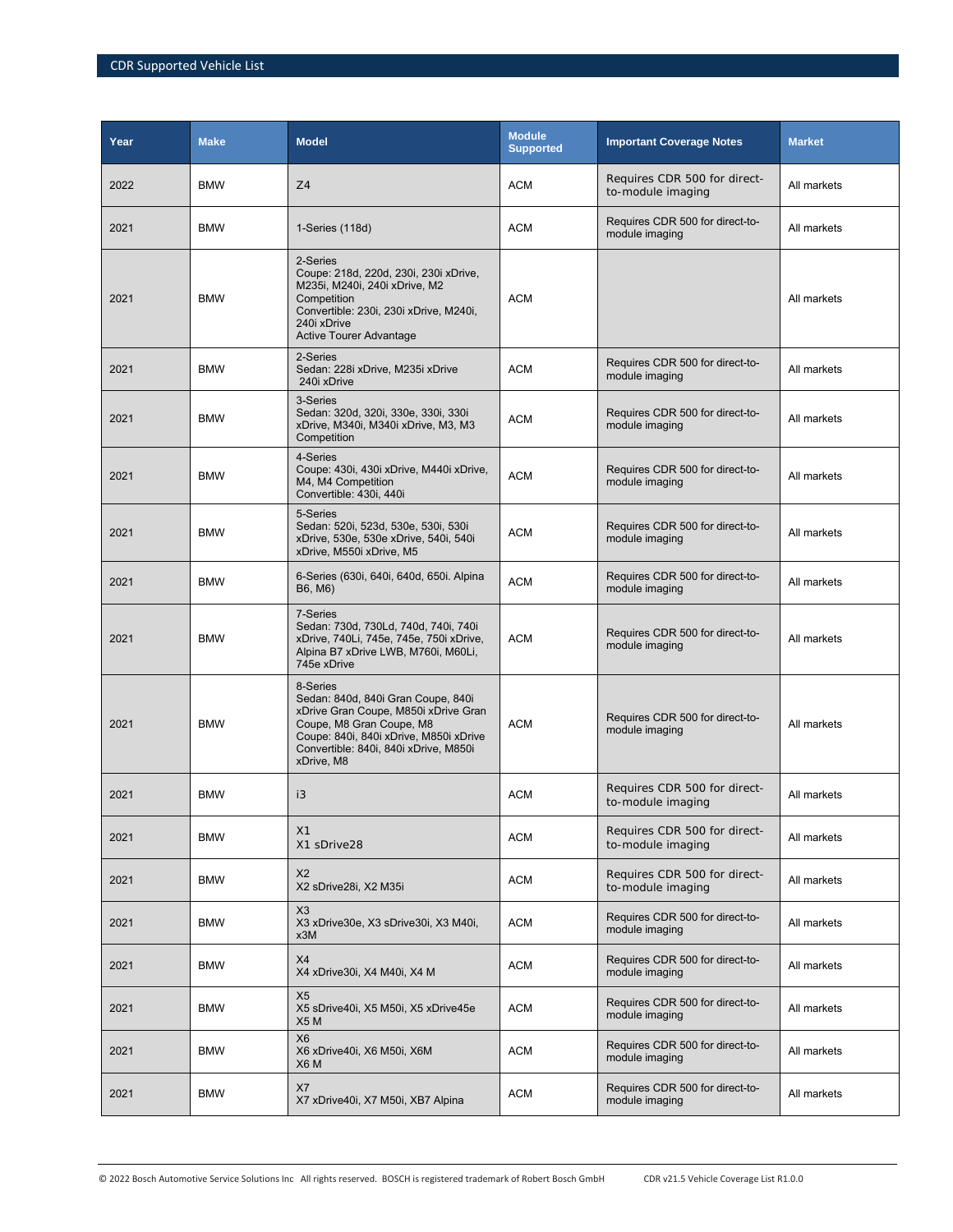| Year | <b>Make</b> | <b>Model</b>                                                                                 | <b>Module</b><br><b>Supported</b> | <b>Important Coverage Notes</b>                   | <b>Market</b> |
|------|-------------|----------------------------------------------------------------------------------------------|-----------------------------------|---------------------------------------------------|---------------|
| 2021 | <b>BMW</b>  | Z4<br>Z4 sDrive30i, Z4 M40i                                                                  | <b>ACM</b>                        | Requires CDR 500 for direct-<br>to-module imaging | All markets   |
| 2020 | <b>BMW</b>  | 2-Series (230i, 235i, M240i, M2)                                                             | <b>ACM</b>                        |                                                   | All markets   |
| 2020 | <b>BMW</b>  | 3-Series (320d, 330e, 320i, 340i, M340i)                                                     | <b>ACM</b>                        |                                                   | All markets   |
| 2020 | <b>BMW</b>  | 4-Series (430i, 440i, M4)                                                                    | <b>ACM</b>                        |                                                   | All markets   |
| 2020 | <b>BMW</b>  | 5-Series (523d, 530i, 530e, 540i, M550i,<br>M5)                                              | <b>ACM</b>                        | Requires CDR 500 for direct-to-<br>module imaging | All markets   |
| 2020 | <b>BMW</b>  | 6-Series (640i, 650i. Alpina B6, M6)                                                         | <b>ACM</b>                        | Requires CDR 500 for direct-to-<br>module imaging | All markets   |
| 2020 | <b>BMW</b>  | 7-Series (730d, 730Ld, 740d, 740i,<br>740Li, 745e, 745Le, 750i, Alpina B7,<br>M760i, M760Li) | <b>ACM</b>                        | Requires CDR 500 for direct-to-<br>module imaging | All markets   |
| 2020 | <b>BMW</b>  | 8-Series (M840i, M850i)                                                                      | <b>ACM</b>                        | Requires CDR 500 for direct-to-<br>module imaging | All markets   |
| 2020 | <b>BMW</b>  | i3                                                                                           | <b>ACM</b>                        | Requires CDR 500 for direct-<br>to-module imaging | All markets   |
| 2020 | <b>BMW</b>  | i8                                                                                           | <b>ACM</b>                        | Requires CDR 500 for direct-<br>to-module imaging | All markets   |
| 2020 | <b>BMW</b>  | X1                                                                                           | ACM                               | Requires CDR 500 for direct-<br>to-module imaging | All markets   |
| 2020 | <b>BMW</b>  | X <sub>2</sub>                                                                               | <b>ACM</b>                        |                                                   | All markets   |
| 2020 | <b>BMW</b>  | X3                                                                                           | <b>ACM</b>                        | Requires CDR 500 for direct-to-<br>module imaging | All markets   |
| 2020 | <b>BMW</b>  | X4                                                                                           | <b>ACM</b>                        | Requires CDR 500 for direct-to-<br>module imaging | All markets   |
| 2020 | <b>BMW</b>  | X <sub>5</sub>                                                                               | <b>ACM</b>                        | Requires CDR 500 for direct-<br>to-module imaging | All markets   |
| 2020 | <b>BMW</b>  | X <sub>6</sub>                                                                               | <b>ACM</b>                        | Requires CDR 500 for direct-<br>to-module imaging | All markets   |
| 2020 | <b>BMW</b>  | X7                                                                                           | <b>ACM</b>                        | Requires CDR 500 for direct-to-<br>module imaging | All markets   |
| 2020 | <b>BMW</b>  | Z4                                                                                           | <b>ACM</b>                        | Requires CDR 500 for direct-<br>to-module imaging | All markets   |
| 2019 | <b>BMW</b>  | 2-Series (230i, M240i, M2, Active<br>Tourer Joy)                                             | <b>ACM</b>                        |                                                   | All markets   |
| 2019 | <b>BMW</b>  | 3-Series (320i, 328i, 328d, 330e, 330i,<br>335i, 340i, M3)                                   | <b>ACM</b>                        |                                                   | All markets   |
| 2019 | <b>BMW</b>  | 4-Series (430i, 440i, M4)                                                                    | <b>ACM</b>                        |                                                   | All markets   |
| 2019 | <b>BMW</b>  | 5-Series (530i, 530e, 540i, 540d, M5)                                                        | <b>ACM</b>                        | Requires CDR 500 for direct-to-<br>module imaging | All markets   |
| 2019 | <b>BMW</b>  | 6-Series (640i, 640i GT, 650i. Alpina B6,<br>M6)                                             | <b>ACM</b>                        |                                                   | All markets   |
| 2019 | <b>BMW</b>  | 7-Series (740e/i, 750i, 760i, Alpina B7<br>LWB, M760i)                                       | <b>ACM</b>                        | Requires CDR 500 for direct-to-<br>module imaging | All markets   |
| 2019 | <b>BMW</b>  | 8-Series (M850i coupe & convertible)                                                         | <b>ACM</b>                        | Requires CDR 500 for direct-to-<br>module imaging | All markets   |
| 2019 | <b>BMW</b>  | i3                                                                                           | <b>ACM</b>                        | Requires CDR 500 for direct-<br>to-module imaging | All markets   |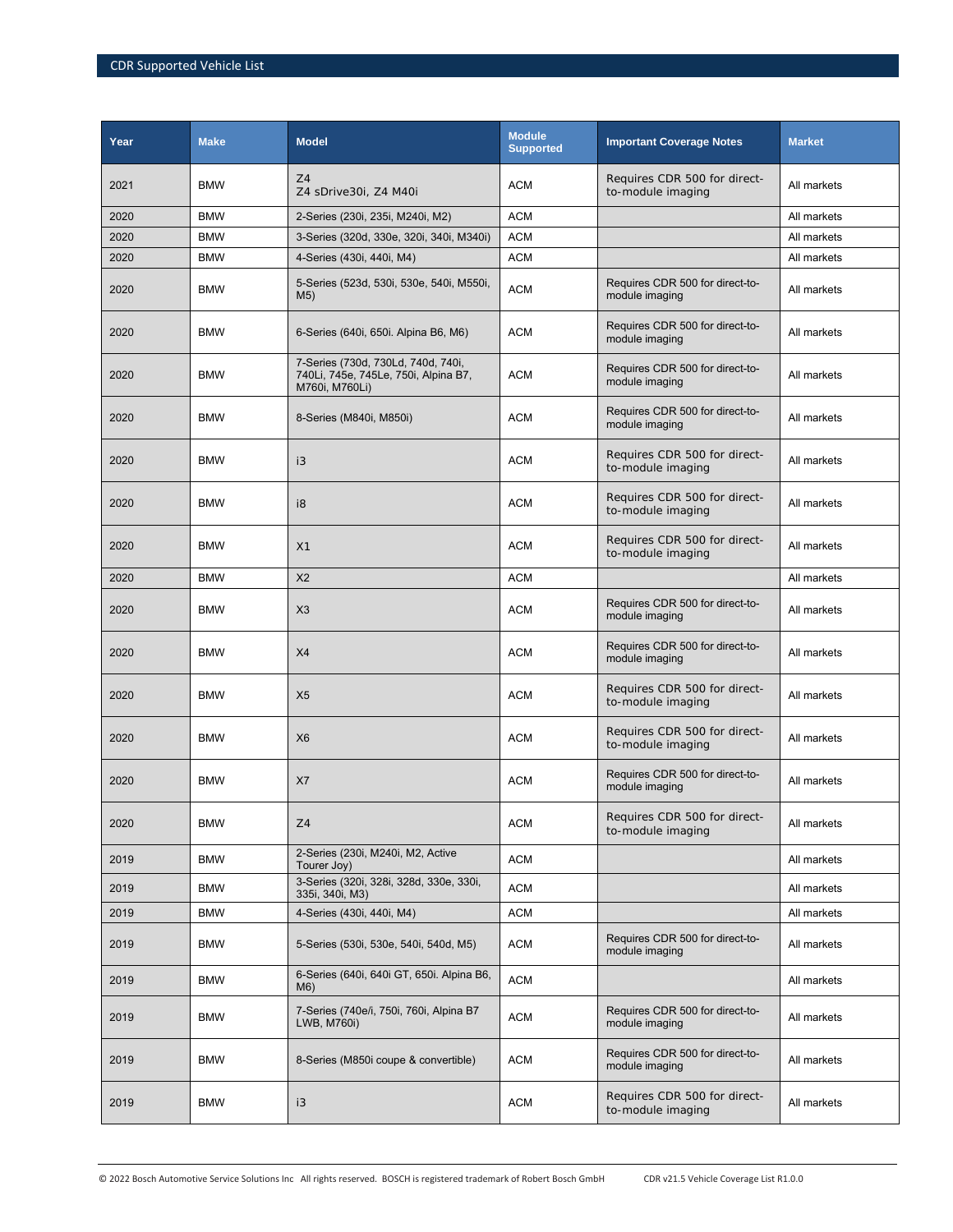| Year | <b>Make</b> | <b>Model</b>                                                                            | <b>Module</b><br><b>Supported</b> | <b>Important Coverage Notes</b>                   | <b>Market</b>           |
|------|-------------|-----------------------------------------------------------------------------------------|-----------------------------------|---------------------------------------------------|-------------------------|
| 2019 | <b>BMW</b>  | i8                                                                                      | <b>ACM</b>                        | Requires CDR 500 for direct-<br>to-module imaging | All markets             |
| 2019 | <b>BMW</b>  | X <sub>1</sub>                                                                          | <b>ACM</b>                        | Requires CDR 500 for direct-<br>to-module imaging | All markets             |
| 2019 | <b>BMW</b>  | X <sub>2</sub>                                                                          | <b>ACM</b>                        |                                                   | All markets             |
| 2019 | <b>BMW</b>  | X3                                                                                      | <b>ACM</b>                        |                                                   | All markets             |
| 2019 | <b>BMW</b>  | X4                                                                                      | <b>ACM</b>                        |                                                   | All markets             |
| 2019 | <b>BMW</b>  | X <sub>5</sub>                                                                          | <b>ACM</b>                        |                                                   | All markets             |
| 2019 | <b>BMW</b>  | X6 (X6 & X6 M)                                                                          | <b>ACM</b>                        |                                                   | All markets             |
| 2019 | <b>BMW</b>  | X7 (40i & 50i)                                                                          | <b>ACM</b>                        | Requires CDR 500 for direct-to-<br>module imaging | All markets             |
| 2019 | <b>BMW</b>  | Z4                                                                                      | <b>ACM</b>                        |                                                   | US, Canada, S.<br>Korea |
| 2018 | <b>BMW</b>  | 1-Series (118d)                                                                         | <b>ACM</b>                        |                                                   | S. Korea                |
| 2018 | <b>BMW</b>  | 2-Series (230i, M240i, M2)                                                              | <b>ACM</b>                        |                                                   | US, Canada              |
| 2018 | <b>BMW</b>  | 3-Series (320d, 320i, M235i Gran<br>Coupe Edition Black Widow, 330e, M<br>Spt, 3GT, M3) | ACM                               |                                                   | S. Korea                |
| 2018 | <b>BMW</b>  | 3-Series (320i, 328i, 328d, 330e, 330i,<br>335i, 340i, M3)                              | <b>ACM</b>                        |                                                   | US, Canada              |
| 2018 | <b>BMW</b>  | 4-Series (420d, 420i, 430d, 430i M Spt,<br>Gran Coupe, LCI, M4, M4 CS)                  | <b>ACM</b>                        |                                                   | S. Korea                |
| 2018 | <b>BMW</b>  | 4-Series (430i, 440i, M4)                                                               | <b>ACM</b>                        |                                                   | US, Canada              |
| 2018 | <b>BMW</b>  | 5-Series (530i, 530e, 540i, 540d, M5,<br>M550d)                                         | ACM                               | Requires CDR 500 for direct-to-<br>module imaging | US, Canada, S.<br>Korea |
| 2018 | <b>BMW</b>  | 6-Series (640d Gran Coupe xDrive M<br>Limited)                                          | <b>ACM</b>                        |                                                   | S. Korea                |
| 2018 | <b>BMW</b>  | 6-Series (640d Gran Coupe, 640i GT,<br>630d GT)                                         | <b>ACM</b>                        |                                                   | S. Korea                |
| 2018 | <b>BMW</b>  | 6-Series (640i, 640i GT, 650i. Alpina B6,<br>M6)                                        | <b>ACM</b>                        |                                                   | US, Canada              |
| 2018 | <b>BMW</b>  | 7-Series (730d, 740e/i, 750i, 760i,<br>Alpina B7 LWB, M760i,, M, Spt)                   | <b>ACM</b>                        | Requires CDR 500 for direct-to-<br>module imaging | US, Canada, S.<br>Korea |
| 2018 | <b>BMW</b>  | i3                                                                                      | <b>ACM</b>                        | Requires CDR 500 for direct-<br>to-module imaging | US, Canada, S.<br>Korea |
| 2018 | BMW         | i8                                                                                      | <b>ACM</b>                        | Requires CDR 500 for direct-<br>to-module imaging | US, Canada, S.<br>Korea |
| 2018 | <b>BMW</b>  | X1                                                                                      | <b>ACM</b>                        | Requires CDR 500 for direct-<br>to-module imaging | US, Canada, S.<br>Korea |
| 2018 | <b>BMW</b>  | X <sub>2</sub>                                                                          | <b>ACM</b>                        |                                                   | US, Canada              |
| 2018 | <b>BMW</b>  | X <sub>3</sub>                                                                          | <b>ACM</b>                        |                                                   | US, Canada, S.<br>Korea |
| 2018 | <b>BMW</b>  | X4                                                                                      | <b>ACM</b>                        |                                                   | US, Canada, S.<br>Korea |
| 2018 | <b>BMW</b>  | X5 (X5 & X5 M)                                                                          | <b>ACM</b>                        |                                                   | US, Canada, S.<br>Korea |
| 2018 | <b>BMW</b>  | X6 (X6 & X6 M)                                                                          | <b>ACM</b>                        |                                                   | US, Canada, S.<br>Korea |
| 2017 | <b>BMW</b>  | 1-Series (118d)                                                                         | <b>ACM</b>                        |                                                   | S. Korea                |
| 2017 | <b>BMW</b>  | 2-Series (230i, M240i, M2i)                                                             | <b>ACM</b>                        |                                                   | US, Canada              |
| 2017 | <b>BMW</b>  | 2-Series (Active Tourer Joy, M2)                                                        | <b>ACM</b>                        |                                                   | S. Korea                |
| 2017 | <b>BMW</b>  | 3-Series (320d, 330e, 330i, 3GT)                                                        | <b>ACM</b>                        |                                                   | S. Korea                |
| 2017 | <b>BMW</b>  | 3-Series (320i, 328d, 330e, 330i, 340i,<br>M3)                                          | ACM                               |                                                   | US, Canada              |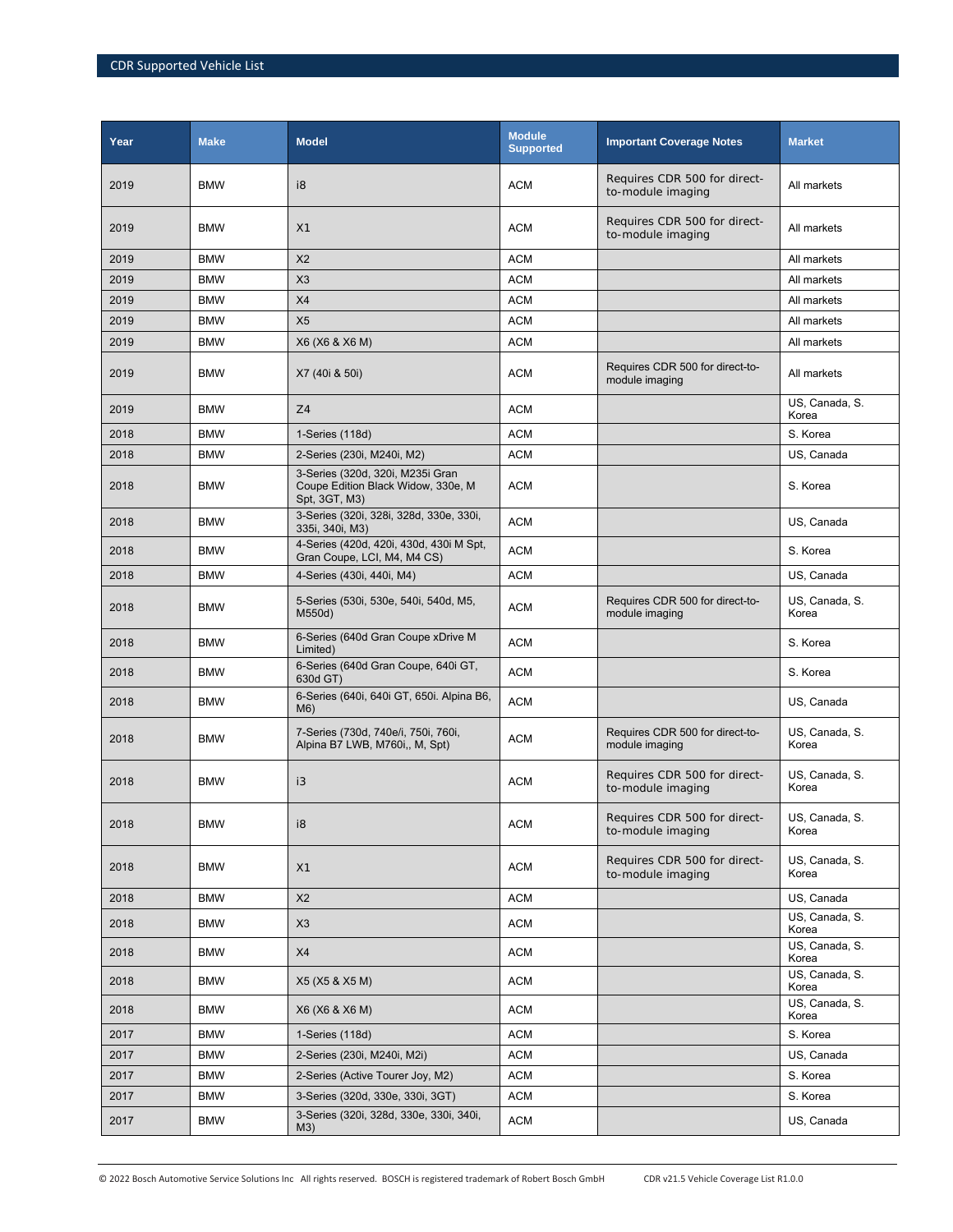| Year | <b>Make</b> | <b>Model</b>                                                    | <b>Module</b><br><b>Supported</b> | <b>Important Coverage Notes</b>                   | <b>Market</b>           |
|------|-------------|-----------------------------------------------------------------|-----------------------------------|---------------------------------------------------|-------------------------|
| 2017 | <b>BMW</b>  | 4-Series (430i, 440i, M4)                                       | <b>ACM</b>                        |                                                   | US, Canada              |
| 2017 | <b>BMW</b>  | 5-Series (520d, 530i)                                           | <b>ACM</b>                        |                                                   | S. Korea                |
| 2017 | <b>BMW</b>  | 5-Series (535i, 530i, 540i)                                     | <b>ACM</b>                        |                                                   | US, Canada              |
| 2017 | <b>BMW</b>  | 6-Series (640i, 650i. Alpina B6, M6)                            | <b>ACM</b>                        |                                                   | US, Canada              |
| 2017 | <b>BMW</b>  | 7-Series (730d/Ld, 740i, L, Ld, 750Li,<br>Alpina B7 LWB, M760i) | <b>ACM</b>                        | Requires CDR 500 for direct-to-<br>module imaging | US, Canada              |
| 2017 | <b>BMW</b>  | 7-Series (740e/i, 750i, 760i/ M760 Li,<br>Alpina B7)            | <b>ACM</b>                        | Requires CDR 500 for direct-to-<br>module imaging | S. Korea                |
| 2017 | <b>BMW</b>  | i3                                                              | <b>ACM</b>                        | Requires CDR 500 for direct-<br>to-module imaging | US, Canada, S.<br>Korea |
| 2017 | <b>BMW</b>  | i8                                                              | <b>ACM</b>                        | Requires CDR 500 for direct-<br>to-module imaging | US, Canada, S.<br>Korea |
| 2017 | <b>BMW</b>  | X1                                                              | <b>ACM</b>                        | Requires CDR 500 for direct-<br>to-module imaging | US, Canada, S.<br>Korea |
| 2017 | <b>BMW</b>  | X3                                                              | <b>ACM</b>                        |                                                   | US, Canada              |
| 2017 | <b>BMW</b>  | X4                                                              | <b>ACM</b>                        |                                                   | US, Canada, S.<br>Korea |
| 2017 | <b>BMW</b>  | X5 (X5 & X5 M)                                                  | <b>ACM</b>                        |                                                   | US, Canada, S.<br>Korea |
| 2017 | <b>BMW</b>  | X6 (X6 & X6 M)                                                  | <b>ACM</b>                        |                                                   | US, Canada, S.<br>Korea |
| 2016 | <b>BMW</b>  | 1-Series (118d)                                                 | <b>ACM</b>                        |                                                   | S. Korea                |
| 2016 | <b>BMW</b>  | 2-Series (Active Tourer Joy)                                    | <b>ACM</b>                        |                                                   | S. Korea                |
| 2016 | <b>BMW</b>  | 2-Series (includes M235i)                                       | <b>ACM</b>                        |                                                   | US, Canada              |
| 2016 | <b>BMW</b>  | 3-Series (GT 30d xDrive Lux LCI OE,<br>330e)                    | <b>ACM</b>                        |                                                   | S. Korea                |
| 2016 | <b>BMW</b>  | 3-Series (includes M3)                                          | <b>ACM</b>                        |                                                   | US, Canada              |
| 2016 | <b>BMW</b>  | 4-Series (includes M4)                                          | <b>ACM</b>                        |                                                   | US, Canada              |
| 2016 | <b>BMW</b>  | 5-Series (520d M Aerodynamic LCI)                               | <b>ACM</b>                        |                                                   | S. Korea                |
| 2016 | <b>BMW</b>  | 5-Series (includes M5)                                          | <b>ACM</b>                        |                                                   | US, Canada              |
| 2016 | <b>BMW</b>  | 6-Series (includes M6)                                          | <b>ACM</b>                        |                                                   | US, Canada              |
| 2016 | <b>BMW</b>  | 7-Series                                                        | <b>ACM</b>                        | Requires CDR 500 for direct-to-<br>module imaging | US, Canada, S.<br>Korea |
| 2016 | <b>BMW</b>  | i3                                                              | <b>ACM</b>                        | Requires CDR 500 for direct-<br>to-module imaging | US, Canada, S.<br>Korea |
| 2016 | <b>BMW</b>  | i8                                                              | <b>ACM</b>                        | Requires CDR 500 for direct-<br>to-module imaging | US, Canada, S.<br>Korea |
| 2016 | <b>BMW</b>  | X1                                                              | <b>ACM</b>                        | Requires CDR 500 for direct-<br>to-module imaging | US, Canada, S.<br>Korea |
| 2016 | <b>BMW</b>  | X3                                                              | <b>ACM</b>                        |                                                   | US, Canada              |
| 2016 | <b>BMW</b>  | X4                                                              | <b>ACM</b>                        |                                                   | US, Canada, S.<br>Korea |
| 2016 | <b>BMW</b>  | X <sub>5</sub>                                                  | <b>ACM</b>                        |                                                   | US, Canada, S.<br>Korea |
| 2016 | <b>BMW</b>  | X <sub>6</sub>                                                  | <b>ACM</b>                        |                                                   | US, Canada              |
| 2016 | <b>BMW</b>  | Z4                                                              | <b>ACM</b>                        |                                                   | US, Canada              |
| 2015 | <b>BMW</b>  | 2-Series (includes M235i)                                       | <b>ACM</b>                        |                                                   | US, Canada              |
| 2015 | <b>BMW</b>  | 3-Series (includes M3)                                          | <b>ACM</b>                        |                                                   | US, Canada              |
| 2015 | <b>BMW</b>  | 4-Series (includes M4)                                          | <b>ACM</b>                        |                                                   | US, Canada              |
| 2015 | <b>BMW</b>  | 5-Series (includes M5)                                          | <b>ACM</b>                        |                                                   | US, Canada              |
| 2015 | <b>BMW</b>  | 6-Series (includes M6)                                          | <b>ACM</b>                        |                                                   | US, Canada              |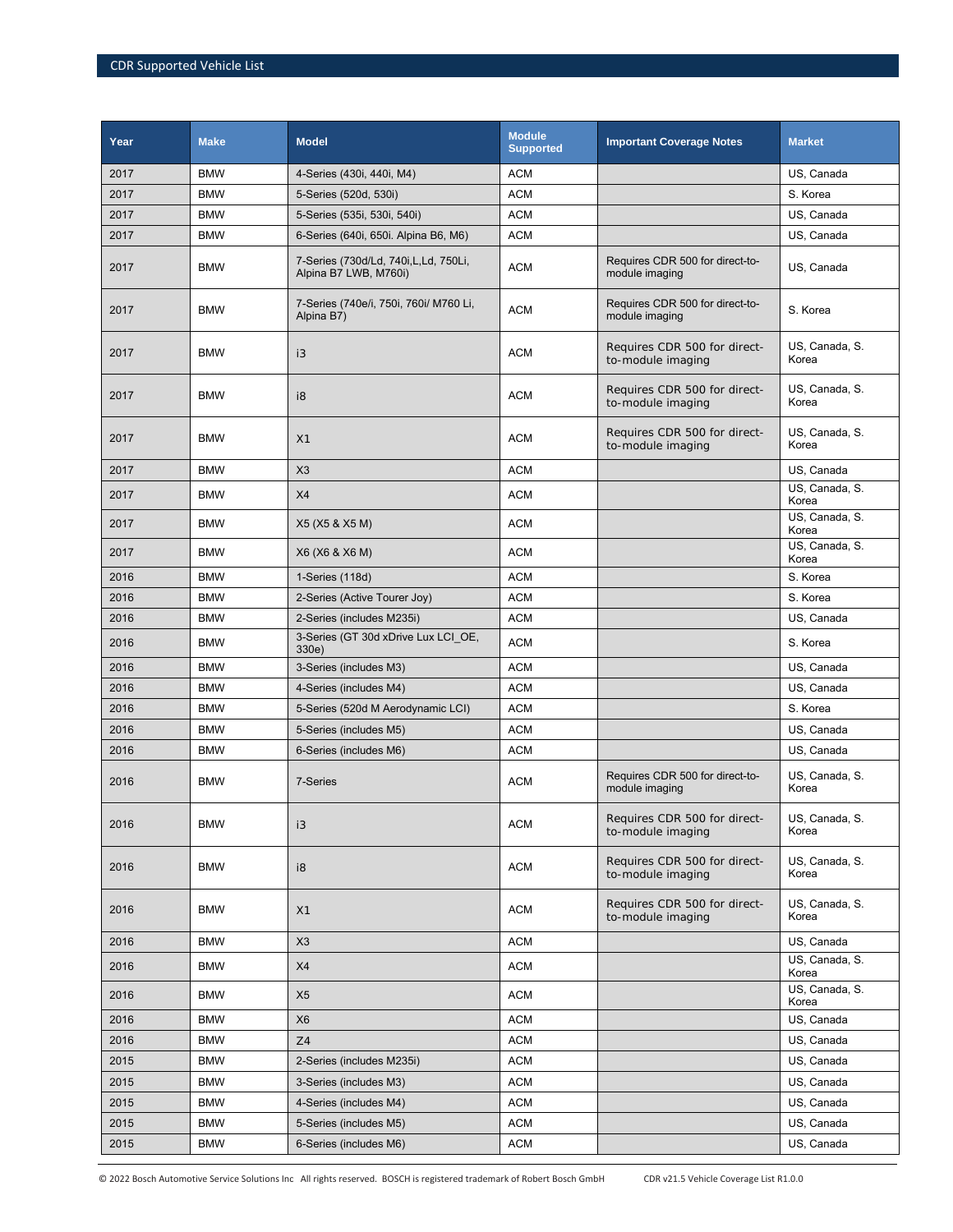| Year | <b>Make</b> | <b>Model</b>                                     | <b>Module</b><br><b>Supported</b> | <b>Important Coverage Notes</b>                     | <b>Market</b>           |
|------|-------------|--------------------------------------------------|-----------------------------------|-----------------------------------------------------|-------------------------|
| 2015 | <b>BMW</b>  | 7-Series                                         | <b>ACM</b>                        |                                                     | US, Canada              |
| 2015 | <b>BMW</b>  | i3                                               | <b>ACM</b>                        | Requires CDR 500 for direct-<br>to-module imaging   | US, Canada, S.<br>Korea |
| 2015 | <b>BMW</b>  | i8                                               | <b>ACM</b>                        | Requires CDR 500 for direct-<br>to-module imaging   | US, Canada, S.<br>Korea |
| 2015 | <b>BMW</b>  | X1                                               | <b>ACM</b>                        | only production year 2015 an<br>newer are supported | US. Canada              |
| 2015 | <b>BMW</b>  | X3                                               | <b>ACM</b>                        |                                                     | US, Canada              |
| 2015 | <b>BMW</b>  | X4                                               | <b>ACM</b>                        |                                                     | US, Canada              |
| 2015 | <b>BMW</b>  | X <sub>5</sub>                                   | <b>ACM</b>                        |                                                     | US, Canada              |
| 2015 | <b>BMW</b>  | X <sub>6</sub>                                   | <b>ACM</b>                        |                                                     | US, Canada              |
| 2015 | <b>BMW</b>  | Z4                                               | <b>ACM</b>                        |                                                     | US, Canada              |
| 2014 | <b>BMW</b>  | 228i Coupe                                       | <b>ACM</b>                        |                                                     | US, Canada              |
| 2014 | <b>BMW</b>  | 320i                                             | <b>ACM</b>                        |                                                     | US, Canada, S.<br>Korea |
| 2014 | <b>BMW</b>  | 320i, 320i xDrive (sedan)                        | <b>ACM</b>                        |                                                     | US, Canada              |
| 2014 | <b>BMW</b>  | 328i xDrive, 328d xDrive (wagon)                 | <b>ACM</b>                        |                                                     | US, Canada              |
| 2014 | <b>BMW</b>  | 328i, 328d, 328i xDrive, 328d<br>xDrive (sedan)  | <b>ACM</b>                        |                                                     | US, Canada              |
| 2014 | <b>BMW</b>  | 328xi GT, 335xi GT                               | <b>ACM</b>                        |                                                     | US, Canada              |
| 2014 | <b>BMW</b>  | 335i, 335i xDrive (sedan)                        | <b>ACM</b>                        |                                                     | US, Canada              |
| 2014 | <b>BMW</b>  | 428i, 428i xDrive (Coupe,<br>Convertible)        | <b>ACM</b>                        |                                                     | US, Canada              |
| 2014 | <b>BMW</b>  | 435i (Coupe, Convertible)                        | <b>ACM</b>                        |                                                     | US, Canada              |
| 2014 | <b>BMW</b>  | 435i xDrive (Coupe)                              | <b>ACM</b>                        |                                                     | US, Canada              |
| 2014 | <b>BMW</b>  | 528i, 528i xDrive                                | <b>ACM</b>                        |                                                     | US, Canada              |
| 2014 | <b>BMW</b>  | 535i, 535i xDrive (sedan, GT<br>wagon)           | <b>ACM</b>                        |                                                     | US, Canada              |
| 2014 | <b>BMW</b>  | 550i, 550i xDrive (sedan, GT<br>wagon)           | <b>ACM</b>                        |                                                     | US, Canada              |
| 2014 | <b>BMW</b>  | 640i, 640i xDrive (sedan, coupe,<br>convertible) | <b>ACM</b>                        |                                                     | US, Canada              |
| 2014 | <b>BMW</b>  | 650i, 650i xDrive (sedan, coupe,<br>convertible) | <b>ACM</b>                        |                                                     | US, Canada              |
| 2014 | <b>BMW</b>  | 740i, 740Li, 740Li xDrive                        | <b>ACM</b>                        |                                                     | US, Canada              |
| 2014 | <b>BMW</b>  | 750i, 750i xDrive, 750Li, 750Li<br>xDrive        | <b>ACM</b>                        |                                                     | US, Canada              |
| 2014 | <b>BMW</b>  | 760Li                                            | <b>ACM</b>                        |                                                     | US, Canada              |
| 2014 | <b>BMW</b>  | Active Hybrid 3, 5 & 7 (sedan)                   | <b>ACM</b>                        |                                                     | US, Canada              |
| 2014 | <b>BMW</b>  | ALPINA B7 (includes xDrive)                      | ACM                               |                                                     | US, Canada              |
| 2014 | BMW         | i3                                               | <b>ACM</b>                        | Requires CDR 500 for direct-<br>to-module imaging   | US, Canada              |
| 2014 | <b>BMW</b>  | i8                                               | <b>ACM</b>                        | Requires CDR 500 for direct-<br>to-module imaging   | US, Canada              |
| 2014 | <b>BMW</b>  | M235i Coupe                                      | <b>ACM</b>                        |                                                     | US, Canada              |
| 2014 | <b>BMW</b>  | M5 (sedan)                                       | <b>ACM</b>                        |                                                     | US, Canada              |
| 2014 | <b>BMW</b>  | M6 (coupe, convertible, sedan)                   | <b>ACM</b>                        |                                                     | US, Canada              |
| 2014 | <b>BMW</b>  | X3 xDrive                                        | <b>ACM</b>                        |                                                     | US, Canada              |
| 2013 | <b>BMW</b>  | 328i, 328i xDrive (sedan)                        | ACM                               |                                                     | US, Canada              |
| 2013 | BMW         | 335i, 335i xDrive (sedan)                        | <b>ACM</b>                        |                                                     | US, Canada              |
| 2013 | BMW         | 528i, 528i xDrive                                | ACM                               |                                                     | US, Canada              |
| 2013 | <b>BMW</b>  | 535i, 535i xDrive (sedan, GT                     | <b>ACM</b>                        |                                                     | US, Canada              |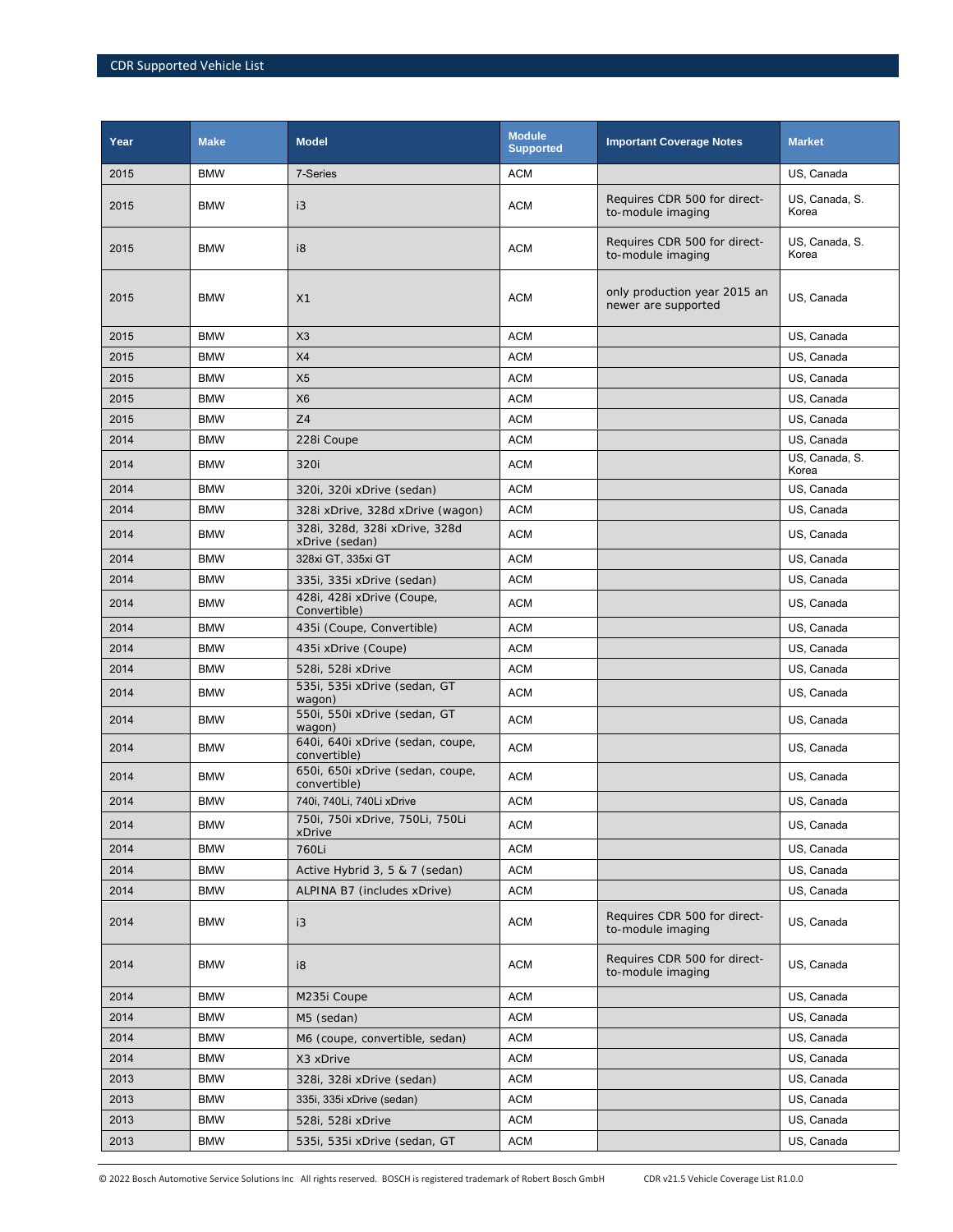| Year | <b>Make</b>  | <b>Model</b>                                     | <b>Module</b><br><b>Supported</b> | <b>Important Coverage Notes</b>                                        | <b>Market</b> |
|------|--------------|--------------------------------------------------|-----------------------------------|------------------------------------------------------------------------|---------------|
|      |              | wagon)                                           |                                   |                                                                        |               |
| 2013 | <b>BMW</b>   | 550i, 550i xDrive (sedan, GT wagon)              | <b>ACM</b>                        |                                                                        | US, Canada    |
| 2013 | <b>BMW</b>   | 640i (sedan, coupe, convertible)                 | <b>ACM</b>                        |                                                                        | US, Canada    |
| 2013 | <b>BMW</b>   | 650i, 650i xDrive (sedan, coupe,<br>convertible) | <b>ACM</b>                        |                                                                        | US, Canada    |
| 2013 | <b>BMW</b>   | 740i, 740Li, 740Li xDrive                        | <b>ACM</b>                        |                                                                        | US, Canada    |
| 2013 | <b>BMW</b>   | 750i, 750i xDrive 750Li, 750Li xDrive            | <b>ACM</b>                        |                                                                        | US, Canada    |
| 2013 | <b>BMW</b>   | 760Li                                            | <b>ACM</b>                        |                                                                        | US, Canada    |
| 2013 | <b>BMW</b>   | Active Hybrid 3, 5 & 7 (sedan)                   | <b>ACM</b>                        |                                                                        | US, Canada    |
| 2013 | <b>BMW</b>   | M5 (sedan)                                       | <b>ACM</b>                        |                                                                        | US, Canada    |
| 2013 | <b>BMW</b>   | M6 (coupe, convertible)                          | <b>ACM</b>                        |                                                                        | US, Canada    |
| 2013 | <b>BMW</b>   | X3 xDrive                                        | <b>ACM</b>                        |                                                                        | US, Canada    |
| 2023 | <b>Buick</b> | Enclave                                          | ACM / ASCM                        |                                                                        | <b>NAFTA</b>  |
| 2023 | <b>Buick</b> | Encore GX                                        | ACM / FCM                         |                                                                        | <b>NAFTA</b>  |
| 2023 | <b>Buick</b> | Envision                                         | ACM / ASCM                        | ASCM coverage depends on<br>RPO, refer to the help file for<br>details | <b>NAFTA</b>  |
| 2022 | <b>Buick</b> | Enclave                                          | <b>ACM</b>                        |                                                                        | <b>NAFTA</b>  |
| 2022 | <b>Buick</b> | Encore                                           | <b>ACM</b>                        |                                                                        | <b>NAFTA</b>  |
| 2022 | <b>Buick</b> | Encore GX                                        | ACM / FCM                         |                                                                        | <b>NAFTA</b>  |
| 2022 | <b>Buick</b> | Envision                                         | ACM / ASCM                        | ASCM coverage depends on<br>RPO, refer to the help file for<br>details | <b>NAFTA</b>  |
| 2021 | <b>Buick</b> | Enclave                                          | ACM / ASCM                        | ASCM coverage depends on<br>RPO, refer to the help file for<br>details | <b>NAFTA</b>  |
| 2021 | <b>Buick</b> | Encore                                           | <b>ACM</b>                        |                                                                        | <b>NAFTA</b>  |
| 2021 | <b>Buick</b> | Encore GX                                        | ACM / FCM                         |                                                                        | <b>NAFTA</b>  |
| 2021 | <b>Buick</b> | Envision                                         | ACM / ASCM                        | ASCM coverage depends on<br>RPO, refer to the help file for<br>details | <b>NAFTA</b>  |
| 2021 | <b>Buick</b> | Regal                                            | ACM / ASCM                        | ASCM coverage depends on<br>RPO, refer to the help file for<br>details | <b>NAFTA</b>  |
| 2020 | <b>Buick</b> | Enclave                                          | ACM / ASCM                        | ASCM coverage depends on<br>RPO, refer to the help file for<br>details | <b>NAFTA</b>  |
| 2020 | <b>Buick</b> | Encore                                           | <b>ACM</b>                        |                                                                        | <b>NAFTA</b>  |
| 2020 | <b>Buick</b> | Encore GX                                        | ACM / FCM                         |                                                                        | <b>NAFTA</b>  |
| 2020 | <b>Buick</b> | Envision                                         | ACM / ASCM /<br><b>FCM</b>        | ASCM coverage depends on<br>RPO, refer to the help file for<br>details | <b>NAFTA</b>  |
| 2020 | <b>Buick</b> | Lacrosse                                         | <b>ACM</b>                        |                                                                        | <b>NAFTA</b>  |
| 2020 | <b>Buick</b> | Regal                                            | ACM / ASCM                        | ASCM coverage depends on<br>RPO, refer to the help file for<br>details | <b>NAFTA</b>  |
| 2019 | <b>Buick</b> | Cascada                                          | <b>ACM</b>                        |                                                                        | <b>NAFTA</b>  |
| 2019 | <b>Buick</b> | Enclave                                          | ACM / ASCM                        | ASCM coverage depends on<br>RPO, refer to the help file for<br>details | <b>NAFTA</b>  |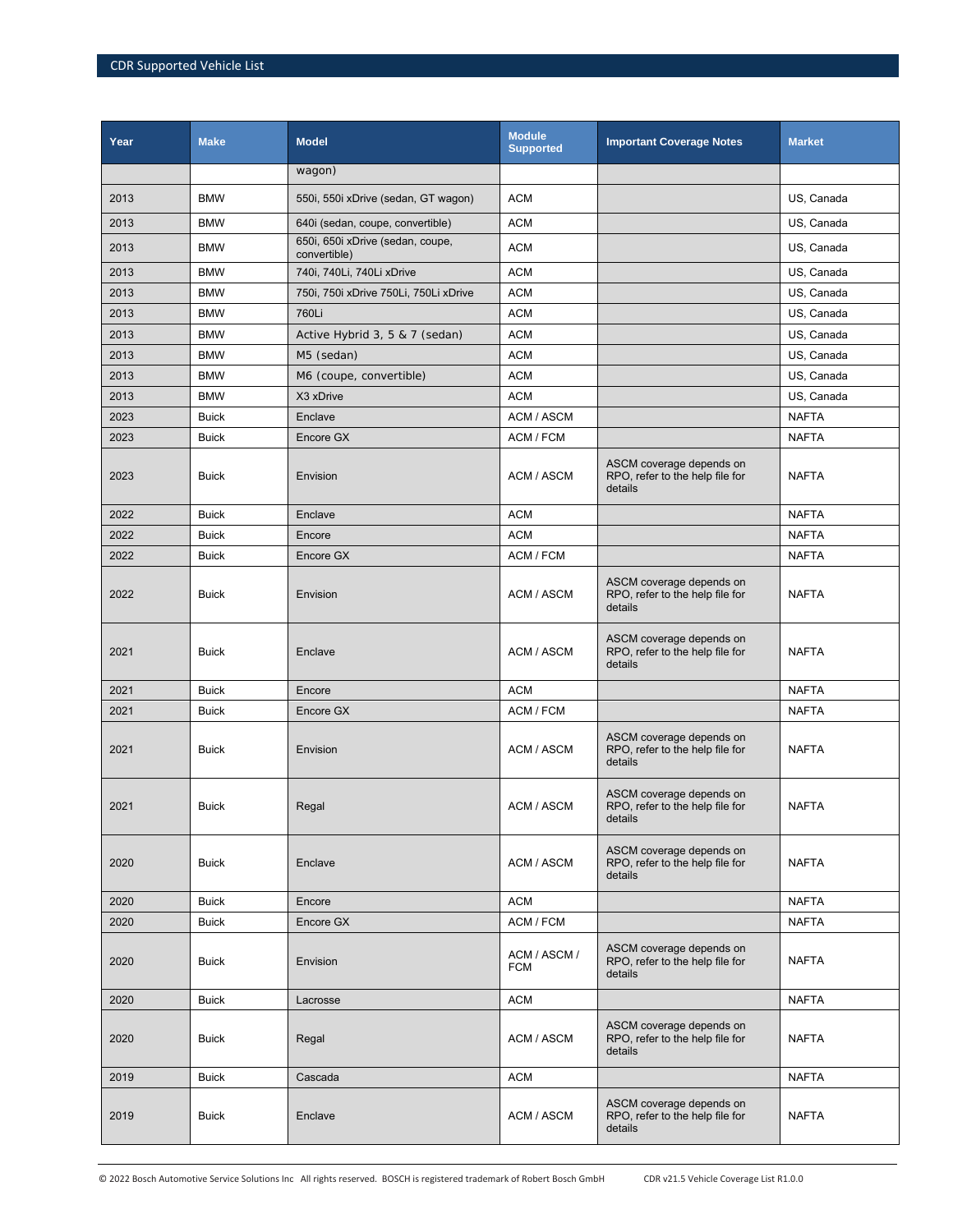| Year | <b>Make</b>  | <b>Model</b>          | <b>Module</b><br><b>Supported</b> | <b>Important Coverage Notes</b>                                        | <b>Market</b> |
|------|--------------|-----------------------|-----------------------------------|------------------------------------------------------------------------|---------------|
| 2019 | <b>Buick</b> | Encore                | <b>ACM</b>                        |                                                                        | NAFTA, China  |
| 2019 | <b>Buick</b> | Envision              | ACM / ASCM /<br><b>FCM</b>        | ASCM coverage depends on<br>RPO, refer to the help file for<br>details | NAFTA, China  |
| 2019 | <b>Buick</b> | Excelle               | <b>ACM</b>                        |                                                                        | China         |
| 2019 | <b>Buick</b> | <b>GL8 Luxury MPV</b> | <b>ACM</b>                        |                                                                        | China         |
| 2019 | <b>Buick</b> | Lacrosse              | ACM / ASCM                        | ASCM coverage depends on<br>RPO, refer to the help file for<br>details | NAFTA, China  |
| 2019 | <b>Buick</b> | Regal                 | ACM / ASCM                        | ASCM coverage depends on<br>RPO, refer to the help file for<br>details | NAFTA, China  |
| 2019 | <b>Buick</b> | Velite5               | <b>ACM</b>                        |                                                                        | China         |
| 2019 | <b>Buick</b> | Verano                | <b>ACM</b>                        |                                                                        | China         |
| 2019 | <b>Buick</b> | Verano GS             | <b>ACM</b>                        |                                                                        | China         |
| 2018 | <b>Buick</b> | Cascada               | <b>ACM</b>                        |                                                                        | NAFTA         |
| 2018 | <b>Buick</b> | Enclave               | ACM / ASCM                        | ASCM coverage depends on<br>RPO, refer to the help file for<br>details | <b>NAFTA</b>  |
| 2018 | <b>Buick</b> | Encore                | <b>ACM</b>                        |                                                                        | <b>NAFTA</b>  |
| 2018 | <b>Buick</b> | Encore                | <b>ACM</b>                        |                                                                        | NAFTA, China  |
| 2018 | <b>Buick</b> | Envision              | ACM / ASCM                        | ASCM coverage depends on<br>RPO, refer to the help file for<br>details | NAFTA, China  |
| 2018 | <b>Buick</b> | <b>GL8 Luxury MPV</b> | <b>ACM</b>                        |                                                                        | China         |
| 2018 | <b>Buick</b> | Lacrosse              | ACM / ASCM                        | ASCM coverage depends on<br>RPO, refer to the help file for<br>details | NAFTA, China  |
| 2018 | <b>Buick</b> | Regal                 | ACM / ASCM                        | ASCM coverage depends on<br>RPO, refer to the help file for<br>details | NAFTA, China  |
| 2018 | <b>Buick</b> | Velite5               | <b>ACM</b>                        |                                                                        | China         |
| 2018 | <b>Buick</b> | Verano                | <b>ACM</b>                        |                                                                        | China         |
| 2018 | <b>Buick</b> | Verano GS             | <b>ACM</b>                        |                                                                        | China         |
| 2017 | <b>Buick</b> | Cascada               | <b>ACM</b>                        |                                                                        | <b>NAFTA</b>  |
| 2017 | <b>Buick</b> | Enclave               | <b>ACM</b>                        |                                                                        | <b>NAFTA</b>  |
| 2017 | <b>Buick</b> | Encore                | <b>ACM</b>                        |                                                                        | NAFTA, China  |
| 2017 | <b>Buick</b> | Envision              | <b>ACM / ASCM</b>                 | ASCM coverage depends on<br>RPO, refer to the help file for<br>details | NAFTA, China  |
| 2017 | <b>Buick</b> | <b>GL8 Firstland</b>  | <b>ACM</b>                        |                                                                        | China         |
| 2017 | <b>Buick</b> | <b>GL8 Luxury MPV</b> | <b>ACM</b>                        |                                                                        | China         |
| 2017 | <b>Buick</b> | Lacrosse              | ACM / ASCM                        | ASCM coverage depends on<br>RPO, refer to the help file for<br>details | NAFTA, China  |
| 2017 | <b>Buick</b> | Regal                 | <b>ACM</b>                        |                                                                        | NAFTA, China  |
| 2017 | <b>Buick</b> | Velite <sub>5</sub>   | <b>ACM</b>                        |                                                                        | China         |
| 2017 | <b>Buick</b> | Verano                | <b>ACM</b>                        |                                                                        | NAFTA, China  |
| 2016 | <b>Buick</b> | Cascada               | <b>ACM</b>                        |                                                                        | <b>NAFTA</b>  |
| 2016 | <b>Buick</b> | Enclave               | <b>ACM</b>                        |                                                                        | <b>NAFTA</b>  |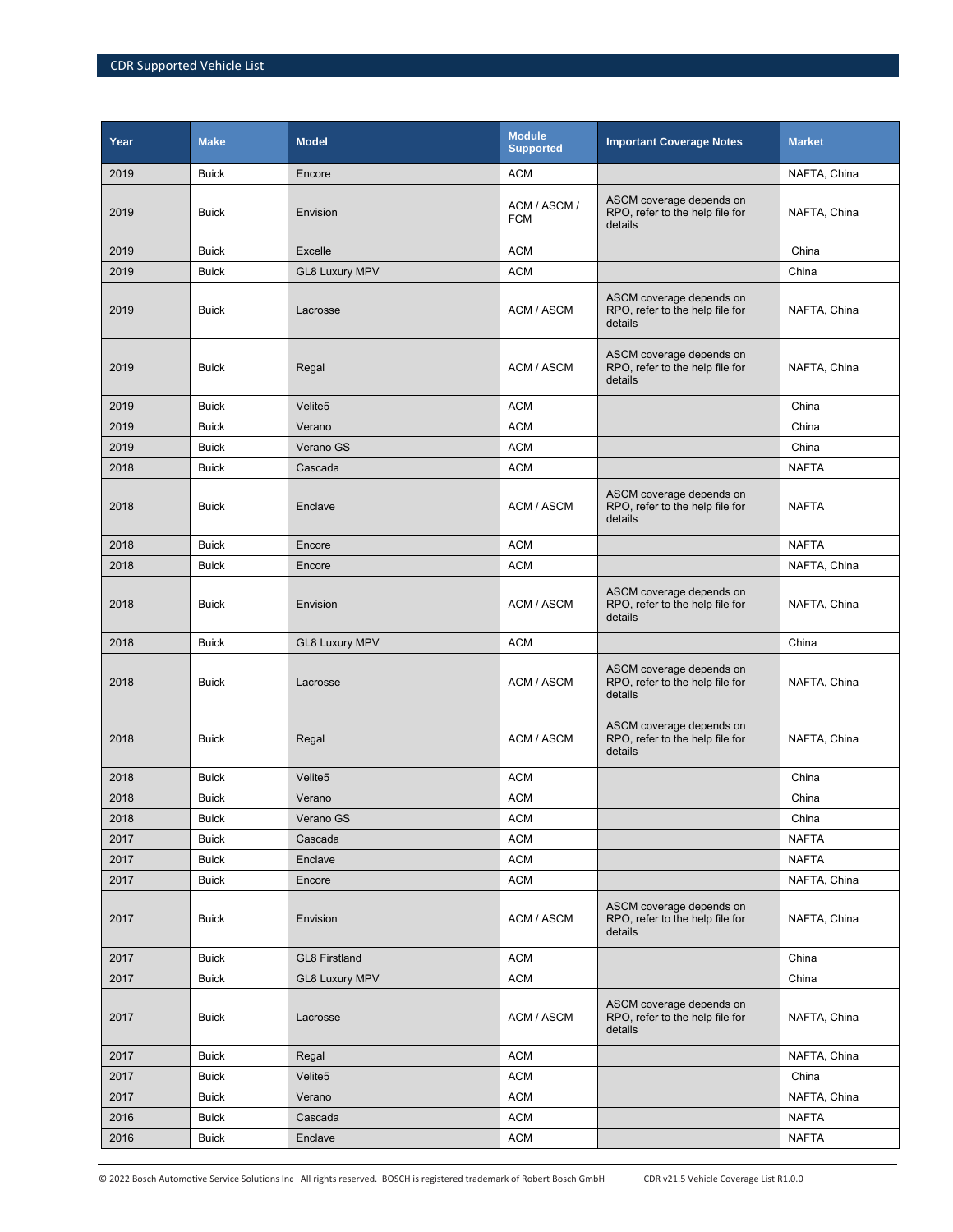| Year | <b>Make</b>  | <b>Model</b>          | <b>Module</b><br><b>Supported</b> | <b>Important Coverage Notes</b>                                        | <b>Market</b> |
|------|--------------|-----------------------|-----------------------------------|------------------------------------------------------------------------|---------------|
| 2016 | <b>Buick</b> | Encore                | <b>ACM</b>                        |                                                                        | NAFTA, China  |
| 2016 | <b>Buick</b> | Envision              | ACM / ASCM                        | ASCM coverage depends on<br>RPO, refer to the help file for<br>details | NAFTA, China  |
| 2016 | <b>Buick</b> | <b>GL8 Firstland</b>  | <b>ACM</b>                        |                                                                        | China         |
| 2016 | <b>Buick</b> | <b>GL8 Luxury MPV</b> | <b>ACM</b>                        |                                                                        | China         |
| 2016 | <b>Buick</b> | Lacrosse              | <b>ACM</b>                        |                                                                        | NAFTA, China  |
| 2016 | <b>Buick</b> | Regal                 | <b>ACM</b>                        |                                                                        | NAFTA, China  |
| 2016 | <b>Buick</b> | Verano                | <b>ACM</b>                        |                                                                        | NAFTA, China  |
| 2015 | <b>Buick</b> | Enclave               | <b>ACM</b>                        |                                                                        | <b>NAFTA</b>  |
| 2015 | <b>Buick</b> | Encore                | <b>ACM</b>                        |                                                                        | NAFTA, China  |
| 2015 | <b>Buick</b> | Envision              | <b>ACM</b>                        |                                                                        | China         |
| 2015 | <b>Buick</b> | Excelle GT/XT         | <b>ACM</b>                        |                                                                        | China         |
| 2015 | <b>Buick</b> | <b>GL8 Firstland</b>  | <b>ACM</b>                        |                                                                        | China         |
| 2015 | <b>Buick</b> | <b>GL8 Luxury MPV</b> | <b>ACM</b>                        |                                                                        | China         |
| 2015 | <b>Buick</b> | Lacrosse              | <b>ACM</b>                        |                                                                        | NAFTA, China  |
| 2015 | <b>Buick</b> | Regal                 | <b>ACM</b>                        |                                                                        | <b>NAFTA</b>  |
| 2015 | <b>Buick</b> | Regal                 | <b>ACM</b>                        |                                                                        | China         |
| 2015 | <b>Buick</b> | Verano                | <b>ACM</b>                        |                                                                        | <b>NAFTA</b>  |
| 2014 | <b>Buick</b> | Enclave               | <b>ACM</b>                        |                                                                        | <b>NAFTA</b>  |
| 2014 | <b>Buick</b> | Encore                | <b>ACM</b>                        |                                                                        | NAFTA, China  |
| 2014 | <b>Buick</b> | Excelle GT/XT         | <b>ACM</b>                        |                                                                        | China         |
| 2014 | <b>Buick</b> | <b>GL8 Firstland</b>  | <b>ACM</b>                        |                                                                        | China         |
| 2014 | <b>Buick</b> | <b>GL8 Luxury MPV</b> | <b>ACM</b>                        |                                                                        | China         |
| 2014 | <b>Buick</b> | Lacrosse              | <b>ACM</b>                        |                                                                        | NAFTA, China  |
| 2014 | <b>Buick</b> | Regal                 | <b>ACM</b>                        |                                                                        | <b>NAFTA</b>  |
| 2014 | <b>Buick</b> | Regal                 | <b>ACM</b>                        |                                                                        | China         |
| 2014 | <b>Buick</b> | Verano                | <b>ACM</b>                        |                                                                        | <b>NAFTA</b>  |
| 2013 | <b>Buick</b> | Enclave               | <b>ACM</b>                        |                                                                        | <b>NAFTA</b>  |
| 2013 | <b>Buick</b> | Encore                | <b>ACM</b>                        |                                                                        | NAFTA, China  |
| 2013 | <b>Buick</b> | Excelle GT/XT         | <b>ACM</b>                        |                                                                        | China         |
| 2013 | <b>Buick</b> | <b>GL8 Firstland</b>  | <b>ACM</b>                        |                                                                        | China         |
| 2013 | <b>Buick</b> | <b>GL8 Luxury MPV</b> | <b>ACM</b>                        |                                                                        | China         |
| 2013 | <b>Buick</b> | Lacrosse              | <b>ACM</b>                        |                                                                        | NAFTA, China  |
| 2013 | <b>Buick</b> | Park Avenue           | <b>ACM</b>                        |                                                                        | China         |
| 2013 | <b>Buick</b> | Regal                 | <b>ACM</b>                        |                                                                        | <b>NAFTA</b>  |
| 2013 | <b>Buick</b> | Regal                 | <b>ACM</b>                        |                                                                        | China         |
| 2013 | <b>Buick</b> | Verano                | <b>ACM</b>                        |                                                                        | <b>NAFTA</b>  |
| 2012 | <b>Buick</b> | Enclave               | <b>ACM</b>                        |                                                                        | <b>NAFTA</b>  |
| 2012 | <b>Buick</b> | Excelle GT/XT         | <b>ACM</b>                        |                                                                        | China         |
| 2012 | <b>Buick</b> | <b>GL8 Firstland</b>  | <b>ACM</b>                        |                                                                        | China         |
| 2012 | <b>Buick</b> | <b>GL8 Luxury MPV</b> | <b>ACM</b>                        |                                                                        | China         |
| 2012 | <b>Buick</b> | Lacrosse              | <b>ACM</b>                        |                                                                        | NAFTA, China  |
| 2012 | <b>Buick</b> | Park Avenue           | <b>ACM</b>                        |                                                                        | China         |
| 2012 | <b>Buick</b> | Regal                 | <b>ACM</b>                        |                                                                        | <b>NAFTA</b>  |
| 2012 | <b>Buick</b> | Regal                 | <b>ACM</b>                        |                                                                        | China         |
| 2012 | <b>Buick</b> | Verano                | <b>ACM</b>                        |                                                                        | <b>NAFTA</b>  |
| 2011 | <b>Buick</b> | Enclave               | <b>ACM</b>                        |                                                                        | <b>NAFTA</b>  |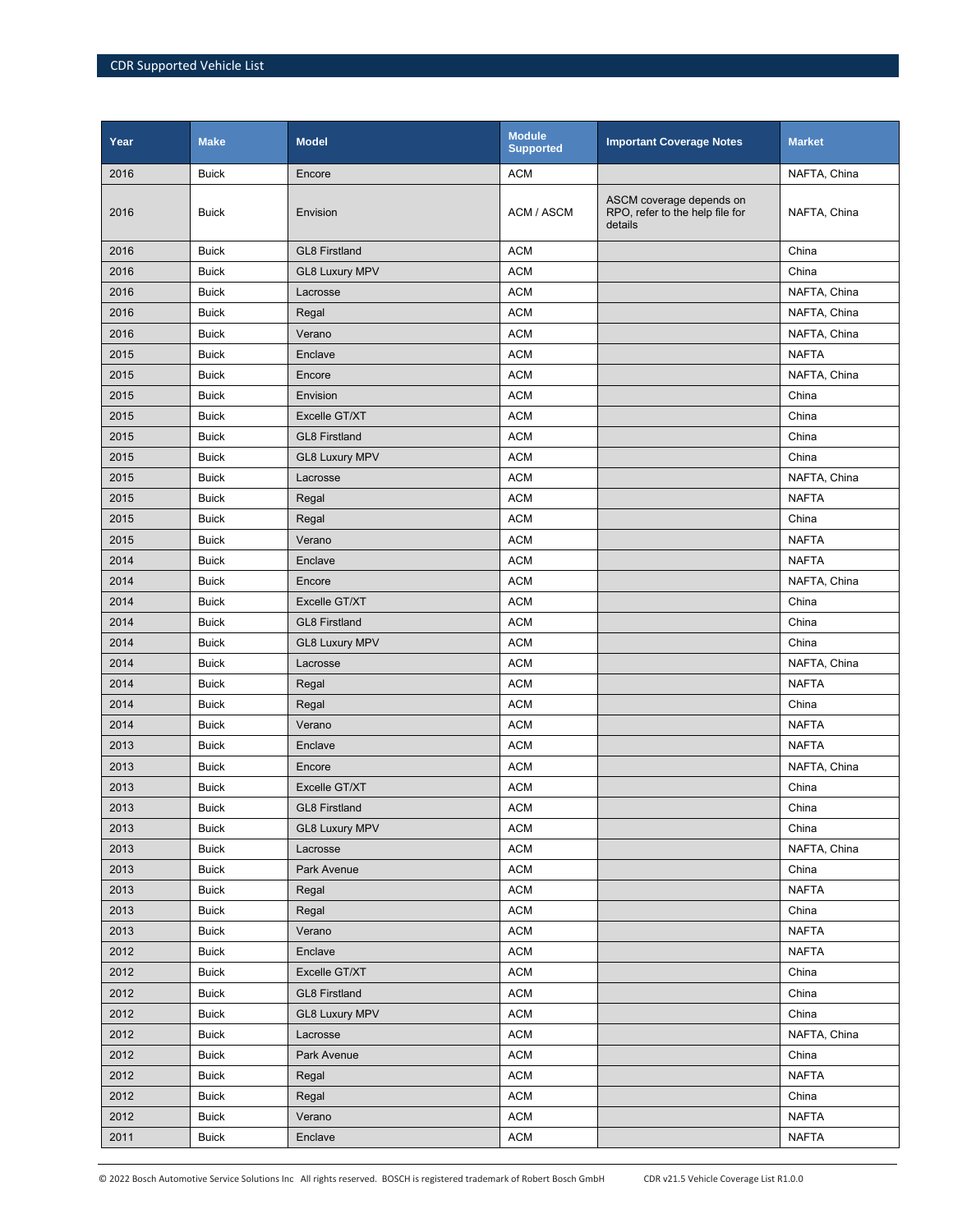| Year | <b>Make</b>  | <b>Model</b>            | <b>Module</b><br><b>Supported</b> | <b>Important Coverage Notes</b> | <b>Market</b> |
|------|--------------|-------------------------|-----------------------------------|---------------------------------|---------------|
| 2011 | <b>Buick</b> | Excelle GT/XT           | <b>ACM</b>                        |                                 | China         |
| 2011 | <b>Buick</b> | <b>GL8 Firstland</b>    | <b>ACM</b>                        |                                 | China         |
| 2011 | <b>Buick</b> | <b>GL8 Luxury MPV</b>   | <b>ACM</b>                        |                                 | China         |
| 2011 | <b>Buick</b> | Lacrosse                | <b>ACM</b>                        |                                 | NAFTA, China  |
| 2011 | <b>Buick</b> | Lucerne                 | <b>ACM</b>                        |                                 | <b>NAFTA</b>  |
| 2011 | <b>Buick</b> | Park Avenue             | <b>ACM</b>                        |                                 | China         |
| 2011 | <b>Buick</b> | Regal                   | <b>ACM</b>                        |                                 | <b>NAFTA</b>  |
| 2011 | <b>Buick</b> | Regal                   | <b>ACM</b>                        |                                 | China         |
| 2010 | <b>Buick</b> | Allure                  | <b>ACM</b>                        |                                 | <b>NAFTA</b>  |
| 2010 | <b>Buick</b> | Enclave                 | <b>ACM</b>                        |                                 | <b>NAFTA</b>  |
| 2010 | <b>Buick</b> | Excelle GT/XT           | <b>ACM</b>                        |                                 | China         |
| 2010 | <b>Buick</b> | GL <sub>8</sub>         | <b>ACM</b>                        |                                 | China         |
| 2010 | <b>Buick</b> | <b>GL8 Firstland</b>    | <b>ACM</b>                        |                                 | China         |
| 2010 | <b>Buick</b> | Lacrosse                | <b>ACM</b>                        |                                 | NAFTA, China  |
| 2010 | <b>Buick</b> | Lucerne                 | <b>ACM</b>                        |                                 | <b>NAFTA</b>  |
| 2010 | <b>Buick</b> | Park Avenue             | <b>ACM</b>                        |                                 | China         |
| 2010 | <b>Buick</b> | Regal                   | <b>ACM</b>                        |                                 | China         |
| 2009 | <b>Buick</b> | Allure                  | <b>ACM</b>                        |                                 | <b>NAFTA</b>  |
| 2009 | <b>Buick</b> | Enclave                 | ACM / ROS                         |                                 | <b>NAFTA</b>  |
| 2009 | <b>Buick</b> | GL <sub>8</sub>         | <b>ACM</b>                        |                                 | China         |
| 2009 | <b>Buick</b> | <b>GL8 Firstland</b>    | <b>ACM</b>                        |                                 | China         |
| 2009 | <b>Buick</b> | Lacrosse                | <b>ACM</b>                        |                                 | NAFTA, China  |
| 2009 | <b>Buick</b> | Lucerne                 | <b>ACM</b>                        |                                 | <b>NAFTA</b>  |
| 2009 | <b>Buick</b> | Park Avenue             | <b>ACM</b>                        |                                 | China         |
| 2009 | <b>Buick</b> | Regal                   | <b>ACM</b>                        |                                 | China         |
| 2008 | <b>Buick</b> | Allure                  | <b>ACM</b>                        |                                 | <b>NAFTA</b>  |
| 2008 | <b>Buick</b> | Enclave                 | ACM / ROS                         |                                 | <b>NAFTA</b>  |
| 2008 | <b>Buick</b> | GL <sub>8</sub>         | <b>ACM</b>                        |                                 | China         |
| 2008 | <b>Buick</b> | <b>GL8 Firstland</b>    | <b>ACM</b>                        |                                 | China         |
| 2008 | <b>Buick</b> | Lacrosse                | <b>ACM</b>                        |                                 | NAFTA, China  |
| 2008 | <b>Buick</b> | Lucerne                 | <b>ACM</b>                        |                                 | <b>NAFTA</b>  |
| 2008 | <b>Buick</b> | Park Avenue             | <b>ACM</b>                        |                                 | China         |
| 2008 | <b>Buick</b> | Rainier                 | <b>ACM</b>                        |                                 | <b>NAFTA</b>  |
| 2008 | <b>Buick</b> | Regal                   | <b>ACM</b>                        |                                 | China         |
| 2008 | <b>Buick</b> | Terraza with RPO AW9    | ACM                               |                                 | <b>NAFTA</b>  |
| 2008 | <b>Buick</b> | Terraza without RPO AW9 | <b>ACM</b>                        |                                 | <b>NAFTA</b>  |
| 2007 | <b>Buick</b> | Allure                  | ACM                               |                                 | <b>NAFTA</b>  |
| 2007 | <b>Buick</b> | GL8                     | <b>ACM</b>                        |                                 | China         |
| 2007 | <b>Buick</b> | <b>GL8 Firstland</b>    | <b>ACM</b>                        |                                 | China         |
| 2007 | <b>Buick</b> | Lacrosse                | <b>ACM</b>                        |                                 | NAFTA, China  |
| 2007 | <b>Buick</b> | Lucerne                 | <b>ACM</b>                        |                                 | <b>NAFTA</b>  |
| 2007 | <b>Buick</b> | Park Avenue             | ACM                               |                                 | China         |
| 2007 | <b>Buick</b> | Rainier                 | <b>ACM</b>                        |                                 | <b>NAFTA</b>  |
| 2007 | <b>Buick</b> | Regal                   | ACM                               |                                 | China         |
| 2007 | <b>Buick</b> | Rendezvous              | <b>ACM</b>                        |                                 | <b>NAFTA</b>  |
| 2007 | <b>Buick</b> | Terraza with RPO AW9    | <b>ACM</b>                        |                                 | <b>NAFTA</b>  |
| 2007 | <b>Buick</b> | Terraza without RPO AW9 | ACM                               |                                 | <b>NAFTA</b>  |
| 2006 | <b>Buick</b> | Allure                  | <b>ACM</b>                        |                                 | <b>NAFTA</b>  |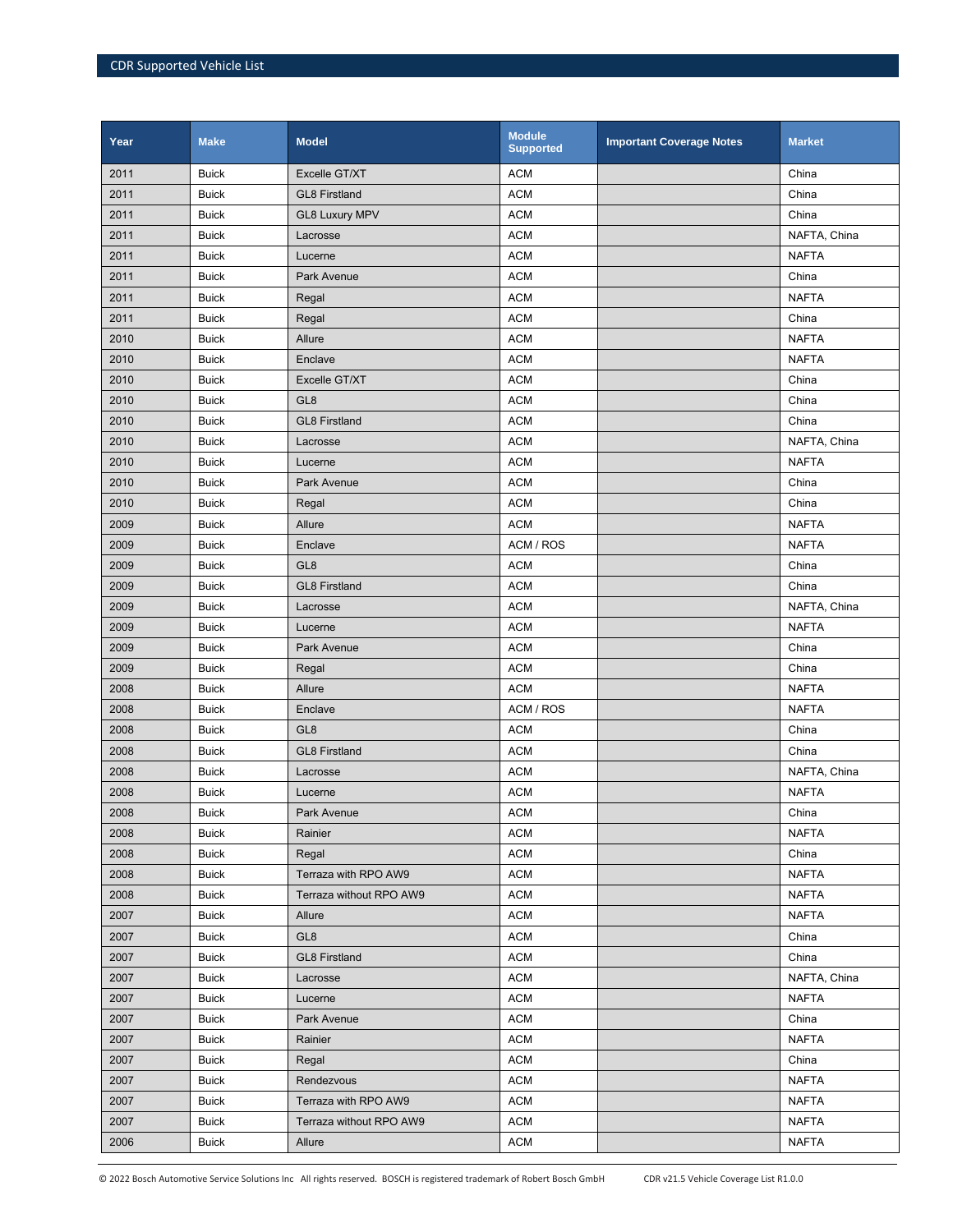| Year | <b>Make</b>  | <b>Model</b>            | <b>Module</b><br><b>Supported</b> | <b>Important Coverage Notes</b> | <b>Market</b> |
|------|--------------|-------------------------|-----------------------------------|---------------------------------|---------------|
| 2006 | <b>Buick</b> | GL <sub>8</sub>         | <b>ACM</b>                        |                                 | China         |
| 2006 | <b>Buick</b> | <b>GL8 Firstland</b>    | <b>ACM</b>                        |                                 | China         |
| 2006 | <b>Buick</b> | Lacrosse                | <b>ACM</b>                        |                                 | NAFTA, China  |
| 2006 | <b>Buick</b> | Lucerne                 | <b>ACM</b>                        |                                 | <b>NAFTA</b>  |
| 2006 | <b>Buick</b> | Rainier                 | <b>ACM</b>                        |                                 | <b>NAFTA</b>  |
| 2006 | <b>Buick</b> | Regal                   | <b>ACM</b>                        |                                 | China         |
| 2006 | <b>Buick</b> | Rendezvous              | <b>ACM</b>                        |                                 | <b>NAFTA</b>  |
| 2006 | <b>Buick</b> | Terraza with RPO AW9    | <b>ACM</b>                        |                                 | <b>NAFTA</b>  |
| 2006 | <b>Buick</b> | Terraza without RPO AW9 | <b>ACM</b>                        |                                 | <b>NAFTA</b>  |
| 2005 | <b>Buick</b> | Allure                  | <b>ACM</b>                        |                                 | <b>NAFTA</b>  |
| 2005 | <b>Buick</b> | Century                 | <b>ACM</b>                        |                                 | <b>NAFTA</b>  |
| 2005 | <b>Buick</b> | GL <sub>8</sub>         | <b>ACM</b>                        |                                 | China         |
| 2005 | <b>Buick</b> | <b>GL8 Firstland</b>    | <b>ACM</b>                        |                                 | China         |
| 2005 | <b>Buick</b> | Lacrosse                | <b>ACM</b>                        |                                 | NAFTA, China  |
| 2005 | <b>Buick</b> | Le Sabre                | <b>ACM</b>                        |                                 | <b>NAFTA</b>  |
| 2005 | <b>Buick</b> | <b>Park Avenue</b>      | <b>ACM</b>                        |                                 | <b>NAFTA</b>  |
| 2005 | <b>Buick</b> | Rainier                 | <b>ACM</b>                        |                                 | <b>NAFTA</b>  |
| 2005 | <b>Buick</b> | Regal                   | <b>ACM</b>                        |                                 | China         |
| 2005 | <b>Buick</b> | Rendezvous              | <b>ACM</b>                        |                                 | <b>NAFTA</b>  |
| 2005 | <b>Buick</b> | Terraza                 | <b>ACM</b>                        |                                 | <b>NAFTA</b>  |
| 2004 | <b>Buick</b> | Century                 | <b>ACM</b>                        |                                 | <b>NAFTA</b>  |
| 2004 | <b>Buick</b> | GL <sub>8</sub>         | <b>ACM</b>                        |                                 | China         |
| 2004 | <b>Buick</b> | Le Sabre                | <b>ACM</b>                        |                                 | <b>NAFTA</b>  |
| 2004 | <b>Buick</b> | Park Avenue             | <b>ACM</b>                        |                                 | <b>NAFTA</b>  |
| 2004 | <b>Buick</b> | Rainier                 | <b>ACM</b>                        |                                 | <b>NAFTA</b>  |
| 2004 | <b>Buick</b> | Regal                   | <b>ACM</b>                        |                                 | NAFTA, China  |
| 2004 | <b>Buick</b> | Rendezvous              | <b>ACM</b>                        |                                 | <b>NAFTA</b>  |
| 2003 | <b>Buick</b> | Century                 | <b>ACM</b>                        |                                 | <b>NAFTA</b>  |
| 2003 | <b>Buick</b> | GL <sub>8</sub>         | <b>ACM</b>                        |                                 | China         |
| 2003 | <b>Buick</b> | Le Sabre                | <b>ACM</b>                        |                                 | <b>NAFTA</b>  |
| 2003 | <b>Buick</b> | Park Avenue             | <b>ACM</b>                        |                                 | <b>NAFTA</b>  |
| 2003 | <b>Buick</b> | Regal                   | <b>ACM</b>                        |                                 | NAFTA, China  |
| 2003 | <b>Buick</b> | Rendezvous              | <b>ACM</b>                        |                                 | <b>NAFTA</b>  |
| 2002 | <b>Buick</b> | Century                 | <b>ACM</b>                        |                                 | <b>NAFTA</b>  |
| 2002 | <b>Buick</b> | GL <sub>8</sub>         | <b>ACM</b>                        |                                 | China         |
| 2002 | <b>Buick</b> | Le Sabre                | <b>ACM</b>                        |                                 | <b>NAFTA</b>  |
| 2002 | <b>Buick</b> | Park Avenue             | <b>ACM</b>                        |                                 | <b>NAFTA</b>  |
| 2002 | <b>Buick</b> | Regal                   | <b>ACM</b>                        |                                 | <b>NAFTA</b>  |
| 2002 | <b>Buick</b> | Rendezvous              | <b>ACM</b>                        |                                 | <b>NAFTA</b>  |
| 2001 | <b>Buick</b> | Century                 | <b>ACM</b>                        |                                 | NAFTA, China  |
| 2001 | <b>Buick</b> | GL <sub>8</sub>         | <b>ACM</b>                        |                                 | China         |
| 2001 | <b>Buick</b> | Le Sabre                | <b>ACM</b>                        |                                 | <b>NAFTA</b>  |
| 2001 | <b>Buick</b> | Park Avenue             | <b>ACM</b>                        |                                 | <b>NAFTA</b>  |
| 2001 | <b>Buick</b> | Regal                   | <b>ACM</b>                        |                                 | <b>NAFTA</b>  |
| 2000 | <b>Buick</b> | Century                 | <b>ACM</b>                        |                                 | NAFTA, China  |
| 2000 | <b>Buick</b> | GL <sub>8</sub>         | <b>ACM</b>                        |                                 | China         |
| 2000 | <b>Buick</b> | Le Sabre                | <b>ACM</b>                        |                                 | <b>NAFTA</b>  |
| 2000 | <b>Buick</b> | Park Avenue             | <b>ACM</b>                        |                                 | <b>NAFTA</b>  |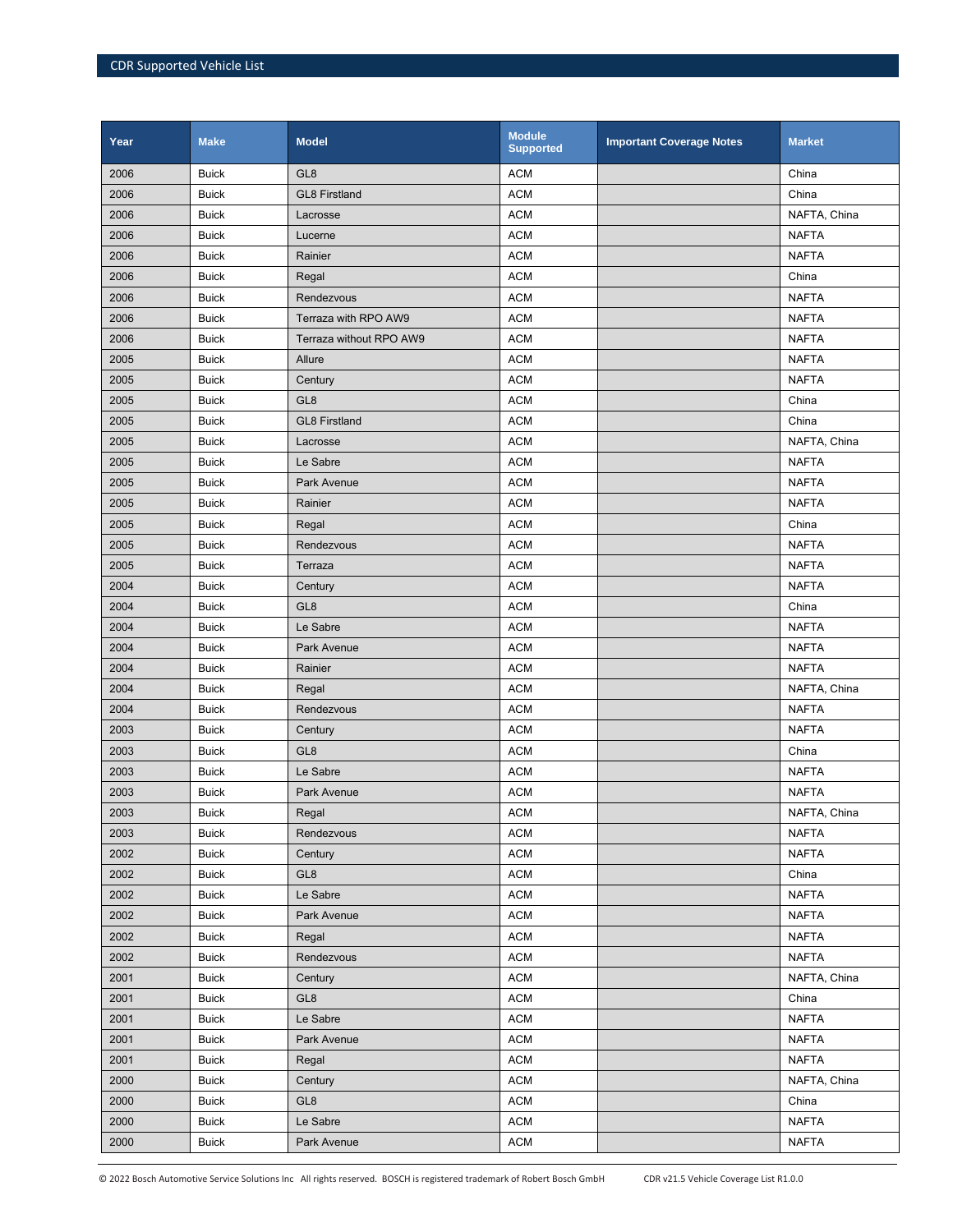| Year | <b>Make</b>  | <b>Model</b>    | <b>Module</b><br><b>Supported</b> | <b>Important Coverage Notes</b>                                        | <b>Market</b> |
|------|--------------|-----------------|-----------------------------------|------------------------------------------------------------------------|---------------|
| 2000 | <b>Buick</b> | Regal           | <b>ACM</b>                        |                                                                        | <b>NAFTA</b>  |
| 1999 | <b>Buick</b> | Century         | <b>ACM</b>                        |                                                                        | NAFTA, China  |
| 1999 | <b>Buick</b> | Le Sabre        | <b>ACM</b>                        |                                                                        | <b>NAFTA</b>  |
| 1999 | <b>Buick</b> | Park Avenue     | <b>ACM</b>                        |                                                                        | <b>NAFTA</b>  |
| 1999 | <b>Buick</b> | Regal           | <b>ACM</b>                        |                                                                        | <b>NAFTA</b>  |
| 1999 | <b>Buick</b> | Riviera         | <b>ACM</b>                        |                                                                        | <b>NAFTA</b>  |
| 1998 | <b>Buick</b> | Century         | <b>ACM</b>                        |                                                                        | <b>NAFTA</b>  |
| 1998 | <b>Buick</b> | Le Sabre        | <b>ACM</b>                        |                                                                        | <b>NAFTA</b>  |
| 1998 | <b>Buick</b> | Park Avenue     | <b>ACM</b>                        |                                                                        | <b>NAFTA</b>  |
| 1998 | <b>Buick</b> | Regal           | <b>ACM</b>                        |                                                                        | <b>NAFTA</b>  |
| 1998 | <b>Buick</b> | Riviera         | <b>ACM</b>                        |                                                                        | <b>NAFTA</b>  |
| 1998 | <b>Buick</b> | <b>Skylark</b>  | <b>ACM</b>                        |                                                                        | <b>NAFTA</b>  |
| 1997 | <b>Buick</b> | Century         | <b>ACM</b>                        |                                                                        | <b>NAFTA</b>  |
| 1997 | <b>Buick</b> | Le Sabre        | <b>ACM</b>                        |                                                                        | <b>NAFTA</b>  |
| 1997 | <b>Buick</b> | Park Avenue     | <b>ACM</b>                        |                                                                        | <b>NAFTA</b>  |
| 1997 | <b>Buick</b> | Regal           | <b>ACM</b>                        |                                                                        | <b>NAFTA</b>  |
| 1997 | <b>Buick</b> | Riviera         | <b>ACM</b>                        |                                                                        | <b>NAFTA</b>  |
| 1997 | <b>Buick</b> | <b>Skylark</b>  | <b>ACM</b>                        |                                                                        | <b>NAFTA</b>  |
| 1996 | <b>Buick</b> | Commercial      | <b>ACM</b>                        |                                                                        | <b>NAFTA</b>  |
| 1996 | <b>Buick</b> | Le Sabre        | <b>ACM</b>                        |                                                                        | <b>NAFTA</b>  |
| 1996 | <b>Buick</b> | Park Avenue     | <b>ACM</b>                        |                                                                        | <b>NAFTA</b>  |
| 1996 | <b>Buick</b> | Regal           | <b>ACM</b>                        |                                                                        | <b>NAFTA</b>  |
| 1996 | <b>Buick</b> | Riviera         | <b>ACM</b>                        |                                                                        | <b>NAFTA</b>  |
| 1996 | <b>Buick</b> | Roadmaster      | <b>ACM</b>                        |                                                                        | <b>NAFTA</b>  |
| 1996 | <b>Buick</b> | <b>Skylark</b>  | <b>ACM</b>                        |                                                                        | <b>NAFTA</b>  |
| 1995 | <b>Buick</b> | Commercial      | <b>ACM</b>                        |                                                                        | <b>NAFTA</b>  |
| 1995 | <b>Buick</b> | Le Sabre        | <b>ACM</b>                        |                                                                        | <b>NAFTA</b>  |
| 1995 | <b>Buick</b> | Park Avenue     | <b>ACM</b>                        |                                                                        | <b>NAFTA</b>  |
| 1995 | <b>Buick</b> | Regal           | <b>ACM</b>                        |                                                                        | <b>NAFTA</b>  |
| 1995 | <b>Buick</b> | Roadmaster      | <b>ACM</b>                        |                                                                        | <b>NAFTA</b>  |
| 1994 | <b>Buick</b> | Commercial      | <b>ACM</b>                        |                                                                        | <b>NAFTA</b>  |
| 1994 | <b>Buick</b> | Roadmaster      | <b>ACM</b>                        |                                                                        | <b>NAFTA</b>  |
| 2023 | Cadillac     | CT4             | ACM / ASCM                        | ASCM coverage depends on<br>RPO, refer to the help file for<br>details | <b>NAFTA</b>  |
| 2023 | Cadillac     | CT <sub>5</sub> | ACM / ASCM                        | ASCM coverage depends on<br>RPO, refer to the help file for<br>details | <b>NAFTA</b>  |
| 2023 | Cadillac     | Escalade        | ACM / ASCM                        | ASCM coverage depends on<br>RPO, refer to the help file for<br>details | <b>NAFTA</b>  |
| 2023 | Cadillac     | <b>LYRIQ</b>    | ACM / ASCM                        | ASCM coverage depends on<br>RPO, refer to the help file for<br>details | <b>NAFTA</b>  |
| 2023 | Cadillac     | XT4             | ACM / ASCM                        | ASCM coverage depends on<br>RPO, refer to the help file for<br>details | <b>NAFTA</b>  |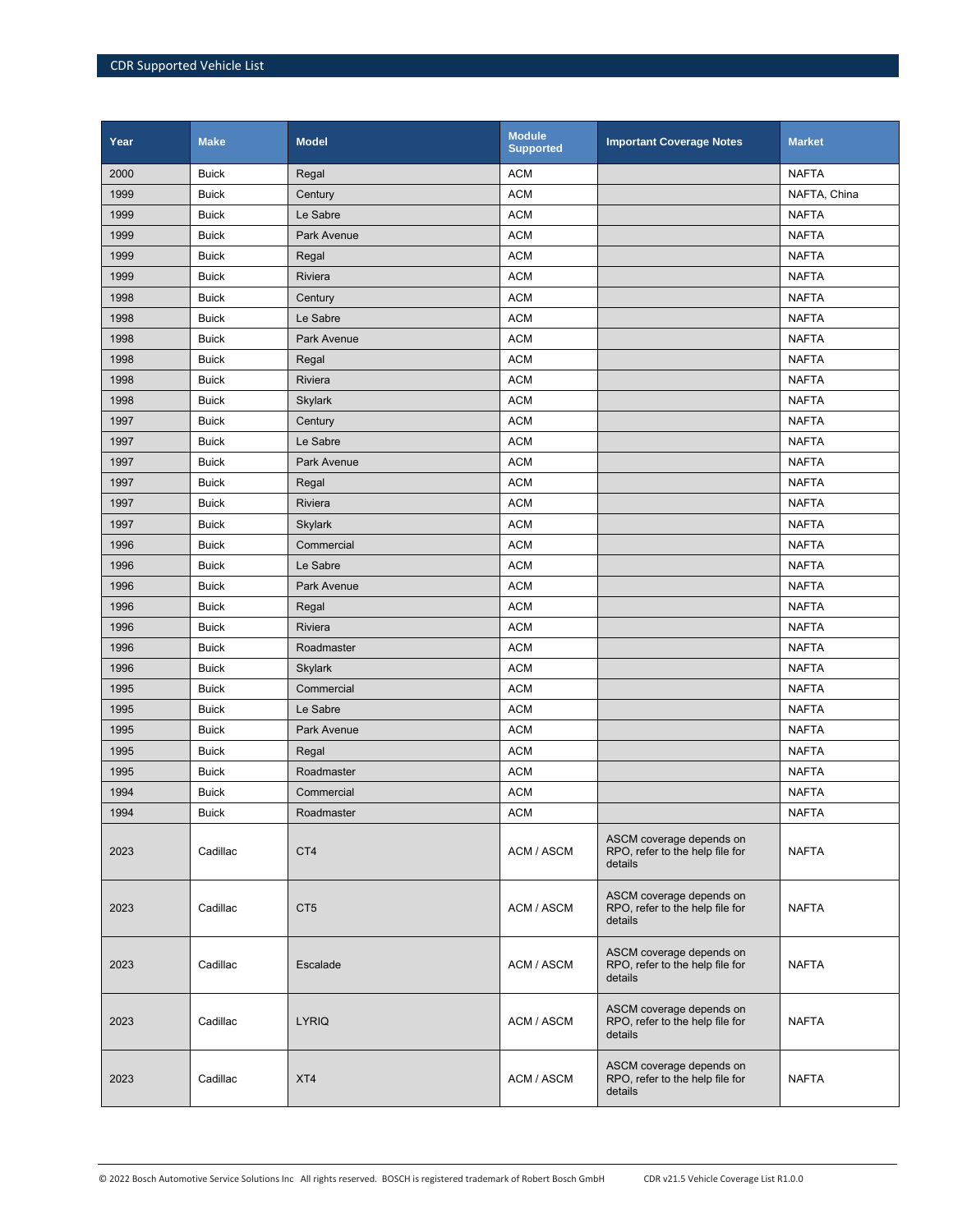| Year | <b>Make</b> | <b>Model</b>    | <b>Module</b><br><b>Supported</b> | <b>Important Coverage Notes</b>                                        | <b>Market</b> |
|------|-------------|-----------------|-----------------------------------|------------------------------------------------------------------------|---------------|
| 2023 | Cadillac    | XT <sub>5</sub> | ACM / ASCM                        | ASCM coverage depends on<br>RPO, refer to the help file for<br>details | <b>NAFTA</b>  |
| 2023 | Cadillac    | XT <sub>6</sub> | ACM / ASCM                        | ASCM coverage depends on<br>RPO, refer to the help file for<br>details | <b>NAFTA</b>  |
| 2022 | Cadillac    | CT4             | ACM / ASCM                        | ASCM coverage depends on<br>RPO, refer to the help file for<br>details | <b>NAFTA</b>  |
| 2022 | Cadillac    | CT <sub>5</sub> | ACM / ASCM                        | ASCM coverage depends on<br>RPO, refer to the help file for<br>details | <b>NAFTA</b>  |
| 2022 | Cadillac    | Escalade        | ACM / ASCM                        | ASCM coverage depends on<br>RPO, refer to the help file for<br>details | <b>NAFTA</b>  |
| 2022 | Cadillac    | XT4             | ACM / ASCM                        | ASCM coverage depends on<br>RPO, refer to the help file for<br>details | <b>NAFTA</b>  |
| 2022 | Cadillac    | XT <sub>5</sub> | ACM / ASCM                        | ASCM coverage depends on<br>RPO, refer to the help file for<br>details | <b>NAFTA</b>  |
| 2022 | Cadillac    | XT <sub>6</sub> | ACM / ASCM                        | ASCM coverage depends on<br>RPO, refer to the help file for<br>details | <b>NAFTA</b>  |
| 2021 | Cadillac    | CT4             | ACM / ASCM                        | ASCM coverage depends on<br>RPO, refer to the help file for<br>details | <b>NAFTA</b>  |
| 2021 | Cadillac    | CT <sub>5</sub> | ACM / ASCM                        | ASCM coverage depends on<br>RPO, refer to the help file for<br>details | <b>NAFTA</b>  |
| 2021 | Cadillac    | Escalade        | ACM / ASCM                        | ASCM coverage depends on<br>RPO, refer to the help file for<br>details | <b>NAFTA</b>  |
| 2021 | Cadillac    | XT4             | ACM / ASCM                        | ASCM coverage depends on<br>RPO, refer to the help file for<br>details | <b>NAFTA</b>  |
| 2021 | Cadillac    | XT <sub>5</sub> | ACM / ASCM                        | ASCM coverage depends on<br>RPO, refer to the help file for<br>details | <b>NAFTA</b>  |
| 2021 | Cadillac    | XT <sub>6</sub> | ACM / ASCM                        | ASCM coverage depends on<br>RPO, refer to the help file for<br>details | <b>NAFTA</b>  |
| 2020 | Cadillac    | CT4             | ACM / ASCM                        | ASCM coverage depends on<br>RPO, refer to the help file for<br>details | <b>NAFTA</b>  |
| 2020 | Cadillac    | CT <sub>5</sub> | ACM / ASCM                        | ASCM coverage depends on<br>RPO, refer to the help file for<br>details | <b>NAFTA</b>  |
| 2020 | Cadillac    | CT <sub>6</sub> | ACM / ASCM                        | ASCM coverage depends on<br>RPO, refer to the help file for<br>details | NAFTA         |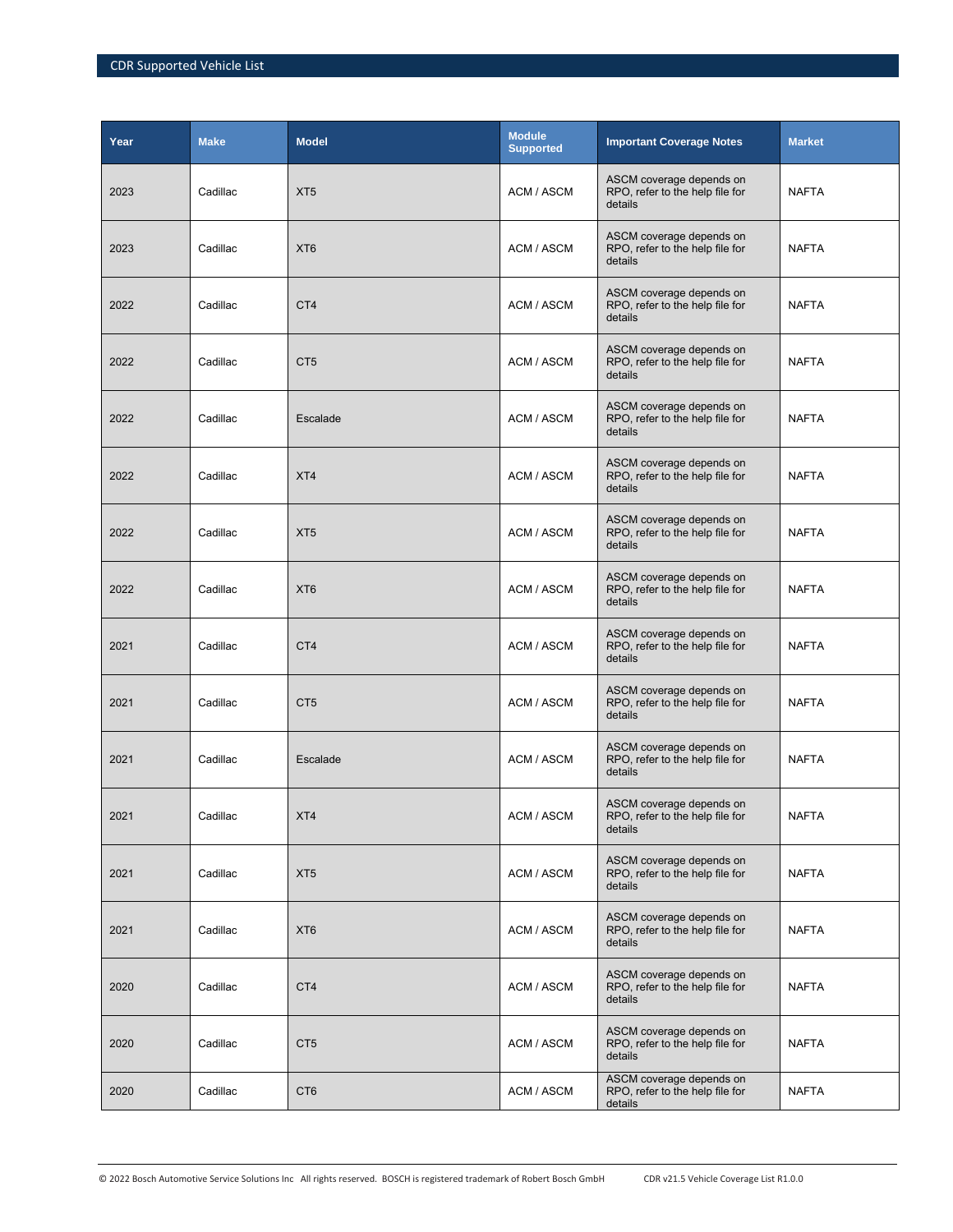| Year | <b>Make</b> | <b>Model</b>                  | <b>Module</b><br><b>Supported</b> | <b>Important Coverage Notes</b>                                        | <b>Market</b> |
|------|-------------|-------------------------------|-----------------------------------|------------------------------------------------------------------------|---------------|
| 2020 | Cadillac    | Escalade                      | ACM / ASCM                        | ASCM coverage depends on<br>RPO, refer to the help file for<br>details | <b>NAFTA</b>  |
| 2020 | Cadillac    | XT4                           | ACM / ASCM                        | ASCM coverage depends on<br>RPO, refer to the help file for<br>details | <b>NAFTA</b>  |
| 2020 | Cadillac    | XT <sub>5</sub>               | ACM / ASCM                        | ASCM coverage depends on<br>RPO, refer to the help file for<br>details | <b>NAFTA</b>  |
| 2020 | Cadillac    | XT <sub>6</sub>               | ACM / ASCM                        | ASCM coverage depends on<br>RPO, refer to the help file for<br>details | <b>NAFTA</b>  |
| 2020 | Cadillac    | <b>XTS</b>                    | <b>ACM</b>                        |                                                                        | <b>NAFTA</b>  |
| 2019 | Cadillac    | <b>ATS</b>                    | ACM / ASCM /<br><b>FCM</b>        | ASCM coverage depends on<br>RPO, refer to the help file for<br>details | <b>NAFTA</b>  |
| 2019 | Cadillac    | ATS-L                         | ACM / ASCM /<br><b>FCM</b>        | ASCM coverage depends on<br>RPO, refer to the help file for<br>details | China         |
| 2019 | Cadillac    | CT <sub>6</sub>               | ACM / ASCM                        | ASCM coverage depends on<br>RPO, refer to the help file for<br>details | NAFTA, China  |
| 2019 | Cadillac    | <b>CTS</b>                    | ACM / ASCM /<br><b>FCM</b>        | ASCM coverage depends on<br>RPO, refer to the help file for<br>details | <b>NAFTA</b>  |
| 2019 | Cadillac    | Escalade                      | ACM / ASCM                        | ASCM coverage depends on<br>RPO, refer to the help file for<br>details | <b>NAFTA</b>  |
| 2019 | Cadillac    | XT4                           | ACM / ASCM                        | ASCM coverage depends on<br>RPO, refer to the help file for<br>details | NAFTA, China  |
| 2019 | Cadillac    | XT <sub>5</sub>               | ACM / ASCM                        | ASCM coverage depends on<br>RPO, refer to the help file for<br>details | NAFTA, China  |
| 2019 | Cadillac    | <b>XTS</b>                    | ACM / ASCM /<br><b>FCM</b>        | ASCM coverage depends on<br>RPO, refer to the help file for<br>details | NAFTA, China  |
| 2019 | Cadillac    | <b>XTS Limo/Funeral Coach</b> | <b>ACM</b>                        |                                                                        | <b>NAFTA</b>  |
| 2018 | Cadillac    | <b>ATS</b>                    | ACM / ASCM                        | ASCM coverage depends on<br>RPO, refer to the help file for<br>details | NAFTA         |
| 2018 | Cadillac    | ATS-L                         | ACM / ASCM                        | ASCM coverage depends on<br>RPO, refer to the help file for<br>details | China         |
| 2018 | Cadillac    | CT <sub>6</sub>               | ACM / ASCM                        | ASCM coverage depends on<br>RPO, refer to the help file for<br>details | <b>NAFTA</b>  |
| 2018 | Cadillac    | <b>CTS</b>                    | ACM / ASCM                        | ASCM coverage depends on<br>RPO, refer to the help file for<br>details | <b>NAFTA</b>  |
| 2018 | Cadillac    | Escalade                      | ACM / ASCM                        | ASCM coverage depends on<br>RPO, refer to the help file for<br>details | <b>NAFTA</b>  |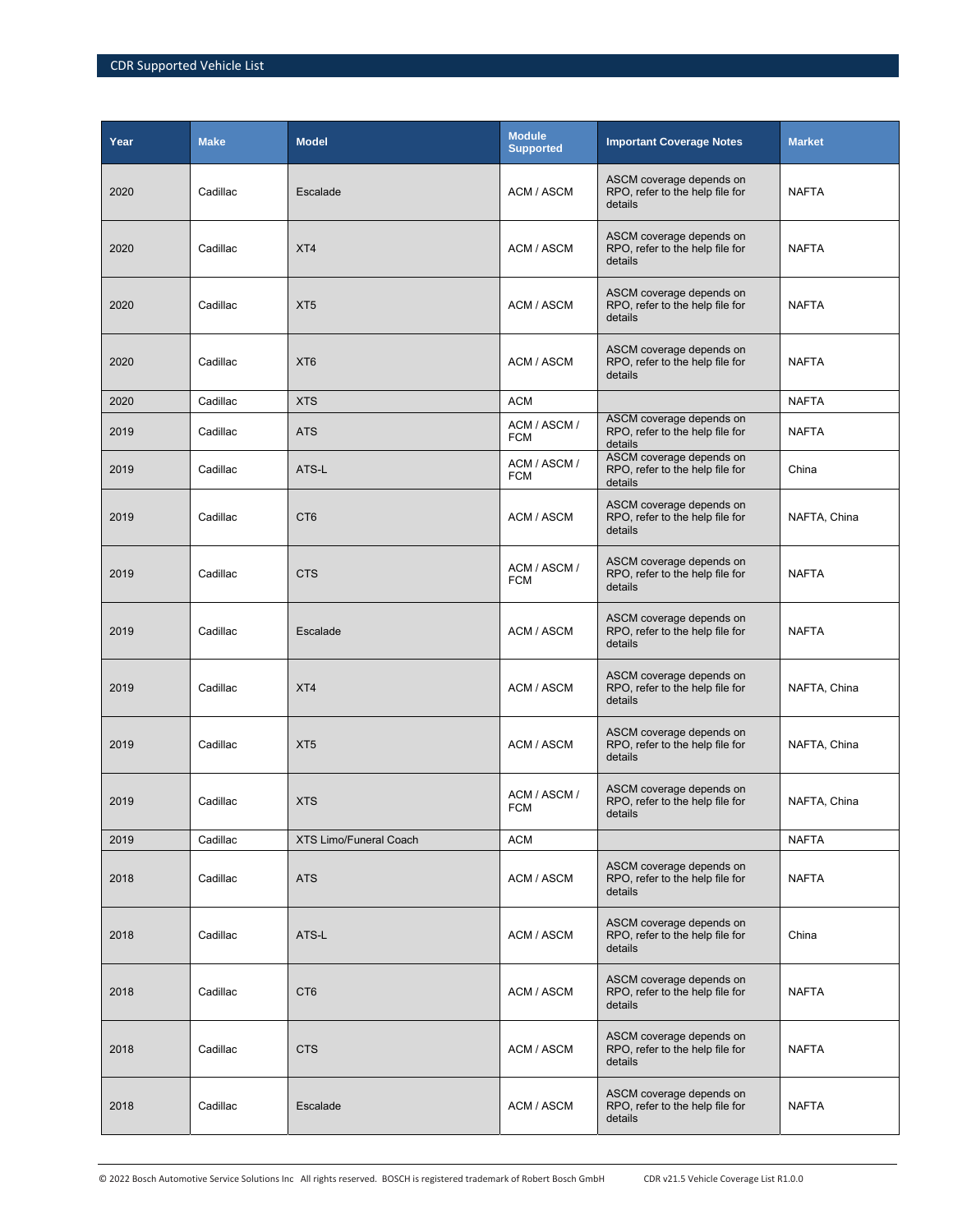| Year | <b>Make</b> | <b>Model</b>                  | <b>Module</b><br><b>Supported</b> | <b>Important Coverage Notes</b>                                        | <b>Market</b>             |
|------|-------------|-------------------------------|-----------------------------------|------------------------------------------------------------------------|---------------------------|
| 2018 | Cadillac    | XT <sub>5</sub>               | ACM / ASCM                        | ASCM coverage depends on<br>RPO, refer to the help file for<br>details | <b>NAFTA</b>              |
| 2018 | Cadillac    | <b>XTS</b>                    | ACM / ASCM                        | ASCM coverage depends on<br>RPO, refer to the help file for<br>details | <b>NAFTA</b>              |
| 2018 | Cadillac    | <b>XTS Limo/Funeral Coach</b> | <b>ACM</b>                        |                                                                        | <b>NAFTA</b>              |
| 2017 | Cadillac    | ATS, ATS-L                    | ACM / ASCM                        | ASCM coverage depends on<br>RPO, refer to the help file for<br>details | NAFTA, China, S.<br>Korea |
| 2017 | Cadillac    | CT <sub>6</sub>               | ACM / ASCM                        | ASCM coverage depends on<br>RPO, refer to the help file for<br>details | NAFTA, China, S.<br>Korea |
| 2017 | Cadillac    | <b>CTS</b>                    | ACM / ASCM                        | ASCM coverage depends on<br>RPO, refer to the help file for<br>details | NAFTA, China, S.<br>Korea |
| 2017 | Cadillac    | <b>ELR</b>                    | <b>ACM</b>                        |                                                                        | NAFTA, China, S.<br>Korea |
| 2017 | Cadillac    | Escalade                      | ACM / ASCM                        | ASCM coverage depends on<br>RPO, refer to the help file for<br>details | NAFTA, China, S.<br>Korea |
| 2017 | Cadillac    | XT <sub>5</sub>               | ACM / ASCM                        | ASCM coverage depends on<br>RPO, refer to the help file for<br>details | NAFTA, China, S.<br>Korea |
| 2017 | Cadillac    | <b>XTS</b>                    | ACM / ASCM                        | ASCM coverage depends on<br>RPO, refer to the help file for<br>details | NAFTA, China, S.<br>Korea |
| 2017 | Cadillac    | <b>XTS Limo/Funeral Coach</b> | <b>ACM</b>                        |                                                                        | NAFTA, China, S.<br>Korea |
| 2016 | Cadillac    | ATS, ATS-L                    | ACM / ASCM                        | ASCM coverage depends on<br>RPO, refer to the help file for<br>details | NAFTA, China, S.<br>Korea |
| 2016 | Cadillac    | CT <sub>6</sub>               | ACM / ASCM                        | ASCM coverage depends on<br>RPO, refer to the help file for<br>details | NAFTA, China, S.<br>Korea |
| 2016 | Cadillac    | <b>CTS</b>                    | ACM / ASCM                        | ASCM coverage depends on<br>RPO, refer to the help file for<br>details | NAFTA, China, S.<br>Korea |
| 2016 | Cadillac    | <b>ELR</b>                    | <b>ACM</b>                        |                                                                        | NAFTA, China, S.<br>Korea |
| 2016 | Cadillac    | Escalade                      | ACM / ASCM                        | ASCM coverage depends on<br>RPO, refer to the help file for<br>details | NAFTA, China, S.<br>Korea |
| 2016 | Cadillac    | <b>SRX</b>                    | ACM / ASCM                        | ASCM coverage depends on<br>RPO, refer to the help file for<br>details | NAFTA, China, S.<br>Korea |
| 2016 | Cadillac    | <b>XTS</b>                    | ACM / ASCM                        | ASCM coverage depends on<br>RPO, refer to the help file for<br>details | NAFTA, China, S.<br>Korea |
| 2016 | Cadillac    | <b>XTS Limo/Funeral Coach</b> | <b>ACM</b>                        |                                                                        | NAFTA, China, S.<br>Korea |
| 2015 | Cadillac    | <b>ATS</b>                    | ACM / ASCM                        | ASCM coverage depends on<br>RPO, refer to the help file for<br>details | NAFTA, China, S.<br>Korea |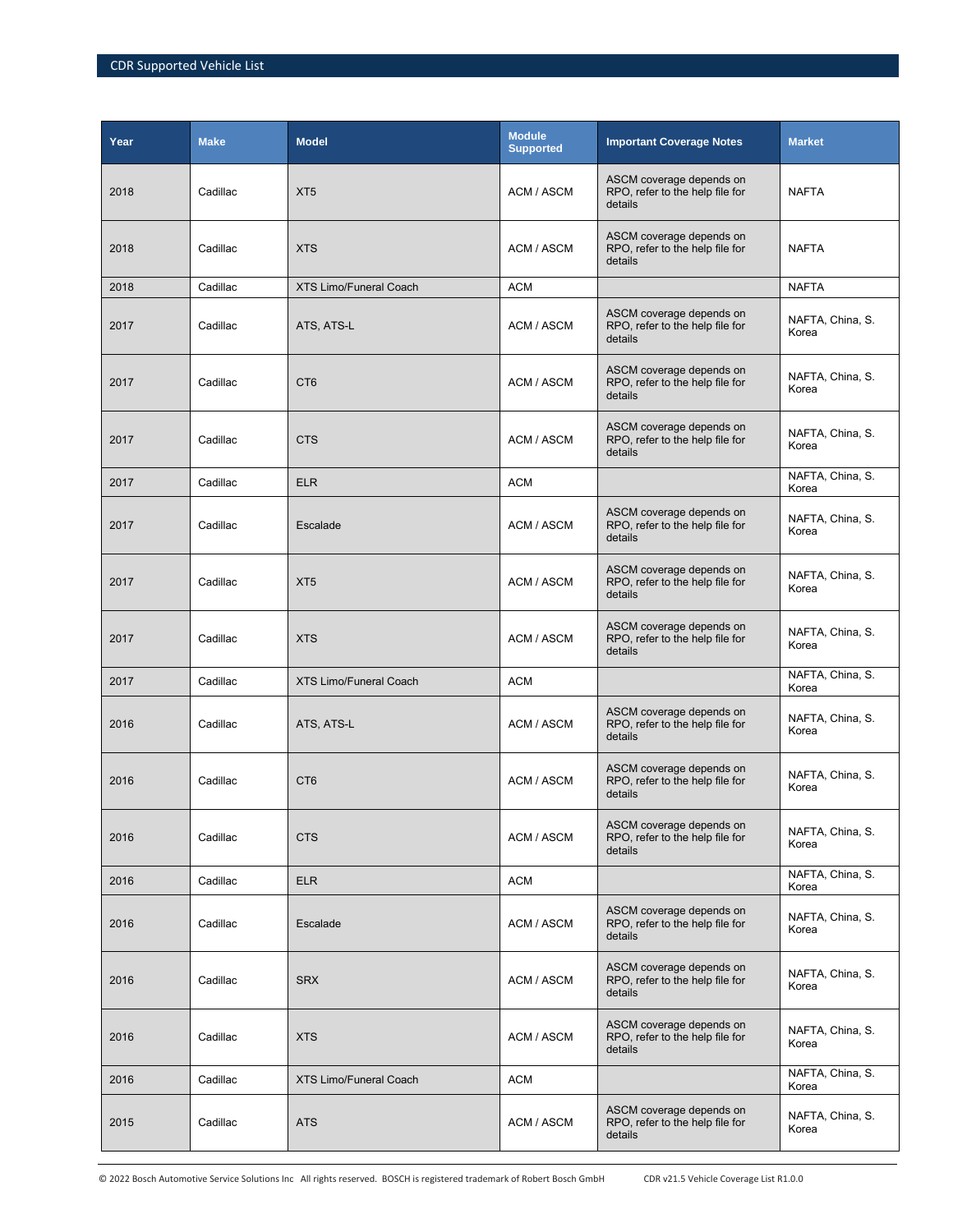| Year | <b>Make</b> | <b>Model</b>                  | <b>Module</b><br><b>Supported</b> | <b>Important Coverage Notes</b>                                        | <b>Market</b>             |
|------|-------------|-------------------------------|-----------------------------------|------------------------------------------------------------------------|---------------------------|
| 2015 | Cadillac    | CTS, CTS-V                    | ACM/<br>ASCM(sedan)               | ASCM coverage depends on<br>RPO, refer to the help file for<br>details | NAFTA, China, S.<br>Korea |
| 2015 | Cadillac    | <b>ELR</b>                    | <b>ACM</b>                        |                                                                        | NAFTA, China, S.<br>Korea |
| 2015 | Cadillac    | Escalade                      | ACM / ASCM                        | ASCM coverage depends on<br>RPO, refer to the help file for<br>details | NAFTA, China, S.<br>Korea |
| 2015 | Cadillac    | <b>SRX</b>                    | ACM / ASCM                        | ASCM coverage depends on<br>RPO, refer to the help file for<br>details | NAFTA, China, S.<br>Korea |
| 2015 | Cadillac    | <b>XTS</b>                    | ACM / ASCM                        | ASCM coverage depends on<br>RPO, refer to the help file for<br>details | NAFTA, China, S.<br>Korea |
| 2015 | Cadillac    | <b>XTS Limo/Funeral Coach</b> | <b>ACM</b>                        |                                                                        | NAFTA, China, S.<br>Korea |
| 2014 | Cadillac    | <b>ATS</b>                    | ACM / ASCM                        | ASCM coverage depends on<br>RPO, refer to the help file for<br>details | NAFTA, China, S.<br>Korea |
| 2014 | Cadillac    | <b>CTS</b>                    | ACM/<br>ASCM(sedan)               | ASCM coverage depends on<br>RPO, refer to the help file for<br>details | NAFTA, China, S.<br>Korea |
| 2014 | Cadillac    | <b>ELR</b>                    | <b>ACM</b>                        |                                                                        | NAFTA, China, S.<br>Korea |
| 2014 | Cadillac    | Escalade                      | <b>ACM</b>                        |                                                                        | NAFTA, China, S.<br>Korea |
| 2014 | Cadillac    | <b>SRX</b>                    | ACM / ASCM                        | ASCM coverage depends on<br>RPO, refer to the help file for<br>details | NAFTA, China, S.<br>Korea |
| 2014 | Cadillac    | <b>XTS</b>                    | ACM / ASCM                        | ASCM coverage depends on<br>RPO, refer to the help file for<br>details | NAFTA, China, S.<br>Korea |
| 2014 | Cadillac    | <b>XTS Limo/Funeral Coach</b> | <b>ACM</b>                        |                                                                        | NAFTA, China, S.<br>Korea |
| 2013 | Cadillac    | <b>ATS</b>                    | ACM / ASCM                        | ASCM coverage depends on<br>RPO, refer to the help file for<br>details | NAFTA, China, S.<br>Korea |
| 2013 | Cadillac    | <b>CTS</b>                    | <b>ACM</b>                        |                                                                        | NAFTA, China, S.<br>Korea |
| 2013 | Cadillac    | Escalade                      | <b>ACM</b>                        |                                                                        | NAFTA, China, S.<br>Korea |
| 2013 | Cadillac    | Limo/Funeral Coach            | ACM                               |                                                                        | NAFTA, China, S.<br>Korea |
| 2013 | Cadillac    | <b>SRX</b>                    | ACM / ASCM                        | ASCM coverage depends on<br>RPO, refer to the help file for<br>details | NAFTA, China, S.<br>Korea |
| 2013 | Cadillac    | <b>XTS</b>                    | ACM / ASCM                        | ASCM coverage depends on<br>RPO, refer to the help file for<br>details | NAFTA, China, S.<br>Korea |
| 2012 | Cadillac    | <b>CTS</b>                    | <b>ACM</b>                        |                                                                        | NAFTA, China, S.<br>Korea |
| 2012 | Cadillac    | Escalade                      | <b>ACM</b>                        |                                                                        | NAFTA, China, S.<br>Korea |
| 2012 | Cadillac    | <b>SRX</b>                    | <b>ACM</b>                        |                                                                        | NAFTA, China, S.<br>Korea |
| 2011 | Cadillac    | <b>CTS</b>                    | <b>ACM</b>                        |                                                                        | NAFTA, China, S.<br>Korea |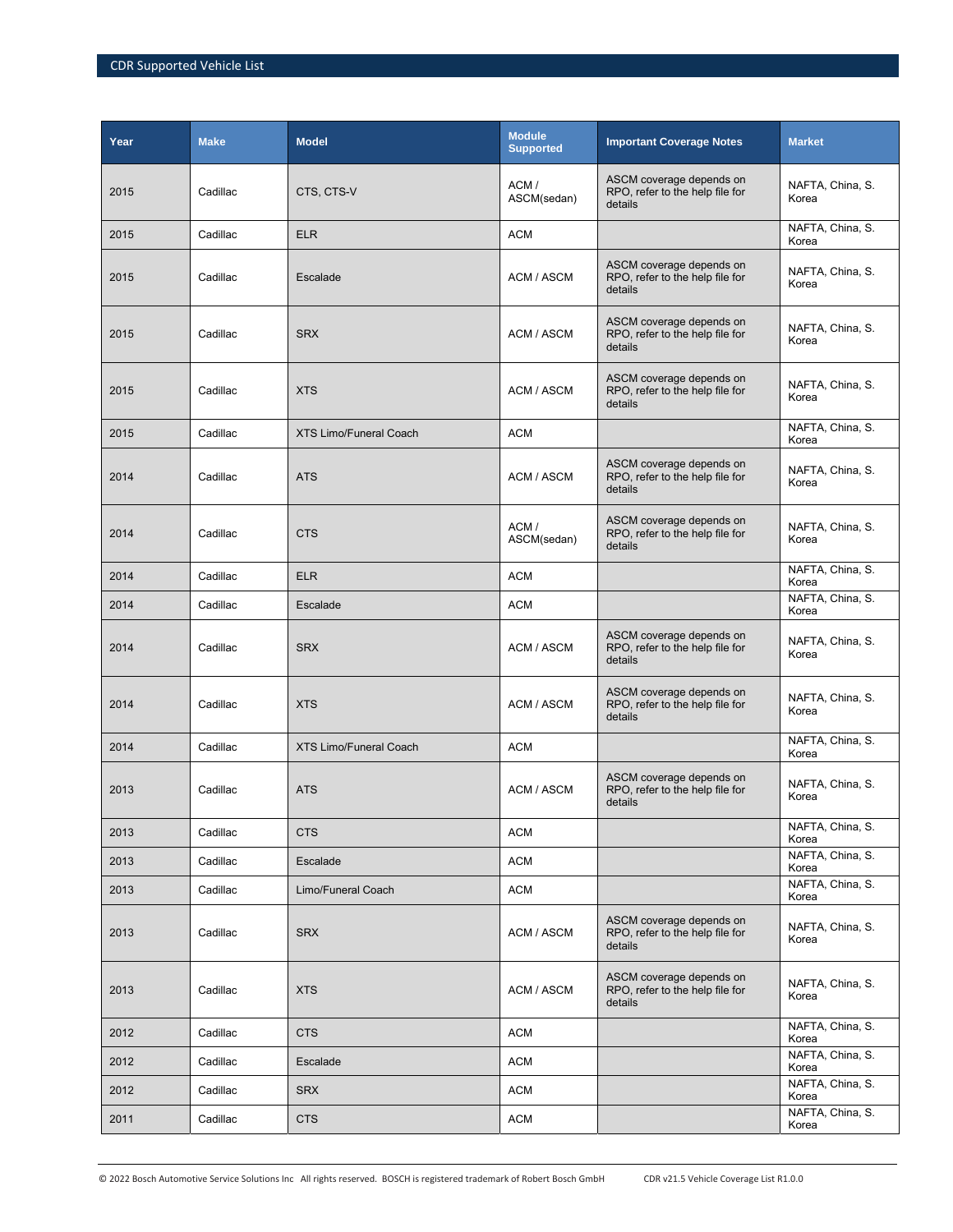| Year | <b>Make</b> | <b>Model</b>        | <b>Module</b><br><b>Supported</b> | <b>Important Coverage Notes</b> | <b>Market</b>             |
|------|-------------|---------------------|-----------------------------------|---------------------------------|---------------------------|
| 2011 | Cadillac    | <b>DTS</b>          | <b>ACM</b>                        |                                 | NAFTA, China, S.<br>Korea |
| 2011 | Cadillac    | Escalade            | <b>ACM</b>                        |                                 | NAFTA, China, S.<br>Korea |
| 2011 | Cadillac    | Hearse (DTS)        | <b>ACM</b>                        |                                 | NAFTA, China, S.<br>Korea |
| 2011 | Cadillac    | Limousine (DTS)     | <b>ACM</b>                        |                                 | NAFTA, China, S.<br>Korea |
| 2011 | Cadillac    | <b>SRX</b>          | <b>ACM</b>                        |                                 | NAFTA, China, S.<br>Korea |
| 2011 | Cadillac    | <b>STS</b>          | <b>ACM</b>                        |                                 | NAFTA, China, S.<br>Korea |
| 2010 | Cadillac    | <b>CTS</b>          | <b>ACM</b>                        |                                 | NAFTA, China, S.<br>Korea |
| 2010 | Cadillac    | <b>DTS</b>          | <b>ACM</b>                        |                                 | NAFTA, China, S.<br>Korea |
| 2010 | Cadillac    | Escalade            | <b>ACM</b>                        |                                 | NAFTA, China, S.<br>Korea |
| 2010 | Cadillac    | Hearse (DTS)        | <b>ACM</b>                        |                                 | NAFTA, China, S.<br>Korea |
| 2010 | Cadillac    | Limousine (DTS)     | <b>ACM</b>                        |                                 | NAFTA, China, S.<br>Korea |
| 2010 | Cadillac    | <b>SRX</b>          | <b>ACM</b>                        |                                 | NAFTA, China, S.<br>Korea |
| 2010 | Cadillac    | <b>STS</b>          | <b>ACM</b>                        |                                 | NAFTA, China, S.<br>Korea |
| 2009 | Cadillac    | <b>CTS</b>          | <b>ACM</b>                        |                                 | NAFTA, China, S.<br>Korea |
| 2009 | Cadillac    | <b>DTS</b>          | <b>ACM</b>                        |                                 | NAFTA, China, S.<br>Korea |
| 2009 | Cadillac    | Escalade            | ACM / ROS                         |                                 | NAFTA, China, S.<br>Korea |
| 2009 | Cadillac    | Hearse (DTS)        | <b>ACM</b>                        |                                 | NAFTA, China, S.<br>Korea |
| 2009 | Cadillac    | Limousine (DTS)     | <b>ACM</b>                        |                                 | NAFTA, China, S.<br>Korea |
| 2009 | Cadillac    | <b>SRX</b>          | <b>ACM</b>                        |                                 | NAFTA, China, S.<br>Korea |
| 2009 | Cadillac    | <b>STS</b>          | <b>ACM</b>                        |                                 | NAFTA, China, S.<br>Korea |
| 2009 | Cadillac    | <b>XLR Roadster</b> | <b>ACM</b>                        |                                 | NAFTA, China, S.<br>Korea |
| 2008 | Cadillac    | <b>CTS</b>          | <b>ACM</b>                        |                                 | NAFTA, China, S.<br>Korea |
| 2008 | Cadillac    | <b>DTS</b>          | <b>ACM</b>                        |                                 | NAFTA, China, S.<br>Korea |
| 2008 | Cadillac    | Escalade            | ACM / ROS                         |                                 | NAFTA, China, S.<br>Korea |
| 2008 | Cadillac    | Hearse (DTS)        | <b>ACM</b>                        |                                 | NAFTA, China, S.<br>Korea |
| 2008 | Cadillac    | Limousine (DTS)     | ACM                               |                                 | NAFTA, China, S.<br>Korea |
| 2008 | Cadillac    | <b>SRX</b>          | ACM / ROS                         |                                 | NAFTA, China, S.<br>Korea |
| 2008 | Cadillac    | <b>STS</b>          | <b>ACM</b>                        |                                 | NAFTA, China, S.<br>Korea |
| 2008 | Cadillac    | <b>XLR Roadster</b> | <b>ACM</b>                        |                                 | NAFTA, China, S.<br>Korea |
| 2007 | Cadillac    | Commercial          | <b>ACM</b>                        |                                 | NAFTA, China, S.<br>Korea |
| 2007 | Cadillac    | <b>CTS</b>          | <b>ACM</b>                        |                                 | NAFTA, China, S.<br>Korea |
| 2007 | Cadillac    | <b>DTS</b>          | <b>ACM</b>                        |                                 | NAFTA, China, S.<br>Korea |
| 2007 | Cadillac    | Escalade            | ACM / ROS                         |                                 | NAFTA, China, S.<br>Korea |
| 2007 | Cadillac    | <b>SRX</b>          | ACM / ROS                         |                                 | NAFTA, China, S.<br>Korea |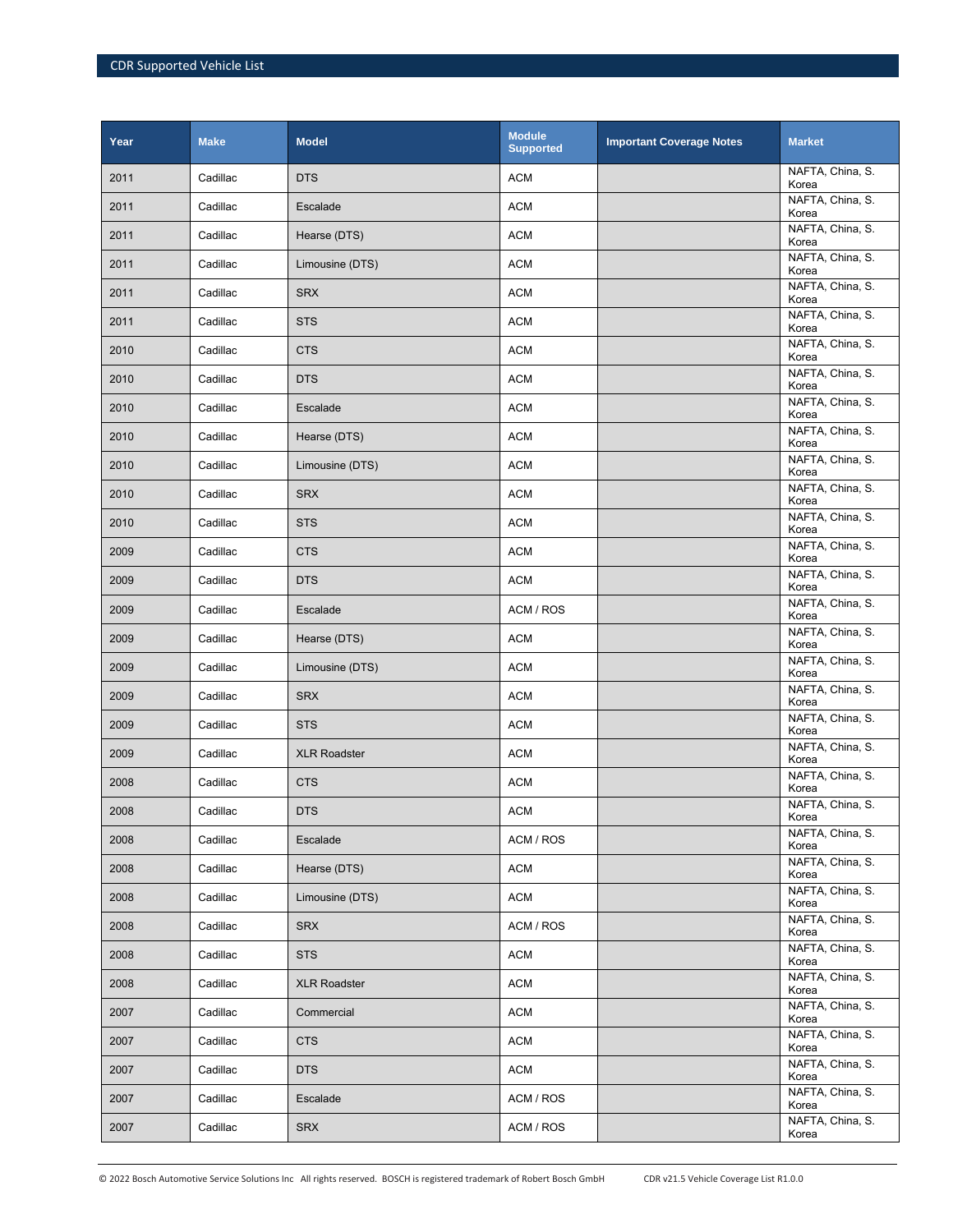| Year | <b>Make</b> | <b>Model</b>        | <b>Module</b><br><b>Supported</b> | <b>Important Coverage Notes</b> | <b>Market</b>             |
|------|-------------|---------------------|-----------------------------------|---------------------------------|---------------------------|
| 2007 | Cadillac    | <b>STS</b>          | <b>ACM</b>                        |                                 | NAFTA, China, S.<br>Korea |
| 2007 | Cadillac    | <b>XLR Roadster</b> | <b>ACM</b>                        |                                 | NAFTA, China, S.<br>Korea |
| 2006 | Cadillac    | Commercial          | <b>ACM</b>                        |                                 | NAFTA, China, S.<br>Korea |
| 2006 | Cadillac    | <b>CTS</b>          | <b>ACM</b>                        |                                 | NAFTA, China, S.<br>Korea |
| 2006 | Cadillac    | <b>DTS</b>          | <b>ACM</b>                        |                                 | NAFTA, China, S.<br>Korea |
| 2006 | Cadillac    | Escalade            | <b>ACM</b>                        |                                 | NAFTA, China, S.<br>Korea |
| 2006 | Cadillac    | <b>SRX</b>          | <b>ACM</b>                        |                                 | NAFTA, China, S.<br>Korea |
| 2006 | Cadillac    | <b>STS</b>          | <b>ACM</b>                        |                                 | NAFTA, China, S.<br>Korea |
| 2006 | Cadillac    | <b>XLR Roadster</b> | <b>ACM</b>                        |                                 | NAFTA, China, S.<br>Korea |
| 2005 | Cadillac    | Commercial          | <b>ACM</b>                        |                                 | NAFTA, China, S.<br>Korea |
| 2005 | Cadillac    | <b>CTS</b>          | <b>ACM</b>                        |                                 | NAFTA, China, S.<br>Korea |
| 2005 | Cadillac    | Deville             | <b>ACM</b>                        |                                 | NAFTA, China, S.<br>Korea |
| 2005 | Cadillac    | Escalade            | <b>ACM</b>                        |                                 | NAFTA, China, S.<br>Korea |
| 2005 | Cadillac    | <b>EXT</b>          | <b>ACM</b>                        |                                 | NAFTA, China, S.<br>Korea |
| 2005 | Cadillac    | <b>SRX</b>          | <b>ACM</b>                        |                                 | NAFTA, China, S.<br>Korea |
| 2005 | Cadillac    | STS / SLS           | <b>ACM</b>                        |                                 | NAFTA, China, S.<br>Korea |
| 2005 | Cadillac    | <b>XLR Roadster</b> | <b>ACM</b>                        |                                 | NAFTA, China, S.<br>Korea |
| 2004 | Cadillac    | Commercial          | <b>ACM</b>                        |                                 | NAFTA, S. Korea           |
| 2004 | Cadillac    | <b>CTS</b>          | <b>ACM</b>                        |                                 | NAFTA, S. Korea           |
| 2004 | Cadillac    | Deville             | <b>ACM</b>                        |                                 | NAFTA, S. Korea           |
| 2004 | Cadillac    | Escalade            | <b>ACM</b>                        |                                 | NAFTA, S. Korea           |
| 2004 | Cadillac    | <b>EXT</b>          | <b>ACM</b>                        |                                 | NAFTA, S. Korea           |
| 2004 | Cadillac    | Seville             | <b>ACM</b>                        |                                 | NAFTA, S. Korea           |
| 2004 | Cadillac    | <b>SRX</b>          | <b>ACM</b>                        |                                 | NAFTA, S. Korea           |
| 2004 | Cadillac    | <b>XLR Roadster</b> | <b>ACM</b>                        |                                 | NAFTA, S. Korea           |
| 2003 | Cadillac    | Commercial          | <b>ACM</b>                        |                                 | NAFTA, S. Korea           |
| 2003 | Cadillac    | <b>CTS</b>          | <b>ACM</b>                        |                                 | NAFTA, S. Korea           |
| 2003 | Cadillac    | Deville             | <b>ACM</b>                        |                                 | NAFTA, S. Korea           |
| 2003 | Cadillac    | Escalade            | <b>ACM</b>                        |                                 | NAFTA, S. Korea           |
| 2003 | Cadillac    | Seville             | <b>ACM</b>                        |                                 | NAFTA, S. Korea           |
| 2003 | Cadillac    | <b>XLR Roadster</b> | <b>ACM</b>                        |                                 | NAFTA, S. Korea           |
| 2002 | Cadillac    | Commercial          | <b>ACM</b>                        |                                 | NAFTA, S. Korea           |
| 2002 | Cadillac    | Deville             | <b>ACM</b>                        |                                 | NAFTA, S. Korea           |
| 2002 | Cadillac    | Eldorado            | <b>ACM</b>                        |                                 | NAFTA, S. Korea           |
| 2002 | Cadillac    | Escalade            | <b>ACM</b>                        |                                 | NAFTA, S. Korea           |
| 2002 | Cadillac    | Seville             | <b>ACM</b>                        |                                 | NAFTA, S. Korea           |
| 2001 | Cadillac    | Commercial          | <b>ACM</b>                        |                                 | NAFTA, S. Korea           |
| 2001 | Cadillac    | Deville             | <b>ACM</b>                        |                                 | NAFTA, S. Korea           |
| 2001 | Cadillac    | Eldorado            | <b>ACM</b>                        |                                 | NAFTA, S. Korea           |
| 2001 | Cadillac    | Seville             | <b>ACM</b>                        |                                 | NAFTA, S. Korea           |
| 2000 | Cadillac    | Commercial          | <b>ACM</b>                        |                                 | NAFTA, S. Korea           |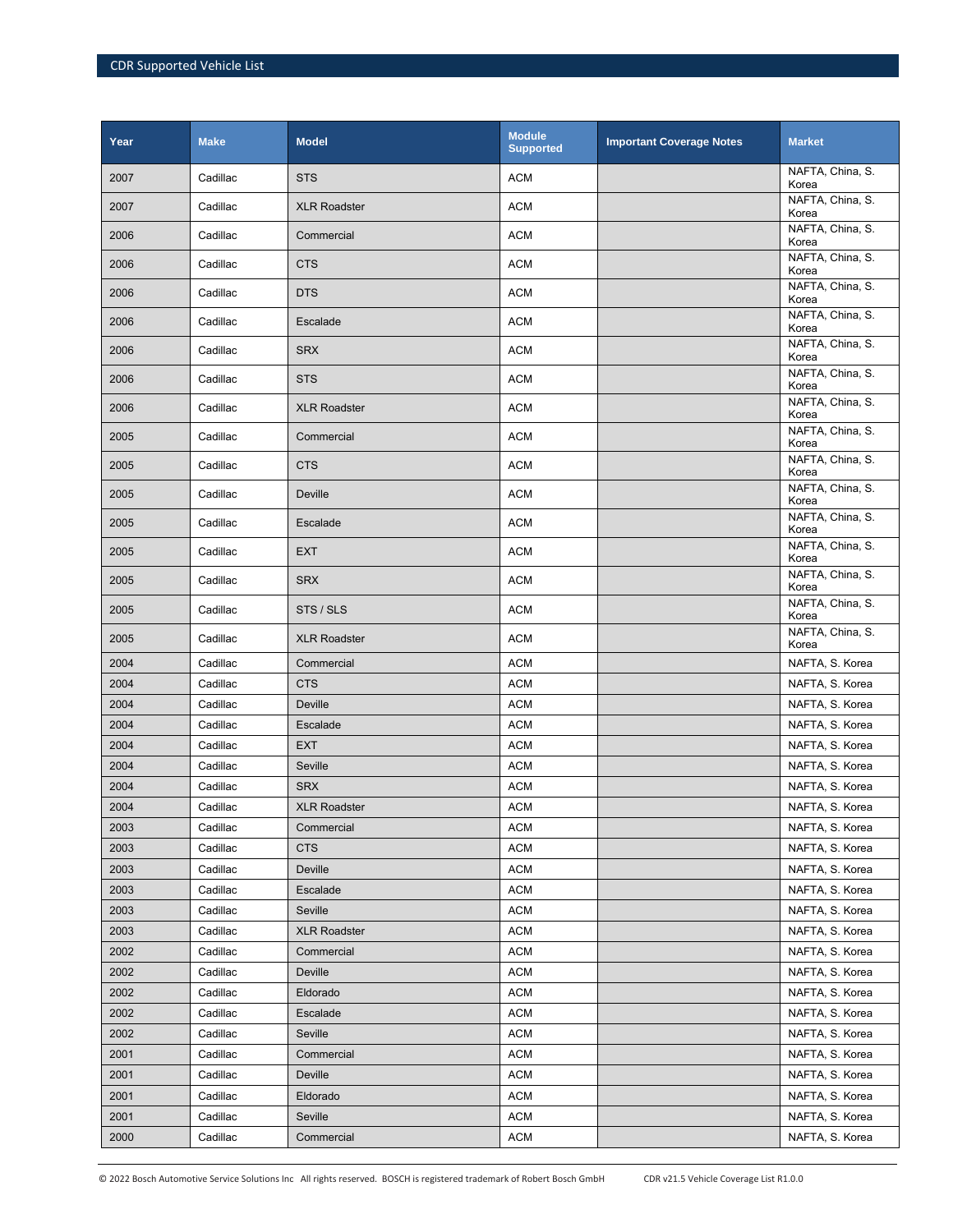| Year | <b>Make</b> | <b>Model</b>                 | <b>Module</b><br><b>Supported</b> | <b>Important Coverage Notes</b> | <b>Market</b>   |
|------|-------------|------------------------------|-----------------------------------|---------------------------------|-----------------|
| 2000 | Cadillac    | <b>Deville</b>               | <b>ACM</b>                        |                                 | NAFTA, S. Korea |
| 2000 | Cadillac    | Eldorado                     | <b>ACM</b>                        |                                 | NAFTA, S. Korea |
| 2000 | Cadillac    | Escalade                     | <b>ACM</b>                        |                                 | NAFTA, S. Korea |
| 2000 | Cadillac    | Seville                      | <b>ACM</b>                        |                                 | NAFTA, S. Korea |
| 1999 | Cadillac    | Commercial                   | <b>ACM</b>                        |                                 | <b>NAFTA</b>    |
| 1999 | Cadillac    | <b>Deville</b>               | <b>ACM</b>                        |                                 | <b>NAFTA</b>    |
| 1999 | Cadillac    | Eldorado                     | <b>ACM</b>                        |                                 | <b>NAFTA</b>    |
| 1999 | Cadillac    | Escalade                     | <b>ACM</b>                        |                                 | NAFTA           |
| 1999 | Cadillac    | Seville                      | <b>ACM</b>                        |                                 | NAFTA, S. Korea |
| 1998 | Cadillac    | Commercial                   | <b>ACM</b>                        |                                 | <b>NAFTA</b>    |
| 1998 | Cadillac    | Deville                      | <b>ACM</b>                        |                                 | NAFTA, S. Korea |
| 1998 | Cadillac    | Eldorado                     | <b>ACM</b>                        |                                 | <b>NAFTA</b>    |
| 1998 | Cadillac    | Seville                      | <b>ACM</b>                        |                                 | <b>NAFTA</b>    |
| 1997 | Cadillac    | Commercial                   | <b>ACM</b>                        |                                 | NAFTA, S. Korea |
| 1997 | Cadillac    | Concourse                    | <b>ACM</b>                        |                                 | <b>NAFTA</b>    |
| 1997 | Cadillac    | Deville                      | <b>ACM</b>                        |                                 | NAFTA, S. Korea |
| 1997 | Cadillac    | Eldorado                     | <b>ACM</b>                        |                                 | <b>NAFTA</b>    |
| 1997 | Cadillac    | Seville                      | <b>ACM</b>                        |                                 | NAFTA, S. Korea |
| 1996 | Cadillac    | Commercial                   | <b>ACM</b>                        |                                 | <b>NAFTA</b>    |
| 1996 | Cadillac    | Concourse                    | <b>ACM</b>                        |                                 | <b>NAFTA</b>    |
| 1996 | Cadillac    | <b>Deville</b>               | <b>ACM</b>                        |                                 | NAFTA, S. Korea |
| 1996 | Cadillac    | Eldorado                     | <b>ACM</b>                        |                                 | <b>NAFTA</b>    |
| 1996 | Cadillac    | Fleetwood                    | <b>ACM</b>                        |                                 | NAFTA, S. Korea |
| 1996 | Cadillac    | Seville                      | <b>ACM</b>                        |                                 | <b>NAFTA</b>    |
| 1995 | Cadillac    | Commercial                   | <b>ACM</b>                        |                                 | NAFTA, S. Korea |
| 1995 | Cadillac    | Concourse                    | <b>ACM</b>                        |                                 | <b>NAFTA</b>    |
| 1995 | Cadillac    | Deville                      | <b>ACM</b>                        |                                 | NAFTA, S. Korea |
| 1995 | Cadillac    | Eldorado                     | <b>ACM</b>                        |                                 | <b>NAFTA</b>    |
| 1995 | Cadillac    | Fleetwood                    | <b>ACM</b>                        |                                 | <b>NAFTA</b>    |
| 1995 | Cadillac    | Seville                      | <b>ACM</b>                        |                                 | NAFTA, S. Korea |
| 1994 | Cadillac    | Commercial                   | <b>ACM</b>                        |                                 | NAFTA, S. Korea |
| 1994 | Cadillac    | <b>Deville</b>               | <b>ACM</b>                        |                                 | NAFTA, S. Korea |
| 1994 | Cadillac    | Fleetwood                    | <b>ACM</b>                        |                                 | <b>NAFTA</b>    |
| 1994 | Cadillac    | Seville                      | <b>ACM</b>                        |                                 | NAFTA, S. Korea |
| 2023 | Chevrolet   | Blazer                       | ACM / ASCM                        |                                 | <b>NAFTA</b>    |
| 2023 | Chevrolet   | Bolt EV / EUV                | ACM / ASCM /<br>FCM               |                                 | NAFTA           |
| 2023 | Chevrolet   | Bolt EV incomplete           | <b>ACM</b>                        |                                 | <b>NAFTA</b>    |
| 2023 | Chevrolet   | Camaro                       | ACM / FCM                         |                                 | <b>NAFTA</b>    |
| 2023 | Chevrolet   | Colorado                     | <b>ACM</b>                        |                                 | <b>NAFTA</b>    |
| 2023 | Chevrolet   | Corvette                     | ACM                               |                                 | NAFTA           |
| 2023 | Chevrolet   | Equinox                      | ACM / FCM                         |                                 | <b>NAFTA</b>    |
| 2023 | Chevrolet   | <b>Express</b>               | <b>ACM</b>                        |                                 | <b>NAFTA</b>    |
| 2023 | Chevrolet   | Malibu                       | ACM / ASCM                        |                                 | <b>NAFTA</b>    |
| 2023 | Chevrolet   | Silverado                    | ACM / ASCM /<br>FCM               |                                 | NAFTA           |
| 2023 | Chevrolet   | Silverado (includes MD & HD) | ACM / FCM                         |                                 | <b>NAFTA</b>    |
| 2023 | Chevrolet   | Suburban                     | ACM / ASCM                        |                                 | <b>NAFTA</b>    |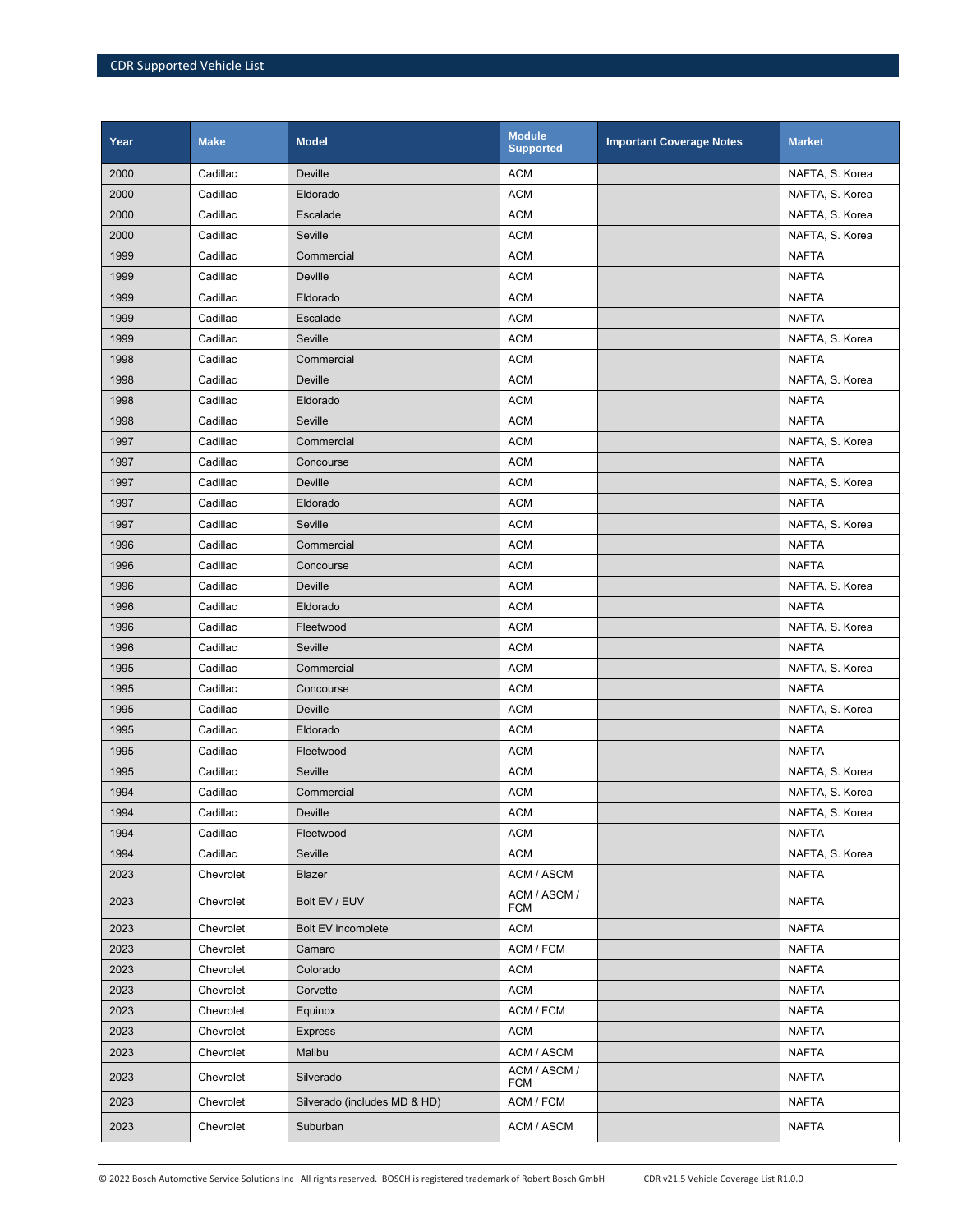| Year | <b>Make</b> | <b>Model</b>                 | <b>Module</b><br><b>Supported</b> | <b>Important Coverage Notes</b>                                        | <b>Market</b>       |
|------|-------------|------------------------------|-----------------------------------|------------------------------------------------------------------------|---------------------|
| 2023 | Chevrolet   | Tahoe                        | ACM / ASCM                        |                                                                        | <b>NAFTA</b>        |
| 2023 | Chevrolet   | Trailblazer                  | <b>ACM</b>                        |                                                                        | <b>NAFTA</b>        |
| 2023 | Chevrolet   | Traverse                     | ACM, ASCM                         |                                                                        | <b>NAFTA</b>        |
| 2022 | Chevrolet   | Blazer                       | <b>ACM</b>                        |                                                                        | <b>NAFTA</b>        |
| 2022 | Chevrolet   | Bolt EV / EUV                | <b>ACM / ASCM</b>                 |                                                                        | NAFTA, S. Korea     |
| 2022 | Chevrolet   | <b>Bolt EV incomplete</b>    | <b>ACM</b>                        |                                                                        | <b>NAFTA</b>        |
| 2022 | Chevrolet   | Camaro                       | ACM / FCM                         |                                                                        | NAFTA, S. Korea     |
| 2022 | Chevrolet   | Colorado                     | <b>ACM</b>                        |                                                                        | NAFTA, S. Korea     |
| 2022 | Chevrolet   | Corvette                     | <b>ACM</b>                        |                                                                        | <b>NAFTA</b>        |
| 2022 | Chevrolet   | Equinox                      | ACM / FCM                         |                                                                        | NAFTA, S. Korea     |
| 2022 | Chevrolet   | <b>Express</b>               | <b>ACM</b>                        |                                                                        | <b>NAFTA</b>        |
| 2022 | Chevrolet   | Malibu                       | <b>ACM / ASCM</b>                 |                                                                        | NAFTA, S. Korea     |
| 2022 | Chevrolet   | Silverado                    | ACM / FCM                         |                                                                        | <b>NAFTA</b>        |
| 2022 | Chevrolet   | Silverado (includes MD & HD) | ACM / FCM                         |                                                                        | <b>NAFTA</b>        |
| 2022 | Chevrolet   | Spark                        | ACM / FCM                         |                                                                        | NAFTA, S. Korea     |
| 2022 | Chevrolet   | Suburban                     | ACM / ASCM                        |                                                                        | <b>NAFTA</b>        |
| 2022 | Chevrolet   | Tahoe                        | ACM / ASCM                        |                                                                        | <b>NAFTA</b>        |
| 2022 | Chevrolet   | Trailblazer                  | <b>ACM</b>                        |                                                                        | NAFTA, S. Korea     |
| 2022 | Chevrolet   | Traverse                     | ACM, ASCM                         |                                                                        | NAFTA, S. Korea     |
| 2022 | Chevrolet   | Trax                         | <b>ACM</b>                        |                                                                        | NAFTA, S. Korea     |
| 2021 | Chevrolet   | Aveo                         | <b>ACM</b>                        |                                                                        | <b>NAFTA</b>        |
| 2021 | Chevrolet   | <b>Blazer</b>                | ACM / ASCM                        | ASCM coverage depends on<br>RPO, refer to the help file for<br>details | <b>NAFTA</b>        |
| 2021 | Chevrolet   | <b>Bolt EV</b>               | <b>ACM</b>                        |                                                                        | <b>NAFTA</b>        |
| 2021 | Chevrolet   | Bolt EV incomplete           | <b>ACM</b>                        |                                                                        | <b>NAFTA</b>        |
| 2021 | Chevrolet   | Camaro                       | ACM / FCM                         |                                                                        | NAFTA, Australia/NZ |
| 2021 | Chevrolet   | Colorado                     | <b>ACM</b>                        |                                                                        | <b>NAFTA</b>        |
| 2021 | Chevrolet   | Corvette                     | <b>ACM</b>                        |                                                                        | <b>NAFTA</b>        |
| 2021 | Chevrolet   | Equinox                      | ACM / FCM                         |                                                                        | <b>NAFTA</b>        |
| 2021 | Chevrolet   | <b>Express</b>               | <b>ACM</b>                        |                                                                        | <b>NAFTA</b>        |
| 2021 | Chevrolet   | Malibu                       | ACM / ASCM                        | ASCM coverage depends on<br>RPO, refer to the help file for<br>details | NAFTA, S. Korea     |
| 2021 | Chevrolet   | Silverado                    | ACM / FCM                         |                                                                        | NAFTA, Australia/NZ |
| 2021 | Chevrolet   | Silverado (includes MD)      | ACM / FCM                         |                                                                        | <b>NAFTA</b>        |
| 2021 | Chevrolet   | Spark                        | ACM / FCM                         |                                                                        | NAFTA, S. Korea     |
| 2021 | Chevrolet   | Suburban                     | ACM / ASCM                        |                                                                        | <b>NAFTA</b>        |
| 2021 | Chevrolet   | Tahoe                        | ACM / ASCM                        |                                                                        | <b>NAFTA</b>        |
| 2021 | Chevrolet   | Tracker                      | <b>ACM</b>                        |                                                                        | <b>NAFTA</b>        |
| 2021 | Chevrolet   | Trailblazer                  | <b>ACM</b>                        |                                                                        | <b>NAFTA</b>        |
| 2021 | Chevrolet   | Traverse                     | ACM / ASCM                        | ASCM coverage depends on<br>RPO, refer to the help file for<br>details | <b>NAFTA</b>        |
| 2021 | Chevrolet   | <b>Trax</b>                  | <b>ACM</b>                        |                                                                        | NAFTA, S. Korea     |
| 2020 | Chevrolet   | Aveo                         | <b>ACM</b>                        |                                                                        | <b>NAFTA</b>        |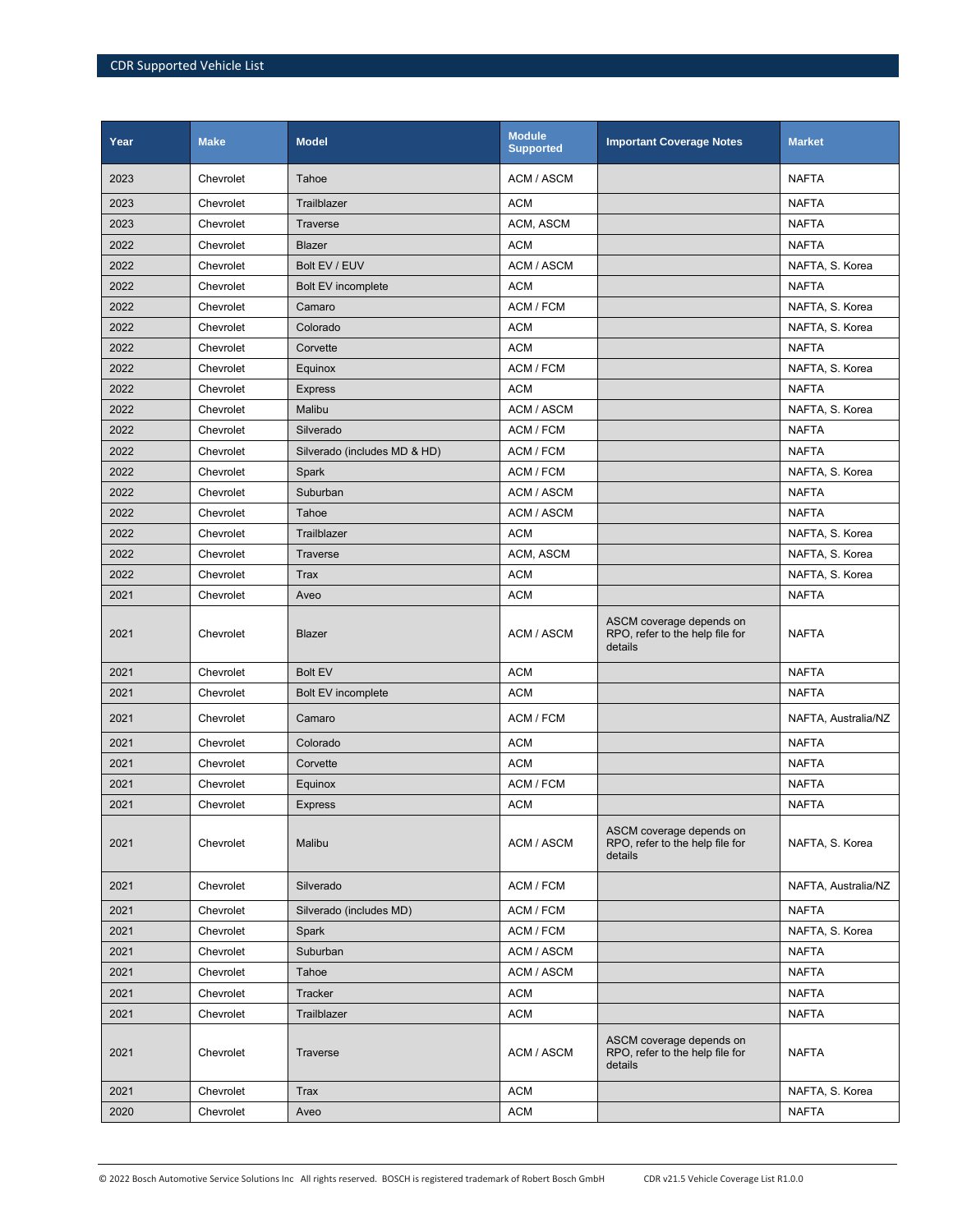| Year | <b>Make</b> | <b>Model</b>                 | <b>Module</b><br><b>Supported</b> | <b>Important Coverage Notes</b>                                        | <b>Market</b>       |
|------|-------------|------------------------------|-----------------------------------|------------------------------------------------------------------------|---------------------|
| 2020 | Chevrolet   | Blazer                       | ACM / ASCM                        | ASCM coverage depends on<br>RPO, refer to the help file for<br>details | <b>NAFTA</b>        |
| 2020 | Chevrolet   | <b>Bolt EV</b>               | <b>ACM</b>                        |                                                                        | <b>NAFTA</b>        |
| 2020 | Chevrolet   | <b>Bolt EV incomplete</b>    | <b>ACM</b>                        |                                                                        | <b>NAFTA</b>        |
| 2020 | Chevrolet   | Camaro                       | <b>ACM</b>                        |                                                                        | NAFTA, Australia/NZ |
| 2020 | Chevrolet   | Colorado                     | <b>ACM</b>                        |                                                                        | <b>NAFTA</b>        |
| 2020 | Chevrolet   | Corvette                     | <b>ACM</b>                        |                                                                        | <b>NAFTA</b>        |
| 2020 | Chevrolet   | Cruze                        | ACM / FCM                         |                                                                        | <b>NAFTA</b>        |
| 2020 | Chevrolet   | Equinox                      | ACM / FCM                         |                                                                        | <b>NAFTA</b>        |
| 2020 | Chevrolet   | <b>Express</b>               | <b>ACM</b>                        |                                                                        | <b>NAFTA</b>        |
| 2020 | Chevrolet   | Impala                       | <b>ACM</b>                        |                                                                        | <b>NAFTA</b>        |
| 2020 | Chevrolet   | Malibu                       | <b>ACM / ASCM</b>                 | ASCM coverage depends on<br>RPO, refer to the help file for<br>details | NAFTA, S. Korea     |
| 2020 | Chevrolet   | Silverado                    | ACM / FCM                         |                                                                        | NAFTA, Australia/NZ |
| 2020 | Chevrolet   | Silverado (includes MD)      | ACM / FCM                         |                                                                        | <b>NAFTA</b>        |
| 2020 | Chevrolet   | Sonic                        | <b>ACM</b>                        |                                                                        | <b>NAFTA</b>        |
| 2020 | Chevrolet   | Spark                        | ACM / FCM                         |                                                                        | NAFTA, S. Korea     |
| 2020 | Chevrolet   | Suburban                     | <b>ACM</b>                        |                                                                        | <b>NAFTA</b>        |
| 2020 | Chevrolet   | Tahoe                        | <b>ACM</b>                        |                                                                        | <b>NAFTA</b>        |
| 2020 | Chevrolet   | <b>Tracker</b>               | <b>ACM</b>                        |                                                                        | <b>NAFTA</b>        |
| 2020 | Chevrolet   | Traverse                     | ACM / ASCM                        | ASCM coverage depends on<br>RPO, refer to the help file for<br>details | <b>NAFTA</b>        |
| 2020 | Chevrolet   | Trax                         | <b>ACM</b>                        |                                                                        | NAFTA, S. Korea     |
| 2019 | Chevrolet   | Aveo                         | <b>ACM</b>                        |                                                                        | S. Korea            |
| 2019 | Chevrolet   | Blazer                       | ACM / ASCM                        | ASCM coverage depends on<br>RPO, refer to the help file for<br>details | <b>NAFTA</b>        |
| 2019 | Chevrolet   | <b>Bolt EV</b>               | <b>ACM</b>                        |                                                                        | NAFTA, S. Korea     |
| 2019 | Chevrolet   | Camaro                       | <b>ACM</b>                        |                                                                        | <b>NAFTA</b>        |
| 2019 | Chevrolet   | <b>City Express</b>          | <b>ACM</b>                        |                                                                        | <b>NAFTA</b>        |
| 2019 | Chevrolet   | Colorado                     | <b>ACM</b>                        |                                                                        | <b>NAFTA</b>        |
| 2019 | Chevrolet   | Corvette                     | <b>ACM</b>                        |                                                                        | <b>NAFTA</b>        |
| 2019 | Chevrolet   | Cruise AV                    | ACM / FCM                         |                                                                        | <b>NAFTA</b>        |
| 2019 | Chevrolet   | Cruze                        | ACM / FCM                         |                                                                        | NAFTA, S. Korea     |
| 2019 | Chevrolet   | Cruze HB & NB                | <b>ACM</b>                        |                                                                        | China               |
| 2019 | Chevrolet   | Equinox                      | ACM / FCM                         |                                                                        | NAFTA, China        |
| 2019 | Chevrolet   | <b>Equinox Limited</b>       | ACM / FCM                         |                                                                        | <b>NAFTA</b>        |
| 2019 | Chevrolet   | <b>Express</b>               | <b>ACM</b>                        |                                                                        | <b>NAFTA</b>        |
| 2019 | Chevrolet   | Impala                       | <b>ACM</b>                        |                                                                        | <b>NAFTA</b>        |
| 2019 | Chevrolet   | Low Cab Forward              | <b>ACM</b>                        |                                                                        | <b>NAFTA</b>        |
| 2019 | Chevrolet   | Malibu                       | ACM / ASCM                        | ASCM coverage depends on<br>RPO, refer to the help file for<br>details | NAFTA, S. Korea     |
| 2019 | Chevrolet   | Malibu XL                    | <b>ACM</b>                        |                                                                        | China               |
| 2019 | Chevrolet   | Silverado (includes HD & MD) | ACM / FCM                         |                                                                        | <b>NAFTA</b>        |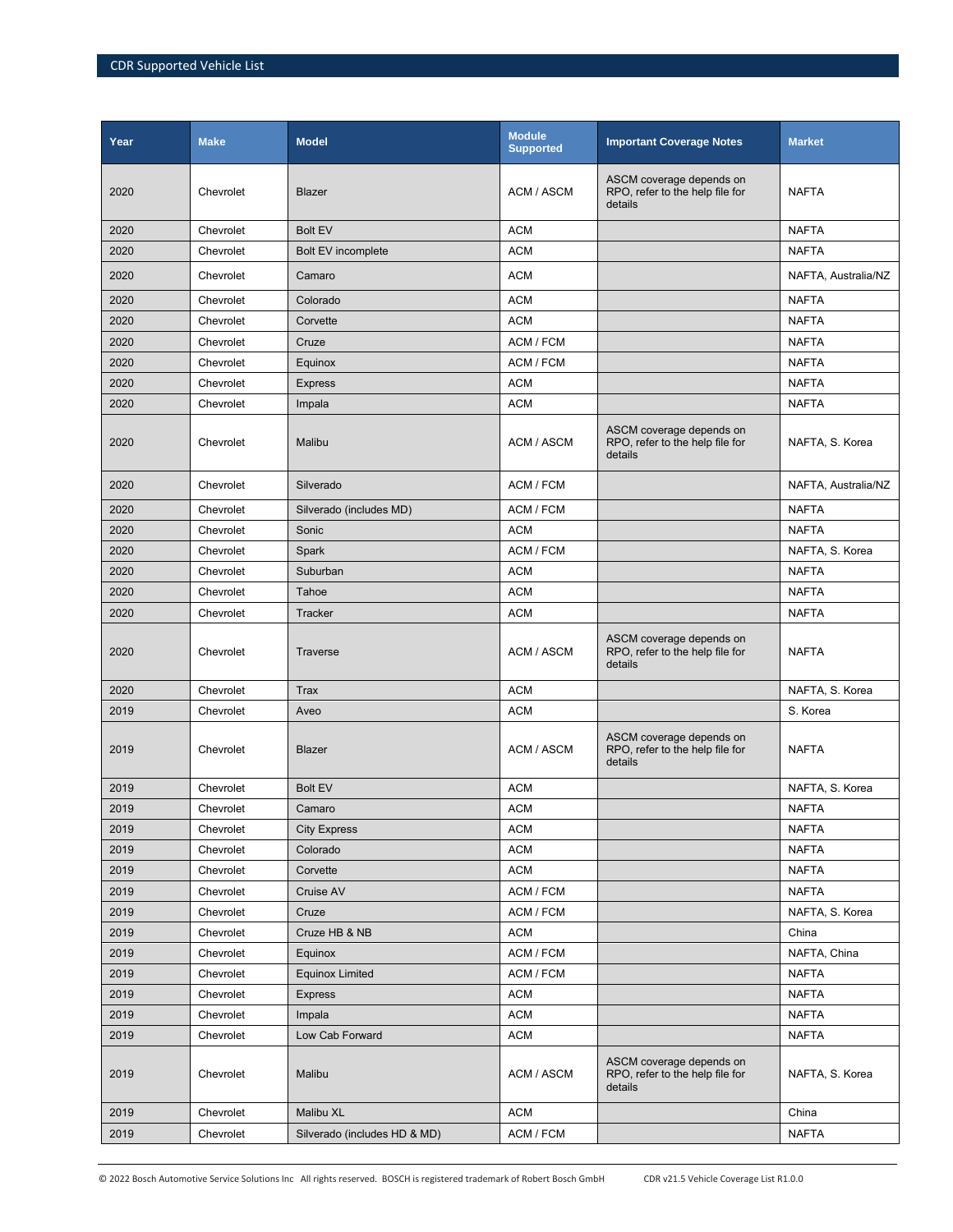| Year | <b>Make</b> | <b>Model</b>           | <b>Module</b><br><b>Supported</b> | <b>Important Coverage Notes</b>                                        | <b>Market</b>             |
|------|-------------|------------------------|-----------------------------------|------------------------------------------------------------------------|---------------------------|
| 2019 | Chevrolet   | Silverado Legacy       | <b>ACM</b>                        |                                                                        | <b>NAFTA</b>              |
| 2019 | Chevrolet   | Sonic                  | <b>ACM</b>                        |                                                                        | <b>NAFTA</b>              |
| 2019 | Chevrolet   | Spark                  | ACM / FCM                         |                                                                        | NAFTA, S. Korea           |
| 2019 | Chevrolet   | Suburban               | <b>ACM</b>                        |                                                                        | <b>NAFTA</b>              |
| 2019 | Chevrolet   | Tahoe                  | <b>ACM</b>                        |                                                                        | <b>NAFTA</b>              |
| 2019 | Chevrolet   | Tracker                | <b>ACM</b>                        |                                                                        | <b>NAFTA</b>              |
| 2019 | Chevrolet   | <b>Traverse</b>        | ACM / ASCM                        | ASCM coverage depends on<br>RPO, refer to the help file for<br>details | <b>NAFTA</b>              |
| 2019 | Chevrolet   | Trax                   | <b>ACM</b>                        |                                                                        | NAFTA, China, S.<br>Korea |
| 2019 | Chevrolet   | Volt                   | ACM / ASCM /<br><b>FCM</b>        | ASCM coverage depends on<br>RPO, refer to the help file for<br>details | <b>NAFTA</b>              |
| 2018 | Chevrolet   | Aveo                   | <b>ACM</b>                        |                                                                        | NAFTA, S. Korea           |
| 2018 | Chevrolet   | <b>Bolt EV</b>         | <b>ACM</b>                        |                                                                        | NAFTA, S. Korea           |
| 2018 | Chevrolet   | Camaro                 | <b>ACM</b>                        |                                                                        | <b>NAFTA</b>              |
| 2018 | Chevrolet   | Captiva                | <b>ACM</b>                        |                                                                        | S. Korea                  |
| 2018 | Chevrolet   | <b>City Express</b>    | <b>ACM</b>                        |                                                                        | <b>NAFTA</b>              |
| 2018 | Chevrolet   | Colorado               | <b>ACM</b>                        |                                                                        | <b>NAFTA</b>              |
| 2018 | Chevrolet   | Corvette               | <b>ACM</b>                        |                                                                        | <b>NAFTA</b>              |
| 2018 | Chevrolet   | Cruze                  | <b>ACM</b>                        |                                                                        | NAFTA, S. Korea           |
| 2018 | Chevrolet   | Cruze HB & NB          | <b>ACM</b>                        |                                                                        | China                     |
| 2018 | Chevrolet   | Equinox                | <b>ACM</b>                        |                                                                        | NAFTA, China              |
| 2018 | Chevrolet   | <b>Equinox Limited</b> | <b>ACM</b>                        |                                                                        | <b>NAFTA</b>              |
| 2018 | Chevrolet   | <b>Express</b>         | <b>ACM</b>                        |                                                                        | <b>NAFTA</b>              |
| 2018 | Chevrolet   | Impala                 | <b>ACM</b>                        |                                                                        | <b>NAFTA</b>              |
| 2018 | Chevrolet   | Malibu                 | ACM / ASCM                        | ASCM coverage depends on<br>RPO, refer to the help file for<br>details | NAFTA, China, S.<br>Korea |
| 2018 | Chevrolet   | Malibu XL              | <b>ACM</b>                        |                                                                        | China                     |
| 2018 | Chevrolet   | Orlando                | <b>ACM</b>                        |                                                                        | S. Korea                  |
| 2018 | Chevrolet   | Silverado              | <b>ACM</b>                        |                                                                        | <b>NAFTA</b>              |
| 2018 | Chevrolet   | Sonic                  | <b>ACM</b>                        |                                                                        | <b>NAFTA</b>              |
| 2018 | Chevrolet   | Spark                  | <b>ACM</b>                        |                                                                        | <b>NAFTA</b>              |
| 2018 | Chevrolet   | Suburban               | <b>ACM</b>                        |                                                                        | <b>NAFTA</b>              |
| 2018 | Chevrolet   | Tahoe                  | <b>ACM</b>                        |                                                                        | <b>NAFTA</b>              |
| 2018 | Chevrolet   | Tracker                | <b>ACM</b>                        |                                                                        | <b>NAFTA</b>              |
| 2018 | Chevrolet   | Traverse               | ACM / ASCM                        | ASCM coverage depends on<br>RPO, refer to the help file for<br>details | <b>NAFTA</b>              |
| 2018 | Chevrolet   | Trax                   | <b>ACM</b>                        |                                                                        | NAFTA, China, S.<br>Korea |
| 2018 | Chevrolet   | Trax                   | <b>ACM</b>                        |                                                                        | China                     |
| 2018 | Chevrolet   | Volt                   | ACM / ASCM                        | ASCM coverage depends on<br>RPO, refer to the help file for<br>details | <b>NAFTA</b>              |
| 2017 | Chevrolet   | Aveo                   | <b>ACM</b>                        |                                                                        | China, S. Korea           |
| 2017 | Chevrolet   | Camaro                 | <b>ACM</b>                        |                                                                        | NAFTA, China, S.<br>Korea |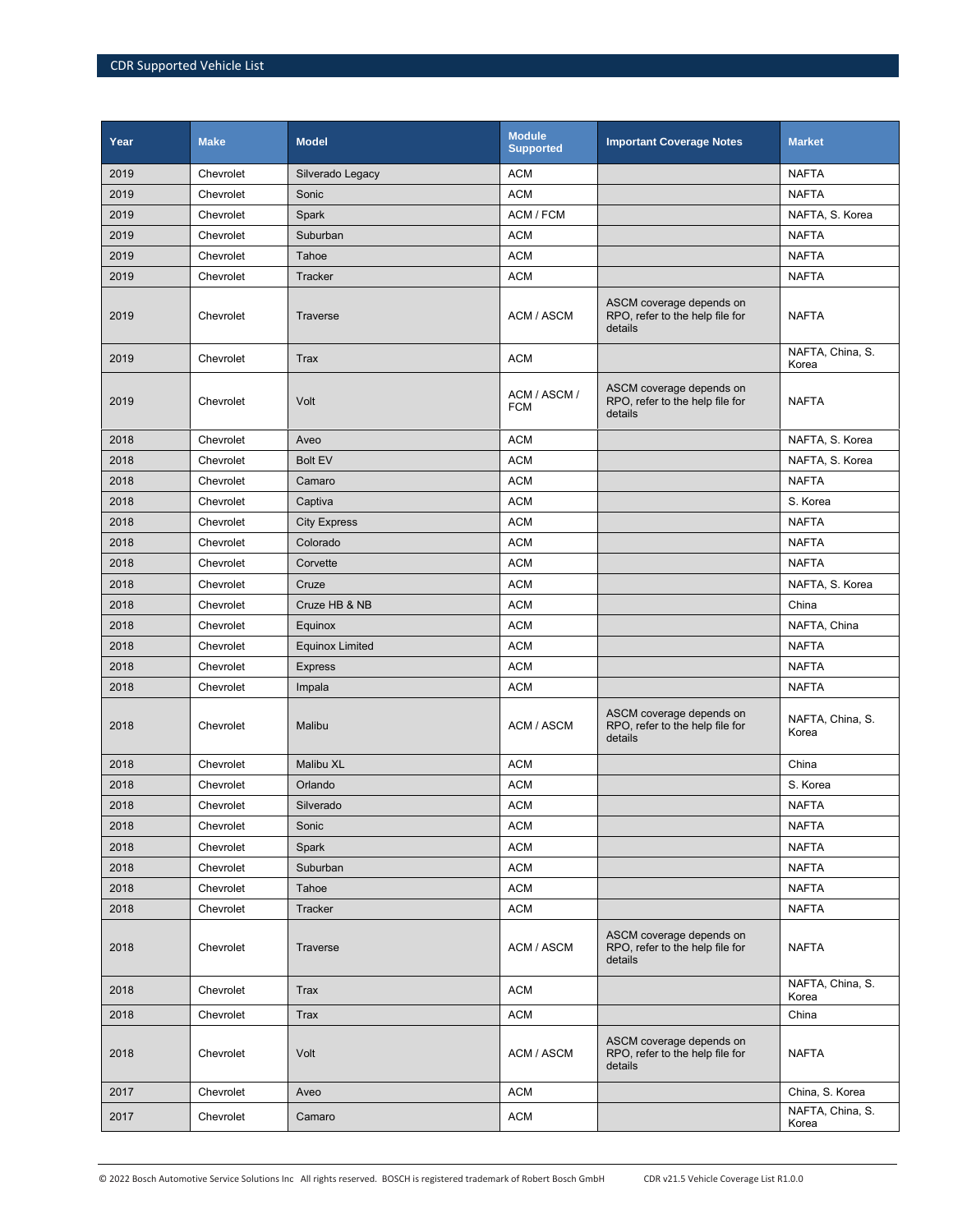| Year | <b>Make</b> | <b>Model</b>                                            | <b>Module</b><br><b>Supported</b> | <b>Important Coverage Notes</b>                                        | <b>Market</b>             |
|------|-------------|---------------------------------------------------------|-----------------------------------|------------------------------------------------------------------------|---------------------------|
| 2017 | Chevrolet   | <b>Caprice Police Veihcle</b>                           | <b>ACM</b>                        |                                                                        | NAFTA, China, S.<br>Korea |
| 2017 | Chevrolet   | Captiva                                                 | <b>ACM</b>                        |                                                                        | China, S. Korea           |
| 2017 | Chevrolet   | <b>City Express</b>                                     | <b>ACM</b>                        |                                                                        | <b>NAFTA</b>              |
| 2017 | Chevrolet   | Colorado                                                | <b>ACM</b>                        |                                                                        | NAFTA, China, S.<br>Korea |
| 2017 | Chevrolet   | Corvette                                                | <b>ACM</b>                        |                                                                        | NAFTA, China, S.<br>Korea |
| 2017 | Chevrolet   | Cruze                                                   | <b>ACM</b>                        |                                                                        | NAFTA, China, S.<br>Korea |
| 2017 | Chevrolet   | Equinox                                                 | <b>ACM</b>                        |                                                                        | NAFTA, China, S.<br>Korea |
| 2017 | Chevrolet   | <b>Express</b>                                          | <b>ACM</b>                        |                                                                        | NAFTA, China, S.<br>Korea |
| 2017 | Chevrolet   | Impala                                                  | <b>ACM</b>                        |                                                                        | NAFTA, China, S.<br>Korea |
| 2017 | Chevrolet   | Malibu, Malibu XL                                       | ACM / ASCM                        | ASCM coverage depends on<br>RPO, refer to the help file for<br>details | NAFTA, China, S.<br>Korea |
| 2017 | Chevrolet   | Orlando                                                 | <b>ACM</b>                        |                                                                        | China, S. Korea           |
| 2017 | Chevrolet   | Silverado                                               | <b>ACM</b>                        |                                                                        | NAFTA, China, S.<br>Korea |
| 2017 | Chevrolet   | Sonic                                                   | <b>ACM</b>                        |                                                                        | NAFTA, China, S.<br>Korea |
| 2017 | Chevrolet   | Spark                                                   | <b>ACM</b>                        |                                                                        | NAFTA, China              |
| 2017 | Chevrolet   | Spark (Next)                                            | <b>ACM</b>                        |                                                                        | S. Korea                  |
| 2017 | Chevrolet   | Spark (Next)                                            | <b>ACM</b>                        |                                                                        | China, S. Korea           |
| 2017 | Chevrolet   | SS                                                      | <b>ACM</b>                        |                                                                        | NAFTA, China, S.<br>Korea |
| 2017 | Chevrolet   | Suburban                                                | <b>ACM</b>                        |                                                                        | NAFTA, China, S.<br>Korea |
| 2017 | Chevrolet   | Tahoe                                                   | <b>ACM</b>                        |                                                                        | NAFTA, China, S.<br>Korea |
| 2017 | Chevrolet   | Traverse                                                | <b>ACM</b>                        |                                                                        | NAFTA, China, S.<br>Korea |
| 2017 | Chevrolet   | <b>Trax</b>                                             | <b>ACM</b>                        |                                                                        | NAFTA, China, S.<br>Korea |
| 2017 | Chevrolet   | Volt                                                    | ACM / ASCM                        | ASCM coverage depends on<br>RPO, refer to the help file for<br>details | NAFTA, China, S.<br>Korea |
| 2016 | Chevrolet   | Aveo                                                    | <b>ACM</b>                        |                                                                        | China, S. Korea           |
| 2016 | Chevrolet   | C/K Truck - Silverado (includes HD),<br>Suburban, Tahoe | <b>ACM</b>                        |                                                                        | NAFTA, China, S.<br>Korea |
| 2016 | Chevrolet   | Camaro                                                  | <b>ACM</b>                        |                                                                        | NAFTA, China, S.<br>Korea |
| 2016 | Chevrolet   | Caprice - Police Vehicle                                | <b>ACM</b>                        |                                                                        | NAFTA, China, S.<br>Korea |
| 2016 | Chevrolet   | Captiva                                                 | <b>ACM</b>                        |                                                                        | China, S. Korea           |
| 2016 | Chevrolet   | Captiva Sport                                           | <b>ACM</b>                        |                                                                        | NAFTA, China, S.<br>Korea |
| 2016 | Chevrolet   | <b>City Express</b>                                     | <b>ACM</b>                        |                                                                        | <b>NAFTA</b>              |
| 2016 | Chevrolet   | Colorado                                                | <b>ACM</b>                        |                                                                        | NAFTA, China, S.<br>Korea |
| 2016 | Chevrolet   | Corvette                                                | <b>ACM</b>                        |                                                                        | NAFTA, China, S.<br>Korea |
| 2016 | Chevrolet   | Cruze                                                   | <b>ACM</b>                        |                                                                        | NAFTA, China, S.<br>Korea |
| 2016 | Chevrolet   | <b>Cruze Limited</b>                                    | <b>ACM</b>                        |                                                                        | NAFTA, China, S.<br>Korea |
| 2016 | Chevrolet   | Equinox                                                 | <b>ACM</b>                        |                                                                        | NAFTA, China, S.<br>Korea |
| 2016 | Chevrolet   | <b>Express</b>                                          | <b>ACM</b>                        |                                                                        | NAFTA, China, S.<br>Korea |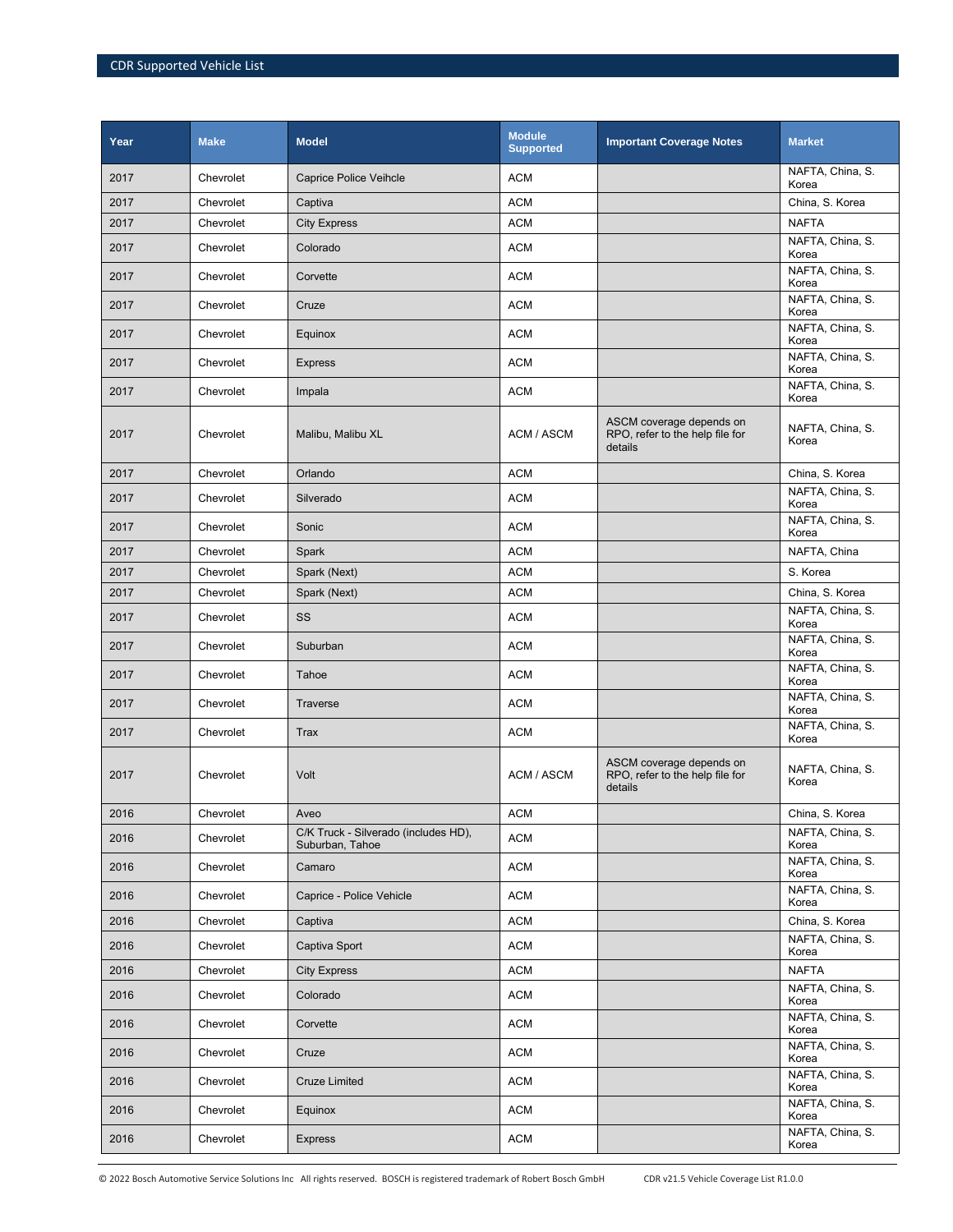| Year | <b>Make</b> | <b>Model</b>                           | <b>Module</b><br><b>Supported</b> | <b>Important Coverage Notes</b>                                        | <b>Market</b>             |
|------|-------------|----------------------------------------|-----------------------------------|------------------------------------------------------------------------|---------------------------|
| 2016 | Chevrolet   | Impala                                 | <b>ACM</b>                        |                                                                        | NAFTA, China, S.<br>Korea |
| 2016 | Chevrolet   | Impala Limited                         | <b>ACM</b>                        |                                                                        | NAFTA, China, S.<br>Korea |
| 2016 | Chevrolet   | <b>Malibu Limited</b>                  | <b>ACM</b>                        |                                                                        | NAFTA, China, S.<br>Korea |
| 2016 | Chevrolet   | Malibu, Malibu XL                      | ACM / ASCM                        | ASCM coverage depends on<br>RPO, refer to the help file for<br>details | NAFTA, China, S.<br>Korea |
| 2016 | Chevrolet   | Orlando                                | <b>ACM</b>                        |                                                                        | China, S. Korea           |
| 2016 | Chevrolet   | Sonic                                  | <b>ACM</b>                        |                                                                        | NAFTA, China, S.<br>Korea |
| 2016 | Chevrolet   | Spark EV                               | <b>ACM</b>                        |                                                                        | NAFTA, China              |
| 2016 | Chevrolet   | SS                                     | <b>ACM</b>                        |                                                                        | NAFTA, China, S.<br>Korea |
| 2016 | Chevrolet   | Tracker                                | <b>ACM</b>                        |                                                                        | NAFTA, China, S.<br>Korea |
| 2016 | Chevrolet   | <b>Traverse</b>                        | <b>ACM</b>                        |                                                                        | NAFTA, China, S.<br>Korea |
| 2016 | Chevrolet   | Trax                                   | <b>ACM</b>                        |                                                                        | NAFTA, China, S.<br>Korea |
| 2016 | Chevrolet   | Volt                                   | <b>ACM</b>                        |                                                                        | NAFTA, China, S.<br>Korea |
| 2015 | Chevrolet   | Aveo                                   | <b>ACM</b>                        |                                                                        | China, S. Korea           |
| 2015 | Chevrolet   | <b>Beat</b>                            | <b>ACM</b>                        |                                                                        | NAFTA, China, S.<br>Korea |
| 2015 | Chevrolet   | C/K Truck - Silverado, Suburban, Tahoe | <b>ACM</b>                        |                                                                        | NAFTA, China, S.<br>Korea |
| 2015 | Chevrolet   | Camaro                                 | <b>ACM</b>                        |                                                                        | NAFTA, China, S.<br>Korea |
| 2015 | Chevrolet   | Caprice - Police Vehicle               | <b>ACM</b>                        |                                                                        | NAFTA, China, S.<br>Korea |
| 2015 | Chevrolet   | Captiva                                | <b>ACM</b>                        |                                                                        | China, S. Korea           |
| 2015 | Chevrolet   | Captiva Sport                          | <b>ACM</b>                        |                                                                        | NAFTA, China, S.<br>Korea |
| 2015 | Chevrolet   | <b>City Express</b>                    | <b>ACM</b>                        |                                                                        | <b>NAFTA</b>              |
| 2015 | Chevrolet   | Colorado                               | <b>ACM</b>                        |                                                                        | NAFTA, China, S.<br>Korea |
| 2015 | Chevrolet   | Corvette                               | <b>ACM</b>                        |                                                                        | NAFTA, China, S.<br>Korea |
| 2015 | Chevrolet   | Cruze                                  | <b>ACM</b>                        |                                                                        | NAFTA, China, S.<br>Korea |
| 2015 | Chevrolet   | Equinox                                | <b>ACM</b>                        |                                                                        | NAFTA, China, S.<br>Korea |
| 2015 | Chevrolet   | <b>Express</b>                         | <b>ACM</b>                        |                                                                        | NAFTA, China, S.<br>Korea |
| 2015 | Chevrolet   | Impala Limited                         | <b>ACM</b>                        |                                                                        | NAFTA, China, S.<br>Korea |
| 2015 | Chevrolet   | Malibu                                 | <b>ACM</b>                        |                                                                        | NAFTA, China, S.<br>Korea |
| 2015 | Chevrolet   | Orlando                                | <b>ACM</b>                        |                                                                        | China, S. Korea           |
| 2015 | Chevrolet   | Sonic                                  | ACM                               |                                                                        | NAFTA, China, S.<br>Korea |
| 2015 | Chevrolet   | Spark (includes EV)                    | <b>ACM</b>                        |                                                                        | NAFTA, China, S.<br>Korea |
| 2015 | Chevrolet   | SS                                     | <b>ACM</b>                        |                                                                        | NAFTA, China, S.<br>Korea |
| 2015 | Chevrolet   | Tracker                                | <b>ACM</b>                        |                                                                        | NAFTA, China, S.<br>Korea |
| 2015 | Chevrolet   | Traverse                               | <b>ACM</b>                        |                                                                        | NAFTA, China, S.<br>Korea |
| 2015 | Chevrolet   | <b>Trax</b>                            | <b>ACM</b>                        |                                                                        | NAFTA, China, S.<br>Korea |
| 2015 | Chevrolet   | Volt                                   | ACM                               |                                                                        | NAFTA, China, S.<br>Korea |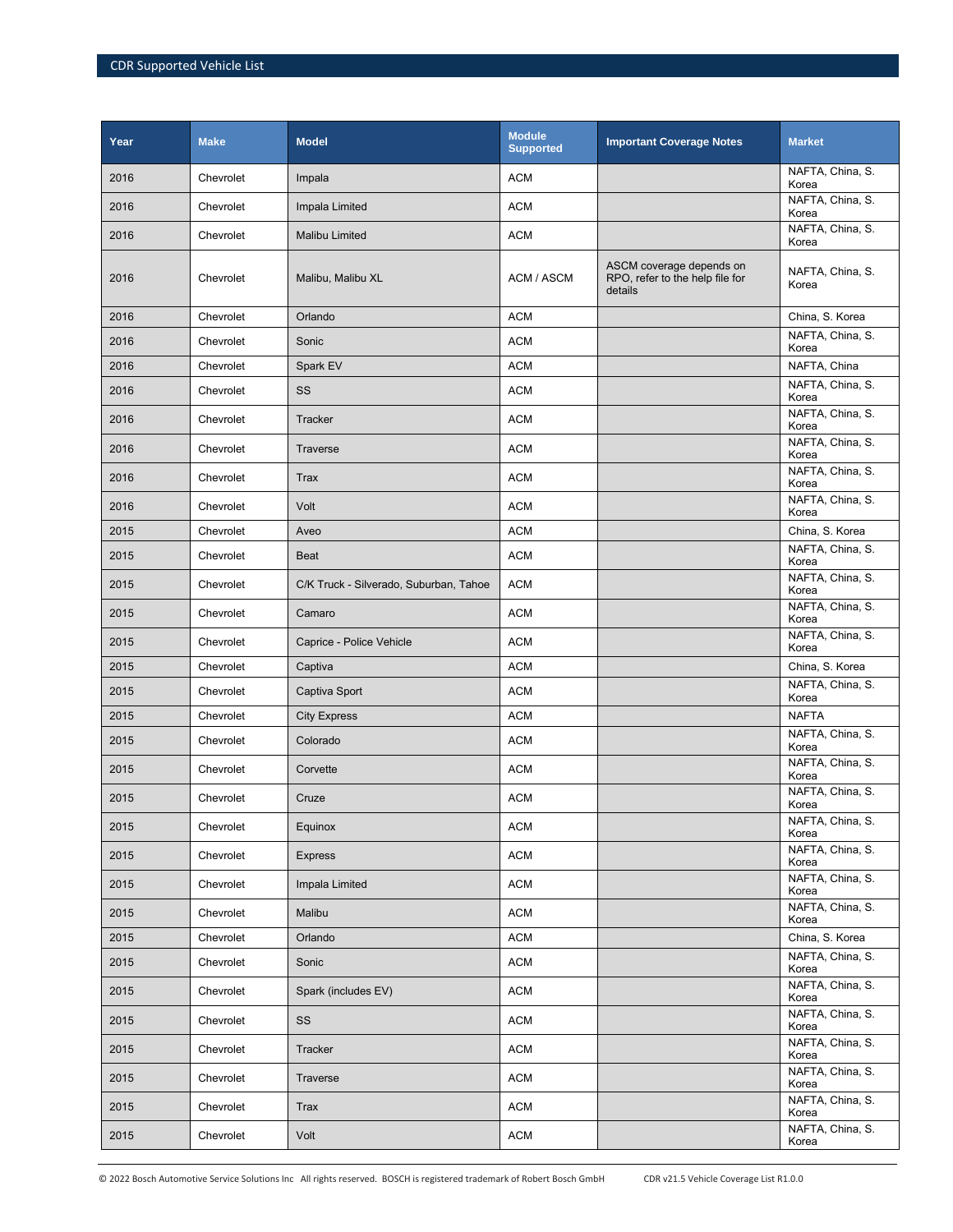| Year | <b>Make</b> | <b>Model</b>                           | <b>Module</b><br><b>Supported</b> | <b>Important Coverage Notes</b> | <b>Market</b>             |
|------|-------------|----------------------------------------|-----------------------------------|---------------------------------|---------------------------|
| 2014 | Chevrolet   | Aveo                                   | <b>ACM</b>                        |                                 | China, S. Korea           |
| 2014 | Chevrolet   | <b>Beat</b>                            | <b>ACM</b>                        |                                 | NAFTA, China, S.<br>Korea |
| 2014 | Chevrolet   | C/K Truck - Silverado, Suburban, Tahoe | <b>ACM</b>                        |                                 | NAFTA, China, S.<br>Korea |
| 2014 | Chevrolet   | Camaro                                 | <b>ACM</b>                        |                                 | NAFTA, China, S.<br>Korea |
| 2014 | Chevrolet   | Caprice - Police Vehicle               | <b>ACM</b>                        |                                 | NAFTA, China, S.<br>Korea |
| 2014 | Chevrolet   | Captiva Sport                          | <b>ACM</b>                        |                                 | NAFTA, China, S.<br>Korea |
| 2014 | Chevrolet   | Corvette                               | <b>ACM</b>                        |                                 | NAFTA, China, S.<br>Korea |
| 2014 | Chevrolet   | Cruze                                  | <b>ACM</b>                        |                                 | NAFTA, China, S.<br>Korea |
| 2014 | Chevrolet   | Equinox                                | <b>ACM</b>                        |                                 | NAFTA, China, S.<br>Korea |
| 2014 | Chevrolet   | <b>Express</b>                         | ACM / ROS                         |                                 | NAFTA, China, S.<br>Korea |
| 2014 | Chevrolet   | Impala (includes Limited)              | <b>ACM</b>                        |                                 | NAFTA, China, S.<br>Korea |
| 2014 | Chevrolet   | Malibu                                 | <b>ACM</b>                        |                                 | NAFTA, China, S.<br>Korea |
| 2014 | Chevrolet   | Orlando                                | <b>ACM</b>                        |                                 | NAFTA, China, S.<br>Korea |
| 2014 | Chevrolet   | Sonic                                  | <b>ACM</b>                        |                                 | NAFTA, China, S.<br>Korea |
| 2014 | Chevrolet   | Spark (includes EV)                    | <b>ACM</b>                        |                                 | NAFTA, China, S.<br>Korea |
| 2014 | Chevrolet   | SS                                     | <b>ACM</b>                        |                                 | NAFTA, China, S.<br>Korea |
| 2014 | Chevrolet   | Tracker                                | <b>ACM</b>                        |                                 | NAFTA, China, S.<br>Korea |
| 2014 | Chevrolet   | Traverse                               | <b>ACM</b>                        |                                 | NAFTA, China, S.<br>Korea |
| 2014 | Chevrolet   | <b>Trax</b>                            | <b>ACM</b>                        |                                 | NAFTA, China, S.<br>Korea |
| 2014 | Chevrolet   | Volt                                   | <b>ACM</b>                        |                                 | NAFTA, China, S.<br>Korea |
| 2013 | Chevrolet   | Avalanche                              | <b>ACM</b>                        |                                 | NAFTA, China, S.<br>Korea |
| 2013 | Chevrolet   | Aveo                                   | <b>ACM</b>                        |                                 | NAFTA, China, S.<br>Korea |
| 2013 | Chevrolet   | Camaro                                 | <b>ACM</b>                        |                                 | NAFTA, China, S.<br>Korea |
| 2013 | Chevrolet   | Caprice - Police Vehicle               | <b>ACM</b>                        |                                 | NAFTA, China, S.<br>Korea |
| 2013 | Chevrolet   | Captiva                                | <b>ACM</b>                        |                                 | China, S. Korea           |
| 2013 | Chevrolet   | Captiva Sport                          | <b>ACM</b>                        |                                 | NAFTA, China, S.<br>Korea |
| 2013 | Chevrolet   | Corvette                               | <b>ACM</b>                        |                                 | NAFTA, China, S.<br>Korea |
| 2013 | Chevrolet   | Cruze                                  | <b>ACM</b>                        |                                 | NAFTA, China, S.<br>Korea |
| 2013 | Chevrolet   | Equinox                                | <b>ACM</b>                        |                                 | NAFTA, China, S.<br>Korea |
| 2013 | Chevrolet   | <b>Express</b>                         | ACM / ROS                         |                                 | NAFTA, China, S.<br>Korea |
| 2013 | Chevrolet   | Impala                                 | <b>ACM</b>                        |                                 | NAFTA, China, S.<br>Korea |
| 2013 | Chevrolet   | Malibu                                 | <b>ACM</b>                        |                                 | NAFTA, China, S.<br>Korea |
| 2013 | Chevrolet   | Orlando                                | <b>ACM</b>                        |                                 | NAFTA, China, S.<br>Korea |
| 2013 | Chevrolet   | Silverado                              | <b>ACM</b>                        |                                 | NAFTA, China, S.<br>Korea |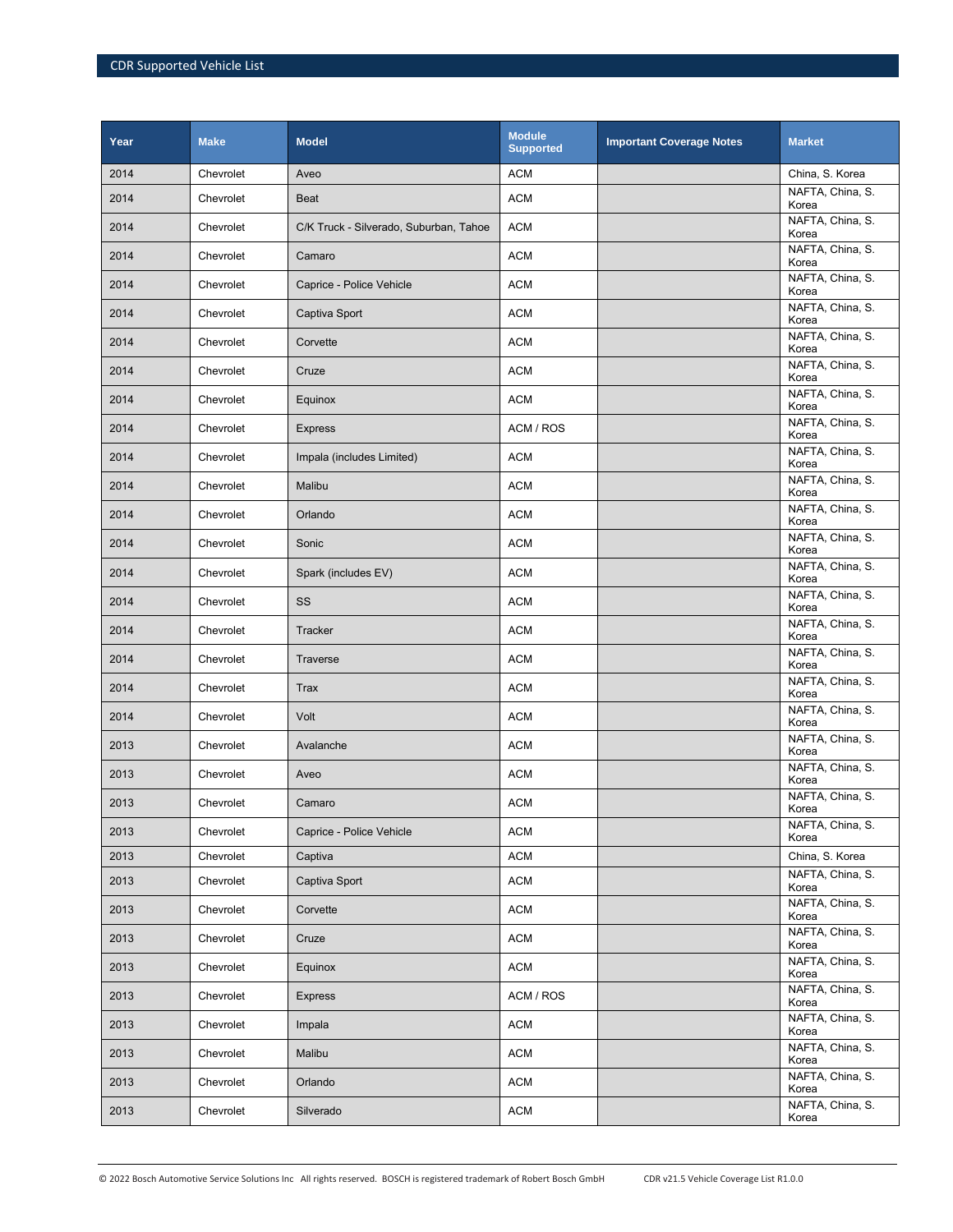| Year | <b>Make</b> | <b>Model</b>     | <b>Module</b><br><b>Supported</b> | <b>Important Coverage Notes</b> | <b>Market</b>             |
|------|-------------|------------------|-----------------------------------|---------------------------------|---------------------------|
| 2013 | Chevrolet   | Sonic            | <b>ACM</b>                        |                                 | NAFTA, China, S.<br>Korea |
| 2013 | Chevrolet   | Spark            | <b>ACM</b>                        |                                 | NAFTA, China, S.<br>Korea |
| 2013 | Chevrolet   | Suburban         | <b>ACM</b>                        |                                 | NAFTA, China, S.<br>Korea |
| 2013 | Chevrolet   | Tahoe            | <b>ACM</b>                        |                                 | NAFTA, China, S.<br>Korea |
| 2013 | Chevrolet   | Traverse         | <b>ACM</b>                        |                                 | NAFTA, China, S.<br>Korea |
| 2013 | Chevrolet   | Trax             | <b>ACM</b>                        |                                 | NAFTA, China, S.<br>Korea |
| 2013 | Chevrolet   | Volt             | <b>ACM</b>                        |                                 | NAFTA, China, S.<br>Korea |
| 2012 | Chevrolet   | Avalanche        | <b>ACM</b>                        |                                 | NAFTA, China, S.<br>Korea |
| 2012 | Chevrolet   | Aveo             | <b>ACM</b>                        |                                 | China, S. Korea           |
| 2012 | Chevrolet   | Camaro           | <b>ACM</b>                        |                                 | NAFTA, China, S.<br>Korea |
| 2012 | Chevrolet   | Caprice (Police) | <b>ACM</b>                        |                                 | NAFTA, China, S.<br>Korea |
| 2012 | Chevrolet   | Captiva          | <b>ACM</b>                        |                                 | China, S. Korea           |
| 2012 | Chevrolet   | Captiva Sport    | <b>ACM</b>                        |                                 | NAFTA, China, S.<br>Korea |
| 2012 | Chevrolet   | Colorado         | <b>ACM</b>                        |                                 | NAFTA, China, S.<br>Korea |
| 2012 | Chevrolet   | Corvette         | <b>ACM</b>                        |                                 | NAFTA, China, S.<br>Korea |
| 2012 | Chevrolet   | Cruze            | <b>ACM</b>                        |                                 | NAFTA, China, S.<br>Korea |
| 2012 | Chevrolet   | Equinox          | <b>ACM</b>                        |                                 | NAFTA, China, S.<br>Korea |
| 2012 | Chevrolet   | <b>Express</b>   | ACM / ROS                         |                                 | NAFTA, China, S.<br>Korea |
| 2012 | Chevrolet   | Impala           | <b>ACM</b>                        |                                 | NAFTA, China, S.<br>Korea |
| 2012 | Chevrolet   | Malibu           | <b>ACM</b>                        |                                 | NAFTA, China, S.<br>Korea |
| 2012 | Chevrolet   | Matiz            | <b>ACM</b>                        |                                 | NAFTA, China, S.<br>Korea |
| 2012 | Chevrolet   | Orlando          | <b>ACM</b>                        |                                 | NAFTA, China, S.<br>Korea |
| 2012 | Chevrolet   | Silverado        | <b>ACM</b>                        |                                 | NAFTA, China, S.<br>Korea |
| 2012 | Chevrolet   | Sonic            | <b>ACM</b>                        |                                 | NAFTA, China, S.<br>Korea |
| 2012 | Chevrolet   | Spark            | <b>ACM</b>                        |                                 | China, S. Korea           |
| 2012 | Chevrolet   | Suburban         | <b>ACM</b>                        |                                 | NAFTA, China, S.<br>Korea |
| 2012 | Chevrolet   | Tahoe            | <b>ACM</b>                        |                                 | NAFTA, China, S.<br>Korea |
| 2012 | Chevrolet   | Traverse         | <b>ACM</b>                        |                                 | NAFTA, China, S.<br>Korea |
| 2012 | Chevrolet   | Volt             | <b>ACM</b>                        |                                 | NAFTA, China, S.<br>Korea |
| 2011 | Chevrolet   | Avalanche        | <b>ACM</b>                        |                                 | NAFTA, China, S.<br>Korea |
| 2011 | Chevrolet   | Aveo             | <b>ACM</b>                        |                                 | NAFTA, China, S.<br>Korea |
| 2011 | Chevrolet   | Camaro           | <b>ACM</b>                        |                                 | NAFTA, China, S.<br>Korea |
| 2011 | Chevrolet   | Caprice (Police) | <b>ACM</b>                        |                                 | NAFTA, China, S.<br>Korea |
| 2011 | Chevrolet   | Captiva          | <b>ACM</b>                        |                                 | China, S. Korea           |
| 2011 | Chevrolet   | Captiva Sport    | <b>ACM</b>                        |                                 | NAFTA, China, S.<br>Korea |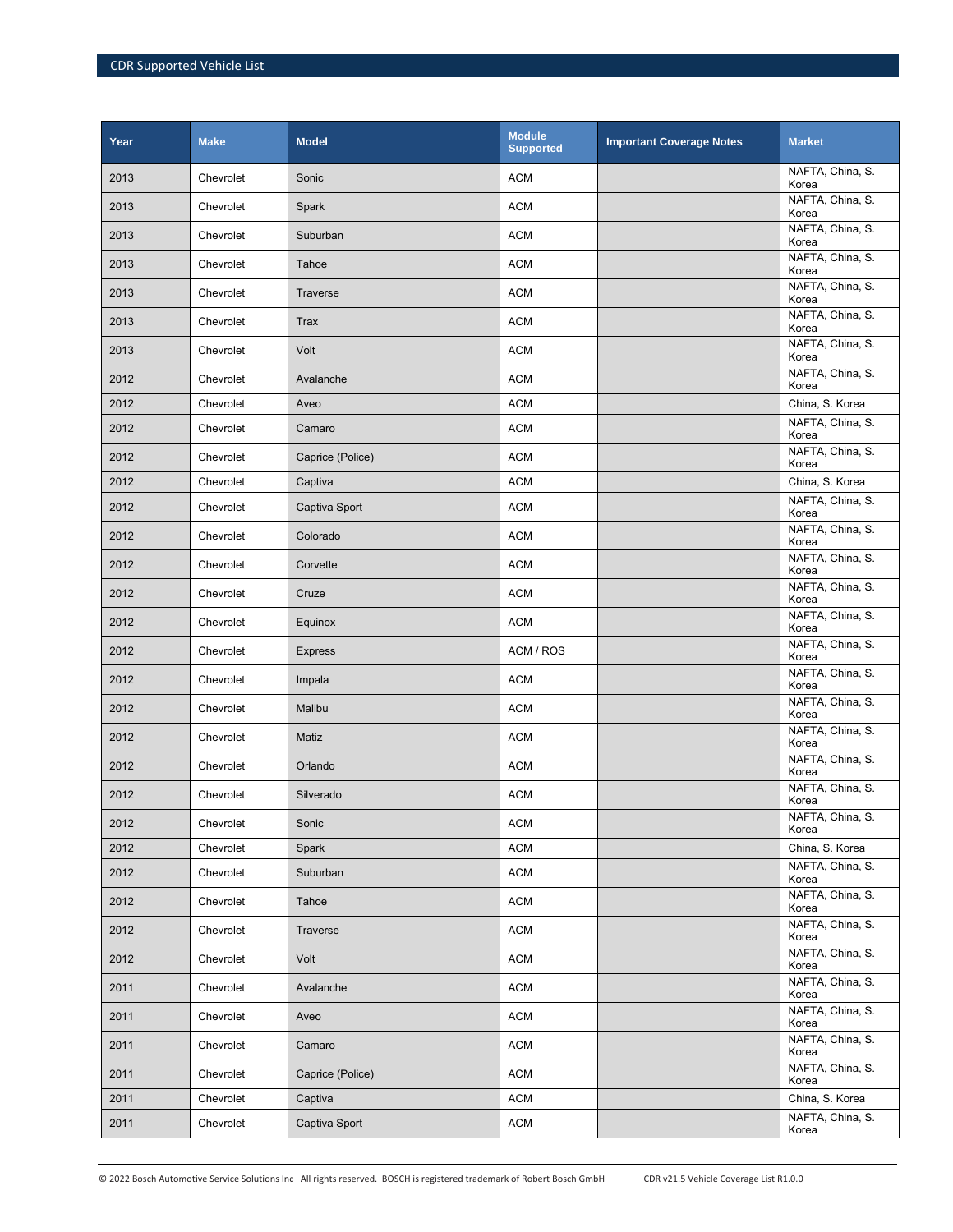| Year | <b>Make</b> | <b>Model</b>          | <b>Module</b><br><b>Supported</b> | <b>Important Coverage Notes</b> | <b>Market</b>             |
|------|-------------|-----------------------|-----------------------------------|---------------------------------|---------------------------|
| 2011 | Chevrolet   | Colorado              | <b>ACM</b>                        |                                 | NAFTA, China, S.<br>Korea |
| 2011 | Chevrolet   | Corvette              | <b>ACM</b>                        |                                 | NAFTA, China, S.<br>Korea |
| 2011 | Chevrolet   | Cruze                 | <b>ACM</b>                        |                                 | NAFTA, China, S.<br>Korea |
| 2011 | Chevrolet   | Equinox               | <b>ACM</b>                        |                                 | NAFTA, China, S.<br>Korea |
| 2011 | Chevrolet   | <b>Express</b>        | ACM / ROS                         |                                 | NAFTA, China, S.<br>Korea |
| 2011 | Chevrolet   | <b>HHR</b>            | <b>ACM</b>                        |                                 | NAFTA, China, S.<br>Korea |
| 2011 | Chevrolet   | Impala                | <b>ACM</b>                        |                                 | NAFTA, China, S.<br>Korea |
| 2011 | Chevrolet   | Malibu                | <b>ACM</b>                        |                                 | NAFTA, China, S.<br>Korea |
| 2011 | Chevrolet   | Orlando               | <b>ACM</b>                        |                                 | China, S. Korea           |
| 2011 | Chevrolet   | Silverado             | <b>ACM</b>                        |                                 | NAFTA, China, S.<br>Korea |
| 2011 | Chevrolet   | Suburban              | <b>ACM</b>                        |                                 | NAFTA, China, S.<br>Korea |
| 2011 | Chevrolet   | Tahoe                 | <b>ACM</b>                        |                                 | NAFTA, China, S.<br>Korea |
| 2011 | Chevrolet   | Traverse              | <b>ACM</b>                        |                                 | NAFTA, China, S.<br>Korea |
| 2011 | Chevrolet   | Volt                  | <b>ACM</b>                        |                                 | NAFTA, China, S.<br>Korea |
| 2010 | Chevrolet   | Avalanche             | <b>ACM</b>                        |                                 | NAFTA, China, S.<br>Korea |
| 2010 | Chevrolet   | Aveo                  | <b>ACM</b>                        |                                 | NAFTA, China, S.<br>Korea |
| 2010 | Chevrolet   | Camaro                | <b>ACM</b>                        |                                 | NAFTA, China, S.<br>Korea |
| 2010 | Chevrolet   | Captiva               | <b>ACM</b>                        |                                 | China, S. Korea           |
| 2010 | Chevrolet   | Captiva Sport         | <b>ACM</b>                        |                                 | NAFTA, China, S.<br>Korea |
| 2010 | Chevrolet   | Cobalt                | <b>ACM</b>                        |                                 | NAFTA, China, S.<br>Korea |
| 2010 | Chevrolet   | Colorado              | <b>ACM</b>                        |                                 | NAFTA, China, S.<br>Korea |
| 2010 | Chevrolet   | Corvette              | <b>ACM</b>                        |                                 | NAFTA, China, S.<br>Korea |
| 2010 | Chevrolet   | Cruze                 | <b>ACM</b>                        |                                 | NAFTA, China, S.<br>Korea |
| 2010 | Chevrolet   | Equinox               | ACM                               |                                 | NAFTA, China, S.<br>Korea |
| 2010 | Chevrolet   | <b>Express</b>        | ACM / ROS                         |                                 | NAFTA, China, S.<br>Korea |
| 2010 | Chevrolet   | <b>HHR</b>            | <b>ACM</b>                        |                                 | NAFTA, China, S.<br>Korea |
| 2010 | Chevrolet   | Impala                | <b>ACM</b>                        |                                 | NAFTA, China, S.<br>Korea |
| 2010 | Chevrolet   | Malibu                | <b>ACM</b>                        |                                 | NAFTA, China, S.<br>Korea |
| 2010 | Chevrolet   | Silverado             | <b>ACM</b>                        |                                 | NAFTA, China, S.<br>Korea |
| 2010 | Chevrolet   | Spark                 | <b>ACM</b>                        |                                 | China, S. Korea           |
| 2010 | Chevrolet   | Suburban              | <b>ACM</b>                        |                                 | NAFTA, China, S.<br>Korea |
| 2010 | Chevrolet   | Tahoe                 | <b>ACM</b>                        |                                 | NAFTA, China, S.<br>Korea |
| 2010 | Chevrolet   | Traverse              | ACM                               |                                 | NAFTA, China, S.<br>Korea |
| 2009 | Chevrolet   | Avalanche (1500/2500) | ACM / ROS                         |                                 | NAFTA, China              |
| 2009 | Chevrolet   | Aveo                  | <b>ACM</b>                        |                                 | NAFTA, China              |
| 2009 | Chevrolet   | Captiva               | <b>ACM</b>                        |                                 | China                     |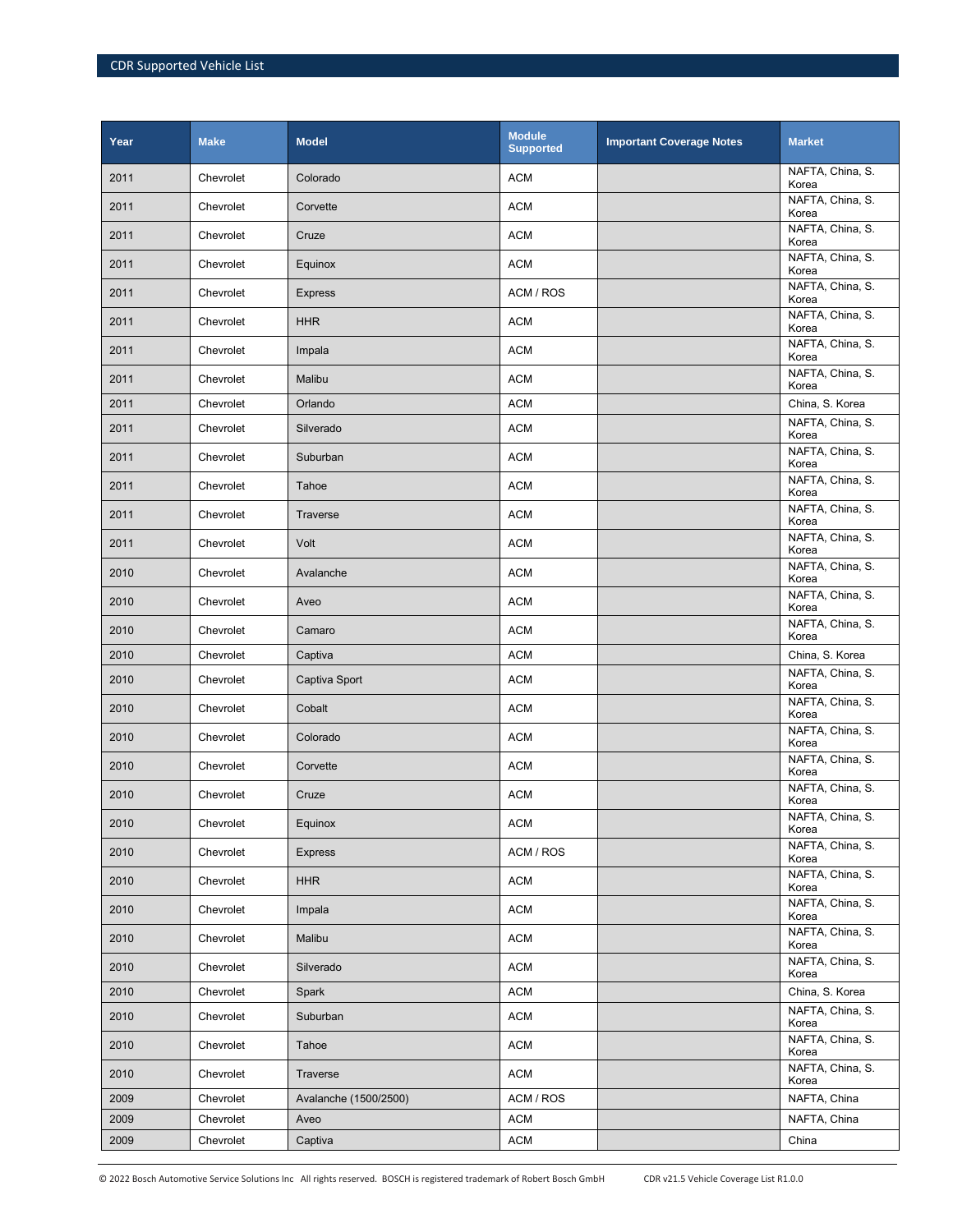| Year | <b>Make</b> | <b>Model</b>               | <b>Module</b><br><b>Supported</b> | <b>Important Coverage Notes</b> | <b>Market</b> |
|------|-------------|----------------------------|-----------------------------------|---------------------------------|---------------|
| 2009 | Chevrolet   | Cobalt                     | <b>ACM</b>                        |                                 | NAFTA, China  |
| 2009 | Chevrolet   | Colorado                   | <b>ACM</b>                        |                                 | NAFTA, China  |
| 2009 | Chevrolet   | Corvette                   | <b>ACM</b>                        |                                 | NAFTA, China  |
| 2009 | Chevrolet   | Cruze                      | <b>ACM</b>                        |                                 | China         |
| 2009 | Chevrolet   | Equinox                    | ACM / ROS                         |                                 | NAFTA, China  |
| 2009 | Chevrolet   | Express (1500, 2500, 3500) | ACM / ROS                         |                                 | NAFTA, China  |
| 2009 | Chevrolet   | <b>HHR</b>                 | <b>ACM</b>                        |                                 | NAFTA, China  |
| 2009 | Chevrolet   | Impala                     | <b>ACM</b>                        |                                 | NAFTA, China  |
| 2009 | Chevrolet   | Kodiak                     | <b>ACM</b>                        |                                 | NAFTA, China  |
| 2009 | Chevrolet   | Malibu                     | <b>ACM</b>                        |                                 | NAFTA, China  |
| 2009 | Chevrolet   | Silverado (1500/2500/3500) | ACM / ROS                         |                                 | NAFTA, China  |
| 2009 | Chevrolet   | Suburban (1500/2500)       | ACM / ROS                         |                                 | NAFTA, China  |
| 2009 | Chevrolet   | Tahoe                      | ACM / ROS                         |                                 | NAFTA, China  |
| 2009 | Chevrolet   | Trailblazer                | <b>ACM</b>                        |                                 | NAFTA, China  |
| 2009 | Chevrolet   | <b>Traverse</b>            | ACM / ROS                         |                                 | NAFTA, China  |
| 2009 | Chevrolet   | Uplander                   | <b>ACM</b>                        |                                 | NAFTA, China  |
| 2008 | Chevrolet   | Avalanche (1500/2500)      | ACM / ROS                         |                                 | NAFTA, China  |
| 2008 | Chevrolet   | Captiva                    | <b>ACM</b>                        |                                 | China         |
| 2008 | Chevrolet   | Cheyenne                   | <b>ACM</b>                        |                                 | NAFTA, China  |
| 2008 | Chevrolet   | Cobalt                     | <b>ACM</b>                        |                                 | NAFTA, China  |
| 2008 | Chevrolet   | Colorado                   | <b>ACM</b>                        |                                 | NAFTA, China  |
| 2008 | Chevrolet   | Corvette                   | <b>ACM</b>                        |                                 | NAFTA, China  |
| 2008 | Chevrolet   | Equinox                    | ACM / ROS                         |                                 | NAFTA, China  |
| 2008 | Chevrolet   | Express (1500, 2500, 3500) | ACM / ROS                         |                                 | NAFTA, China  |
| 2008 | Chevrolet   | <b>HHR</b>                 | <b>ACM</b>                        |                                 | NAFTA, China  |
| 2008 | Chevrolet   | Impala                     | <b>ACM</b>                        |                                 | NAFTA, China  |
| 2008 | Chevrolet   | Kodiak                     | <b>ACM</b>                        |                                 | NAFTA, China  |
| 2008 | Chevrolet   | Malibu                     | <b>ACM</b>                        |                                 | NAFTA, China  |
| 2008 | Chevrolet   | Silverado (1500/2500/3500) | ACM / ROS                         |                                 | NAFTA, China  |
| 2008 | Chevrolet   | Suburban (1500/2500)       | ACM / ROS                         |                                 | NAFTA, China  |
| 2008 | Chevrolet   | Tahoe                      | ACM / ROS                         |                                 | NAFTA, China  |
| 2008 | Chevrolet   | Trailblazer                | <b>ACM</b>                        |                                 | NAFTA, China  |
| 2008 | Chevrolet   | Uplander with RPO AW9      | <b>ACM</b>                        |                                 | NAFTA, China  |
| 2008 | Chevrolet   | Uplander without RPO AW9   | <b>ACM</b>                        |                                 | NAFTA, China  |
| 2007 | Chevrolet   | Avalanche                  | ACM / ROS                         |                                 | <b>NAFTA</b>  |
| 2007 | Chevrolet   | Cobalt                     | <b>ACM</b>                        |                                 | <b>NAFTA</b>  |
| 2007 | Chevrolet   | Colorado                   | <b>ACM</b>                        |                                 | <b>NAFTA</b>  |
| 2007 | Chevrolet   | Corvette                   | <b>ACM</b>                        |                                 | <b>NAFTA</b>  |
| 2007 | Chevrolet   | Equinox                    | ACM / ROS                         |                                 | <b>NAFTA</b>  |
| 2007 | Chevrolet   | Express                    | <b>ACM</b>                        |                                 | <b>NAFTA</b>  |
| 2007 | Chevrolet   | <b>HHR</b>                 | <b>ACM</b>                        |                                 | <b>NAFTA</b>  |
| 2007 | Chevrolet   | Impala                     | <b>ACM</b>                        |                                 | <b>NAFTA</b>  |
| 2007 | Chevrolet   | Kodiak                     | <b>ACM</b>                        |                                 | <b>NAFTA</b>  |
| 2007 | Chevrolet   | Malibu                     | <b>ACM</b>                        |                                 | <b>NAFTA</b>  |
| 2007 | Chevrolet   | Monte Carlo                | <b>ACM</b>                        |                                 | <b>NAFTA</b>  |
| 2007 | Chevrolet   | Silverado                  | ACM / ROS                         |                                 | <b>NAFTA</b>  |
| 2007 | Chevrolet   | Suburban                   | ACM / ROS                         |                                 | <b>NAFTA</b>  |
| 2007 | Chevrolet   | Tahoe                      | ACM / ROS                         |                                 | <b>NAFTA</b>  |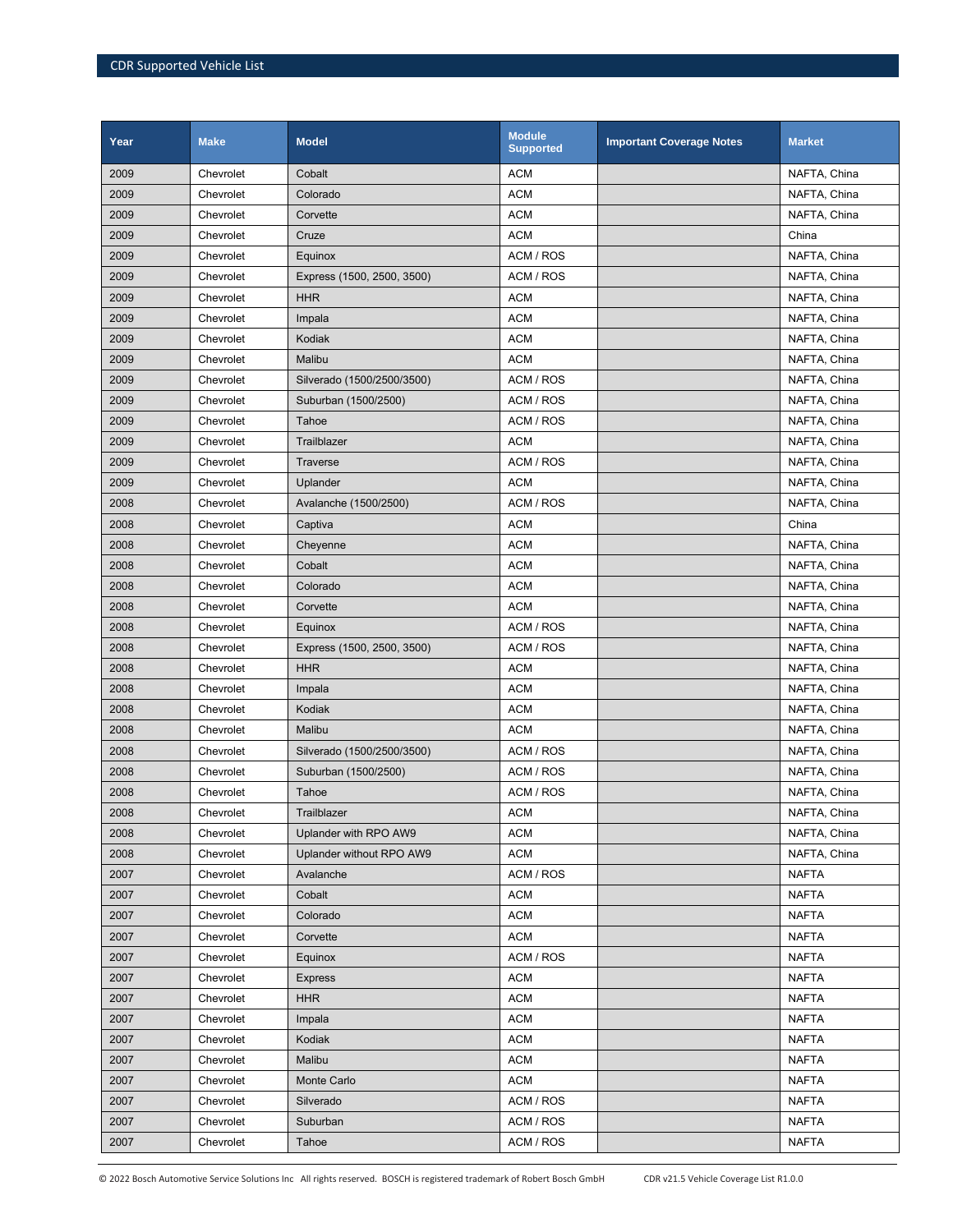| Year | <b>Make</b> | <b>Model</b>             | <b>Module</b><br><b>Supported</b> | <b>Important Coverage Notes</b> | <b>Market</b> |
|------|-------------|--------------------------|-----------------------------------|---------------------------------|---------------|
| 2007 | Chevrolet   | Trailblazer              | <b>ACM</b>                        |                                 | <b>NAFTA</b>  |
| 2007 | Chevrolet   | Uplander with RPO AW9    | <b>ACM</b>                        |                                 | <b>NAFTA</b>  |
| 2007 | Chevrolet   | Uplander without RPO AW9 | <b>ACM</b>                        |                                 | <b>NAFTA</b>  |
| 2006 | Chevrolet   | Avalanche                | <b>ACM</b>                        |                                 | <b>NAFTA</b>  |
| 2006 | Chevrolet   | Cobalt                   | <b>ACM</b>                        |                                 | <b>NAFTA</b>  |
| 2006 | Chevrolet   | Colorado                 | <b>ACM</b>                        |                                 | <b>NAFTA</b>  |
| 2006 | Chevrolet   | Corvette                 | <b>ACM</b>                        |                                 | <b>NAFTA</b>  |
| 2006 | Chevrolet   | Equinox                  | <b>ACM</b>                        |                                 | <b>NAFTA</b>  |
| 2006 | Chevrolet   | <b>Express</b>           | <b>ACM</b>                        |                                 | <b>NAFTA</b>  |
| 2006 | Chevrolet   | <b>HHR</b>               | <b>ACM</b>                        |                                 | <b>NAFTA</b>  |
| 2006 | Chevrolet   | Impala                   | <b>ACM</b>                        |                                 | <b>NAFTA</b>  |
| 2006 | Chevrolet   | Kodiak                   | <b>ACM</b>                        |                                 | <b>NAFTA</b>  |
| 2006 | Chevrolet   | Malibu                   | <b>ACM</b>                        |                                 | <b>NAFTA</b>  |
| 2006 | Chevrolet   | <b>Monte Carlo</b>       | <b>ACM</b>                        |                                 | <b>NAFTA</b>  |
| 2006 | Chevrolet   | Silverado                | <b>ACM</b>                        |                                 | <b>NAFTA</b>  |
| 2006 | Chevrolet   | <b>SSR</b>               | <b>ACM</b>                        |                                 | <b>NAFTA</b>  |
| 2006 | Chevrolet   | Suburban                 | <b>ACM</b>                        |                                 | <b>NAFTA</b>  |
| 2006 | Chevrolet   | Tahoe                    | <b>ACM</b>                        |                                 | <b>NAFTA</b>  |
| 2006 | Chevrolet   | TrailBlazer              | <b>ACM</b>                        |                                 | <b>NAFTA</b>  |
| 2006 | Chevrolet   | Uplander with RPO AW9    | <b>ACM</b>                        |                                 | <b>NAFTA</b>  |
| 2006 | Chevrolet   | Uplander without RPO AW9 | <b>ACM</b>                        |                                 | <b>NAFTA</b>  |
| 2005 | Chevrolet   | Astro                    | <b>ACM</b>                        |                                 | <b>NAFTA</b>  |
| 2005 | Chevrolet   | Avalanche                | <b>ACM</b>                        |                                 | <b>NAFTA</b>  |
| 2005 | Chevrolet   | <b>Blazer</b>            | <b>ACM</b>                        |                                 | <b>NAFTA</b>  |
| 2005 | Chevrolet   | Cavalier                 | <b>ACM</b>                        |                                 | <b>NAFTA</b>  |
| 2005 | Chevrolet   | Classic                  | <b>ACM</b>                        |                                 | <b>NAFTA</b>  |
| 2005 | Chevrolet   | Cobalt                   | <b>ACM</b>                        |                                 | <b>NAFTA</b>  |
| 2005 | Chevrolet   | Colorado                 | <b>ACM</b>                        |                                 | <b>NAFTA</b>  |
| 2005 | Chevrolet   | Corvette                 | <b>ACM</b>                        |                                 | <b>NAFTA</b>  |
| 2005 | Chevrolet   | Equinox                  | <b>ACM</b>                        |                                 | <b>NAFTA</b>  |
| 2005 | Chevrolet   | <b>Express</b>           | <b>ACM</b>                        |                                 | <b>NAFTA</b>  |
| 2005 | Chevrolet   | Impala                   | <b>ACM</b>                        |                                 | <b>NAFTA</b>  |
| 2005 | Chevrolet   | Kodiak                   | <b>ACM</b>                        |                                 | <b>NAFTA</b>  |
| 2005 | Chevrolet   | Malibu                   | <b>ACM</b>                        |                                 | <b>NAFTA</b>  |
| 2005 | Chevrolet   | <b>Malibu Classic</b>    | <b>ACM</b>                        |                                 | <b>NAFTA</b>  |
| 2005 | Chevrolet   | Monte Carlo              | <b>ACM</b>                        |                                 | <b>NAFTA</b>  |
| 2005 | Chevrolet   | Silverado                | <b>ACM</b>                        |                                 | <b>NAFTA</b>  |
| 2005 | Chevrolet   | <b>SSR</b>               | <b>ACM</b>                        |                                 | <b>NAFTA</b>  |
| 2005 | Chevrolet   | Suburban                 | <b>ACM</b>                        |                                 | <b>NAFTA</b>  |
| 2005 | Chevrolet   | Tahoe                    | <b>ACM</b>                        |                                 | <b>NAFTA</b>  |
| 2005 | Chevrolet   | Trailblazer              | <b>ACM</b>                        |                                 | <b>NAFTA</b>  |
| 2005 | Chevrolet   | Uplander                 | <b>ACM</b>                        |                                 | <b>NAFTA</b>  |
| 2005 | Chevrolet   | Venture                  | <b>ACM</b>                        |                                 | <b>NAFTA</b>  |
| 2004 | Chevrolet   | Astro                    | <b>ACM</b>                        |                                 | <b>NAFTA</b>  |
| 2004 | Chevrolet   | Avalanche                | <b>ACM</b>                        |                                 | <b>NAFTA</b>  |
| 2004 | Chevrolet   | Blazer                   | <b>ACM</b>                        |                                 | <b>NAFTA</b>  |
| 2004 | Chevrolet   | Cavalier                 | <b>ACM</b>                        |                                 | <b>NAFTA</b>  |
| 2004 | Chevrolet   | Classic                  | <b>ACM</b>                        |                                 | <b>NAFTA</b>  |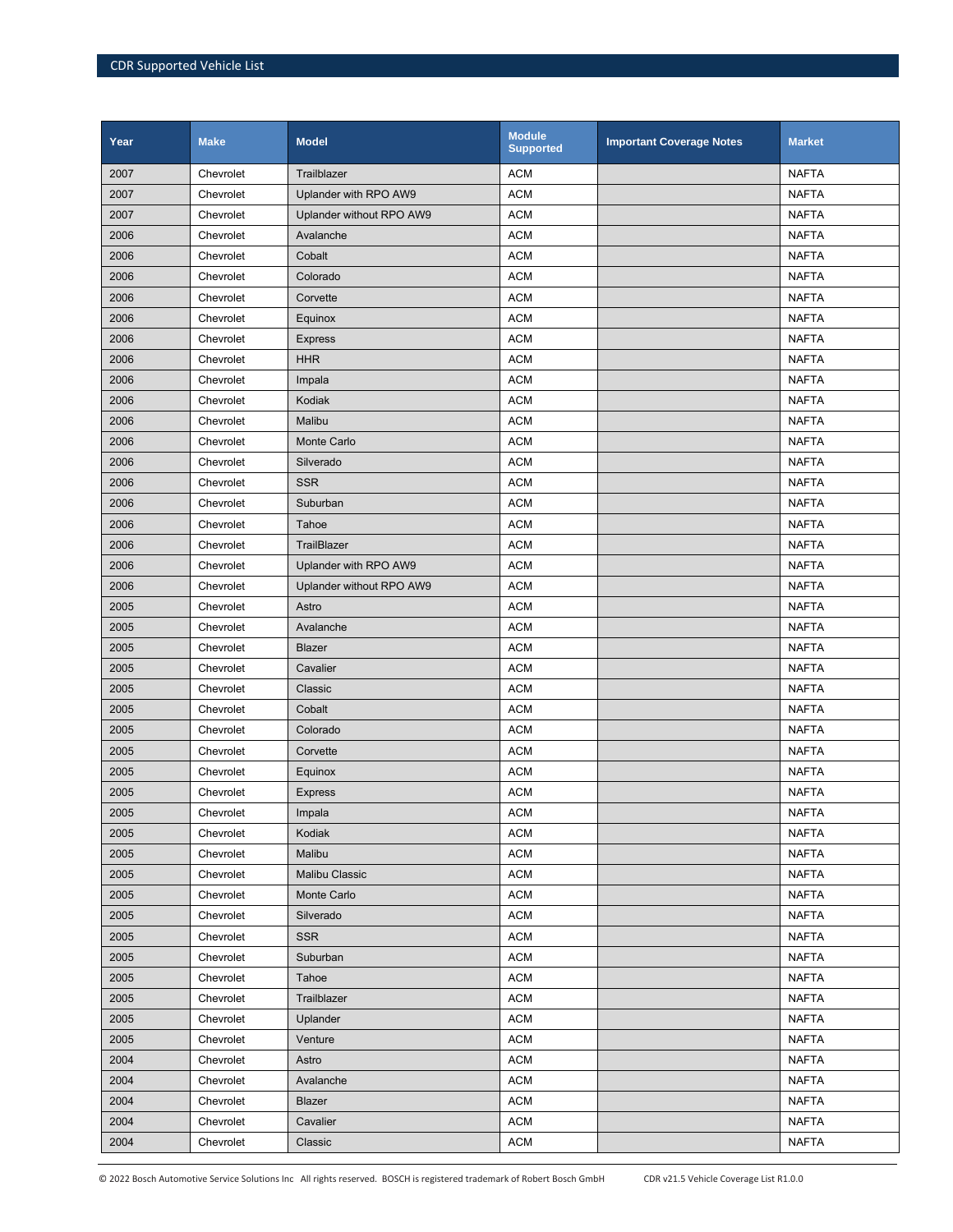| Year | <b>Make</b> | <b>Model</b>       | <b>Module</b><br><b>Supported</b> | <b>Important Coverage Notes</b> | <b>Market</b> |
|------|-------------|--------------------|-----------------------------------|---------------------------------|---------------|
| 2004 | Chevrolet   | Colorado           | <b>ACM</b>                        |                                 | <b>NAFTA</b>  |
| 2004 | Chevrolet   | Corvette           | <b>ACM</b>                        |                                 | <b>NAFTA</b>  |
| 2004 | Chevrolet   | <b>Express</b>     | <b>ACM</b>                        |                                 | <b>NAFTA</b>  |
| 2004 | Chevrolet   | Impala             | <b>ACM</b>                        |                                 | <b>NAFTA</b>  |
| 2004 | Chevrolet   | Kodiak             | <b>ACM</b>                        |                                 | <b>NAFTA</b>  |
| 2004 | Chevrolet   | Malibu             | <b>ACM</b>                        |                                 | <b>NAFTA</b>  |
| 2004 | Chevrolet   | <b>Monte Carlo</b> | <b>ACM</b>                        |                                 | <b>NAFTA</b>  |
| 2004 | Chevrolet   | S <sub>10</sub>    | <b>ACM</b>                        |                                 | <b>NAFTA</b>  |
| 2004 | Chevrolet   | Silverado          | <b>ACM</b>                        |                                 | <b>NAFTA</b>  |
| 2004 | Chevrolet   | <b>SSR</b>         | <b>ACM</b>                        |                                 | <b>NAFTA</b>  |
| 2004 | Chevrolet   | Suburban           | <b>ACM</b>                        |                                 | <b>NAFTA</b>  |
| 2004 | Chevrolet   | Tahoe              | <b>ACM</b>                        |                                 | <b>NAFTA</b>  |
| 2004 | Chevrolet   | Tracker            | <b>ACM</b>                        |                                 | <b>NAFTA</b>  |
| 2004 | Chevrolet   | TrailBlazer        | <b>ACM</b>                        |                                 | <b>NAFTA</b>  |
| 2004 | Chevrolet   | Venture            | <b>ACM</b>                        |                                 | <b>NAFTA</b>  |
| 2003 | Chevrolet   | Astro              | <b>ACM</b>                        |                                 | <b>NAFTA</b>  |
| 2003 | Chevrolet   | Avalanche          | <b>ACM</b>                        |                                 | <b>NAFTA</b>  |
| 2003 | Chevrolet   | Blazer             | <b>ACM</b>                        |                                 | <b>NAFTA</b>  |
| 2003 | Chevrolet   | Cavalier           | <b>ACM</b>                        |                                 | <b>NAFTA</b>  |
| 2003 | Chevrolet   | Corvette           | <b>ACM</b>                        |                                 | <b>NAFTA</b>  |
| 2003 | Chevrolet   | <b>Express</b>     | <b>ACM</b>                        |                                 | <b>NAFTA</b>  |
| 2003 | Chevrolet   | Impala             | <b>ACM</b>                        |                                 | <b>NAFTA</b>  |
| 2003 | Chevrolet   | Kodiak             | <b>ACM</b>                        |                                 | <b>NAFTA</b>  |
| 2003 | Chevrolet   | Malibu             | <b>ACM</b>                        |                                 | <b>NAFTA</b>  |
| 2003 | Chevrolet   | Monte Carlo        | <b>ACM</b>                        |                                 | <b>NAFTA</b>  |
| 2003 | Chevrolet   | S <sub>10</sub>    | <b>ACM</b>                        |                                 | <b>NAFTA</b>  |
| 2003 | Chevrolet   | Silverado          | <b>ACM</b>                        |                                 | <b>NAFTA</b>  |
| 2003 | Chevrolet   | <b>SSR</b>         | <b>ACM</b>                        |                                 | <b>NAFTA</b>  |
| 2003 | Chevrolet   | Suburban           | <b>ACM</b>                        |                                 | <b>NAFTA</b>  |
| 2003 | Chevrolet   | Tahoe              | <b>ACM</b>                        |                                 | <b>NAFTA</b>  |
| 2003 | Chevrolet   | <b>Tracker</b>     | <b>ACM</b>                        |                                 | <b>NAFTA</b>  |
| 2003 | Chevrolet   | Trailblazer        | <b>ACM</b>                        |                                 | <b>NAFTA</b>  |
| 2003 | Chevrolet   | Venture            | <b>ACM</b>                        |                                 | <b>NAFTA</b>  |
| 2002 | Chevrolet   | Astro              | <b>ACM</b>                        |                                 | <b>NAFTA</b>  |
| 2002 | Chevrolet   | Avalanche          | <b>ACM</b>                        |                                 | <b>NAFTA</b>  |
| 2002 | Chevrolet   | Blazer             | <b>ACM</b>                        |                                 | <b>NAFTA</b>  |
| 2002 | Chevrolet   | Camaro             | <b>ACM</b>                        |                                 | <b>NAFTA</b>  |
| 2002 | Chevrolet   | Cavalier           | <b>ACM</b>                        |                                 | <b>NAFTA</b>  |
| 2002 | Chevrolet   | Corvette           | <b>ACM</b>                        |                                 | <b>NAFTA</b>  |
| 2002 | Chevrolet   | <b>Express</b>     | <b>ACM</b>                        |                                 | <b>NAFTA</b>  |
| 2002 | Chevrolet   | Impala             | <b>ACM</b>                        |                                 | <b>NAFTA</b>  |
| 2002 | Chevrolet   | Malibu             | <b>ACM</b>                        |                                 | <b>NAFTA</b>  |
| 2002 | Chevrolet   | Monte Carlo        | <b>ACM</b>                        |                                 | <b>NAFTA</b>  |
| 2002 | Chevrolet   | S <sub>10</sub>    | <b>ACM</b>                        |                                 | <b>NAFTA</b>  |
| 2002 | Chevrolet   | Silverado          | <b>ACM</b>                        |                                 | <b>NAFTA</b>  |
| 2002 | Chevrolet   | Suburban           | <b>ACM</b>                        |                                 | <b>NAFTA</b>  |
| 2002 | Chevrolet   | Tahoe              | <b>ACM</b>                        |                                 | <b>NAFTA</b>  |
| 2002 | Chevrolet   | Tracker            | <b>ACM</b>                        |                                 | <b>NAFTA</b>  |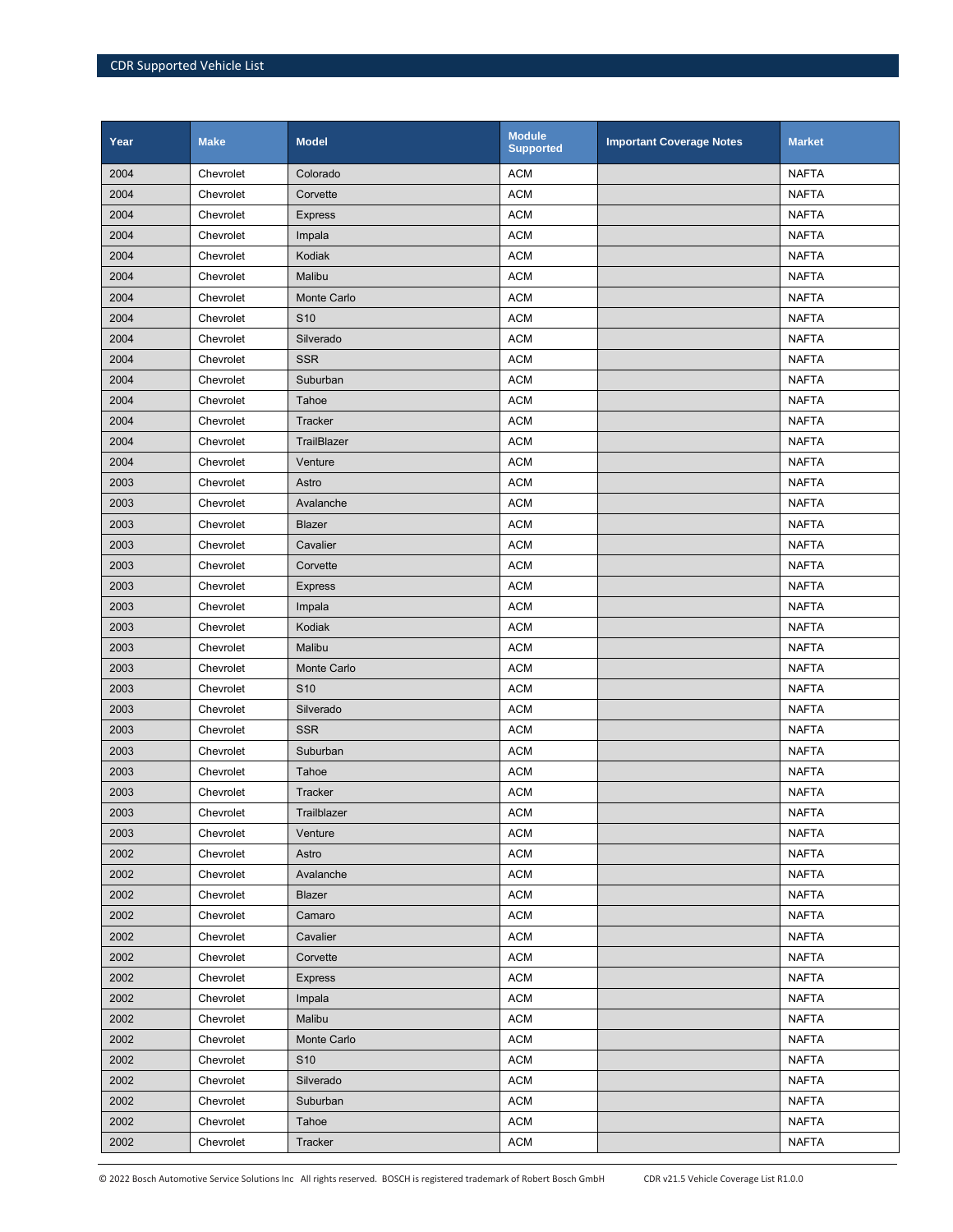| Year | <b>Make</b> | <b>Model</b>        | <b>Module</b><br><b>Supported</b> | <b>Important Coverage Notes</b> | <b>Market</b> |
|------|-------------|---------------------|-----------------------------------|---------------------------------|---------------|
| 2002 | Chevrolet   | <b>Trail Blazer</b> | <b>ACM</b>                        |                                 | <b>NAFTA</b>  |
| 2002 | Chevrolet   | Venture             | <b>ACM</b>                        |                                 | <b>NAFTA</b>  |
| 2001 | Chevrolet   | Astro               | <b>ACM</b>                        |                                 | <b>NAFTA</b>  |
| 2001 | Chevrolet   | Blazer              | <b>ACM</b>                        |                                 | <b>NAFTA</b>  |
| 2001 | Chevrolet   | C/K pickup          | <b>ACM</b>                        |                                 | <b>NAFTA</b>  |
| 2001 | Chevrolet   | Camaro              | <b>ACM</b>                        |                                 | <b>NAFTA</b>  |
| 2001 | Chevrolet   | Cavalier            | <b>ACM</b>                        |                                 | <b>NAFTA</b>  |
| 2001 | Chevrolet   | Corvette            | <b>ACM</b>                        |                                 | <b>NAFTA</b>  |
| 2001 | Chevrolet   | <b>Express</b>      | <b>ACM</b>                        |                                 | <b>NAFTA</b>  |
| 2001 | Chevrolet   | Impala              | <b>ACM</b>                        |                                 | <b>NAFTA</b>  |
| 2001 | Chevrolet   | Lumina              | <b>ACM</b>                        |                                 | <b>NAFTA</b>  |
| 2001 | Chevrolet   | Malibu              | <b>ACM</b>                        |                                 | <b>NAFTA</b>  |
| 2001 | Chevrolet   | Metro               | <b>ACM</b>                        |                                 | <b>NAFTA</b>  |
| 2001 | Chevrolet   | <b>Monte Carlo</b>  | <b>ACM</b>                        |                                 | <b>NAFTA</b>  |
| 2001 | Chevrolet   | S <sub>10</sub>     | <b>ACM</b>                        |                                 | <b>NAFTA</b>  |
| 2001 | Chevrolet   | Silverado           | <b>ACM</b>                        |                                 | <b>NAFTA</b>  |
| 2001 | Chevrolet   | Suburban            | <b>ACM</b>                        |                                 | <b>NAFTA</b>  |
| 2001 | Chevrolet   | Tahoe               | <b>ACM</b>                        |                                 | <b>NAFTA</b>  |
| 2001 | Chevrolet   | Tracker             | <b>ACM</b>                        |                                 | <b>NAFTA</b>  |
| 2001 | Chevrolet   | Venture             | <b>ACM</b>                        |                                 | <b>NAFTA</b>  |
| 2000 | Chevrolet   | Astro               | <b>ACM</b>                        |                                 | <b>NAFTA</b>  |
| 2000 | Chevrolet   | Blazer              | <b>ACM</b>                        |                                 | <b>NAFTA</b>  |
| 2000 | Chevrolet   | C/K pickup          | <b>ACM</b>                        |                                 | <b>NAFTA</b>  |
| 2000 | Chevrolet   | Camaro              | <b>ACM</b>                        |                                 | <b>NAFTA</b>  |
| 2000 | Chevrolet   | Cavalier            | <b>ACM</b>                        |                                 | <b>NAFTA</b>  |
| 2000 | Chevrolet   | Corvette            | <b>ACM</b>                        |                                 | <b>NAFTA</b>  |
| 2000 | Chevrolet   | <b>Express</b>      | <b>ACM</b>                        |                                 | <b>NAFTA</b>  |
| 2000 | Chevrolet   | Impala              | <b>ACM</b>                        |                                 | <b>NAFTA</b>  |
| 2000 | Chevrolet   | Lumina              | <b>ACM</b>                        |                                 | <b>NAFTA</b>  |
| 2000 | Chevrolet   | Malibu              | <b>ACM</b>                        |                                 | <b>NAFTA</b>  |
| 2000 | Chevrolet   | Metro               | <b>ACM</b>                        |                                 | <b>NAFTA</b>  |
| 2000 | Chevrolet   | <b>Monte Carlo</b>  | <b>ACM</b>                        |                                 | <b>NAFTA</b>  |
| 2000 | Chevrolet   | S <sub>10</sub>     | <b>ACM</b>                        |                                 | <b>NAFTA</b>  |
| 2000 | Chevrolet   | Silverado           | <b>ACM</b>                        |                                 | <b>NAFTA</b>  |
| 2000 | Chevrolet   | Suburban            | <b>ACM</b>                        |                                 | <b>NAFTA</b>  |
| 2000 | Chevrolet   | Tahoe               | <b>ACM</b>                        |                                 | <b>NAFTA</b>  |
| 2000 | Chevrolet   | Tracker             | <b>ACM</b>                        |                                 | <b>NAFTA</b>  |
| 2000 | Chevrolet   | Venture             | <b>ACM</b>                        |                                 | <b>NAFTA</b>  |
| 1999 | Chevrolet   | Astro               | <b>ACM</b>                        |                                 | <b>NAFTA</b>  |
| 1999 | Chevrolet   | Blazer              | <b>ACM</b>                        |                                 | <b>NAFTA</b>  |
| 1999 | Chevrolet   | C/K pickup          | <b>ACM</b>                        |                                 | <b>NAFTA</b>  |
| 1999 | Chevrolet   | Camaro              | <b>ACM</b>                        |                                 | <b>NAFTA</b>  |
| 1999 | Chevrolet   | Cavalier            | <b>ACM</b>                        |                                 | <b>NAFTA</b>  |
| 1999 | Chevrolet   | Corvette            | <b>ACM</b>                        |                                 | <b>NAFTA</b>  |
| 1999 | Chevrolet   | <b>Express</b>      | <b>ACM</b>                        |                                 | <b>NAFTA</b>  |
| 1999 | Chevrolet   | Lumina              | <b>ACM</b>                        |                                 | <b>NAFTA</b>  |
| 1999 | Chevrolet   | Malibu              | <b>ACM</b>                        |                                 | <b>NAFTA</b>  |
| 1999 | Chevrolet   | Metro               | <b>ACM</b>                        |                                 | <b>NAFTA</b>  |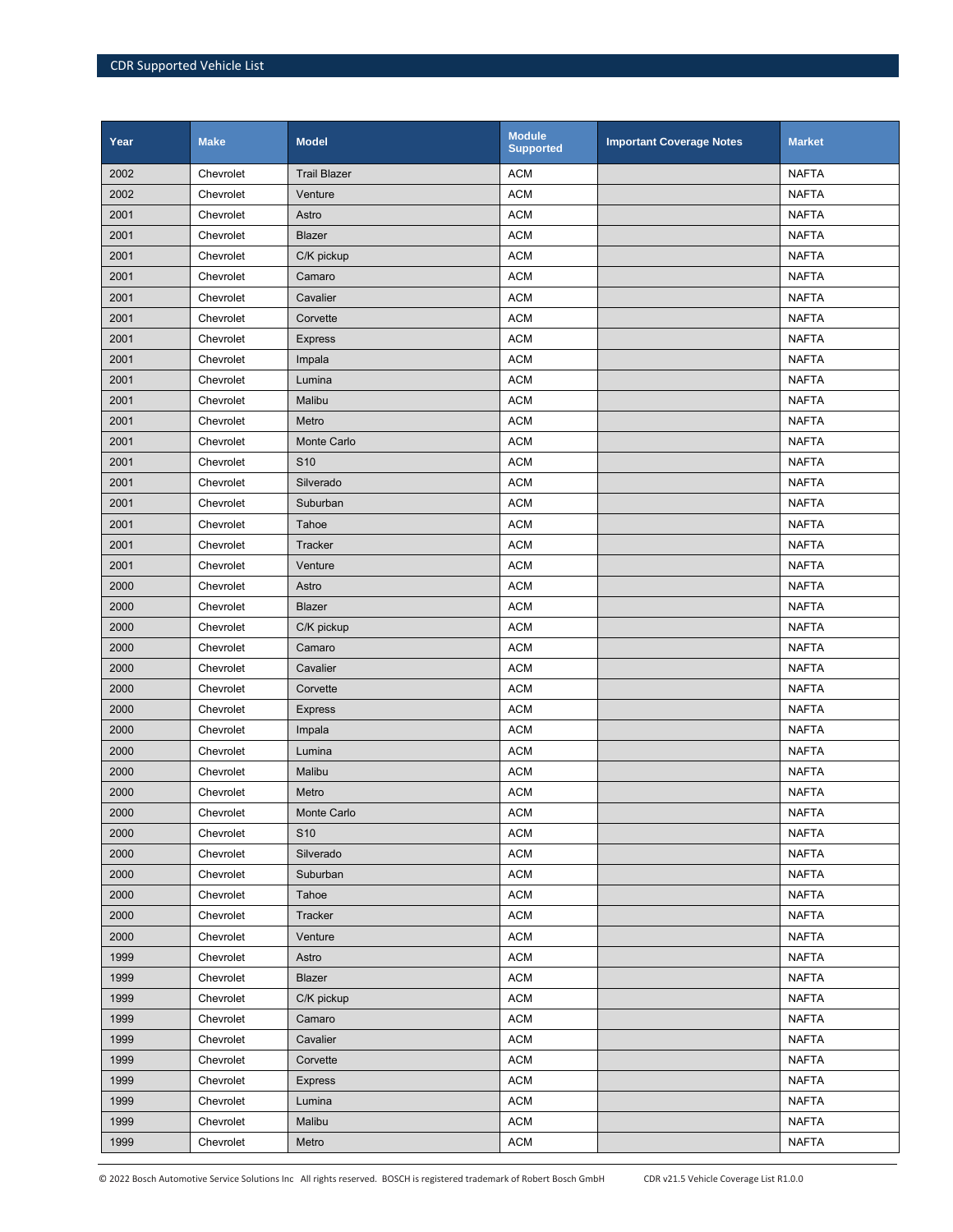| Year | <b>Make</b> | <b>Model</b>       | <b>Module</b><br><b>Supported</b> | <b>Important Coverage Notes</b> | <b>Market</b> |
|------|-------------|--------------------|-----------------------------------|---------------------------------|---------------|
| 1999 | Chevrolet   | <b>Monte Carlo</b> | <b>ACM</b>                        |                                 | <b>NAFTA</b>  |
| 1999 | Chevrolet   | S <sub>10</sub>    | <b>ACM</b>                        |                                 | <b>NAFTA</b>  |
| 1999 | Chevrolet   | S10 Electric       | <b>ACM</b>                        |                                 | <b>NAFTA</b>  |
| 1999 | Chevrolet   | Silverado          | <b>ACM</b>                        |                                 | <b>NAFTA</b>  |
| 1999 | Chevrolet   | Suburban           | <b>ACM</b>                        |                                 | <b>NAFTA</b>  |
| 1999 | Chevrolet   | Tahoe              | <b>ACM</b>                        |                                 | <b>NAFTA</b>  |
| 1999 | Chevrolet   | Tracker            | <b>ACM</b>                        |                                 | <b>NAFTA</b>  |
| 1999 | Chevrolet   | Venture            | <b>ACM</b>                        |                                 | <b>NAFTA</b>  |
| 1998 | Chevrolet   | Astro              | <b>ACM</b>                        |                                 | <b>NAFTA</b>  |
| 1998 | Chevrolet   | Blazer             | <b>ACM</b>                        |                                 | <b>NAFTA</b>  |
| 1998 | Chevrolet   | Camaro             | <b>ACM</b>                        |                                 | <b>NAFTA</b>  |
| 1998 | Chevrolet   | Cavalier           | <b>ACM</b>                        |                                 | <b>NAFTA</b>  |
| 1998 | Chevrolet   | Corvette           | <b>ACM</b>                        |                                 | <b>NAFTA</b>  |
| 1998 | Chevrolet   | <b>Express</b>     | <b>ACM</b>                        |                                 | <b>NAFTA</b>  |
| 1998 | Chevrolet   | Lumina             | <b>ACM</b>                        |                                 | <b>NAFTA</b>  |
| 1998 | Chevrolet   | Malibu             | <b>ACM</b>                        |                                 | <b>NAFTA</b>  |
| 1998 | Chevrolet   | Metro              | <b>ACM</b>                        |                                 | <b>NAFTA</b>  |
| 1998 | Chevrolet   | <b>Monte Carlo</b> | <b>ACM</b>                        |                                 | <b>NAFTA</b>  |
| 1998 | Chevrolet   | S <sub>10</sub>    | <b>ACM</b>                        |                                 | <b>NAFTA</b>  |
| 1998 | Chevrolet   | S10 Electric       | <b>ACM</b>                        |                                 | <b>NAFTA</b>  |
| 1998 | Chevrolet   | Silverado          | <b>ACM</b>                        |                                 | <b>NAFTA</b>  |
| 1998 | Chevrolet   | Suburban           | <b>ACM</b>                        |                                 | <b>NAFTA</b>  |
| 1998 | Chevrolet   | Tahoe              | <b>ACM</b>                        |                                 | <b>NAFTA</b>  |
| 1998 | Chevrolet   | <b>Tracker</b>     | <b>ACM</b>                        |                                 | <b>NAFTA</b>  |
| 1998 | Chevrolet   | Venture            | <b>ACM</b>                        |                                 | <b>NAFTA</b>  |
| 1997 | Chevrolet   | Astro              | <b>ACM</b>                        |                                 | <b>NAFTA</b>  |
| 1997 | Chevrolet   | Camaro             | <b>ACM</b>                        |                                 | <b>NAFTA</b>  |
| 1997 | Chevrolet   | Cavalier           | <b>ACM</b>                        |                                 | <b>NAFTA</b>  |
| 1997 | Chevrolet   | Corvette           | <b>ACM</b>                        |                                 | <b>NAFTA</b>  |
| 1997 | Chevrolet   | <b>Express</b>     | <b>ACM</b>                        |                                 | <b>NAFTA</b>  |
| 1997 | Chevrolet   | Lumina             | <b>ACM</b>                        |                                 | <b>NAFTA</b>  |
| 1997 | Chevrolet   | Malibu             | <b>ACM</b>                        |                                 | <b>NAFTA</b>  |
| 1997 | Chevrolet   | Monte Carlo        | <b>ACM</b>                        |                                 | <b>NAFTA</b>  |
| 1997 | Chevrolet   | Silverado          | <b>ACM</b>                        |                                 | <b>NAFTA</b>  |
| 1997 | Chevrolet   | Suburban           | <b>ACM</b>                        |                                 | <b>NAFTA</b>  |
| 1997 | Chevrolet   | Tahoe              | <b>ACM</b>                        |                                 | <b>NAFTA</b>  |
| 1997 | Chevrolet   | Venture            | <b>ACM</b>                        |                                 | <b>NAFTA</b>  |
| 1996 | Chevrolet   | Astro              | <b>ACM</b>                        |                                 | <b>NAFTA</b>  |
| 1996 | Chevrolet   | Camaro             | <b>ACM</b>                        |                                 | <b>NAFTA</b>  |
| 1996 | Chevrolet   | Caprice            | <b>ACM</b>                        |                                 | <b>NAFTA</b>  |
| 1996 | Chevrolet   | Cavalier           | <b>ACM</b>                        |                                 | <b>NAFTA</b>  |
| 1996 | Chevrolet   | Commercial         | <b>ACM</b>                        |                                 | <b>NAFTA</b>  |
| 1996 | Chevrolet   | <b>Express</b>     | <b>ACM</b>                        |                                 | <b>NAFTA</b>  |
| 1996 | Chevrolet   | Impala             | <b>ACM</b>                        |                                 | <b>NAFTA</b>  |
| 1996 | Chevrolet   | Lumina             | <b>ACM</b>                        |                                 | <b>NAFTA</b>  |
| 1996 | Chevrolet   | Monte Carlo        | <b>ACM</b>                        |                                 | <b>NAFTA</b>  |
| 1995 | Chevrolet   | Caprice            | <b>ACM</b>                        |                                 | <b>NAFTA</b>  |
| 1995 | Chevrolet   | Commercial         | <b>ACM</b>                        |                                 | <b>NAFTA</b>  |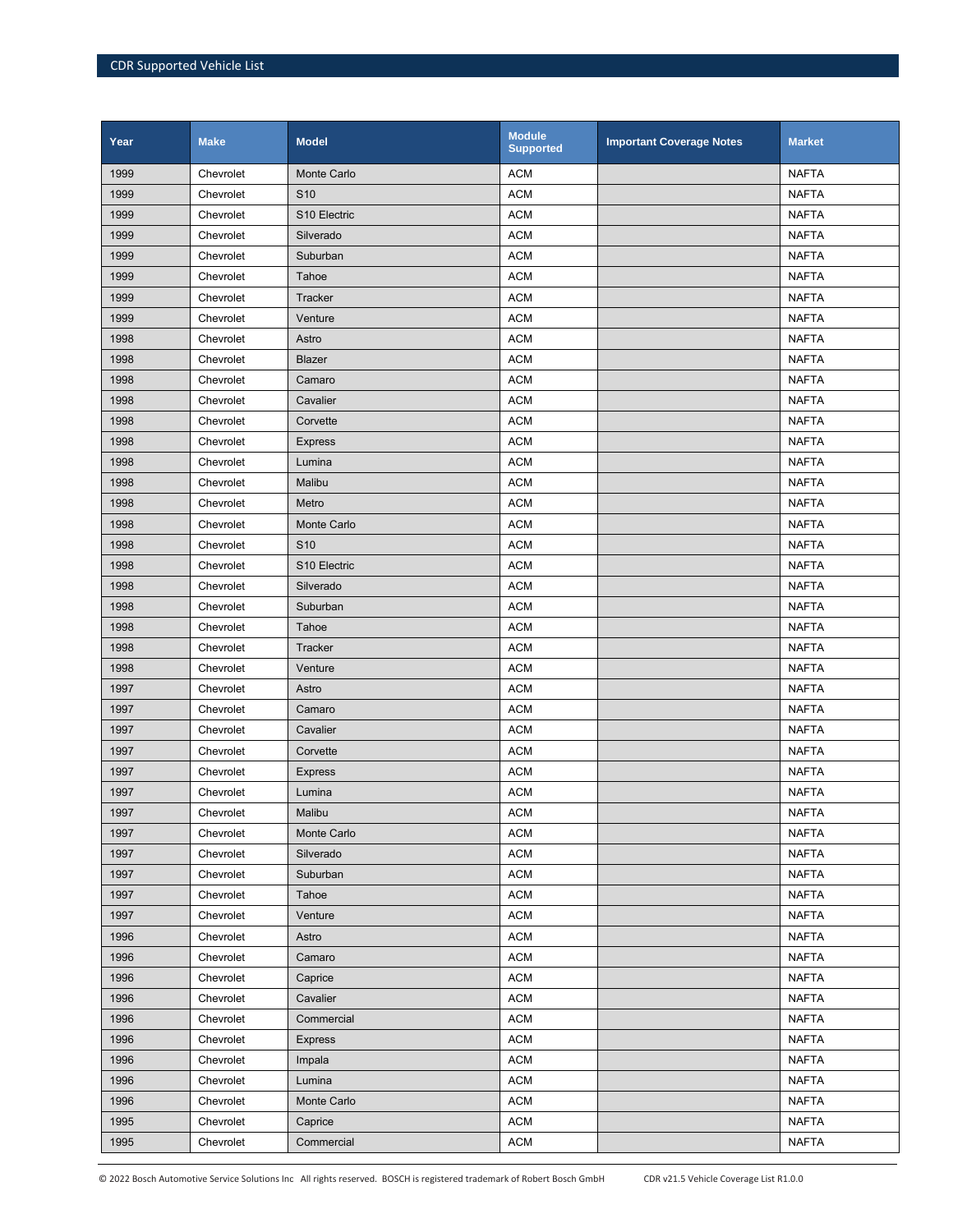| Year | <b>Make</b> | <b>Model</b>         | <b>Module</b><br><b>Supported</b> | <b>Important Coverage Notes</b> | <b>Market</b> |
|------|-------------|----------------------|-----------------------------------|---------------------------------|---------------|
| 1995 | Chevrolet   | Impala               | <b>ACM</b>                        |                                 | <b>NAFTA</b>  |
| 1995 | Chevrolet   | Lumina               | <b>ACM</b>                        |                                 | <b>NAFTA</b>  |
| 1995 | Chevrolet   | <b>Monte Carlo</b>   | <b>ACM</b>                        |                                 | <b>NAFTA</b>  |
| 1994 | Chevrolet   | Caprice              | <b>ACM</b>                        |                                 | <b>NAFTA</b>  |
| 1994 | Chevrolet   | Commercial           | <b>ACM</b>                        |                                 | <b>NAFTA</b>  |
| 2022 | Chrysler    | 300                  | <b>ACM</b>                        |                                 | Where sold    |
| 2022 | Chrysler    | Caravan              | <b>ACM</b>                        |                                 | Where sold    |
| 2022 | Chrysler    | Pacifica             | <b>ACM</b>                        |                                 | Where sold    |
| 2022 | Chrysler    | Voyager              | <b>ACM</b>                        |                                 | Where sold    |
| 2021 | Chrysler    | 300                  | <b>ACM</b>                        |                                 | Where sold    |
| 2021 | Chrysler    | Caravan              | <b>ACM</b>                        |                                 | Where sold    |
| 2021 | Chrysler    | Pacifica             | <b>ACM</b>                        |                                 | Where sold    |
| 2021 | Chrysler    | Voyager              | <b>ACM</b>                        |                                 | Where sold    |
| 2020 | Chrysler    | 300                  | <b>ACM</b>                        |                                 | Where sold    |
| 2020 | Chrysler    | Pacifica             | <b>ACM</b>                        |                                 | Where sold    |
| 2020 | Chrysler    | Voyager              | <b>ACM</b>                        |                                 | Where sold    |
| 2019 | Chrysler    | 300                  | <b>ACM</b>                        |                                 | Where sold    |
| 2019 | Chrysler    | Pacifica             | <b>ACM</b>                        |                                 | Where sold    |
| 2018 | Chrysler    | 300                  | <b>ACM</b>                        |                                 | Where sold    |
| 2018 | Chrysler    | Pacifica             | <b>ACM</b>                        |                                 | Where sold    |
| 2017 | Chrysler    | 200                  | <b>ACM</b>                        |                                 | Where sold    |
| 2017 | Chrysler    | 300                  | <b>ACM</b>                        |                                 | Where sold    |
| 2017 | Chrysler    | Pacifica             | <b>ACM</b>                        |                                 | Where sold    |
| 2016 | Chrysler    | 200                  | <b>ACM</b>                        |                                 | Where sold    |
| 2016 | Chrysler    | 300                  | <b>ACM</b>                        |                                 | Where sold    |
| 2016 | Chrysler    | Town & Country       | <b>ACM</b>                        |                                 | Where sold    |
| 2015 | Chrysler    | 200                  | <b>ACM</b>                        |                                 | Where sold    |
| 2015 | Chrysler    | 300                  | <b>ACM</b>                        |                                 | Where sold    |
| 2015 | Chrysler    | Town & Country       | <b>ACM</b>                        |                                 | Where sold    |
| 2014 | Chrysler    | 200                  | <b>ACM</b>                        |                                 | Where sold    |
| 2014 | Chrysler    | 300                  | <b>ACM</b>                        |                                 | Where sold    |
| 2014 | Chrysler    | Town & Country       | <b>ACM</b>                        |                                 | Where sold    |
| 2013 | Chrysler    | 200                  | <b>ACM</b>                        |                                 | Where sold    |
| 2013 | Chrysler    | 300                  | <b>ACM</b>                        |                                 | Where sold    |
| 2013 | Chrysler    | Town & Country       | <b>ACM</b>                        |                                 | Where sold    |
| 2012 | Chrysler    | 200                  | <b>ACM</b>                        |                                 | Where sold    |
| 2012 | Chrysler    | 300                  | ACM                               |                                 | Where sold    |
| 2012 | Chrysler    | Town & Country       | <b>ACM</b>                        |                                 | Where sold    |
| 2011 | Chrysler    | 200                  | <b>ACM</b>                        |                                 | Where sold    |
| 2011 | Chrysler    | 300                  | <b>ACM</b>                        |                                 | Where sold    |
| 2011 | Chrysler    | <b>Grand Voyager</b> | <b>ACM</b>                        |                                 | Where sold    |
| 2011 | Chrysler    | Town & Country       | ACM                               |                                 | Where sold    |
| 2010 | Chrysler    | 300                  | <b>ACM</b>                        |                                 | Where sold    |
| 2010 | Chrysler    | Cirrus               | <b>ACM</b>                        |                                 | Where sold    |
| 2010 | Chrysler    | <b>Grand Voyager</b> | <b>ACM</b>                        |                                 | Where sold    |
| 2010 | Chrysler    | Town & Country       | <b>ACM</b>                        |                                 | Where sold    |
| 2009 | Chrysler    | 300                  | <b>ACM</b>                        |                                 | Where sold    |
| 2009 | Chrysler    | Aspen                | <b>ACM</b>                        |                                 | Where sold    |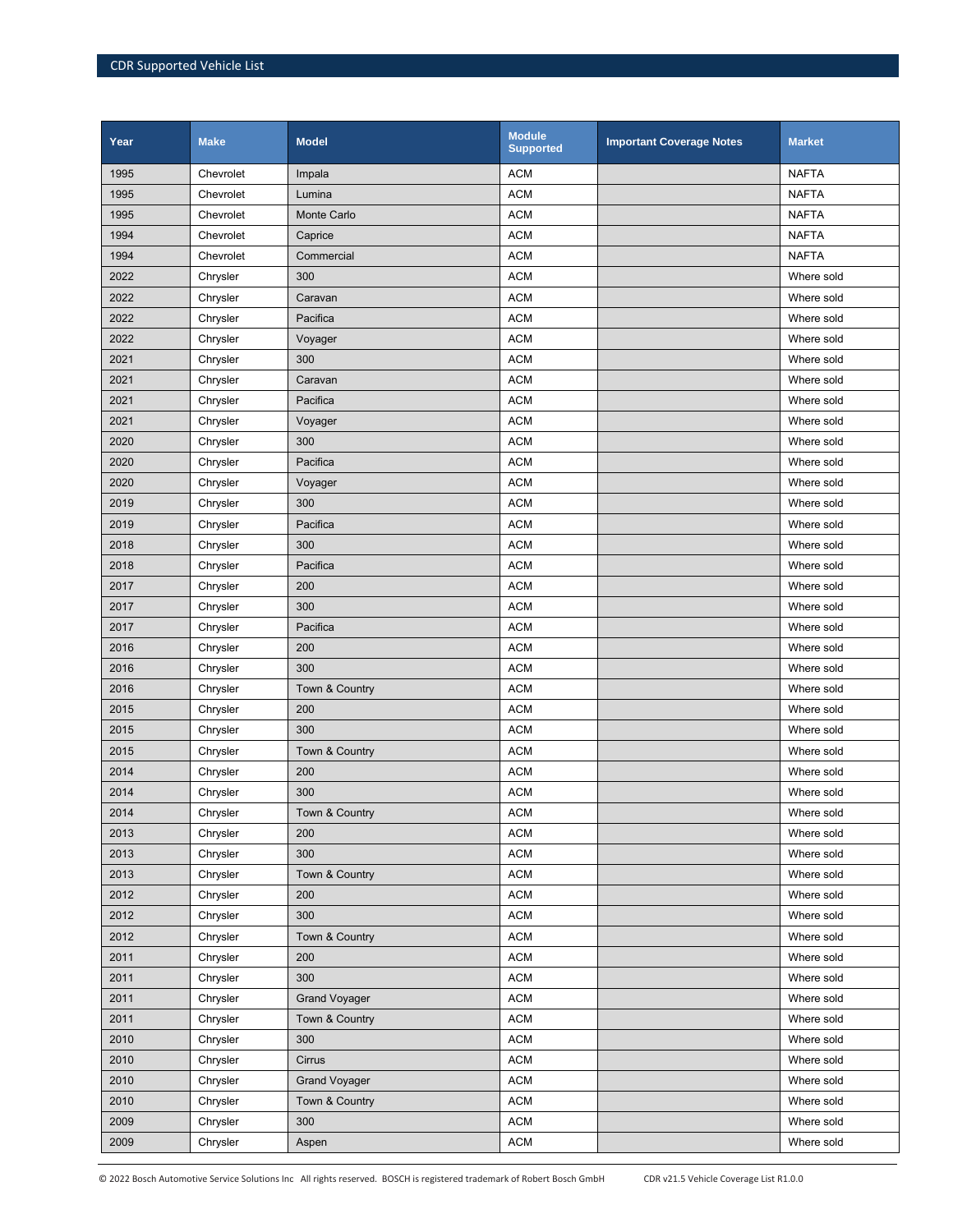| Year         | <b>Make</b> | <b>Model</b>                     | <b>Module</b><br><b>Supported</b> | <b>Important Coverage Notes</b>                | <b>Market</b> |
|--------------|-------------|----------------------------------|-----------------------------------|------------------------------------------------|---------------|
| 2009         | Chrysler    | <b>Grand Voyager</b>             | <b>ACM</b>                        |                                                | Where sold    |
| 2009         | Chrysler    | <b>PT Cruiser</b>                | <b>ACM</b>                        |                                                | Where sold    |
| 2009         | Chrysler    | Sebring                          | <b>ACM</b>                        |                                                | Where sold    |
| 2009         | Chrysler    | Town & Country                   | <b>ACM</b>                        |                                                | Where sold    |
| 2008         | Chrysler    | 300                              | <b>ACM</b>                        |                                                | Where sold    |
| 2008         | Chrysler    | Aspen                            | <b>ACM</b>                        |                                                | Where sold    |
| 2008         | Chrysler    | <b>Grand Voyager</b>             | <b>ACM</b>                        |                                                | Where sold    |
| 2008         | Chrysler    | Pacifica                         | <b>ACM</b>                        |                                                | Where sold    |
| 2008         | Chrysler    | <b>PT Cruiser</b>                | <b>ACM</b>                        |                                                | Where sold    |
| 2008         | Chrysler    | Sebring                          | <b>ACM</b>                        |                                                | Where sold    |
| 2008         | Chrysler    | Town & Country                   | <b>ACM</b>                        |                                                | Where sold    |
| 2007         | Chrysler    | 300                              | <b>ACM</b>                        |                                                | Where sold    |
| 2007         | Chrysler    | Aspen                            | <b>ACM</b>                        |                                                | Where sold    |
| 2007         | Chrysler    | Pacifica                         | <b>ACM</b>                        |                                                | Where sold    |
| 2007         | Chrysler    | <b>PT Cruiser</b>                | <b>ACM</b>                        |                                                | Where sold    |
| 2007         | Chrysler    | Sebring                          | <b>ACM</b>                        |                                                | Where sold    |
| 2006         | Chrysler    | 300                              | <b>ACM</b>                        | Some of these vehicles may not<br>be supported | Where sold    |
| 2021         | Citroen     | C3 / C3L                         | <b>ACM</b>                        |                                                | China         |
| 2021         | Citroen     | C4 / C4 Air Cross                | <b>ACM</b>                        |                                                | China         |
| 2021         | Citroen     | C <sub>5</sub>                   | <b>ACM</b>                        |                                                | China         |
| 2021         | Citroen     | C5 Air Cross                     | <b>ACM</b>                        |                                                | China         |
| 2021         | Citroen     | C <sub>6</sub>                   | <b>ACM</b>                        |                                                | China         |
| 2015 - 2016  | Daewoo      | Matiz                            | <b>ACM</b>                        |                                                | S. Korea      |
| 2015 - 2016  | Daewoo      | Rezzo                            | <b>ACM</b>                        |                                                | S. Korea      |
| 2008 & newer | Daewoo      | Veritas                          | <b>ACM</b>                        |                                                | S. Korea      |
| 2008 & newer | Daewoo      | Winstorm                         | <b>ACM</b>                        |                                                | S. Korea      |
| 2008 - 2009  | Daewoo      | G <sub>2</sub> X                 | <b>ACM</b>                        |                                                | S. Korea      |
| 2008 - 2009  | Daewoo      | Lacetti                          | <b>ACM</b>                        |                                                | S. Korea      |
| 2022         | Dodge       | Challenger                       | <b>ACM</b>                        |                                                | Where sold    |
| 2022         | Dodge       | Charger                          | <b>ACM</b>                        |                                                | Where sold    |
| 2022         | Dodge       | Durango                          | <b>ACM</b>                        |                                                | Where sold    |
| 2021         | Dodge       | Challenger                       | <b>ACM</b>                        |                                                | Where sold    |
| 2021         | Dodge       | Charger                          | <b>ACM</b>                        |                                                | Where sold    |
| 2021         | Dodge       | Durango                          | <b>ACM</b>                        |                                                | Where sold    |
| 2020         | Dodge       | Caravan (includes Grand Caravan) | <b>ACM</b>                        |                                                | Where sold    |
| 2020         | Dodge       | Challenger                       | <b>ACM</b>                        |                                                | Where sold    |
| 2020         | Dodge       | Charger                          | <b>ACM</b>                        |                                                | Where sold    |
| 2020         | Dodge       | Durango                          | <b>ACM</b>                        |                                                | Where sold    |
| 2020         | Dodge       | Journey                          | <b>ACM</b>                        |                                                | Where sold    |
| 2019         | Dodge       | Challenger                       | <b>ACM</b>                        |                                                | Where sold    |
| 2019         | Dodge       | Charger                          | <b>ACM</b>                        |                                                | Where sold    |
| 2019         | Dodge       | Durango                          | <b>ACM</b>                        |                                                | Where sold    |
| 2019         | Dodge       | Journey                          | <b>ACM</b>                        |                                                | Where sold    |
| 2018         | Dodge       | Challenger                       | <b>ACM</b>                        |                                                | Where sold    |
| 2018         | Dodge       | Charger                          | <b>ACM</b>                        |                                                | Where sold    |
| 2018         | Dodge       | Durango                          | <b>ACM</b>                        |                                                | Where sold    |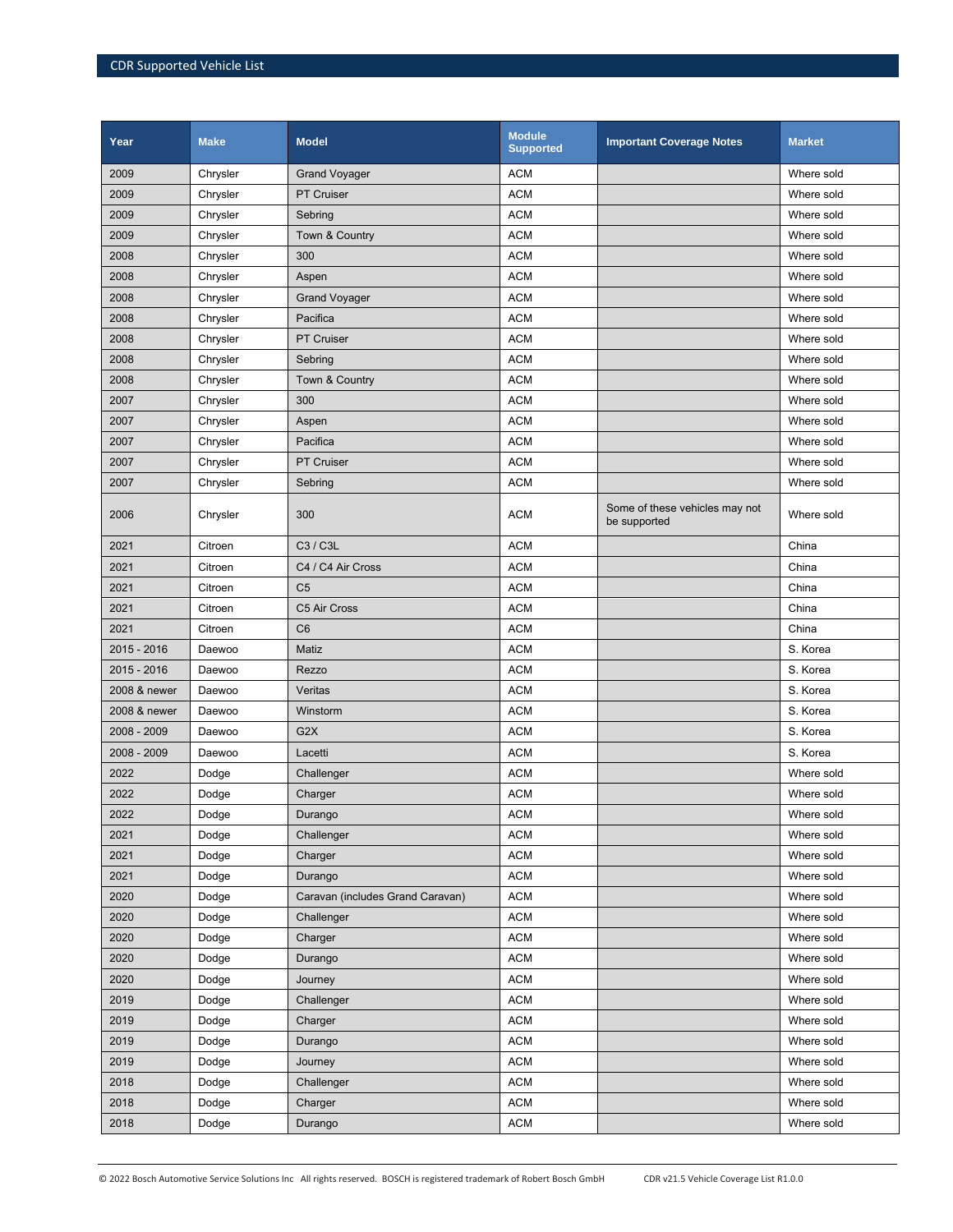| Year | <b>Make</b> | <b>Model</b>                     | <b>Module</b><br><b>Supported</b> | <b>Important Coverage Notes</b> | <b>Market</b> |
|------|-------------|----------------------------------|-----------------------------------|---------------------------------|---------------|
| 2018 | Dodge       | Journey                          | <b>ACM</b>                        |                                 | Where sold    |
| 2017 | Dodge       | Caravan (includes Grand Caravan) | <b>ACM</b>                        |                                 | Where sold    |
| 2017 | Dodge       | Challenger                       | <b>ACM</b>                        |                                 | Where sold    |
| 2017 | Dodge       | Charger                          | <b>ACM</b>                        |                                 | Where sold    |
| 2017 | Dodge       | Dart                             | <b>ACM</b>                        |                                 | Where sold    |
| 2017 | Dodge       | Durango                          | <b>ACM</b>                        |                                 | Where sold    |
| 2017 | Dodge       | Journey                          | ACM/PPM                           |                                 | Where sold    |
| 2017 | Dodge       | Viper                            | <b>ACM</b>                        |                                 | Where sold    |
| 2016 | Dodge       | Caravan (includes Grand Caravan) | <b>ACM</b>                        |                                 | Where sold    |
| 2016 | Dodge       | Challenger                       | <b>ACM</b>                        |                                 | Where sold    |
| 2016 | Dodge       | Charger                          | <b>ACM</b>                        |                                 | Where sold    |
| 2016 | Dodge       | Dart                             | <b>ACM</b>                        |                                 | Where sold    |
| 2016 | Dodge       | Durango                          | <b>ACM</b>                        |                                 | Where sold    |
| 2016 | Dodge       | Journey                          | <b>ACM/PPM</b>                    |                                 | Where sold    |
| 2016 | Dodge       | Viper                            | <b>ACM</b>                        |                                 | Where sold    |
| 2015 | Dodge       | Caravan (includes Grand Caravan) | <b>ACM</b>                        |                                 | Where sold    |
| 2015 | Dodge       | Challenger                       | <b>ACM</b>                        |                                 | Where sold    |
| 2015 | Dodge       | Charger                          | <b>ACM</b>                        |                                 | Where sold    |
| 2015 | Dodge       | Dart                             | <b>ACM</b>                        |                                 | Where sold    |
| 2015 | Dodge       | Durango                          | <b>ACM</b>                        |                                 | Where sold    |
| 2015 | Dodge       | Journey                          | ACM/PPM                           |                                 | Where sold    |
| 2015 | Dodge       | Viper                            | <b>ACM</b>                        |                                 | Where sold    |
| 2014 | Dodge       | Avenger                          | <b>ACM</b>                        |                                 | Where sold    |
| 2014 | Dodge       | Caravan (includes Grand Caravan) | <b>ACM</b>                        |                                 | Where sold    |
| 2014 | Dodge       | Challenger                       | <b>ACM</b>                        |                                 | Where sold    |
| 2014 | Dodge       | Charger                          | <b>ACM</b>                        |                                 | Where sold    |
| 2014 | Dodge       | Dart                             | <b>ACM</b>                        |                                 | Where sold    |
| 2014 | Dodge       | Durango                          | <b>ACM</b>                        |                                 | Where sold    |
| 2014 | Dodge       | Journey                          | <b>ACM/PPM</b>                    |                                 | Where sold    |
| 2013 | Dodge       | Caravan (includes Grand Caravan) | <b>ACM</b>                        |                                 | Where sold    |
| 2013 | Dodge       | Challenger                       | <b>ACM</b>                        |                                 | Where sold    |
| 2013 | Dodge       | Charger                          | <b>ACM</b>                        |                                 | Where sold    |
| 2013 | Dodge       | Dart                             | <b>ACM</b>                        |                                 | Where sold    |
| 2013 | Dodge       | Durango                          | <b>ACM</b>                        |                                 | Where sold    |
| 2013 | Dodge       | Journey                          | ACM/PPM                           |                                 | Where sold    |
| 2012 | Dodge       | Avenger                          | <b>ACM</b>                        |                                 | Where sold    |
| 2012 | Dodge       | Avenger                          | <b>ACM</b>                        |                                 | Where sold    |
| 2012 | Dodge       | Caliber                          | <b>ACM</b>                        |                                 | Where sold    |
| 2012 | Dodge       | Caravan (includes Grand Caravan) | <b>ACM</b>                        |                                 | Where sold    |
| 2012 | Dodge       | Challenger                       | <b>ACM</b>                        |                                 | Where sold    |
| 2012 | Dodge       | Charger                          | <b>ACM</b>                        |                                 | Where sold    |
| 2012 | Dodge       | Dakota (Mexico)                  | ACM                               |                                 | Mexico        |
| 2012 | Dodge       | Durango                          | <b>ACM</b>                        |                                 | Where sold    |
| 2012 | Dodge       | Journey                          | ACM/PPM                           |                                 | Where sold    |
| 2012 | Dodge       | Nitro                            | <b>ACM</b>                        |                                 | Where sold    |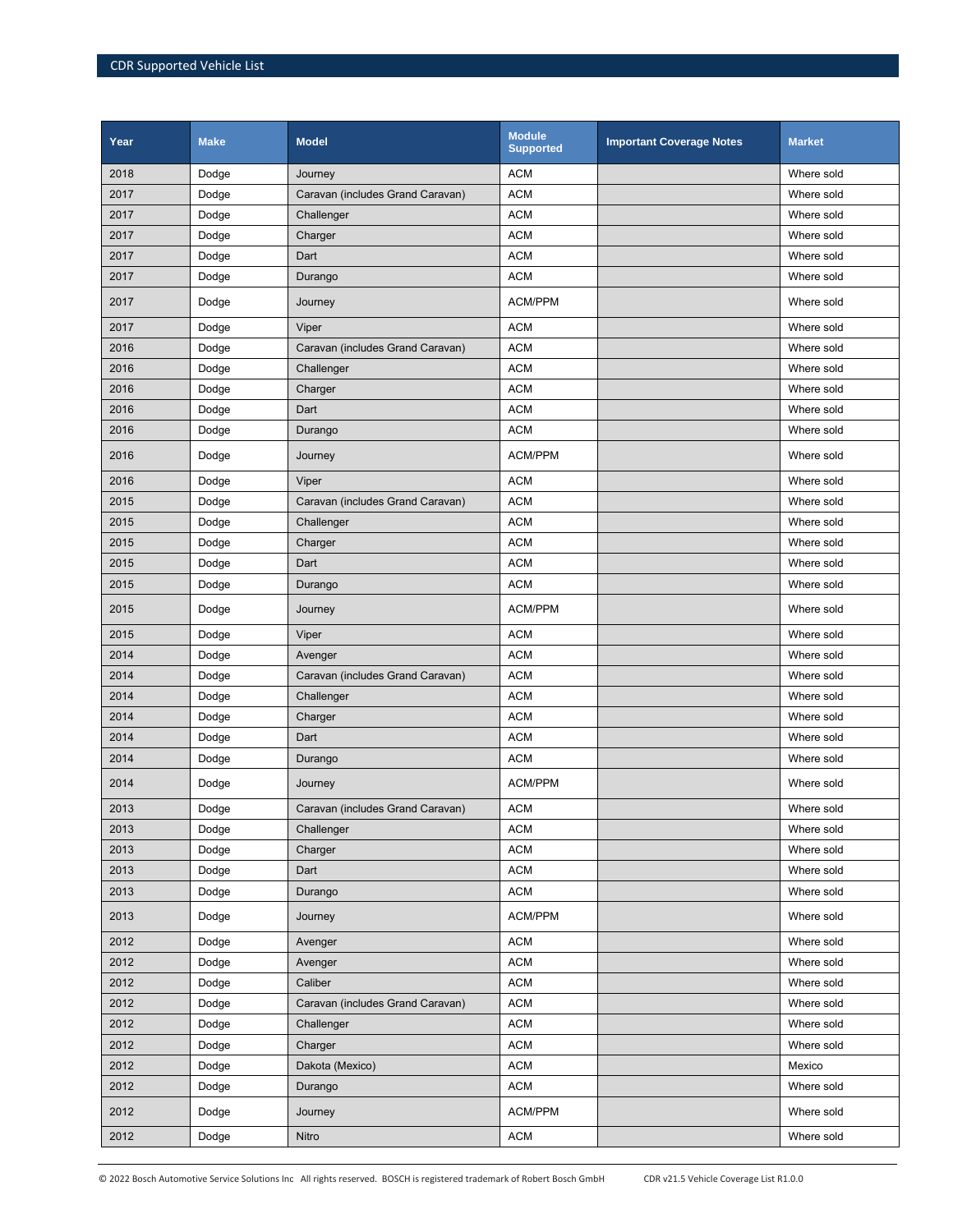| Year | <b>Make</b> | <b>Model</b>                        | <b>Module</b><br><b>Supported</b> | <b>Important Coverage Notes</b>                | <b>Market</b> |
|------|-------------|-------------------------------------|-----------------------------------|------------------------------------------------|---------------|
| 2011 | Dodge       | Avenger                             | <b>ACM</b>                        |                                                | Where sold    |
| 2011 | Dodge       | Caliber                             | <b>ACM</b>                        |                                                | Where sold    |
| 2011 | Dodge       | Caravan (includes Grand Caravan)    | <b>ACM</b>                        |                                                | Where sold    |
| 2011 | Dodge       | Challenger                          | <b>ACM</b>                        |                                                | Where sold    |
| 2011 | Dodge       | Charger                             | <b>ACM</b>                        |                                                | Where sold    |
| 2011 | Dodge       | Dakota                              | <b>ACM</b>                        |                                                | Where sold    |
| 2011 | Dodge       | Durango                             | <b>ACM</b>                        |                                                | Where sold    |
| 2011 | Dodge       | Journey                             | <b>ACM</b>                        |                                                | Where sold    |
| 2011 | Dodge       | Nitro                               | <b>ACM</b>                        |                                                | Where sold    |
| 2010 | Dodge       | Avenger                             | <b>ACM</b>                        |                                                | Where sold    |
| 2010 | Dodge       | Caliber                             | <b>ACM</b>                        |                                                | Where sold    |
| 2010 | Dodge       | Caravan (includes Grand Caravan)    | <b>ACM</b>                        |                                                | Where sold    |
| 2010 | Dodge       | Challenger                          | <b>ACM</b>                        |                                                | Where sold    |
| 2010 | Dodge       | Charger                             | <b>ACM</b>                        |                                                | Where sold    |
| 2010 | Dodge       | Dakota                              | <b>ACM</b>                        |                                                | Where sold    |
| 2010 | Dodge       | Journey                             | <b>ACM</b>                        |                                                | Where sold    |
| 2010 | Dodge       | Nitro                               | <b>ACM</b>                        |                                                | Where sold    |
| 2009 | Dodge       | Avenger                             | <b>ACM</b>                        |                                                | Where sold    |
| 2009 | Dodge       | Caliber                             | <b>ACM</b>                        |                                                | Where sold    |
| 2009 | Dodge       | Caravan, Grand Caravan              | <b>ACM</b>                        |                                                | Where sold    |
| 2009 | Dodge       | Challenger                          | <b>ACM</b>                        |                                                | Where sold    |
| 2009 | Dodge       | Charger                             | <b>ACM</b>                        |                                                | Where sold    |
| 2009 | Dodge       | Dakota                              | <b>ACM</b>                        |                                                | Where sold    |
| 2009 | Dodge       | Durango                             | <b>ACM</b>                        | Some of these vehicles may not<br>be supported | Where sold    |
| 2009 | Dodge       | Journey                             | <b>ACM</b>                        |                                                | Where sold    |
| 2009 | Dodge       | Nitro                               | <b>ACM</b>                        |                                                | Where sold    |
| 2009 | Dodge       | Ram 1500                            | <b>ACM</b>                        |                                                | Where sold    |
| 2009 | Dodge       | Ram Cab Chassis Medium/Heavy Duty   | <b>ACM</b>                        |                                                | Where sold    |
| 2009 | Dodge       | Ram Pickup (2500, 3500, 4500, 5500) | <b>ACM</b>                        |                                                | Where sold    |
| 2009 | Dodge       | Voyager                             | <b>ACM</b>                        |                                                | Where sold    |
| 2008 | Dodge       | Avenger                             | <b>ACM</b>                        |                                                | Where sold    |
| 2008 | Dodge       | Caliber                             | <b>ACM</b>                        |                                                | Where sold    |
| 2008 | Dodge       | Caravan, Grand Caravan              | <b>ACM</b>                        |                                                | Where sold    |
| 2008 | Dodge       | Challenger                          | <b>ACM</b>                        |                                                | Where sold    |
| 2008 | Dodge       | Charger                             | <b>ACM</b>                        |                                                | Where sold    |
| 2008 | Dodge       | Dakota                              | <b>ACM</b>                        |                                                | Where sold    |
| 2008 | Dodge       | Durango                             | <b>ACM</b>                        | Some of these vehicles may not<br>be supported | Where sold    |
| 2008 | Dodge       | Magnum                              | <b>ACM</b>                        |                                                | Where sold    |
| 2008 | Dodge       | Nitro                               | <b>ACM</b>                        |                                                | Where sold    |
| 2008 | Dodge       | Ram Cab Chassis Medium/Heavy Duty   | <b>ACM</b>                        |                                                | Where sold    |
| 2008 | Dodge       | Ram Pickup (1500)                   | <b>ACM</b>                        |                                                | Where sold    |
| 2008 | Dodge       | Ram Pickup (2500, 3500, 4500, 5500) | <b>ACM</b>                        |                                                | Where sold    |
| 2008 | Dodge       | Voyager                             | <b>ACM</b>                        |                                                | Where sold    |
| 2007 | Dodge       | Caliber                             | <b>ACM</b>                        |                                                | Where sold    |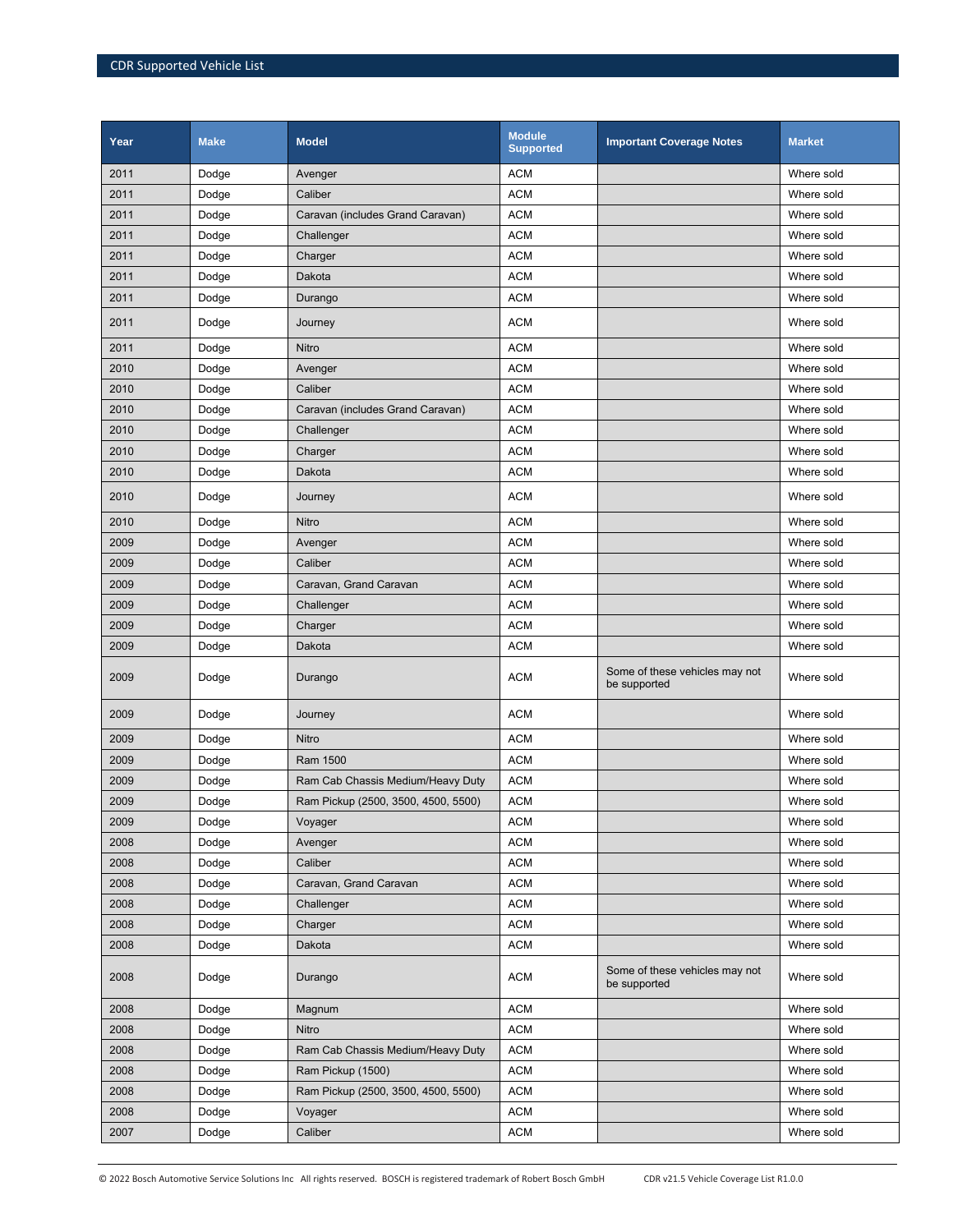| Year | <b>Make</b> | <b>Model</b>                        | <b>Module</b><br><b>Supported</b> | <b>Important Coverage Notes</b>                | <b>Market</b> |
|------|-------------|-------------------------------------|-----------------------------------|------------------------------------------------|---------------|
| 2007 | Dodge       | Charger                             | <b>ACM</b>                        |                                                | Where sold    |
| 2007 | Dodge       | Dakota                              | <b>ACM</b>                        |                                                | Where sold    |
| 2007 | Dodge       | Durango                             | <b>ACM</b>                        | Some of these vehicles may not<br>be supported | Where sold    |
| 2007 | Dodge       | Magnum                              | <b>ACM</b>                        |                                                | Where sold    |
| 2007 | Dodge       | Nitro                               | <b>ACM</b>                        |                                                | Where sold    |
| 2007 | Dodge       | Ram Cab Chassis Medium/Heavy Duty   | <b>ACM</b>                        |                                                | Where sold    |
| 2007 | Dodge       | Ram Pickup (1500)                   | <b>ACM</b>                        |                                                | Where sold    |
| 2007 | Dodge       | Ram Pickup (2500, 3500, 4500, 5500) | <b>ACM</b>                        |                                                | Where sold    |
| 2006 | Dodge       | Charger                             | <b>ACM</b>                        | Some of these vehicles may not<br>be supported | Where sold    |
| 2006 | Dodge       | Durango                             | <b>ACM</b>                        | Some of these vehicles may not<br>be supported | Where sold    |
| 2006 | Dodge       | Magnum                              | <b>ACM</b>                        | Some of these vehicles may not<br>be supported | Where sold    |
| 2006 | Dodge       | Ram Cab Chassis                     | <b>ACM</b>                        |                                                | Where sold    |
| 2006 | Dodge       | Ram Pickup (1500)                   | <b>ACM</b>                        |                                                | Where sold    |
| 2006 | Dodge       | Ram Pickup (2500, 3500, 4500, 5500) | <b>ACM</b>                        |                                                | Where sold    |
| 2005 | Dodge       | Durango                             | <b>ACM</b>                        | Some of these vehicles may not<br>be supported | Where sold    |
| 2021 | DS          | DS <sub>3</sub>                     | <b>ACM</b>                        |                                                | China         |
| 2021 | DS          | DS7                                 | <b>ACM</b>                        |                                                | China         |
| 2021 | DS          | DS <sub>9</sub>                     | <b>ACM</b>                        |                                                | China         |
| 2022 | Ferrari     | <b>F296 GTB</b>                     | <b>ACM</b>                        |                                                | US/CA, China  |
| 2021 | Ferrari     | 812 Competizione                    | <b>ACM</b>                        |                                                | China         |
| 2021 | Ferrari     | 812 GTS                             | <b>ACM</b>                        |                                                | China         |
| 2021 | Ferrari     | F8 Tributo                          | <b>ACM</b>                        |                                                | China         |
| 2021 | Ferrari     | F8 Tributo Spider                   | <b>ACM</b>                        |                                                | China         |
| 2021 | Ferrari     | Portofino M                         | <b>ACM</b>                        |                                                | China         |
| 2021 | Ferrari     | Roma                                | <b>ACM</b>                        |                                                | China         |
| 2021 | Ferrari     | SF90 Spider                         | <b>ACM</b>                        |                                                | China         |
| 2021 | Ferrari     | SF90 Stradale                       | <b>ACM</b>                        |                                                | China         |
| 2022 | Fiat        | 500X                                | <b>ACM</b>                        |                                                | Where sold    |
| 2021 | Fiat        | 500X                                | <b>ACM</b>                        |                                                | Where sold    |
| 2020 | Fiat        | 500L                                | <b>ACM</b>                        |                                                | <b>NAFTA</b>  |
| 2020 | Fiat        | 500X                                | <b>ACM</b>                        |                                                | Where sold    |
| 2019 | Fiat        | 500                                 | <b>ACM</b>                        |                                                | US, Brazil    |
| 2019 | Fiat        | 124 Spider                          | <b>ACM</b>                        |                                                | US, Canada    |
| 2019 | Fiat        | 500L                                | <b>ACM</b>                        |                                                | <b>NAFTA</b>  |
| 2019 | Fiat        | 500X                                | <b>ACM</b>                        |                                                | Where sold    |
| 2018 | Fiat        | 500                                 | <b>ACM</b>                        |                                                | US, Brazil    |
| 2018 | Fiat        | 124 Spider                          | <b>ACM</b>                        |                                                | US, Canada    |
| 2018 | Fiat        | 500L                                | <b>ACM</b>                        |                                                | <b>NAFTA</b>  |
| 2018 | Fiat        | 500X                                | <b>ACM</b>                        |                                                | Where sold    |
| 2017 | Fiat        | 500                                 | <b>ACM</b>                        |                                                | US, Brazil    |
| 2017 | Fiat        | 124 Spider                          | <b>ACM</b>                        |                                                | US, Canada    |
| 2017 | Fiat        | 500L                                | <b>ACM</b>                        |                                                | <b>NAFTA</b>  |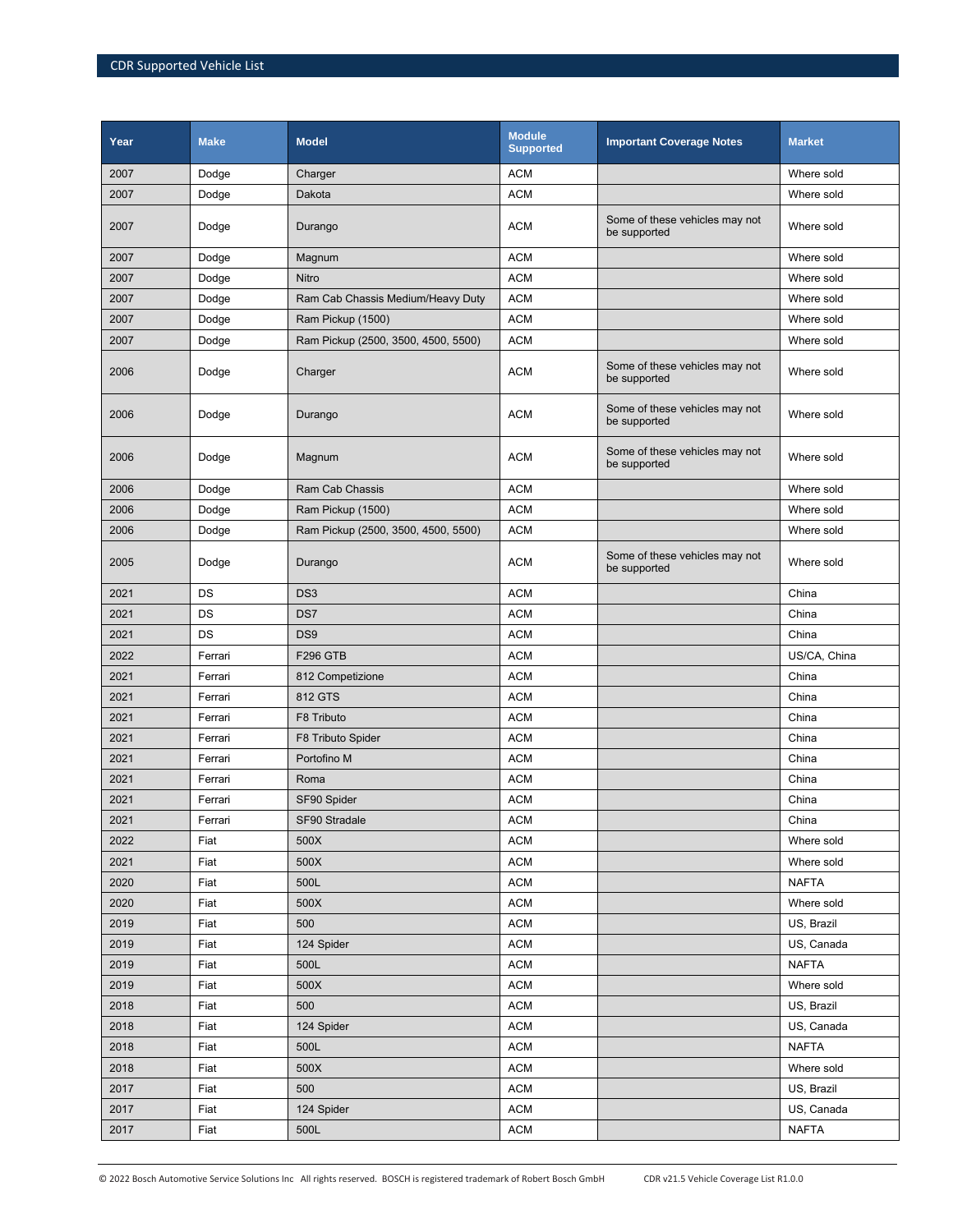| Year | <b>Make</b> | <b>Model</b>                           | <b>Module</b><br><b>Supported</b> | <b>Important Coverage Notes</b> | <b>Market</b>     |
|------|-------------|----------------------------------------|-----------------------------------|---------------------------------|-------------------|
| 2017 | Fiat        | 500X                                   | <b>ACM</b>                        |                                 | Where sold        |
| 2017 | Fiat        | Freemont                               | ACM/PPM                           |                                 | Where sold        |
| 2016 | Fiat        | 500                                    | <b>ACM</b>                        |                                 | US, Brazil        |
| 2016 | Fiat        | 500L                                   | <b>ACM</b>                        |                                 | <b>NAFTA</b>      |
| 2016 | Fiat        | 500X                                   | <b>ACM</b>                        |                                 | Where sold        |
| 2016 | Fiat        | Freemont                               | ACM/PPM                           |                                 | Where sold        |
| 2015 | Fiat        | 500                                    | <b>ACM</b>                        |                                 | US, Brazil        |
| 2015 | Fiat        | 500L                                   | <b>ACM</b>                        |                                 | US, Canada        |
| 2015 | Fiat        | Freemont                               | ACM/PPM                           |                                 | Where sold        |
| 2014 | Fiat        | 500                                    | <b>ACM</b>                        |                                 | US, Brazil        |
| 2014 | Fiat        | 500L                                   | <b>ACM</b>                        |                                 | US, Canada        |
| 2014 | Fiat        | Freemont                               | ACM/PPM                           |                                 | Where sold        |
| 2013 | Fiat        | 500 (includes electric)                | <b>ACM</b>                        |                                 | US, Brazil        |
| 2013 | Fiat        | Freemont                               | ACM/PPM                           |                                 | Where sold        |
| 2012 | Fiat        | 500                                    | <b>ACM</b>                        |                                 | US, Brazil        |
| 2012 | Fiat        | Freemont                               | <b>ACM/PPM</b>                    |                                 | Where sold        |
| 2022 | Ford        | <b>Bronco</b>                          | <b>ACM</b>                        |                                 | US, Canada        |
| 2022 | Ford        | <b>Bronco Sport</b>                    | <b>ACM</b>                        |                                 | US, Canada        |
| 2022 | Ford        | Econoline                              | <b>ACM</b>                        |                                 | US, Canada        |
| 2022 | Ford        | EcoSport                               | <b>ACM</b>                        |                                 | US, Canada        |
| 2022 | Ford        | Edge                                   | <b>ACM</b>                        |                                 | US, Canada, China |
| 2022 | Ford        | Escape                                 | <b>ACM</b>                        |                                 | US, Canada        |
| 2022 | Ford        | <b>Escape PHEV</b>                     | <b>ACM</b>                        |                                 | China             |
| 2022 | Ford        | $F-150$                                | <b>ACM</b>                        |                                 | US, Canada        |
| 2022 | Ford        | F-150 BEV                              | <b>ACM</b>                        |                                 | US, Canada        |
| 2022 | Ford        | F-250~550,650,750 Super Duty           | <b>ACM</b>                        |                                 | US, Canada        |
| 2022 | Ford        | <b>Fusion PHEV</b>                     | <b>ACM</b>                        |                                 | China             |
| 2022 | Ford        | Maverick                               | <b>ACM</b>                        |                                 | US, Canada        |
| 2022 | Ford        | Mondeo PHEV                            | <b>ACM</b>                        |                                 | China             |
| 2022 | Ford        | Mustang                                | <b>ACM</b>                        |                                 | China             |
| 2022 | Ford        | Mustang Mach-E                         | <b>ACM</b>                        |                                 | China             |
| 2022 | Ford        | <b>Transit Connect</b>                 | <b>ACM</b>                        |                                 | US, Canada        |
| 2021 | Ford        | <b>Bronco</b>                          | <b>ACM</b>                        |                                 | US, Canada        |
| 2021 | Ford        | <b>Bronco Sport</b>                    | <b>ACM</b>                        |                                 | US, Canada        |
| 2021 | Ford        | Econoline                              | <b>ACM</b>                        |                                 | US, Canada        |
| 2021 | Ford        | EcoSport                               | <b>ACM</b>                        |                                 | US, Canada        |
| 2021 | Ford        | Edge                                   | <b>ACM</b>                        |                                 | US, Canada, China |
| 2021 | Ford        | Escape                                 | <b>ACM</b>                        |                                 | US, Canada        |
| 2021 | Ford        | <b>Escape PHEV</b>                     | <b>ACM</b>                        |                                 | China             |
| 2021 | Ford        | Expedition                             | <b>ACM</b>                        |                                 | US, Canada        |
| 2021 | Ford        | Explorer (includes Police Interceptor) | <b>ACM</b>                        |                                 | US, Canada, China |
| 2021 | Ford        | $F-150$                                | <b>ACM</b>                        |                                 | US, Canada        |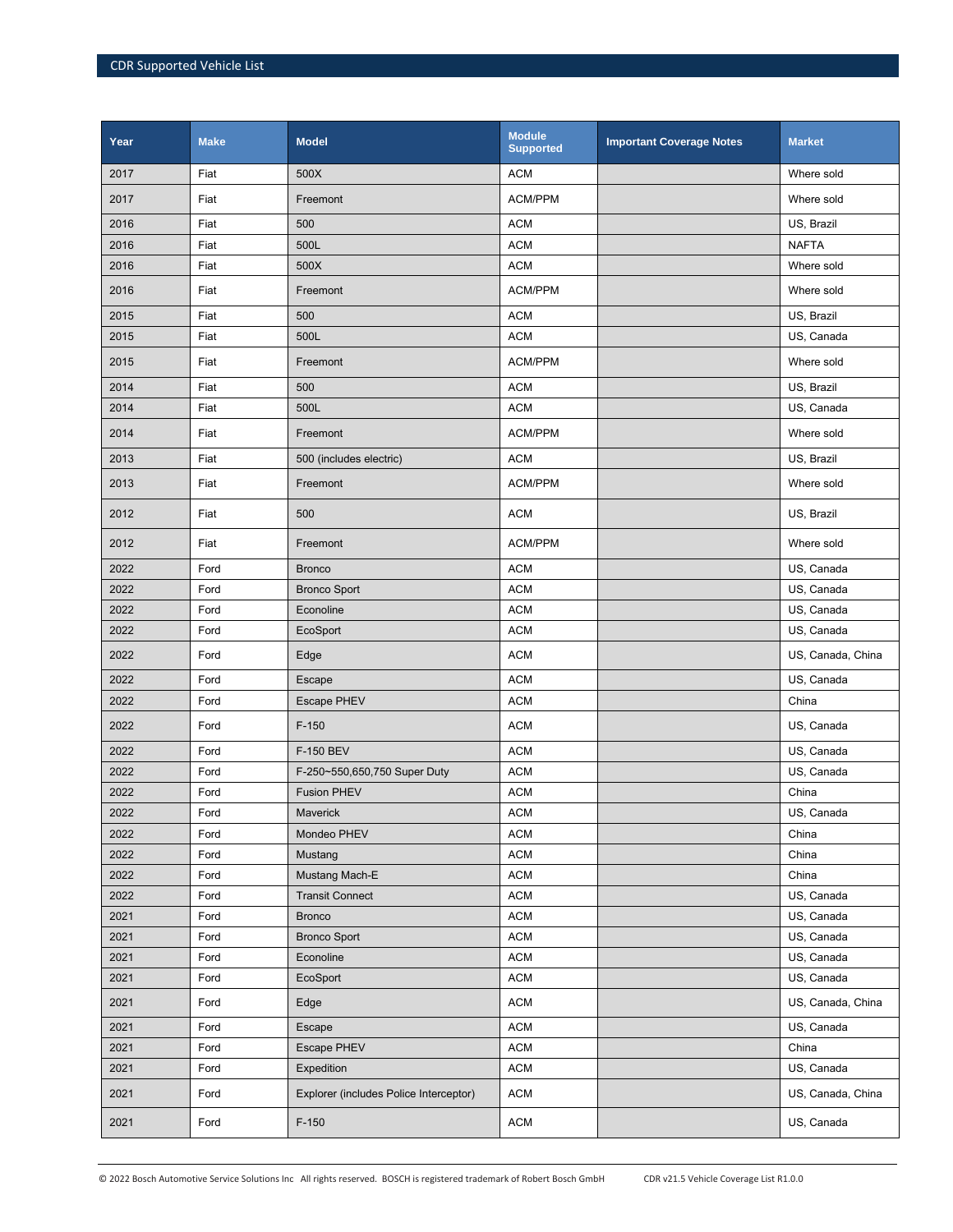| Year | <b>Make</b> | <b>Model</b>                           | <b>Module</b><br><b>Supported</b> | <b>Important Coverage Notes</b> | <b>Market</b>           |
|------|-------------|----------------------------------------|-----------------------------------|---------------------------------|-------------------------|
| 2021 | Ford        | F-250~550,650,750 Super Duty           | <b>ACM</b>                        |                                 | US, Canada              |
| 2021 | Ford        | <b>Fusion PHEV</b>                     | <b>ACM</b>                        |                                 | China                   |
| 2021 | Ford        | GT                                     | <b>ACM</b>                        |                                 | US, Canada              |
| 2021 | Ford        | Mondeo PHEV                            | <b>ACM</b>                        |                                 | China                   |
| 2021 | Ford        | Mustang                                | <b>ACM</b>                        |                                 | US, Canada, China       |
| 2021 | Ford        | Mustang Mach-E                         | <b>ACM</b>                        |                                 | China                   |
| 2021 | Ford        | Mustang Mach-E                         | <b>ACM</b>                        |                                 | US, Canada              |
| 2021 | Ford        | Ranger                                 | <b>ACM</b>                        |                                 | US, Canada              |
| 2021 | Ford        | Transit                                | <b>ACM</b>                        |                                 | US, Canada              |
| 2021 | Ford        | <b>Transit Connect</b>                 | <b>ACM</b>                        |                                 | US, Canada              |
| 2020 | Ford        | EcoSport                               | <b>ACM</b>                        |                                 | US, Canada              |
| 2020 | Ford        | Edge                                   | <b>ACM</b>                        |                                 | US, Canada              |
| 2020 | Ford        | Escape                                 | <b>ACM</b>                        |                                 | US, Canada              |
| 2020 | Ford        | Expedition                             | <b>ACM</b>                        |                                 | US, Canada              |
| 2020 | Ford        | Explorer (includes Police Interceptor) | <b>ACM</b>                        |                                 | US, Canada              |
| 2020 | Ford        | $F-150$                                | <b>ACM</b>                        |                                 | US, Canada              |
| 2020 | Ford        | F-250~550 Super Duty                   | <b>ACM</b>                        |                                 | US, Canada              |
| 2020 | Ford        | Fusion                                 | <b>ACM</b>                        |                                 | US, Canada              |
| 2020 | Ford        | GT                                     | <b>ACM</b>                        |                                 | US, Canada              |
| 2020 | Ford        | Mustang                                | <b>ACM</b>                        |                                 | US, Canada              |
| 2020 | Ford        | Ranger                                 | <b>ACM</b>                        |                                 | US, Canada              |
| 2020 | Ford        | Transit                                | <b>ACM</b>                        |                                 | US, Canada              |
| 2020 | Ford        | <b>Transit Connect</b>                 | <b>ACM</b>                        |                                 | US, Canada              |
| 2019 | Ford        | Econoline                              | <b>ACM</b>                        |                                 | US, Canada              |
| 2019 | Ford        | EcoSport                               | <b>ACM</b>                        |                                 | US, Canada              |
| 2019 | Ford        | Edge                                   | <b>ACM</b>                        |                                 | US, Canada              |
| 2019 | Ford        | Escape                                 | <b>ACM</b>                        |                                 | US, Canada              |
| 2019 | Ford        | Expedition                             | <b>ACM</b>                        |                                 | US, Canada              |
| 2019 | Ford        | Explorer (includes Police Interceptor) | <b>ACM</b>                        |                                 | US, Canada              |
| 2019 | Ford        | $F-150$                                | <b>ACM</b>                        |                                 | US, Canada              |
| 2019 | Ford        | F-250~550 Super Duty                   | <b>ACM</b>                        |                                 | US, Canada              |
| 2019 | Ford        | Fiesta                                 | ACM                               |                                 | US, Canada              |
| 2019 | Ford        | Flex                                   | <b>ACM</b>                        |                                 | US, Canada              |
| 2019 | Ford        | Fusion                                 | <b>ACM</b>                        |                                 | US, Canada              |
| 2019 | Ford        | <b>GT</b>                              | <b>ACM</b>                        |                                 | US, Canada              |
| 2019 | Ford        | Mustang                                | <b>ACM</b>                        |                                 | US, Canada              |
| 2019 | Ford        | Ranger                                 | <b>ACM</b>                        |                                 | US, Canada              |
| 2019 | Ford        | Taurus                                 | <b>ACM</b>                        |                                 | US, Canada              |
| 2019 | Ford        | Transit                                | <b>ACM</b>                        |                                 | US, Canada              |
| 2019 | Ford        | <b>Transit Connect</b>                 | <b>ACM</b>                        |                                 | US, Canada              |
| 2018 | Ford        | C-Max                                  | <b>ACM</b>                        |                                 | US, Canada, S.<br>Korea |
| 2018 | Ford        | Craiova/EcoSport                       | <b>ACM</b>                        |                                 | S. Korea                |
| 2018 | Ford        | Econoline                              | <b>ACM</b>                        |                                 | US, Canada              |
| 2018 | Ford        | EcoSport                               | <b>ACM</b>                        |                                 | US, Canada              |
| 2018 | Ford        | Edge                                   | <b>ACM</b>                        |                                 | US, Canada              |
| 2018 | Ford        | Escape                                 | <b>ACM</b>                        |                                 | US, Canada              |
| 2018 | Ford        | Expedition                             | <b>ACM</b>                        |                                 | US, Canada              |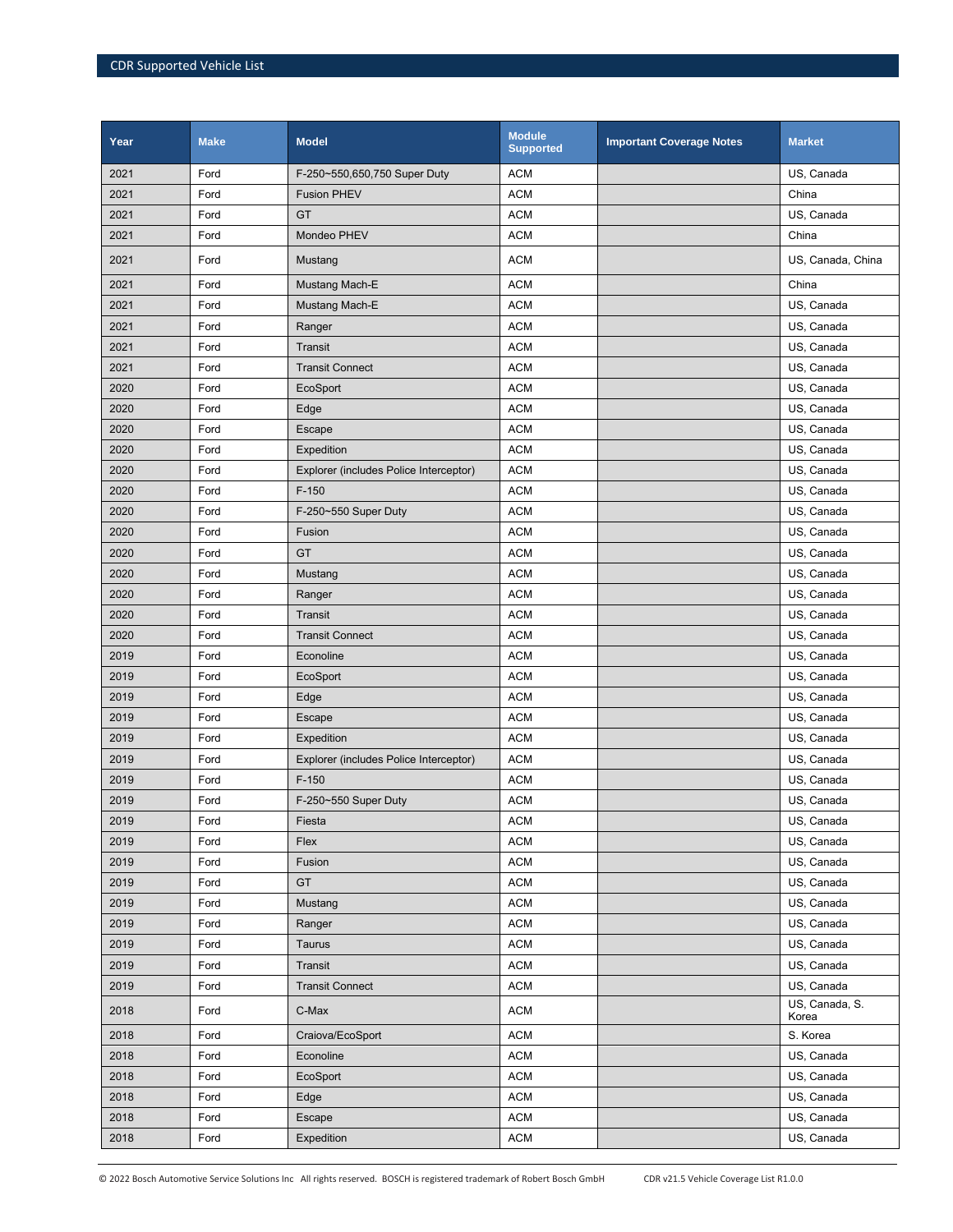| Year | <b>Make</b> | <b>Model</b>                           | <b>Module</b><br><b>Supported</b> | <b>Important Coverage Notes</b> | <b>Market</b>           |
|------|-------------|----------------------------------------|-----------------------------------|---------------------------------|-------------------------|
| 2018 | Ford        | Explorer (includes Police Interceptor) | <b>ACM</b>                        |                                 | US, Canada              |
| 2018 | Ford        | $F-150$                                | <b>ACM</b>                        |                                 | US, Canada              |
| 2018 | Ford        | F-250~550 Super Duty                   | <b>ACM</b>                        |                                 | US, Canada              |
| 2018 | Ford        | Fiesta                                 | <b>ACM</b>                        |                                 | US, Canada              |
| 2018 | Ford        | Fiesta (Korea)                         | <b>ACM</b>                        |                                 | S. Korea                |
| 2018 | Ford        | Flex                                   | <b>ACM</b>                        |                                 | US, Canada              |
| 2018 | Ford        | Focus (Korea)                          | <b>ACM</b>                        |                                 | S. Korea                |
| 2018 | Ford        | Focus, Focus RS                        | <b>ACM</b>                        |                                 | US, Canada              |
| 2018 | Ford        | Fusion                                 | <b>ACM</b>                        |                                 | US, Canada              |
| 2018 | Ford        | Galaxy                                 | <b>ACM</b>                        |                                 | S. Korea                |
| 2018 | Ford        | GT                                     | <b>ACM</b>                        |                                 | US, Canada              |
| 2018 | Ford        | Kombi                                  | <b>ACM</b>                        |                                 | S. Korea                |
| 2018 | Ford        | Kuga/Escape                            | <b>ACM</b>                        |                                 | S. Korea                |
| 2018 | Ford        | Mondeo                                 | <b>ACM</b>                        |                                 | S. Korea                |
| 2018 | Ford        | Mustang                                | <b>ACM</b>                        |                                 | US, Canada              |
| 2018 | Ford        | S-MAX                                  | <b>ACM</b>                        |                                 | S. Korea                |
| 2018 | Ford        | Taurus                                 | <b>ACM</b>                        |                                 | US, Canada              |
| 2018 | Ford        | <b>Transit</b>                         | <b>ACM</b>                        |                                 | US, Canada              |
| 2018 | Ford        | <b>Transit Connect</b>                 | <b>ACM</b>                        |                                 | US, Canada              |
| 2017 | Ford        | C-Max                                  | <b>ACM</b>                        |                                 | US, Canada, S.<br>Korea |
| 2017 | Ford        | Craiova/EcoSport                       | <b>ACM</b>                        |                                 | S. Korea                |
| 2017 | Ford        | Econoline                              | <b>ACM</b>                        |                                 | US, Canada              |
| 2017 | Ford        | Edge                                   | <b>ACM</b>                        |                                 | US, Canada              |
| 2017 | Ford        | Escape                                 | <b>ACM</b>                        |                                 | US, Canada              |
| 2017 | Ford        | Expedition                             | <b>ACM</b>                        |                                 | US, Canada              |
| 2017 | Ford        | Explorer (includes Police Interceptor) | <b>ACM</b>                        |                                 | US, Canada              |
| 2017 | Ford        | $F-150$                                | <b>ACM</b>                        |                                 | US, Canada              |
| 2017 | Ford        | F-250~550 Super Duty                   | <b>ACM</b>                        |                                 | US, Canada              |
| 2017 | Ford        | Fiesta                                 | <b>ACM</b>                        |                                 | US, Canada              |
| 2017 | Ford        | Fiesta (Korea)                         | <b>ACM</b>                        |                                 | S. Korea                |
| 2017 | Ford        | Flex                                   | <b>ACM</b>                        |                                 | US, Canada              |
| 2017 | Ford        | Focus (Korea)                          | <b>ACM</b>                        |                                 | S. Korea                |
| 2017 | Ford        | Focus, Focus RS                        | <b>ACM</b>                        |                                 | US, Canada,<br>S.Korea  |
| 2017 | Ford        | Fusion                                 | ACM                               |                                 | US, Canada              |
| 2017 | Ford        | Galaxy                                 | <b>ACM</b>                        |                                 | S. Korea                |
| 2017 | Ford        | <b>GT</b>                              | <b>ACM</b>                        |                                 | US, Canada              |
| 2017 | Ford        | Kombi                                  | <b>ACM</b>                        |                                 | S. Korea                |
| 2017 | Ford        | Kuga/Escape                            | <b>ACM</b>                        |                                 | S. Korea                |
| 2017 | Ford        | Mondeo                                 | ACM                               |                                 | S. Korea                |
| 2017 | Ford        | Mustang                                | <b>ACM</b>                        |                                 | US, Canada              |
| 2017 | Ford        | S-MAX                                  | <b>ACM</b>                        |                                 | S. Korea                |
| 2017 | Ford        | Taurus                                 | <b>ACM</b>                        |                                 | US, Canada              |
| 2017 | Ford        | Transit                                | <b>ACM</b>                        |                                 | US, Canada              |
| 2017 | Ford        | <b>Transit Connect</b>                 | <b>ACM</b>                        |                                 | US, Canada              |
| 2016 | Ford        | C-Max                                  | <b>ACM</b>                        |                                 | US, Canada, S.<br>Korea |
| 2016 | Ford        | Craiova/EcoSport                       | <b>ACM</b>                        |                                 | S. Korea                |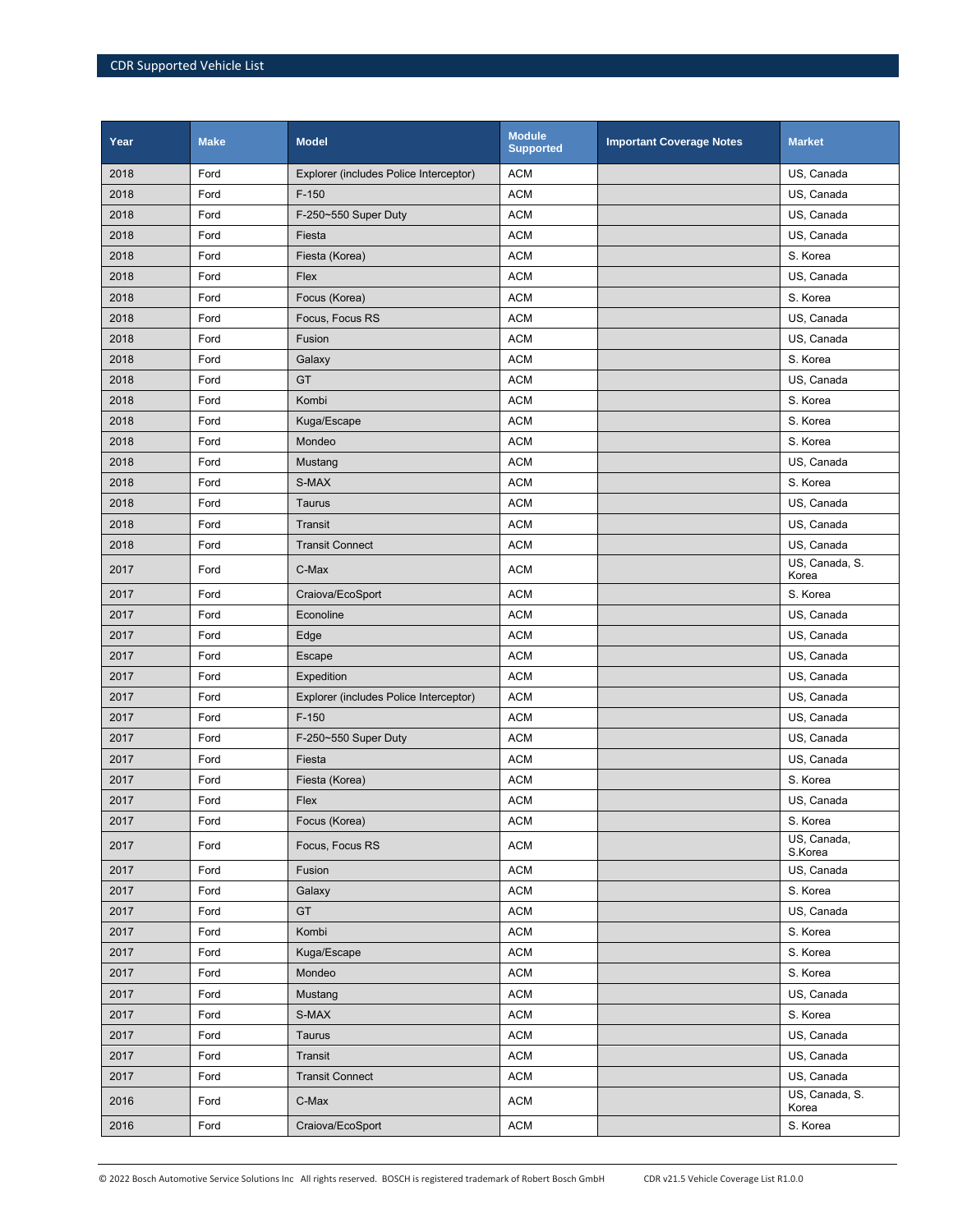| Year | <b>Make</b> | <b>Model</b>                           | <b>Module</b><br><b>Supported</b> | <b>Important Coverage Notes</b> | <b>Market</b>                     |
|------|-------------|----------------------------------------|-----------------------------------|---------------------------------|-----------------------------------|
| 2016 | Ford        | Econoline                              | <b>ACM</b>                        |                                 | US, Canada,<br>S.Korea            |
| 2016 | Ford        | Edge                                   | <b>ACM</b>                        |                                 | US, Canada                        |
| 2016 | Ford        | Escape                                 | <b>ACM</b>                        |                                 | US, Canada,<br>S.Korea            |
| 2016 | Ford        | Expedition                             | <b>ACM</b>                        |                                 | US, Canada                        |
| 2016 | Ford        | Explorer (includes Police Interceptor) | <b>ACM</b>                        |                                 | US, Canada,<br>S.Korea            |
| 2016 | Ford        | $F-150$                                | <b>ACM</b>                        |                                 | US, Canada                        |
| 2016 | Ford        | F-250, 350, 450 & 550 Super Duty       | <b>ACM</b>                        |                                 | US, Canada                        |
| 2016 | Ford        | Fiesta                                 | <b>ACM</b>                        |                                 | US, Canada                        |
| 2016 | Ford        | Fiesta (Korea)                         | <b>ACM</b>                        |                                 | S. Korea                          |
| 2016 | Ford        | Flex                                   | <b>ACM</b>                        |                                 | US, Canada                        |
| 2016 | Ford        | Focus (Korea)                          | <b>ACM</b>                        |                                 | S. Korea                          |
| 2016 | Ford        | Focus, Focus RS                        | <b>ACM</b>                        |                                 | US, Canada,<br>S.Korea, Australia |
| 2016 | Ford        | Fusion                                 | <b>ACM</b>                        |                                 | US, Canada                        |
| 2016 | Ford        | Galaxy                                 | <b>ACM</b>                        |                                 | S. Korea                          |
| 2016 | Ford        | Kombi                                  | <b>ACM</b>                        |                                 | S. Korea                          |
| 2016 | Ford        | Kuga                                   | <b>ACM</b>                        |                                 | US, Canada,<br>S.Korea, Australia |
| 2016 | Ford        | Kuga/Escape                            | <b>ACM</b>                        |                                 | S. Korea                          |
| 2016 | Ford        | Mondeo                                 | <b>ACM</b>                        |                                 | Australia/NZ,<br>S.Korea          |
| 2016 | Ford        | Mustang                                | <b>ACM</b>                        |                                 | US, Canada,<br>S.Korea            |
| 2016 | Ford        | S-MAX                                  | <b>ACM</b>                        |                                 | S. Korea                          |
| 2016 | Ford        | Taurus                                 | <b>ACM</b>                        |                                 | US, Canada,<br>S.Korea            |
| 2016 | Ford        | Transit                                | <b>ACM</b>                        |                                 | US, Canada                        |
| 2016 | Ford        | <b>Transit Connect</b>                 | <b>ACM</b>                        |                                 | US, Canada                        |
| 2015 | Ford        | C-Max                                  | <b>ACM</b>                        |                                 | US, Canada                        |
| 2015 | Ford        | Edge                                   | <b>ACM</b>                        |                                 | US, Canada                        |
| 2015 | Ford        | Escape                                 | <b>ACM</b>                        |                                 | US, Canada                        |
| 2015 | Ford        | Expedition                             | <b>ACM</b>                        |                                 | US, Canada                        |
| 2015 | Ford        | Explorer (includes Police Interceptor) | <b>ACM</b>                        |                                 | US, Canada                        |
| 2015 | Ford        | $F-150$                                | <b>ACM</b>                        |                                 | US, Canada                        |
| 2015 | Ford        | F-250, 350, 450 & 550 Super Duty       | <b>ACM</b>                        |                                 | US, Canada                        |
| 2015 | Ford        | Fiesta                                 | <b>ACM</b>                        |                                 | US, Canada                        |
| 2015 | Ford        | Flex                                   | <b>ACM</b>                        |                                 | US, Canada                        |
| 2015 | Ford        | Focus                                  | <b>ACM</b>                        |                                 | US, Canada                        |
| 2015 | Ford        | Fusion                                 | <b>ACM</b>                        |                                 | US, Canada                        |
| 2015 | Ford        | Mondeo                                 | <b>ACM</b>                        |                                 | Australia/NZ                      |
| 2015 | Ford        | Mustang                                | <b>ACM</b>                        |                                 | US, Canada                        |
| 2015 | Ford        | Taurus (includes Police Interceptor)   | <b>ACM</b>                        |                                 | US, Canada                        |
| 2015 | Ford        | Transit                                | <b>ACM</b>                        |                                 | US, Canada                        |
| 2015 | Ford        | <b>Transit Connect</b>                 | <b>ACM</b>                        |                                 | US, Canada                        |
| 2014 | Ford        | C-MAX                                  | <b>ACM</b>                        |                                 | US, Canada                        |
| 2014 | Ford        | Econoline                              | <b>ACM</b>                        |                                 | US, Canada                        |
| 2014 | Ford        | Edge                                   | <b>ACM</b>                        |                                 | US, Canada                        |
| 2014 | Ford        | Escape                                 | <b>ACM</b>                        |                                 | US, Canada                        |
| 2014 | Ford        | Expedition                             | <b>ACM</b>                        |                                 | US, Canada                        |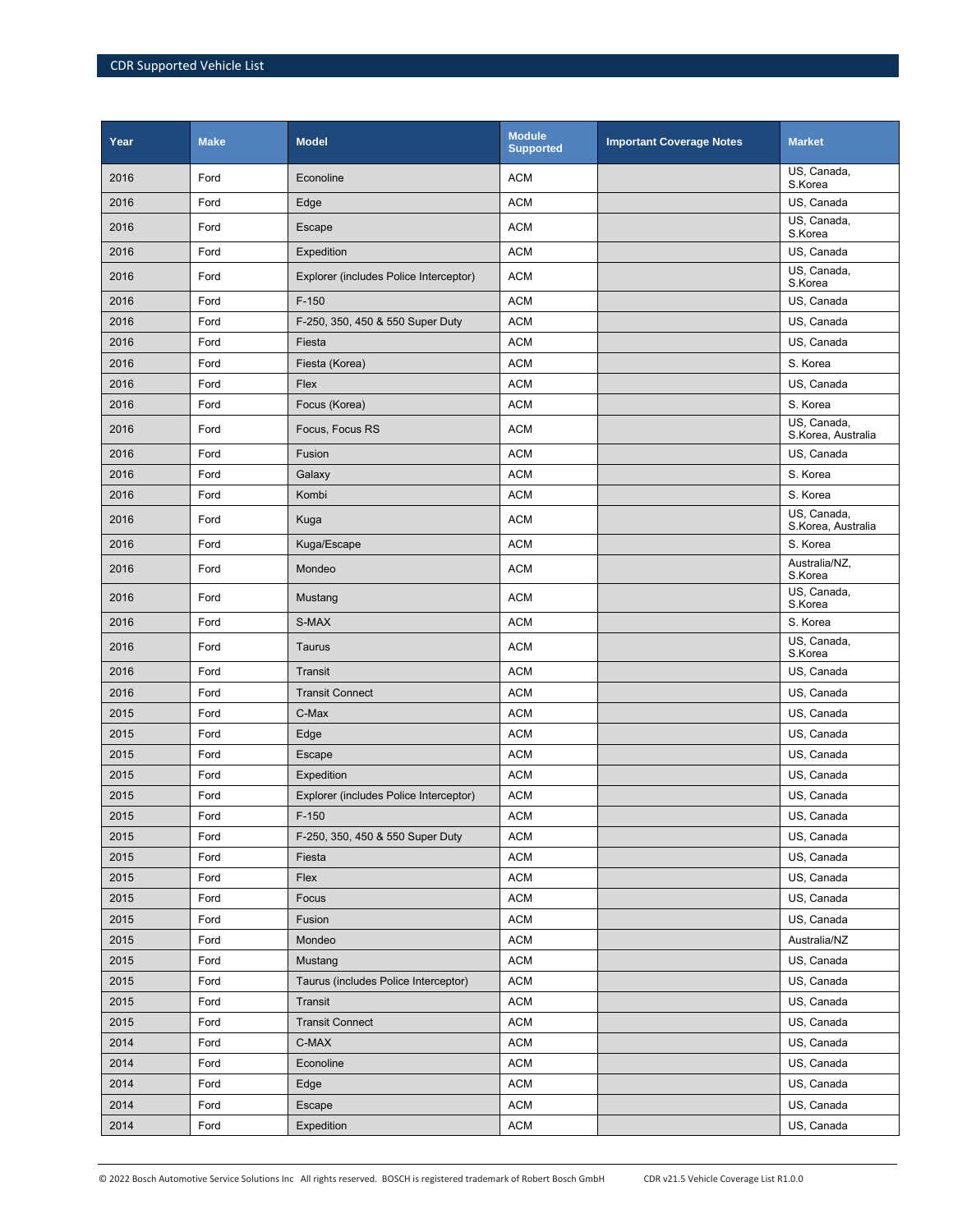| Year | <b>Make</b> | <b>Model</b>                                                 | <b>Module</b><br><b>Supported</b> | <b>Important Coverage Notes</b> | <b>Market</b> |
|------|-------------|--------------------------------------------------------------|-----------------------------------|---------------------------------|---------------|
| 2014 | Ford        | Explorer (includes Police Interceptor)                       | <b>ACM</b>                        |                                 | US, Canada    |
| 2014 | Ford        | $F-150$                                                      | <b>ACM</b>                        |                                 | US, Canada    |
| 2014 | Ford        | F-250, 350, 450 & 550 Super Duty                             | <b>ACM</b>                        |                                 | US, Canada    |
| 2014 | Ford        | Fiesta                                                       | <b>ACM</b>                        |                                 | US, Canada    |
| 2014 | Ford        | Flex                                                         | <b>ACM</b>                        |                                 | US, Canada    |
| 2014 | Ford        | Focus (includes BEV)                                         | <b>ACM</b>                        |                                 | US, Canada    |
| 2014 | Ford        | Fusion                                                       | <b>ACM</b>                        |                                 | US, Canada    |
| 2014 | Ford        | Mustang                                                      | <b>ACM</b>                        |                                 | US, Canada    |
| 2014 | Ford        | Taurus (includes Police Interceptor)                         | <b>ACM</b>                        |                                 | US, Canada    |
| 2014 | Ford        | <b>Transit Connect</b>                                       | <b>ACM</b>                        |                                 | US, Canada    |
| 2013 | Ford        | C-MAX                                                        | <b>ACM</b>                        |                                 | US, Canada    |
| 2013 | Ford        | Econoline                                                    | <b>ACM</b>                        |                                 | US, Canada    |
| 2013 | Ford        | Edge                                                         | <b>ACM</b>                        |                                 | US, Canada    |
| 2013 | Ford        | Escape                                                       | <b>ACM</b>                        |                                 | US, Canada    |
| 2013 | Ford        | Expedition                                                   | <b>ACM</b>                        |                                 | US, Canada    |
| 2013 | Ford        | Explorer (includes Police Interceptor)                       | <b>ACM</b>                        |                                 | US, Canada    |
| 2013 | Ford        | $F-150$                                                      | <b>ACM</b>                        |                                 | US, Canada    |
| 2013 | Ford        | F-250, 350, 450 & 550 Super Duty                             | <b>ACM</b>                        |                                 | US, Canada    |
| 2013 | Ford        | Fiesta                                                       | <b>ACM</b>                        |                                 | US, Canada    |
| 2013 | Ford        | Flex                                                         | <b>ACM</b>                        |                                 | US, Canada    |
| 2013 | Ford        | Focus (includes BEV)                                         | <b>ACM</b>                        |                                 | US, Canada    |
| 2013 | Ford        | Fusion                                                       | <b>ACM</b>                        |                                 | US, Canada    |
| 2013 | Ford        | Mustang                                                      | <b>ACM</b>                        |                                 | US, Canada    |
| 2013 | Ford        | Taurus (includes Police Interceptor)                         | <b>ACM</b>                        |                                 | US, Canada    |
| 2013 | Ford        | <b>Transit Connect</b>                                       | <b>ACM</b>                        |                                 | US, Canada    |
| 2013 | Ford        | Transit Connect (includes postal and<br><b>BEV</b> vehicles) | <b>ACM</b>                        |                                 | US, Canada    |
| 2012 | Ford        | Econoline                                                    | <b>ACM</b>                        |                                 | US, Canada    |
| 2012 | Ford        | Edge                                                         | <b>ACM</b>                        |                                 | US, Canada    |
| 2012 | Ford        | Escape (gas & hybrid)                                        | <b>ACM</b>                        |                                 | US, Canada    |
| 2012 | Ford        | Expedition                                                   | <b>ACM</b>                        |                                 | US, Canada    |
| 2012 | Ford        | Explorer                                                     | <b>ACM</b>                        |                                 | US, Canada    |
| 2012 | Ford        | $F-150$                                                      | <b>ACM</b>                        |                                 | US, Canada    |
| 2012 | Ford        | F-250, 350, 450 & 550 Super Duty                             | <b>ACM</b>                        |                                 | US, Canada    |
| 2012 | Ford        | Fiesta                                                       | <b>ACM</b>                        |                                 | US, Canada    |
| 2012 | Ford        | Flex                                                         | <b>ACM</b>                        |                                 | US, Canada    |
| 2012 | Ford        | Focus                                                        | <b>ACM</b>                        |                                 | US, Canada    |
| 2012 | Ford        | Fusion (gas & hybrid)                                        | <b>ACM</b>                        |                                 | US, Canada    |
| 2012 | Ford        | Mustang                                                      | ACM                               |                                 | US, Canada    |
| 2012 | Ford        | Taurus                                                       | <b>ACM</b>                        |                                 | US, Canada    |
| 2011 | Ford        | Crown Victoria                                               | ACM / PCM                         |                                 | US, Canada    |
| 2011 | Ford        | Econoline                                                    | <b>ACM</b>                        |                                 | US, Canada    |
| 2011 | Ford        | Edge                                                         | <b>ACM</b>                        |                                 | US, Canada    |
| 2011 | Ford        | Escape (gas & hybrid)                                        | <b>ACM</b>                        |                                 | US, Canada    |
| 2011 | Ford        | Expedition                                                   | <b>ACM</b>                        |                                 | US, Canada    |
| 2011 | Ford        | Explorer                                                     | <b>ACM</b>                        |                                 | US, Canada    |
| 2011 | Ford        | $F-150$                                                      | <b>ACM</b>                        |                                 | US, Canada    |
| 2011 | Ford        | F-250, 350, 450 & 550 Super Duty                             | ACM                               |                                 | US, Canada    |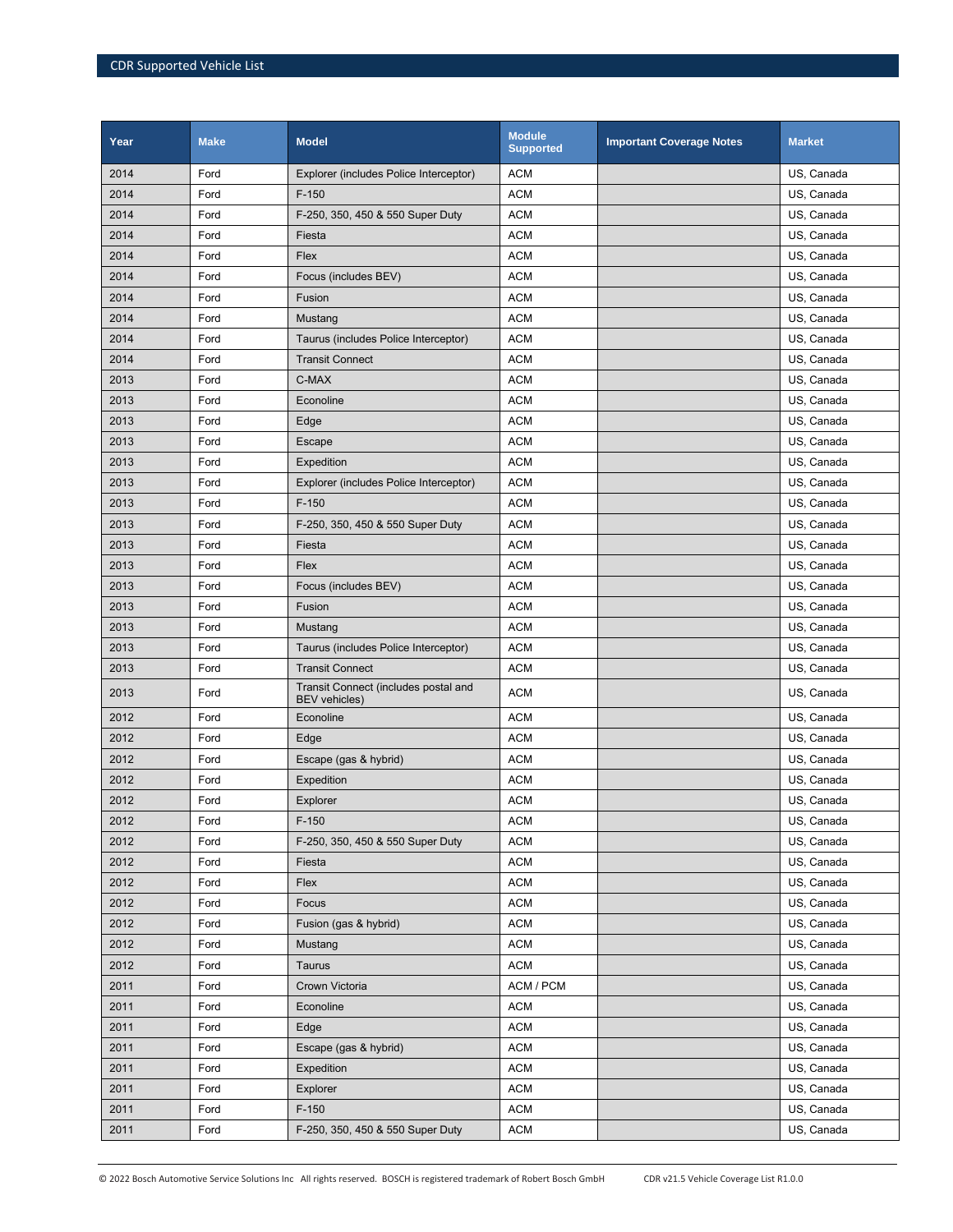| Year | <b>Make</b> | <b>Model</b>                          | <b>Module</b><br><b>Supported</b> | <b>Important Coverage Notes</b>                | <b>Market</b> |
|------|-------------|---------------------------------------|-----------------------------------|------------------------------------------------|---------------|
| 2011 | Ford        | Fiesta                                | <b>ACM</b>                        |                                                | US, Canada    |
| 2011 | Ford        | Flex                                  | <b>ACM</b>                        |                                                | US, Canada    |
| 2011 | Ford        | Fusion (gas & hybrid)                 | <b>ACM</b>                        |                                                | US, Canada    |
| 2011 | Ford        | Mustang                               | <b>ACM</b>                        |                                                | US, Canada    |
| 2011 | Ford        | Ranger                                | <b>ACM</b>                        |                                                | US, Canada    |
| 2011 | Ford        | Taurus                                | <b>ACM</b>                        |                                                | US, Canada    |
| 2010 | Ford        | Crown Victoria                        | ACM / PCM                         |                                                | US, Canada    |
| 2010 | Ford        | Econoline                             | <b>ACM</b>                        |                                                | US, Canada    |
| 2010 | Ford        | Edge                                  | ACM / PCM                         |                                                | US, Canada    |
| 2010 | Ford        | Escape (gas & hybrid)                 | <b>ACM</b>                        |                                                | US, Canada    |
| 2010 | Ford        | Explorer - including Sport Trac       | <b>PCM</b>                        |                                                | US, Canada    |
| 2010 | Ford        | $F-150$                               | <b>ACM</b>                        |                                                | US, Canada    |
| 2010 | Ford        | Flex                                  | <b>ACM</b>                        |                                                | US, Canada    |
| 2010 | Ford        | Focus                                 | <b>ACM</b>                        |                                                | US, Canada    |
| 2010 | Ford        | Fusion (gas & hybrid)                 | <b>ACM</b>                        |                                                | US, Canada    |
| 2010 | Ford        | Mustang                               | <b>ACM</b>                        |                                                | US, Canada    |
| 2010 | Ford        | Ranger                                | <b>ACM</b>                        |                                                | US, Canada    |
| 2010 | Ford        | Taurus                                | <b>ACM</b>                        |                                                | US, Canada    |
| 2009 | Ford        | Crown Victoria                        | ACM / PCM                         |                                                | US, Canada    |
| 2009 | Ford        | Econoline                             | <b>ACM</b>                        |                                                | US, Canada    |
| 2009 | Ford        | Edge                                  | ACM / PCM                         |                                                | US, Canada    |
| 2009 | Ford        | Escape (gas & hybrid)                 | <b>ACM</b>                        |                                                | US, Canada    |
| 2009 | Ford        | Explorer - including Sport Trac       | <b>PCM</b>                        | Some of these vehicles may not<br>be supported | US, Canada    |
| 2009 | Ford        | $F-150$                               | <b>ACM</b>                        |                                                | US, Canada    |
| 2009 | Ford        | Focus                                 | <b>ACM</b>                        |                                                | US, Canada    |
| 2008 | Ford        | Crown Victoria                        | ACM / PCM                         |                                                | US, Canada    |
| 2008 | Ford        | Econoline                             | <b>PCM</b>                        | Only gasoline engine vehicles are<br>supported | US, Canada    |
| 2008 | Ford        | Edge                                  | ACM / PCM                         |                                                | US, Canada    |
| 2008 | Ford        | Explorer - including Sport Trac       | ACM / PCM                         | Some of these vehicles may not<br>be supported | US. Canada    |
| 2008 | Ford        | $F-150$                               | <b>PCM</b>                        |                                                | US, Canada    |
| 2008 | Ford        | Focus                                 | <b>ACM</b>                        |                                                | US, Canada    |
| 2007 | Ford        | 500                                   | <b>PCM</b>                        |                                                | US, Canada    |
| 2007 | Ford        | Crown Victoria                        | ACM / PCM                         |                                                | US, Canada    |
| 2007 | Ford        | Econoline                             | <b>PCM</b>                        | Only gasoline engine vehicles are<br>supported | US, Canada    |
| 2007 | Ford        | Edge                                  | ACM / PCM                         |                                                | US, Canada    |
| 2007 | Ford        | Expedition                            | <b>PCM</b>                        | Some of these vehicles may not<br>be supported | US, Canada    |
| 2007 | Ford        | Explorer - including Sport Trac       | ACM / PCM                         | Some of these vehicles may not<br>be supported | US, Canada    |
| 2007 | Ford        | $F-150$                               | <b>PCM</b>                        |                                                | US, Canada    |
| 2007 | Ford        | F-250, F-350, F-450, F-550 Super Duty | <b>PCM</b>                        | Only gasoline engine vehicles are<br>supported | US, Canada    |
| 2007 | Ford        | Freestyle                             | <b>PCM</b>                        |                                                | US, Canada    |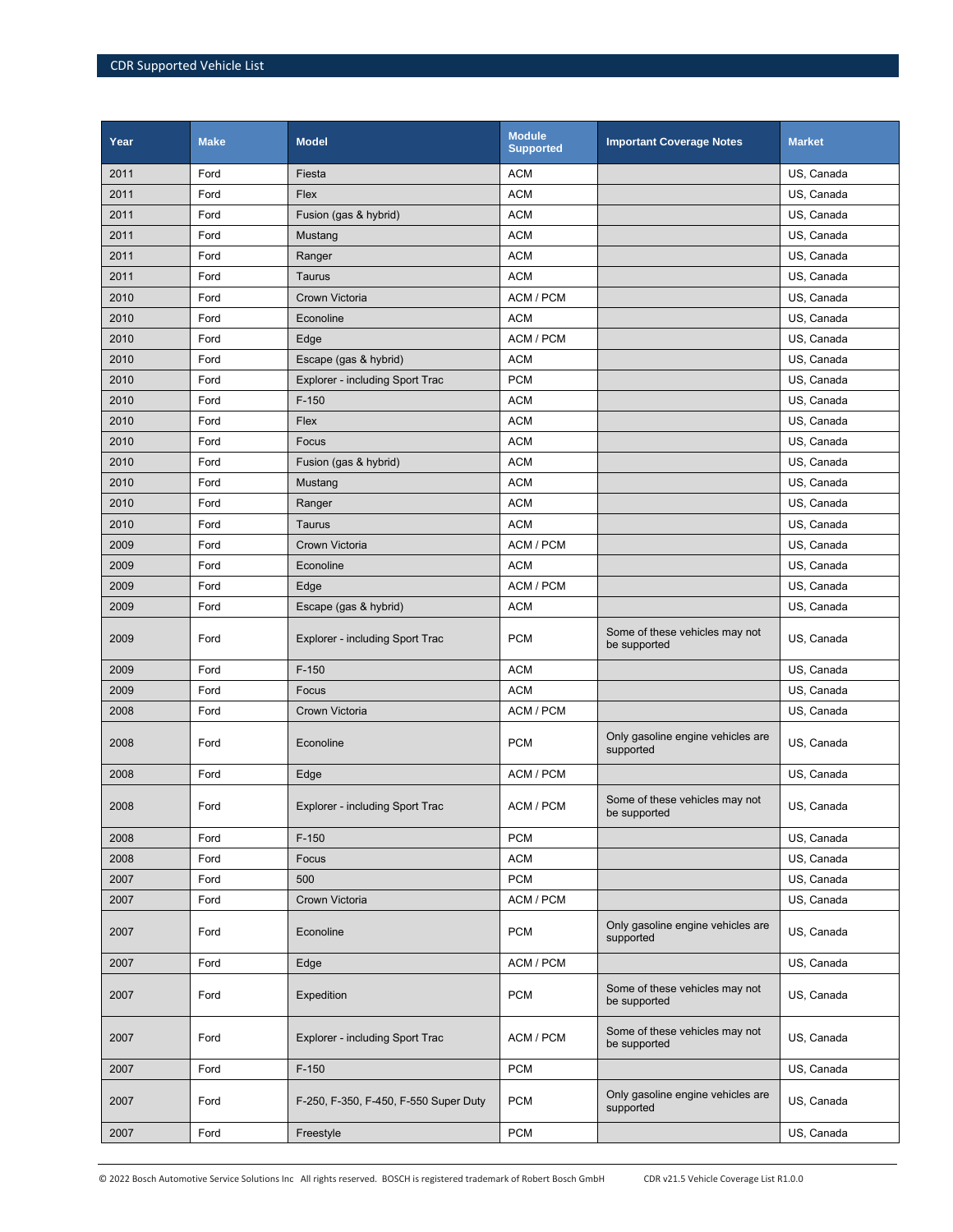| Year | <b>Make</b> | <b>Model</b>                          | <b>Module</b><br><b>Supported</b> | <b>Important Coverage Notes</b>                | <b>Market</b> |
|------|-------------|---------------------------------------|-----------------------------------|------------------------------------------------|---------------|
| 2007 | Ford        | Fusion                                | ACM / PCM                         |                                                | US, Canada    |
| 2007 | Ford        | Mustang                               | <b>PCM</b>                        |                                                | US, Canada    |
| 2006 | Ford        | Crown Victoria                        | ACM / PCM                         |                                                | US, Canada    |
| 2006 | Ford        | Econoline                             | <b>PCM</b>                        | Only gasoline engine vehicles are<br>supported | US, Canada    |
| 2006 | Ford        | Expedition                            | <b>PCM</b>                        |                                                | US, Canada    |
| 2006 | Ford        | Explorer                              | ACM / PCM                         | Some of these vehicles may not<br>be supported | US, Canada    |
| 2006 | Ford        | <b>Explorer Sport Trac</b>            | <b>ACM</b>                        | Some of these vehicles may not<br>be supported | US, Canada    |
| 2006 | Ford        | $F-150$                               | <b>PCM</b>                        |                                                | US, Canada    |
| 2006 | Ford        | F-250, F-350, F-450, F-550 Super Duty | ACM / PCM                         |                                                | US, Canada    |
| 2006 | Ford        | Freestyle                             | <b>PCM</b>                        |                                                | US, Canada    |
| 2006 | Ford        | Fusion                                | ACM / PCM                         |                                                | US, Canada    |
| 2006 | Ford        | Mustang                               | <b>PCM</b>                        |                                                | US, Canada    |
| 2006 | Ford        | Ranger                                | <b>ACM</b>                        |                                                | US, Canada    |
| 2005 | Ford        | 500                                   | <b>PCM</b>                        |                                                | US, Canada    |
| 2005 | Ford        | 500                                   | <b>PCM</b>                        |                                                | US, Canada    |
| 2005 | Ford        | Crown Victoria                        | ACM / PCM                         |                                                | US, Canada    |
| 2005 | Ford        | Econoline                             | <b>PCM</b>                        | Only gasoline engine vehicles are<br>supported | US, Canada    |
| 2005 | Ford        | Excursion                             | <b>ACM</b>                        |                                                | US, Canada    |
| 2005 | Ford        | Expedition                            | <b>PCM</b>                        |                                                | US, Canada    |
| 2005 | Ford        | Explorer                              | <b>PCM</b>                        |                                                | US, Canada    |
| 2005 | Ford        | $F-150$                               | <b>PCM</b>                        |                                                | US, Canada    |
| 2005 | Ford        | F-250, F-350, F-450, F-550 Super Duty | ACM / PCM                         |                                                | US, Canada    |
| 2005 | Ford        | Freestyle                             | <b>PCM</b>                        |                                                | US, Canada    |
| 2005 | Ford        | Mustang                               | <b>PCM</b>                        |                                                | US, Canada    |
| 2005 | Ford        | Ranger                                | <b>ACM</b>                        |                                                | US, Canada    |
| 2005 | Ford        | Thunderbird                           | ACM / PCM                         |                                                | US, Canada    |
| 2004 | Ford        | Crown Victoria                        | <b>ACM</b>                        |                                                | US, Canada    |
| 2004 | Ford        | Escape                                | $ACM$                             |                                                | US, Canada    |
| 2004 | Ford        | Excursion                             | <b>ACM</b>                        |                                                | US, Canada    |
| 2004 | Ford        | Explorer                              | <b>PCM</b>                        |                                                | US, Canada    |
| 2004 | Ford        | F-150 (except Heritage)               | <b>PCM</b>                        |                                                | US, Canada    |
| 2004 | Ford        | F-150 (Heritage)                      | <b>ACM</b>                        |                                                | US, Canada    |
| 2004 | Ford        | F-250, F-350, F-450, F-550 Super Duty | <b>ACM</b>                        |                                                | US, Canada    |
| 2004 | Ford        | Mustang                               | <b>ACM</b>                        |                                                | US, Canada    |
| 2004 | Ford        | Ranger                                | ACM                               |                                                | US, Canada    |
| 2004 | Ford        | Thunderbird                           | ACM / PCM                         |                                                | US, Canada    |
| 2003 | Ford        | Crown Victoria                        | <b>ACM</b>                        |                                                | US, Canada    |
| 2003 | Ford        | Escape                                | <b>ACM</b>                        |                                                | US, Canada    |
| 2003 | Ford        | Excursion                             | <b>ACM</b>                        |                                                | US, Canada    |
| 2003 | Ford        | $F-150$                               | <b>ACM</b>                        |                                                | US, Canada    |
| 2003 | Ford        | F-250, F-350, F-450, F-550 Super Duty | <b>ACM</b>                        |                                                | US, Canada    |
| 2003 | Ford        | Mustang                               | <b>ACM</b>                        |                                                | US, Canada    |
| 2003 | Ford        | Ranger                                | <b>ACM</b>                        |                                                | US, Canada    |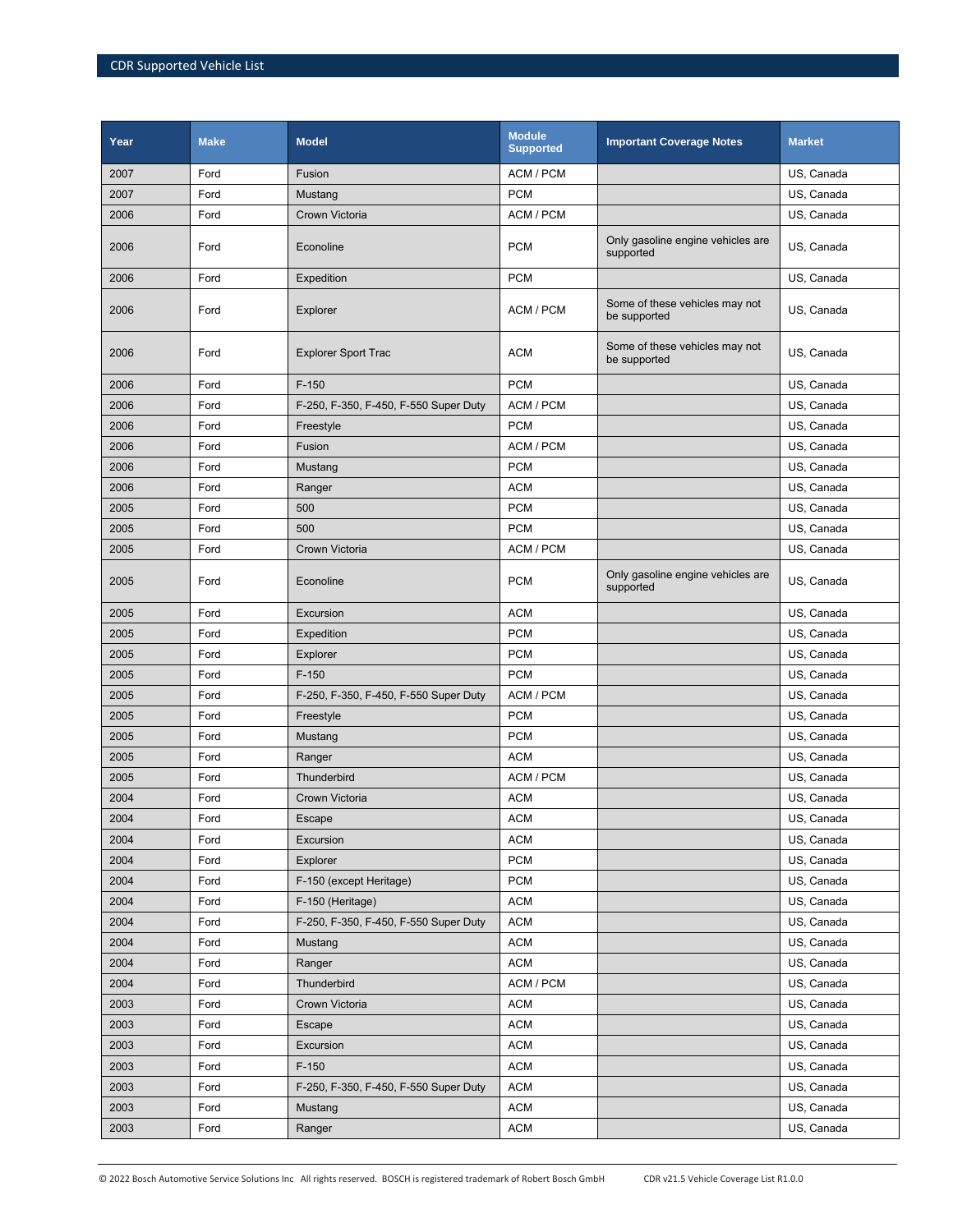| Year | <b>Make</b>  | <b>Model</b>                          | <b>Module</b><br><b>Supported</b> | <b>Important Coverage Notes</b>                                        | <b>Market</b> |
|------|--------------|---------------------------------------|-----------------------------------|------------------------------------------------------------------------|---------------|
| 2003 | Ford         | Thunderbird                           | ACM / PCM                         |                                                                        | US, Canada    |
| 2003 | Ford         | Windstar                              | <b>ACM</b>                        |                                                                        | US, Canada    |
| 2002 | Ford         | Crown Victoria                        | <b>ACM</b>                        |                                                                        | US, Canada    |
| 2002 | Ford         | Escape                                | <b>ACM</b>                        |                                                                        | US, Canada    |
| 2002 | Ford         | Escort                                | <b>ACM</b>                        |                                                                        | US, Canada    |
| 2002 | Ford         | Excursion                             | <b>ACM</b>                        |                                                                        | US, Canada    |
| 2002 | Ford         | Expedition                            | <b>ACM</b>                        |                                                                        | US, Canada    |
| 2002 | Ford         | Explorer Sport (2 door)               | <b>ACM</b>                        |                                                                        | US, Canada    |
| 2002 | Ford         | Explorer Sport Trac (pickup)          | <b>ACM</b>                        |                                                                        | US, Canada    |
| 2002 | Ford         | $F-150$                               | <b>ACM</b>                        |                                                                        | US, Canada    |
| 2002 | Ford         | F-250, F-350, F-450, F-550 Super Duty | <b>ACM</b>                        |                                                                        | US, Canada    |
| 2002 | Ford         | Mustang                               | <b>ACM</b>                        |                                                                        | US, Canada    |
| 2002 | Ford         | Ranger                                | <b>ACM</b>                        |                                                                        | US, Canada    |
| 2002 | Ford         | Thunderbird                           | <b>ACM</b>                        |                                                                        | US, Canada    |
| 2002 | Ford         | Windstar                              | <b>ACM</b>                        |                                                                        | US, Canada    |
| 2001 | Ford         | Crown Victoria                        | <b>ACM</b>                        |                                                                        | US, Canada    |
| 2001 | Ford         | Escape                                | <b>ACM</b>                        |                                                                        | US, Canada    |
| 2001 | Ford         | Escort                                | <b>ACM</b>                        |                                                                        | US, Canada    |
| 2001 | Ford         | Excursion                             | <b>ACM</b>                        |                                                                        | US, Canada    |
| 2001 | Ford         | Expedition                            | <b>ACM</b>                        |                                                                        | US, Canada    |
| 2001 | Ford         | Explorer Sport (2 door)               | <b>ACM</b>                        |                                                                        | US, Canada    |
| 2001 | Ford         | Explorer Sport Trac (pickup)          | <b>ACM</b>                        |                                                                        | US, Canada    |
| 2001 | Ford         | $F-150$                               | <b>ACM</b>                        |                                                                        | US, Canada    |
| 2001 | Ford         | F-250, F-350, F-450, F-550 Super Duty | <b>ACM</b>                        |                                                                        | US, Canada    |
| 2001 | Ford         | Mustang                               | <b>ACM</b>                        |                                                                        | US, Canada    |
| 2001 | Ford         | Ranger                                | <b>ACM</b>                        |                                                                        | US, Canada    |
| 2001 | Ford         | Taurus                                | <b>ACM</b>                        |                                                                        | US, Canada    |
| 2001 | Ford         | Windstar                              | <b>ACM</b>                        |                                                                        | US, Canada    |
| 2022 | Freightliner | Sprinter Van                          | <b>ACM</b>                        |                                                                        | US, China     |
| 2021 | Freightliner | Sprinter Van                          | <b>ACM</b>                        |                                                                        | US, China     |
| 2020 | Freightliner | Sprinter Van                          | <b>ACM</b>                        |                                                                        | US, China     |
| 2019 | Freightliner | Sprinter Van                          | <b>ACM</b>                        |                                                                        | US            |
| 1997 | Geo          | Metro                                 | <b>ACM</b>                        |                                                                        | <b>NAFTA</b>  |
| 1997 | Geo          | Tracker                               | <b>ACM</b>                        |                                                                        | <b>NAFTA</b>  |
| 1996 | Geo          | Metro                                 | <b>ACM</b>                        |                                                                        | <b>NAFTA</b>  |
| 1996 | Geo          | Tracker                               | <b>ACM</b>                        |                                                                        | <b>NAFTA</b>  |
| 1995 | Geo          | Metro                                 | <b>ACM</b>                        |                                                                        | <b>NAFTA</b>  |
| 1999 | GM           | EV <sub>1</sub>                       | <b>ACM</b>                        |                                                                        | <b>NAFTA</b>  |
| 1998 | GM           | EV <sub>1</sub>                       | <b>ACM</b>                        |                                                                        | <b>NAFTA</b>  |
| 1997 | <b>GM</b>    | EV <sub>1</sub>                       | <b>ACM</b>                        |                                                                        | <b>NAFTA</b>  |
| 2023 | <b>GMC</b>   | Acadia                                | ACM / ASCM                        | ASCM coverage depends on<br>RPO, refer to the help file for<br>details | <b>NAFTA</b>  |
| 2023 | <b>GMC</b>   | Canyon                                | <b>ACM</b>                        |                                                                        | <b>NAFTA</b>  |
| 2023 | <b>GMC</b>   | Hummer                                | ACM / ASCM                        |                                                                        | <b>NAFTA</b>  |
| 2023 | <b>GMC</b>   | Savana                                | <b>ACM</b>                        |                                                                        | <b>NAFTA</b>  |
| 2023 | <b>GMC</b>   | Sierra                                | ACM / ASCM /<br><b>FCM</b>        |                                                                        | <b>NAFTA</b>  |
| 2023 | <b>GMC</b>   | Sierra HD                             | ACM / FCM                         |                                                                        | <b>NAFTA</b>  |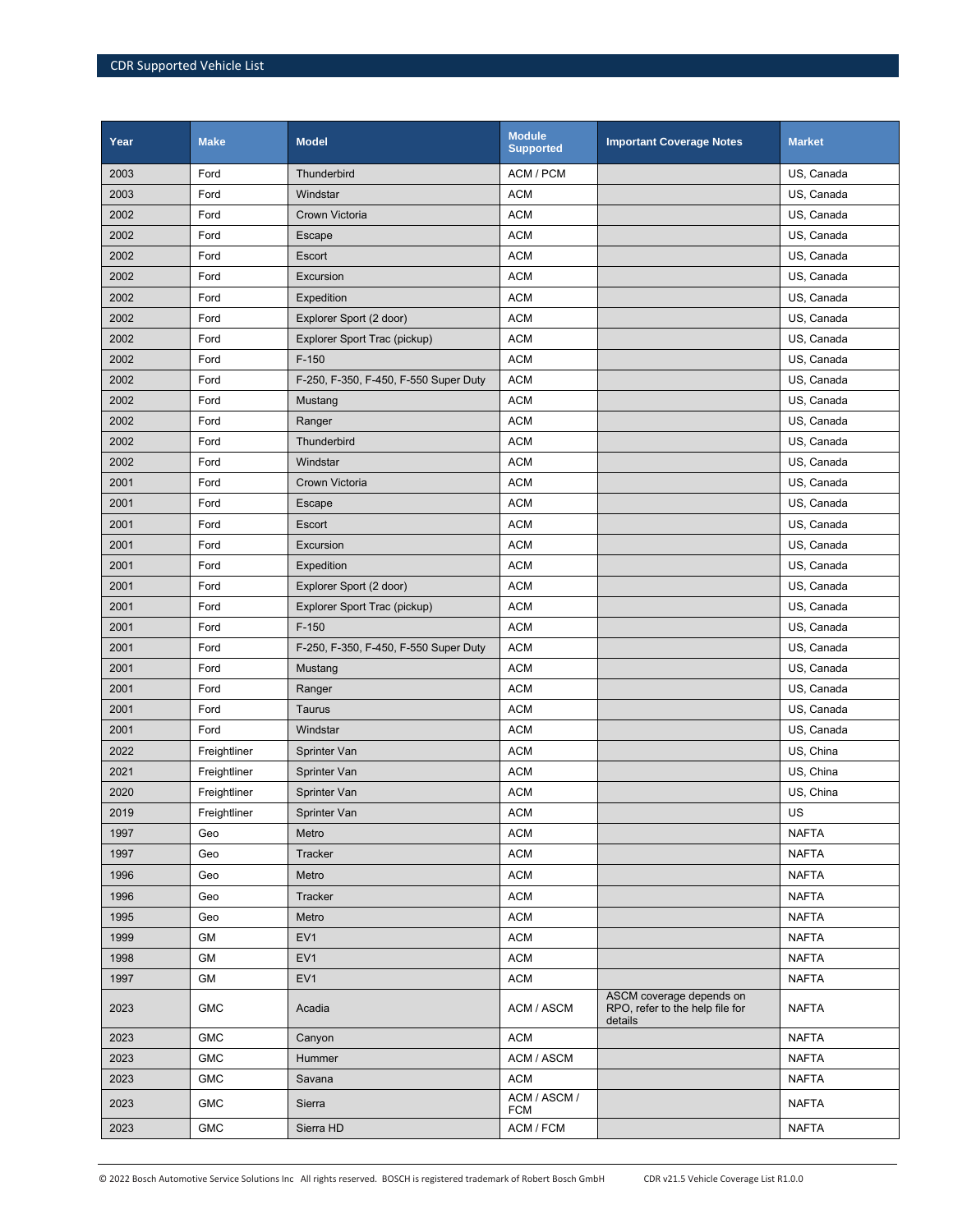| Year | <b>Make</b> | <b>Model</b>   | <b>Module</b><br><b>Supported</b> | <b>Important Coverage Notes</b>                                        | <b>Market</b> |
|------|-------------|----------------|-----------------------------------|------------------------------------------------------------------------|---------------|
| 2023 | <b>GMC</b>  | Terrain        | ACM / FCM                         |                                                                        | <b>NAFTA</b>  |
| 2023 | <b>GMC</b>  | Yukon          | ACM / ASCM                        |                                                                        | <b>NAFTA</b>  |
| 2022 | <b>GMC</b>  | Acadia         | ACM / ASCM                        | ASCM coverage depends on<br>RPO, refer to the help file for<br>details | <b>NAFTA</b>  |
| 2022 | <b>GMC</b>  | Canyon         | <b>ACM</b>                        |                                                                        | <b>NAFTA</b>  |
| 2022 | <b>GMC</b>  | Hummer         | <b>ACM / ASCM</b>                 |                                                                        | <b>NAFTA</b>  |
| 2022 | <b>GMC</b>  | Savana         | <b>ACM</b>                        |                                                                        | <b>NAFTA</b>  |
| 2022 | <b>GMC</b>  | Sierra         | ACM / FCM                         |                                                                        | <b>NAFTA</b>  |
| 2022 | <b>GMC</b>  | Terrain        | ACM / FCM                         |                                                                        | <b>NAFTA</b>  |
| 2022 | <b>GMC</b>  | Yukon          | ACM / ASCM                        |                                                                        | <b>NAFTA</b>  |
| 2021 | <b>GMC</b>  | Acadia         | <b>ACM</b>                        |                                                                        | <b>NAFTA</b>  |
| 2021 | <b>GMC</b>  | Canyon         | <b>ACM</b>                        |                                                                        | <b>NAFTA</b>  |
| 2021 | <b>GMC</b>  | Savana         | <b>ACM</b>                        |                                                                        | <b>NAFTA</b>  |
| 2021 | <b>GMC</b>  | Sierra         | ACM / FCM                         |                                                                        | <b>NAFTA</b>  |
| 2021 | <b>GMC</b>  | Terrain        | ACM / FCM                         |                                                                        | <b>NAFTA</b>  |
| 2021 | <b>GMC</b>  | Yukon          | ACM / ASCM                        |                                                                        | <b>NAFTA</b>  |
| 2020 | <b>GMC</b>  | Acadia         | ACM / ASCM                        | ASCM coverage depends on<br>RPO, refer to the help file for<br>details | <b>NAFTA</b>  |
| 2020 | <b>GMC</b>  | Canyon         | <b>ACM</b>                        |                                                                        | <b>NAFTA</b>  |
| 2020 | <b>GMC</b>  | Savana         | <b>ACM</b>                        |                                                                        | <b>NAFTA</b>  |
| 2020 | <b>GMC</b>  | Sierra         | ACM / FCM                         |                                                                        | <b>NAFTA</b>  |
| 2020 | <b>GMC</b>  | Terrain        | ACM / FCM                         |                                                                        | <b>NAFTA</b>  |
| 2020 | <b>GMC</b>  | Yukon          | <b>ACM</b>                        |                                                                        | <b>NAFTA</b>  |
| 2019 | <b>GMC</b>  | Acadia         | ACM / ASCM                        | ASCM coverage depends on<br>RPO, refer to the help file for<br>details | <b>NAFTA</b>  |
| 2019 | <b>GMC</b>  | Canyon         | <b>ACM</b>                        |                                                                        | <b>NAFTA</b>  |
| 2019 | <b>GMC</b>  | Savana         | <b>ACM</b>                        |                                                                        | <b>NAFTA</b>  |
| 2019 | <b>GMC</b>  | Sierra         | ACM / FCM                         |                                                                        | <b>NAFTA</b>  |
| 2019 | <b>GMC</b>  | Sierra Limited | <b>ACM</b>                        |                                                                        | <b>NAFTA</b>  |
| 2019 | ${\sf GMC}$ | Terrain        | ACM / FCM                         |                                                                        | <b>NAFTA</b>  |
| 2019 | <b>GMC</b>  | Yukon          | <b>ACM</b>                        |                                                                        | <b>NAFTA</b>  |
| 2018 | <b>GMC</b>  | Acadia         | <b>ACM / ASCM</b>                 | ASCM coverage depends on<br>RPO, refer to the help file for<br>details | <b>NAFTA</b>  |
| 2018 | <b>GMC</b>  | Canyon         | <b>ACM</b>                        |                                                                        | <b>NAFTA</b>  |
| 2018 | <b>GMC</b>  | Savana         | <b>ACM</b>                        |                                                                        | <b>NAFTA</b>  |
| 2018 | <b>GMC</b>  | Sierra         | <b>ACM</b>                        |                                                                        | <b>NAFTA</b>  |
| 2018 | <b>GMC</b>  | Terrain        | <b>ACM</b>                        |                                                                        | <b>NAFTA</b>  |
| 2018 | <b>GMC</b>  | Yukon          | <b>ACM</b>                        |                                                                        | <b>NAFTA</b>  |
| 2017 | <b>GMC</b>  | Acadia         | ACM / ASCM                        | ASCM coverage depends on<br>RPO, refer to the help file for<br>details | <b>NAFTA</b>  |
| 2017 | <b>GMC</b>  | Acadia Limited | <b>ACM</b>                        |                                                                        | <b>NAFTA</b>  |
| 2017 | <b>GMC</b>  | Canyon         | <b>ACM</b>                        |                                                                        | <b>NAFTA</b>  |
| 2017 | <b>GMC</b>  | Savana         | <b>ACM</b>                        |                                                                        | <b>NAFTA</b>  |
| 2017 | <b>GMC</b>  | Sierra         | <b>ACM</b>                        |                                                                        | <b>NAFTA</b>  |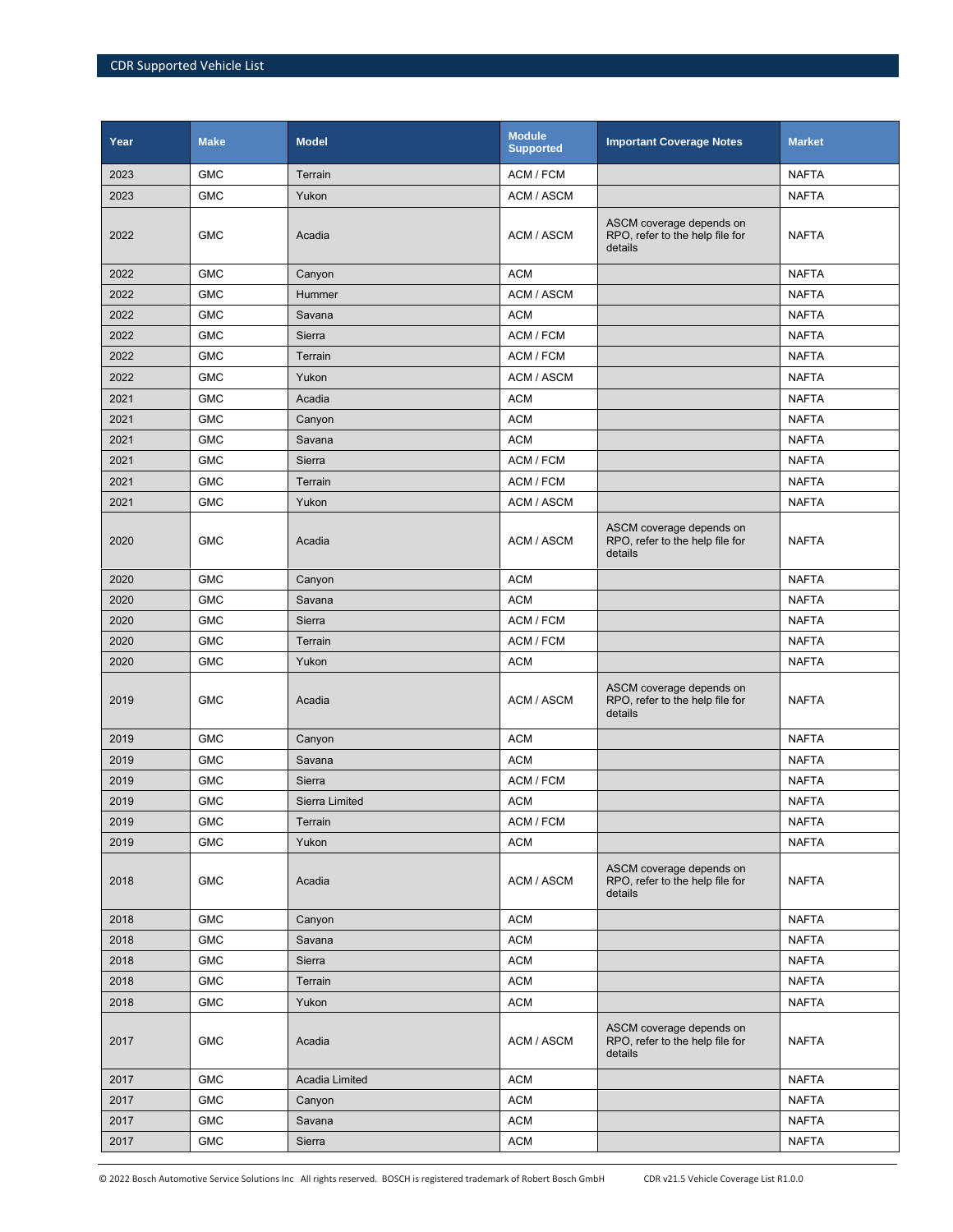| Year | <b>Make</b> | <b>Model</b>            | <b>Module</b><br><b>Supported</b> | <b>Important Coverage Notes</b> | <b>Market</b> |
|------|-------------|-------------------------|-----------------------------------|---------------------------------|---------------|
| 2017 | <b>GMC</b>  | Terrain                 | <b>ACM</b>                        |                                 | <b>NAFTA</b>  |
| 2017 | <b>GMC</b>  | Yukon                   | <b>ACM</b>                        |                                 | <b>NAFTA</b>  |
| 2016 | <b>GMC</b>  | Canyon                  | <b>ACM</b>                        |                                 | <b>NAFTA</b>  |
| 2016 | <b>GMC</b>  | Savana                  | <b>ACM</b>                        |                                 | <b>NAFTA</b>  |
| 2016 | <b>GMC</b>  | Sierra                  | <b>ACM</b>                        |                                 | <b>NAFTA</b>  |
| 2016 | <b>GMC</b>  | Terrain                 | <b>ACM</b>                        |                                 | <b>NAFTA</b>  |
| 2016 | <b>GMC</b>  | Yukon                   | <b>ACM</b>                        |                                 | <b>NAFTA</b>  |
| 2015 | <b>GMC</b>  | Acadia                  | <b>ACM</b>                        |                                 | <b>NAFTA</b>  |
| 2015 | <b>GMC</b>  | Canyon                  | <b>ACM</b>                        |                                 | <b>NAFTA</b>  |
| 2015 | <b>GMC</b>  | Savana                  | <b>ACM</b>                        |                                 | <b>NAFTA</b>  |
| 2015 | <b>GMC</b>  | Sierra                  | <b>ACM</b>                        |                                 | <b>NAFTA</b>  |
| 2015 | <b>GMC</b>  | Terrain                 | <b>ACM</b>                        |                                 | <b>NAFTA</b>  |
| 2015 | <b>GMC</b>  | Yukon                   | <b>ACM</b>                        |                                 | <b>NAFTA</b>  |
| 2014 | <b>GMC</b>  | Acadia                  | <b>ACM</b>                        |                                 | <b>NAFTA</b>  |
| 2014 | <b>GMC</b>  | Savana                  | ACM / ROS                         |                                 | <b>NAFTA</b>  |
| 2014 | <b>GMC</b>  | Sierra                  | <b>ACM</b>                        |                                 | <b>NAFTA</b>  |
| 2014 | <b>GMC</b>  | Terrain                 | <b>ACM</b>                        |                                 | <b>NAFTA</b>  |
| 2014 | <b>GMC</b>  | Yukon                   | <b>ACM</b>                        |                                 | <b>NAFTA</b>  |
| 2013 | <b>GMC</b>  | Acadia                  | <b>ACM</b>                        |                                 | <b>NAFTA</b>  |
| 2013 | <b>GMC</b>  | Savana                  | ACM / ROS                         |                                 | <b>NAFTA</b>  |
| 2013 | <b>GMC</b>  | Sierra                  | <b>ACM</b>                        |                                 | <b>NAFTA</b>  |
| 2013 | <b>GMC</b>  | Terrain                 | <b>ACM</b>                        |                                 | <b>NAFTA</b>  |
| 2013 | <b>GMC</b>  | Yukon                   | <b>ACM</b>                        |                                 | <b>NAFTA</b>  |
| 2012 | <b>GMC</b>  | Acadia                  | <b>ACM</b>                        |                                 | <b>NAFTA</b>  |
| 2012 | <b>GMC</b>  | Canyon                  | <b>ACM</b>                        |                                 | <b>NAFTA</b>  |
| 2012 | <b>GMC</b>  | Savana                  | ACM / ROS                         |                                 | <b>NAFTA</b>  |
| 2012 | <b>GMC</b>  | Sierra                  | <b>ACM</b>                        |                                 | <b>NAFTA</b>  |
| 2012 | <b>GMC</b>  | Terrain                 | <b>ACM</b>                        |                                 | <b>NAFTA</b>  |
| 2012 | <b>GMC</b>  | Yukon                   | <b>ACM</b>                        |                                 | <b>NAFTA</b>  |
| 2011 | <b>GMC</b>  | Acadia                  | <b>ACM</b>                        |                                 | <b>NAFTA</b>  |
| 2011 | <b>GMC</b>  | Canyon                  | <b>ACM</b>                        |                                 | <b>NAFTA</b>  |
| 2011 | <b>GMC</b>  | Savana                  | ACM / ROS                         |                                 | <b>NAFTA</b>  |
| 2011 | <b>GMC</b>  | Sierra                  | <b>ACM</b>                        |                                 | <b>NAFTA</b>  |
| 2011 | <b>GMC</b>  | Terrain                 | <b>ACM</b>                        |                                 | <b>NAFTA</b>  |
| 2011 | <b>GMC</b>  | Yukon                   | <b>ACM</b>                        |                                 | <b>NAFTA</b>  |
| 2010 | ${\sf GMC}$ | Acadia                  | <b>ACM</b>                        |                                 | <b>NAFTA</b>  |
| 2010 | ${\sf GMC}$ | Canyon                  | <b>ACM</b>                        |                                 | <b>NAFTA</b>  |
| 2010 | <b>GMC</b>  | Savana                  | ACM / ROS                         |                                 | <b>NAFTA</b>  |
| 2010 | <b>GMC</b>  | Sierra                  | <b>ACM</b>                        |                                 | <b>NAFTA</b>  |
| 2010 | <b>GMC</b>  | Terrain                 | <b>ACM</b>                        |                                 | <b>NAFTA</b>  |
| 2010 | <b>GMC</b>  | Yukon                   | <b>ACM</b>                        |                                 | <b>NAFTA</b>  |
| 2009 | ${\sf GMC}$ | Acadia                  | ACM / ROS                         |                                 | <b>NAFTA</b>  |
| 2009 | <b>GMC</b>  | Canyon                  | <b>ACM</b>                        |                                 | <b>NAFTA</b>  |
| 2009 | <b>GMC</b>  | Envoy                   | <b>ACM</b>                        |                                 | <b>NAFTA</b>  |
| 2009 | <b>GMC</b>  | Savana                  | ACM / ROS                         |                                 | <b>NAFTA</b>  |
| 2009 | <b>GMC</b>  | Sierra (1500/2500/3500) | ACM / ROS                         |                                 | <b>NAFTA</b>  |
| 2009 | <b>GMC</b>  | <b>Top Kick</b>         | <b>ACM</b>                        |                                 | <b>NAFTA</b>  |
| 2009 | <b>GMC</b>  | Yukon                   | ACM / ROS                         |                                 | <b>NAFTA</b>  |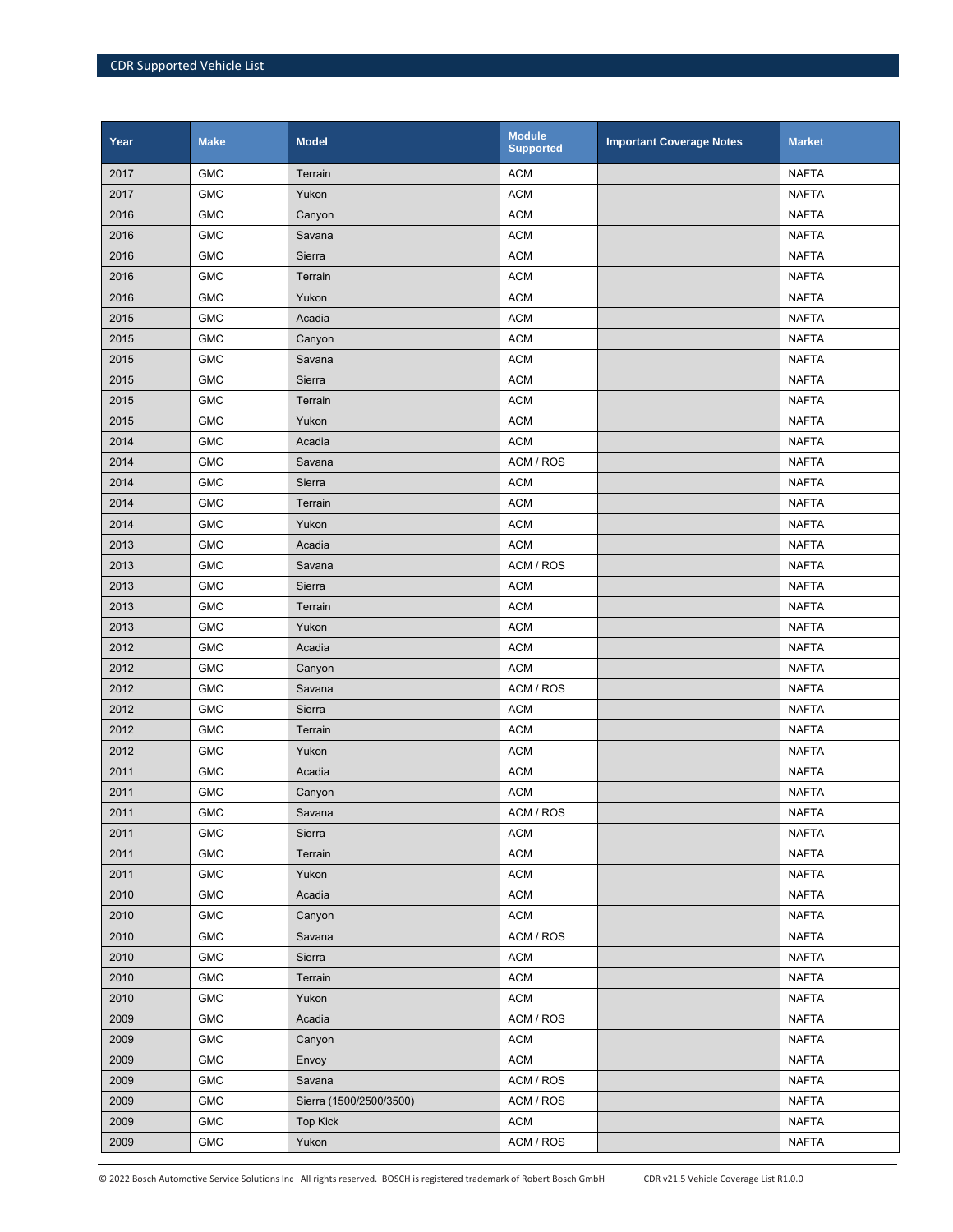| Year | <b>Make</b> | <b>Model</b>            | <b>Module</b><br><b>Supported</b> | <b>Important Coverage Notes</b> | <b>Market</b> |
|------|-------------|-------------------------|-----------------------------------|---------------------------------|---------------|
| 2008 | <b>GMC</b>  | Acadia                  | ACM / ROS                         |                                 | <b>NAFTA</b>  |
| 2008 | <b>GMC</b>  | Canyon                  | <b>ACM</b>                        |                                 | <b>NAFTA</b>  |
| 2008 | <b>GMC</b>  | Envoy                   | <b>ACM</b>                        |                                 | <b>NAFTA</b>  |
| 2008 | <b>GMC</b>  | Savana                  | ACM / ROS                         |                                 | <b>NAFTA</b>  |
| 2008 | <b>GMC</b>  | Sierra (1500/2500/3500) | ACM / ROS                         |                                 | <b>NAFTA</b>  |
| 2008 | <b>GMC</b>  | <b>Top Kick</b>         | <b>ACM</b>                        |                                 | <b>NAFTA</b>  |
| 2008 | <b>GMC</b>  | Yukon                   | ACM / ROS                         |                                 | <b>NAFTA</b>  |
| 2007 | <b>GMC</b>  | Acadia                  | ACM / ROS                         |                                 | <b>NAFTA</b>  |
| 2007 | <b>GMC</b>  | Canyon                  | <b>ACM</b>                        |                                 | <b>NAFTA</b>  |
| 2007 | <b>GMC</b>  | Envoy                   | <b>ACM</b>                        |                                 | <b>NAFTA</b>  |
| 2007 | <b>GMC</b>  | Savana                  | <b>ACM</b>                        |                                 | <b>NAFTA</b>  |
| 2007 | <b>GMC</b>  | Sierra                  | ACM / ROS                         |                                 | <b>NAFTA</b>  |
| 2007 | <b>GMC</b>  | <b>Top Kick</b>         | <b>ACM</b>                        |                                 | <b>NAFTA</b>  |
| 2007 | <b>GMC</b>  | Yukon                   | ACM / ROS                         |                                 | <b>NAFTA</b>  |
| 2006 | <b>GMC</b>  | Acadia                  | <b>ACM</b>                        |                                 | <b>NAFTA</b>  |
| 2006 | <b>GMC</b>  | Canyon                  | <b>ACM</b>                        |                                 | <b>NAFTA</b>  |
| 2006 | <b>GMC</b>  | Canyon                  | <b>ACM</b>                        |                                 | <b>NAFTA</b>  |
| 2006 | <b>GMC</b>  | Envoy                   | <b>ACM</b>                        |                                 | <b>NAFTA</b>  |
| 2006 | <b>GMC</b>  | Envoy                   | <b>ACM</b>                        |                                 | <b>NAFTA</b>  |
| 2006 | <b>GMC</b>  | Savana                  | <b>ACM</b>                        |                                 | <b>NAFTA</b>  |
| 2006 | <b>GMC</b>  | Sierra                  | <b>ACM</b>                        |                                 | <b>NAFTA</b>  |
| 2006 | <b>GMC</b>  | Sierra                  | <b>ACM</b>                        |                                 | <b>NAFTA</b>  |
| 2006 | <b>GMC</b>  | <b>Top Kick</b>         | <b>ACM</b>                        |                                 | <b>NAFTA</b>  |
| 2006 | <b>GMC</b>  | Yukon                   | <b>ACM</b>                        |                                 | <b>NAFTA</b>  |
| 2005 | <b>GMC</b>  | Canyon                  | <b>ACM</b>                        |                                 | <b>NAFTA</b>  |
| 2005 | <b>GMC</b>  | Envoy                   | <b>ACM</b>                        |                                 | <b>NAFTA</b>  |
| 2005 | <b>GMC</b>  | Jimmy                   | <b>ACM</b>                        |                                 | <b>NAFTA</b>  |
| 2005 | <b>GMC</b>  | Safari                  | <b>ACM</b>                        |                                 | <b>NAFTA</b>  |
| 2005 | <b>GMC</b>  | Savana                  | <b>ACM</b>                        |                                 | <b>NAFTA</b>  |
| 2005 | <b>GMC</b>  | Sierra                  | <b>ACM</b>                        |                                 | <b>NAFTA</b>  |
| 2005 | <b>GMC</b>  | <b>Top Kick</b>         | <b>ACM</b>                        |                                 | <b>NAFTA</b>  |
| 2005 | <b>GMC</b>  | Yukon                   | <b>ACM</b>                        |                                 | <b>NAFTA</b>  |
| 2004 | <b>GMC</b>  | Canyon                  | <b>ACM</b>                        |                                 | <b>NAFTA</b>  |
| 2004 | <b>GMC</b>  | Envoy                   | <b>ACM</b>                        |                                 | <b>NAFTA</b>  |
| 2004 | <b>GMC</b>  | Jimmy                   | <b>ACM</b>                        |                                 | <b>NAFTA</b>  |
| 2004 | ${\sf GMC}$ | Safari                  | <b>ACM</b>                        |                                 | <b>NAFTA</b>  |
| 2004 | ${\sf GMC}$ | Savana                  | <b>ACM</b>                        |                                 | <b>NAFTA</b>  |
| 2004 | <b>GMC</b>  | Sierra                  | <b>ACM</b>                        |                                 | <b>NAFTA</b>  |
| 2004 | <b>GMC</b>  | Sonoma                  | <b>ACM</b>                        |                                 | <b>NAFTA</b>  |
| 2004 | ${\sf GMC}$ | <b>Top Kick</b>         | <b>ACM</b>                        |                                 | <b>NAFTA</b>  |
| 2004 | <b>GMC</b>  | Yukon                   | <b>ACM</b>                        |                                 | <b>NAFTA</b>  |
| 2003 | ${\sf GMC}$ | Envoy                   | <b>ACM</b>                        |                                 | <b>NAFTA</b>  |
| 2003 | <b>GMC</b>  | Jimmy                   | <b>ACM</b>                        |                                 | <b>NAFTA</b>  |
| 2003 | <b>GMC</b>  | Safari                  | <b>ACM</b>                        |                                 | <b>NAFTA</b>  |
| 2003 | <b>GMC</b>  | Savana                  | <b>ACM</b>                        |                                 | <b>NAFTA</b>  |
| 2003 | <b>GMC</b>  | Sierra                  | <b>ACM</b>                        |                                 | <b>NAFTA</b>  |
| 2003 | <b>GMC</b>  | Sonoma                  | <b>ACM</b>                        |                                 | <b>NAFTA</b>  |
| 2003 | <b>GMC</b>  | <b>Top Kick</b>         | <b>ACM</b>                        |                                 | <b>NAFTA</b>  |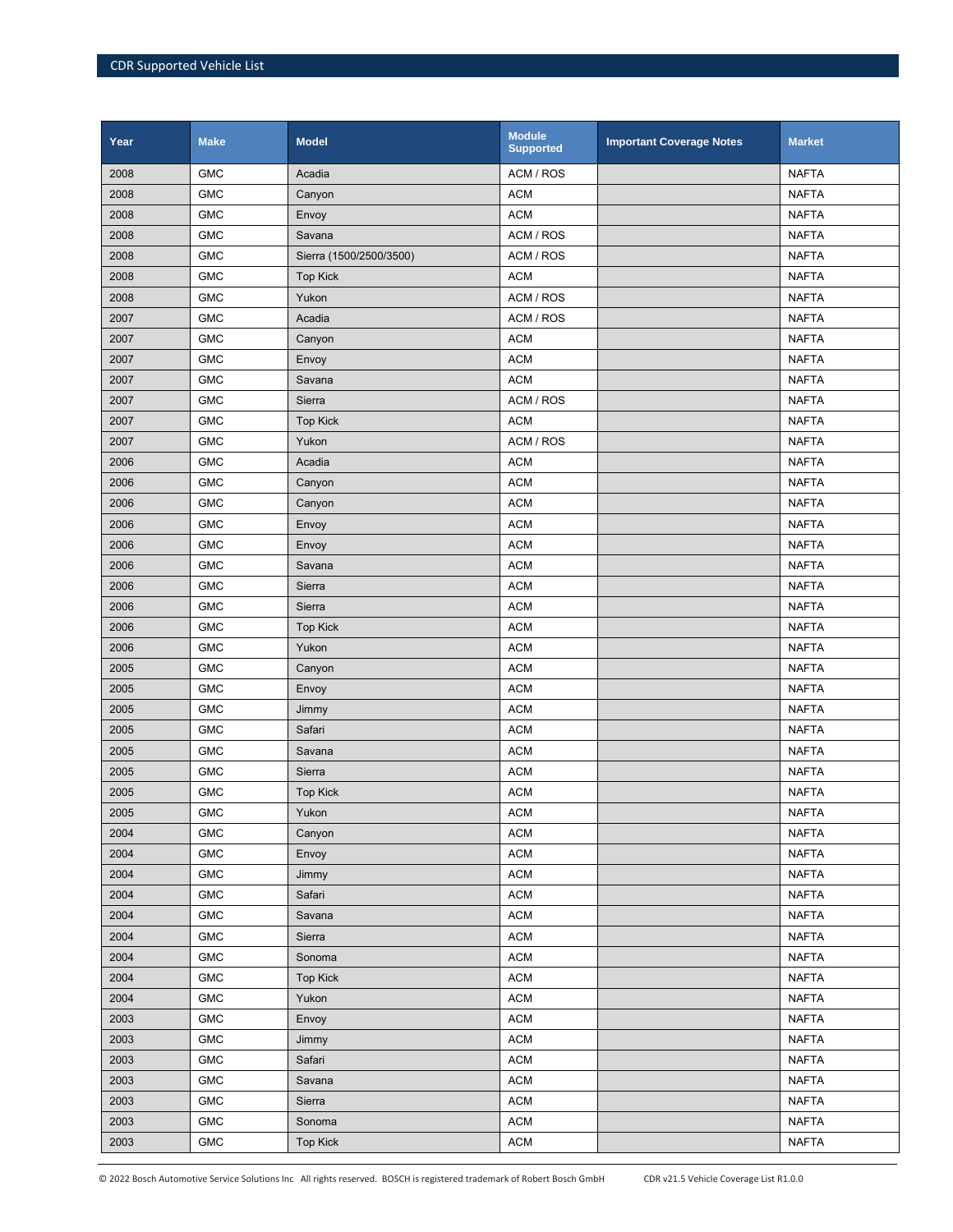| Year | <b>Make</b> | <b>Model</b>    | <b>Module</b><br><b>Supported</b> | <b>Important Coverage Notes</b> | <b>Market</b> |
|------|-------------|-----------------|-----------------------------------|---------------------------------|---------------|
| 2003 | <b>GMC</b>  | Yukon           | <b>ACM</b>                        |                                 | <b>NAFTA</b>  |
| 2002 | <b>GMC</b>  | Envoy           | <b>ACM</b>                        |                                 | <b>NAFTA</b>  |
| 2002 | <b>GMC</b>  | Jimmy           | <b>ACM</b>                        |                                 | <b>NAFTA</b>  |
| 2002 | <b>GMC</b>  | Safari          | <b>ACM</b>                        |                                 | <b>NAFTA</b>  |
| 2002 | <b>GMC</b>  | Savana          | <b>ACM</b>                        |                                 | <b>NAFTA</b>  |
| 2002 | <b>GMC</b>  | Sierra          | <b>ACM</b>                        |                                 | <b>NAFTA</b>  |
| 2002 | <b>GMC</b>  | Sonoma          | <b>ACM</b>                        |                                 | <b>NAFTA</b>  |
| 2002 | <b>GMC</b>  | Yukon           | <b>ACM</b>                        |                                 | <b>NAFTA</b>  |
| 2001 | <b>GMC</b>  | C/K pickup      | <b>ACM</b>                        |                                 | <b>NAFTA</b>  |
| 2001 | <b>GMC</b>  | Jimmy           | <b>ACM</b>                        |                                 | <b>NAFTA</b>  |
| 2001 | <b>GMC</b>  | Safari          | <b>ACM</b>                        |                                 | <b>NAFTA</b>  |
| 2001 | <b>GMC</b>  | Savana          | <b>ACM</b>                        |                                 | <b>NAFTA</b>  |
| 2001 | <b>GMC</b>  | Sierra          | <b>ACM</b>                        |                                 | <b>NAFTA</b>  |
| 2001 | <b>GMC</b>  | Sonoma          | <b>ACM</b>                        |                                 | <b>NAFTA</b>  |
| 2001 | <b>GMC</b>  | Yukon           | <b>ACM</b>                        |                                 | <b>NAFTA</b>  |
| 2000 | <b>GMC</b>  | C/K pickup      | <b>ACM</b>                        |                                 | <b>NAFTA</b>  |
| 2000 | <b>GMC</b>  | Jimmy           | <b>ACM</b>                        |                                 | <b>NAFTA</b>  |
| 2000 | <b>GMC</b>  | Safari          | <b>ACM</b>                        |                                 | <b>NAFTA</b>  |
| 2000 | <b>GMC</b>  | Savana          | <b>ACM</b>                        |                                 | <b>NAFTA</b>  |
| 2000 | <b>GMC</b>  | Sierra          | <b>ACM</b>                        |                                 | <b>NAFTA</b>  |
| 2000 | <b>GMC</b>  | Sonoma          | <b>ACM</b>                        |                                 | <b>NAFTA</b>  |
| 2000 | <b>GMC</b>  | Suburban        | <b>ACM</b>                        |                                 | <b>NAFTA</b>  |
| 2000 | <b>GMC</b>  | Yukon           | <b>ACM</b>                        |                                 | <b>NAFTA</b>  |
| 1999 | <b>GMC</b>  | C/K pickup      | <b>ACM</b>                        |                                 | <b>NAFTA</b>  |
| 1999 | <b>GMC</b>  | EV <sub>1</sub> | <b>ACM</b>                        |                                 | <b>NAFTA</b>  |
| 1999 | <b>GMC</b>  | Jimmy           | <b>ACM</b>                        |                                 | <b>NAFTA</b>  |
| 1999 | <b>GMC</b>  | Safari          | <b>ACM</b>                        |                                 | <b>NAFTA</b>  |
| 1999 | <b>GMC</b>  | Savana          | <b>ACM</b>                        |                                 | <b>NAFTA</b>  |
| 1999 | <b>GMC</b>  | Sierra          | <b>ACM</b>                        |                                 | <b>NAFTA</b>  |
| 1999 | <b>GMC</b>  | Sonoma          | <b>ACM</b>                        |                                 | <b>NAFTA</b>  |
| 1999 | <b>GMC</b>  | Suburban        | <b>ACM</b>                        |                                 | <b>NAFTA</b>  |
| 1999 | <b>GMC</b>  | Yukon           | <b>ACM</b>                        |                                 | <b>NAFTA</b>  |
| 1998 | <b>GMC</b>  | Jimmy           | <b>ACM</b>                        |                                 | <b>NAFTA</b>  |
| 1998 | <b>GMC</b>  | Safari          | <b>ACM</b>                        |                                 | <b>NAFTA</b>  |
| 1998 | <b>GMC</b>  | Savana          | <b>ACM</b>                        |                                 | <b>NAFTA</b>  |
| 1998 | <b>GMC</b>  | Sierra          | <b>ACM</b>                        |                                 | <b>NAFTA</b>  |
| 1998 | <b>GMC</b>  | Sonoma          | <b>ACM</b>                        |                                 | <b>NAFTA</b>  |
| 1998 | <b>GMC</b>  | Suburban        | <b>ACM</b>                        |                                 | <b>NAFTA</b>  |
| 1998 | <b>GMC</b>  | Yukon           | <b>ACM</b>                        |                                 | <b>NAFTA</b>  |
| 1997 | <b>GMC</b>  | EV <sub>1</sub> | <b>ACM</b>                        |                                 | <b>NAFTA</b>  |
| 1997 | <b>GMC</b>  | Safari          | <b>ACM</b>                        |                                 | <b>NAFTA</b>  |
| 1997 | <b>GMC</b>  | Savana          | <b>ACM</b>                        |                                 | <b>NAFTA</b>  |
| 1997 | <b>GMC</b>  | Sierra          | <b>ACM</b>                        |                                 | <b>NAFTA</b>  |
| 1997 | <b>GMC</b>  | Suburban        | <b>ACM</b>                        |                                 | <b>NAFTA</b>  |
| 1997 | <b>GMC</b>  | Yukon           | <b>ACM</b>                        |                                 | <b>NAFTA</b>  |
| 1996 | <b>GMC</b>  | Safari          | <b>ACM</b>                        |                                 | <b>NAFTA</b>  |
| 1996 | <b>GMC</b>  | Savana          | <b>ACM</b>                        |                                 | <b>NAFTA</b>  |
| 2020 | Holden      | Acadia          | <b>ACM</b>                        |                                 | Australia/NZ  |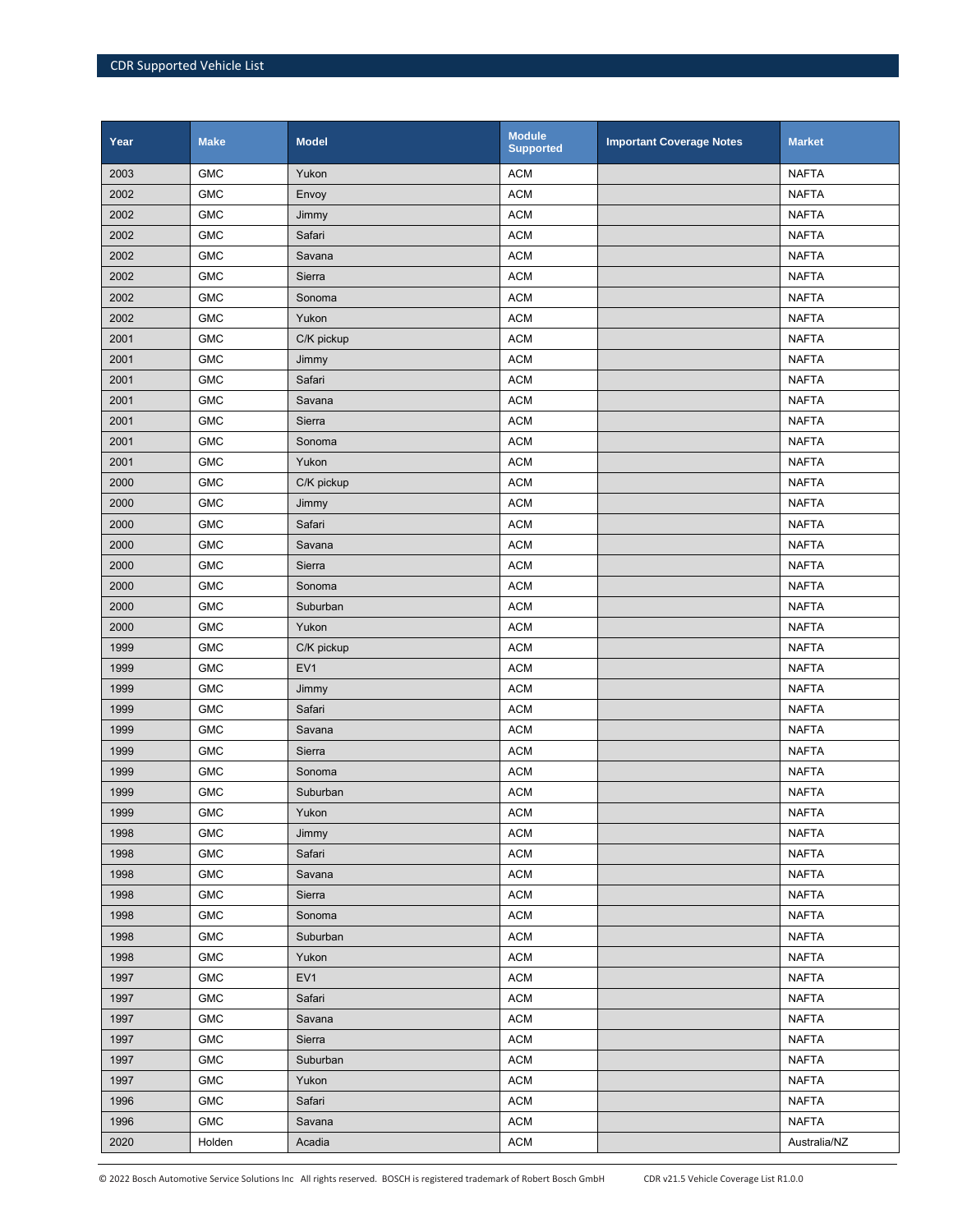| Year | <b>Make</b> | <b>Model</b>                | <b>Module</b><br><b>Supported</b> | <b>Important Coverage Notes</b> | <b>Market</b> |
|------|-------------|-----------------------------|-----------------------------------|---------------------------------|---------------|
| 2020 | Holden      | Astra Hatch / Wagon / Sedan | <b>ACM</b>                        |                                 | Australia/NZ  |
| 2020 | Holden      | Colorado                    | <b>ACM</b>                        |                                 | Australia/NZ  |
| 2020 | Holden      | Commodore                   | <b>ACM</b>                        |                                 | Australia/NZ  |
| 2020 | Holden      | Equinox                     | <b>ACM</b>                        |                                 | Australia/NZ  |
| 2020 | Holden      | Spark                       | <b>ACM</b>                        |                                 | Australia/NZ  |
| 2020 | Holden      | SportCat                    | <b>ACM</b>                        |                                 | Australia/NZ  |
| 2020 | Holden      | TrailBlazer                 | <b>ACM</b>                        |                                 | Australia/NZ  |
| 2020 | Holden      | <b>Trax</b>                 | <b>ACM</b>                        |                                 | Australia/NZ  |
| 2019 | Holden      | Astra Hatch / Wagon / Sedan | <b>ACM</b>                        |                                 | Australia/NZ  |
| 2019 | Holden      | Colorado                    | <b>ACM</b>                        |                                 | Australia/NZ  |
| 2019 | Holden      | Commodore                   | <b>ACM</b>                        |                                 | Australia/NZ  |
| 2019 | Holden      | Equinox                     | <b>ACM</b>                        |                                 | Australia/NZ  |
| 2019 | Holden      | Spark                       | <b>ACM</b>                        |                                 | Australia/NZ  |
| 2019 | Holden      | TrailBlazer                 | <b>ACM</b>                        |                                 | Australia/NZ  |
| 2019 | Holden      | <b>Trax</b>                 | <b>ACM</b>                        |                                 | Australia/NZ  |
| 2018 | Holden      | Astra Hatch / Wagon / Sedan | <b>ACM</b>                        |                                 | Australia/NZ  |
| 2018 | Holden      | Barina                      | <b>ACM</b>                        |                                 | Australia/NZ  |
| 2018 | Holden      | Captiva                     | <b>ACM</b>                        |                                 | Australia/NZ  |
| 2018 | Holden      | Colorado                    | <b>ACM</b>                        |                                 | Australia/NZ  |
| 2018 | Holden      | Commodore                   | <b>ACM</b>                        |                                 | Australia/NZ  |
| 2018 | Holden      | Equinox                     | <b>ACM</b>                        |                                 | Australia/NZ  |
| 2018 | Holden      | Spark                       | <b>ACM</b>                        |                                 | Australia/NZ  |
| 2018 | Holden      | TrailBlazer                 | <b>ACM</b>                        |                                 | Australia/NZ  |
| 2018 | Holden      | <b>Trax</b>                 | <b>ACM</b>                        |                                 | Australia/NZ  |
| 2017 | Holden      | Astra                       | <b>ACM</b>                        |                                 | Australia/NZ  |
| 2017 | Holden      | <b>Barina</b>               | <b>ACM</b>                        |                                 | Australia/NZ  |
| 2017 | Holden      | Barina Spark (with RPO WHB) | <b>ACM</b>                        |                                 | Australia/NZ  |
| 2017 | Holden      | <b>Berlina</b>              | <b>ACM</b>                        |                                 | Australia/NZ  |
| 2017 | Holden      | Calais                      | <b>ACM</b>                        |                                 | Australia/NZ  |
| 2017 | Holden      | Calais V                    | <b>ACM</b>                        |                                 | Australia/NZ  |
| 2017 | Holden      | Caprice                     | <b>ACM</b>                        |                                 | Australia/NZ  |
| 2017 | Holden      | Captiva                     | <b>ACM</b>                        |                                 | Australia/NZ  |
| 2017 | Holden      | Cascada                     | <b>ACM</b>                        |                                 | Australia/NZ  |
| 2017 | Holden      | Colorado                    | <b>ACM</b>                        |                                 | Australia/NZ  |
| 2017 | Holden      | Cruze Sedan                 | <b>ACM</b>                        |                                 | Australia/NZ  |
| 2017 | Holden      | Insignia                    | <b>ACM</b>                        |                                 | Australia/NZ  |
| 2017 | Holden      | International               | <b>ACM</b>                        |                                 | Australia/NZ  |
| 2017 | Holden      | Malibu                      | <b>ACM</b>                        |                                 | Australia/NZ  |
| 2017 | Holden      | Omega                       | <b>ACM</b>                        |                                 | Australia/NZ  |
| 2017 | Holden      | SS                          | <b>ACM</b>                        |                                 | Australia/NZ  |
| 2017 | Holden      | SS-V                        | <b>ACM</b>                        |                                 | Australia/NZ  |
| 2017 | Holden      | SV <sub>6</sub>             | <b>ACM</b>                        |                                 | Australia/NZ  |
| 2017 | Holden      | Trax                        | <b>ACM</b>                        |                                 | Australia/NZ  |
| 2017 | Holden      | Volt                        | <b>ACM</b>                        |                                 | Australia/NZ  |
| 2016 | Holden      | Astra                       | <b>ACM</b>                        |                                 | Australia/NZ  |
| 2016 | Holden      | Barina                      | <b>ACM</b>                        |                                 | Australia/NZ  |
| 2016 | Holden      | <b>Barina Spark</b>         | <b>ACM</b>                        |                                 | Australia/NZ  |
| 2016 | Holden      | Berlina                     | <b>ACM</b>                        |                                 | Australia/NZ  |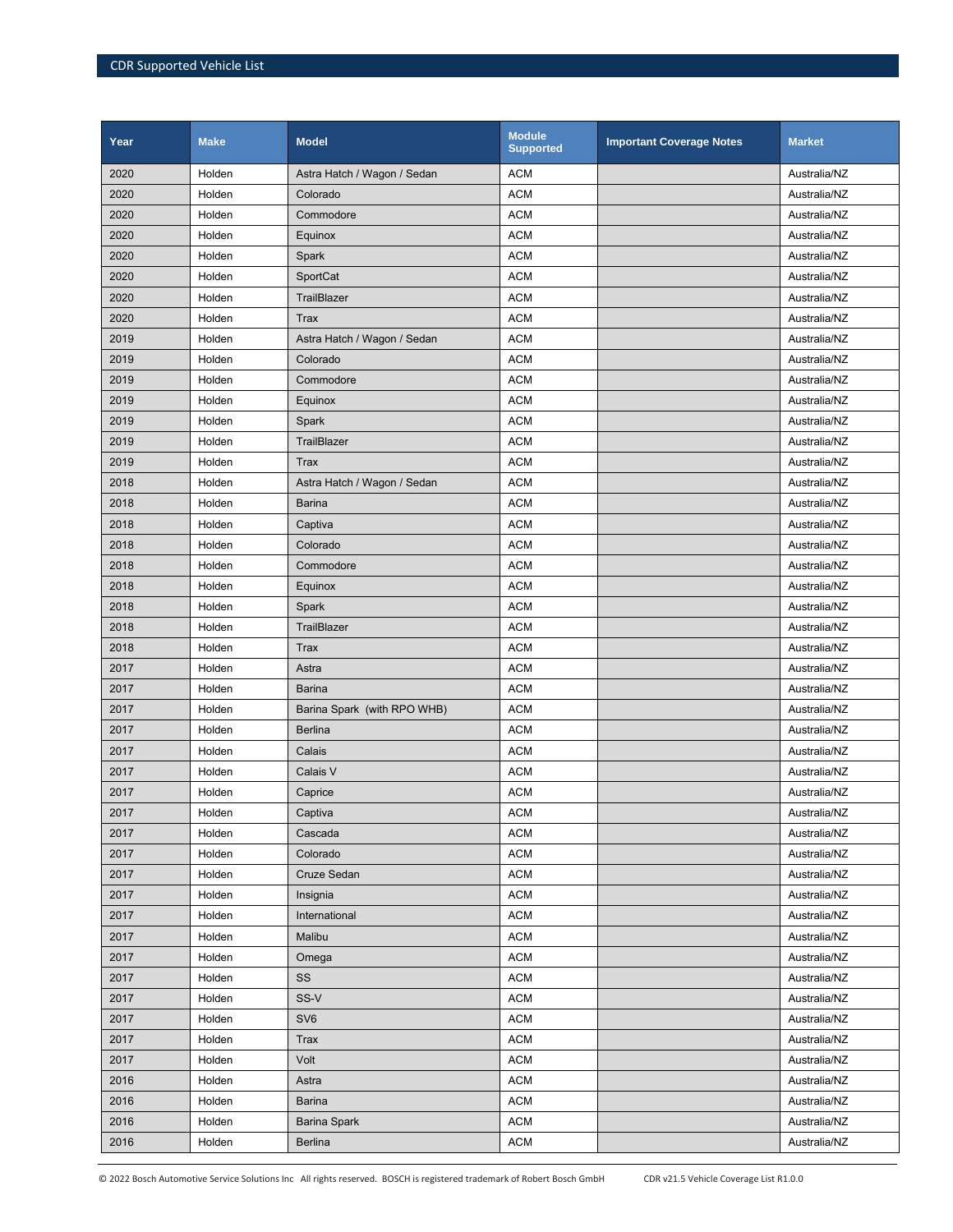| Year | <b>Make</b> | <b>Model</b>        | <b>Module</b><br><b>Supported</b> | <b>Important Coverage Notes</b> | <b>Market</b> |
|------|-------------|---------------------|-----------------------------------|---------------------------------|---------------|
| 2016 | Holden      | Calais              | <b>ACM</b>                        |                                 | Australia/NZ  |
| 2016 | Holden      | Calais V            | <b>ACM</b>                        |                                 | Australia/NZ  |
| 2016 | Holden      | Caprice             | <b>ACM</b>                        |                                 | Australia/NZ  |
| 2016 | Holden      | Captiva             | <b>ACM</b>                        |                                 | Australia/NZ  |
| 2016 | Holden      | Colorado            | <b>ACM</b>                        |                                 | Australia/NZ  |
| 2016 | Holden      | Cruze               | <b>ACM</b>                        |                                 | Australia/NZ  |
| 2016 | Holden      | International       | <b>ACM</b>                        |                                 | Australia/NZ  |
| 2016 | Holden      | Malibu              | <b>ACM</b>                        |                                 | Australia/NZ  |
| 2016 | Holden      | Omega               | <b>ACM</b>                        |                                 | Australia/NZ  |
| 2016 | Holden      | SS                  | <b>ACM</b>                        |                                 | Australia/NZ  |
| 2016 | Holden      | SS-V                | <b>ACM</b>                        |                                 | Australia/NZ  |
| 2016 | Holden      | SV <sub>6</sub>     | <b>ACM</b>                        |                                 | Australia/NZ  |
| 2016 | Holden      | <b>Trax</b>         | <b>ACM</b>                        |                                 | Australia/NZ  |
| 2016 | Holden      | Volt                | <b>ACM</b>                        |                                 | Australia/NZ  |
| 2015 | Holden      | Astra               | <b>ACM</b>                        |                                 | Australia/NZ  |
| 2015 | Holden      | <b>Barina</b>       | <b>ACM</b>                        |                                 | Australia/NZ  |
| 2015 | Holden      | <b>Barina Spark</b> | <b>ACM</b>                        | RPO WHB is not supported        | Australia/NZ  |
| 2015 | Holden      | Berlina             | <b>ACM</b>                        |                                 | Australia/NZ  |
| 2015 | Holden      | Calais              | <b>ACM</b>                        |                                 | Australia/NZ  |
| 2015 | Holden      | Calais V            | <b>ACM</b>                        |                                 | Australia/NZ  |
| 2015 | Holden      | Caprice             | <b>ACM</b>                        |                                 | Australia/NZ  |
| 2015 | Holden      | Captiva             | <b>ACM</b>                        |                                 | Australia/NZ  |
| 2015 | Holden      | Colorado            | <b>ACM</b>                        |                                 | Australia/NZ  |
| 2015 | Holden      | Cruze               | <b>ACM</b>                        |                                 | Australia/NZ  |
| 2015 | Holden      | International       | <b>ACM</b>                        |                                 | Australia/NZ  |
| 2015 | Holden      | Malibu              | <b>ACM</b>                        |                                 | Australia/NZ  |
| 2015 | Holden      | Omega               | <b>ACM</b>                        |                                 | Australia/NZ  |
| 2015 | Holden      | SS                  | <b>ACM</b>                        |                                 | Australia/NZ  |
| 2015 | Holden      | SS-V                | <b>ACM</b>                        |                                 | Australia/NZ  |
| 2015 | Holden      | SV <sub>6</sub>     | <b>ACM</b>                        |                                 | Australia/NZ  |
| 2015 | Holden      | <b>Trax</b>         | <b>ACM</b>                        |                                 | Australia/NZ  |
| 2015 | Holden      | Volt                | <b>ACM</b>                        |                                 | Australia/NZ  |
| 2014 | Holden      | Barina              | <b>ACM</b>                        |                                 | Australia/NZ  |
| 2014 | Holden      | <b>Barina Spark</b> | <b>ACM</b>                        | RPO WHB is not supported        | Australia/NZ  |
| 2014 | Holden      | <b>Berlina</b>      | <b>ACM</b>                        |                                 | Australia/NZ  |
| 2014 | Holden      | Calais              | <b>ACM</b>                        |                                 | Australia/NZ  |
| 2014 | Holden      | Calais V            | <b>ACM</b>                        |                                 | Australia/NZ  |
| 2014 | Holden      | Caprice             | <b>ACM</b>                        |                                 | Australia/NZ  |
| 2014 | Holden      | Colorado            | <b>ACM</b>                        |                                 | Australia/NZ  |
| 2014 | Holden      | Cruze               | <b>ACM</b>                        |                                 | Australia/NZ  |
| 2014 | Holden      | International       | <b>ACM</b>                        |                                 | Australia/NZ  |
| 2014 | Holden      | Malibu              | <b>ACM</b>                        |                                 | Australia/NZ  |
| 2014 | Holden      | Omega               | <b>ACM</b>                        |                                 | Australia/NZ  |
| 2014 | Holden      | SS                  | <b>ACM</b>                        |                                 | Australia/NZ  |
| 2014 | Holden      | SS-V                | <b>ACM</b>                        |                                 | Australia/NZ  |
| 2014 | Holden      | SV <sub>6</sub>     | <b>ACM</b>                        |                                 | Australia/NZ  |
| 2014 | Holden      | Trax                | <b>ACM</b>                        |                                 | Australia/NZ  |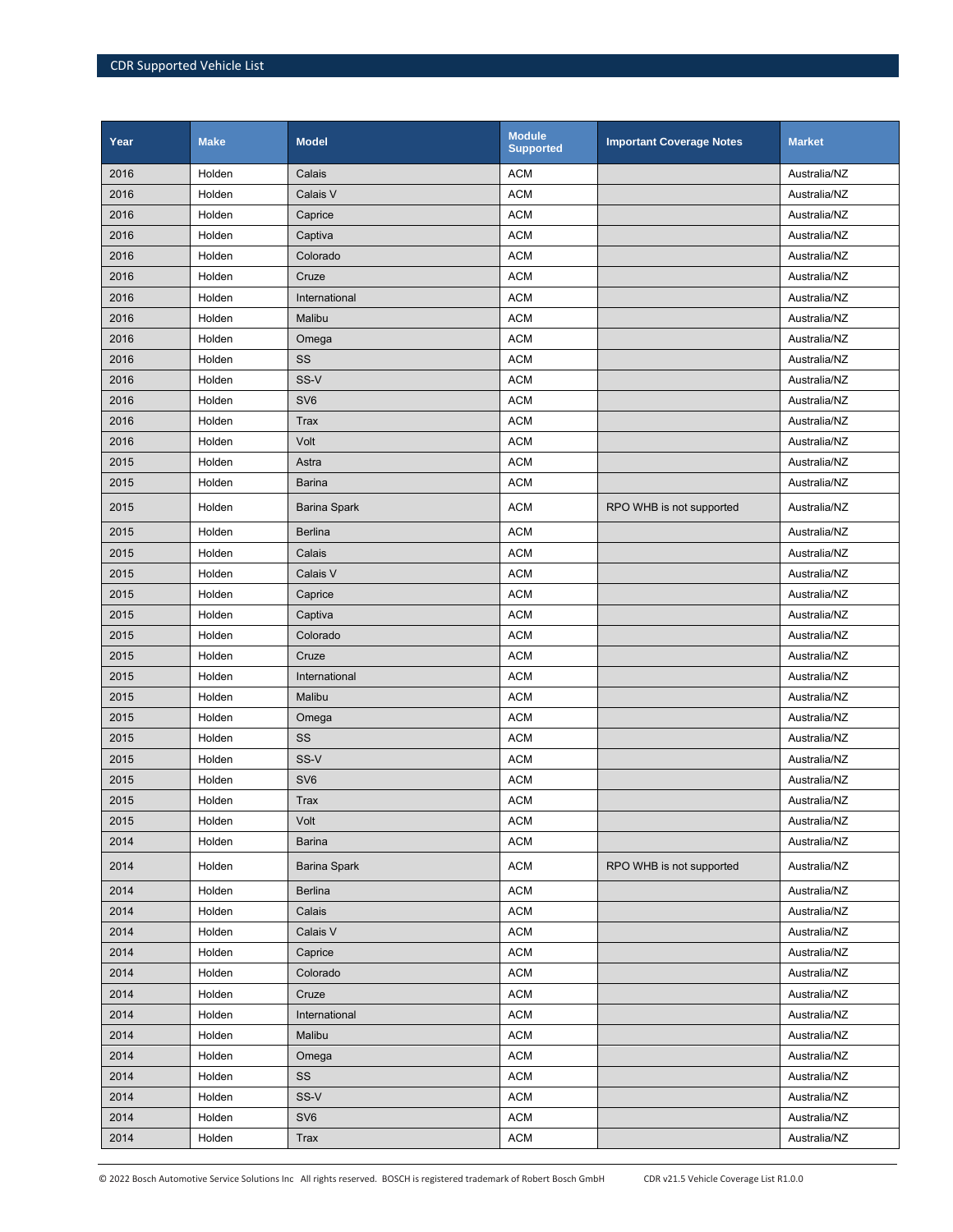| Year | <b>Make</b> | <b>Model</b>        | <b>Module</b><br><b>Supported</b> | <b>Important Coverage Notes</b> | <b>Market</b> |
|------|-------------|---------------------|-----------------------------------|---------------------------------|---------------|
| 2014 | Holden      | Volt                | <b>ACM</b>                        |                                 | Australia/NZ  |
| 2013 | Holden      | <b>Barina</b>       | <b>ACM</b>                        |                                 | Australia/NZ  |
| 2013 | Holden      | <b>Barina Spark</b> | <b>ACM</b>                        | RPO WHB is not supported        | Australia/NZ  |
| 2013 | Holden      | <b>Berlina</b>      | <b>ACM</b>                        |                                 | Australia/NZ  |
| 2013 | Holden      | Calais              | <b>ACM</b>                        |                                 | Australia/NZ  |
| 2013 | Holden      | Calais V            | <b>ACM</b>                        |                                 | Australia/NZ  |
| 2013 | Holden      | Caprice             | <b>ACM</b>                        |                                 | Australia/NZ  |
| 2013 | Holden      | Caprice V           | <b>ACM</b>                        |                                 | Australia/NZ  |
| 2013 | Holden      | Colorado            | <b>ACM</b>                        |                                 | Australia/NZ  |
| 2013 | Holden      | Cruze               | <b>ACM</b>                        |                                 | Australia/NZ  |
| 2013 | Holden      | International       | <b>ACM</b>                        |                                 | Australia/NZ  |
| 2013 | Holden      | Malibu              | <b>ACM</b>                        |                                 | Australia/NZ  |
| 2013 | Holden      | Omega               | <b>ACM</b>                        |                                 | Australia/NZ  |
| 2013 | Holden      | SS                  | <b>ACM</b>                        |                                 | Australia/NZ  |
| 2013 | Holden      | SS-V                | <b>ACM</b>                        |                                 | Australia/NZ  |
| 2013 | Holden      | SV <sub>6</sub>     | <b>ACM</b>                        |                                 | Australia/NZ  |
| 2013 | Holden      | Trax                | <b>ACM</b>                        |                                 | Australia/NZ  |
| 2013 | Holden      | Volt                | <b>ACM</b>                        |                                 | Australia/NZ  |
| 2012 | Holden      | <b>Barina</b>       | <b>ACM</b>                        |                                 | Australia/NZ  |
| 2012 | Holden      | <b>Barina Spark</b> | <b>ACM</b>                        |                                 | Australia/NZ  |
| 2012 | Holden      | <b>Berlina</b>      | <b>ACM</b>                        |                                 | Australia/NZ  |
| 2012 | Holden      | Calais              | <b>ACM</b>                        |                                 | Australia/NZ  |
| 2012 | Holden      | Calais V            | <b>ACM</b>                        |                                 | Australia/NZ  |
| 2012 | Holden      | Caprice             | <b>ACM</b>                        |                                 | Australia/NZ  |
| 2012 | Holden      | Captiva 5/7         | <b>ACM</b>                        |                                 | Australia/NZ  |
| 2012 | Holden      | Cruze               | <b>ACM</b>                        |                                 | Australia/NZ  |
| 2012 | Holden      | International       | <b>ACM</b>                        |                                 | Australia/NZ  |
| 2012 | Holden      | Omega               | <b>ACM</b>                        |                                 | Australia/NZ  |
| 2012 | Holden      | SS                  | <b>ACM</b>                        |                                 | Australia/NZ  |
| 2012 | Holden      | SS-V                | <b>ACM</b>                        |                                 | Australia/NZ  |
| 2012 | Holden      | SV <sub>6</sub>     | <b>ACM</b>                        |                                 | Australia/NZ  |
| 2011 | Holden      | Barina Spark        | ACM                               |                                 | Australia/NZ  |
| 2011 | Holden      | <b>Berlina</b>      | <b>ACM</b>                        |                                 | Australia/NZ  |
| 2011 | Holden      | Calais              | <b>ACM</b>                        |                                 | Australia/NZ  |
| 2011 | Holden      | Calais V            | <b>ACM</b>                        |                                 | Australia/NZ  |
| 2011 | Holden      | Caprice             | <b>ACM</b>                        |                                 | Australia/NZ  |
| 2011 | Holden      | Captiva             | ACM                               |                                 | Australia/NZ  |
| 2011 | Holden      | Cruze               | <b>ACM</b>                        |                                 | Australia/NZ  |
| 2011 | Holden      | International       | <b>ACM</b>                        |                                 | Australia/NZ  |
| 2011 | Holden      | Omega               | <b>ACM</b>                        |                                 | Australia/NZ  |
| 2011 | Holden      | SS                  | <b>ACM</b>                        |                                 | Australia/NZ  |
| 2011 | Holden      | SS-V                | ACM                               |                                 | Australia/NZ  |
| 2011 | Holden      | SV <sub>6</sub>     | <b>ACM</b>                        |                                 | Australia/NZ  |
| 2010 | Holden      | <b>Berlina</b>      | <b>ACM</b>                        |                                 | Australia/NZ  |
| 2010 | Holden      | Calais              | <b>ACM</b>                        |                                 | Australia/NZ  |
| 2010 | Holden      | Calais V            | <b>ACM</b>                        |                                 | Australia/NZ  |
| 2010 | Holden      | Caprice             | <b>ACM</b>                        |                                 | Australia/NZ  |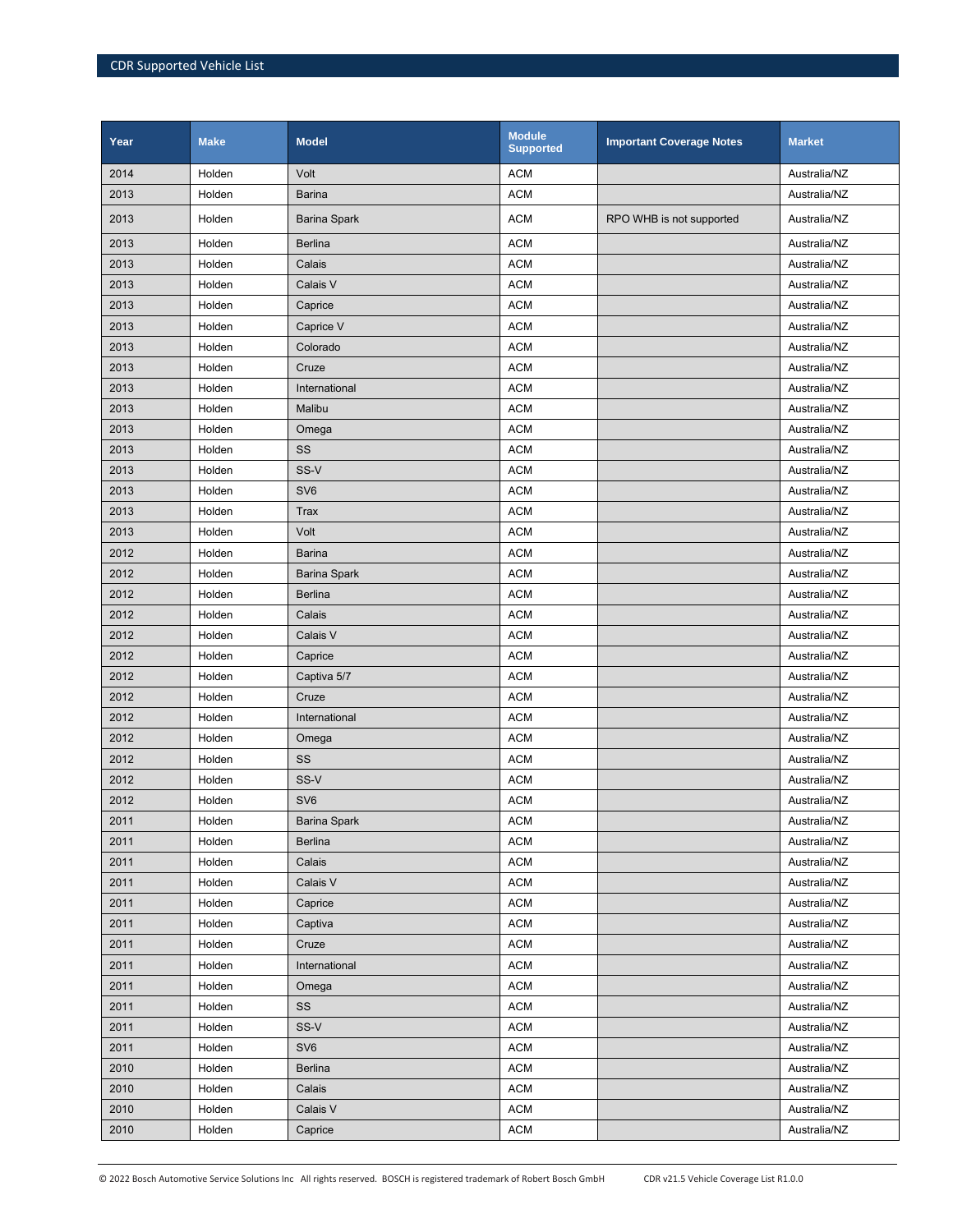| Year | <b>Make</b> | <b>Model</b>    | <b>Module</b><br><b>Supported</b> | <b>Important Coverage Notes</b> | <b>Market</b> |
|------|-------------|-----------------|-----------------------------------|---------------------------------|---------------|
| 2010 | Holden      | Captiva         | <b>ACM</b>                        |                                 | Australia/NZ  |
| 2010 | Holden      | Cruze           | <b>ACM</b>                        |                                 | Australia/NZ  |
| 2010 | Holden      | International   | <b>ACM</b>                        |                                 | Australia/NZ  |
| 2010 | Holden      | Omega           | <b>ACM</b>                        |                                 | Australia/NZ  |
| 2010 | Holden      | SS              | <b>ACM</b>                        |                                 | Australia/NZ  |
| 2010 | Holden      | SS-V            | <b>ACM</b>                        |                                 | Australia/NZ  |
| 2010 | Holden      | Statesman       | <b>ACM</b>                        |                                 | Australia/NZ  |
| 2010 | Holden      | SV <sub>6</sub> | <b>ACM</b>                        |                                 | Australia/NZ  |
| 2009 | Holden      | <b>Berlina</b>  | <b>ACM</b>                        |                                 | Australia/NZ  |
| 2009 | Holden      | Calais          | <b>ACM</b>                        |                                 | Australia/NZ  |
| 2009 | Holden      | Calais V        | <b>ACM</b>                        |                                 | Australia/NZ  |
| 2009 | Holden      | Caprice         | <b>ACM</b>                        |                                 | Australia/NZ  |
| 2009 | Holden      | International   | <b>ACM</b>                        |                                 | Australia/NZ  |
| 2009 | Holden      | Omega           | <b>ACM</b>                        |                                 | Australia/NZ  |
| 2009 | Holden      | SS              | <b>ACM</b>                        |                                 | Australia/NZ  |
| 2009 | Holden      | SS-V            | <b>ACM</b>                        |                                 | Australia/NZ  |
| 2009 | Holden      | Statesman       | <b>ACM</b>                        |                                 | Australia/NZ  |
| 2009 | Holden      | SV <sub>6</sub> | <b>ACM</b>                        |                                 | Australia/NZ  |
| 2008 | Holden      | <b>Berlina</b>  | <b>ACM</b>                        |                                 | Australia/NZ  |
| 2008 | Holden      | Calais          | <b>ACM</b>                        |                                 | Australia/NZ  |
| 2008 | Holden      | Calais V        | <b>ACM</b>                        |                                 | Australia/NZ  |
| 2008 | Holden      | Caprice         | <b>ACM</b>                        |                                 | Australia/NZ  |
| 2008 | Holden      | Captiva         | <b>ACM</b>                        |                                 | Australia/NZ  |
| 2008 | Holden      | International   | <b>ACM</b>                        |                                 | Australia/NZ  |
| 2008 | Holden      | Omega           | <b>ACM</b>                        |                                 | Australia/NZ  |
| 2008 | Holden      | SS              | <b>ACM</b>                        |                                 | Australia/NZ  |
| 2008 | Holden      | SS-V            | <b>ACM</b>                        |                                 | Australia/NZ  |
| 2008 | Holden      | Statesman       | <b>ACM</b>                        |                                 | Australia/NZ  |
| 2008 | Holden      | SV <sub>6</sub> | <b>ACM</b>                        |                                 | Australia/NZ  |
| 2007 | Holden      | <b>Berlina</b>  | <b>ACM</b>                        |                                 | Australia/NZ  |
| 2007 | Holden      | Calais          | <b>ACM</b>                        |                                 | Australia/NZ  |
| 2007 | Holden      | Calais V        | <b>ACM</b>                        |                                 | Australia/NZ  |
| 2007 | Holden      | Caprice         | <b>ACM</b>                        |                                 | Australia/NZ  |
| 2007 | Holden      | Captiva         | <b>ACM</b>                        |                                 | Australia/NZ  |
| 2007 | Holden      | International   | <b>ACM</b>                        |                                 | Australia/NZ  |
| 2007 | Holden      | Omega           | <b>ACM</b>                        |                                 | Australia/NZ  |
| 2007 | Holden      | SS              | <b>ACM</b>                        |                                 | Australia/NZ  |
| 2007 | Holden      | SS-V            | <b>ACM</b>                        |                                 | Australia/NZ  |
| 2007 | Holden      | Statesman       | <b>ACM</b>                        |                                 | Australia/NZ  |
| 2007 | Holden      | SV <sub>6</sub> | <b>ACM</b>                        |                                 | Australia/NZ  |
| 2019 | Holden/HSV  | SportCat        | <b>ACM</b>                        |                                 | Australia/NZ  |
| 2023 | Honda       | Odyssey         | <b>ACM</b>                        |                                 | US, Canada    |
| 2022 | Honda       | Civic 4DR       | <b>ACM</b>                        |                                 | US, Canada    |
| 2022 | Honda       | Fit             | <b>ACM</b>                        |                                 | China         |
| 2022 | Honda       | $HR-V$          | <b>ACM</b>                        |                                 | US, Canada    |
| 2022 | Honda       | Insight         | <b>ACM</b>                        |                                 | US, Canada    |
| 2022 | Honda       | Odyssey         | <b>ACM</b>                        |                                 | US, Canada    |
| 2022 | Honda       | Pilot           | <b>ACM</b>                        |                                 | US, Canada    |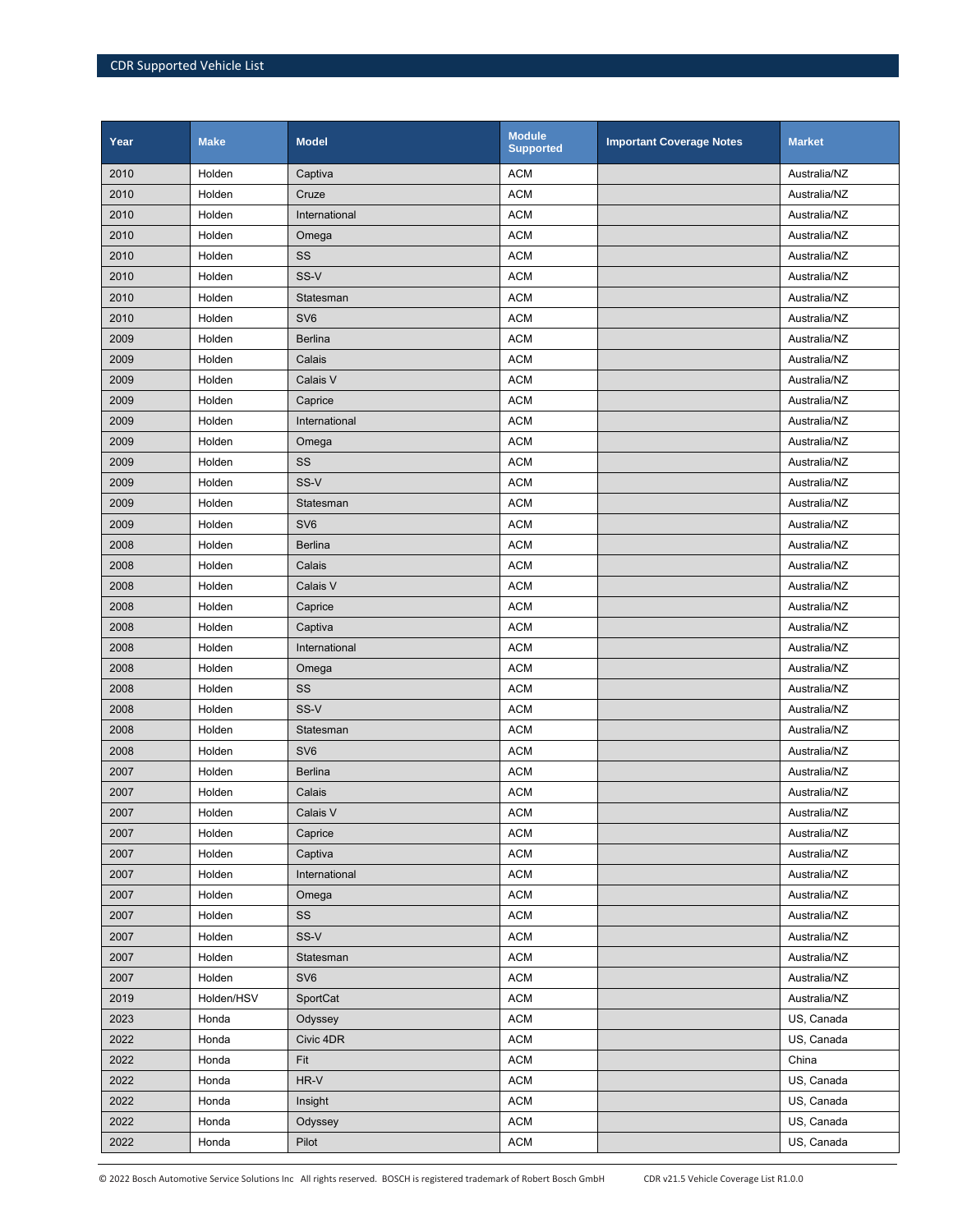| Year   | <b>Make</b> | <b>Model</b>    | <b>Module</b><br><b>Supported</b> | <b>Important Coverage Notes</b> | <b>Market</b>          |
|--------|-------------|-----------------|-----------------------------------|---------------------------------|------------------------|
| 2021.5 | Honda       | <b>Breeze</b>   | <b>ACM</b>                        |                                 | China                  |
| 2021.5 | Honda       | CR-V 2VP        | <b>ACM</b>                        |                                 | China                  |
| 2021   | Honda       | Accord          | <b>ACM</b>                        |                                 | US, Canada             |
| 2021   | Honda       | Civic           | <b>ACM</b>                        |                                 | US, Canada             |
| 2021   | Honda       | Clarity         | <b>ACM</b>                        |                                 | US, Canada             |
| 2021   | Honda       | CR-V            | <b>ACM</b>                        |                                 | US, Canada             |
| 2021   | Honda       | Fit             | <b>ACM</b>                        |                                 | China                  |
| 2021   | Honda       | HR-V            | <b>ACM</b>                        |                                 | US, Canada             |
| 2021   | Honda       | Insight         | <b>ACM</b>                        |                                 | US, Canada             |
| 2021   | Honda       | Odyssey         | <b>ACM</b>                        |                                 | US, Canada,<br>S.Korea |
| 2021   | Honda       | Odyssey         | <b>ACM</b>                        |                                 | China                  |
| 2021   | Honda       | Passport        | <b>ACM</b>                        |                                 | US, Canada             |
| 2021   | Honda       | Pilot           | <b>ACM</b>                        |                                 | US, Canada             |
| 2020.5 | Honda       | Advancier       | <b>ACM</b>                        |                                 | China                  |
| 2020   | Honda       | Accord          | <b>ACM</b>                        |                                 | US, Canada             |
| 2020   | Honda       | Civic           | <b>ACM</b>                        |                                 | US, Canada             |
| 2020   | Honda       | Civic 4 &5 Door | <b>ACM</b>                        |                                 | China                  |
| 2020   | Honda       | CR-V            | <b>ACM</b>                        |                                 | US, Canada, China      |
| 2020   | Honda       | Fit             | <b>ACM</b>                        |                                 | US, Canada             |
| 2020   | Honda       | HR-V            | <b>ACM</b>                        |                                 | US, Canada             |
| 2020   | Honda       | Insight         | <b>ACM</b>                        |                                 | US, Canada             |
| 2020   | Honda       | Odyssey         | <b>ACM</b>                        |                                 | China                  |
| 2020   | Honda       | Odyssey         | <b>ACM</b>                        |                                 | US, Canada,<br>S.Korea |
| 2020   | Honda       | Passport        | <b>ACM</b>                        |                                 | US, Canada             |
| 2020   | Honda       | Pilot           | <b>ACM</b>                        |                                 | US, Canada             |
| 2020   | Honda       | Ridgeline       | <b>ACM</b>                        |                                 | US, Canada             |
| 2020   | Honda       | UR-V 2LQ        | <b>ACM</b>                        |                                 | China                  |
| 2019.5 | Honda       | Envix           | <b>ACM</b>                        |                                 | China                  |
| 2019.5 | Honda       | XR-V            | <b>ACM</b>                        |                                 | China                  |
| 2019   | Honda       | Accord          | <b>ACM</b>                        |                                 | US, Canada             |
| 2019   | Honda       | Civic           | <b>ACM</b>                        |                                 | US, Canada             |
| 2019   | Honda       | Clarity         | <b>ACM</b>                        |                                 | US, Canada             |
| 2019   | Honda       | Crider          | $\sf ACM$                         |                                 | China                  |
| 2019   | Honda       | CR-V            | <b>ACM</b>                        |                                 | US, Canada             |
| 2019   | Honda       | Elysion 2XQ     | <b>ACM</b>                        |                                 | China                  |
| 2019   | Honda       | Fit             | <b>ACM</b>                        |                                 | US, Canada             |
| 2019   | Honda       | $HR-V$          | <b>ACM</b>                        |                                 | US, Canada             |
| 2019   | Honda       | Insight         | <b>ACM</b>                        |                                 | US, Canada             |
| 2019   | Honda       | Inspire         | <b>ACM</b>                        |                                 | China                  |
| 2019   | Honda       | Odyssey         | <b>ACM</b>                        |                                 | US, Canada,<br>S.Korea |
| 2019   | Honda       | Passport        | ACM                               |                                 | US, Canada             |
| 2019   | Honda       | Pilot           | <b>ACM</b>                        |                                 | US, Canada             |
| 2019   | Honda       | Ridgeline       | $\sf ACM$                         |                                 | US, Canada             |
| 2019   | Honda       | Vezel           | <b>ACM</b>                        |                                 | China                  |
| 2018   | Honda       | Accord          | <b>ACM</b>                        |                                 | China                  |
| 2018   | Honda       | Accord          | <b>ACM</b>                        |                                 | US, Canada             |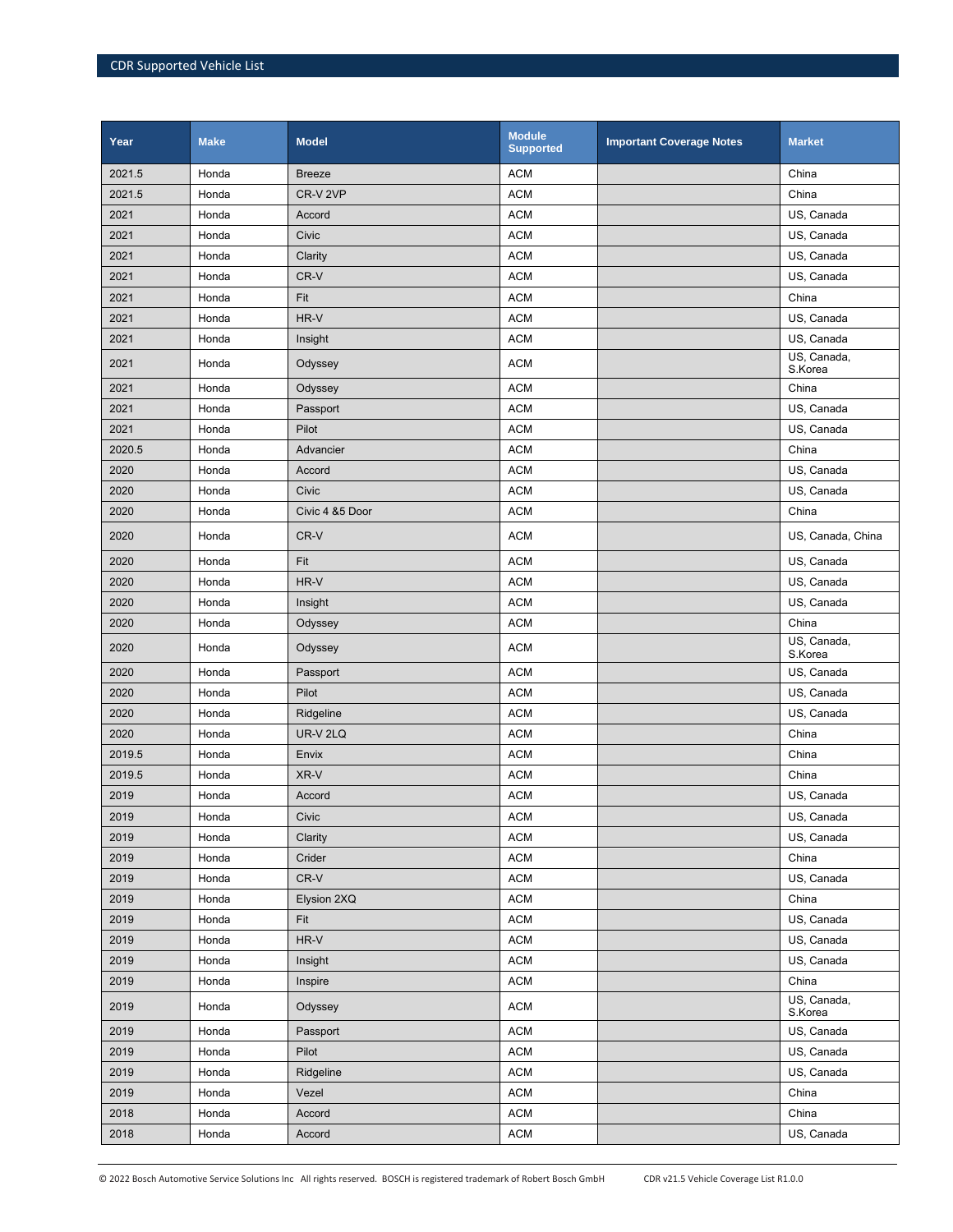| Year | <b>Make</b> | <b>Model</b> | <b>Module</b><br><b>Supported</b> | <b>Important Coverage Notes</b> | <b>Market</b>          |
|------|-------------|--------------|-----------------------------------|---------------------------------|------------------------|
| 2018 | Honda       | Civic        | <b>ACM</b>                        |                                 | US, Canada             |
| 2018 | Honda       | Clarity      | <b>ACM</b>                        |                                 | US, Canada             |
| 2018 | Honda       | CR-V         | <b>ACM</b>                        |                                 | US, Canada             |
| 2018 | Honda       | Fit          | <b>ACM</b>                        |                                 | US, Canada             |
| 2018 | Honda       | HR-V         | <b>ACM</b>                        |                                 | US, Canada             |
| 2018 | Honda       | Odyssey      | <b>ACM</b>                        |                                 | US, Canada,<br>S.Korea |
| 2018 | Honda       | Pilot        | <b>ACM</b>                        |                                 | US, Canada             |
| 2018 | Honda       | Ridgeline    | <b>ACM</b>                        |                                 | US, Canada             |
| 2017 | Honda       | Accord       | <b>ACM</b>                        |                                 | US, Canada             |
| 2017 | Honda       | Civic        | <b>ACM</b>                        |                                 | US, Canada             |
| 2017 | Honda       | Clarity      | <b>ACM</b>                        |                                 | US, Canada             |
| 2017 | Honda       | CR-V         | <b>ACM</b>                        |                                 | US, Canada             |
| 2017 | Honda       | Fit          | <b>ACM</b>                        |                                 | US, Canada             |
| 2017 | Honda       | HR-V         | <b>ACM</b>                        |                                 | US, Canada             |
| 2017 | Honda       | Odyssey      | <b>ACM</b>                        |                                 | US, Canada,<br>S.Korea |
| 2017 | Honda       | Pilot        | <b>ACM</b>                        |                                 | US, Canada             |
| 2017 | Honda       | Ridgeline    | <b>ACM</b>                        |                                 | US, Canada             |
| 2016 | Honda       | Accord       | <b>ACM</b>                        |                                 | US, Canada             |
| 2016 | Honda       | Civic        | <b>ACM</b>                        |                                 | US, Canada             |
| 2016 | Honda       | CR-V         | <b>ACM</b>                        |                                 | US, Canada             |
| 2016 | Honda       | $CR-Z$       | <b>ACM</b>                        |                                 | US, Canada             |
| 2016 | Honda       | Fit          | <b>ACM</b>                        |                                 | US, Canada             |
| 2016 | Honda       | HR-V         | <b>ACM</b>                        |                                 | US, Canada             |
| 2016 | Honda       | Odyssey      | <b>ACM</b>                        |                                 | US, Canada             |
| 2016 | Honda       | Pilot        | <b>ACM</b>                        |                                 | US, Canada             |
| 2015 | Honda       | Accord       | <b>ACM</b>                        |                                 | US, Canada             |
| 2015 | Honda       | Civic        | <b>ACM</b>                        |                                 | US, Canada             |
| 2015 | Honda       | Civic 4DR    | <b>ACM</b>                        |                                 | US, Canada             |
| 2015 | Honda       | Crosstour    | <b>ACM</b>                        |                                 | US, Canada             |
| 2015 | Honda       | CR-V         | <b>ACM</b>                        |                                 | US, Canada             |
| 2015 | Honda       | CR-Z         | <b>ACM</b>                        |                                 | US, Canada             |
| 2015 | Honda       | Fit          | <b>ACM</b>                        |                                 | US, Canada             |
| 2015 | Honda       | Odyssey      | <b>ACM</b>                        |                                 | US, Canada             |
| 2015 | Honda       | Pilot        | <b>ACM</b>                        |                                 | US, Canada             |
| 2014 | Honda       | Accord       | <b>ACM</b>                        |                                 | US, Canada             |
| 2014 | Honda       | Civic        | <b>ACM</b>                        |                                 | US, Canada             |
| 2014 | Honda       | Civic 4DR    | <b>ACM</b>                        |                                 | US, Canada             |
| 2014 | Honda       | Crosstour    | <b>ACM</b>                        |                                 | US, Canada             |
| 2014 | Honda       | CR-V         | <b>ACM</b>                        |                                 | US, Canada             |
| 2014 | Honda       | $CR-Z$       | <b>ACM</b>                        |                                 | US, Canada             |
| 2014 | Honda       | Fit          | ACM                               | gasoline, Canada only           | Canada                 |
| 2014 | Honda       | Fit (EV)     | <b>ACM</b>                        |                                 | US                     |
| 2014 | Honda       | Insight      | <b>ACM</b>                        |                                 | US, Canada             |
| 2014 | Honda       | Odyssey      | <b>ACM</b>                        |                                 | US, Canada             |
| 2014 | Honda       | Pilot        | ACM                               |                                 | US, Canada             |
| 2014 | Honda       | Ridgeline    | <b>ACM</b>                        |                                 | US, Canada             |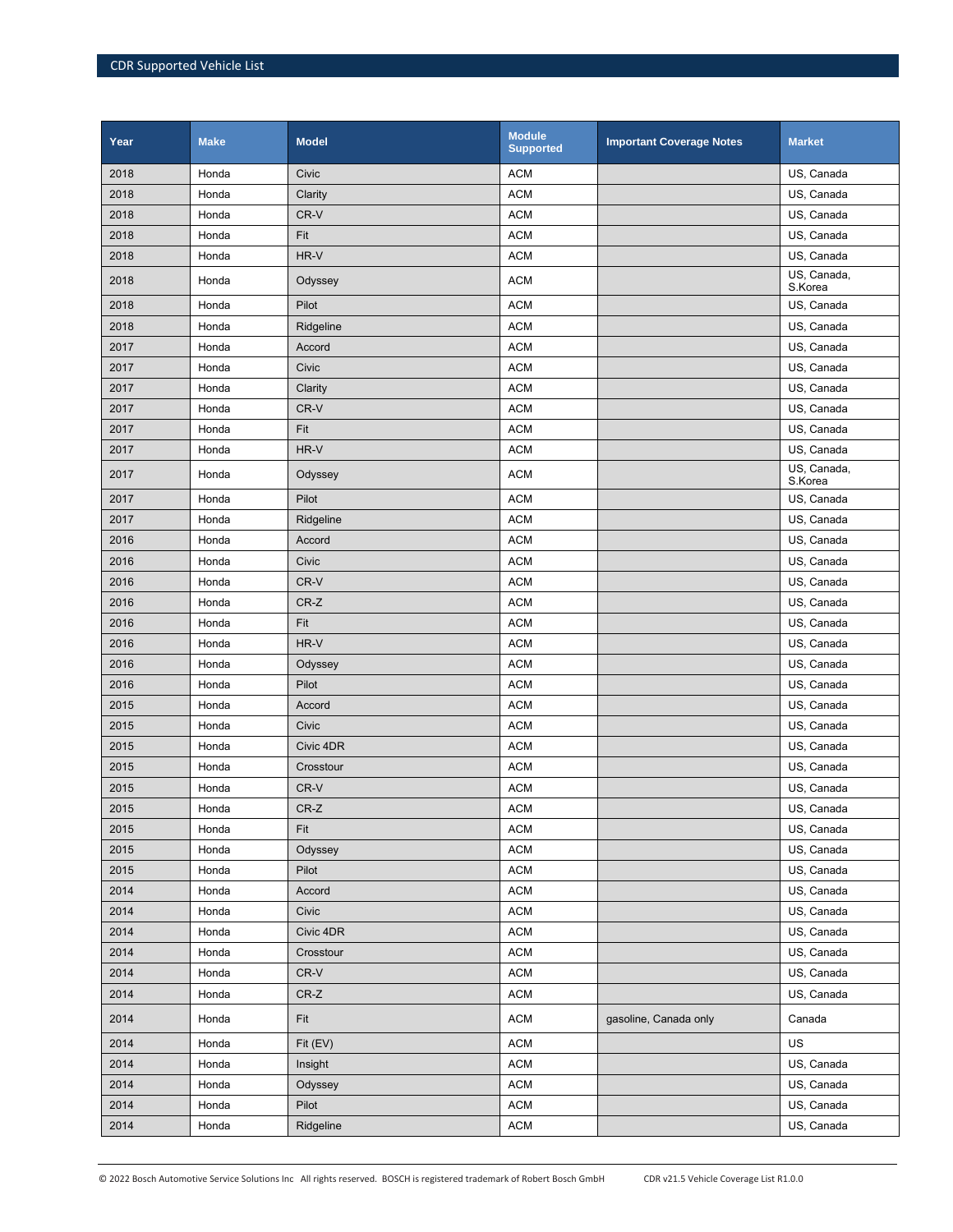| Year | <b>Make</b> | <b>Model</b>            | <b>Module</b><br><b>Supported</b> | <b>Important Coverage Notes</b>            | <b>Market</b> |
|------|-------------|-------------------------|-----------------------------------|--------------------------------------------|---------------|
| 2013 | Honda       | Accord                  | <b>ACM</b>                        |                                            | US, Canada    |
| 2013 | Honda       | Civic                   | <b>ACM</b>                        |                                            | US, Canada    |
| 2013 | Honda       | Civic 4DR               | <b>ACM</b>                        |                                            | US, Canada    |
| 2013 | Honda       | Crosstour               | <b>ACM</b>                        |                                            | US, Canada    |
| 2013 | Honda       | CR-V                    | <b>ACM</b>                        |                                            | US, Canada    |
| 2013 | Honda       | $CR-Z$                  | <b>ACM</b>                        |                                            | US, Canada    |
| 2013 | Honda       | Fit (includes EV)       | <b>ACM</b>                        |                                            | US, Canada    |
| 2013 | Honda       | Insight                 | <b>ACM</b>                        |                                            | US, Canada    |
| 2013 | Honda       | Oddyssey                | <b>ACM</b>                        |                                            | US, Canada    |
| 2013 | Honda       | Pilot                   | <b>ACM</b>                        |                                            | US, Canada    |
| 2013 | Honda       | Ridgeline               | <b>ACM</b>                        |                                            | US, Canada    |
| 2012 | Honda       | Civic (includes Hybrid) | <b>ACM</b>                        |                                            | US, Canada    |
| 2012 | Honda       | Crosstour               | <b>ACM</b>                        |                                            | US, Canada    |
| 2012 | Honda       | CR-V                    | <b>ACM</b>                        |                                            | US, Canada    |
| 2012 | Honda       | $CR-Z$                  | <b>ACM</b>                        |                                            | US, Canada    |
| 2012 | Honda       | Fit                     | <b>ACM</b>                        |                                            | US, Canada    |
| 2012 | Honda       | Insight                 | <b>ACM</b>                        |                                            | US, Canada    |
| 2012 | Honda       | Odyssey                 | <b>ACM</b>                        | Not all MY2012s are compatible<br>with CDR | US, Canada    |
| 2012 | Honda       | Pilot                   | <b>ACM</b>                        | Not all MY2012s are compatible<br>with CDR | US, Canada    |
| 2012 | Honda       | Ridgeline               | <b>ACM</b>                        |                                            | US, Canada    |
| 2017 | <b>HSV</b>  | Clubsport               | <b>ACM</b>                        |                                            | Australia/NZ  |
| 2017 | <b>HSV</b>  | Grange                  | <b>ACM</b>                        |                                            | Australia/NZ  |
| 2017 | <b>HSV</b>  | <b>GTS</b>              | <b>ACM</b>                        |                                            | Australia/NZ  |
| 2017 | <b>HSV</b>  | Senator                 | <b>ACM</b>                        |                                            | Australia/NZ  |
| 2016 | <b>HSV</b>  | Clubsport               | <b>ACM</b>                        |                                            | Australia/NZ  |
| 2016 | <b>HSV</b>  | Grange                  | <b>ACM</b>                        |                                            | Australia/NZ  |
| 2016 | <b>HSV</b>  | <b>GTS</b>              | <b>ACM</b>                        |                                            | Australia/NZ  |
| 2016 | <b>HSV</b>  | Senator                 | <b>ACM</b>                        |                                            | Australia/NZ  |
| 2015 | <b>HSV</b>  | Clubsport               | <b>ACM</b>                        |                                            | Australia/NZ  |
| 2015 | <b>HSV</b>  | Grange                  | <b>ACM</b>                        |                                            | Australia/NZ  |
| 2015 | <b>HSV</b>  | <b>GTS</b>              | <b>ACM</b>                        |                                            | Australia/NZ  |
| 2015 | <b>HSV</b>  | Senator                 | <b>ACM</b>                        |                                            | Australia/NZ  |
| 2014 | <b>HSV</b>  | Clubsport               | $\mathsf{ACM}$                    |                                            | Australia/NZ  |
| 2014 | <b>HSV</b>  | Grange                  | <b>ACM</b>                        |                                            | Australia/NZ  |
| 2014 | <b>HSV</b>  | <b>GTS</b>              | <b>ACM</b>                        |                                            | Australia/NZ  |
| 2014 | <b>HSV</b>  | Senator                 | <b>ACM</b>                        |                                            | Australia/NZ  |
| 2013 | <b>HSV</b>  | Clubsport               | <b>ACM</b>                        |                                            | Australia/NZ  |
| 2013 | <b>HSV</b>  | Grange                  | <b>ACM</b>                        |                                            | Australia/NZ  |
| 2013 | <b>HSV</b>  | <b>GTS</b>              | $\mathsf{ACM}$                    |                                            | Australia/NZ  |
| 2013 | <b>HSV</b>  | Senator                 | <b>ACM</b>                        |                                            | Australia/NZ  |
| 2012 | HSV         | Clubsport               | <b>ACM</b>                        |                                            | Australia/NZ  |
| 2012 | <b>HSV</b>  | Grange                  | <b>ACM</b>                        |                                            | Australia/NZ  |
| 2012 | <b>HSV</b>  | <b>GTS</b>              | <b>ACM</b>                        |                                            | Australia/NZ  |
| 2012 | <b>HSV</b>  | Senator                 | <b>ACM</b>                        |                                            | Australia/NZ  |
| 2011 | <b>HSV</b>  | Clubsport               | <b>ACM</b>                        |                                            | Australia/NZ  |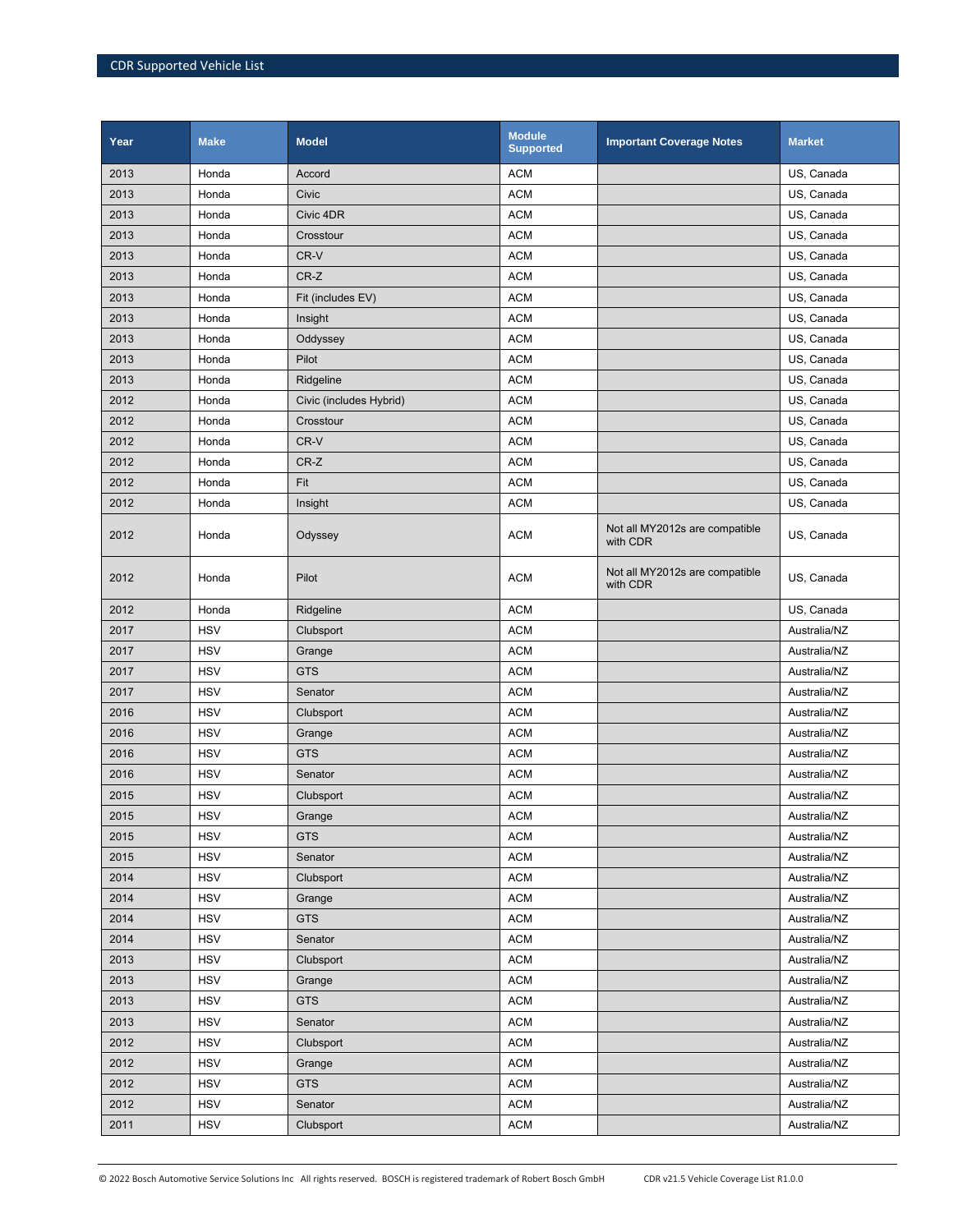| Year | <b>Make</b> | <b>Model</b>   | <b>Module</b><br><b>Supported</b> | <b>Important Coverage Notes</b> | <b>Market</b>          |
|------|-------------|----------------|-----------------------------------|---------------------------------|------------------------|
| 2011 | <b>HSV</b>  | Grange         | <b>ACM</b>                        |                                 | Australia/NZ           |
| 2011 | <b>HSV</b>  | <b>GTS</b>     | <b>ACM</b>                        |                                 | Australia/NZ           |
| 2011 | <b>HSV</b>  | Senator        | <b>ACM</b>                        |                                 | Australia/NZ           |
| 2010 | <b>HSV</b>  | Clubsport      | <b>ACM</b>                        |                                 | Australia/NZ           |
| 2010 | <b>HSV</b>  | Grange         | <b>ACM</b>                        |                                 | Australia/NZ           |
| 2010 | <b>HSV</b>  | <b>GTS</b>     | <b>ACM</b>                        |                                 | Australia/NZ           |
| 2010 | <b>HSV</b>  | Senator        | <b>ACM</b>                        |                                 | Australia/NZ           |
| 2009 | <b>HSV</b>  | Clubsport      | <b>ACM</b>                        |                                 | Australia/NZ           |
| 2009 | <b>HSV</b>  | Grange         | <b>ACM</b>                        |                                 | Australia/NZ           |
| 2009 | <b>HSV</b>  | <b>GTS</b>     | <b>ACM</b>                        |                                 | Australia/NZ           |
| 2009 | <b>HSV</b>  | Senator        | <b>ACM</b>                        |                                 | Australia/NZ           |
| 2008 | <b>HSV</b>  | Clubsport      | <b>ACM</b>                        |                                 | Australia/NZ           |
| 2008 | <b>HSV</b>  | Grange         | <b>ACM</b>                        |                                 | Australia/NZ           |
| 2008 | <b>HSV</b>  | <b>GTS</b>     | <b>ACM</b>                        |                                 | Australia/NZ           |
| 2008 | <b>HSV</b>  | Senator        | <b>ACM</b>                        |                                 | Australia/NZ           |
| 2007 | <b>HSV</b>  | Clubsport      | <b>ACM</b>                        |                                 | Australia/NZ           |
| 2007 | <b>HSV</b>  | Grange         | <b>ACM</b>                        |                                 | Australia/NZ           |
| 2007 | <b>HSV</b>  | <b>GTS</b>     | <b>ACM</b>                        |                                 | Australia/NZ           |
| 2007 | <b>HSV</b>  | Senator        | <b>ACM</b>                        |                                 | Australia/NZ           |
| 2010 | Hummer      | H <sub>2</sub> | ACM / ROS                         |                                 | <b>NAFTA</b>           |
| 2010 | Hummer      | H3 & H3T       | <b>ACM</b>                        |                                 | <b>NAFTA</b>           |
| 2009 | Hummer      | H <sub>2</sub> | ACM / ROS                         |                                 | <b>NAFTA</b>           |
| 2009 | Hummer      | H3 & H3T       | <b>ACM</b>                        |                                 | <b>NAFTA</b>           |
| 2008 | Hummer      | H <sub>2</sub> | ACM / ROS                         |                                 | <b>NAFTA</b>           |
| 2008 | Hummer      | H <sub>3</sub> | <b>ACM</b>                        |                                 | <b>NAFTA</b>           |
| 2007 | Hummer      | H <sub>2</sub> | <b>ACM</b>                        |                                 | <b>NAFTA</b>           |
| 2007 | Hummer      | H <sub>3</sub> | <b>ACM</b>                        |                                 | <b>NAFTA</b>           |
| 2006 | Hummer      | H <sub>2</sub> | <b>ACM</b>                        |                                 | <b>NAFTA</b>           |
| 2006 | Hummer      | H <sub>3</sub> | <b>ACM</b>                        |                                 | <b>NAFTA</b>           |
| 2005 | Hummer      | H <sub>2</sub> | <b>ACM</b>                        |                                 | <b>NAFTA</b>           |
| 2004 | Hummer      | H <sub>2</sub> | <b>ACM</b>                        |                                 | <b>NAFTA</b>           |
| 2003 | Hummer      | H <sub>2</sub> | <b>ACM</b>                        |                                 | <b>NAFTA</b>           |
| 2022 | Infiniti    | Q50            | <b>ACM</b>                        |                                 | US, Canada             |
| 2022 | Infiniti    | Q60            | <b>ACM</b>                        |                                 | US, Canada,<br>S.Korea |
| 2021 | Infiniti    | Q50            | <b>ACM</b>                        |                                 | US, Canada             |
| 2021 | Infiniti    | Q60            | <b>ACM</b>                        |                                 | US, Canada,<br>S.Korea |
| 2021 | Infiniti    | QX50           | <b>ACM</b>                        |                                 | US, Canada             |
| 2021 | Infiniti    | QX80           | <b>ACM</b>                        |                                 | US, Canada             |
| 2020 | Infiniti    | Q30            | <b>ACM</b>                        |                                 | S.Korea                |
| 2020 | Infiniti    | Q50            | <b>ACM</b>                        |                                 | US, Canada             |
| 2020 | Infiniti    | Q60            | <b>ACM</b>                        |                                 | US, Canada,<br>S.Korea |
| 2020 | Infiniti    | QX30           | <b>ACM</b>                        |                                 | US, Canada,<br>S.Korea |
| 2020 | Infiniti    | QX50           | <b>ACM</b>                        |                                 | US, Canada             |
| 2020 | Infiniti    | QX60           | <b>ACM</b>                        |                                 | US, Canada             |
| 2020 | Infiniti    | QX80           | <b>ACM</b>                        |                                 | US, Canada             |
| 2019 | Infiniti    | Q50            | <b>ACM</b>                        |                                 | US, Canada             |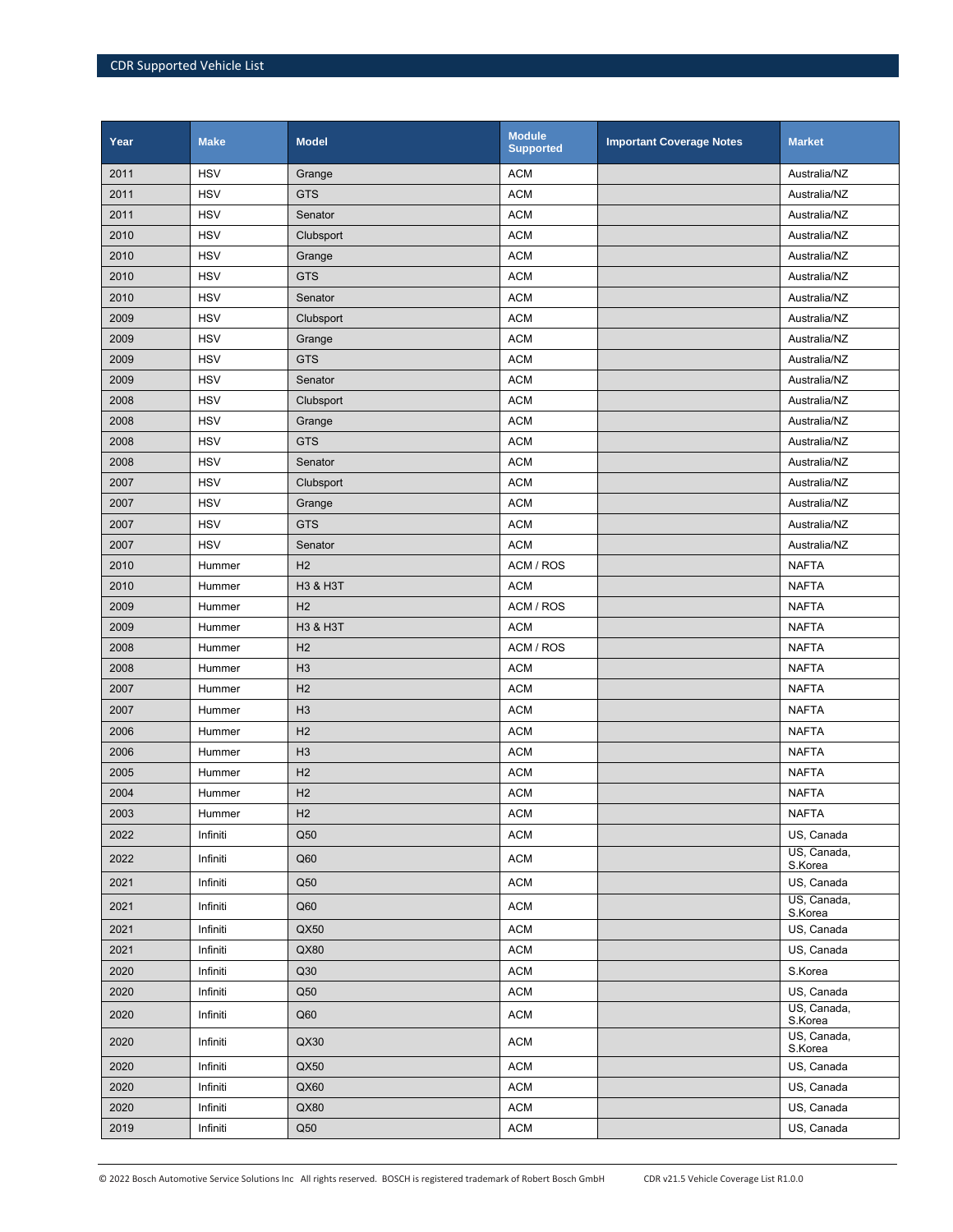| Year | <b>Make</b> | <b>Model</b> | <b>Module</b><br><b>Supported</b> | <b>Important Coverage Notes</b> | <b>Market</b>                        |
|------|-------------|--------------|-----------------------------------|---------------------------------|--------------------------------------|
| 2019 | Infiniti    | Q60          | <b>ACM</b>                        |                                 | US, Canada,<br>S.Korea               |
| 2019 | Infiniti    | Q70          | <b>ACM</b>                        |                                 | US, Canada                           |
| 2019 | Infiniti    | QX30         | <b>ACM</b>                        |                                 | US, Canada,<br>S.Korea               |
| 2019 | Infiniti    | QX50         | <b>ACM</b>                        |                                 | $\overline{US}$ , Canada,<br>S.Korea |
| 2019 | Infiniti    | QX60         | <b>ACM</b>                        |                                 | US, Canada                           |
| 2019 | Infiniti    | QX80         | <b>ACM</b>                        |                                 | US, Canada                           |
| 2018 | Infiniti    | Q30          | <b>ACM</b>                        |                                 | S.Korea                              |
| 2018 | Infiniti    | Q50          | <b>ACM</b>                        |                                 | US, Canada                           |
| 2018 | Infiniti    | Q60          | <b>ACM</b>                        |                                 | US, Canada,<br>S.Korea               |
| 2018 | Infiniti    | Q70          | <b>ACM</b>                        |                                 | US, Canada                           |
| 2018 | Infiniti    | QX30         | <b>ACM</b>                        |                                 | US, Canada,<br>S.Korea               |
| 2018 | Infiniti    | QX30         | <b>ACM</b>                        |                                 | US, Canada                           |
| 2018 | Infiniti    | QX50         | <b>ACM</b>                        |                                 | US, Canada                           |
| 2018 | Infiniti    | QX60         | <b>ACM</b>                        |                                 | US, Canada                           |
| 2018 | Infiniti    | QX80         | <b>ACM</b>                        |                                 | US, Canada                           |
| 2017 | Infiniti    | Q30          | <b>ACM</b>                        |                                 | US, Canada,<br>S.Korea               |
| 2017 | Infiniti    | Q50          | <b>ACM</b>                        |                                 | US, Canada                           |
| 2017 | Infiniti    | Q60          | <b>ACM</b>                        |                                 | US, Canada                           |
| 2017 | Infiniti    | Q70          | <b>ACM</b>                        |                                 | US, Canada                           |
| 2017 | Infiniti    | QX30         | <b>ACM</b>                        |                                 | US, Canada                           |
| 2017 | Infiniti    | QX50         | <b>ACM</b>                        |                                 | US, Canada                           |
| 2017 | Infiniti    | QX60         | <b>ACM</b>                        |                                 | US, Canada                           |
| 2017 | Infiniti    | QX70         | <b>ACM</b>                        |                                 | US, Canada                           |
| 2017 | Infiniti    | QX80         | <b>ACM</b>                        |                                 | US, Canada                           |
| 2016 | Infiniti    | Q50          | <b>ACM</b>                        |                                 | US, Canada                           |
| 2016 | Infiniti    | Q70          | <b>ACM</b>                        |                                 | US, Canada                           |
| 2016 | Infiniti    | QX50         | <b>ACM</b>                        |                                 | US, Canada                           |
| 2016 | Infiniti    | QX60         | <b>ACM</b>                        |                                 | US, Canada                           |
| 2016 | Infiniti    | <b>QX70</b>  | <b>ACM</b>                        |                                 | US, Canada                           |
| 2016 | Infiniti    | QX80         | <b>ACM</b>                        |                                 | US, Canada                           |
| 2015 | Infiniti    | Q40          | <b>ACM</b>                        |                                 | US, Canada                           |
| 2015 | Infiniti    | Q50          | <b>ACM</b>                        |                                 | US, Canada                           |
| 2015 | Infiniti    | Q60          | <b>ACM</b>                        |                                 | US, Canada                           |
| 2015 | Infiniti    | Q70          | <b>ACM</b>                        |                                 | US, Canada                           |
| 2015 | Infiniti    | QX50         | <b>ACM</b>                        |                                 | US, Canada                           |
| 2015 | Infiniti    | QX60         | <b>ACM</b>                        |                                 | US, Canada                           |
| 2015 | Infiniti    | QX70         | <b>ACM</b>                        |                                 | US, Canada                           |
| 2015 | Infiniti    | QX80         | <b>ACM</b>                        |                                 | US, Canada                           |
| 2014 | Infiniti    | Q50          | <b>ACM</b>                        |                                 | US, Canada                           |
| 2014 | Infiniti    | Q60          | <b>ACM</b>                        |                                 | US, Canada                           |
| 2014 | Infiniti    | Q70          | <b>ACM</b>                        |                                 | US, Canada                           |
| 2014 | Infiniti    | QX50         | <b>ACM</b>                        |                                 | US, Canada                           |
| 2014 | Infiniti    | QX60         | <b>ACM</b>                        |                                 | US, Canada                           |
| 2014 | Infiniti    | QX70         | <b>ACM</b>                        |                                 | US, Canada                           |
| 2014 | Infiniti    | QX80         | <b>ACM</b>                        |                                 | US, Canada                           |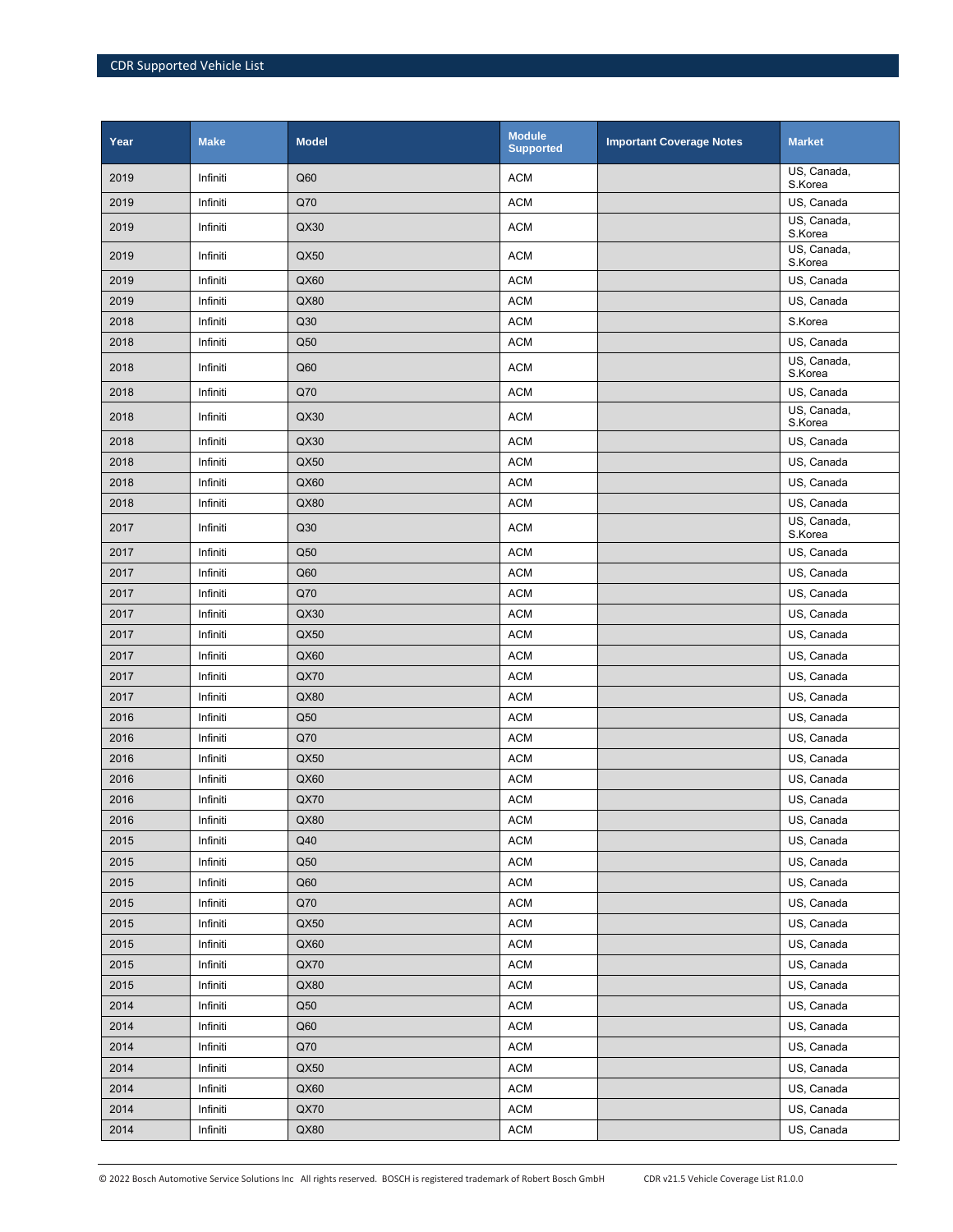| Year | <b>Make</b> | <b>Model</b>               | <b>Module</b><br><b>Supported</b> | <b>Important Coverage Notes</b>                                                | <b>Market</b>     |
|------|-------------|----------------------------|-----------------------------------|--------------------------------------------------------------------------------|-------------------|
| 2013 | Infiniti    | EX                         | <b>ACM</b>                        |                                                                                | US, Canada        |
| 2013 | Infiniti    | <b>FX</b>                  | <b>ACM</b>                        |                                                                                | US, Canada        |
| 2013 | Infiniti    | G (all)                    | <b>ACM</b>                        | Convertible vehicles with<br>production date 7/2012 and later<br>are supported | US, Canada        |
| 2013 | Infiniti    | <b>JX35</b>                | <b>ACM</b>                        |                                                                                | US, Canada        |
| 2013 | Infiniti    | M                          | <b>ACM</b>                        |                                                                                | US, Canada        |
| 2013 | Infiniti    | QX                         | <b>ACM</b>                        |                                                                                | US, Canada        |
| 2012 | Infiniti    | G25 Sedan                  | <b>ACM</b>                        | Vehicle production dates 7/2012<br>and later are supported                     | US, Canada        |
| 2009 | Isuzu       | Ascender                   | <b>ACM</b>                        |                                                                                | <b>NAFTA</b>      |
| 2009 | Isuzu       | i290 & i370                | <b>ACM</b>                        |                                                                                | <b>NAFTA</b>      |
| 2008 | Isuzu       | Ascender                   | <b>ACM</b>                        |                                                                                | <b>NAFTA</b>      |
| 2008 | Isuzu       | i290 & i370                | <b>ACM</b>                        |                                                                                | <b>NAFTA</b>      |
| 2007 | Isuzu       | Ascender                   | <b>ACM</b>                        |                                                                                | <b>NAFTA</b>      |
| 2007 | Isuzu       | i290 & i370                | <b>ACM</b>                        |                                                                                | <b>NAFTA</b>      |
| 2006 | Isuzu       | Ascender                   | <b>ACM</b>                        |                                                                                | <b>NAFTA</b>      |
| 2006 | Isuzu       | i280 & i350                | <b>ACM</b>                        |                                                                                | <b>NAFTA</b>      |
| 2005 | Isuzu       | Ascender                   | <b>ACM</b>                        |                                                                                | <b>NAFTA</b>      |
| 2004 | Isuzu       | Ascender                   | <b>ACM</b>                        |                                                                                | <b>NAFTA</b>      |
| 2003 | Isuzu       | Ascender                   | <b>ACM</b>                        |                                                                                | <b>NAFTA</b>      |
| 2000 | Isuzu       | Hombre                     | <b>ACM</b>                        |                                                                                | <b>NAFTA</b>      |
| 1999 | Isuzu       | Hombre                     | <b>ACM</b>                        |                                                                                | <b>NAFTA</b>      |
| 1998 | Isuzu       | Hombre                     | <b>ACM</b>                        |                                                                                | <b>NAFTA</b>      |
| 2022 | Jeep        | Cherokee                   | <b>ACM</b>                        |                                                                                | All markets       |
| 2022 | Jeep        | Compass                    | <b>ACM</b>                        |                                                                                | Where sold        |
| 2022 | Jeep        | Gladiator                  | <b>ACM</b>                        |                                                                                | Where sold        |
| 2022 | Jeep        | <b>Grand Cherokee</b>      | <b>ACM</b>                        |                                                                                | Where sold        |
| 2022 | Jeep        | <b>Grand Cherokee L</b>    | <b>ACM</b>                        |                                                                                | US, Canada        |
| 2022 | Jeep        | <b>Grand Cherokee PHEV</b> | <b>ACM</b>                        |                                                                                | Where sold        |
| 2022 | Jeep        | <b>Grand Commander</b>     | <b>ACM</b>                        |                                                                                | China             |
| 2022 | Jeep        | <b>Grand Wagoneer</b>      | <b>ACM</b>                        |                                                                                | US, Canada        |
| 2022 | Jeep        | Renegade                   | $\mathsf{ACM}$                    |                                                                                | Where sold        |
| 2022 | Jeep        | Wagoneer                   | <b>ACM</b>                        |                                                                                | US, Canada        |
| 2022 | Jeep        | Wrangler                   | <b>ACM</b>                        |                                                                                | Where sold        |
| 2021 | Jeep        | Cherokee                   | <b>ACM</b>                        |                                                                                | Where sold        |
| 2021 | Jeep        | Compass                    | <b>ACM</b>                        |                                                                                | Where sold        |
| 2021 | Jeep        | Gladiator                  | $\mathsf{ACM}$                    |                                                                                | Where sold        |
| 2021 | Jeep        | <b>Grand Cherokee</b>      | <b>ACM</b>                        |                                                                                | Where sold        |
| 2021 | Jeep        | Grand Cherokee L           | <b>ACM</b>                        |                                                                                | US, Canada        |
| 2021 | Jeep        | <b>Grand Commander</b>     | <b>ACM</b>                        |                                                                                | China             |
| 2021 | Jeep        | Renegade                   | <b>ACM</b>                        |                                                                                | US, Canada, China |
| 2021 | Jeep        | Wrangler                   | $\mathsf{ACM}$                    |                                                                                | Where sold        |
| 2020 | Jeep        | Cherokee                   | <b>ACM</b>                        |                                                                                | Where sold        |
| 2020 | Jeep        | Compass                    | <b>ACM</b>                        |                                                                                | Where sold        |
| 2020 | Jeep        | Gladiator                  | $\mathsf{ACM}$                    |                                                                                | Where sold        |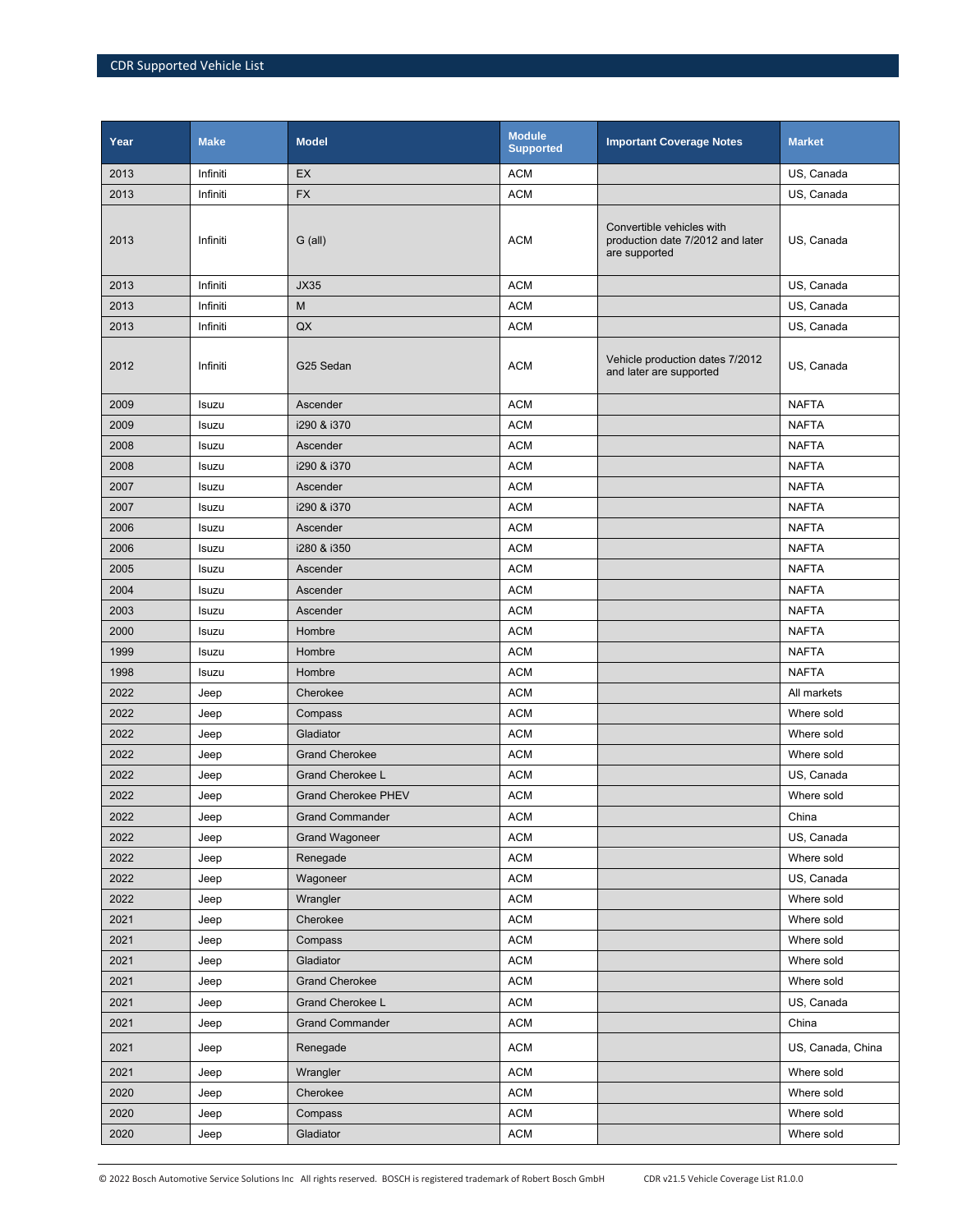| Year | <b>Make</b> | <b>Model</b>                        | <b>Module</b><br><b>Supported</b> | <b>Important Coverage Notes</b> | <b>Market</b> |
|------|-------------|-------------------------------------|-----------------------------------|---------------------------------|---------------|
| 2020 | Jeep        | <b>Grand Cherokee</b>               | <b>ACM</b>                        |                                 | Where sold    |
| 2020 | Jeep        | <b>Grand Commander</b>              | <b>ACM</b>                        |                                 | China         |
| 2020 | Jeep        | Renegade                            | <b>ACM</b>                        |                                 | US. Canada    |
| 2020 | Jeep        | Wrangler                            | <b>ACM</b>                        |                                 | Where sold    |
| 2019 | Jeep        | Cherokee                            | <b>ACM</b>                        |                                 | Where sold    |
| 2019 | Jeep        | Compass                             | <b>ACM</b>                        |                                 | Where sold    |
| 2019 | Jeep        | <b>Grand Cherokee</b>               | <b>ACM</b>                        |                                 | Where sold    |
| 2019 | Jeep        | <b>Grand Commander</b>              | <b>ACM</b>                        |                                 | China         |
| 2019 | Jeep        | Renegade                            | <b>ACM</b>                        |                                 | US, Canada    |
| 2019 | Jeep        | Wrangler                            | <b>ACM</b>                        |                                 | Where sold    |
| 2018 | Jeep        | Cherokee                            | <b>ACM</b>                        |                                 | Where sold    |
| 2018 | Jeep        | Compass                             | <b>ACM</b>                        |                                 | Where sold    |
| 2018 | Jeep        | <b>Grand Cherokee</b>               | <b>ACM</b>                        |                                 | Where sold    |
| 2018 | Jeep        | <b>Grand Commander</b>              | <b>ACM</b>                        |                                 | China         |
| 2018 | Jeep        | Renegade                            | <b>ACM</b>                        |                                 | <b>NAFTA</b>  |
| 2018 | Jeep        | Wrangler                            | <b>ACM</b>                        |                                 | Where sold    |
| 2018 | Jeep        | Wrangler (VIN Positions 5&6 are JW) | <b>ACM</b>                        |                                 | Where sold    |
| 2017 | Jeep        | Cherokee                            | <b>ACM</b>                        |                                 | Where sold    |
| 2017 | Jeep        | Compass                             | <b>ACM</b>                        |                                 | Where sold    |
| 2017 | Jeep        | <b>Grand Cherokee</b>               | <b>ACM</b>                        |                                 | Where sold    |
| 2017 | Jeep        | Patriot                             | <b>ACM</b>                        |                                 | Where sold    |
| 2017 | Jeep        | Renegade                            | <b>ACM</b>                        |                                 | <b>NAFTA</b>  |
| 2017 | Jeep        | Wrangler                            | <b>ACM</b>                        |                                 | Where sold    |
| 2016 | Jeep        | Cherokee                            | <b>ACM</b>                        |                                 | Where sold    |
| 2016 | Jeep        | Compass                             | <b>ACM</b>                        |                                 | Where sold    |
| 2016 | Jeep        | <b>Grand Cherokee</b>               | <b>ACM</b>                        |                                 | Where sold    |
| 2016 | Jeep        | Patriot                             | <b>ACM</b>                        |                                 | Where sold    |
| 2016 | Jeep        | Renegade                            | <b>ACM</b>                        |                                 | <b>NAFTA</b>  |
| 2016 | Jeep        | Wrangler                            | <b>ACM</b>                        |                                 | Where sold    |
| 2015 | Jeep        | Cherokee                            | <b>ACM</b>                        |                                 | Where sold    |
| 2015 | Jeep        | Compass                             | <b>ACM</b>                        |                                 | Where sold    |
| 2015 | Jeep        | <b>Grand Cherokee</b>               | <b>ACM</b>                        |                                 | Where sold    |
| 2015 | Jeep        | Patriot                             | <b>ACM</b>                        |                                 | Where sold    |
| 2015 | Jeep        | Renegade                            | <b>ACM</b>                        |                                 | <b>NAFTA</b>  |
| 2015 | Jeep        | Wrangler                            | <b>ACM</b>                        |                                 | Where sold    |
| 2014 | Jeep        | Cherokee                            | <b>ACM</b>                        |                                 | Where sold    |
| 2014 | Jeep        | Compass                             | <b>ACM</b>                        |                                 | Where sold    |
| 2014 | Jeep        | <b>Grand Cherokee</b>               | <b>ACM</b>                        |                                 | Where sold    |
| 2014 | Jeep        | Patriot                             | <b>ACM</b>                        |                                 | Where sold    |
| 2014 | Jeep        | Wrangler                            | <b>ACM</b>                        |                                 | Where sold    |
| 2013 | Jeep        | <b>Grand Cherokee</b>               | <b>ACM</b>                        |                                 | Where sold    |
| 2013 | Jeep        | Patriot                             | <b>ACM</b>                        |                                 | Where sold    |
| 2013 | Jeep        | Wrangler                            | <b>ACM</b>                        |                                 | Where sold    |
| 2012 | Jeep        | Compass                             | <b>ACM</b>                        |                                 | Where sold    |
| 2012 | Jeep        | Compass                             | <b>ACM</b>                        |                                 | Where sold    |
| 2012 | Jeep        | <b>Grand Cherokee</b>               | <b>ACM</b>                        |                                 | Where sold    |
| 2012 | Jeep        | Liberty                             | <b>ACM</b>                        |                                 | Where sold    |
| 2012 | Jeep        | Patriot                             | <b>ACM</b>                        |                                 | Where sold    |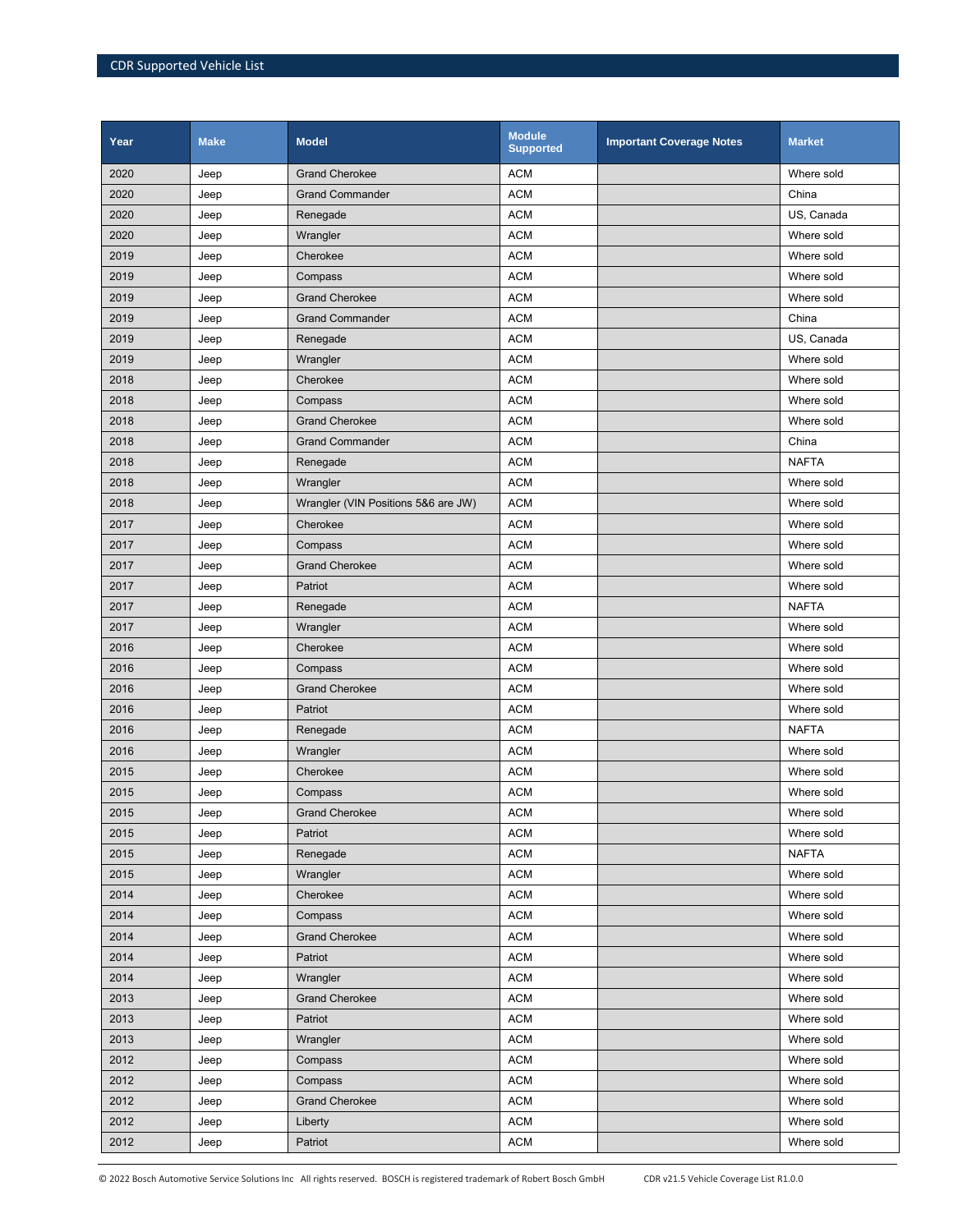| Year | <b>Make</b> | <b>Model</b>          | <b>Module</b><br><b>Supported</b> | <b>Important Coverage Notes</b>                   | <b>Market</b> |
|------|-------------|-----------------------|-----------------------------------|---------------------------------------------------|---------------|
| 2012 | Jeep        | Wrangler              | <b>ACM</b>                        |                                                   | Where sold    |
| 2011 | Jeep        | Compass               | <b>ACM</b>                        |                                                   | Where sold    |
| 2011 | Jeep        | <b>Grand Cherokee</b> | <b>ACM</b>                        |                                                   | Where sold    |
| 2011 | Jeep        | Liberty/Cherokee      | <b>ACM</b>                        |                                                   | Where sold    |
| 2011 | Jeep        | Patriot               | <b>ACM</b>                        |                                                   | Where sold    |
| 2011 | Jeep        | Wrangler              | <b>ACM</b>                        |                                                   | Where sold    |
| 2010 | Jeep        | Commander             | <b>ACM</b>                        |                                                   | Where sold    |
| 2010 | Jeep        | Compass               | <b>ACM</b>                        |                                                   | Where sold    |
| 2010 | Jeep        | <b>Grand Cherokee</b> | <b>ACM</b>                        |                                                   | Where sold    |
| 2010 | Jeep        | Liberty/Cherokee      | <b>ACM</b>                        |                                                   | Where sold    |
| 2010 | Jeep        | Patriot               | <b>ACM</b>                        |                                                   | Where sold    |
| 2010 | Jeep        | Wrangler              | <b>ACM</b>                        |                                                   | Where sold    |
| 2009 | Jeep        | Commander             | <b>ACM</b>                        |                                                   | Where sold    |
| 2009 | Jeep        | Compass               | <b>ACM</b>                        |                                                   | Where sold    |
| 2009 | Jeep        | <b>Grand Cherokee</b> | <b>ACM</b>                        |                                                   | Where sold    |
| 2009 | Jeep        | Liberty/Cherokee      | <b>ACM</b>                        |                                                   | Where sold    |
| 2009 | Jeep        | Patriot               | <b>ACM</b>                        |                                                   | Where sold    |
| 2009 | Jeep        | Wrangler              | <b>ACM</b>                        |                                                   | Where sold    |
| 2008 | Jeep        | Commander             | <b>ACM</b>                        |                                                   | Where sold    |
| 2008 | Jeep        | Compass               | <b>ACM</b>                        |                                                   | Where sold    |
| 2008 | Jeep        | <b>Grand Cherokee</b> | <b>ACM</b>                        |                                                   | Where sold    |
| 2008 | Jeep        | Liberty/Cherokee      | <b>ACM</b>                        |                                                   | Where sold    |
| 2008 | Jeep        | Patriot               | <b>ACM</b>                        |                                                   | Where sold    |
| 2008 | Jeep        | Wrangler              | <b>ACM</b>                        |                                                   | Where sold    |
| 2007 | Jeep        | Commander             | <b>ACM</b>                        |                                                   | Where sold    |
| 2007 | Jeep        | Compass               | <b>ACM</b>                        |                                                   | Where sold    |
| 2007 | Jeep        | <b>Grand Cherokee</b> | <b>ACM</b>                        | Some of these vehicles may not<br>be supported    | Where sold    |
| 2007 | Jeep        | Patriot               | <b>ACM</b>                        |                                                   | Where sold    |
| 2007 | Jeep        | Wrangler              | <b>ACM</b>                        |                                                   | Where sold    |
| 2006 | Jeep        | Commander             | <b>ACM</b>                        | Some of these vehicles may not<br>be supported    | Where sold    |
| 2006 | Jeep        | <b>Grand Cherokee</b> | <b>ACM</b>                        | Some of these vehicles may not<br>be supported    | Where sold    |
| 2019 | Karma       | Revero                | <b>ACM</b>                        |                                                   | US, Canada    |
| 2018 | Karma       | Revero                | <b>ACM</b>                        |                                                   | US, Canada    |
| 2017 | Karma       | Revero                | <b>ACM</b>                        |                                                   | US, Canada    |
| 2021 | Lamborghini | Aventador             | <b>ACM</b>                        |                                                   | US, Canada    |
| 2021 | Lamborghini | Huracan               | <b>ACM</b>                        |                                                   | US, Canada    |
| 2021 | Lamborghini | Urus                  | <b>ACM</b>                        | Requires CDR 500 for direct-to-<br>module imaging | US, Canada    |
| 2020 | Lamborghini | Aventador             | <b>ACM</b>                        |                                                   | US, Canada    |
| 2020 | Lamborghini | Huracan               | <b>ACM</b>                        |                                                   | US, Canada    |
| 2020 | Lamborghini | Urus                  | <b>ACM</b>                        | Requires CDR 500 for direct-to-<br>module imaging | US, Canada    |
| 2019 | Lamborghini | Aventador             | <b>ACM</b>                        |                                                   | US, Canada    |
| 2019 | Lamborghini | Huracan               | <b>ACM</b>                        |                                                   | US, Canada    |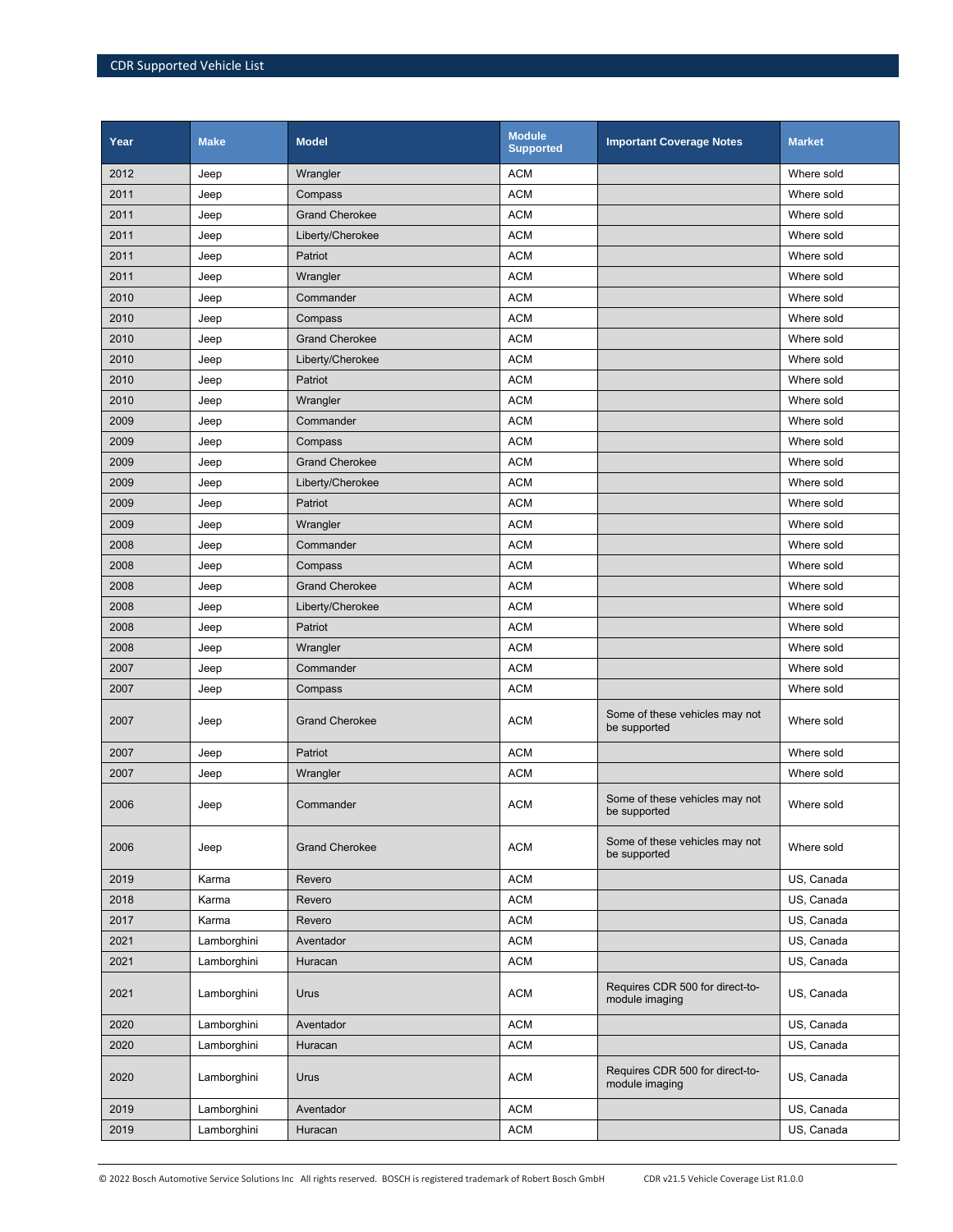| Year         | <b>Make</b> | <b>Model</b>           | <b>Module</b><br><b>Supported</b> | <b>Important Coverage Notes</b>                   | <b>Market</b>     |
|--------------|-------------|------------------------|-----------------------------------|---------------------------------------------------|-------------------|
| 2019         | Lamborghini | Urus                   | <b>ACM</b>                        | Requires CDR 500 for direct-to-<br>module imaging | US, Canada        |
| 2018         | Lamborghini | Aventador              | <b>ACM</b>                        |                                                   | US, Canada        |
| 2018         | Lamborghini | Huracan                | <b>ACM</b>                        |                                                   | US, Canada        |
| 2017         | Lamborghini | Aventador              | <b>ACM</b>                        |                                                   | US, Canada        |
| 2017         | Lamborghini | Huracan                | <b>ACM</b>                        |                                                   | US, Canada        |
| 2016         | Lamborghini | Aventador              | <b>ACM</b>                        |                                                   | US, Canada        |
| 2016         | Lamborghini | Huracan                | <b>ACM</b>                        |                                                   | US, Canada        |
| 2015         | Lamborghini | Aventador              | <b>ACM</b>                        |                                                   | US, Canada        |
| 2015         | Lamborghini | Huracan                | <b>ACM</b>                        |                                                   | US, Canada        |
| 2015         | Lancia      | <b>Grand Voyager</b>   | <b>ACM/PPM</b>                    |                                                   | Where sold        |
| 2014         | Lancia      | Flavia                 | <b>ACM</b>                        |                                                   | Where sold        |
| 2014         | Lancia      | <b>Grand Voyager</b>   | <b>ACM/PPM</b>                    |                                                   | Where sold        |
| 2014         | Lancia      | Thema                  | <b>ACM</b>                        |                                                   | Where sold        |
| 2013         | Lancia      | Flavia                 | <b>ACM</b>                        |                                                   | Where sold        |
| 2013         | Lancia      | <b>Grand Voyager</b>   | <b>ACM/PPM</b>                    |                                                   | Where sold        |
| 2013         | Lancia      | Thema                  | <b>ACM</b>                        |                                                   | Where sold        |
| 2012         | Lancia      | Flavia                 | <b>ACM</b>                        |                                                   | Where sold        |
| 2012         | Lancia      | <b>Grand Voyager</b>   | <b>ACM/PPM</b>                    |                                                   | Where sold        |
| 2012         | Lancia      | Thema                  | <b>ACM</b>                        |                                                   | Where sold        |
| 2021 & newer | Lexus       | LS HV                  | <b>ACM</b>                        |                                                   | Where sold        |
| 2018 & newer | Lexus       | LC, LCh                | ACM/PPM                           |                                                   | Where sold        |
| 2015 & newer | Lexus       | GS-F                   | <b>ACM</b>                        |                                                   | Where sold        |
| 2014 & newer | Lexus       | <b>NX</b>              | <b>ACM</b>                        |                                                   | Where sold        |
| 2014 & newer | Lexus       | <b>RC350</b>           | <b>ACM</b>                        |                                                   | Where sold        |
| 2014 & newer | Lexus       | RC-F                   | <b>ACM</b>                        |                                                   | Where sold        |
| 2010 & newer | Lexus       | CT200h                 | <b>ACM</b>                        |                                                   | Where sold        |
| 2010 - 2012  | Lexus       | LF-A                   | <b>ACM</b>                        |                                                   | Where sold        |
| 2009 & newer | Lexus       | <b>IS Convertible</b>  | <b>ACM</b>                        |                                                   | Where sold        |
| 2007 & newer | Lexus       | IS-F                   | <b>ACM</b>                        |                                                   | Where sold        |
| 2005 & newer | Lexus       | <b>IS</b>              | <b>ACM</b>                        |                                                   | Where sold        |
| 2003 & newer | Lexus       | HS                     | <b>ACM</b>                        |                                                   | Where sold        |
| 2003 & newer | Lexus       | <b>RX</b>              | <b>ACM</b>                        |                                                   | Where sold        |
| 2002 & newer | Lexus       | <b>GX</b>              | <b>ACM</b>                        |                                                   | Where sold        |
| 2002 & newer | Lexus       | $\mathsf{L}\mathsf{X}$ | <b>ACM</b>                        |                                                   | Where sold        |
| 2001 & newer | Lexus       | ES                     | <b>ACM</b>                        |                                                   | Where sold        |
| 2001 & newer | Lexus       | SC                     | <b>ACM</b>                        |                                                   | Where sold        |
| 2000 & newer | Lexus       | GS                     | <b>ACM</b>                        |                                                   | Where sold        |
| 2000 & newer | Lexus       | LS                     | <b>ACM</b>                        |                                                   | Where sold        |
| 2022         | Lincoln     | Aviator                | <b>ACM</b>                        |                                                   | US, Canada        |
| 2022         | Lincoln     | Corsair                | <b>ACM</b>                        |                                                   | US, Canada        |
| 2022         | Lincoln     | Navigator              | <b>ACM</b>                        |                                                   | US, Canada, China |
| 2021         | Lincoln     | Aviator                | <b>ACM</b>                        |                                                   | US, Canada, China |
| 2021         | Lincoln     | Corsair                | <b>ACM</b>                        |                                                   | US, Canada, China |
| 2021         | Lincoln     | <b>Nautalus</b>        | <b>ACM</b>                        |                                                   | US, Canada, China |
| 2021         | Lincoln     | Navigator              | <b>ACM</b>                        |                                                   | US, Canada, China |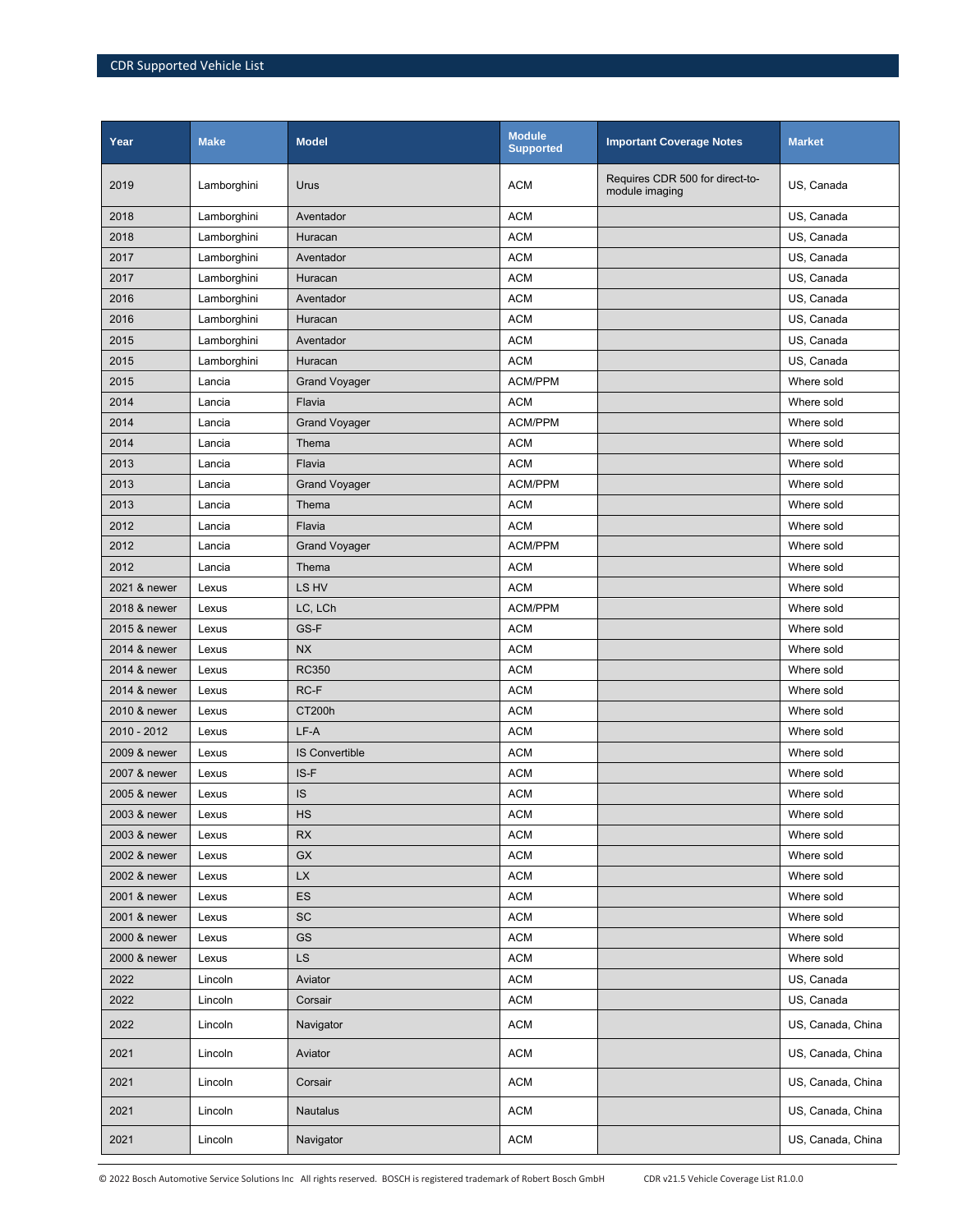| Year | <b>Make</b> | <b>Model</b>    | <b>Module</b><br><b>Supported</b> | <b>Important Coverage Notes</b> | <b>Market</b>          |
|------|-------------|-----------------|-----------------------------------|---------------------------------|------------------------|
| 2020 | Lincoln     | Aviator         | <b>ACM</b>                        |                                 | US, Canada             |
| 2020 | Lincoln     | Continental     | <b>ACM</b>                        |                                 | US, Canada             |
| 2020 | Lincoln     | Corsair         | <b>ACM</b>                        |                                 | US, Canada             |
| 2020 | Lincoln     | <b>MKZ</b>      | <b>ACM</b>                        |                                 | US. Canada             |
| 2020 | Lincoln     | <b>Nautalus</b> | <b>ACM</b>                        |                                 | US, Canada             |
| 2020 | Lincoln     | Navigator       | <b>ACM</b>                        |                                 | US, Canada             |
| 2019 | Lincoln     | Continental     | <b>ACM</b>                        |                                 | US, Canada             |
| 2019 | Lincoln     | <b>MKC</b>      | <b>ACM</b>                        |                                 | US, Canada             |
| 2019 | Lincoln     | <b>MKT</b>      | <b>ACM</b>                        |                                 | US, Canada             |
| 2019 | Lincoln     | <b>MKZ</b>      | <b>ACM</b>                        |                                 | US, Canada             |
| 2019 | Lincoln     | Navigator       | <b>ACM</b>                        |                                 | US, Canada,<br>S.Korea |
| 2018 | Lincoln     | Continental     | <b>ACM</b>                        |                                 | US, Canada             |
| 2018 | Lincoln     | <b>MKC</b>      | <b>ACM</b>                        |                                 | US, Canada,<br>S.Korea |
| 2018 | Lincoln     | <b>MKT</b>      | <b>ACM</b>                        |                                 | US, Canada             |
| 2018 | Lincoln     | <b>MKX</b>      | <b>ACM</b>                        |                                 | US, Canada,<br>S.Korea |
| 2018 | Lincoln     | <b>MKZ</b>      | <b>ACM</b>                        |                                 | US, Canada             |
| 2018 | Lincoln     | Navigator       | <b>ACM</b>                        |                                 | US, Canada,<br>S.Korea |
| 2017 | Lincoln     | Continental     | <b>ACM</b>                        |                                 | US, Canada,<br>S.Korea |
| 2017 | Lincoln     | <b>MKC</b>      | <b>ACM</b>                        |                                 | US, Canada,<br>S.Korea |
| 2017 | Lincoln     | <b>MKT</b>      | <b>ACM</b>                        |                                 | US, Canada             |
| 2017 | Lincoln     | <b>MKX</b>      | <b>ACM</b>                        |                                 | US, Canada,<br>S.Korea |
| 2017 | Lincoln     | <b>MKZ</b>      | <b>ACM</b>                        |                                 | US, Canada             |
| 2017 | Lincoln     | Navigator       | <b>ACM</b>                        |                                 | US, Canada,<br>S.Korea |
| 2016 | Lincoln     | <b>MKC</b>      | <b>ACM</b>                        |                                 | US, Canada,<br>S.Korea |
| 2016 | Lincoln     | <b>MKS</b>      | <b>ACM</b>                        |                                 | US, Canada,<br>S.Korea |
| 2016 | Lincoln     | <b>MKT</b>      | <b>ACM</b>                        |                                 | US, Canada             |
| 2016 | Lincoln     | <b>MKX</b>      | <b>ACM</b>                        |                                 | US, Canada,<br>S.Korea |
| 2016 | Lincoln     | <b>MKZ</b>      | $\mathsf{ACM}$                    |                                 | US, Canada,<br>S.Korea |
| 2016 | Lincoln     | Navigator       | <b>ACM</b>                        |                                 | US, Canada             |
| 2015 | Lincoln     | <b>MKC</b>      | <b>ACM</b>                        |                                 | US, Canada             |
| 2015 | Lincoln     | <b>MKS</b>      | <b>ACM</b>                        |                                 | US, Canada             |
| 2015 | Lincoln     | <b>MKT</b>      | <b>ACM</b>                        |                                 | US, Canada             |
| 2015 | Lincoln     | <b>MKX</b>      | <b>ACM</b>                        |                                 | US, Canada             |
| 2015 | Lincoln     | <b>MKX</b>      | <b>ACM</b>                        |                                 | US, Canada             |
| 2015 | Lincoln     | <b>MKZ</b>      | <b>ACM</b>                        |                                 | US, Canada             |
| 2015 | Lincoln     | Navigator       | <b>ACM</b>                        |                                 | US, Canada             |
| 2014 | Lincoln     | <b>MKS</b>      | <b>ACM</b>                        |                                 | US, Canada             |
| 2014 | Lincoln     | <b>MKT</b>      | <b>ACM</b>                        |                                 | US, Canada             |
| 2014 | Lincoln     | <b>MKX</b>      | <b>ACM</b>                        |                                 | US, Canada             |
| 2014 | Lincoln     | <b>MKZ</b>      | <b>ACM</b>                        |                                 | US, Canada             |
| 2014 | Lincoln     | Navigator       | <b>ACM</b>                        |                                 | US, Canada             |
| 2013 | Lincoln     | <b>MKS</b>      | <b>ACM</b>                        |                                 | US, Canada             |
| 2013 | Lincoln     | <b>MKT</b>      | <b>ACM</b>                        |                                 | US, Canada             |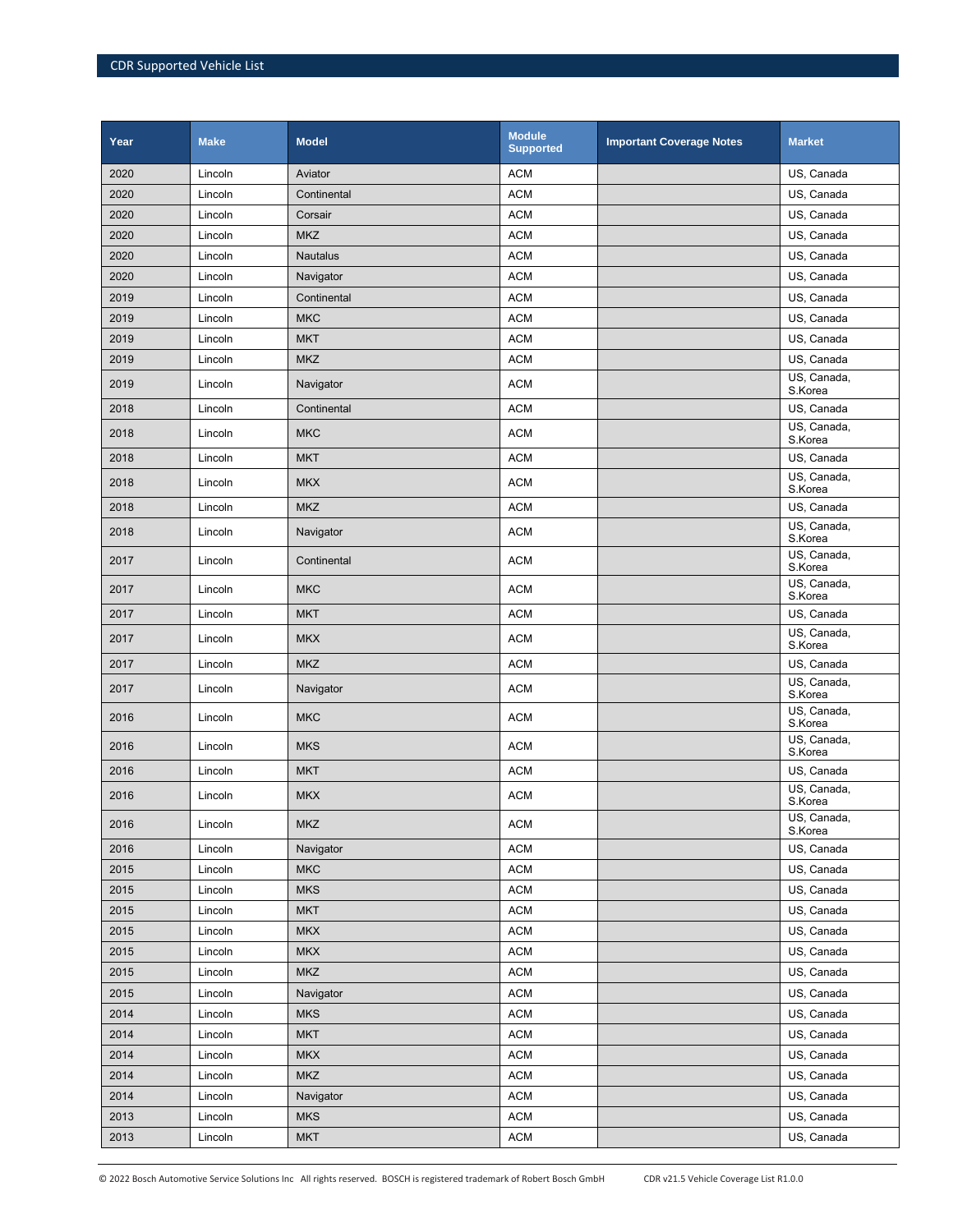| Year | <b>Make</b> | <b>Model</b>       | <b>Module</b><br><b>Supported</b> | <b>Important Coverage Notes</b>                | <b>Market</b> |
|------|-------------|--------------------|-----------------------------------|------------------------------------------------|---------------|
| 2013 | Lincoln     | <b>MKX</b>         | <b>ACM</b>                        |                                                | US, Canada    |
| 2013 | Lincoln     | <b>MKZ</b>         | <b>ACM</b>                        |                                                | US, Canada    |
| 2013 | Lincoln     | Navigator          | <b>ACM</b>                        |                                                | US, Canada    |
| 2012 | Lincoln     | <b>MKS</b>         | <b>ACM</b>                        |                                                | US, Canada    |
| 2012 | Lincoln     | <b>MKT</b>         | <b>ACM</b>                        |                                                | US, Canada    |
| 2012 | Lincoln     | <b>MKX</b>         | <b>ACM</b>                        |                                                | US, Canada    |
| 2012 | Lincoln     | MKZ (gas & hybrid) | <b>ACM</b>                        |                                                | US, Canada    |
| 2012 | Lincoln     | Navigator          | <b>ACM</b>                        |                                                | US, Canada    |
| 2011 | Lincoln     | <b>MKS</b>         | <b>ACM</b>                        |                                                | US, Canada    |
| 2011 | Lincoln     | <b>MKT</b>         | <b>ACM</b>                        |                                                | US, Canada    |
| 2011 | Lincoln     | <b>MKX</b>         | <b>ACM</b>                        |                                                | US, Canada    |
| 2011 | Lincoln     | MKZ (gas & hybrid) | <b>ACM</b>                        |                                                | US, Canada    |
| 2011 | Lincoln     | Navigator          | <b>ACM</b>                        |                                                | US, Canada    |
| 2011 | Lincoln     | Town Car           | ACM / PCM                         |                                                | US, Canada    |
| 2010 | Lincoln     | <b>MKS</b>         | <b>ACM</b>                        |                                                | US, Canada    |
| 2010 | Lincoln     | <b>MKT</b>         | <b>ACM</b>                        |                                                | US, Canada    |
| 2010 | Lincoln     | <b>MKX</b>         | ACM / PCM                         |                                                | US, Canada    |
| 2010 | Lincoln     | <b>MKZ</b>         | <b>ACM</b>                        |                                                | US, Canada    |
| 2010 | Lincoln     | Town Car           | ACM / PCM                         |                                                | US, Canada    |
| 2009 | Lincoln     | <b>MKX</b>         | ACM / PCM                         |                                                | US, Canada    |
| 2009 | Lincoln     | Town Car           | ACM / PCM                         |                                                | US, Canada    |
| 2008 | Lincoln     | <b>MKX</b>         | ACM / PCM                         |                                                | US, Canada    |
| 2008 | Lincoln     | Town Car           | ACM / PCM                         |                                                | US, Canada    |
| 2007 | Lincoln     | <b>MKX</b>         | ACM / PCM                         |                                                | US, Canada    |
| 2007 | Lincoln     | <b>MKZ</b>         | ACM / PCM                         |                                                | US, Canada    |
| 2007 | Lincoln     | Navigator          | <b>PCM</b>                        | Some of these vehicles may not<br>be supported | US, Canada    |
| 2007 | Lincoln     | Town Car           | ACM / PCM                         |                                                | US, Canada    |
| 2006 | Lincoln     | LS                 | <b>PCM</b>                        |                                                | US, Canada    |
| 2006 | Lincoln     | Mark LT            | <b>PCM</b>                        |                                                | US, Canada    |
| 2006 | Lincoln     | Navigator          | <b>PCM</b>                        |                                                | US, Canada    |
| 2006 | Lincoln     | Town Car           | ACM / PCM                         |                                                | US, Canada    |
| 2006 | Lincoln     | Zephyr             | ACM / PCM                         |                                                | US, Canada    |
| 2005 | Lincoln     | LS                 | <b>PCM</b>                        |                                                | US, Canada    |
| 2005 | Lincoln     | Navigator          | <b>PCM</b>                        |                                                | US, Canada    |
| 2005 | Lincoln     | Town Car           | ACM / PCM                         |                                                | US, Canada    |
| 2004 | Lincoln     | LS                 | <b>PCM</b>                        |                                                | US, Canada    |
| 2004 | Lincoln     | Town Car           | <b>ACM</b>                        |                                                | US, Canada    |
| 2003 | Lincoln     | LS                 | <b>PCM</b>                        |                                                | US, Canada    |
| 2003 | Lincoln     | Town Car           | <b>ACM</b>                        |                                                | US, Canada    |
| 2002 | Lincoln     | Continental        | <b>ACM</b>                        |                                                | US, Canada    |
| 2002 | Lincoln     | LS                 | <b>ACM</b>                        |                                                | US, Canada    |
| 2002 | Lincoln     | Navigator          | <b>ACM</b>                        |                                                | US, Canada    |
| 2002 | Lincoln     | Town Car           | <b>ACM</b>                        |                                                | US, Canada    |
| 2001 | Lincoln     | Continental        | <b>ACM</b>                        |                                                | US, Canada    |
| 2001 | Lincoln     | <b>LS</b>          | <b>ACM</b>                        |                                                | US, Canada    |
| 2001 | Lincoln     | Navigator          | <b>ACM</b>                        |                                                | US, Canada    |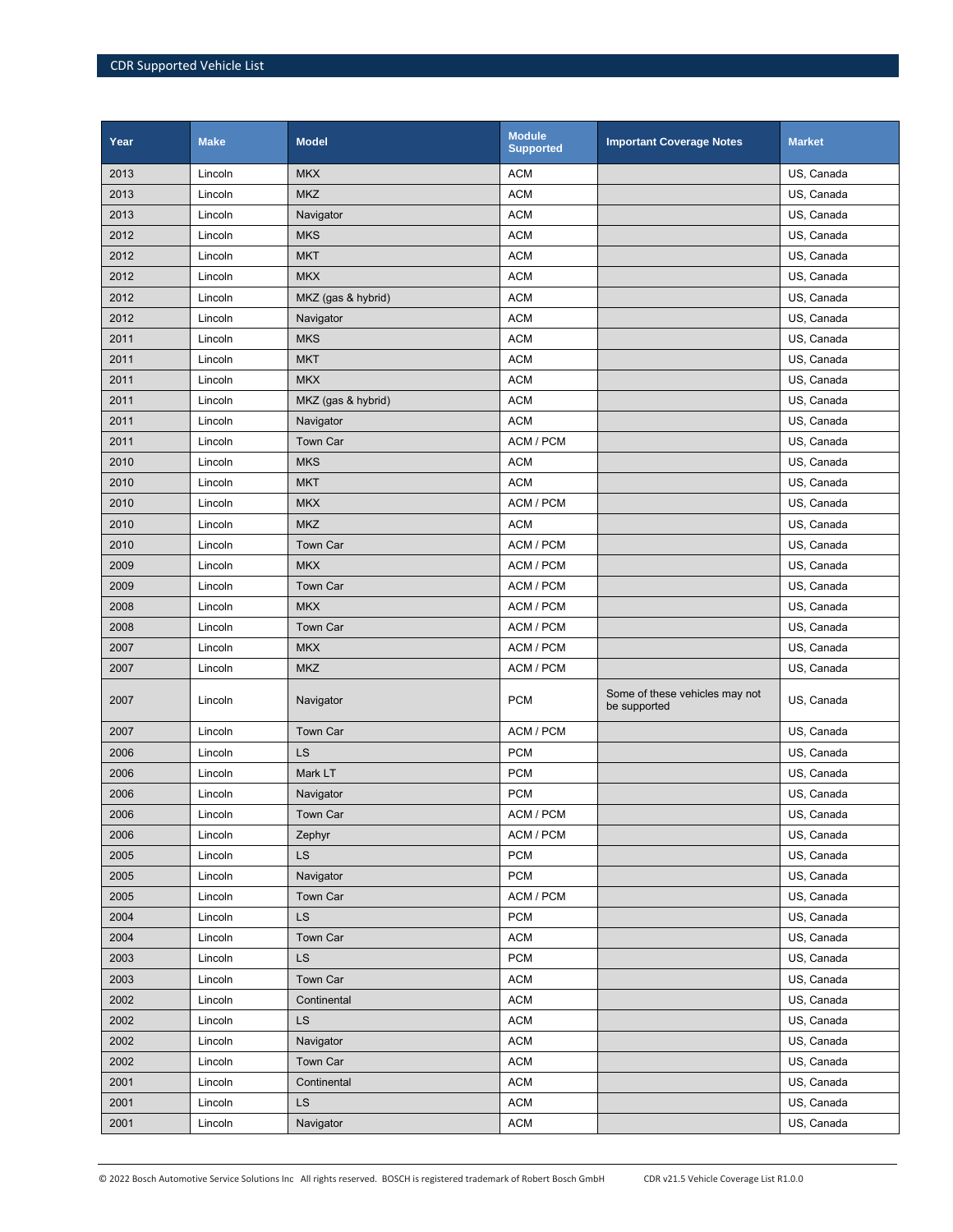| Year | <b>Make</b> | <b>Model</b>                | <b>Module</b><br><b>Supported</b> | <b>Important Coverage Notes</b> | <b>Market</b> |
|------|-------------|-----------------------------|-----------------------------------|---------------------------------|---------------|
| 2001 | Lincoln     | <b>Town Car</b>             | <b>ACM</b>                        |                                 | US, Canada    |
| 2022 | Lucid       | Air                         | <b>ACM</b>                        |                                 | US            |
| 2022 | Maserati    | Ghibli                      | <b>ACM</b>                        |                                 | US/China      |
| 2022 | Maserati    | Levante                     | <b>ACM</b>                        |                                 | US/China      |
| 2022 | Maserati    | <b>MC20</b>                 | <b>ACM</b>                        |                                 | China         |
| 2022 | Maserati    | Quattroporte                | <b>ACM</b>                        |                                 | US/China      |
| 2021 | Maserati    | Ghibli                      | <b>ACM</b>                        |                                 | US/China      |
| 2021 | Maserati    | Levante                     | <b>ACM</b>                        |                                 | US/China      |
| 2021 | Maserati    | Quattroporte                | <b>ACM</b>                        |                                 | US/China      |
| 2020 | Maserati    | Ghibli                      | <b>ACM</b>                        |                                 | US            |
| 2020 | Maserati    | Levante                     | <b>ACM</b>                        |                                 | US            |
| 2020 | Maserati    | Quattroporte                | <b>ACM</b>                        |                                 | US            |
| 2019 | Maserati    | Ghibli                      | <b>ACM</b>                        |                                 | US            |
| 2019 | Maserati    | Gran Turismo Cabrio & Coupè | <b>ACM</b>                        |                                 | US            |
| 2019 | Maserati    | Levante                     | <b>ACM</b>                        |                                 | US            |
| 2019 | Maserati    | Quattroporte                | <b>ACM</b>                        |                                 | US            |
| 2018 | Maserati    | Ghibli                      | <b>ACM</b>                        |                                 | US            |
| 2018 | Maserati    | Gran Turismo Cabrio & Coupè | <b>ACM</b>                        |                                 | US            |
| 2018 | Maserati    | Levante                     | <b>ACM</b>                        |                                 | US            |
| 2018 | Maserati    | Quattroporte                | <b>ACM</b>                        |                                 | US            |
| 2017 | Maserati    | Ghibli                      | <b>ACM</b>                        |                                 | US            |
| 2017 | Maserati    | Gran Turismo Cabrio & Coupè | <b>ACM</b>                        |                                 | US            |
| 2017 | Maserati    | Levante                     | <b>ACM</b>                        |                                 | US            |
| 2017 | Maserati    | Quattroporte                | <b>ACM</b>                        |                                 | US            |
| 2016 | Maserati    | Ghibli                      | <b>ACM</b>                        |                                 | US            |
| 2016 | Maserati    | Gran Turismo Cabrio & Coupè | <b>ACM</b>                        |                                 | US            |
| 2016 | Maserati    | Quattroporte                | <b>ACM</b>                        |                                 | US            |
| 2015 | Maserati    | Ghibli                      | <b>ACM</b>                        |                                 | US            |
| 2015 | Maserati    | Gran Turismo Cabrio & Coupè | <b>ACM</b>                        |                                 | US            |
| 2015 | Maserati    | Quattroporte                | <b>ACM</b>                        |                                 | US            |
| 2014 | Maserati    | Ghibli                      | <b>ACM</b>                        |                                 | US            |
| 2014 | Maserati    | Quattroporte                | <b>ACM</b>                        |                                 | US            |
| 2022 | Mazda       | CX-30                       | <b>ACM</b>                        |                                 | US, Canada    |
| 2022 | Mazda       | $CX-5$                      | <b>ACM</b>                        |                                 | US, Canada    |
| 2022 | Mazda       | $CX-9$                      | <b>ACM</b>                        |                                 | US, Canada    |
| 2022 | Mazda       | Mazda3                      | <b>ACM</b>                        |                                 | US, Canada    |
| 2022 | Mazda       | MX-30                       | <b>ACM</b>                        |                                 | US, Canada    |
| 2022 | Mazda       | MX-5 (Miata)                | <b>ACM</b>                        |                                 | US, Canada    |
| 2021 | Mazda       | $CX-3$                      | <b>ACM</b>                        |                                 | US, Canada    |
| 2021 | Mazda       | $CX-30$                     | <b>ACM</b>                        |                                 | US, Canada    |
| 2021 | Mazda       | $CX-5$                      | <b>ACM</b>                        |                                 | US, Canada    |
| 2021 | Mazda       | $CX-9$                      | <b>ACM</b>                        |                                 | US, Canada    |
| 2021 | Mazda       | Mazda3                      | <b>ACM</b>                        |                                 | US, Canada    |
| 2021 | Mazda       | Mazda6                      | <b>ACM</b>                        |                                 | US, Canada    |
| 2021 | Mazda       | MX-5 (Miata)                | <b>ACM</b>                        |                                 | US, Canada    |
| 2020 | Mazda       | $CX-3$                      | <b>ACM</b>                        |                                 | US, Canada    |
| 2020 | Mazda       | $CX-30$                     | <b>ACM</b>                        |                                 | US, Canada    |
| 2020 | Mazda       | $CX-5$                      | <b>ACM</b>                        |                                 | US, Canada    |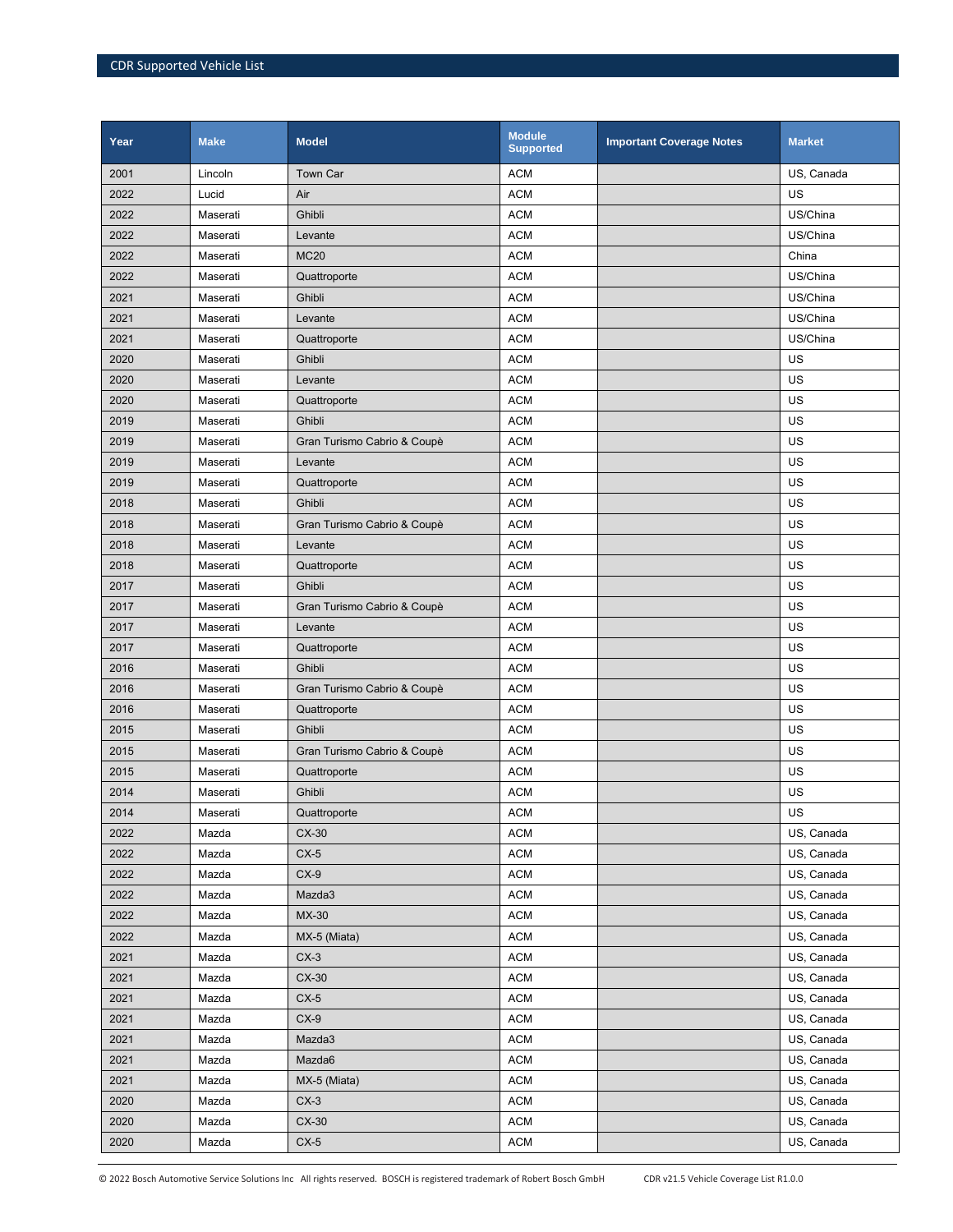| Year | <b>Make</b> | <b>Model</b> | <b>Module</b><br><b>Supported</b> | <b>Important Coverage Notes</b> | <b>Market</b> |
|------|-------------|--------------|-----------------------------------|---------------------------------|---------------|
| 2020 | Mazda       | $CX-9$       | <b>ACM</b>                        |                                 | US, Canada    |
| 2020 | Mazda       | Mazda3       | <b>ACM</b>                        |                                 | US, Canada    |
| 2020 | Mazda       | Mazda6       | <b>ACM</b>                        |                                 | US, Canada    |
| 2020 | Mazda       | MX-5 (Miata) | <b>ACM</b>                        |                                 | US, Canada    |
| 2019 | Mazda       | $CX-3$       | <b>ACM</b>                        |                                 | US, Canada    |
| 2019 | Mazda       | $CX-5$       | <b>ACM</b>                        |                                 | US, Canada    |
| 2019 | Mazda       | $CX-9$       | <b>ACM</b>                        |                                 | US, Canada    |
| 2019 | Mazda       | Mazda3       | <b>ACM</b>                        |                                 | US, Canada    |
| 2019 | Mazda       | Mazda6       | <b>ACM</b>                        |                                 | US, Canada    |
| 2019 | Mazda       | MX-5 (Miata) | <b>ACM</b>                        |                                 | US, Canada    |
| 2018 | Mazda       | $CX-3$       | <b>ACM</b>                        |                                 | US, Canada    |
| 2018 | Mazda       | $CX-5$       | <b>ACM</b>                        |                                 | US, Canada    |
| 2018 | Mazda       | $CX-9$       | <b>ACM</b>                        |                                 | US, Canada    |
| 2018 | Mazda       | Mazda3       | <b>ACM</b>                        |                                 | US, Canada    |
| 2018 | Mazda       | Mazda6       | <b>ACM</b>                        |                                 | US, Canada    |
| 2018 | Mazda       | MX-5 (Miata) | <b>ACM</b>                        |                                 | US, Canada    |
| 2017 | Mazda       | $CX-3$       | <b>ACM</b>                        |                                 | US, Canada    |
| 2017 | Mazda       | $CX-5$       | <b>ACM</b>                        |                                 | US, Canada    |
| 2017 | Mazda       | $CX-9$       | <b>ACM</b>                        |                                 | US, Canada    |
| 2017 | Mazda       | Mazda3       | <b>ACM</b>                        |                                 | US, Canada    |
| 2017 | Mazda       | Mazda6       | <b>ACM</b>                        |                                 | US, Canada    |
| 2017 | Mazda       | MX-5 (Miata) | <b>ACM</b>                        |                                 | US, Canada    |
| 2016 | Mazda       | $CX-3$       | <b>ACM</b>                        |                                 | US, Canada    |
| 2016 | Mazda       | $CX-5$       | <b>ACM</b>                        |                                 | US, Canada    |
| 2016 | Mazda       | $CX-9$       | <b>ACM</b>                        |                                 | US, Canada    |
| 2016 | Mazda       | Mazda2       | <b>ACM</b>                        |                                 | US, Canada    |
| 2016 | Mazda       | Mazda3       | <b>ACM</b>                        |                                 | US, Canada    |
| 2016 | Mazda       | Mazda5       | <b>ACM</b>                        |                                 | US, Canada    |
| 2016 | Mazda       | Mazda6       | <b>ACM</b>                        |                                 | US, Canada    |
| 2016 | Mazda       | $MX-5$       | <b>ACM</b>                        |                                 | US, Canada    |
| 2015 | Mazda       | $CX-5$       | <b>ACM</b>                        |                                 | US, Canada    |
| 2015 | Mazda       | $CX-9$       | <b>ACM</b>                        |                                 | US, Canada    |
| 2015 | Mazda       | Mazda3       | <b>ACM</b>                        |                                 | US, Canada    |
| 2015 | Mazda       | Mazda5       | <b>ACM</b>                        |                                 | US, Canada    |
| 2015 | Mazda       | Mazda6       | <b>ACM</b>                        |                                 | US, Canada    |
| 2014 | Mazda       | $CX-5$       | <b>ACM</b>                        |                                 | US, Canada    |
| 2014 | Mazda       | $CX-9$       | <b>ACM</b>                        |                                 | US, Canada    |
| 2014 | Mazda       | Mazda2       | <b>ACM</b>                        |                                 | US, Canada    |
| 2014 | Mazda       | Mazda3       | <b>ACM</b>                        |                                 | US, Canada    |
| 2014 | Mazda       | Mazda5       | <b>ACM</b>                        |                                 | US, Canada    |
| 2014 | Mazda       | Mazda6       | <b>ACM</b>                        |                                 | US, Canada    |
| 2013 | Mazda       | $CX-5$       | <b>ACM</b>                        |                                 | US, Canada    |
| 2013 | Mazda       | $CX-9$       | <b>ACM</b>                        |                                 | US, Canada    |
| 2013 | Mazda       | Mazda2       | <b>ACM</b>                        |                                 | US, Canada    |
| 2013 | Mazda       | Mazda3       | <b>ACM</b>                        |                                 | US, Canada    |
| 2013 | Mazda       | Mazda5       | <b>ACM</b>                        |                                 | US, Canada    |
| 2013 | Mazda       | Mazda6       | <b>ACM</b>                        |                                 | US, Canada    |
| 2012 | Mazda       | $CX-9$       | <b>ACM</b>                        |                                 | US, Canada    |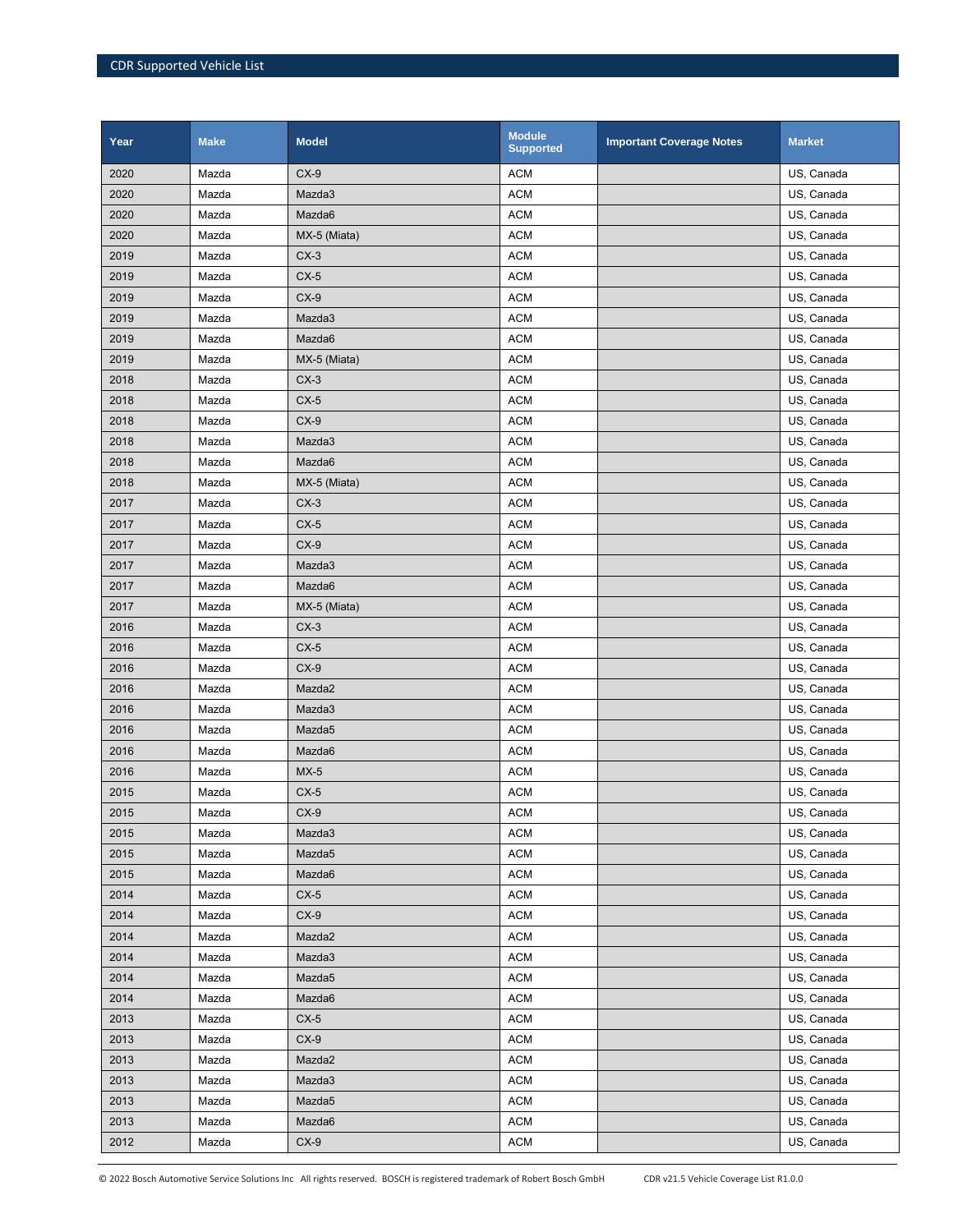| Year | <b>Make</b>   | <b>Model</b>                             | <b>Module</b><br><b>Supported</b> | <b>Important Coverage Notes</b> | <b>Market</b>     |
|------|---------------|------------------------------------------|-----------------------------------|---------------------------------|-------------------|
| 2012 | Mazda         | Mazda2                                   | <b>ACM</b>                        |                                 | US. Canada        |
| 2012 | Mazda         | Mazda3                                   | <b>ACM</b>                        |                                 | US, Canada        |
| 2012 | Mazda         | Mazda5                                   | <b>ACM</b>                        |                                 | US, Canada        |
| 2012 | Mazda         | Mazda6                                   | <b>ACM</b>                        |                                 | US, Canada        |
| 2011 | Mazda         | $CX-9$                                   | <b>ACM</b>                        |                                 | US, Canada        |
| 2011 | Mazda         | Mazda2                                   | <b>ACM</b>                        |                                 | US, Canada        |
| 2011 | Mazda         | Mazda6                                   | <b>ACM</b>                        |                                 | US, Canada        |
| 2022 | Mercedes-Benz | A-Class Limousine / Kompakt<br>Limousine | <b>ACM</b>                        |                                 | US, Canada, China |
| 2022 | Mercedes-Benz | <b>B-Class Limousine</b>                 | <b>ACM</b>                        |                                 | China             |
| 2022 | Mercedes-Benz | C-Class                                  | <b>ACM</b>                        |                                 | US, Canada, China |
| 2022 | Mercedes-Benz | <b>CLA-Class Limousine</b>               | <b>ACM</b>                        |                                 | US, Canada, China |
| 2022 | Mercedes-Benz | <b>CLA-Shootingbrake</b>                 | <b>ACM</b>                        |                                 | China             |
| 2022 | Mercedes-Benz | <b>CLS-Class</b>                         | <b>ACM</b>                        |                                 | US, Canada, China |
| 2022 | Mercedes-Benz | E-Class                                  | <b>ACM</b>                        |                                 | US, Canada, China |
| 2022 | Mercedes-Benz | <b>EQA</b>                               | <b>ACM</b>                        |                                 | US, Canada, China |
| 2022 | Mercedes-Benz | EQB                                      | <b>ACM</b>                        |                                 | US, Canada, China |
| 2022 | Mercedes-Benz | EQC                                      | <b>ACM</b>                        |                                 | US, Canada, China |
| 2022 | Mercedes-Benz | EQE                                      | <b>ACM</b>                        |                                 | US, Canada, China |
| 2022 | Mercedes-Benz | EQS                                      | <b>ACM</b>                        |                                 | US, Canada, China |
| 2022 | Mercedes-Benz | G Wagon                                  | <b>ACM</b>                        |                                 | US, Canada, China |
| 2022 | Mercedes-Benz | <b>GLA-Class</b>                         | <b>ACM</b>                        |                                 | US, Canada, China |
| 2022 | Mercedes-Benz | <b>GLB-Class</b>                         | <b>ACM</b>                        |                                 | US, Canada, China |
| 2022 | Mercedes-Benz | <b>GLS-Class</b>                         | <b>ACM</b>                        |                                 | US, Canada, China |
| 2022 | Mercedes-Benz | GT 43/53/63                              | <b>ACM</b>                        |                                 | US, Canada, China |
| 2022 | Mercedes-Benz | Metris                                   | <b>ACM</b>                        |                                 | US, Canada, China |
| 2022 | Mercedes-Benz | S-Class                                  | <b>ACM</b>                        |                                 | US, Canada, China |
| 2022 | Mercedes-Benz | SL-Class                                 | <b>ACM</b>                        |                                 | US, Canada, China |
| 2022 | Mercedes-Benz | Sprinter                                 | <b>ACM</b>                        |                                 | US, Canada, China |
| 2022 | Mercedes-Benz | Vito V-Class                             | <b>ACM</b>                        |                                 | China             |
| 2021 | Mercedes-Benz | A-Class Limousine / Kompakt<br>Limousine | <b>ACM</b>                        |                                 | US, Canada, China |
| 2021 | Mercedes-Benz | AMG GT                                   | <b>ACM</b>                        |                                 | US, Canada, China |
| 2021 | Mercedes-Benz | <b>B-Class Limousine</b>                 | <b>ACM</b>                        |                                 | China             |
| 2021 | Mercedes-Benz | C-Class                                  | <b>ACM</b>                        |                                 | US, Canada, China |
| 2021 | Mercedes-Benz | <b>CLA-Class Limousine</b>               | <b>ACM</b>                        |                                 | US, Canada, China |
| 2021 | Mercedes-Benz | CLA-Shootingbrake                        | <b>ACM</b>                        |                                 | China             |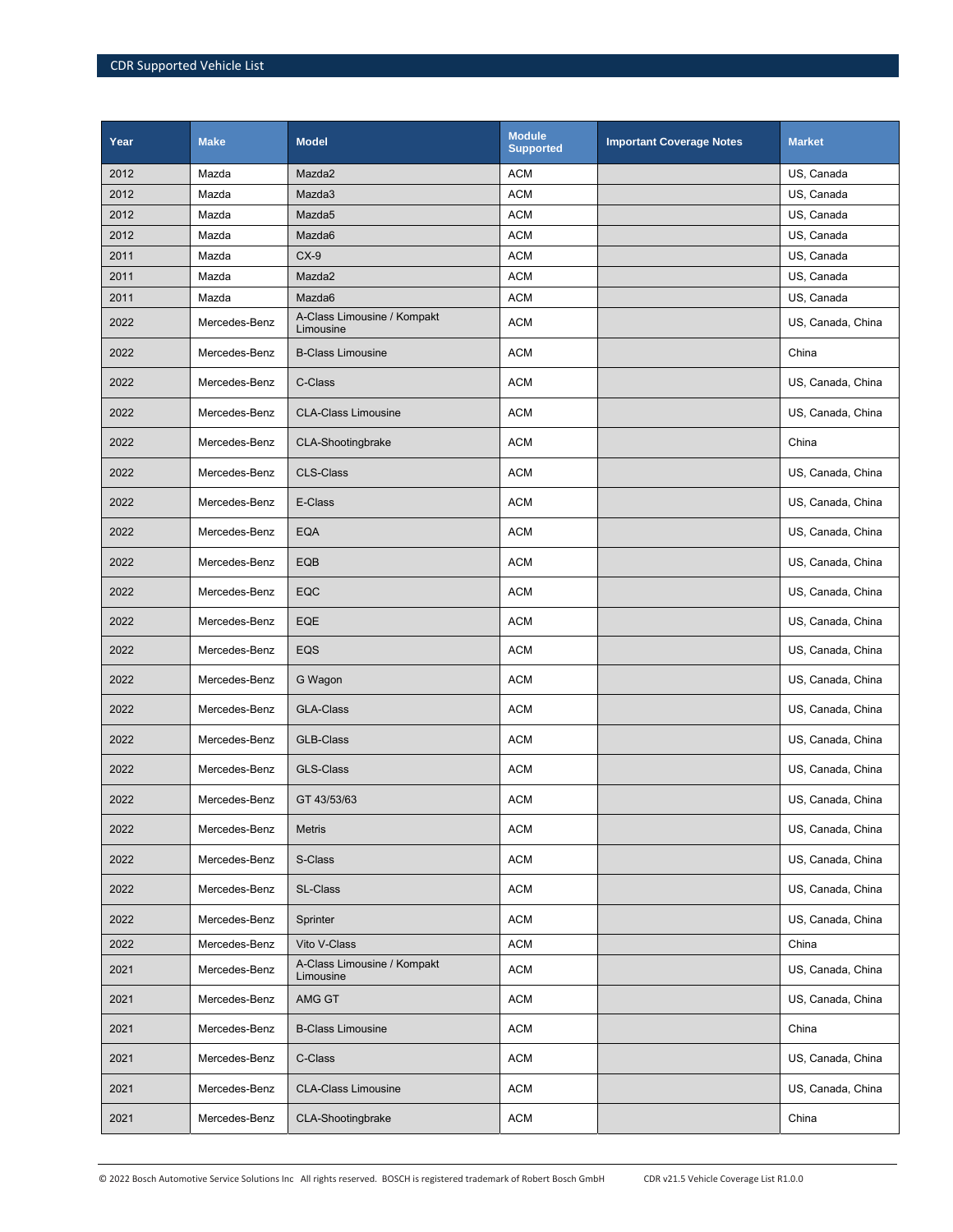| Year | <b>Make</b>   | <b>Model</b>                             | <b>Module</b><br><b>Supported</b> | <b>Important Coverage Notes</b> | <b>Market</b>     |
|------|---------------|------------------------------------------|-----------------------------------|---------------------------------|-------------------|
| 2021 | Mercedes-Benz | <b>CLS-Class</b>                         | <b>ACM</b>                        |                                 | US, Canada, China |
| 2021 | Mercedes-Benz | E-Class                                  | <b>ACM</b>                        |                                 | US, Canada, China |
| 2021 | Mercedes-Benz | <b>EQA</b>                               | ACM                               |                                 | US, Canada, China |
| 2021 | Mercedes-Benz | EQB                                      | <b>ACM</b>                        |                                 | US, Canada, China |
| 2021 | Mercedes-Benz | EQC                                      | <b>ACM</b>                        |                                 | US, Canada, China |
| 2021 | Mercedes-Benz | G Wagon                                  | ACM                               |                                 | US, Canada, China |
| 2021 | Mercedes-Benz | <b>GLA-Class</b>                         | <b>ACM</b>                        |                                 | US, Canada, China |
| 2021 | Mercedes-Benz | GLB-Class                                | ACM                               |                                 | US, Canada, China |
|      |               |                                          |                                   |                                 |                   |
| 2021 | Mercedes-Benz | <b>GLC-Class</b>                         | ACM                               |                                 | US, Canada, China |
| 2021 | Mercedes-Benz | GLE-Class                                | <b>ACM</b>                        |                                 | US, Canada, China |
| 2021 | Mercedes-Benz | <b>GLS-Class</b>                         | <b>ACM</b>                        |                                 | US, Canada, China |
| 2021 | Mercedes-Benz | GT 43/53/63                              | ACM                               |                                 | US, Canada, China |
| 2021 | Mercedes-Benz | <b>Metris</b>                            | <b>ACM</b>                        |                                 | US, Canada, China |
| 2021 | Mercedes-Benz | S-Class                                  | <b>ACM</b>                        |                                 | US                |
| 2021 | Mercedes-Benz | S-Class                                  | <b>ACM</b>                        |                                 | US, Canada, China |
| 2021 | Mercedes-Benz | Sprinter Cargo Van                       | <b>ACM</b>                        |                                 | US, Canada, China |
| 2021 | Mercedes-Benz | Vito V-Class                             | <b>ACM</b>                        |                                 | China             |
| 2020 | Mercedes-Benz | A-Class Limousine / Kompakt<br>Limousine | <b>ACM</b>                        |                                 | US, Canada, China |
| 2020 | Mercedes-Benz | AMG GT                                   | <b>ACM</b>                        |                                 | US, Canada        |
| 2020 | Mercedes-Benz | <b>B-Class Limousine</b>                 | ACM                               |                                 | China             |
| 2020 | Mercedes-Benz | C-Class                                  | ACM                               |                                 | US, Canada, China |
| 2020 | Mercedes-Benz | <b>CLA-Class Limousine</b>               | <b>ACM</b>                        |                                 | US, Canada, China |
| 2020 | Mercedes-Benz | <b>CLS-Class</b>                         | <b>ACM</b>                        |                                 | US, Canada, China |
| 2020 | Mercedes-Benz | E-Class                                  | <b>ACM</b>                        |                                 | US, Canada, China |
| 2020 | Mercedes-Benz | EQC                                      | ACM                               |                                 | US, Canada, China |
| 2020 | Mercedes-Benz | G Wagon                                  | ACM                               |                                 | US, Canada, China |
| 2020 | Mercedes-Benz | GLA-Class                                | ACM                               |                                 | US, Canada        |
| 2020 | Mercedes-Benz | <b>GLC-Class</b>                         | ACM                               |                                 | US, Canada, China |
| 2020 | Mercedes-Benz | <b>GLE-Class</b>                         | ACM                               |                                 | US, Canada, China |
| 2020 | Mercedes-Benz | GLS-Class                                | ACM                               |                                 | US, Canada, China |
| 2020 | Mercedes-Benz | GT 43/53/63                              | ACM                               |                                 | US, Canada, China |
| 2020 | Mercedes-Benz | Metris                                   | ACM                               |                                 | US, Canada, China |
| 2020 | Mercedes-Benz | S-Class                                  | <b>ACM</b>                        |                                 | US, Canada        |
| 2020 | Mercedes-Benz | SLC-Class                                | <b>ACM</b>                        |                                 | US, Canada        |
| 2020 | Mercedes-Benz | SL-Class                                 | <b>ACM</b>                        |                                 | US, Canada        |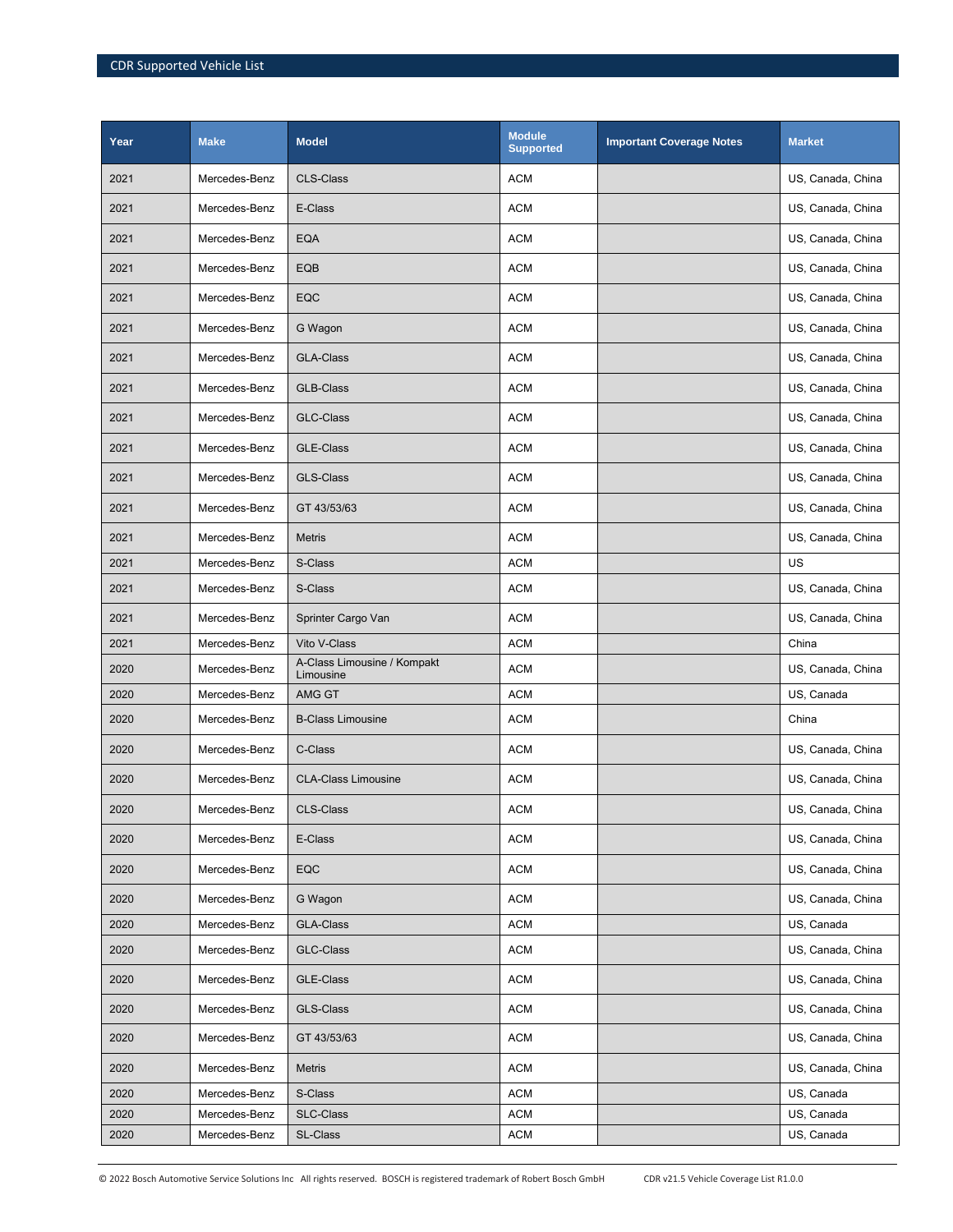| Year | <b>Make</b>   | <b>Model</b>                                  | <b>Module</b><br><b>Supported</b> | <b>Important Coverage Notes</b> | <b>Market</b>     |
|------|---------------|-----------------------------------------------|-----------------------------------|---------------------------------|-------------------|
| 2020 | Mercedes-Benz | Sprinter Cargo Van (includes<br>Freightliner) | <b>ACM</b>                        |                                 | US, Canada, China |
| 2020 | Mercedes-Benz | Vito V-Class                                  | <b>ACM</b>                        |                                 | China             |
| 2019 | Mercedes-Benz | A-Class Limousine / Kompakt<br>Limousine      | <b>ACM</b>                        |                                 | US, Canada        |
| 2019 | Mercedes-Benz | AMG GT                                        | <b>ACM</b>                        |                                 | US, Canada        |
| 2019 | Mercedes-Benz | <b>B-Class</b>                                | <b>ACM</b>                        |                                 | Canada            |
| 2019 | Mercedes-Benz | <b>B-Class Electric Drive</b>                 | <b>ACM</b>                        |                                 | US, Canada        |
| 2019 | Mercedes-Benz | C-Class                                       | <b>ACM</b>                        |                                 | US, Canada        |
| 2019 | Mercedes-Benz | <b>CLA-Class</b>                              | <b>ACM</b>                        |                                 | US, Canada        |
| 2019 | Mercedes-Benz | <b>CLS-Class</b>                              | <b>ACM</b>                        |                                 | US, Canada        |
| 2019 | Mercedes-Benz | E-Class                                       | <b>ACM</b>                        |                                 | US, Canada        |
| 2019 | Mercedes-Benz | <b>EOC</b>                                    | <b>ACM</b>                        |                                 | China             |
| 2019 | Mercedes-Benz | G-Class                                       | <b>ACM</b>                        |                                 | US, Canada        |
| 2019 | Mercedes-Benz | <b>GLA-Class</b>                              | <b>ACM</b>                        |                                 | US. Canada        |
| 2019 | Mercedes-Benz | <b>GLC-Class</b>                              | <b>ACM</b>                        |                                 | US, Canada        |
| 2019 | Mercedes-Benz | <b>GLE-Class</b>                              | <b>ACM</b>                        |                                 | US, Canada        |
| 2019 | Mercedes-Benz | <b>GLS-Class</b>                              | <b>ACM</b>                        |                                 | US, Canada        |
| 2019 | Mercedes-Benz | GT 43/53/63                                   | <b>ACM</b>                        |                                 | US, Canada        |
| 2019 | Mercedes-Benz | <b>Metris</b>                                 | <b>ACM</b>                        |                                 | US, Canada        |
| 2019 | Mercedes-Benz | S-Class                                       | <b>ACM</b>                        |                                 | US, Canada        |
| 2019 | Mercedes-Benz | SLC-Class                                     | <b>ACM</b>                        |                                 | US, Canada        |
| 2019 | Mercedes-Benz | SL-Class                                      | <b>ACM</b>                        |                                 | US, Canada        |
| 2019 | Mercedes-Benz | Sprinter Cargo Van (includes<br>Freightliner) | <b>ACM</b>                        |                                 | US, Canada        |
| 2018 | Mercedes-Benz | AMG GT                                        | <b>ACM</b>                        |                                 | US, Canada        |
| 2018 | Mercedes-Benz | <b>B-Class</b>                                | <b>ACM</b>                        |                                 | Canada            |
| 2018 | Mercedes-Benz | <b>B-Class Electric Drive</b>                 | <b>ACM</b>                        |                                 | US, Canada        |
| 2018 | Mercedes-Benz | C-Class                                       | ACM                               |                                 | US, Canada        |
| 2018 | Mercedes-Benz | <b>CLA-Class</b>                              | <b>ACM</b>                        |                                 | US, Canada        |
| 2018 | Mercedes-Benz | CLS-Class                                     | <b>ACM</b>                        |                                 | US, Canada        |
| 2018 | Mercedes-Benz | E-Class                                       | <b>ACM</b>                        |                                 | US, Canada        |
| 2018 | Mercedes-Benz | G-Class                                       | <b>ACM</b>                        |                                 | US, Canada        |
| 2018 | Mercedes-Benz | GLA-Class                                     | ACM                               |                                 | US, Canada        |
| 2018 | Mercedes-Benz | GLC-Class                                     | ACM                               |                                 | US, Canada        |
| 2018 | Mercedes-Benz | GLE-Class                                     | <b>ACM</b>                        |                                 | US, Canada        |
| 2018 | Mercedes-Benz | GLS-Class                                     | <b>ACM</b>                        |                                 | US, Canada        |
| 2018 | Mercedes-Benz | <b>Metris</b>                                 | ACM                               |                                 | US, Canada        |
| 2018 | Mercedes-Benz | S-Class                                       | <b>ACM</b>                        |                                 | US, Canada        |
| 2018 | Mercedes-Benz | SLC-Class                                     | ACM                               |                                 | US, Canada        |
| 2018 | Mercedes-Benz | SL-Class                                      | <b>ACM</b>                        |                                 | US, Canada        |
| 2017 | Mercedes-Benz | AMG GT                                        | ACM                               |                                 | US, Canada        |
| 2017 | Mercedes-Benz | <b>B-Class</b>                                | <b>ACM</b>                        |                                 | Canada            |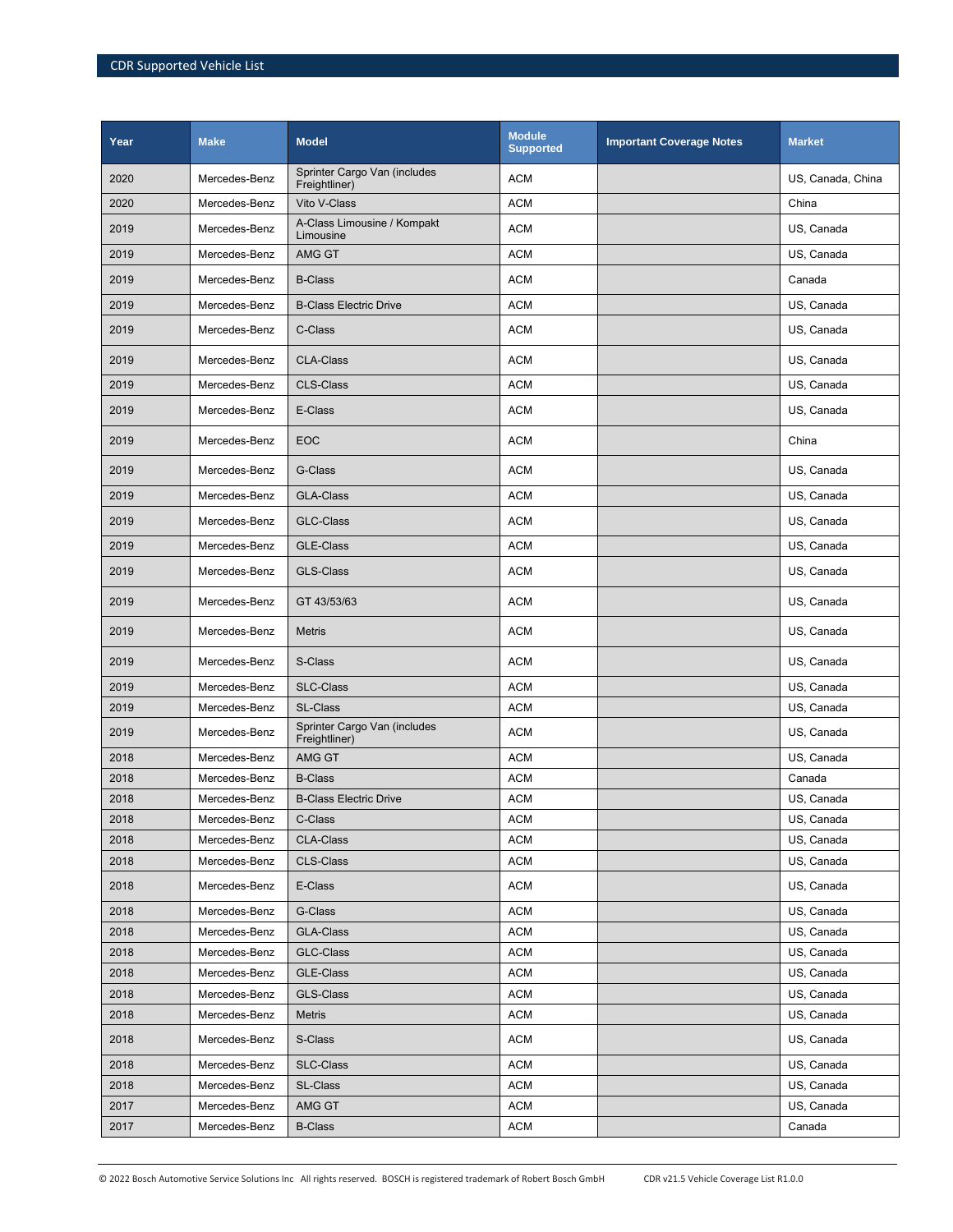| Year | <b>Make</b>   | <b>Model</b>                  | <b>Module</b><br>Supported | <b>Important Coverage Notes</b>                               | <b>Market</b> |
|------|---------------|-------------------------------|----------------------------|---------------------------------------------------------------|---------------|
| 2017 | Mercedes-Benz | <b>B-Class Electric Drive</b> | <b>ACM</b>                 |                                                               | US, Canada    |
| 2017 | Mercedes-Benz | C-Class                       | <b>ACM</b>                 |                                                               | US, Canada    |
| 2017 | Mercedes-Benz | <b>CLA-Class</b>              | <b>ACM</b>                 |                                                               | US, Canada    |
| 2017 | Mercedes-Benz | <b>CLS-Class</b>              | <b>ACM</b>                 |                                                               | US, Canada    |
| 2017 | Mercedes-Benz | E-Class                       | <b>ACM</b>                 |                                                               | US, Canada    |
| 2017 | Mercedes-Benz | G-Class                       | <b>ACM</b>                 |                                                               | US, Canada    |
| 2017 | Mercedes-Benz | <b>GLA-Class</b>              | <b>ACM</b>                 |                                                               | US, Canada    |
| 2017 | Mercedes-Benz | <b>GLC-Class</b>              | <b>ACM</b>                 |                                                               | US, Canada    |
| 2017 | Mercedes-Benz | <b>GLE-Class</b>              | <b>ACM</b>                 |                                                               | US, Canada    |
| 2017 | Mercedes-Benz | <b>GLS-Class</b>              | <b>ACM</b>                 |                                                               | US, Canada    |
| 2017 | Mercedes-Benz | Maybach S600                  | <b>ACM</b>                 |                                                               | US, Canada    |
| 2017 | Mercedes-Benz | <b>Metris</b>                 | <b>ACM</b>                 |                                                               | US, Canada    |
| 2017 | Mercedes-Benz | S-Class                       | <b>ACM</b>                 |                                                               | US, Canada    |
| 2017 | Mercedes-Benz | <b>SLC-Class</b>              | <b>ACM</b>                 |                                                               | US, Canada    |
| 2017 | Mercedes-Benz | <b>SL-Class</b>               | <b>ACM</b>                 |                                                               | US, Canada    |
| 2016 | Mercedes-Benz | AMG GT                        | <b>ACM</b>                 |                                                               | US, Canada    |
| 2016 | Mercedes-Benz | <b>B-Class</b>                | <b>ACM</b>                 |                                                               | Canada        |
| 2016 | Mercedes-Benz | <b>B-Class Electric Drive</b> | <b>ACM</b>                 |                                                               | US, Canada    |
| 2016 | Mercedes-Benz | C-Class                       | <b>ACM</b>                 |                                                               | US, Canada    |
| 2016 | Mercedes-Benz | <b>CLA-Class</b>              | <b>ACM</b>                 |                                                               | US, Canada    |
| 2016 | Mercedes-Benz | <b>CLS-Class</b>              | <b>ACM</b>                 |                                                               | US, Canada    |
| 2016 | Mercedes-Benz | E-Class                       | ACM                        |                                                               | US, Canada    |
| 2016 | Mercedes-Benz | G-Class                       | <b>ACM</b>                 |                                                               | US, Canada    |
| 2016 | Mercedes-Benz | <b>GLC-Class</b>              | <b>ACM</b>                 |                                                               | US, Canada    |
| 2016 | Mercedes-Benz | <b>GL-Class</b>               | <b>ACM</b>                 |                                                               | US, Canada    |
| 2016 | Mercedes-Benz | <b>GLE-Class</b>              | <b>ACM</b>                 |                                                               | US, Canada    |
| 2016 | Mercedes-Benz | <b>GLS-Class</b>              | <b>ACM</b>                 |                                                               | US, Canada    |
| 2016 | Mercedes-Benz | Maybach S600                  | <b>ACM</b>                 |                                                               | US, Canada    |
| 2016 | Mercedes-Benz | <b>Metris</b>                 | <b>ACM</b>                 |                                                               | US, Canada    |
| 2016 | Mercedes-Benz | S-Class                       | <b>ACM</b>                 |                                                               | US, Canada    |
| 2016 | Mercedes-Benz | <b>SL-Class</b>               | <b>ACM</b>                 |                                                               | US, Canada    |
| 2016 | Mercedes-Benz | <b>SLK-Class</b>              | <b>ACM</b>                 |                                                               | US, Canada    |
| 2015 | Mercedes-Benz | <b>B-Class</b>                | <b>ACM</b>                 | Vehicle production dates 6/2/2014<br>and later are supported  | Canada        |
| 2015 | Mercedes-Benz | <b>B-Class Electric Drive</b> | <b>ACM</b>                 |                                                               | US, Canada    |
| 2015 | Mercedes-Benz | C-Class Coupe                 | ACM                        |                                                               | US, Canada    |
| 2015 | Mercedes-Benz | C-Class Sedan                 | <b>ACM</b>                 | Vehicle production dates 9/1/2014<br>and later are supported  | US, Canada    |
| 2015 | Mercedes-Benz | <b>CLA-Class</b>              | <b>ACM</b>                 | Vehicle production dates 6/2/2014<br>and later are supported  | US, Canada    |
| 2015 | Mercedes-Benz | <b>CLS-Class</b>              | <b>ACM</b>                 |                                                               | US, Canada    |
| 2015 | Mercedes-Benz | E-Class                       | <b>ACM</b>                 |                                                               | US, Canada    |
| 2015 | Mercedes-Benz | G-Class                       | <b>ACM</b>                 | Vehicle production dates<br>11/1/2014 and later are supported | US, Canada    |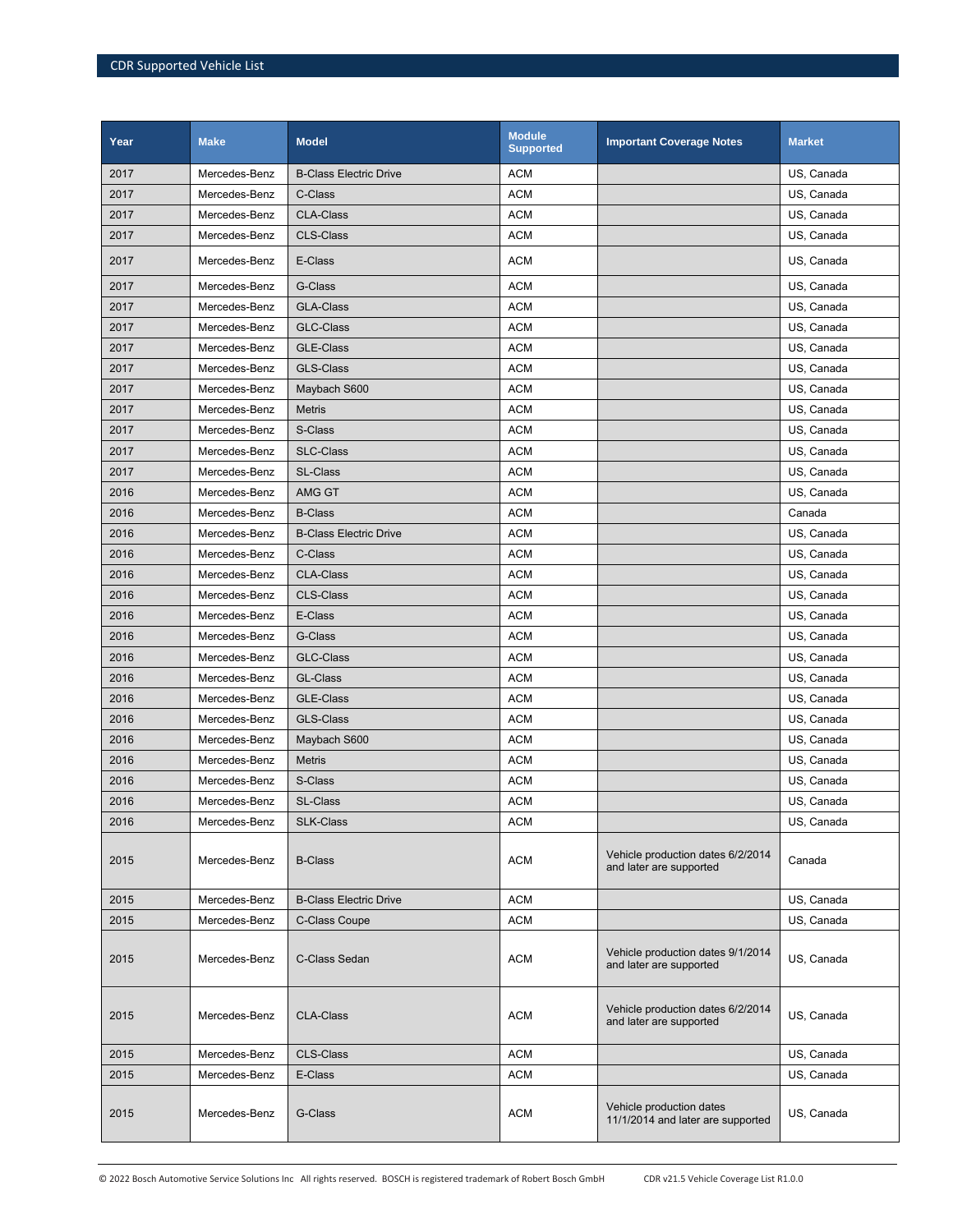| Year | <b>Make</b>   | <b>Model</b>             | <b>Module</b><br><b>Supported</b> | <b>Important Coverage Notes</b>                                 | <b>Market</b> |
|------|---------------|--------------------------|-----------------------------------|-----------------------------------------------------------------|---------------|
| 2015 | Mercedes-Benz | <b>GLA-Class</b>         | ACM                               | Vehicle production dates 6/2/2014<br>and later are supported    | US, Canada    |
| 2015 | Mercedes-Benz | GL-Class                 | <b>ACM</b>                        | Vehicle production dates<br>7/11/2014 and later are supported   | US, Canada    |
| 2015 | Mercedes-Benz | <b>GLK-Class</b>         | <b>ACM</b>                        |                                                                 | US, Canada    |
| 2015 | Mercedes-Benz | ML-Class                 | <b>ACM</b>                        | Vehicle production dates<br>7/11/2014 and later are supported   | US, Canada    |
| 2015 | Mercedes-Benz | S-Class Coupe            | <b>ACM</b>                        | Vehicle production dates 9/1/2014<br>and later are supported    | US, Canada    |
| 2015 | Mercedes-Benz | S-Class Sedan            | <b>ACM</b>                        |                                                                 | US, Canada    |
| 2015 | Mercedes-Benz | SL-Class                 | <b>ACM</b>                        |                                                                 | US, Canada    |
| 2015 | Mercedes-Benz | <b>SLK-Class</b>         | <b>ACM</b>                        |                                                                 | US, Canada    |
| 2014 | Mercedes-Benz | <b>B-Class</b>           | <b>ACM</b>                        | Vehicle production dates<br>4/11/2014 and later are supported   | US, Canada    |
| 2014 | Mercedes-Benz | <b>B-Class EV</b>        | <b>ACM</b>                        | Vehicle production dates<br>4/11/2014 and later are supported   | US, Canada    |
| 2014 | Mercedes-Benz | <b>CLA-Class</b>         | <b>ACM</b>                        | Vehicle production<br>dates6/02/2014 and later are<br>supported | US, Canada    |
| 2014 | Mercedes-Benz | E-Class (includes Coupe) | <b>ACM</b>                        |                                                                 | US, Canada    |
| 2014 | Mercedes-Benz | <b>GLA-Class</b>         | <b>ACM</b>                        | Vehicle production<br>dates6/02/2014 and later are<br>supported | US, Canada    |
| 2014 | Mercedes-Benz | <b>GLK-Class</b>         | <b>ACM</b>                        | Vehicle production dates 12/2013<br>and later are supported     | US, Canada    |
| 2014 | Mercedes-Benz | S-Class                  | <b>ACM</b>                        |                                                                 | US, Canada    |
| 2014 | Mercedes-Benz | SL-Class                 | <b>ACM</b>                        | Vehicle production dates 12/2013<br>and later are supported     | US, Canada    |
| 2014 | Mercedes-Benz | <b>SLK-Class</b>         | <b>ACM</b>                        | Vehicle production dates 12/2013<br>and later are supported     | US, Canada    |
| 2011 | Mercury       | <b>Grand Marquis</b>     | ACM / PCM                         |                                                                 | US, Canada    |
| 2011 | Mercury       | Mariner (gas & hybrid)   | <b>ACM</b>                        |                                                                 | US, Canada    |
| 2011 | Mercury       | Milan (gas & hybrid)     | ACM                               |                                                                 | US, Canada    |
| 2010 | Mercury       | <b>Grand Marquis</b>     | ACM / PCM                         |                                                                 | US, Canada    |
| 2010 | Mercury       | Mariner (gas & hybrid)   | <b>ACM</b>                        |                                                                 | US, Canada    |
| 2010 | Mercury       | Milan (gas & hybrid)     | <b>ACM</b>                        |                                                                 | US, Canada    |
| 2010 | Mercury       | Mountaineer              | <b>PCM</b>                        | Some of these vehicles may not<br>be supported                  | US, Canada    |
| 2009 | Mercury       | <b>Grand Marquis</b>     | ACM / PCM                         |                                                                 | US, Canada    |
| 2009 | Mercury       | Mariner (gas & hybrid)   | <b>ACM</b>                        |                                                                 | US, Canada    |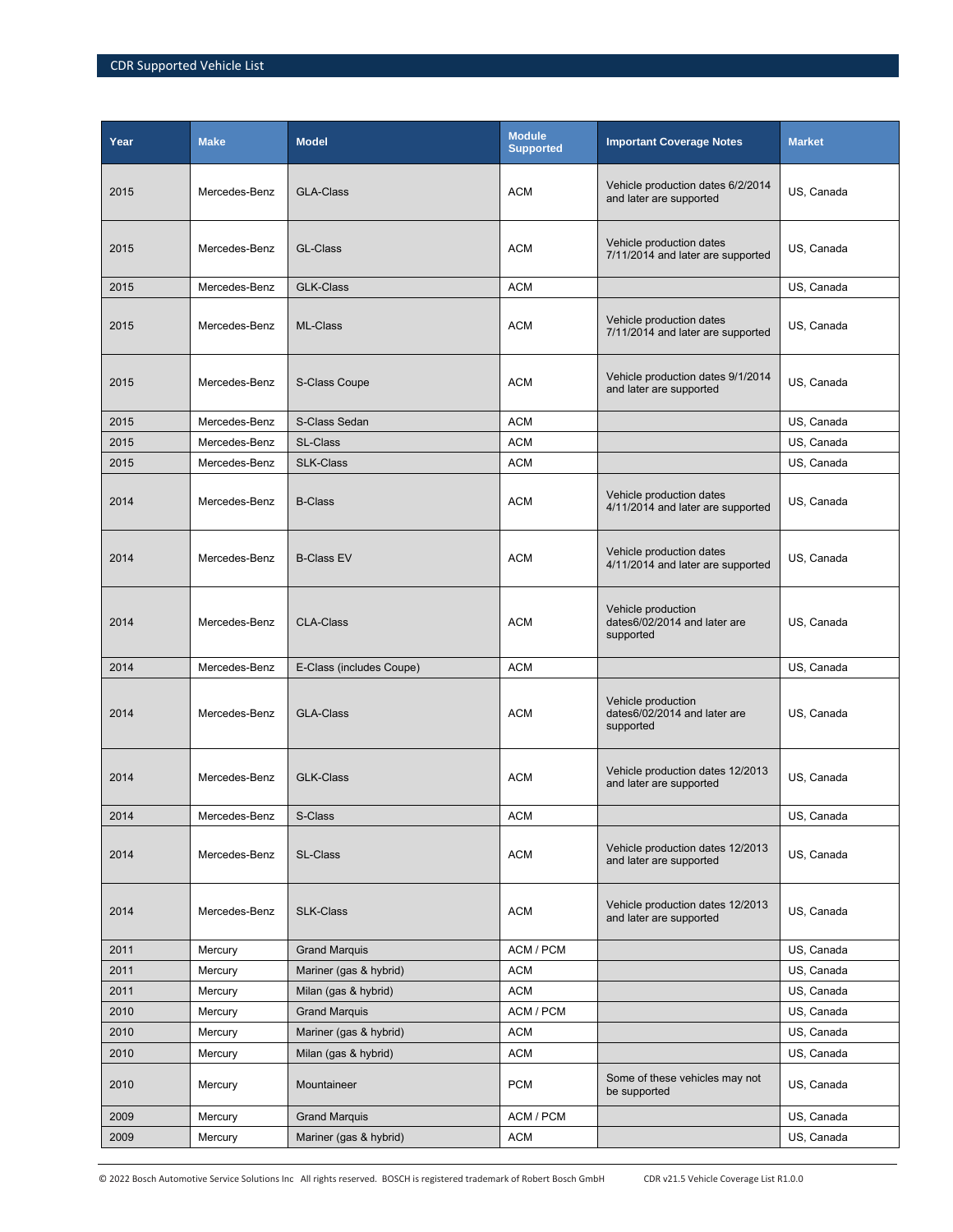| Year | <b>Make</b> | <b>Model</b>         | <b>Module</b><br><b>Supported</b> | <b>Important Coverage Notes</b>                   | <b>Market</b> |
|------|-------------|----------------------|-----------------------------------|---------------------------------------------------|---------------|
| 2009 | Mercury     | Mountaineer          | <b>PCM</b>                        | Some of these vehicles may not<br>be supported    | US, Canada    |
| 2008 | Mercury     | <b>Grand Marquis</b> | ACM / PCM                         |                                                   | US, Canada    |
| 2008 | Mercury     | Mountaineer          | ACM / PCM                         | Some of these vehicles may not<br>be supported    | US, Canada    |
| 2007 | Mercury     | <b>Grand Marquis</b> | ACM / PCM                         |                                                   | US, Canada    |
| 2007 | Mercury     | Milan                | ACM / PCM                         |                                                   | US. Canada    |
| 2007 | Mercury     | Montego              | <b>PCM</b>                        |                                                   | US, Canada    |
| 2007 | Mercury     | Mountaineer          | ACM / PCM                         | Some of these vehicles may not<br>be supported    | US, Canada    |
| 2006 | Mercury     | <b>Grand Marquis</b> | ACM / PCM                         |                                                   | US, Canada    |
| 2006 | Mercury     | Milan                | ACM / PCM                         |                                                   | US, Canada    |
| 2006 | Mercury     | Montego              | <b>ACM</b>                        |                                                   | US, Canada    |
| 2006 | Mercury     | Mountaineer          | ACM / PCM                         | Some of these vehicles may not<br>be supported    | US, Canada    |
| 2005 | Mercury     | <b>Grand Marquis</b> | ACM / PCM                         |                                                   | US, Canada    |
| 2005 | Mercury     | Montego              | <b>PCM</b>                        |                                                   | US, Canada    |
| 2005 | Mercury     | Mountaineer          | <b>PCM</b>                        |                                                   | US, Canada    |
| 2004 | Mercury     | <b>Grand Marquis</b> | <b>ACM</b>                        |                                                   | US, Canada    |
| 2004 | Mercury     | Marauder             | <b>ACM</b>                        |                                                   | US, Canada    |
| 2004 | Mercury     | Mountaineer          | <b>PCM</b>                        |                                                   | US, Canada    |
| 2003 | Mercury     | <b>Grand Marquis</b> | <b>ACM</b>                        |                                                   | US, Canada    |
| 2003 | Mercury     | Marauder             | <b>ACM</b>                        |                                                   | US, Canada    |
| 2002 | Mercury     | <b>Grand Marquis</b> | <b>ACM</b>                        |                                                   | US, Canada    |
| 2001 | Mercury     | <b>Grand Marquis</b> | <b>ACM</b>                        |                                                   | US, Canada    |
| 2001 | Mercury     | Sable                | <b>ACM</b>                        |                                                   | US, Canada    |
| 2022 | <b>MINI</b> | Clubman              | <b>ACM</b>                        | Requires CDR 500 for direct-to-<br>module imaging | All markets   |
| 2022 | <b>MINI</b> | Convertible          | <b>ACM</b>                        | Requires CDR 500 for direct-to-<br>module imaging | All markets   |
| 2022 | <b>MINI</b> | Countryman           | <b>ACM</b>                        | Requires CDR 500 for direct-to-<br>module imaging | All markets   |
| 2022 | <b>MINI</b> | Hardtop              | <b>ACM</b>                        | Requires CDR 500 for direct-to-<br>module imaging | All markets   |
| 2021 | <b>MINI</b> | Clubman              | <b>ACM</b>                        | Requires CDR 500 for direct-to-<br>module imaging | All markets   |
| 2021 | <b>MINI</b> | Convertible          | <b>ACM</b>                        | Requires CDR 500 for direct-to-<br>module imaging | All markets   |
| 2021 | <b>MINI</b> | Countryman           | <b>ACM</b>                        | Requires CDR 500 for direct-to-<br>module imaging | All markets   |
| 2021 | <b>MINI</b> | Hardtop              | <b>ACM</b>                        | Requires CDR 500 for direct-to-<br>module imaging | All markets   |
| 2020 | <b>MINI</b> | Clubman              | <b>ACM</b>                        | Requires CDR 500 for direct-to-<br>module imaging | All markets   |
| 2020 | MINI        | Convertible          | <b>ACM</b>                        | Requires CDR 500 for direct-to-<br>module imaging | All markets   |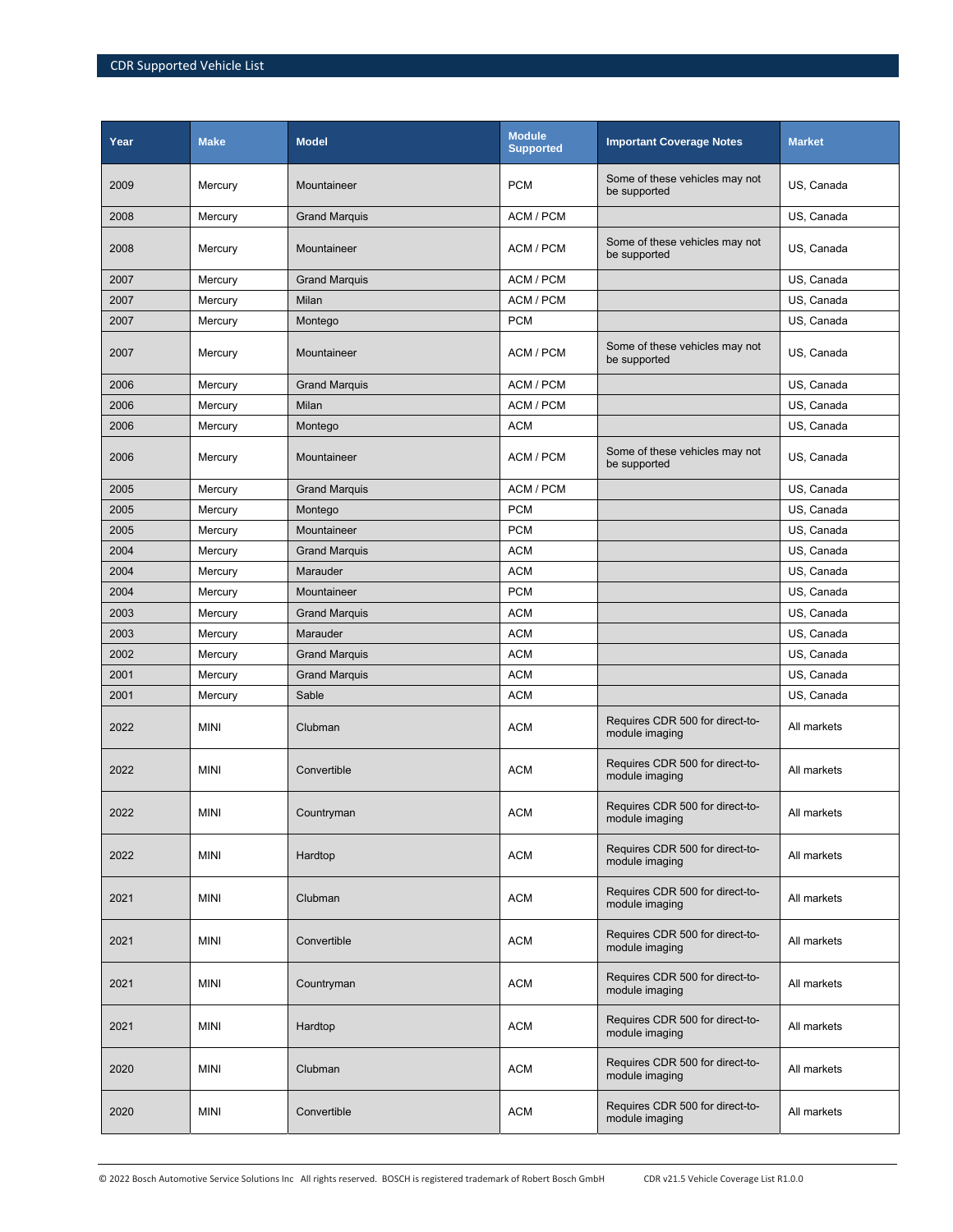| Year | <b>Make</b> | <b>Model</b>        | <b>Module</b><br><b>Supported</b> | <b>Important Coverage Notes</b>                   | <b>Market</b>           |
|------|-------------|---------------------|-----------------------------------|---------------------------------------------------|-------------------------|
| 2020 | <b>MINI</b> | Countryman          | <b>ACM</b>                        | Requires CDR 500 for direct-to-<br>module imaging | All markets             |
| 2020 | <b>MINI</b> | Hardtop             | <b>ACM</b>                        | Requires CDR 500 for direct-to-<br>module imaging | All markets             |
| 2019 | <b>MINI</b> | Clubman             | <b>ACM</b>                        | Requires CDR 500 for direct-to-<br>module imaging | All markets             |
| 2019 | <b>MINI</b> | Convertible         | <b>ACM</b>                        | Requires CDR 500 for direct-to-<br>module imaging | All markets             |
| 2019 | <b>MINI</b> | Countryman          | <b>ACM</b>                        | Requires CDR 500 for direct-to-<br>module imaging | All markets             |
| 2019 | <b>MINI</b> | Hardtop             | <b>ACM</b>                        | Requires CDR 500 for direct-to-<br>module imaging | All markets             |
| 2018 | <b>MINI</b> | Clubman             | <b>ACM</b>                        | Requires CDR 500 for direct-to-<br>module imaging | US, Canada, S.<br>Korea |
| 2018 | <b>MINI</b> | Convertible         | <b>ACM</b>                        | Requires CDR 500 for direct-to-<br>module imaging | US, Canada, S.<br>Korea |
| 2018 | <b>MINI</b> | Countryman          | <b>ACM</b>                        | Requires CDR 500 for direct-to-<br>module imaging | US, Canada, S.<br>Korea |
| 2018 | <b>MINI</b> | Hardtop             | <b>ACM</b>                        | Requires CDR 500 for direct-to-<br>module imaging | US, Canada, S.<br>Korea |
| 2017 | <b>MINI</b> | Clubman             | <b>ACM</b>                        | Requires CDR 500 for direct-to-<br>module imaging | US, Canada, S.<br>Korea |
| 2017 | <b>MINI</b> | Convertible         | <b>ACM</b>                        | Requires CDR 500 for direct-to-<br>module imaging | US, Canada, S.<br>Korea |
| 2017 | <b>MINI</b> | Countryman          | <b>ACM</b>                        |                                                   | US, Canada              |
| 2017 | <b>MINI</b> | Hardtop             | <b>ACM</b>                        | Requires CDR 500 for direct-to-<br>module imaging | US, Canada              |
| 2017 | <b>MINI</b> | Hardtop             | <b>ACM</b>                        | Requires CDR 500 for direct-to-<br>module imaging | US, Canada              |
| 2017 | <b>MINI</b> | Hardtop & Hatchback | <b>ACM</b>                        | Requires CDR 500 for direct-to-<br>module imaging | S. Korea                |
| 2016 | <b>MINI</b> | Clubman             | <b>ACM</b>                        | Requires CDR 500 for direct-to-<br>module imaging | US, Canada,<br>S.Korea  |
| 2016 | <b>MINI</b> | Convertible         | <b>ACM</b>                        | Requires CDR 500 for direct-to-<br>module imaging | US, Canada,<br>S.Korea  |
| 2016 | <b>MINI</b> | Countryman          | <b>ACM</b>                        |                                                   | US, Canada, S.<br>Korea |
| 2016 | <b>MINI</b> | Hardtop             | <b>ACM</b>                        | Requires CDR 500 for direct-to-<br>module imaging | US, Canada,<br>S.Korea  |
| 2016 | <b>MINI</b> | Paceman             | <b>ACM</b>                        |                                                   | US, Canada              |
| 2016 | <b>MINI</b> | Roadster            | <b>ACM</b>                        |                                                   | US, Canada              |
| 2015 | <b>MINI</b> | Convertible         | <b>ACM</b>                        |                                                   | US, Canada              |
| 2015 | <b>MINI</b> | Countryman          | <b>ACM</b>                        |                                                   | US, Canada              |
| 2015 | <b>MINI</b> | Coupe               | <b>ACM</b>                        |                                                   | US, Canada              |
| 2015 | <b>MINI</b> | Hardtop             | <b>ACM</b>                        | Requires CDR 500 for direct-to-<br>module imaging | US, Canada,<br>S.Korea  |
| 2015 | <b>MINI</b> | Paceman             | <b>ACM</b>                        |                                                   | US, Canada              |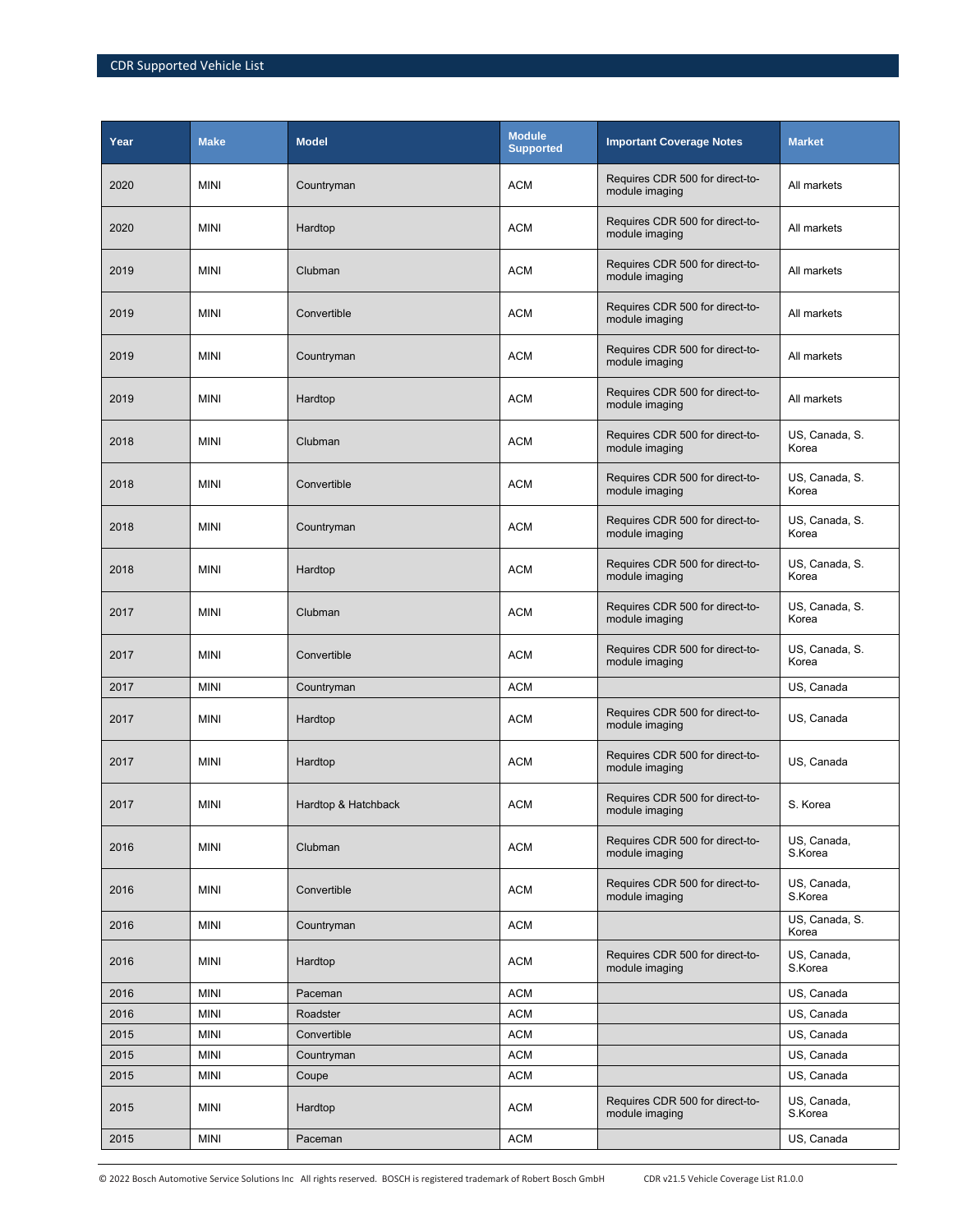| Year | <b>Make</b> | <b>Model</b>                       | <b>Module</b><br><b>Supported</b> | <b>Important Coverage Notes</b>                   | <b>Market</b>         |
|------|-------------|------------------------------------|-----------------------------------|---------------------------------------------------|-----------------------|
| 2015 | <b>MINI</b> | Roadster                           | <b>ACM</b>                        |                                                   | US, Canada            |
| 2014 | <b>MINI</b> | Clubman                            | <b>ACM</b>                        |                                                   | US, Canada            |
| 2014 | <b>MINI</b> | Convertible                        | <b>ACM</b>                        |                                                   | US, Canada            |
| 2014 | <b>MINI</b> | Countryman                         | <b>ACM</b>                        |                                                   | US, Canada            |
| 2014 | <b>MINI</b> | Coupe                              | <b>ACM</b>                        |                                                   | US, Canada            |
| 2014 | <b>MINI</b> | Hardtop                            | <b>ACM</b>                        | Requires CDR 500 for direct-to-<br>module imaging | US, Canada            |
| 2014 | <b>MINI</b> | Paceman                            | <b>ACM</b>                        |                                                   | US, Canada            |
| 2014 | <b>MINI</b> | Roadster                           | <b>ACM</b>                        |                                                   | US, Canada            |
| 2022 | Mitsubishi  | <b>Eclipse Cross</b>               | <b>ACM</b>                        |                                                   | <b>Where Sold</b>     |
| 2022 | Mitsubishi  | <b>Eclipse Cross PHEV</b>          | <b>ACM</b>                        |                                                   | <b>Where Sold</b>     |
| 2022 | Mitsubishi  | Expander                           | <b>ACM</b>                        |                                                   | Where sold            |
| 2022 | Mitsubishi  | <b>Galant Fortis Sportsback</b>    | <b>ACM</b>                        |                                                   | US/Canada             |
| 2022 | Mitsubishi  | Galant Fortis, includes Sportsback | <b>ACM</b>                        |                                                   | US/Canada             |
| 2022 | Mitsubishi  | L200                               | <b>ACM</b>                        |                                                   | Where sold            |
| 2022 | Mitsubishi  | Lancer Sportsback                  | <b>ACM</b>                        |                                                   | US/Canada             |
| 2022 | Mitsubishi  | Lancer, includes Evolution X       | <b>ACM</b>                        |                                                   | US/Canada             |
| 2022 | Mitsubishi  | Mirage                             | <b>ACM</b>                        |                                                   | Where sold            |
| 2022 | Mitsubishi  | Mirage G4                          | <b>ACM</b>                        |                                                   | Where sold            |
| 2022 | Mitsubishi  | Montero Sport                      | <b>ACM</b>                        |                                                   | Where sold            |
| 2022 | Mitsubishi  | Outlander                          | <b>ACM</b>                        |                                                   | <b>Where Sold</b>     |
| 2022 | Mitsubishi  | Pajero Sport                       | <b>ACM</b>                        |                                                   | Where sold            |
| 2022 | Mitsubishi  | Shotgun Sport                      | <b>ACM</b>                        |                                                   | Where sold            |
| 2022 | Mitsubishi  | Space Star                         | <b>ACM</b>                        |                                                   | Where sold            |
| 2021 | Mitsubishi  | Attrage                            | <b>ACM</b>                        |                                                   | Where sold            |
| 2021 | Mitsubishi  | Delica D:5                         | <b>ACM</b>                        |                                                   | <b>Where Sold</b>     |
| 2021 | Mitsubishi  | <b>Eclipse Cross</b>               | <b>ACM</b>                        |                                                   | Where Sold            |
| 2021 | Mitsubishi  | <b>Eclipse Cross PHEV</b>          | <b>ACM</b>                        |                                                   | <b>Where Sold</b>     |
| 2021 | Mitsubishi  | Expander                           | <b>ACM</b>                        |                                                   | Indonesia, Philippine |
| 2021 | Mitsubishi  | <b>Galant Fortis Sportsback</b>    | <b>ACM</b>                        |                                                   | US/Canada             |
| 2021 | Mitsubishi  | Galant Fortis, includes Sportsback | <b>ACM</b>                        |                                                   | US/Canada             |
| 2021 | Mitsubishi  | i-MiEV                             | ACM                               |                                                   | Where sold            |
| 2021 | Mitsubishi  | L200                               | <b>ACM</b>                        |                                                   | Where sold            |
| 2021 | Mitsubishi  | Lancer Sportsback                  | <b>ACM</b>                        |                                                   | US/Canada             |
| 2021 | Mitsubishi  | Lancer, includes Evolution X       | <b>ACM</b>                        |                                                   | US/Canada             |
| 2021 | Mitsubishi  | Mirage                             | <b>ACM</b>                        |                                                   | Where sold            |
| 2021 | Mitsubishi  | Mirage G4                          | <b>ACM</b>                        |                                                   | Where sold            |
| 2021 | Mitsubishi  | Montero Sport                      | <b>ACM</b>                        |                                                   | Where sold            |
| 2021 | Mitsubishi  | Pajero Sport                       | <b>ACM</b>                        |                                                   | Where sold            |
| 2021 | Mitsubishi  | Shotgun Sport                      | ACM                               |                                                   | Where sold            |
| 2021 | Mitsubishi  | Space Star                         | <b>ACM</b>                        |                                                   | Where sold            |
| 2021 | Mitsubishi  | Triton                             | <b>ACM</b>                        |                                                   | Where sold            |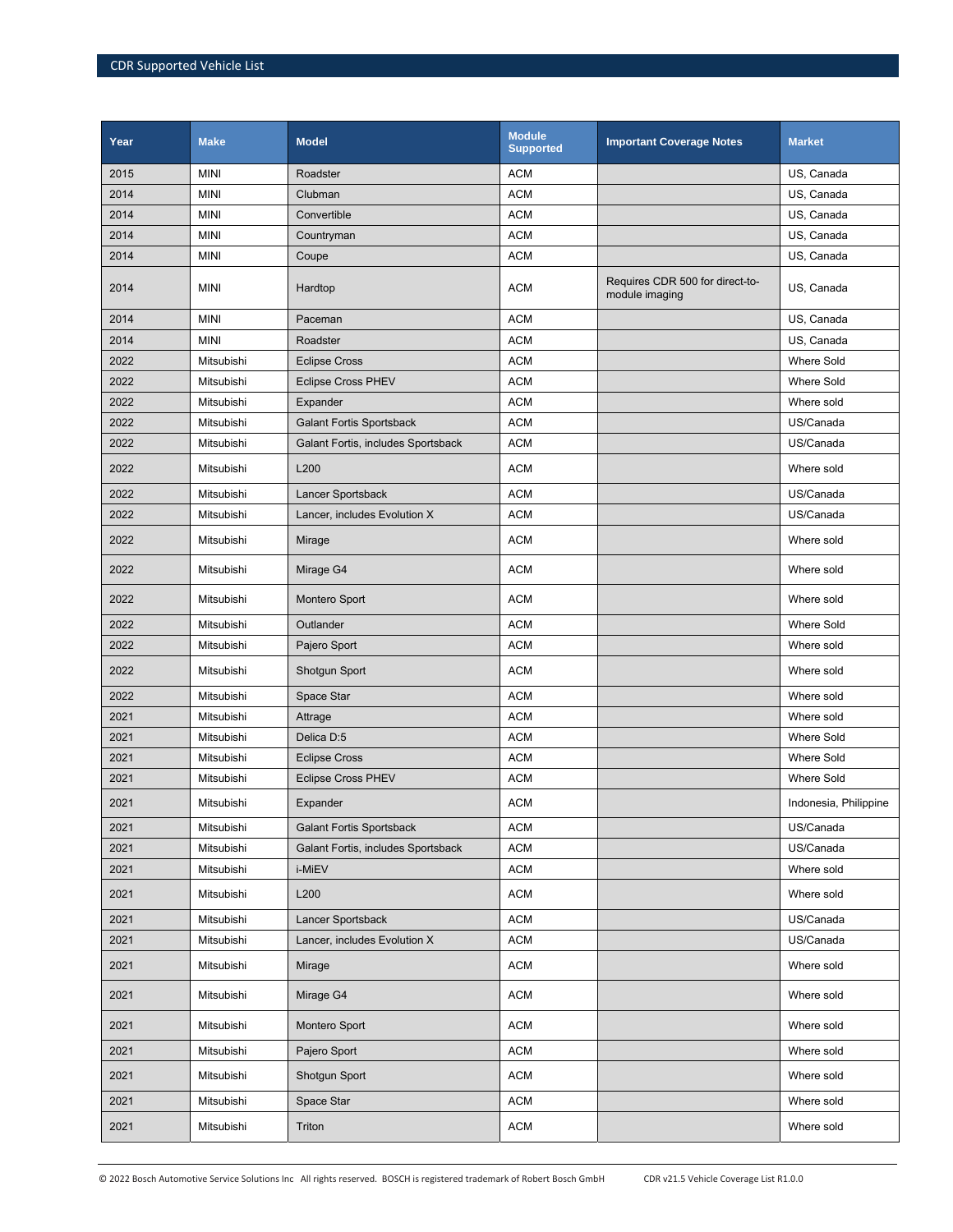| Year | <b>Make</b> | <b>Model</b>                       | <b>Module</b><br><b>Supported</b> | <b>Important Coverage Notes</b> | <b>Market</b>                |
|------|-------------|------------------------------------|-----------------------------------|---------------------------------|------------------------------|
| 2020 | Mitsubishi  | Attrage                            | <b>ACM</b>                        |                                 | Where sold                   |
| 2020 | Mitsubishi  | Delica D:5                         | <b>ACM</b>                        |                                 | <b>Where Sold</b>            |
| 2020 | Mitsubishi  | Expander                           | <b>ACM</b>                        |                                 | Indonesia, Philippine        |
| 2020 | Mitsubishi  | <b>Galant Fortis Sportsback</b>    | <b>ACM</b>                        |                                 | US/Canada                    |
| 2020 | Mitsubishi  | Galant Fortis, includes Sportsback | <b>ACM</b>                        |                                 | US/Canada                    |
| 2020 | Mitsubishi  | i-MiEV                             | <b>ACM</b>                        |                                 | Where sold                   |
| 2020 | Mitsubishi  | L200                               | <b>ACM</b>                        |                                 | Where sold                   |
| 2020 | Mitsubishi  | Lancer Sportsback                  | <b>ACM</b>                        |                                 | US/Canada                    |
| 2020 | Mitsubishi  | Lancer, includes Evolution X       | <b>ACM</b>                        |                                 | US/Canada                    |
| 2020 | Mitsubishi  | Mirage                             | <b>ACM</b>                        |                                 | Where sold                   |
| 2020 | Mitsubishi  | Mirage G4                          | <b>ACM</b>                        |                                 | Where sold                   |
| 2020 | Mitsubishi  | Montero Sport                      | <b>ACM</b>                        |                                 | Where sold                   |
| 2020 | Mitsubishi  | Pajero Sport                       | <b>ACM</b>                        |                                 | Where sold                   |
| 2020 | Mitsubishi  | Shotgun Sport                      | <b>ACM</b>                        |                                 | Where sold                   |
| 2020 | Mitsubishi  | Space Star                         | <b>ACM</b>                        |                                 | Where sold                   |
| 2020 | Mitsubishi  | Triton                             | <b>ACM</b>                        |                                 | Where sold                   |
| 2019 | Mitsubishi  | <b>ASX</b>                         | <b>ACM</b>                        |                                 | <b>Where Sold</b>            |
| 2019 | Mitsubishi  | Attrage                            | <b>ACM</b>                        |                                 | Where sold                   |
| 2019 | Mitsubishi  | Delica D:5                         | <b>ACM</b>                        |                                 | <b>Where Sold</b>            |
| 2019 | Mitsubishi  | <b>Eclipse Cross</b>               | <b>ACM</b>                        |                                 | <b>Where Sold</b>            |
| 2019 | Mitsubishi  | Ek Space                           | <b>ACM</b>                        |                                 | Japan                        |
| 2019 | Mitsubishi  | Ek Wagon                           | <b>ACM</b>                        |                                 | Japan                        |
| 2019 | Mitsubishi  | Expander                           | <b>ACM</b>                        |                                 | Indonesia, Philippine        |
| 2019 | Mitsubishi  | <b>Galant Fortis Sportsback</b>    | <b>ACM</b>                        |                                 | US/Canada                    |
| 2019 | Mitsubishi  | Galant Fortis, includes Sportsback | <b>ACM</b>                        |                                 | US/Canada                    |
| 2019 | Mitsubishi  | i-MiEV                             | <b>ACM</b>                        |                                 | Where sold                   |
| 2019 | Mitsubishi  | L200                               | <b>ACM</b>                        |                                 | Where sold                   |
| 2019 | Mitsubishi  | <b>Lancer Sportsback</b>           | <b>ACM</b>                        |                                 | US/Canada                    |
| 2019 | Mitsubishi  | Lancer, includes Evolution X       | <b>ACM</b>                        |                                 | US/Canada                    |
| 2019 | Mitsubishi  | Mirage                             | <b>ACM</b>                        |                                 | Where sold                   |
| 2019 | Mitsubishi  | Mirage G4                          | ACM                               |                                 | Where sold                   |
| 2019 | Mitsubishi  | Montero Sport                      | <b>ACM</b>                        |                                 | Where sold                   |
| 2019 | Mitsubishi  | Outlander                          | <b>ACM</b>                        |                                 | Where Sold (except<br>China) |
| 2019 | Mitsubishi  | Outlander PHEV                     | <b>ACM</b>                        |                                 | Where Sold (except<br>China) |
| 2019 | Mitsubishi  | <b>Outlander Sport</b>             | <b>ACM</b>                        |                                 | Where Sold                   |
| 2019 | Mitsubishi  | Pajero Sport                       | <b>ACM</b>                        |                                 | Where sold                   |
| 2019 | Mitsubishi  | <b>RVR</b>                         | <b>ACM</b>                        |                                 | Where Sold                   |
| 2019 | Mitsubishi  | Shotgun Sport                      | <b>ACM</b>                        |                                 | Where sold                   |
| 2019 | Mitsubishi  | Space Star                         | <b>ACM</b>                        |                                 | Where sold                   |
| 2019 | Mitsubishi  | Triton                             | <b>ACM</b>                        |                                 | Where sold                   |
| 2018 | Mitsubishi  | ASX                                | <b>ACM</b>                        |                                 | Where Sold                   |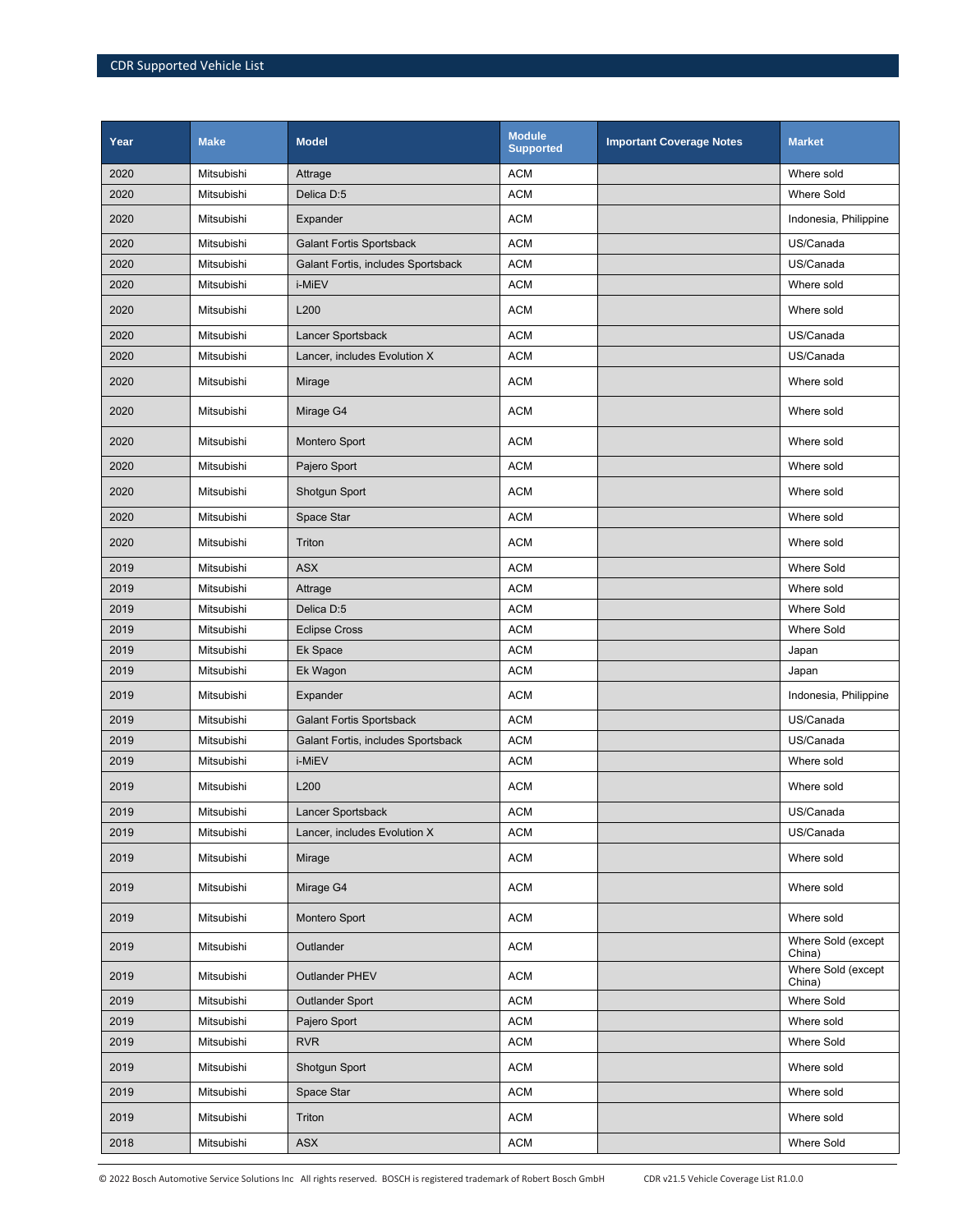| Year | <b>Make</b> | <b>Model</b>                       | <b>Module</b><br><b>Supported</b> | <b>Important Coverage Notes</b> | <b>Market</b>                |
|------|-------------|------------------------------------|-----------------------------------|---------------------------------|------------------------------|
| 2018 | Mitsubishi  | Attrage                            | <b>ACM</b>                        |                                 | Where sold                   |
| 2018 | Mitsubishi  | Delica D:5                         | <b>ACM</b>                        |                                 | <b>Where Sold</b>            |
| 2018 | Mitsubishi  | <b>Eclipse Cross</b>               | <b>ACM</b>                        |                                 | <b>Where Sold</b>            |
| 2018 | Mitsubishi  | Ek Space                           | <b>ACM</b>                        |                                 | Japan                        |
| 2018 | Mitsubishi  | Ek Wagon                           | <b>ACM</b>                        |                                 | Japan                        |
| 2018 | Mitsubishi  | Expander                           | <b>ACM</b>                        |                                 | Indonesia, Philippine        |
| 2018 | Mitsubishi  | <b>Galant Fortis Sportsback</b>    | <b>ACM</b>                        |                                 | US/Canada                    |
| 2018 | Mitsubishi  | Galant Fortis, includes Sportsback | <b>ACM</b>                        |                                 | US/Canada                    |
| 2018 | Mitsubishi  | i-MiEV                             | <b>ACM</b>                        |                                 | Where sold                   |
| 2018 | Mitsubishi  | L200                               | <b>ACM</b>                        |                                 | Where sold                   |
| 2018 | Mitsubishi  | Lancer Sportsback                  | <b>ACM</b>                        |                                 | US/Canada                    |
| 2018 | Mitsubishi  | Lancer, includes Evolution X       | <b>ACM</b>                        |                                 | US/Canada                    |
| 2018 | Mitsubishi  | Mirage                             | <b>ACM</b>                        |                                 | Where sold                   |
| 2018 | Mitsubishi  | Mirage G4                          | <b>ACM</b>                        |                                 | Where sold                   |
| 2018 | Mitsubishi  | Montero Sport                      | <b>ACM</b>                        |                                 | Where sold                   |
| 2018 | Mitsubishi  | Outlander                          | <b>ACM</b>                        |                                 | Where Sold (except<br>China) |
| 2018 | Mitsubishi  | <b>Outlander PHEV</b>              | <b>ACM</b>                        |                                 | Where Sold (except<br>China) |
| 2018 | Mitsubishi  | <b>Outlander Sport</b>             | <b>ACM</b>                        |                                 | <b>Where Sold</b>            |
| 2018 | Mitsubishi  | Pajero Sport                       | <b>ACM</b>                        |                                 | Where sold                   |
| 2018 | Mitsubishi  | <b>RVR</b>                         | <b>ACM</b>                        |                                 | <b>Where Sold</b>            |
| 2018 | Mitsubishi  | Shotgun Sport                      | <b>ACM</b>                        |                                 | Where sold                   |
| 2018 | Mitsubishi  | Space Star                         | <b>ACM</b>                        |                                 | Where sold                   |
| 2018 | Mitsubishi  | Triton                             | <b>ACM</b>                        |                                 | Where sold                   |
| 2017 | Mitsubishi  | <b>ASX</b>                         | <b>ACM</b>                        |                                 | <b>Where Sold</b>            |
| 2017 | Mitsubishi  | Attrage                            | <b>ACM</b>                        |                                 | Where sold                   |
| 2017 | Mitsubishi  | Delica D:5                         | <b>ACM</b>                        |                                 | <b>Where Sold</b>            |
| 2017 | Mitsubishi  | Ek Space                           | <b>ACM</b>                        |                                 | Japan                        |
| 2017 | Mitsubishi  | Ek Wagon                           | <b>ACM</b>                        |                                 | Japan                        |
| 2017 | Mitsubishi  | <b>Galant Fortis Sportsback</b>    | <b>ACM</b>                        |                                 | US/Canada                    |
| 2017 | Mitsubishi  | Galant Fortis, includes Sportsback | <b>ACM</b>                        |                                 | US/Canada                    |
| 2017 | Mitsubishi  | i-MiEV                             | <b>ACM</b>                        |                                 | Where sold                   |
| 2017 | Mitsubishi  | L200                               | <b>ACM</b>                        |                                 | Where sold                   |
| 2017 | Mitsubishi  | Lancer Sportsback                  | <b>ACM</b>                        |                                 | US/Canada                    |
| 2017 | Mitsubishi  | Lancer, includes Evolution X       | ACM                               |                                 | US/Canada                    |
| 2017 | Mitsubishi  | Mirage                             | <b>ACM</b>                        |                                 | Where sold                   |
| 2017 | Mitsubishi  | Mirage G4                          | <b>ACM</b>                        |                                 | Where sold                   |
| 2017 | Mitsubishi  | Montero Sport                      | <b>ACM</b>                        |                                 | Where sold                   |
| 2017 | Mitsubishi  | Outlander                          | <b>ACM</b>                        |                                 | Where Sold (except<br>China) |
| 2017 | Mitsubishi  | <b>Outlander Sport</b>             | <b>ACM</b>                        |                                 | Where Sold                   |
| 2017 | Mitsubishi  | Pajero Sport                       | <b>ACM</b>                        |                                 | Where sold                   |
| 2017 | Mitsubishi  | <b>RVR</b>                         | <b>ACM</b>                        |                                 | Where Sold                   |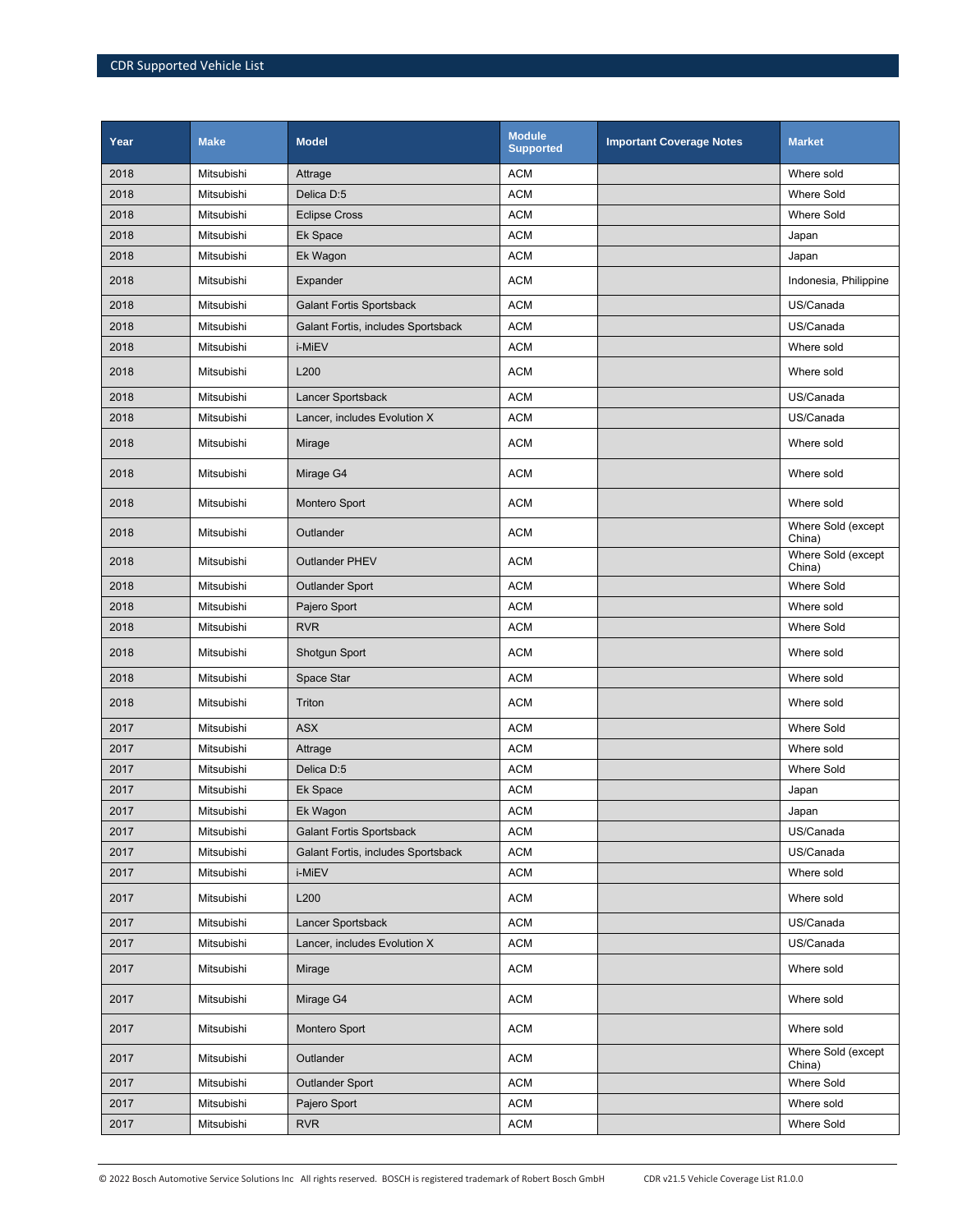| Year | <b>Make</b> | <b>Model</b>                       | <b>Module</b><br><b>Supported</b> | <b>Important Coverage Notes</b> | <b>Market</b>                |
|------|-------------|------------------------------------|-----------------------------------|---------------------------------|------------------------------|
| 2017 | Mitsubishi  | Shotgun Sport                      | <b>ACM</b>                        |                                 | Where sold                   |
| 2017 | Mitsubishi  | Space Star                         | <b>ACM</b>                        |                                 | Where sold                   |
| 2017 | Mitsubishi  | Triton                             | <b>ACM</b>                        |                                 | Where sold                   |
| 2016 | Mitsubishi  | <b>ASX</b>                         | <b>ACM</b>                        |                                 | <b>Where Sold</b>            |
| 2016 | Mitsubishi  | Attrage                            | <b>ACM</b>                        |                                 | Where sold                   |
| 2016 | Mitsubishi  | Delica D:5                         | <b>ACM</b>                        |                                 | <b>Where Sold</b>            |
| 2016 | Mitsubishi  | Ek Space                           | <b>ACM</b>                        |                                 | Japan                        |
| 2016 | Mitsubishi  | Ek Wagon                           | <b>ACM</b>                        |                                 | Japan                        |
| 2016 | Mitsubishi  | <b>Galant Fortis Sportsback</b>    | <b>ACM</b>                        |                                 | US/Canada                    |
| 2016 | Mitsubishi  | Galant Fortis, includes Sportsback | <b>ACM</b>                        |                                 | US/Canada                    |
| 2016 | Mitsubishi  | i-MiEV                             | <b>ACM</b>                        |                                 | Where sold                   |
| 2016 | Mitsubishi  | L200                               | <b>ACM</b>                        |                                 | Where sold                   |
| 2016 | Mitsubishi  | Lancer Sportsback                  | <b>ACM</b>                        |                                 | US/Canada                    |
| 2016 | Mitsubishi  | Lancer, includes Evolution X       | <b>ACM</b>                        |                                 | US/Canada                    |
| 2016 | Mitsubishi  | Mirage                             | <b>ACM</b>                        |                                 | Where sold                   |
| 2016 | Mitsubishi  | Montero Sport                      | <b>ACM</b>                        |                                 | Where sold                   |
| 2016 | Mitsubishi  | Outlander                          | <b>ACM</b>                        |                                 | Where Sold (except<br>China) |
| 2016 | Mitsubishi  | <b>Outlander Sport</b>             | <b>ACM</b>                        |                                 | <b>Where Sold</b>            |
| 2016 | Mitsubishi  | Pajero Sport                       | <b>ACM</b>                        |                                 | Where sold                   |
| 2016 | Mitsubishi  | <b>RVR</b>                         | <b>ACM</b>                        |                                 | <b>Where Sold</b>            |
| 2016 | Mitsubishi  | Shotgun Sport                      | <b>ACM</b>                        |                                 | Where sold                   |
| 2016 | Mitsubishi  | Space Star                         | <b>ACM</b>                        |                                 | Where sold                   |
| 2016 | Mitsubishi  | Triton                             | <b>ACM</b>                        |                                 | Where sold                   |
| 2015 | Mitsubishi  | <b>ASX</b>                         | <b>ACM</b>                        |                                 | <b>Where Sold</b>            |
| 2015 | Mitsubishi  | Attrage                            | <b>ACM</b>                        |                                 | Where sold                   |
| 2015 | Mitsubishi  | Delica D:5                         | <b>ACM</b>                        |                                 | <b>Where Sold</b>            |
| 2015 | Mitsubishi  | Ek Space                           | <b>ACM</b>                        |                                 | Japan                        |
| 2015 | Mitsubishi  | Ek Wagon                           | <b>ACM</b>                        |                                 | Japan                        |
| 2015 | Mitsubishi  | <b>Galant Fortis Sportsback</b>    | <b>ACM</b>                        |                                 | US/Canada                    |
| 2015 | Mitsubishi  | Galant Fortis, includes Sportsback | <b>ACM</b>                        |                                 | US/Canada                    |
| 2015 | Mitsubishi  | i-MiEV                             | <b>ACM</b>                        |                                 | Where sold                   |
| 2015 | Mitsubishi  | L200                               | <b>ACM</b>                        |                                 | Where sold                   |
| 2015 | Mitsubishi  | Lancer Sportsback                  | <b>ACM</b>                        |                                 | US/Canada                    |
| 2015 | Mitsubishi  | Lancer, includes Evolution X       | <b>ACM</b>                        |                                 | US/Canada                    |
| 2015 | Mitsubishi  | Mirage                             | ACM                               |                                 | Where sold                   |
| 2015 | Mitsubishi  | Outlander                          | ACM                               |                                 | Where Sold (except<br>China) |
| 2015 | Mitsubishi  | <b>Outlander Sport</b>             | <b>ACM</b>                        |                                 | Where Sold                   |
| 2015 | Mitsubishi  | <b>RVR</b>                         | <b>ACM</b>                        |                                 | Where Sold                   |
| 2015 | Mitsubishi  | Space Star                         | <b>ACM</b>                        |                                 | Where sold                   |
| 2015 | Mitsubishi  | Triton                             | <b>ACM</b>                        |                                 | Where sold                   |
| 2014 | Mitsubishi  | <b>ASX</b>                         | <b>ACM</b>                        |                                 | Where Sold                   |
| 2014 | Mitsubishi  | Attrage                            | <b>ACM</b>                        |                                 | Where sold                   |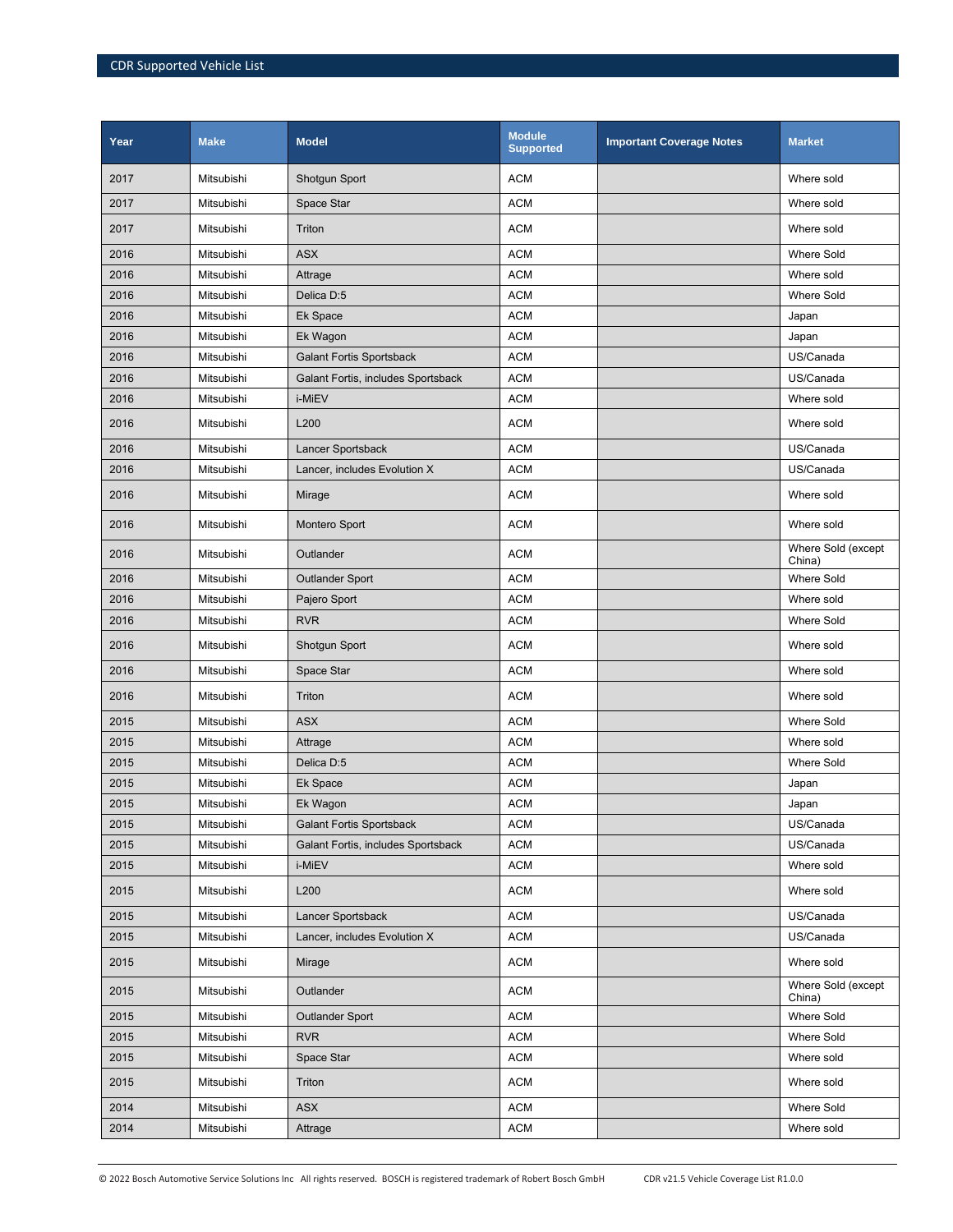| Year | <b>Make</b> | <b>Model</b>                       | <b>Module</b><br><b>Supported</b> | <b>Important Coverage Notes</b> | <b>Market</b>                |
|------|-------------|------------------------------------|-----------------------------------|---------------------------------|------------------------------|
| 2014 | Mitsubishi  | Delica D:5                         | <b>ACM</b>                        |                                 | <b>Where Sold</b>            |
| 2014 | Mitsubishi  | Ek Space                           | <b>ACM</b>                        |                                 | Japan                        |
| 2014 | Mitsubishi  | Ek Wagon                           | <b>ACM</b>                        |                                 | Japan                        |
| 2014 | Mitsubishi  | <b>Galant Fortis Sportsback</b>    | <b>ACM</b>                        |                                 | US/Canada                    |
| 2014 | Mitsubishi  | Galant Fortis, includes Sportsback | <b>ACM</b>                        |                                 | US/Canada                    |
| 2014 | Mitsubishi  | i-MiEV                             | <b>ACM</b>                        |                                 | Where sold                   |
| 2014 | Mitsubishi  | Lancer Sportsback                  | <b>ACM</b>                        |                                 | US/Canada                    |
| 2014 | Mitsubishi  | Lancer, includes Evolution X       | <b>ACM</b>                        |                                 | US/Canada                    |
| 2014 | Mitsubishi  | Mirage                             | <b>ACM</b>                        |                                 | Where sold                   |
| 2014 | Mitsubishi  | Outlander                          | <b>ACM</b>                        |                                 | Where Sold (except<br>China) |
| 2014 | Mitsubishi  | <b>Outlander Sport</b>             | <b>ACM</b>                        |                                 | <b>Where Sold</b>            |
| 2014 | Mitsubishi  | <b>RVR</b>                         | <b>ACM</b>                        |                                 | <b>Where Sold</b>            |
| 2014 | Mitsubishi  | Space Star                         | <b>ACM</b>                        |                                 | Where sold                   |
| 2013 | Mitsubishi  | <b>ASX</b>                         | <b>ACM</b>                        |                                 | <b>Where Sold</b>            |
| 2013 | Mitsubishi  | Delica D:5                         | <b>ACM</b>                        |                                 | <b>Where Sold</b>            |
| 2013 | Mitsubishi  | Ek Wagon                           | <b>ACM</b>                        |                                 | Japan                        |
| 2013 | Mitsubishi  | <b>Galant Fortis Sportsback</b>    | <b>ACM</b>                        |                                 | US/Canada                    |
| 2013 | Mitsubishi  | Galant Fortis, includes Sportsback | <b>ACM</b>                        |                                 | US/Canada                    |
| 2013 | Mitsubishi  | i-MiEV                             | <b>ACM</b>                        |                                 | Where sold                   |
| 2013 | Mitsubishi  | Lancer Sportsback                  | <b>ACM</b>                        |                                 | US/Canada                    |
| 2013 | Mitsubishi  | Lancer, includes Evolution X       | <b>ACM</b>                        |                                 | US/Canada                    |
| 2013 | Mitsubishi  | Outlander                          | <b>ACM</b>                        |                                 | US/Canada                    |
| 2013 | Mitsubishi  | <b>Outlander Sport</b>             | <b>ACM</b>                        |                                 | <b>Where Sold</b>            |
| 2012 | Mitsubishi  | <b>ASX</b>                         | <b>ACM</b>                        |                                 | <b>Where Sold</b>            |
| 2012 | Mitsubishi  | Delica D:5                         | <b>ACM</b>                        |                                 | <b>Where Sold</b>            |
| 2012 | Mitsubishi  | Galant Fortis, includes Sportsback | <b>ACM</b>                        |                                 | US/Canada                    |
| 2012 | Mitsubishi  | i-MiEV                             | <b>ACM</b>                        |                                 | Where sold                   |
| 2012 | Mitsubishi  | Lancer Sportsback                  | <b>ACM</b>                        |                                 | US/Canada                    |
| 2012 | Mitsubishi  | Lancer, includes Evolution X & Evo | <b>ACM</b>                        |                                 | US/Canada                    |
| 2012 | Mitsubishi  | <b>Outlander Sport</b>             | <b>ACM</b>                        |                                 | <b>Where Sold</b>            |
| 2012 | Mitsubishi  | <b>RVR</b>                         | <b>ACM</b>                        |                                 | <b>Where Sold</b>            |
| 2011 | Mitsubishi  | <b>ASX</b>                         | <b>ACM</b>                        |                                 | <b>Where Sold</b>            |
| 2011 | Mitsubishi  | Delica D:5                         | <b>ACM</b>                        |                                 | Where Sold                   |
| 2011 | Mitsubishi  | Galant Fortis, includes Sportsback | <b>ACM</b>                        |                                 | US/Canada                    |
| 2011 | Mitsubishi  | Lancer Sportsback                  | <b>ACM</b>                        |                                 | US/Canada                    |
| 2011 | Mitsubishi  | Lancer, includes Evolution X & Evo | <b>ACM</b>                        |                                 | US/Canada                    |
| 2011 | Mitsubishi  | <b>Outlander Sport</b>             | ACM                               |                                 | Where Sold                   |
| 2011 | Mitsubishi  | <b>RVR</b>                         | <b>ACM</b>                        |                                 | Where Sold                   |
| 2010 | Mitsubishi  | Delica D:5                         | <b>ACM</b>                        |                                 | Where Sold                   |
| 2010 | Mitsubishi  | Galant Fortis, includes Sportsback | <b>ACM</b>                        |                                 | US/Canada                    |
| 2010 | Mitsubishi  | Lancer Sportsback                  | <b>ACM</b>                        |                                 | US/Canada                    |
| 2010 | Mitsubishi  | Lancer, includes Evolution X & Evo | ACM                               |                                 | US/Canada                    |
| 2010 | Mitsubishi  | Raider                             | <b>ACM</b>                        |                                 | US, Canada                   |
| 2009 | Mitsubishi  | Delica D:5                         | <b>ACM</b>                        |                                 | Where Sold                   |
| 2009 | Mitsubishi  | Galant Fortis, includes Sportsback | <b>ACM</b>                        |                                 | US/Canada                    |
| 2009 | Mitsubishi  | Lancer Sportsback                  | <b>ACM</b>                        |                                 | US/Canada                    |
| 2009 | Mitsubishi  | Lancer, includes Evolution X & Evo | ACM                               |                                 | US/Canada                    |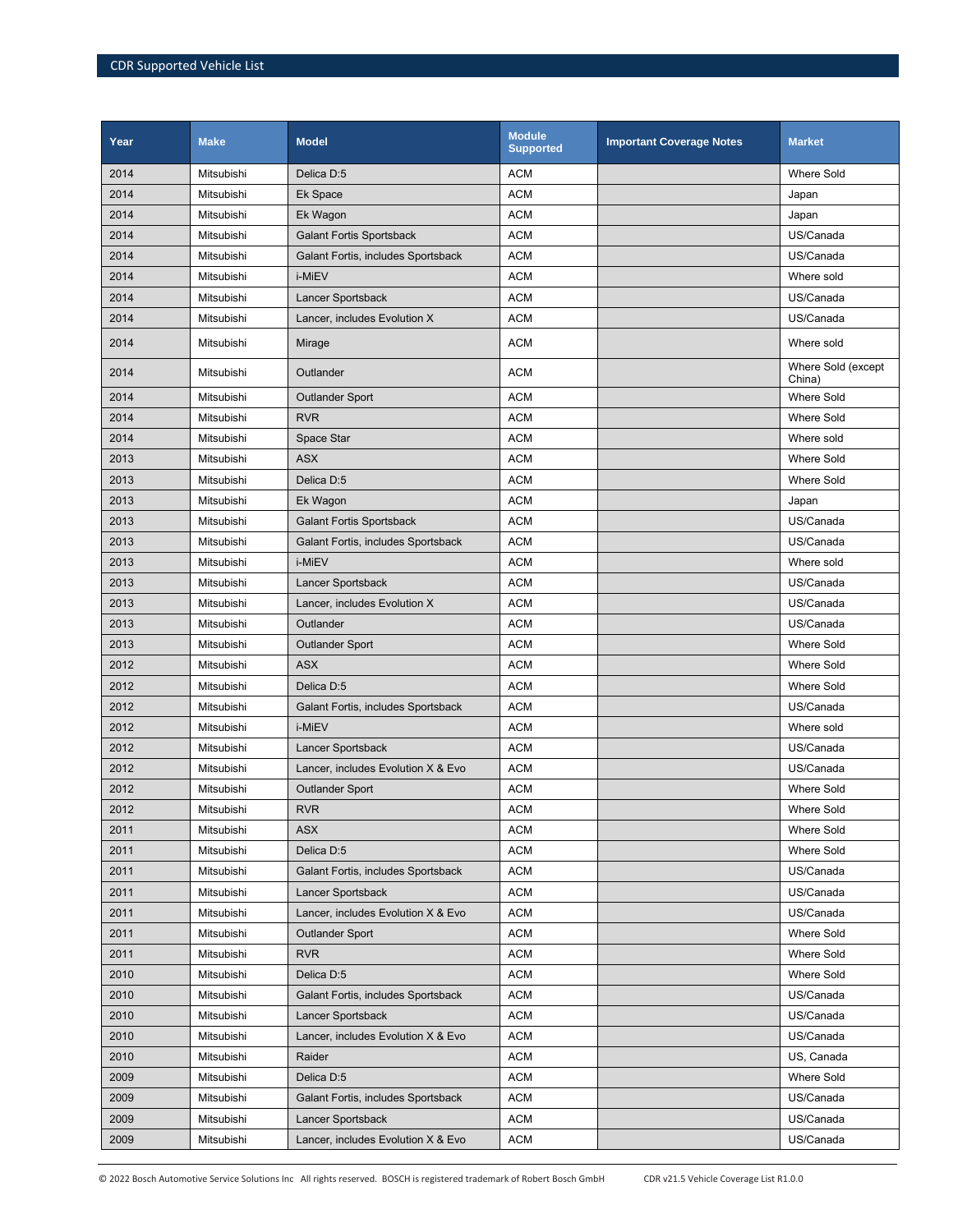| Year | <b>Make</b> | <b>Model</b>                       | <b>Module</b><br><b>Supported</b> | <b>Important Coverage Notes</b> | <b>Market</b>          |
|------|-------------|------------------------------------|-----------------------------------|---------------------------------|------------------------|
| 2009 | Mitsubishi  | Raider                             | <b>ACM</b>                        |                                 | US, Canada             |
| 2008 | Mitsubishi  | Delica D:5                         | <b>ACM</b>                        |                                 | <b>Where Sold</b>      |
| 2008 | Mitsubishi  | <b>Galant Fortis</b>               | <b>ACM</b>                        |                                 | US/Canada              |
| 2008 | Mitsubishi  | Lancer, includes Evolution X & Evo | <b>ACM</b>                        |                                 | US/Canada              |
| 2008 | Mitsubishi  | Raider                             | <b>ACM</b>                        |                                 | US, Canada             |
| 2007 | Mitsubishi  | Delica D:5                         | <b>ACM</b>                        |                                 | Where Sold             |
| 2007 | Mitsubishi  | Raider                             | <b>ACM</b>                        |                                 | US, Canada             |
| 2022 | Nissan      | Leaf                               | <b>ACM</b>                        | $\pmb{\mathsf{x}}$              | US, Canada, Japan      |
| 2022 | Nissan      | Rogue                              | <b>ACM</b>                        |                                 | US, Canada             |
| 2022 | Nissan      | Rogue Sport                        | <b>ACM</b>                        |                                 | US, Canada             |
| 2022 | Nissan      | Sentra                             | <b>ACM</b>                        |                                 | US, Canada             |
| 2022 | Nissan      | Sylphy                             | <b>ACM</b>                        | $\pmb{\mathsf{x}}$              | China                  |
| 2021 | Nissan      | Altima                             | <b>ACM</b>                        | $\pmb{\mathsf{x}}$              | US, Canada             |
| 2021 | Nissan      | Armada                             | <b>ACM</b>                        | $\pmb{\mathsf{x}}$              | US                     |
| 2021 | Nissan      | Days                               | <b>ACM</b>                        |                                 | Japan                  |
| 2021 | Nissan      | Frontier                           | <b>ACM</b>                        | $\pmb{\mathsf{x}}$              | US                     |
| 2021 | Nissan      | GT-R                               | <b>ACM</b>                        | $\pmb{\mathsf{x}}$              | US, Canada             |
| 2021 | Nissan      | <b>Kicks</b>                       | <b>ACM</b>                        | X                               | US, Canada, Japan      |
| 2021 | Nissan      | Leaf                               | <b>ACM</b>                        | X                               | US, Canada, Japan      |
| 2021 | Nissan      | Maxima                             | <b>ACM</b>                        | X                               | US, Canada             |
| 2021 | Nissan      | Murano                             | <b>ACM</b>                        | $\pmb{\times}$                  | US, Canada             |
| 2021 | Nissan      | <b>Note</b>                        | <b>ACM</b>                        |                                 | Japan                  |
| 2021 | Nissan      | NV Cargo & Passenger               | <b>ACM</b>                        | $\pmb{\mathsf{x}}$              | US                     |
| 2021 | Nissan      | NV200 Compact Cargo                | <b>ACM</b>                        | $\pmb{\mathsf{x}}$              | US, Canada             |
| 2021 | Nissan      | Qashqai                            | <b>ACM</b>                        | X                               | Canada                 |
| 2021 | Nissan      | Rogue                              | <b>ACM</b>                        |                                 | US, Canada             |
| 2021 | Nissan      | Rogue Sport                        | <b>ACM</b>                        |                                 | US, Canada             |
| 2021 | Nissan      | Roox                               | <b>ACM</b>                        |                                 | Japan                  |
| 2021 | Nissan      | Sentra                             | <b>ACM</b>                        |                                 | US, Canada             |
| 2021 | Nissan      | Serena                             | <b>ACM</b>                        | $\pmb{\mathsf{x}}$              | Japan                  |
| 2021 | Nissan      | Sylphy                             | <b>ACM</b>                        | x                               | China                  |
| 2021 | Nissan      | Titan, Titan XD                    | <b>ACM</b>                        | $\pmb{\mathsf{x}}$              | US                     |
| 2021 | Nissan      | Versa                              | <b>ACM</b>                        | $\pmb{\mathsf{x}}$              | US, Canada             |
| 2021 | Nissan      | Xtrail                             | <b>ACM</b>                        | $\pmb{\mathsf{x}}$              | China                  |
| 2020 | Nissan      | 370Z                               | <b>ACM</b>                        |                                 | US, Canada             |
| 2020 | Nissan      | Altima                             | <b>ACM</b>                        | $\pmb{\mathsf{x}}$              | US, Canada,<br>S.Korea |
| 2020 | Nissan      | Armada                             | <b>ACM</b>                        | $\pmb{\mathsf{x}}$              | US, Canada             |
| 2020 | Nissan      | Days                               | <b>ACM</b>                        |                                 | Japan                  |
| 2020 | Nissan      | GT-R                               | <b>ACM</b>                        | $\pmb{\mathsf{x}}$              | US, Canada             |
| 2020 | Nissan      | <b>Kicks</b>                       | <b>ACM</b>                        | $\pmb{\mathsf{x}}$              | US, Canada, Japan      |
| 2020 | Nissan      | Leaf                               | <b>ACM</b>                        | $\pmb{\mathsf{x}}$              | US, Canada,<br>S.Korea |
| 2020 | Nissan      | Maxima                             | <b>ACM</b>                        | $\pmb{\mathsf{x}}$              | US, Canada             |
| 2020 | Nissan      | Murano                             | <b>ACM</b>                        | $\pmb{\mathsf{x}}$              | US, Canada             |
| 2020 | Nissan      | Note                               | <b>ACM</b>                        |                                 | Japan                  |
| 2020 | Nissan      | NV Cargo & Passenger               | <b>ACM</b>                        | $\pmb{\mathsf{X}}$              | US, Canada             |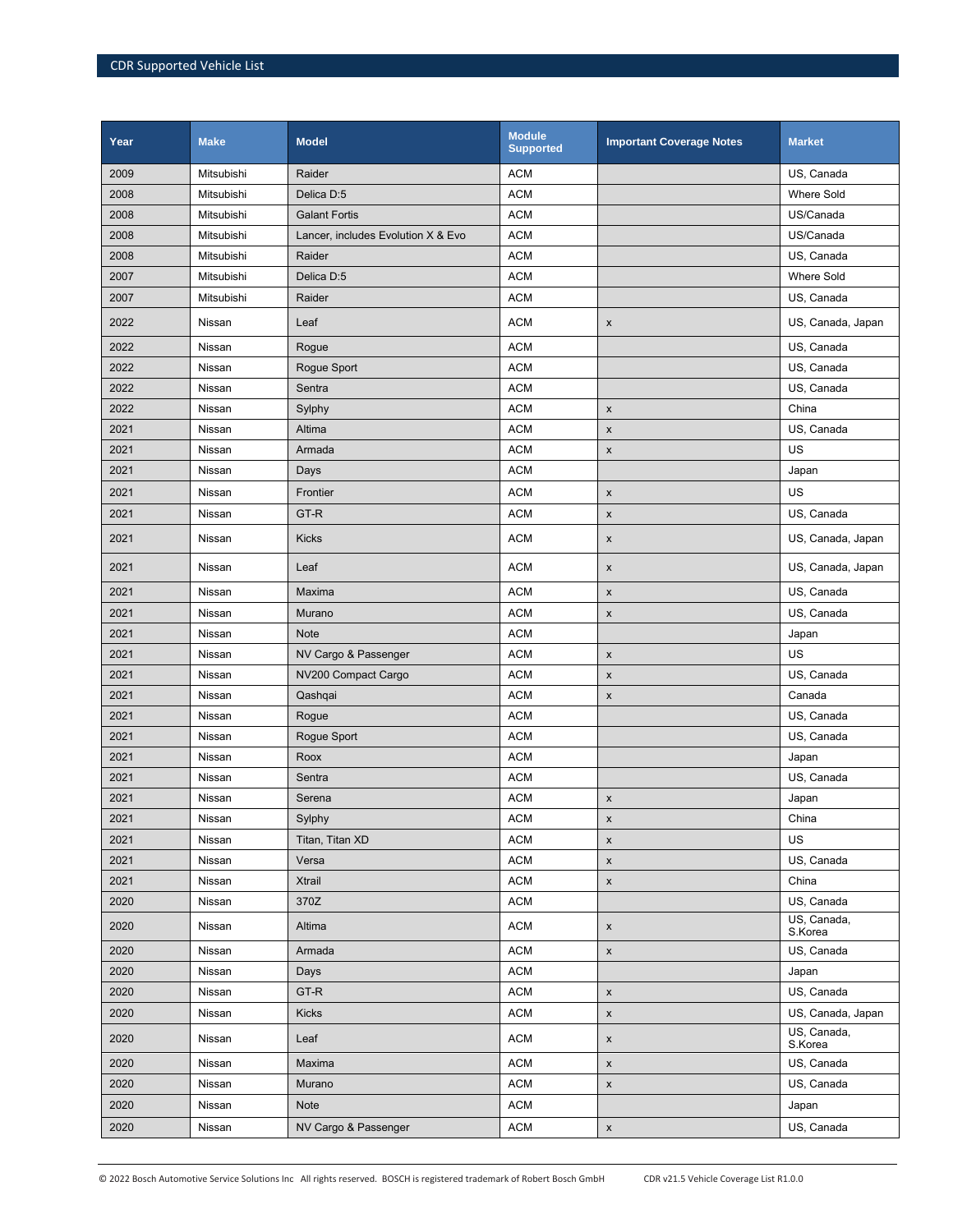| Year | <b>Make</b> | <b>Model</b>               | <b>Module</b><br><b>Supported</b> | <b>Important Coverage Notes</b> | <b>Market</b>          |
|------|-------------|----------------------------|-----------------------------------|---------------------------------|------------------------|
| 2020 | Nissan      | NV200 Compact Cargo        | <b>ACM</b>                        | $\pmb{\mathsf{x}}$              | US, Canada             |
| 2020 | Nissan      | Pathfinder                 | <b>ACM</b>                        | $\pmb{\mathsf{x}}$              | US, Canada             |
| 2020 | Nissan      | Qashqai                    | <b>ACM</b>                        | $\pmb{\mathsf{x}}$              | Canada                 |
| 2020 | Nissan      | Rogue                      | <b>ACM</b>                        |                                 | US, Canada,<br>S.Korea |
| 2020 | Nissan      | Rogue Sport                | <b>ACM</b>                        |                                 | US, Canada             |
| 2020 | Nissan      | Roox                       | <b>ACM</b>                        |                                 | Japan                  |
| 2020 | Nissan      | Sentra                     | <b>ACM</b>                        |                                 | US, Canada             |
| 2020 | Nissan      | Serena                     | <b>ACM</b>                        | X                               | Japan                  |
| 2020 | Nissan      | Titan, Titan XD            | <b>ACM</b>                        | $\pmb{\times}$                  | US, Canada             |
| 2020 | Nissan      | Versa Sedan                | <b>ACM</b>                        | X                               | US, Canada             |
| 2019 | Nissan      | 370Z                       | <b>ACM</b>                        |                                 | US, Canada             |
| 2019 | Nissan      | Altima                     | <b>ACM</b>                        | $\pmb{\mathsf{x}}$              | US, Canada             |
| 2019 | Nissan      | Armada                     | <b>ACM</b>                        | $\pmb{\mathsf{x}}$              | US, Canada             |
| 2019 | Nissan      | Frontier                   | <b>ACM</b>                        | $\pmb{\mathsf{x}}$              | US, Canada             |
| 2019 | Nissan      | GT-R                       | <b>ACM</b>                        | $\pmb{\mathsf{x}}$              | US, Canada             |
| 2019 | Nissan      | <b>Kicks</b>               | <b>ACM</b>                        | $\pmb{\mathsf{x}}$              | US, Canada             |
| 2019 | Nissan      | Leaf                       | <b>ACM</b>                        | X                               | US, Canada,<br>S.Korea |
| 2019 | Nissan      | Maxima                     | <b>ACM</b>                        | $\pmb{\times}$                  | US, Canada             |
| 2019 | Nissan      | <b>MICRA</b>               | <b>ACM</b>                        | X                               | Canada                 |
| 2019 | Nissan      | Murano                     | <b>ACM</b>                        | $\pmb{\mathsf{x}}$              | US, Canada             |
| 2019 | Nissan      | NV Cargo & Passenger       | <b>ACM</b>                        | $\pmb{\mathsf{x}}$              | US, Canada             |
| 2019 | Nissan      | NV200 Taxi & Compact Cargo | <b>ACM</b>                        | $\pmb{\mathsf{x}}$              | US, Canada             |
| 2019 | Nissan      | Pathfinder                 | <b>ACM</b>                        | X                               | US, Canada             |
| 2019 | Nissan      | Qashqai                    | <b>ACM</b>                        | $\pmb{\mathsf{x}}$              | Canada                 |
| 2019 | Nissan      | Rogue                      | <b>ACM</b>                        |                                 | US, Canada,<br>S.Korea |
| 2019 | Nissan      | Rogue, Rogue Sport         | <b>ACM</b>                        |                                 | US, Canada,<br>S.Korea |
| 2019 | Nissan      | Sentra                     | <b>ACM</b>                        |                                 | US, Canada             |
| 2019 | Nissan      | Sentra                     | <b>ACM</b>                        |                                 | US, Canada             |
| 2019 | Nissan      | Titan, Titan XD            | <b>ACM</b>                        | X                               | US. Canada             |
| 2019 | Nissan      | Versa Note                 | <b>ACM</b>                        | $\pmb{\mathsf{x}}$              | US, Canada             |
| 2019 | Nissan      | Versa Sedan                | <b>ACM</b>                        | $\pmb{\mathsf{x}}$              | US, Canada             |
| 2018 | Nissan      | Altima                     | <b>ACM</b>                        |                                 | US, Canada             |
| 2018 | Nissan      | Armada                     | <b>ACM</b>                        |                                 | US, Canada             |
| 2018 | Nissan      | Frontier                   | <b>ACM</b>                        |                                 | US, Canada             |
| 2018 | Nissan      | GT-R                       | <b>ACM</b>                        |                                 | US, Canada             |
| 2018 | Nissan      | Leaf                       | <b>ACM</b>                        |                                 | US, Canada,<br>S.Korea |
| 2018 | Nissan      | Maxima                     | <b>ACM</b>                        |                                 | US, Canada             |
| 2018 | Nissan      | <b>MICRA</b>               | <b>ACM</b>                        |                                 | Canada                 |
| 2018 | Nissan      | Murano                     | <b>ACM</b>                        |                                 | US, Canada             |
| 2018 | Nissan      | NV Cargo & Passenger       | <b>ACM</b>                        |                                 | US, Canada             |
| 2018 | Nissan      | NV200 Taxi & Compact Cargo | <b>ACM</b>                        |                                 | US, Canada             |
| 2018 | Nissan      | Pathfinder                 | <b>ACM</b>                        |                                 | US, Canada             |
| 2018 | Nissan      | Qashqai                    | <b>ACM</b>                        | $\pmb{\mathsf{x}}$              | Canada                 |
| 2018 | Nissan      | Rogue                      | <b>ACM</b>                        |                                 | US, Canada,<br>S.Korea |
| 2018 | Nissan      | Sentra                     | <b>ACM</b>                        |                                 | US, Canada             |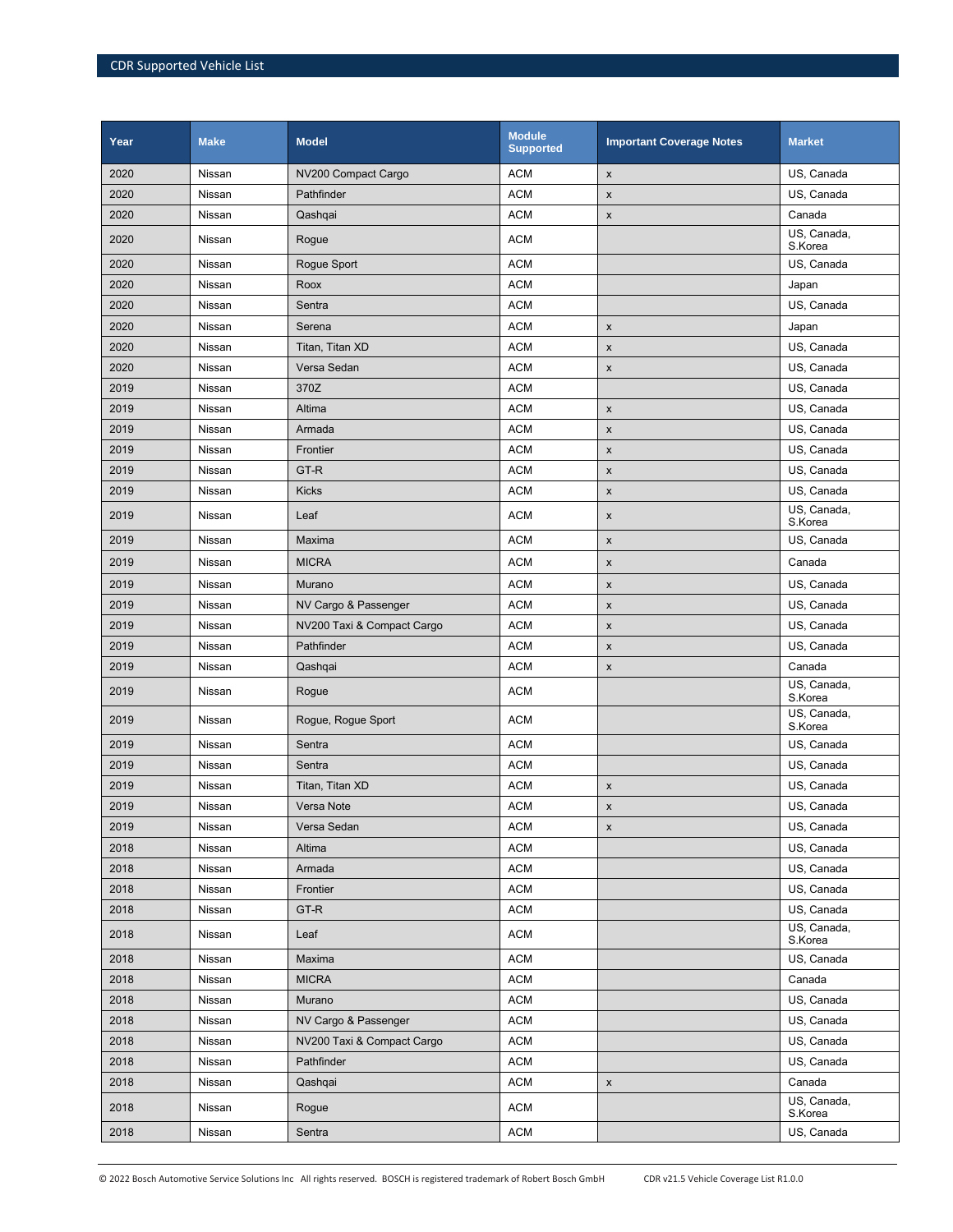| Year | <b>Make</b> | <b>Model</b>               | <b>Module</b><br><b>Supported</b> | <b>Important Coverage Notes</b> | <b>Market</b> |
|------|-------------|----------------------------|-----------------------------------|---------------------------------|---------------|
| 2018 | Nissan      | Titan                      | <b>ACM</b>                        |                                 | US, Canada    |
| 2018 | Nissan      | Versa Note                 | <b>ACM</b>                        |                                 | US, Canada    |
| 2018 | Nissan      | Versa Sedan                | <b>ACM</b>                        |                                 | US, Canada    |
| 2017 | Nissan      | 370Z                       | <b>ACM</b>                        |                                 | US, Canada    |
| 2017 | Nissan      | Altima Sedan               | <b>ACM</b>                        |                                 | US, Canada    |
| 2017 | Nissan      | Armada                     | <b>ACM</b>                        |                                 | US. Canada    |
| 2017 | Nissan      | Frontier                   | <b>ACM</b>                        |                                 | US, Canada    |
| 2017 | Nissan      | GT-R                       | <b>ACM</b>                        |                                 | US, Canada    |
| 2017 | Nissan      | Juke                       | <b>ACM</b>                        |                                 | US, Canada    |
| 2017 | Nissan      | Leaf                       | <b>ACM</b>                        |                                 | US, Canada    |
| 2017 | Nissan      | Maxima                     | <b>ACM</b>                        |                                 | US, Canada    |
| 2017 | Nissan      | <b>MICRA</b>               | <b>ACM</b>                        |                                 | Canada        |
| 2017 | Nissan      | Murano                     | <b>ACM</b>                        |                                 | US, Canada    |
| 2017 | Nissan      | NV Cargo & Passenger       | <b>ACM</b>                        |                                 | US, Canada    |
| 2017 | Nissan      | NV200 Taxi & Compact Cargo | <b>ACM</b>                        |                                 | US, Canada    |
| 2017 | Nissan      | Pathfinder                 | <b>ACM</b>                        |                                 | US, Canada    |
| 2017 | Nissan      | Qashqai                    | <b>ACM</b>                        | $\pmb{\mathsf{X}}$              | Canada        |
| 2017 | Nissan      | Quest                      | <b>ACM</b>                        |                                 | US, Canada    |
| 2017 | Nissan      | Rogue, Rogue Sport         | <b>ACM</b>                        |                                 | US, Canada    |
| 2017 | Nissan      | Sentra                     | <b>ACM</b>                        |                                 | US, Canada    |
| 2017 | Nissan      | Titan                      | <b>ACM</b>                        |                                 | US, Canada    |
| 2017 | Nissan      | Versa Note                 | <b>ACM</b>                        |                                 | US, Canada    |
| 2017 | Nissan      | Versa Sedan                | <b>ACM</b>                        |                                 | US, Canada    |
| 2016 | Nissan      | 370Z                       | <b>ACM</b>                        |                                 | US, Canada    |
| 2016 | Nissan      | Altima                     | <b>ACM</b>                        |                                 | US, Canada    |
| 2016 | Nissan      | Frontier                   | <b>ACM</b>                        |                                 | US, Canada    |
| 2016 | Nissan      | GT-R                       | <b>ACM</b>                        |                                 | US, Canada    |
| 2016 | Nissan      | Juke                       | <b>ACM</b>                        |                                 | US, Canada    |
| 2016 | Nissan      | Leaf                       | <b>ACM</b>                        |                                 | US, Canada    |
| 2016 | Nissan      | Maxima                     | <b>ACM</b>                        |                                 | US, Canada    |
| 2016 | Nissan      | <b>MICRA</b>               | <b>ACM</b>                        |                                 | Canada        |
| 2016 | Nissan      | Murano                     | <b>ACM</b>                        |                                 | US, Canada    |
| 2016 | Nissan      | NV Cargo & Passenger       | <b>ACM</b>                        |                                 | US, Canada    |
| 2016 | Nissan      | NV200 Taxi & Compact Cargo | <b>ACM</b>                        |                                 | US, Canada    |
| 2016 | Nissan      | Pathfinder                 | <b>ACM</b>                        |                                 | US, Canada    |
| 2016 | Nissan      | Quest                      | <b>ACM</b>                        |                                 | US, Canada    |
| 2016 | Nissan      | Roque                      | ACM                               |                                 | US, Canada    |
| 2016 | Nissan      | Sentra                     | <b>ACM</b>                        |                                 | US, Canada    |
| 2016 | Nissan      | Titan                      | <b>ACM</b>                        |                                 | US, Canada    |
| 2016 | Nissan      | Versa Note                 | <b>ACM</b>                        |                                 | US, Canada    |
| 2016 | Nissan      | Versa Sedan                | <b>ACM</b>                        |                                 | US, Canada    |
| 2015 | Nissan      | 370Z                       | ACM                               |                                 | US, Canada    |
| 2015 | Nissan      | Altima Sedan               | <b>ACM</b>                        |                                 | US, Canada    |
| 2015 | Nissan      | Armada                     | <b>ACM</b>                        |                                 | US, Canada    |
| 2015 | Nissan      | Frontier                   | <b>ACM</b>                        |                                 | US, Canada    |
| 2015 | Nissan      | GT-R                       | <b>ACM</b>                        |                                 | US, Canada    |
| 2015 | Nissan      | Juke                       | <b>ACM</b>                        |                                 | US, Canada    |
| 2015 | Nissan      | Leaf                       | <b>ACM</b>                        |                                 | US, Canada    |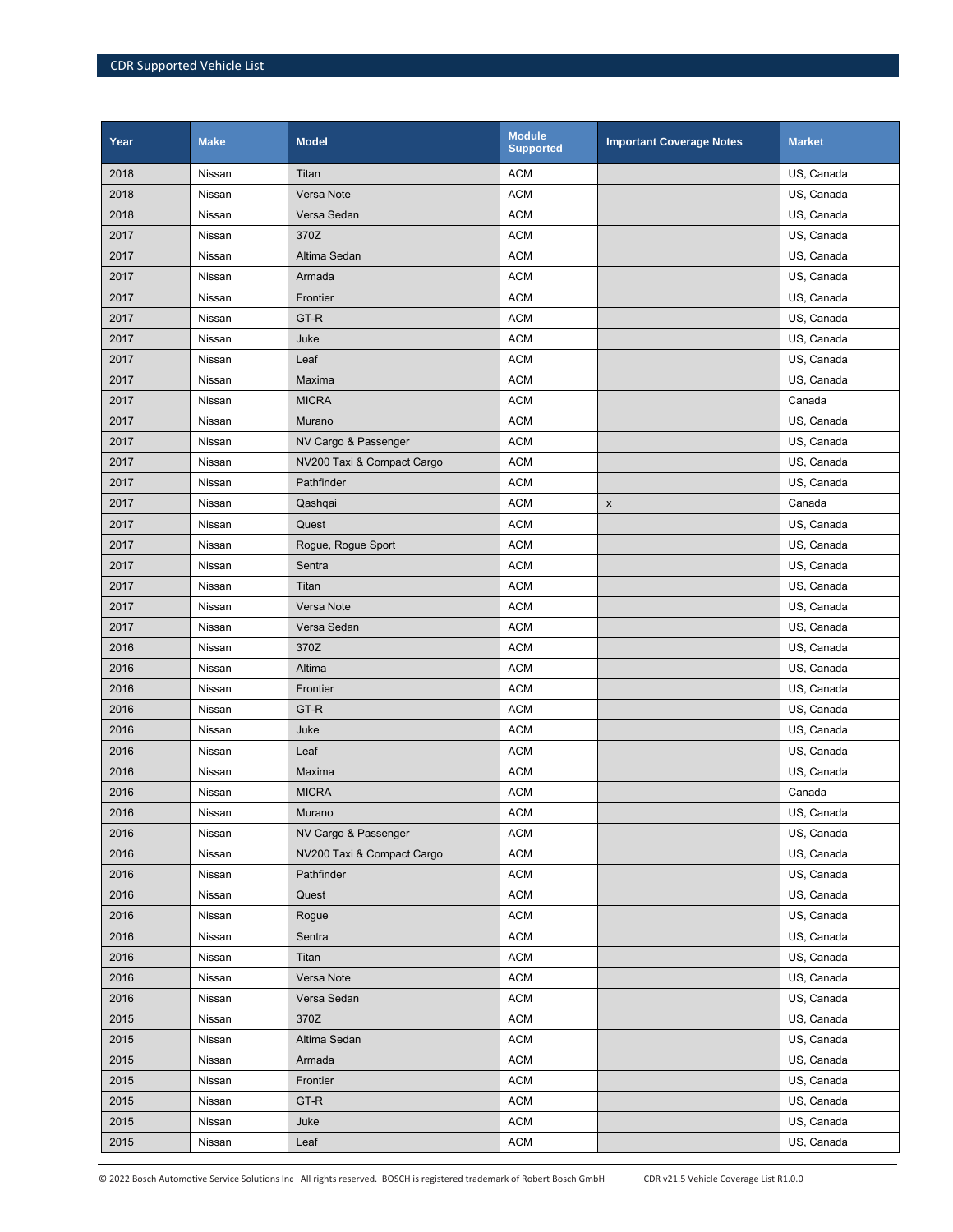| Year | <b>Make</b> | <b>Model</b>                      | <b>Module</b><br><b>Supported</b> | <b>Important Coverage Notes</b>                            | <b>Market</b> |
|------|-------------|-----------------------------------|-----------------------------------|------------------------------------------------------------|---------------|
| 2015 | Nissan      | Maxima Sedan                      | <b>ACM</b>                        |                                                            | US, Canada    |
| 2015 | Nissan      | <b>MICRA</b>                      | <b>ACM</b>                        |                                                            | Canada        |
| 2015 | Nissan      | Murano (all)                      | <b>ACM</b>                        |                                                            | US, Canada    |
| 2015 | Nissan      | NV Cargo & Passenger              | <b>ACM</b>                        |                                                            | US, Canada    |
| 2015 | Nissan      | NV200 Taxi & Compact Cargo        | <b>ACM</b>                        |                                                            | US, Canada    |
| 2015 | Nissan      | Pathfinder                        | <b>ACM</b>                        |                                                            | US, Canada    |
| 2015 | Nissan      | Quest                             | <b>ACM</b>                        |                                                            | US, Canada    |
| 2015 | Nissan      | Rogue                             | <b>ACM</b>                        |                                                            | US, Canada    |
| 2015 | Nissan      | Sentra                            | <b>ACM</b>                        |                                                            | US, Canada    |
| 2015 | Nissan      | Titan                             | <b>ACM</b>                        |                                                            | US, Canada    |
| 2015 | Nissan      | Versa Note                        | <b>ACM</b>                        |                                                            | US, Canada    |
| 2015 | Nissan      | Versa Sedan                       | <b>ACM</b>                        |                                                            | US, Canada    |
| 2015 | Nissan      | Xterra                            | <b>ACM</b>                        |                                                            | US, Canada    |
| 2014 | Nissan      | 370Z                              | <b>ACM</b>                        |                                                            | US, Canada    |
| 2014 | Nissan      | Altima Sedan                      | <b>ACM</b>                        |                                                            | US, Canada    |
| 2014 | Nissan      | Armada                            | <b>ACM</b>                        |                                                            | US, Canada    |
| 2014 | Nissan      | Cube                              | <b>ACM</b>                        |                                                            | US, Canada    |
| 2014 | Nissan      | Frontier                          | <b>ACM</b>                        |                                                            | US, Canada    |
| 2014 | Nissan      | GT-R                              | <b>ACM</b>                        |                                                            | US, Canada    |
| 2014 | Nissan      | Juke                              | <b>ACM</b>                        |                                                            | US, Canada    |
| 2014 | Nissan      | Leaf                              | <b>ACM</b>                        |                                                            | US, Canada    |
| 2014 | Nissan      | Maxima Sedan                      | <b>ACM</b>                        |                                                            | US, Canada    |
| 2014 | Nissan      | Murano (all)                      | <b>ACM</b>                        |                                                            | US, Canada    |
| 2014 | Nissan      | NV Cargo & Passenger              | <b>ACM</b>                        |                                                            | US, Canada    |
| 2014 | Nissan      | NV200 Taxi & Compact Cargo        | <b>ACM</b>                        |                                                            | US, Canada    |
| 2014 | Nissan      | Pathfinder                        | <b>ACM</b>                        |                                                            | US, Canada    |
| 2014 | Nissan      | Quest                             | <b>ACM</b>                        |                                                            | US, Canada    |
| 2014 | Nissan      | Rogue                             | <b>ACM</b>                        |                                                            | US, Canada    |
| 2014 | Nissan      | Sentra                            | <b>ACM</b>                        |                                                            | US, Canada    |
| 2014 | Nissan      | Titan                             | <b>ACM</b>                        |                                                            | US, Canada    |
| 2014 | Nissan      | Versa Note                        | <b>ACM</b>                        |                                                            | US, Canada    |
| 2014 | Nissan      | Versa Sedan                       | <b>ACM</b>                        |                                                            | US, Canada    |
| 2014 | Nissan      | <b>Xterra</b>                     | <b>ACM</b>                        |                                                            | US, Canada    |
| 2013 | Nissan      | 370Z                              | <b>ACM</b>                        | Vehicle production dates 8/2012<br>and later are supported | US, Canada    |
| 2013 | Nissan      | Altima Coupe & Sedan              | <b>ACM</b>                        |                                                            | US, Canada    |
| 2013 | Nissan      | Armada                            | <b>ACM</b>                        |                                                            | US, Canada    |
| 2013 | Nissan      | Cube                              | <b>ACM</b>                        |                                                            | US, Canada    |
| 2013 | Nissan      | Frontier                          | <b>ACM</b>                        |                                                            | US, Canada    |
| 2013 | Nissan      | Juke                              | <b>ACM</b>                        |                                                            | US, Canada    |
| 2013 | Nissan      | Leaf                              | <b>ACM</b>                        |                                                            | US, Canada    |
| 2013 | Nissan      | Maxima Sedan                      | <b>ACM</b>                        |                                                            | US, Canada    |
| 2013 | Nissan      | Murano (includes Cross Cabriolet) | <b>ACM</b>                        |                                                            | US, Canada    |
| 2013 | Nissan      | NV Van/Bus (1500, 2500, 3500)     | <b>ACM</b>                        |                                                            | US, Canada    |
| 2013 | Nissan      | <b>NV200</b>                      | <b>ACM</b>                        |                                                            | US, Canada    |
| 2013 | Nissan      | Pathfinder                        | <b>ACM</b>                        |                                                            | US, Canada    |
| 2013 | Nissan      | Quest                             | <b>ACM</b>                        |                                                            | US, Canada    |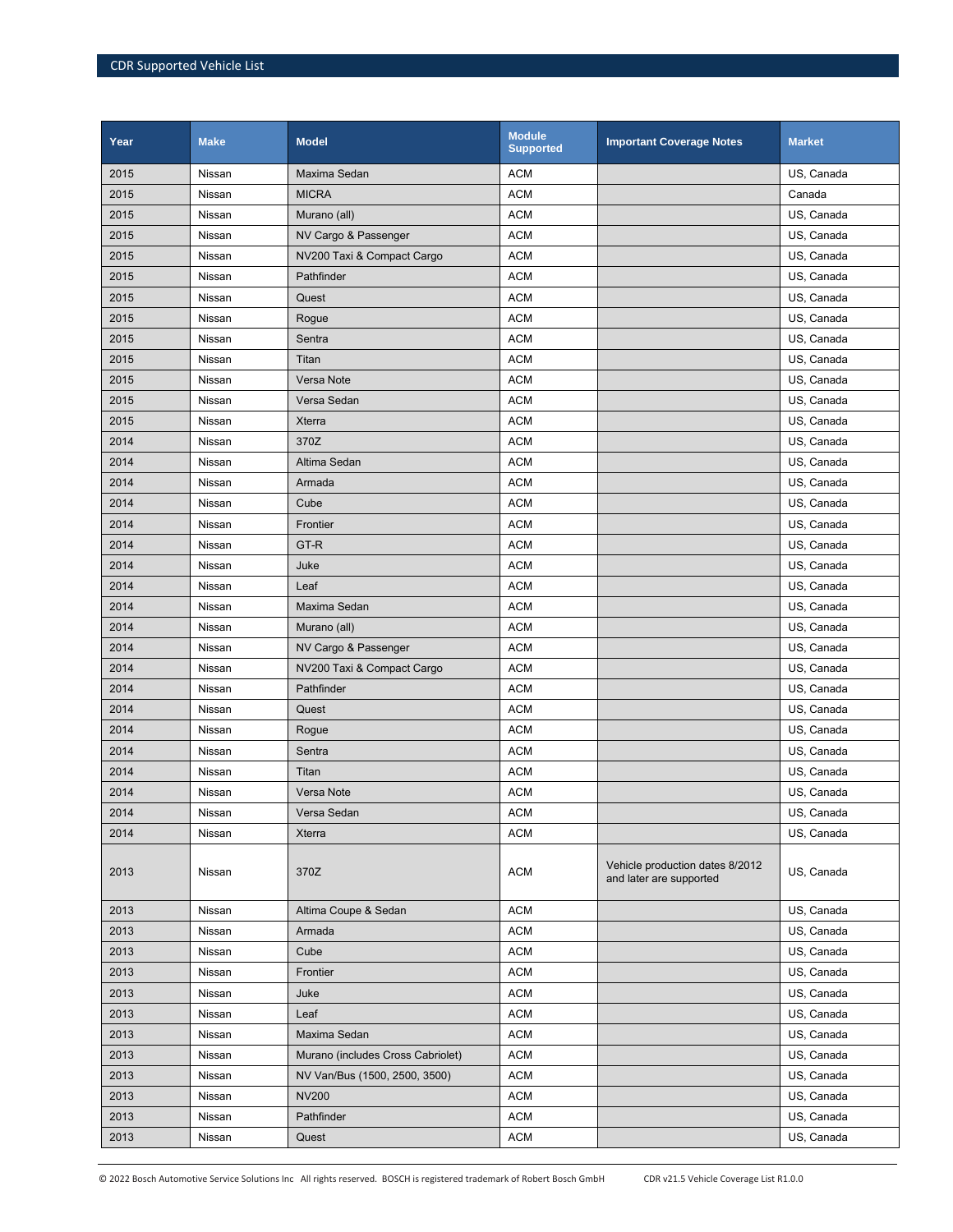| Year | <b>Make</b> | <b>Model</b>        | <b>Module</b><br><b>Supported</b> | <b>Important Coverage Notes</b>                             | <b>Market</b> |
|------|-------------|---------------------|-----------------------------------|-------------------------------------------------------------|---------------|
| 2013 | Nissan      | Rogue               | <b>ACM</b>                        |                                                             | US, Canada    |
| 2013 | Nissan      | Sentra              | <b>ACM</b>                        |                                                             | US, Canada    |
| 2013 | Nissan      | Titan               | <b>ACM</b>                        |                                                             | US, Canada    |
| 2013 | Nissan      | Versa Sedan         | <b>ACM</b>                        |                                                             | US, Canada    |
| 2013 | Nissan      | Xterra              | <b>ACM</b>                        |                                                             | US, Canada    |
| 2012 | Nissan      | Frontier            | <b>ACM</b>                        | Vehicle production dates 10/2012<br>and later are supported | US, Canada    |
| 2012 | Nissan      | Versa Hatchback     | <b>ACM</b>                        | Vehicle production dates 9/2012<br>and later are supported  | US, Canada    |
| 2012 | Nissan      | Xterra              | <b>ACM</b>                        | Vehicle production dates 10/2012<br>and later are supported | US, Canada    |
| 2004 | Oldsmobile  | Alero               | <b>ACM</b>                        |                                                             | <b>NAFTA</b>  |
| 2004 | Oldsmobile  | <b>Bravada</b>      | <b>ACM</b>                        |                                                             | <b>NAFTA</b>  |
| 2004 | Oldsmobile  | Sillouhette         | <b>ACM</b>                        |                                                             | <b>NAFTA</b>  |
| 2003 | Oldsmobile  | Alero               | <b>ACM</b>                        |                                                             | <b>NAFTA</b>  |
| 2003 | Oldsmobile  | Aurora              | <b>ACM</b>                        |                                                             | <b>NAFTA</b>  |
| 2003 | Oldsmobile  | <b>Bravada</b>      | <b>ACM</b>                        |                                                             | <b>NAFTA</b>  |
| 2003 | Oldsmobile  | Sillouhette         | <b>ACM</b>                        |                                                             | <b>NAFTA</b>  |
| 2002 | Oldsmobile  | Alero               | <b>ACM</b>                        |                                                             | <b>NAFTA</b>  |
| 2002 | Oldsmobile  | Aurora              | <b>ACM</b>                        |                                                             | <b>NAFTA</b>  |
| 2002 | Oldsmobile  | <b>Bravada</b>      | <b>ACM</b>                        |                                                             | <b>NAFTA</b>  |
| 2002 | Oldsmobile  | Intrigue            | <b>ACM</b>                        |                                                             | <b>NAFTA</b>  |
| 2002 | Oldsmobile  | Sillouhette         | <b>ACM</b>                        |                                                             | <b>NAFTA</b>  |
| 2001 | Oldsmobile  | Alero               | <b>ACM</b>                        |                                                             | <b>NAFTA</b>  |
| 2001 | Oldsmobile  | Aurora              | <b>ACM</b>                        |                                                             | <b>NAFTA</b>  |
| 2001 | Oldsmobile  | <b>Bravada</b>      | <b>ACM</b>                        |                                                             | <b>NAFTA</b>  |
| 2001 | Oldsmobile  | Intrigue            | <b>ACM</b>                        |                                                             | <b>NAFTA</b>  |
| 2001 | Oldsmobile  | Sillouhette         | <b>ACM</b>                        |                                                             | <b>NAFTA</b>  |
| 2000 | Oldsmobile  | Alero               | <b>ACM</b>                        |                                                             | <b>NAFTA</b>  |
| 2000 | Oldsmobile  | Bravada             | <b>ACM</b>                        |                                                             | <b>NAFTA</b>  |
| 2000 | Oldsmobile  | Intrigue            | <b>ACM</b>                        |                                                             | <b>NAFTA</b>  |
| 2000 | Oldsmobile  | Sillouhette         | <b>ACM</b>                        |                                                             | <b>NAFTA</b>  |
| 1999 | Oldsmobile  | Alero               | <b>ACM</b>                        |                                                             | <b>NAFTA</b>  |
| 1999 | Oldsmobile  | Aurora              | <b>ACM</b>                        |                                                             | <b>NAFTA</b>  |
| 1999 | Oldsmobile  | <b>Bravada</b>      | <b>ACM</b>                        |                                                             | <b>NAFTA</b>  |
| 1999 | Oldsmobile  | Cutlass             | <b>ACM</b>                        |                                                             | <b>NAFTA</b>  |
| 1999 | Oldsmobile  | <b>Eighty Eight</b> | <b>ACM</b>                        |                                                             | <b>NAFTA</b>  |
| 1999 | Oldsmobile  | Intrigue            | <b>ACM</b>                        |                                                             | <b>NAFTA</b>  |
| 1999 | Oldsmobile  | <b>LSS</b>          | <b>ACM</b>                        |                                                             | <b>NAFTA</b>  |
| 1999 | Oldsmobile  | Sillouhette         | <b>ACM</b>                        |                                                             | <b>NAFTA</b>  |
| 1998 | Oldsmobile  | Achieva             | <b>ACM</b>                        |                                                             | <b>NAFTA</b>  |
| 1998 | Oldsmobile  | Aurora              | <b>ACM</b>                        |                                                             | <b>NAFTA</b>  |
| 1998 | Oldsmobile  | <b>Bravada</b>      | <b>ACM</b>                        |                                                             | <b>NAFTA</b>  |
| 1998 | Oldsmobile  | Cutlass             | <b>ACM</b>                        |                                                             | <b>NAFTA</b>  |
| 1998 | Oldsmobile  | <b>Eighty Eight</b> | <b>ACM</b>                        |                                                             | <b>NAFTA</b>  |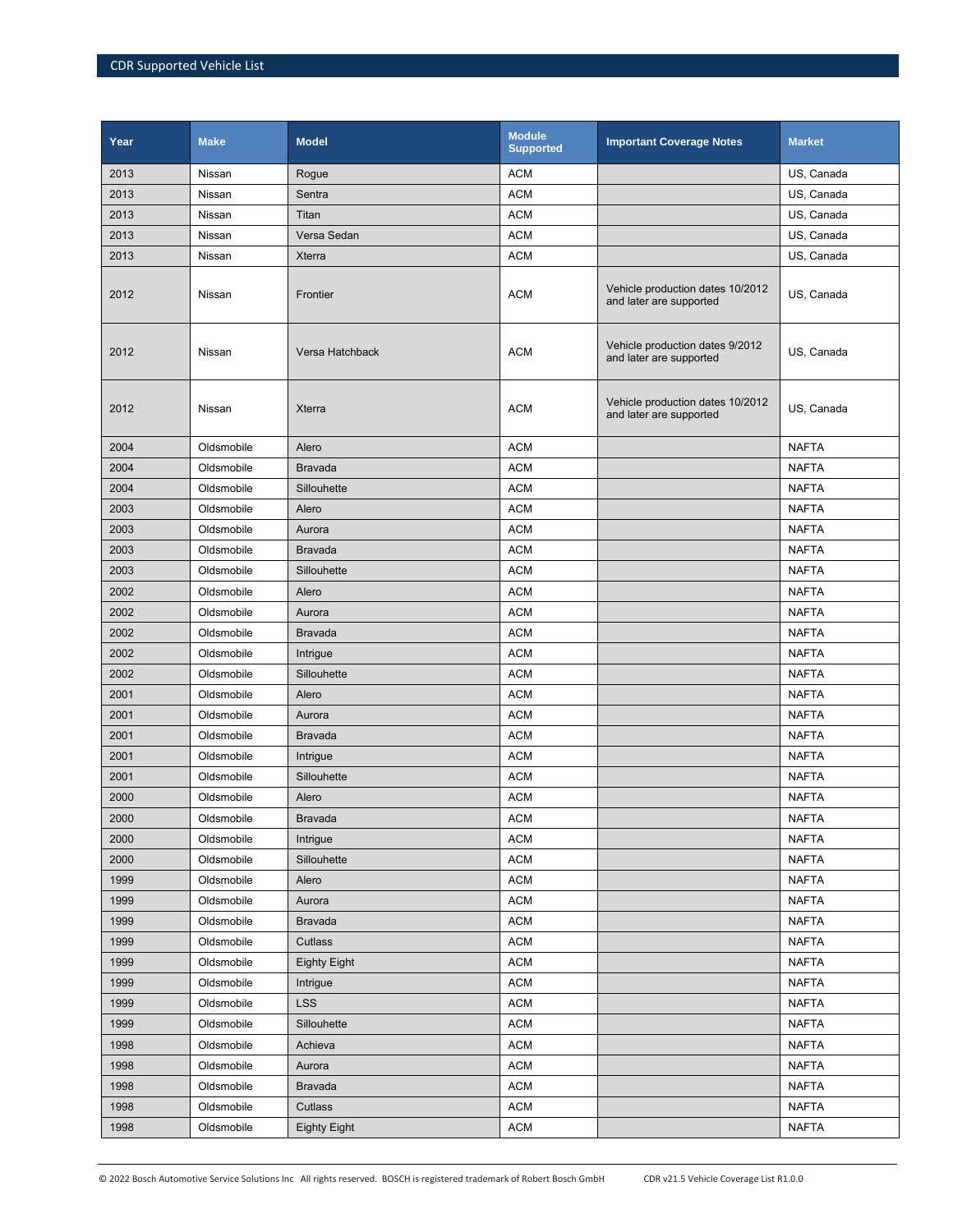| Year | <b>Make</b> | <b>Model</b>           | <b>Module</b><br><b>Supported</b> | <b>Important Coverage Notes</b>                   | <b>Market</b> |
|------|-------------|------------------------|-----------------------------------|---------------------------------------------------|---------------|
| 1998 | Oldsmobile  | Intrigue               | <b>ACM</b>                        |                                                   | <b>NAFTA</b>  |
| 1998 | Oldsmobile  | <b>LSS</b>             | <b>ACM</b>                        |                                                   | <b>NAFTA</b>  |
| 1998 | Oldsmobile  | Regency                | <b>ACM</b>                        |                                                   | <b>NAFTA</b>  |
| 1998 | Oldsmobile  | Sillouhette            | <b>ACM</b>                        |                                                   | <b>NAFTA</b>  |
| 1997 | Oldsmobile  | Achieva                | <b>ACM</b>                        |                                                   | <b>NAFTA</b>  |
| 1997 | Oldsmobile  | Aurora                 | <b>ACM</b>                        |                                                   | <b>NAFTA</b>  |
| 1997 | Oldsmobile  | <b>Cutlass Supreme</b> | <b>ACM</b>                        |                                                   | <b>NAFTA</b>  |
| 1997 | Oldsmobile  | <b>Eighty Eight</b>    | <b>ACM</b>                        |                                                   | <b>NAFTA</b>  |
| 1997 | Oldsmobile  | <b>LSS</b>             | <b>ACM</b>                        |                                                   | <b>NAFTA</b>  |
| 1997 | Oldsmobile  | Regency                | <b>ACM</b>                        |                                                   | <b>NAFTA</b>  |
| 1997 | Oldsmobile  | Sillouhette            | <b>ACM</b>                        |                                                   | <b>NAFTA</b>  |
| 1996 | Oldsmobile  | Achieva                | <b>ACM</b>                        |                                                   | <b>NAFTA</b>  |
| 1996 | Oldsmobile  | Aurora                 | <b>ACM</b>                        |                                                   | <b>NAFTA</b>  |
| 1996 | Oldsmobile  | <b>Cutlass Supreme</b> | <b>ACM</b>                        |                                                   | <b>NAFTA</b>  |
| 1996 | Oldsmobile  | <b>Eighty Eight</b>    | <b>ACM</b>                        |                                                   | <b>NAFTA</b>  |
| 1996 | Oldsmobile  | <b>LSS</b>             | <b>ACM</b>                        |                                                   | <b>NAFTA</b>  |
| 1996 | Oldsmobile  | <b>Ninety Eight</b>    | <b>ACM</b>                        |                                                   | <b>NAFTA</b>  |
| 1995 | Oldsmobile  | <b>Cutlass Supreme</b> | <b>ACM</b>                        |                                                   | <b>NAFTA</b>  |
| 1995 | Oldsmobile  | <b>Eighty Eight</b>    | <b>ACM</b>                        |                                                   | <b>NAFTA</b>  |
| 1995 | Oldsmobile  | <b>Ninety Eight</b>    | <b>ACM</b>                        |                                                   | <b>NAFTA</b>  |
| 2018 | Opel        | Ampera-e               | <b>ACM</b>                        |                                                   | Australia/NZ  |
| 2017 | Opel        | Ampera-e               | <b>ACM</b>                        |                                                   | Australia/NZ  |
| 2014 | Opel        | Astra                  | <b>ACM</b>                        |                                                   | Australia/NZ  |
| 2014 | Opel        | Insignia               | <b>ACM</b>                        |                                                   | Australia/NZ  |
| 2013 | Opel        | Astra                  | <b>ACM</b>                        |                                                   | Australia/NZ  |
| 2013 | Opel        | Insignia               | <b>ACM</b>                        |                                                   | Australia/NZ  |
| 2017 | Pagani      | Huayra                 | <b>ACM</b>                        |                                                   | US, Canada    |
| 2016 | Pagani      | Huayra                 | <b>ACM</b>                        |                                                   | US, Canada    |
| 2021 | Peugeot     | 408                    | <b>ACM</b>                        |                                                   | China         |
| 2021 | Peugeot     | 508                    | <b>ACM</b>                        |                                                   | China         |
| 2021 | Peugeot     | 2008                   | <b>ACM</b>                        |                                                   | China         |
| 2021 | Peugeot     | 4008                   | <b>ACM</b>                        |                                                   | China         |
| 2021 | Peugeot     | 5008                   | <b>ACM</b>                        |                                                   | China         |
| 2022 | Polestar    | $\mathbf{1}$           | <b>ACM</b>                        |                                                   | China         |
| 2022 | Polestar    | $\overline{2}$         | <b>ACM</b>                        | Requires CDR 500 for direct-to-<br>module imaging | Where sold    |
| 2021 | Polestar    | $\mathbf{1}$           | <b>ACM</b>                        |                                                   | Where sold    |
| 2021 | Polestar    | $\overline{2}$         | <b>ACM</b>                        | Requires CDR 500 for direct-to-<br>module imaging | Where sold    |
| 2020 | Polestar    | $\mathbf 1$            | <b>ACM</b>                        |                                                   | Where sold    |
| 2020 | Polestar    | 2                      | <b>ACM</b>                        | Requires CDR 500 for direct-to-<br>module imaging | Where sold    |
| 2019 | Polestar    | $\mathbf{1}$           | <b>ACM</b>                        |                                                   | Where sold    |
| 2010 | Pontiac     | G <sub>3</sub>         | <b>ACM</b>                        |                                                   | <b>NAFTA</b>  |
| 2010 | Pontiac     | G <sub>5</sub>         | <b>ACM</b>                        |                                                   | <b>NAFTA</b>  |
| 2010 | Pontiac     | G <sub>6</sub>         | <b>ACM</b>                        |                                                   | <b>NAFTA</b>  |
| 2010 | Pontiac     | G <sub>8</sub>         | <b>ACM</b>                        |                                                   | <b>NAFTA</b>  |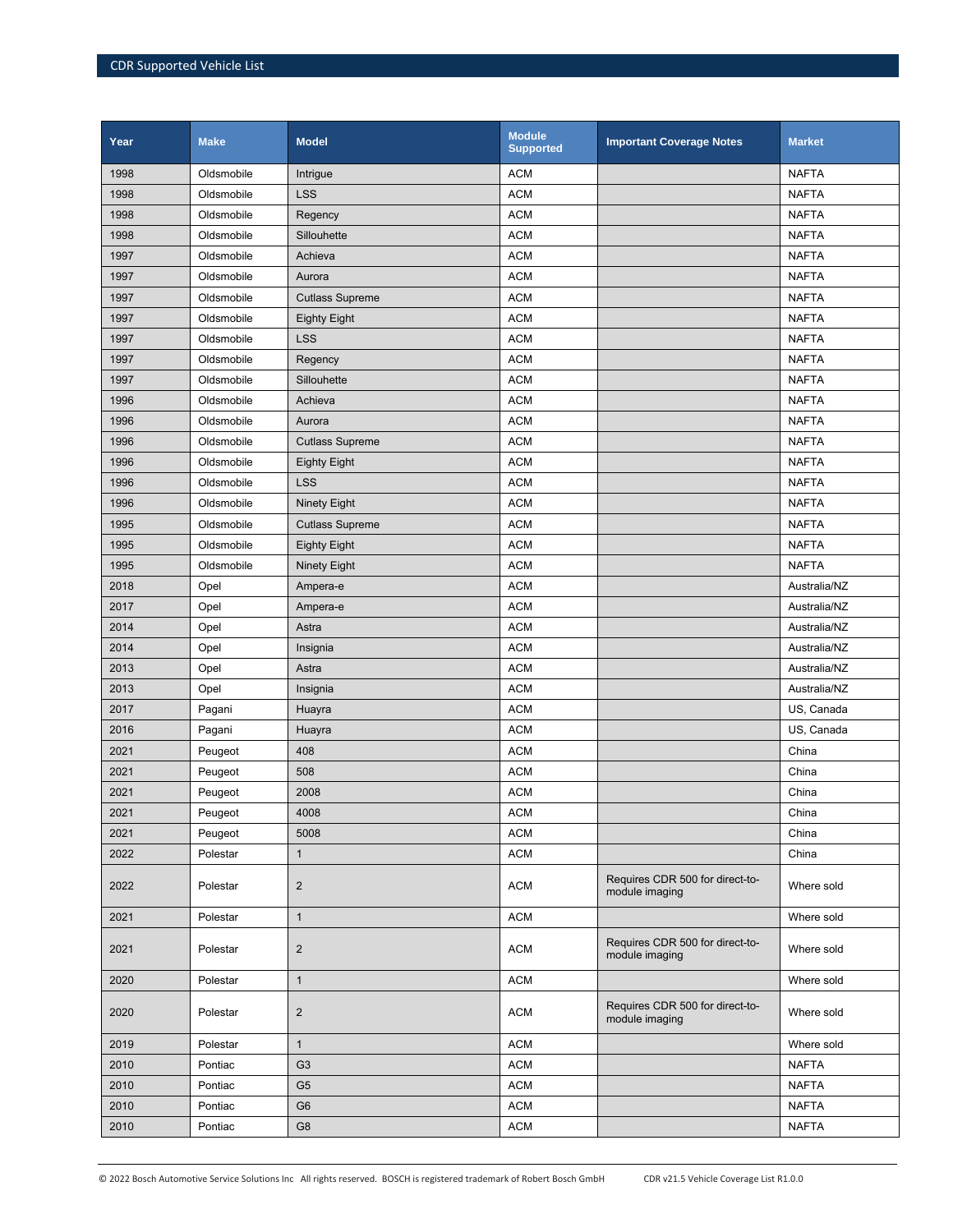| Year | <b>Make</b> | <b>Model</b>            | <b>Module</b><br><b>Supported</b> | <b>Important Coverage Notes</b> | <b>Market</b> |
|------|-------------|-------------------------|-----------------------------------|---------------------------------|---------------|
| 2010 | Pontiac     | Solstice                | <b>ACM</b>                        |                                 | <b>NAFTA</b>  |
| 2010 | Pontiac     | Vibe                    | <b>ACM</b>                        |                                 | <b>NAFTA</b>  |
| 2010 | Pontiac     | Wave                    | <b>ACM</b>                        |                                 | <b>NAFTA</b>  |
| 2009 | Pontiac     | G <sub>3</sub>          | <b>ACM</b>                        |                                 | <b>NAFTA</b>  |
| 2009 | Pontiac     | G <sub>5</sub>          | <b>ACM</b>                        |                                 | <b>NAFTA</b>  |
| 2009 | Pontiac     | G <sub>6</sub>          | <b>ACM</b>                        |                                 | <b>NAFTA</b>  |
| 2009 | Pontiac     | G <sub>8</sub>          | <b>ACM</b>                        |                                 | <b>NAFTA</b>  |
| 2009 | Pontiac     | Montana                 | <b>ACM</b>                        |                                 | <b>NAFTA</b>  |
| 2009 | Pontiac     | Solstice                | <b>ACM</b>                        |                                 | <b>NAFTA</b>  |
| 2009 | Pontiac     | Torrent                 | ACM / ROS                         |                                 | <b>NAFTA</b>  |
| 2009 | Pontiac     | Vibe                    | <b>ACM</b>                        |                                 | <b>NAFTA</b>  |
| 2009 | Pontiac     | Wave                    | <b>ACM</b>                        |                                 | <b>NAFTA</b>  |
| 2008 | Pontiac     | G <sub>5</sub>          | <b>ACM</b>                        |                                 | <b>NAFTA</b>  |
| 2008 | Pontiac     | G <sub>6</sub>          | <b>ACM</b>                        |                                 | <b>NAFTA</b>  |
| 2008 | Pontiac     | G <sub>8</sub>          | <b>ACM</b>                        |                                 | <b>NAFTA</b>  |
| 2008 | Pontiac     | <b>Grand Prix</b>       | <b>ACM</b>                        |                                 | <b>NAFTA</b>  |
| 2008 | Pontiac     | Montana with RPO AW9    | <b>ACM</b>                        |                                 | <b>NAFTA</b>  |
| 2008 | Pontiac     | Montana without RPO AW9 | <b>ACM</b>                        |                                 | <b>NAFTA</b>  |
| 2008 | Pontiac     | Solstice                | <b>ACM</b>                        |                                 | <b>NAFTA</b>  |
| 2008 | Pontiac     | Torrent                 | ACM / ROS                         |                                 | <b>NAFTA</b>  |
| 2008 | Pontiac     | Vibe                    | <b>ACM</b>                        |                                 | <b>NAFTA</b>  |
| 2007 | Pontiac     | G <sub>5</sub>          | <b>ACM</b>                        |                                 | <b>NAFTA</b>  |
| 2007 | Pontiac     | G <sub>6</sub>          | <b>ACM</b>                        |                                 | <b>NAFTA</b>  |
| 2007 | Pontiac     | <b>Grand Am</b>         | <b>ACM</b>                        |                                 | <b>NAFTA</b>  |
| 2007 | Pontiac     | <b>Grand Prix</b>       | <b>ACM</b>                        |                                 | <b>NAFTA</b>  |
| 2007 | Pontiac     | Montana with RPO AW9    | <b>ACM</b>                        |                                 | <b>NAFTA</b>  |
| 2007 | Pontiac     | Montana without RPO AW9 | <b>ACM</b>                        |                                 | <b>NAFTA</b>  |
| 2007 | Pontiac     | Solstice                | <b>ACM</b>                        |                                 | <b>NAFTA</b>  |
| 2007 | Pontiac     | Torrent                 | ACM / ROS                         |                                 | <b>NAFTA</b>  |
| 2007 | Pontiac     | Vibe                    | <b>ACM</b>                        |                                 | <b>NAFTA</b>  |
| 2006 | Pontiac     | G <sub>6</sub>          | <b>ACM</b>                        |                                 | <b>NAFTA</b>  |
| 2006 | Pontiac     | <b>Grand Prix</b>       | <b>ACM</b>                        |                                 | <b>NAFTA</b>  |
| 2006 | Pontiac     | Montana with RPO AW9    | <b>ACM</b>                        |                                 | <b>NAFTA</b>  |
| 2006 | Pontiac     | Montana without RPO AW9 | <b>ACM</b>                        |                                 | <b>NAFTA</b>  |
| 2006 | Pontiac     | Persuit                 | <b>ACM</b>                        |                                 | <b>NAFTA</b>  |
| 2006 | Pontiac     | Solstice                | <b>ACM</b>                        |                                 | <b>NAFTA</b>  |
| 2006 | Pontiac     | Torrent                 | <b>ACM</b>                        |                                 | <b>NAFTA</b>  |
| 2006 | Pontiac     | Vibe                    | <b>ACM</b>                        |                                 | <b>NAFTA</b>  |
| 2005 | Pontiac     | Aztek                   | <b>ACM</b>                        |                                 | <b>NAFTA</b>  |
| 2005 | Pontiac     | <b>Bonneville</b>       | <b>ACM</b>                        |                                 | <b>NAFTA</b>  |
| 2005 | Pontiac     | G <sub>6</sub>          | <b>ACM</b>                        |                                 | <b>NAFTA</b>  |
| 2005 | Pontiac     | Grand Am                | <b>ACM</b>                        |                                 | <b>NAFTA</b>  |
| 2005 | Pontiac     | <b>Grand Prix</b>       | <b>ACM</b>                        |                                 | <b>NAFTA</b>  |
| 2005 | Pontiac     | Montana                 | <b>ACM</b>                        |                                 | <b>NAFTA</b>  |
| 2005 | Pontiac     | Persuit                 | <b>ACM</b>                        |                                 | <b>NAFTA</b>  |
| 2005 | Pontiac     | Sunfire                 | <b>ACM</b>                        |                                 | <b>NAFTA</b>  |
| 2005 | Pontiac     | Vibe                    | <b>ACM</b>                        |                                 | <b>NAFTA</b>  |
| 2004 | Pontiac     | Aztek                   | <b>ACM</b>                        |                                 | <b>NAFTA</b>  |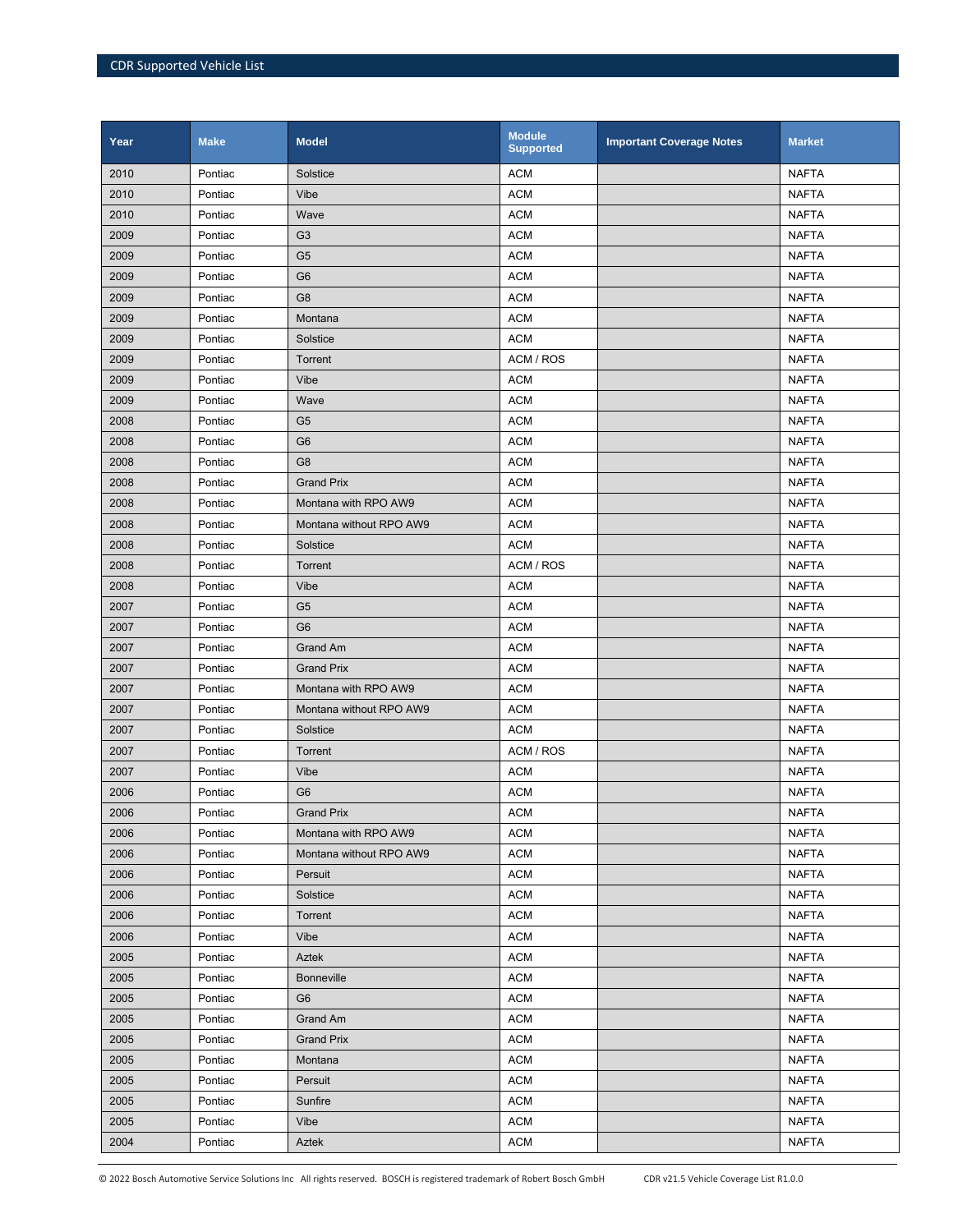| Year | <b>Make</b> | <b>Model</b>       | <b>Module</b><br><b>Supported</b> | <b>Important Coverage Notes</b> | <b>Market</b> |
|------|-------------|--------------------|-----------------------------------|---------------------------------|---------------|
| 2004 | Pontiac     | <b>Bonneville</b>  | <b>ACM</b>                        |                                 | <b>NAFTA</b>  |
| 2004 | Pontiac     | <b>Grand Am</b>    | <b>ACM</b>                        |                                 | <b>NAFTA</b>  |
| 2004 | Pontiac     | <b>Grand Prix</b>  | <b>ACM</b>                        |                                 | <b>NAFTA</b>  |
| 2004 | Pontiac     | Montana            | <b>ACM</b>                        |                                 | <b>NAFTA</b>  |
| 2004 | Pontiac     | Sunfire            | <b>ACM</b>                        |                                 | <b>NAFTA</b>  |
| 2004 | Pontiac     | Vibe               | <b>ACM</b>                        |                                 | <b>NAFTA</b>  |
| 2003 | Pontiac     | <b>Aztek</b>       | <b>ACM</b>                        |                                 | <b>NAFTA</b>  |
| 2003 | Pontiac     | <b>Bonneville</b>  | <b>ACM</b>                        |                                 | <b>NAFTA</b>  |
| 2003 | Pontiac     | <b>Grand Am</b>    | <b>ACM</b>                        |                                 | <b>NAFTA</b>  |
| 2003 | Pontiac     | <b>Grand Prix</b>  | <b>ACM</b>                        |                                 | <b>NAFTA</b>  |
| 2003 | Pontiac     | Montana            | <b>ACM</b>                        |                                 | <b>NAFTA</b>  |
| 2003 | Pontiac     | Sunfire            | <b>ACM</b>                        |                                 | <b>NAFTA</b>  |
| 2003 | Pontiac     | Vibe               | <b>ACM</b>                        |                                 | <b>NAFTA</b>  |
| 2002 | Pontiac     | Aztek              | <b>ACM</b>                        |                                 | <b>NAFTA</b>  |
| 2002 | Pontiac     | <b>Bonneville</b>  | <b>ACM</b>                        |                                 | <b>NAFTA</b>  |
| 2002 | Pontiac     | Firebird           | <b>ACM</b>                        |                                 | <b>NAFTA</b>  |
| 2002 | Pontiac     | <b>Grand Am</b>    | <b>ACM</b>                        |                                 | <b>NAFTA</b>  |
| 2002 | Pontiac     | <b>Grand Prix</b>  | <b>ACM</b>                        |                                 | <b>NAFTA</b>  |
| 2002 | Pontiac     | Montana            | <b>ACM</b>                        |                                 | <b>NAFTA</b>  |
| 2002 | Pontiac     | Sunfire            | <b>ACM</b>                        |                                 | <b>NAFTA</b>  |
| 2001 | Pontiac     | <b>Aztek</b>       | <b>ACM</b>                        |                                 | <b>NAFTA</b>  |
| 2001 | Pontiac     | <b>Bonneville</b>  | <b>ACM</b>                        |                                 | <b>NAFTA</b>  |
| 2001 | Pontiac     | Firebird           | <b>ACM</b>                        |                                 | <b>NAFTA</b>  |
| 2001 | Pontiac     | Firefly            | <b>ACM</b>                        |                                 | <b>NAFTA</b>  |
| 2001 | Pontiac     | <b>Grand Am</b>    | <b>ACM</b>                        |                                 | <b>NAFTA</b>  |
| 2001 | Pontiac     | <b>Grand Prix</b>  | <b>ACM</b>                        |                                 | <b>NAFTA</b>  |
| 2001 | Pontiac     | Montana            | <b>ACM</b>                        |                                 | <b>NAFTA</b>  |
| 2001 | Pontiac     | Sunfire            | <b>ACM</b>                        |                                 | <b>NAFTA</b>  |
| 2000 | Pontiac     | <b>Bonneville</b>  | <b>ACM</b>                        |                                 | <b>NAFTA</b>  |
| 2000 | Pontiac     | Firebird           | <b>ACM</b>                        |                                 | <b>NAFTA</b>  |
| 2000 | Pontiac     | Firefly            | <b>ACM</b>                        |                                 | <b>NAFTA</b>  |
| 2000 | Pontiac     | Grand Am           | <b>ACM</b>                        |                                 | <b>NAFTA</b>  |
| 2000 | Pontiac     | <b>Grand Prix</b>  | <b>ACM</b>                        |                                 | <b>NAFTA</b>  |
| 2000 | Pontiac     | Montana            | <b>ACM</b>                        |                                 | <b>NAFTA</b>  |
| 2000 | Pontiac     | Sunfire            | <b>ACM</b>                        |                                 | <b>NAFTA</b>  |
| 1999 | Pontiac     | <b>Bonneville</b>  | <b>ACM</b>                        |                                 | <b>NAFTA</b>  |
| 1999 | Pontiac     | Firebird           | <b>ACM</b>                        |                                 | <b>NAFTA</b>  |
| 1999 | Pontiac     | Firefly            | <b>ACM</b>                        |                                 | <b>NAFTA</b>  |
| 1999 | Pontiac     | Grand AM           | <b>ACM</b>                        |                                 | <b>NAFTA</b>  |
| 1999 | Pontiac     | <b>Grand Prix</b>  | <b>ACM</b>                        |                                 | <b>NAFTA</b>  |
| 1999 | Pontiac     | Montana            | <b>ACM</b>                        |                                 | <b>NAFTA</b>  |
| 1999 | Pontiac     | Sunfire            | <b>ACM</b>                        |                                 | <b>NAFTA</b>  |
| 1999 | Pontiac     | <b>Trans Sport</b> | <b>ACM</b>                        |                                 | <b>NAFTA</b>  |
| 1998 | Pontiac     | <b>Bonneville</b>  | <b>ACM</b>                        |                                 | <b>NAFTA</b>  |
| 1998 | Pontiac     | Firebird           | <b>ACM</b>                        |                                 | <b>NAFTA</b>  |
| 1998 | Pontiac     | Firefly            | <b>ACM</b>                        |                                 | <b>NAFTA</b>  |
| 1998 | Pontiac     | Grand AM           | <b>ACM</b>                        |                                 | <b>NAFTA</b>  |
| 1998 | Pontiac     | <b>Grand Prix</b>  | <b>ACM</b>                        |                                 | <b>NAFTA</b>  |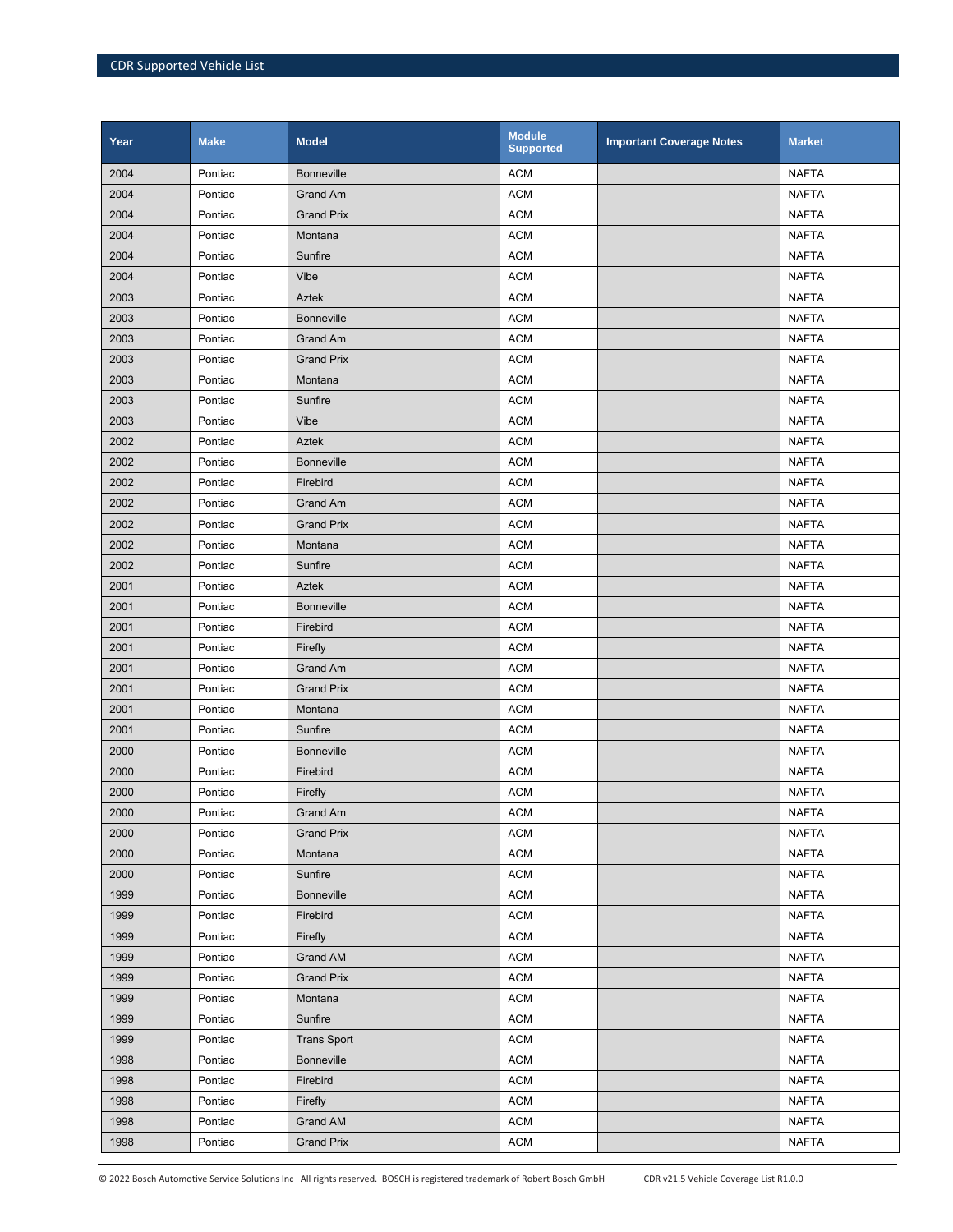| Year | <b>Make</b> | <b>Model</b>                                                                            | <b>Module</b><br><b>Supported</b> | <b>Important Coverage Notes</b>                   | <b>Market</b> |
|------|-------------|-----------------------------------------------------------------------------------------|-----------------------------------|---------------------------------------------------|---------------|
| 1998 | Pontiac     | Sunfire                                                                                 | <b>ACM</b>                        |                                                   | <b>NAFTA</b>  |
| 1998 | Pontiac     | Sunrunner                                                                               | <b>ACM</b>                        |                                                   | <b>NAFTA</b>  |
| 1998 | Pontiac     | <b>Trans Sport</b>                                                                      | <b>ACM</b>                        |                                                   | <b>NAFTA</b>  |
| 1997 | Pontiac     | <b>Bonneville</b>                                                                       | <b>ACM</b>                        |                                                   | <b>NAFTA</b>  |
| 1997 | Pontiac     | Firebird                                                                                | <b>ACM</b>                        |                                                   | <b>NAFTA</b>  |
| 1997 | Pontiac     | Firefly                                                                                 | <b>ACM</b>                        |                                                   | <b>NAFTA</b>  |
| 1997 | Pontiac     | <b>Grand AM</b>                                                                         | <b>ACM</b>                        |                                                   | <b>NAFTA</b>  |
| 1997 | Pontiac     | <b>Grand Prix</b>                                                                       | <b>ACM</b>                        |                                                   | <b>NAFTA</b>  |
| 1997 | Pontiac     | Sunfire                                                                                 | <b>ACM</b>                        |                                                   | <b>NAFTA</b>  |
| 1997 | Pontiac     | Sunrunner                                                                               | <b>ACM</b>                        |                                                   | <b>NAFTA</b>  |
| 1997 | Pontiac     | <b>Trans Sport</b>                                                                      | <b>ACM</b>                        |                                                   | <b>NAFTA</b>  |
| 1996 | Pontiac     | <b>Bonneville</b>                                                                       | <b>ACM</b>                        |                                                   | <b>NAFTA</b>  |
| 1996 | Pontiac     | Firebird                                                                                | <b>ACM</b>                        |                                                   | <b>NAFTA</b>  |
| 1996 | Pontiac     | Firefly                                                                                 | <b>ACM</b>                        |                                                   | <b>NAFTA</b>  |
| 1996 | Pontiac     | <b>Grand AM</b>                                                                         | <b>ACM</b>                        |                                                   | <b>NAFTA</b>  |
| 1996 | Pontiac     | <b>Grand Prix</b>                                                                       | <b>ACM</b>                        |                                                   | <b>NAFTA</b>  |
| 1996 | Pontiac     | Sunfire                                                                                 | <b>ACM</b>                        |                                                   | <b>NAFTA</b>  |
| 1996 | Pontiac     | Sunrunner                                                                               | <b>ACM</b>                        |                                                   | <b>NAFTA</b>  |
| 1995 | Pontiac     | <b>Bonneville</b>                                                                       | <b>ACM</b>                        |                                                   | <b>NAFTA</b>  |
| 1995 | Pontiac     | Firefly                                                                                 | <b>ACM</b>                        |                                                   | <b>NAFTA</b>  |
| 1995 | Pontiac     | <b>Grand Prix</b>                                                                       | <b>ACM</b>                        |                                                   | <b>NAFTA</b>  |
| 1994 | Pontiac     | <b>Grand Prix</b>                                                                       | <b>ACM</b>                        |                                                   | <b>NAFTA</b>  |
| 2021 | Porsche     | 911                                                                                     | <b>ACM</b>                        | Requires CDR 500 for direct-to-<br>module imaging | China         |
| 2021 | Porsche     | <b>Boxter</b>                                                                           | <b>ACM</b>                        |                                                   | China         |
| 2021 | Porsche     | Cayenne                                                                                 | <b>ACM</b>                        | Requires CDR 500 for direct-to-<br>module imaging | China         |
| 2021 | Porsche     | Cayman                                                                                  | <b>ACM</b>                        |                                                   | China         |
| 2021 | Porsche     | Panamera                                                                                | <b>ACM</b>                        | Requires CDR 500 for direct-to-<br>module imaging | China         |
| 2021 | Porsche     | Taycan                                                                                  | <b>ACM</b>                        | Requires CDR 500 for direct-to-<br>module imaging | Where sold    |
| 2020 | Porsche     | Taycan                                                                                  | <b>ACM</b>                        | Requires CDR 500 for direct-to-<br>module imaging | Where sold    |
| 2019 | Porsche     | Taycan                                                                                  | <b>ACM</b>                        | Requires CDR 500 for direct-to-<br>module imaging | Where sold    |
| 2022 | RAM         | 1500                                                                                    | <b>ACM</b>                        |                                                   | Where sold    |
| 2022 | <b>RAM</b>  | 1500 (classic), 2500, 3500, 4000, 4500<br>& 5500 (includes incomplete/cab &<br>chassis) | <b>ACM</b>                        |                                                   | Where sold    |
| 2022 | <b>RAM</b>  | ProMaster® 1500, 2500, 3500                                                             | <b>ACM</b>                        |                                                   | US, Canada    |
| 2021 | RAM         | 1500                                                                                    | ACM                               |                                                   | Where sold    |
| 2021 | <b>RAM</b>  | 1500 (classic), 2500, 3500, 4000, 4500<br>& 5500 (includes incomplete/cab &<br>chassis) | <b>ACM</b>                        |                                                   | Where sold    |
| 2021 | <b>RAM</b>  | ProMaster® 1500, 2500, 3500                                                             | <b>ACM</b>                        |                                                   | US, Canada    |
| 2021 | RAM         | ProMaster <sup>®</sup> City                                                             | ACM                               |                                                   | US, Canada    |
| 2020 | <b>RAM</b>  | 1500 (classic)                                                                          | <b>ACM</b>                        |                                                   | Where sold    |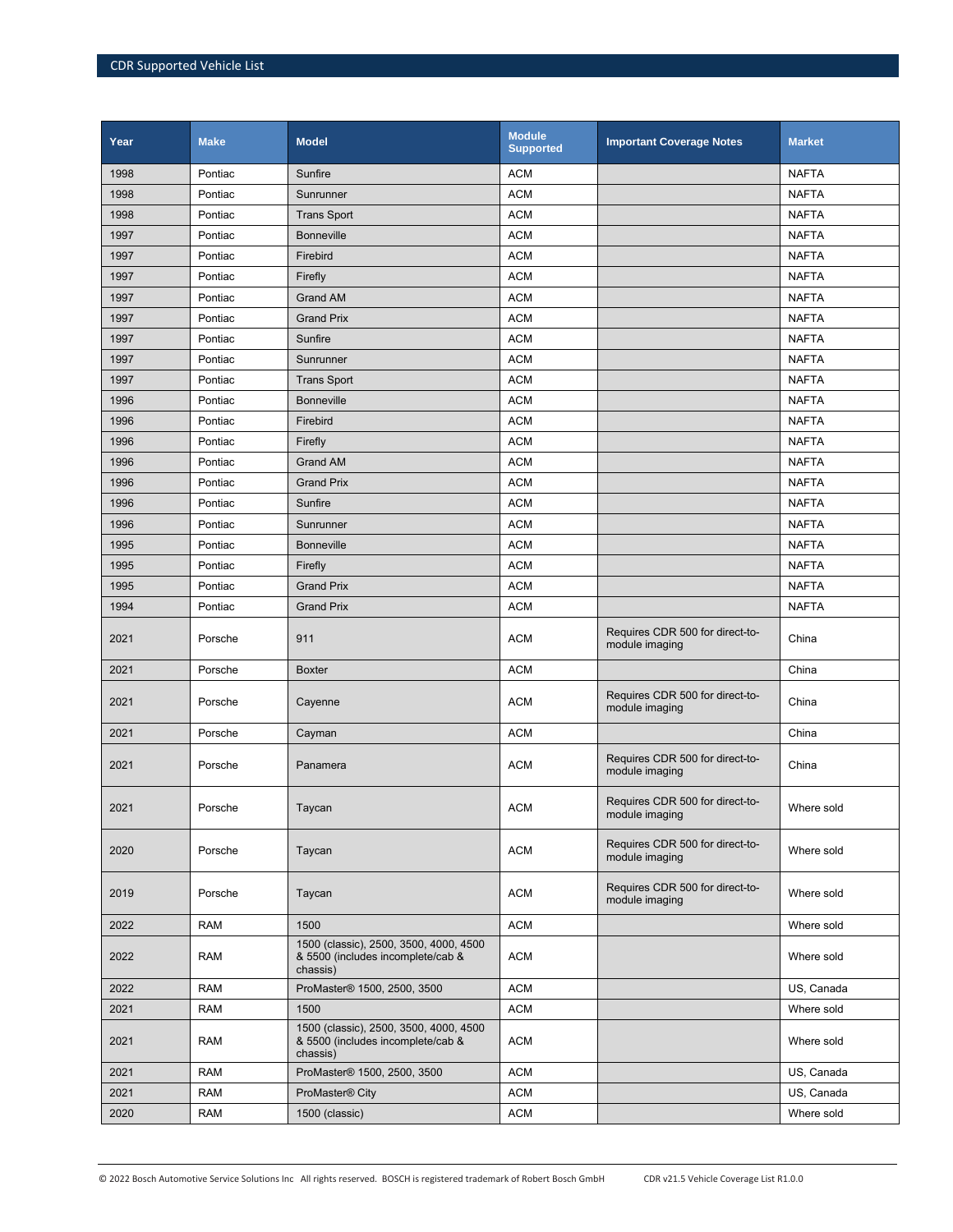| Year | <b>Make</b> | <b>Model</b>                                                                            | <b>Module</b><br><b>Supported</b> | <b>Important Coverage Notes</b> | <b>Market</b> |
|------|-------------|-----------------------------------------------------------------------------------------|-----------------------------------|---------------------------------|---------------|
| 2020 | RAM         | 1500 (classic), 2500, 3500, 4000, 4500<br>& 5500 (includes incomplete/cab &<br>chassis) | <b>ACM</b>                        |                                 | Where sold    |
| 2020 | <b>RAM</b>  | 1500 (new)                                                                              | <b>ACM</b>                        |                                 | Where sold    |
| 2020 | <b>RAM</b>  | ProMaster® 1500, 2500, 3500                                                             | <b>ACM</b>                        |                                 | US, Canada    |
| 2019 | <b>RAM</b>  | 1500 (classic), 2500, 3500, 4000, 4500<br>& 5500 (includes incomplete/cab &<br>chassis) | <b>ACM</b>                        |                                 | Where sold    |
| 2019 | <b>RAM</b>  | 1500 (new)                                                                              | <b>ACM</b>                        |                                 | Where sold    |
| 2019 | <b>RAM</b>  | ProMaster <sup>®</sup> 1500, 2500, 3500                                                 | <b>ACM</b>                        |                                 | US, Canada    |
| 2018 | <b>RAM</b>  | 1500                                                                                    | <b>ACM</b>                        |                                 | Where sold    |
| 2018 | <b>RAM</b>  | 1500, 2500, 3500, 4000, 4500 & 5500<br>(includes incomplete/cab & chassis)              | <b>ACM</b>                        |                                 | Where sold    |
| 2018 | <b>RAM</b>  | ProMaster <sup>®</sup> 1500, 2500, 3500                                                 | <b>ACM</b>                        |                                 | US, Canada    |
| 2018 | <b>RAM</b>  | ProMaster <sup>®</sup> City                                                             | <b>ACM</b>                        |                                 | US, Canada    |
| 2017 | RAM         | 1500, 2500, 3500, 4000, 4500 & 5500<br>(includes incomplete/cab & chassis)              | <b>ACM</b>                        |                                 | Where sold    |
| 2017 | <b>RAM</b>  | ProMaster® 1500, 2500, 3500                                                             | <b>ACM</b>                        |                                 | US, Canada    |
| 2017 | <b>RAM</b>  | ProMaster <sup>®</sup> City                                                             | <b>ACM</b>                        |                                 | US. Canada    |
| 2016 | <b>RAM</b>  | 1500, 2500, 3500, 4000, 4500 & 5500<br>(includes incomplete/cab & chassis)              | <b>ACM</b>                        |                                 | Where sold    |
| 2016 | <b>RAM</b>  | ProMaster® 1500, 2500, 3500                                                             | <b>ACM</b>                        |                                 | US, Canada    |
| 2016 | <b>RAM</b>  | ProMaster <sup>®</sup> City                                                             | <b>ACM</b>                        |                                 | US, Canada    |
| 2015 | <b>RAM</b>  | 1500, 2500, 3500, 4000, 4500 & 5500<br>(includes incomplete/cab & chassis)              | <b>ACM</b>                        |                                 | Where sold    |
| 2015 | <b>RAM</b>  | ProMaster <sup>®</sup> 1500, 2500, 3500                                                 | <b>ACM</b>                        |                                 | US, Canada    |
| 2015 | <b>RAM</b>  | ProMaster <sup>®</sup> City                                                             | <b>ACM</b>                        |                                 | US, Canada    |
| 2014 | <b>RAM</b>  | 1500, 2500, 3500, 4000, 4500 & 5500<br>(includes incomplete/cab & chassis)              | <b>ACM</b>                        |                                 | Where sold    |
| 2014 | <b>RAM</b>  | Cargo Van                                                                               | <b>ACM</b>                        |                                 | Where sold    |
| 2014 | <b>RAM</b>  | ProMaster <sup>®</sup> 1500, 2500, 3500                                                 | <b>ACM</b>                        |                                 | US, Canada    |
| 2013 | RAM         | 1500, 2500, 3500, 4000, 4500 & 5500<br>(includes incomplete/cab & chassis)              | <b>ACM</b>                        |                                 | Where sold    |
| 2013 | <b>RAM</b>  | Cargo Van                                                                               | <b>ACM</b>                        |                                 | Where sold    |
| 2012 | RAM         | 1500, 2500, 3500, 4000, 4500 & 5500<br>(includes incomplete/cab & chassis)              | <b>ACM</b>                        |                                 | Where sold    |
| 2012 | <b>RAM</b>  | Cargo Van                                                                               | <b>ACM</b>                        |                                 | Where sold    |
| 2011 | RAM         | 1500, 2500, 3500, 4000, 4500 & 5500<br>(includes incomplete/cab & chassis)              | ACM                               |                                 | Where sold    |
| 2010 | <b>RAM</b>  | 1500, 2500, 3500, 4000, 4500 & 5500<br>(includes incomplete/cab & chassis)              | <b>ACM</b>                        |                                 | Where sold    |
| 2022 | Rolls-Royce | Cullinan                                                                                | <b>ACM</b>                        |                                 | All markets   |
| 2022 | Rolls-Royce | Dawn                                                                                    | <b>ACM</b>                        |                                 | All markets   |
| 2022 | Rolls-Royce | Ghost                                                                                   | <b>ACM</b>                        |                                 | All markets   |
| 2022 | Rolls-Royce | Phantom                                                                                 | <b>ACM</b>                        |                                 | All markets   |
| 2022 | Rolls-Royce | Wraith                                                                                  | <b>ACM</b>                        |                                 | All markets   |
| 2021 | Rolls-Royce | Cullinan                                                                                | <b>ACM</b>                        |                                 | All markets   |
| 2021 | Rolls-Royce | Dawn                                                                                    | <b>ACM</b>                        |                                 | All markets   |
| 2021 | Rolls-Royce | Ghost                                                                                   | <b>ACM</b>                        |                                 | All markets   |
| 2021 | Rolls-Royce | Phantom                                                                                 | <b>ACM</b>                        |                                 | All markets   |
| 2021 | Rolls-Royce | Wraith                                                                                  | <b>ACM</b>                        |                                 | All markets   |
| 2020 | Rolls-Royce | Cullinan                                                                                | <b>ACM</b>                        |                                 | All markets   |
| 2020 | Rolls-Royce | Dawn                                                                                    | <b>ACM</b>                        |                                 | All markets   |
| 2020 | Rolls-Royce | Ghost                                                                                   | <b>ACM</b>                        |                                 | All markets   |
| 2020 | Rolls-Royce | Phantom                                                                                 | <b>ACM</b>                        |                                 | All markets   |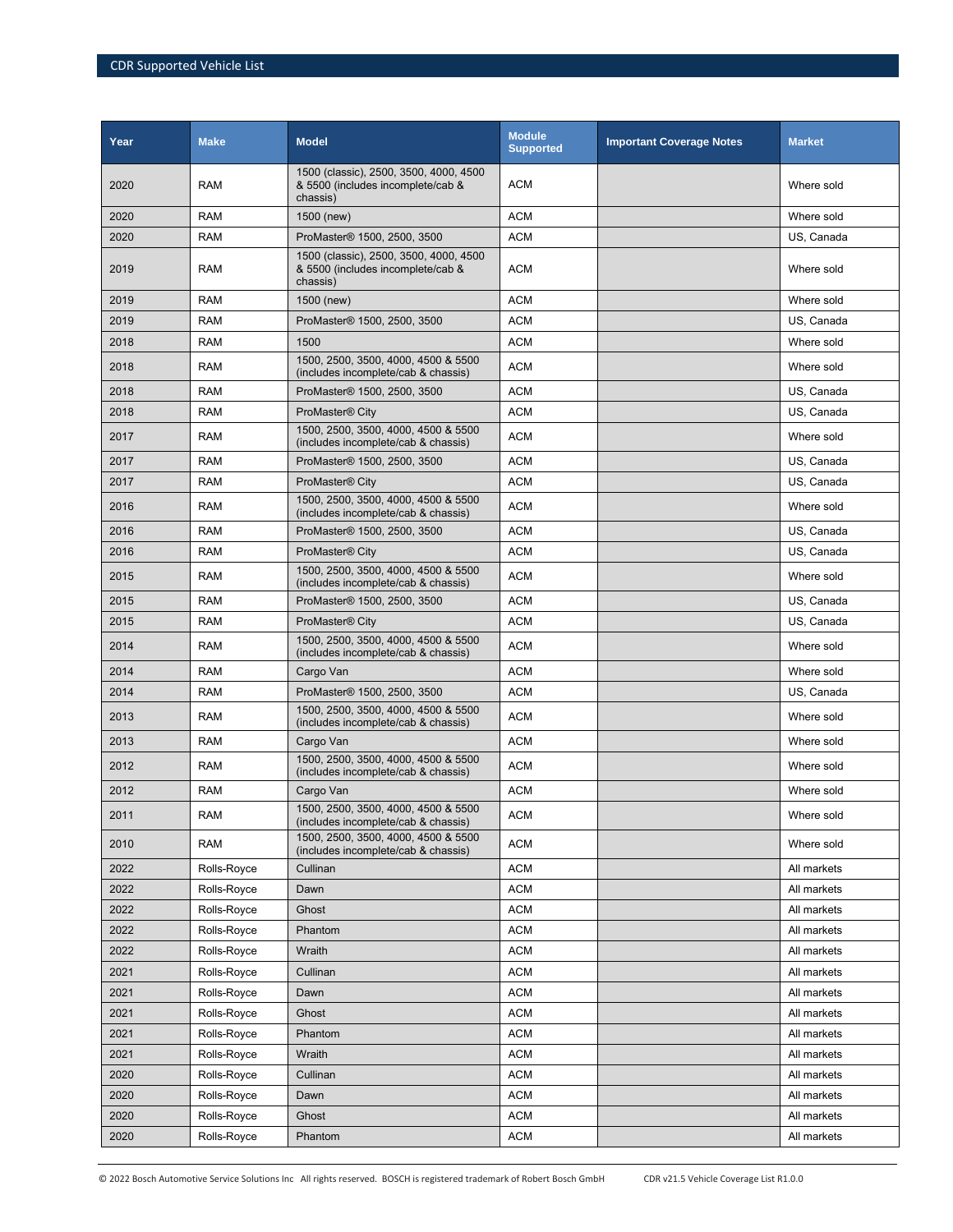| Year | <b>Make</b> | <b>Model</b>  | <b>Module</b><br><b>Supported</b> | <b>Important Coverage Notes</b> | <b>Market</b>           |
|------|-------------|---------------|-----------------------------------|---------------------------------|-------------------------|
| 2020 | Rolls-Royce | Wraith        | <b>ACM</b>                        |                                 | All markets             |
| 2019 | Rolls-Royce | Cullinan      | <b>ACM</b>                        |                                 | All markets             |
| 2019 | Rolls-Royce | Dawn          | <b>ACM</b>                        |                                 | All markets             |
| 2019 | Rolls-Royce | Ghost         | <b>ACM</b>                        |                                 | All markets             |
| 2019 | Rolls-Royce | Phantom       | <b>ACM</b>                        |                                 | All markets             |
| 2019 | Rolls-Royce | Wraith        | <b>ACM</b>                        |                                 | All markets             |
| 2018 | Rolls-Royce | Dawn          | <b>ACM</b>                        |                                 | US, Canada, S.<br>Korea |
| 2018 | Rolls-Royce | Ghost         | <b>ACM</b>                        |                                 | US, Canada, S.<br>Korea |
| 2018 | Rolls-Royce | Phantom       | <b>ACM</b>                        |                                 | US, Canada, S.<br>Korea |
| 2018 | Rolls-Royce | Wraith        | <b>ACM</b>                        |                                 | US, Canada, S.<br>Korea |
| 2017 | Rolls-Royce | Dawn          | <b>ACM</b>                        |                                 | US, Canada,<br>S.Korea  |
| 2017 | Rolls-Royce | Ghost (sedan) | <b>ACM</b>                        |                                 | US, Canada,<br>S.Korea  |
| 2017 | Rolls-Royce | Phantom       | <b>ACM</b>                        |                                 | US, Canada,<br>S.Korea  |
| 2017 | Rolls-Royce | Wraith        | <b>ACM</b>                        |                                 | US, Canada,<br>S.Korea  |
| 2016 | Rolls-Royce | Ghost (sedan) | <b>ACM</b>                        |                                 | US, Canada,<br>S.Korea  |
| 2016 | Rolls-Royce | Phantom       | <b>ACM</b>                        |                                 | US, Canada,<br>S.Korea  |
| 2016 | Rolls-Royce | Wraith        | <b>ACM</b>                        |                                 | US, Canada,<br>S.Korea  |
| 2015 | Rolls-Royce | Ghost (sedan) | <b>ACM</b>                        |                                 | US, Canada,<br>S.Korea  |
| 2015 | Rolls-Royce | Phantom       | <b>ACM</b>                        |                                 | US, Canada,<br>S.Korea  |
| 2015 | Rolls-Royce | Wraith        | <b>ACM</b>                        |                                 | US, Canada,<br>S.Korea  |
| 2014 | Rolls-Royce | Ghost (sedan) | <b>ACM</b>                        |                                 | US, Canada,<br>S.Korea  |
| 2014 | Rolls-Royce | Phantom       | <b>ACM</b>                        |                                 | US, Canada,<br>S.Korea  |
| 2014 | Rolls-Royce | Wraith        | <b>ACM</b>                        |                                 | US, Canada,<br>S.Korea  |
| 2013 | Rolls-Royce | Ghost (sedan) | <b>ACM</b>                        |                                 | US, Canada,<br>S.Korea  |
| 2012 | Saab        | $9-4x$        | <b>ACM</b>                        |                                 | <b>NAFTA</b>            |
| 2011 | Saab        | $9-4x$        | <b>ACM</b>                        |                                 | <b>NAFTA</b>            |
| 2011 | Saab        | $9-5$         | <b>ACM</b>                        |                                 | <b>NAFTA</b>            |
| 2010 | Saab        | $9-5$         | <b>ACM</b>                        |                                 | <b>NAFTA</b>            |
| 2009 | Saab        | $9-7x$        | <b>ACM</b>                        |                                 | <b>NAFTA</b>            |
| 2008 | Saab        | $9-7x$        | <b>ACM</b>                        |                                 | <b>NAFTA</b>            |
| 2007 | Saab        | $9-7x$        | <b>ACM</b>                        |                                 | <b>NAFTA</b>            |
| 2006 | Saab        | $9-7x$        | <b>ACM</b>                        |                                 | <b>NAFTA</b>            |
| 2005 | Saab        | $9-7x$        | <b>ACM</b>                        |                                 | <b>NAFTA</b>            |
| 2010 | Saturn      | Aura          | <b>ACM</b>                        |                                 | <b>NAFTA</b>            |
| 2010 | Saturn      | Outlook       | <b>ACM</b>                        |                                 | <b>NAFTA</b>            |
| 2010 | Saturn      | Sky           | <b>ACM</b>                        |                                 | <b>NAFTA</b>            |
| 2010 | Saturn      | Vue           | ACM / ROS                         |                                 | <b>NAFTA</b>            |
| 2009 | Saturn      | Aura          | ACM                               |                                 | <b>NAFTA</b>            |
| 2009 | Saturn      | Outlook       | ACM / ROS                         |                                 | <b>NAFTA</b>            |
| 2009 | Saturn      | Sky           | <b>ACM</b>                        |                                 | <b>NAFTA</b>            |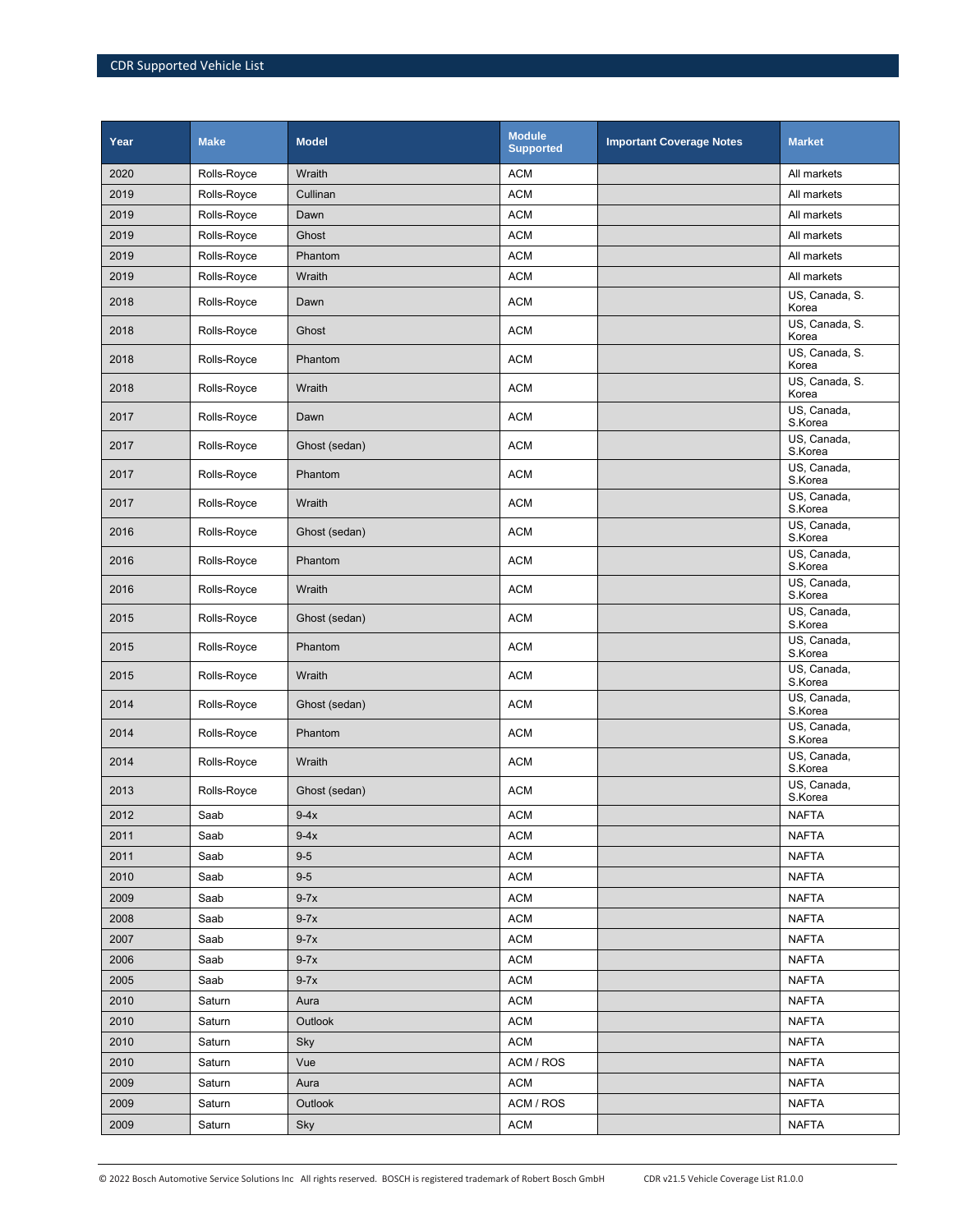| Year         | <b>Make</b> | <b>Model</b>          | <b>Module</b><br><b>Supported</b> | <b>Important Coverage Notes</b>                              | <b>Market</b> |
|--------------|-------------|-----------------------|-----------------------------------|--------------------------------------------------------------|---------------|
| 2009         | Saturn      | Vue                   | ACM / ROS                         |                                                              | <b>NAFTA</b>  |
| 2008         | Saturn      | Aura                  | <b>ACM</b>                        |                                                              | <b>NAFTA</b>  |
| 2008         | Saturn      | <b>Outlook</b>        | ACM / ROS                         |                                                              | <b>NAFTA</b>  |
| 2008         | Saturn      | Sky                   | <b>ACM</b>                        |                                                              | <b>NAFTA</b>  |
| 2008         | Saturn      | Vue                   | ACM / ROS                         |                                                              | <b>NAFTA</b>  |
| 2007         | Saturn      | Aura                  | <b>ACM</b>                        |                                                              | <b>NAFTA</b>  |
| 2007         | Saturn      | <b>ION</b>            | <b>ACM</b>                        |                                                              | <b>NAFTA</b>  |
| 2007         | Saturn      | <b>Outlook</b>        | ACM / ROS                         |                                                              | <b>NAFTA</b>  |
| 2007         | Saturn      | Relay with RPO AWP    | <b>ACM</b>                        |                                                              | <b>NAFTA</b>  |
| 2007         | Saturn      | Relay without RPO AWP | <b>ACM</b>                        |                                                              | <b>NAFTA</b>  |
| 2007         | Saturn      | Sky                   | <b>ACM</b>                        |                                                              | <b>NAFTA</b>  |
| 2007         | Saturn      | Vue with RPO ASF      | <b>ACM</b>                        |                                                              | <b>NAFTA</b>  |
| 2007         | Saturn      | Vue without RPO ASF   | <b>ACM</b>                        |                                                              | <b>NAFTA</b>  |
| 2006         | Saturn      | <b>ION</b>            | <b>ACM</b>                        |                                                              | <b>NAFTA</b>  |
| 2006         | Saturn      | Relay with RPO AWP    | <b>ACM</b>                        |                                                              | <b>NAFTA</b>  |
| 2006         | Saturn      | Relay without RPO AWP | <b>ACM</b>                        |                                                              | <b>NAFTA</b>  |
| 2006         | Saturn      | Vue with RPO ASF      | <b>ACM</b>                        |                                                              | <b>NAFTA</b>  |
| 2006         | Saturn      | Vue without RPO ASF   | <b>ACM</b>                        |                                                              | <b>NAFTA</b>  |
| 2005         | Saturn      | All Models            | <b>ACM</b>                        |                                                              | <b>NAFTA</b>  |
| 2004         | Saturn      | All Models            | <b>ACM</b>                        |                                                              | <b>NAFTA</b>  |
| 2003         | Saturn      | <b>All Models</b>     | <b>ACM</b>                        |                                                              | <b>NAFTA</b>  |
| 2002         | Saturn      | All Models            | <b>ACM</b>                        |                                                              | <b>NAFTA</b>  |
| 2001         | Saturn      | All Models            | <b>ACM</b>                        |                                                              | <b>NAFTA</b>  |
| 2000         | Saturn      | All Models            | <b>ACM</b>                        |                                                              | <b>NAFTA</b>  |
| 1999         | Saturn      | All Models            | <b>ACM</b>                        |                                                              | <b>NAFTA</b>  |
| 1998         | Saturn      | All Models            | <b>ACM</b>                        |                                                              | <b>NAFTA</b>  |
| 1997         | Saturn      | All Models            | <b>ACM</b>                        |                                                              | <b>NAFTA</b>  |
| 1996         | Saturn      | <b>All Models</b>     | <b>ACM</b>                        |                                                              | <b>NAFTA</b>  |
| 1995         | Saturn      | All Models            | <b>ACM</b>                        |                                                              | <b>NAFTA</b>  |
| 2015 - 2016  | Scion       | iM                    | <b>ACM</b>                        |                                                              | Where sold    |
| 2012 - 2016  | Scion       | FR-S                  | <b>ACM</b>                        |                                                              | Where sold    |
| 2008 - 2012  | Scion       | iQ                    | <b>ACM</b>                        |                                                              | Where sold    |
| 2004 - 2012  | Scion       | tC                    | <b>ACM</b>                        |                                                              | Where sold    |
| 2003 & newer | Scion       | xD                    | <b>ACM</b>                        |                                                              | Where sold    |
| 2003 - 2012  | Scion       | xB                    | <b>ACM</b>                        |                                                              | Where sold    |
| 2003 - 2007  | Scion       | xA                    | <b>ACM</b>                        |                                                              | Where sold    |
| 2016         | Scion       | iA                    | <b>ACM</b>                        |                                                              | Where sold    |
| 2020         | smart       | All                   | <b>ACM</b>                        |                                                              | US, Canada    |
| 2019         | smart       | All                   | <b>ACM</b>                        |                                                              | US, Canada    |
| 2018         | smart       | All                   | <b>ACM</b>                        |                                                              | US, Canada    |
| 2017         | smart       | All                   | <b>ACM</b>                        |                                                              | US, Canada    |
| 2016         | smart       | All                   | <b>ACM</b>                        |                                                              | US, Canada    |
| 2015         | smart       | All                   | <b>ACM</b>                        | Vehicle production dates 9/1/2014<br>and later are supported | US, Canada    |
| 2015         | <b>SRT</b>  | Viper                 | <b>ACM</b>                        |                                                              | US, Canada    |
| 2014         | <b>SRT</b>  | Viper                 | <b>ACM</b>                        |                                                              | US, Canada    |
| 2013         | <b>SRT</b>  | Viper                 | <b>ACM</b>                        |                                                              | US, Canada    |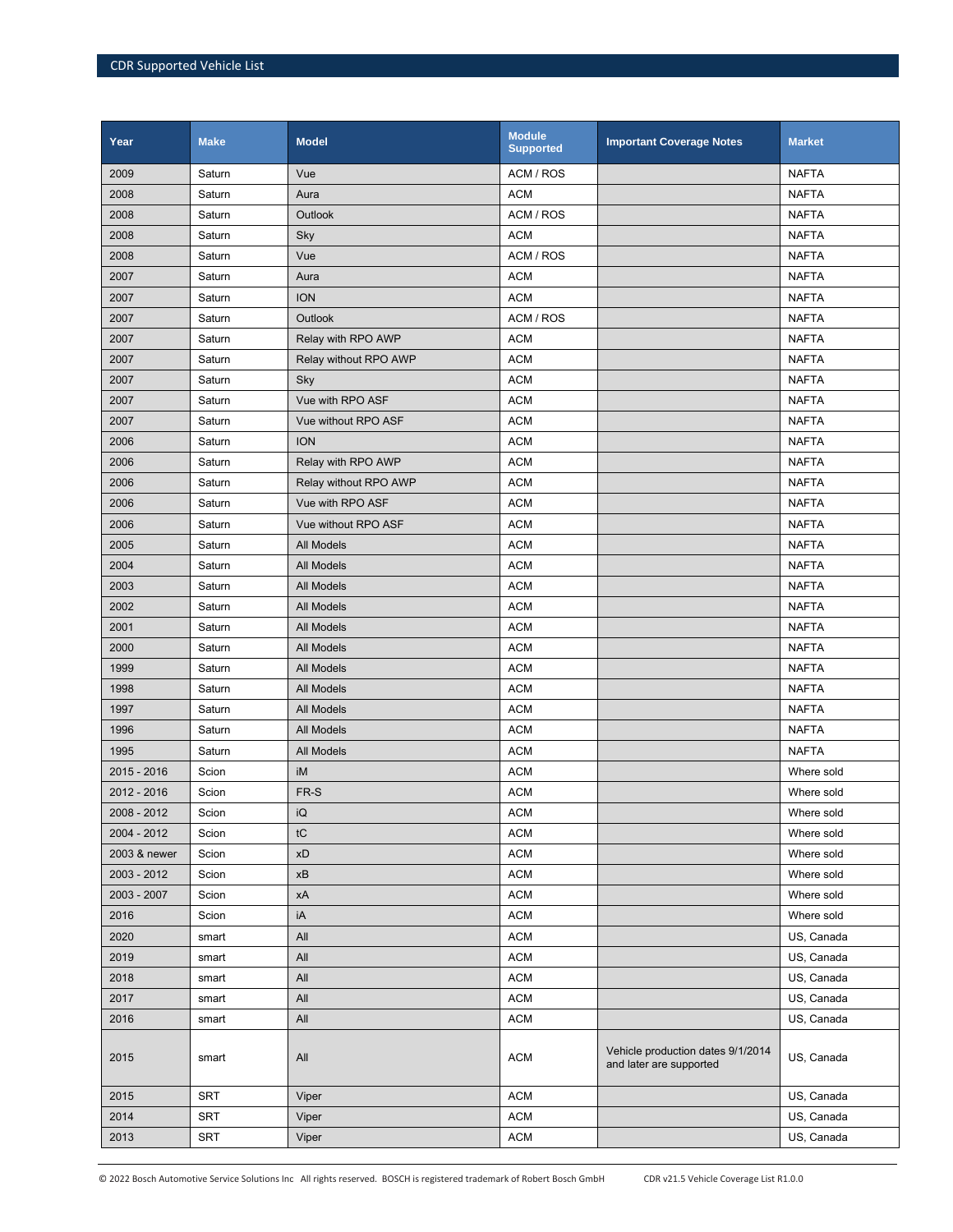| Year | <b>Make</b> | <b>Model</b>          | <b>Module</b><br><b>Supported</b> | <b>Important Coverage Notes</b> | <b>Market</b>                                                   |
|------|-------------|-----------------------|-----------------------------------|---------------------------------|-----------------------------------------------------------------|
| 2009 | Sterling    | <b>Bullet</b>         | <b>ACM</b>                        |                                 | US, Canada                                                      |
| 2008 | Sterling    | <b>Bullet</b>         | <b>ACM</b>                        |                                 | US, Canada                                                      |
| 2023 | Subaru      | <b>WRX</b>            | <b>ACM</b>                        |                                 | Where sold                                                      |
| 2022 | Subaru      | <b>BRZ</b>            | <b>ACM</b>                        |                                 | Where sold                                                      |
| 2022 | Subaru      | Forester              | <b>ACM</b>                        |                                 | Where sold                                                      |
| 2022 | Subaru      | Levorg                | <b>ACM</b>                        |                                 | Where sold                                                      |
| 2022 | Subaru      | Outback               | <b>ACM</b>                        |                                 | Where sold                                                      |
| 2022 | Subaru      | <b>WRX</b>            | <b>ACM</b>                        |                                 | Where sold                                                      |
| 2021 | Subaru      | Crosstrek             | <b>ACM</b>                        |                                 | US, Canada                                                      |
| 2021 | Subaru      | <b>Crosstrek PHEV</b> | <b>ACM</b>                        |                                 | US, Canada                                                      |
| 2021 | Subaru      | Forester              | <b>ACM</b>                        |                                 | All markets                                                     |
| 2021 | Subaru      | Impreza               | <b>ACM</b>                        |                                 | Japan                                                           |
| 2021 | Subaru      | Legacy                | <b>ACM</b>                        |                                 | US, Canada                                                      |
| 2021 | Subaru      | Outback               | <b>ACM</b>                        |                                 | Where sold                                                      |
| 2021 | Subaru      | <b>XV</b>             | <b>ACM</b>                        |                                 | where sold                                                      |
| 2020 | Subaru      | Ascent                | <b>ACM</b>                        |                                 | US, Canada                                                      |
| 2020 | Subaru      | Crosstrek             | <b>ACM</b>                        |                                 | US, Canada                                                      |
| 2020 | Subaru      | Forester              | <b>ACM</b>                        |                                 | US, Canada,<br>Australia/NZ, China,<br>Europe, Japan,<br>Russia |
| 2020 | Subaru      | Impreza               | <b>ACM</b>                        |                                 | Where sold                                                      |
| 2020 | Subaru      | Legacy                | <b>ACM</b>                        |                                 | US, Canada                                                      |
| 2020 | Subaru      | Outback               | <b>ACM</b>                        |                                 | US, Canada, China,<br>Japan, Europe,<br>Russia                  |
| 2020 | Subaru      | <b>XV</b>             | <b>ACM</b>                        |                                 | where sold                                                      |
| 2019 | Subaru      | Ascent                | <b>ACM</b>                        |                                 | US, Canada                                                      |
| 2019 | Subaru      | Crosstrek             | <b>ACM</b>                        |                                 | US, Canada                                                      |
| 2019 | Subaru      | Forester              | <b>ACM</b>                        |                                 | US, Canada,<br>Australia/NZ, Europe                             |
| 2019 | Subaru      | Impreza               | <b>ACM</b>                        |                                 | Where sold                                                      |
| 2019 | Subaru      | Legacy                | <b>ACM</b>                        |                                 | US, Canada,<br>Europe, Japan,<br>Russia                         |
| 2019 | Subaru      | Levorg                | <b>ACM</b>                        |                                 | Australia, Japan,<br>Europe                                     |
| 2019 | Subaru      | XV                    | <b>ACM</b>                        |                                 | Where sold                                                      |
| 2018 | Subaru      | Crosstrek             | <b>ACM</b>                        |                                 | US, Canada                                                      |
| 2018 | Subaru      | Forester              | <b>ACM</b>                        |                                 | Where sold                                                      |
| 2018 | Subaru      | Impreza               | <b>ACM</b>                        |                                 | Where sold                                                      |
| 2018 | Subaru      | Legacy                | <b>ACM</b>                        |                                 | US, Canada,<br>Europe, Japan,<br>Russia                         |
| 2018 | Subaru      | Legacy                | <b>ACM</b>                        |                                 | US, Canada,<br>Europe, Japan,<br>Russia                         |
| 2018 | Subaru      | Levorg                | <b>ACM</b>                        |                                 | Australia, Japan,<br>Europe                                     |
| 2018 | Subaru      | Outback               | <b>ACM</b>                        |                                 | US, Canada,<br>Europe, Japan,<br>Russia                         |
| 2018 | Subaru      | <b>WRX</b>            | <b>ACM</b>                        |                                 | US, Canada, Russia                                              |
| 2018 | Subaru      | <b>XV</b>             | <b>ACM</b>                        |                                 | Where sold                                                      |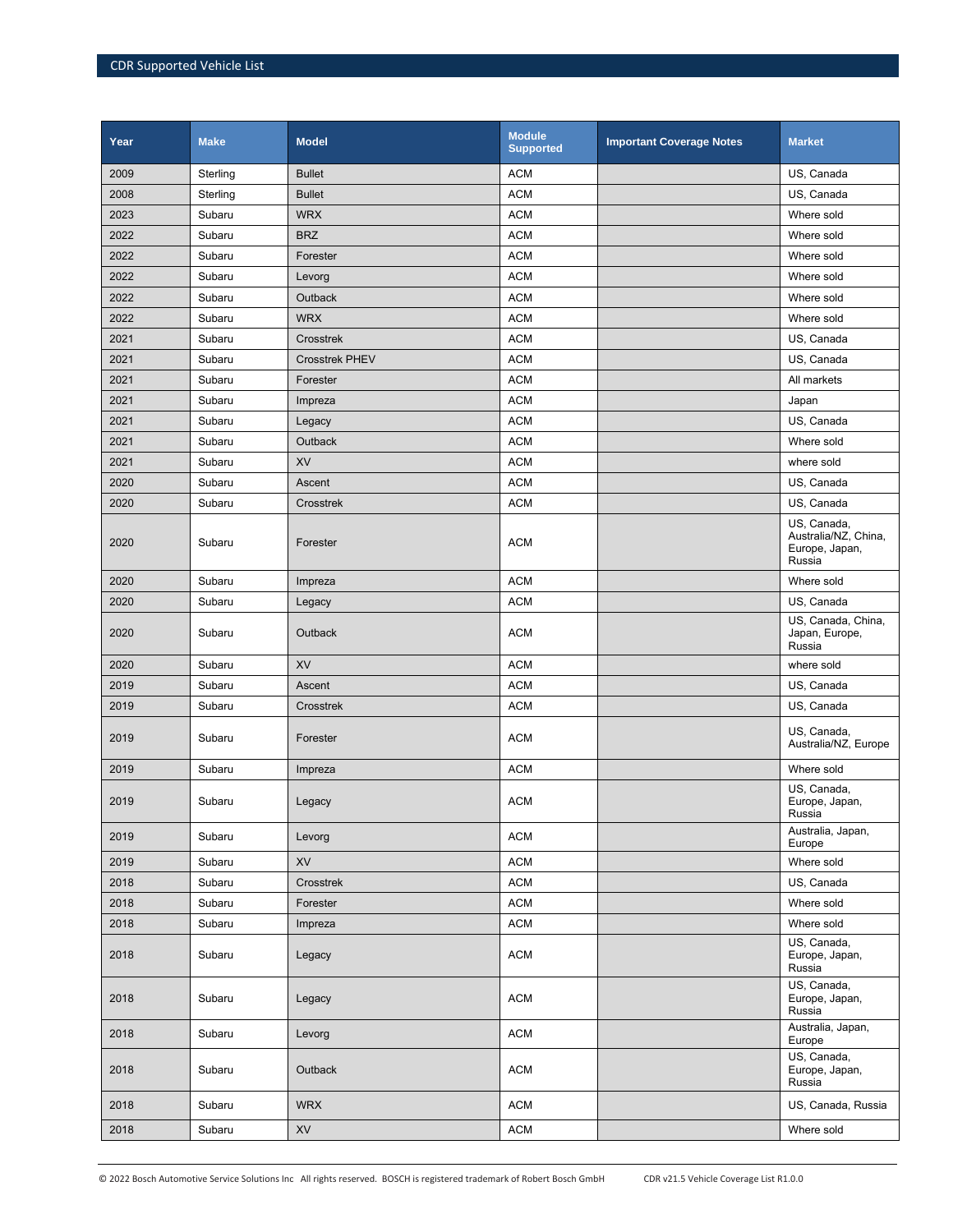| Year | <b>Make</b> | <b>Model</b>      | <b>Module</b><br><b>Supported</b> | <b>Important Coverage Notes</b> | <b>Market</b>                                     |
|------|-------------|-------------------|-----------------------------------|---------------------------------|---------------------------------------------------|
| 2017 | Subaru      | Crosstrek         | <b>ACM</b>                        |                                 | US, Canada                                        |
| 2017 | Subaru      | Forester          | <b>ACM</b>                        |                                 | Where sold                                        |
| 2017 | Subaru      | Impreza           | <b>ACM</b>                        |                                 | Where sold                                        |
| 2017 | Subaru      | Legacy            | <b>ACM</b>                        |                                 | US, Canada, Russia                                |
| 2017 | Subaru      | Legacy            | <b>ACM</b>                        |                                 | US, Canada,<br>Europe, Japan,<br>Russia           |
| 2017 | Subaru      | Levorg            | <b>ACM</b>                        |                                 | Australia, Japan,<br>Europe                       |
| 2017 | Subaru      | Outback           | <b>ACM</b>                        |                                 | US, Canada, Russia                                |
| 2017 | Subaru      | <b>WRX</b>        | <b>ACM</b>                        |                                 | US, Canada, Russia                                |
| 2017 | Subaru      | XV                | <b>ACM</b>                        |                                 | Where sold                                        |
| 2016 | Subaru      | Crosstrek         | <b>ACM</b>                        |                                 | US, Canada                                        |
| 2016 | Subaru      | Exiga Crossover 7 | <b>ACM</b>                        |                                 | Japan                                             |
| 2016 | Subaru      | Forester          | <b>ACM</b>                        |                                 | Australia, China,<br>Europe, Japan, US,<br>Canada |
| 2016 | Subaru      | Impreza           | <b>ACM</b>                        |                                 | Where sold                                        |
| 2016 | Subaru      | Legacy            | <b>ACM</b>                        |                                 | US, Canada                                        |
| 2016 | Subaru      | Legacy            | <b>ACM</b>                        |                                 | US, Canada,<br>Europe, Japan                      |
| 2016 | Subaru      | Levorg            | <b>ACM</b>                        |                                 | Japan, Europe                                     |
| 2016 | Subaru      | <b>Outback</b>    | <b>ACM</b>                        |                                 | US, Canada                                        |
| 2016 | Subaru      | <b>WRX</b>        | <b>ACM</b>                        |                                 | Where sold                                        |
| 2016 | Subaru      | <b>XV</b>         | <b>ACM</b>                        |                                 | Where sold                                        |
| 2015 | Subaru      | Crosstrek         | <b>ACM</b>                        |                                 | US, Canada                                        |
| 2015 | Subaru      | Exiga             | <b>ACM</b>                        |                                 | Japan, Australia                                  |
| 2015 | Subaru      | Forester          | <b>ACM</b>                        |                                 | Australia, China,<br>Europe, Japan, US,<br>Canada |
| 2015 | Subaru      | Impreza           | <b>ACM</b>                        |                                 | Where sold                                        |
| 2015 | Subaru      | Legacy            | <b>ACM</b>                        |                                 | US, Canada,<br>Europe, Japan                      |
| 2015 | Subaru      | Legacy            | <b>ACM</b>                        |                                 | US, Canada,<br>Europe, Japan                      |
| 2015 | Subaru      | Levorg            | <b>ACM</b>                        |                                 | Japan                                             |
| 2015 | Subaru      | Outback           | <b>ACM</b>                        |                                 | US, Canada,<br>Europe, Japan                      |
| 2015 | Subaru      | <b>WRX</b>        | <b>ACM</b>                        |                                 | Where sold                                        |
| 2015 | Subaru      | <b>XV</b>         | <b>ACM</b>                        |                                 | Where sold                                        |
| 2014 | Subaru      | Crosstrek         | <b>ACM</b>                        |                                 | US, Canada                                        |
| 2014 | Subaru      | Exiga             | ACM                               |                                 | Japan, Australia                                  |
| 2014 | Subaru      | Forester          | <b>ACM</b>                        |                                 | Australia, China,<br>Europe, Japan                |
| 2014 | Subaru      | Forester          | ACM                               |                                 | US, Canada                                        |
| 2014 | Subaru      | Impreza           | <b>ACM</b>                        |                                 | Where sold                                        |
| 2014 | Subaru      | Legacy            | <b>ACM</b>                        |                                 | US, Canada,<br>Australia, Europe,<br>Japan, China |
| 2014 | Subaru      | Outback           | <b>ACM</b>                        |                                 | US, Canada,<br>Australia, China,<br>Japan, Europe |
| 2014 | Subaru      | XV                | <b>ACM</b>                        |                                 | Where sold                                        |
| 2013 | Subaru      | Crosstrek         | ACM                               |                                 | US, Canada                                        |
| 2013 | Subaru      | Exiga             | ACM                               |                                 | Japan, Australia                                  |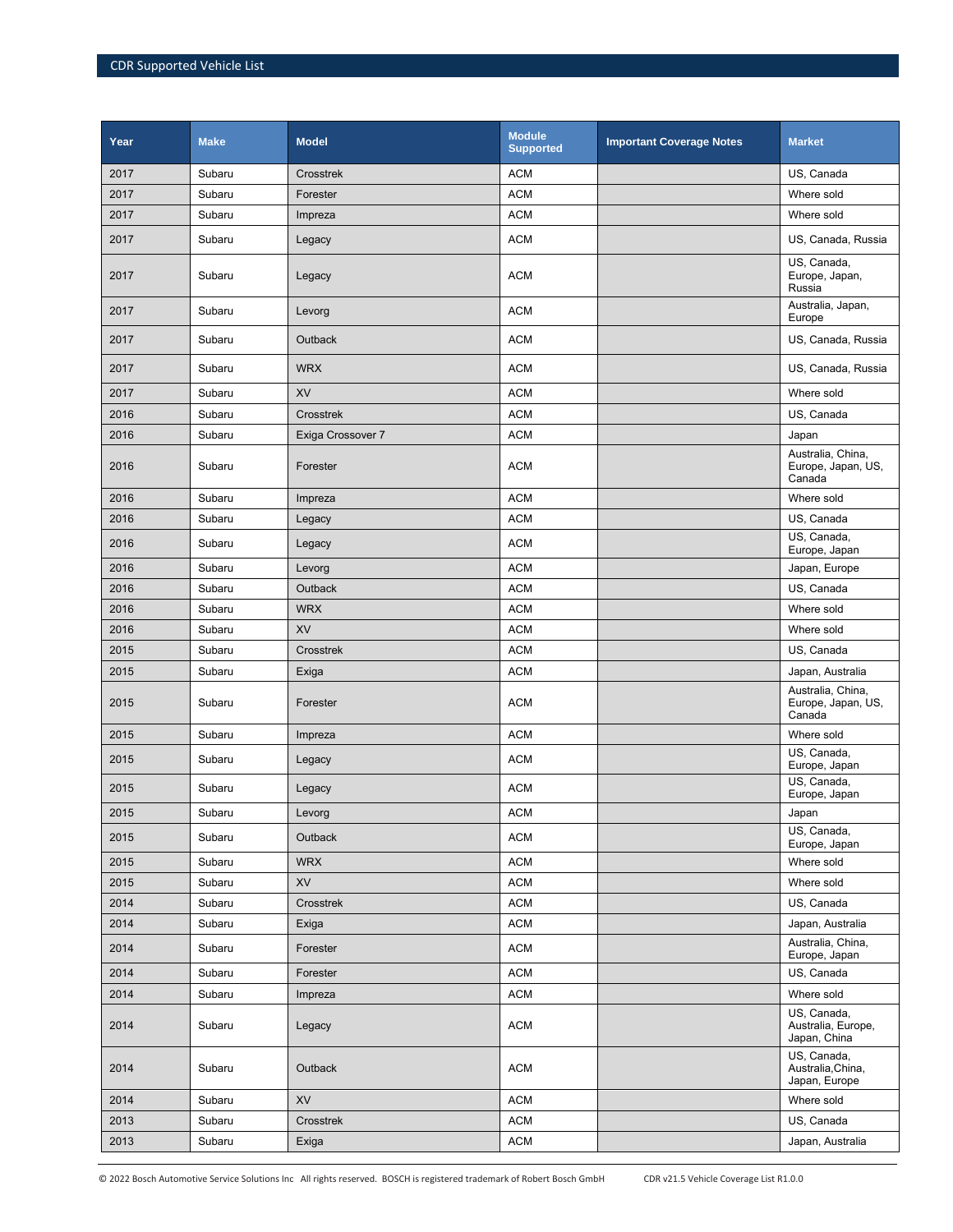| Year         | <b>Make</b> | <b>Model</b>          | <b>Module</b><br><b>Supported</b> | <b>Important Coverage Notes</b>                             | <b>Market</b>                                     |
|--------------|-------------|-----------------------|-----------------------------------|-------------------------------------------------------------|---------------------------------------------------|
| 2013         | Subaru      | Forester              | <b>ACM</b>                        |                                                             | Australia, China,<br>Europe, Japan                |
| 2013         | Subaru      | Forester              | <b>ACM</b>                        |                                                             | US, Canada                                        |
| 2013         | Subaru      | Impreza               | <b>ACM</b>                        |                                                             | Where sold                                        |
| 2013         | Subaru      | Legacy                | <b>ACM</b>                        |                                                             | US, Canada,<br>Australia, Europe,<br>Japan, China |
| 2013         | Subaru      | <b>Outback</b>        | <b>ACM</b>                        |                                                             | US, Canada,<br>Australia, China,<br>Japan, Europe |
| 2013         | Subaru      | XV                    | <b>ACM</b>                        |                                                             | Australia, China,<br>Japan, Europe                |
| 2012         | Subaru      | Impreza               | <b>ACM</b>                        |                                                             | Where sold                                        |
| 2012         | Subaru      | <b>XV</b>             | <b>ACM</b>                        |                                                             | Australia, Japan,<br>Europe                       |
| 2014         | Suzuki      | <b>Grand Vitara</b>   | <b>ACM</b>                        |                                                             | US, Canada                                        |
| 2014         | Suzuki      | Kizashi               | <b>ACM</b>                        |                                                             | US, Canada                                        |
| 2014         | Suzuki      | SX4                   | <b>ACM</b>                        |                                                             | US, Canada                                        |
| 2013         | Suzuki      | Equator               | <b>ACM</b>                        |                                                             | US, Canada                                        |
| 2013         | Suzuki      | <b>Grand Vitara</b>   | <b>ACM</b>                        |                                                             | US, Canada                                        |
| 2013         | Suzuki      | Kizashi               | <b>ACM</b>                        |                                                             | US, Canada                                        |
| 2013         | Suzuki      | SX4                   | <b>ACM</b>                        |                                                             | US, Canada                                        |
| 2012         | Suzuki      | Equator               | <b>ACM</b>                        | Vehicle production dates 10/2012<br>and later are supported | US, Canada                                        |
| 2010         | Suzuki      | $XL-7$                | <b>ACM</b>                        |                                                             | US, Canada                                        |
| 2009         | Suzuki      | $XL-7$                | <b>ACM</b>                        |                                                             | US, Canada                                        |
| 2008         | Suzuki      | $XL-7$                | <b>ACM</b>                        |                                                             | US, Canada                                        |
| 2007         | Suzuki      | $XL-7$                | <b>ACM</b>                        |                                                             | US, Canada                                        |
| 2004         | Suzuki      | Vitara                | <b>ACM</b>                        |                                                             | <b>NAFTA</b>                                      |
| 2003         | Suzuki      | Vitara                | <b>ACM</b>                        |                                                             | <b>NAFTA</b>                                      |
| 2002         | Suzuki      | Vitara                | <b>ACM</b>                        |                                                             | <b>NAFTA</b>                                      |
| 2001         | Suzuki      | Swift                 | <b>ACM</b>                        |                                                             | <b>NAFTA</b>                                      |
| 2001         | Suzuki      | Vitara                | <b>ACM</b>                        |                                                             | <b>NAFTA</b>                                      |
| 2000         | Suzuki      | Swift                 | <b>ACM</b>                        |                                                             | <b>NAFTA</b>                                      |
| 2000         | Suzuki      | Vitara                | <b>ACM</b>                        |                                                             | <b>NAFTA</b>                                      |
| 1999         | Suzuki      | Swift                 | <b>ACM</b>                        |                                                             | <b>NAFTA</b>                                      |
| 1999         | Suzuki      | Vitara                | <b>ACM</b>                        |                                                             | <b>NAFTA</b>                                      |
| 1998         | Suzuki      | Sidekick              | <b>ACM</b>                        |                                                             | <b>NAFTA</b>                                      |
| 1998         | Suzuki      | Swift                 | <b>ACM</b>                        |                                                             | <b>NAFTA</b>                                      |
| 1997         | Suzuki      | Sidekick              | <b>ACM</b>                        |                                                             | <b>NAFTA</b>                                      |
| 1997         | Suzuki      | Swift                 | <b>ACM</b>                        |                                                             | <b>NAFTA</b>                                      |
| 1996         | Suzuki      | Sidekick              | <b>ACM</b>                        |                                                             | <b>NAFTA</b>                                      |
| 1996         | Suzuki      | Swift                 | <b>ACM</b>                        |                                                             | <b>NAFTA</b>                                      |
| 1995         | Suzuki      | Swift                 | <b>ACM</b>                        |                                                             | <b>NAFTA</b>                                      |
| 2022 & newer | Toyota      | 86                    | <b>ACM</b>                        |                                                             | Where sold                                        |
| 2022 & newer | Toyota      | Corolla GR / HV       | <b>ACM</b>                        |                                                             | Where sold                                        |
| 2021 & newer | Toyota      | Corolla Cross         | <b>ACM</b>                        |                                                             | Where sold                                        |
| 2021 & newer | Toyota      | RAV4 Prime            | <b>ACM</b>                        |                                                             | Where sold                                        |
| 2021 & newer | Toyota      | Sienna Hybrid Vehicle | <b>ACM</b>                        |                                                             | Where sold                                        |
| 2021 & newer | Toyota      | Venza                 | <b>ACM</b>                        |                                                             | Where sold                                        |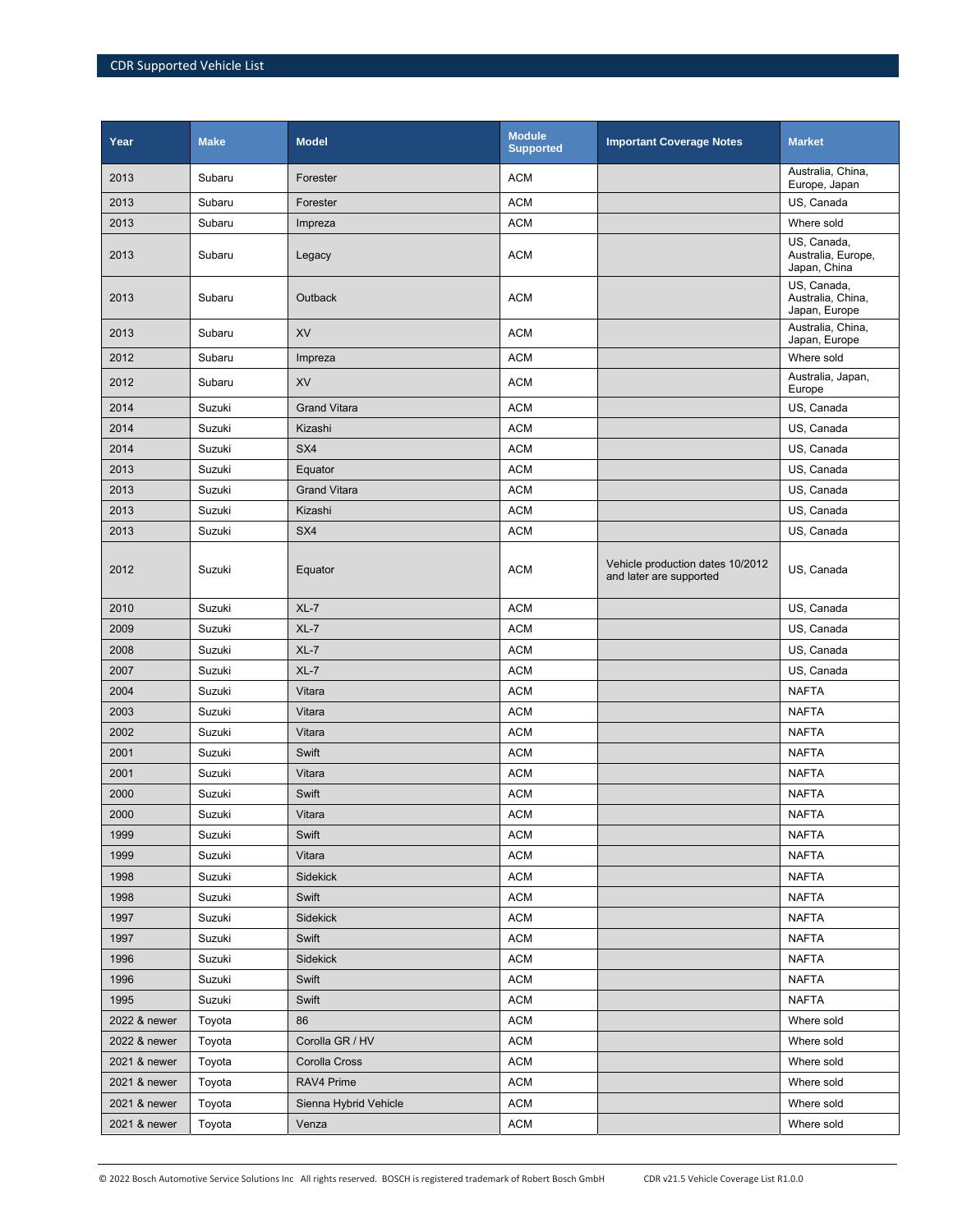| Year         | <b>Make</b> | <b>Model</b>       | <b>Module</b><br><b>Supported</b> | <b>Important Coverage Notes</b>                   | <b>Market</b> |
|--------------|-------------|--------------------|-----------------------------------|---------------------------------------------------|---------------|
| 2021 & newer | Toyota      | <b>Yaris Cross</b> | <b>ACM</b>                        |                                                   | Where sold    |
| 2020 & newer | Toyota      | C-HR               | <b>ACM</b>                        |                                                   | Where sold    |
| 2020 & newer | Toyota      | Corolla Hatchback  | <b>ACM</b>                        |                                                   | Where sold    |
| 2020 & newer | Toyota      | Corolla HV         | <b>ACM</b>                        |                                                   | Where sold    |
| 2020 & newer | Toyota      | <b>HiAce</b>       | <b>ACM</b>                        |                                                   | Where sold    |
| 2020 & newer | Toyota      | Prius              | <b>ACM</b>                        |                                                   | Where sold    |
| 2020 & newer | Toyota      | Prius PHEV         | <b>ACM</b>                        |                                                   | Where sold    |
| 2020 & newer | Toyota      | Supra              | <b>ACM</b>                        | Requires CDR 500 for direct-to-<br>module imaging | Where sold    |
| 2019 & newer | Toyota      | Levin              | <b>ACM</b>                        |                                                   | Where sold    |
| 2018 & newer | Toyota      | <b>REGIUSACE</b>   | <b>ACM</b>                        |                                                   | Where sold    |
| 2017 & newer | Toyota      | Corolla iM         | <b>ACM</b>                        |                                                   | Where sold    |
| 2017 & newer | Toyota      | Yaris iA           | <b>ACM</b>                        |                                                   | Where sold    |
| 2016 & newer | Toyota      | Yaris R            | <b>ACM</b>                        |                                                   | Where sold    |
| 2015 & newer | Toyota      | Sienta             | <b>ACM</b>                        |                                                   | Where sold    |
| 2014 & newer | Toyota      | Mirai              | <b>ACM</b>                        |                                                   | Where sold    |
| 2013 & newer | Toyota      | Comfort            | <b>ACM</b>                        |                                                   | Where sold    |
| 2012 & newer | Toyota      | 86                 | <b>ACM</b>                        |                                                   | Where sold    |
| 2012 & newer | Toyota      | 87                 | <b>ACM</b>                        |                                                   | Where sold    |
| 2012 & newer | Toyota      | 88                 | <b>ACM</b>                        |                                                   | Where sold    |
| 2012 & newer | Toyota      | 89                 | <b>ACM</b>                        |                                                   | Where sold    |
| 2012 & newer | Toyota      | 90                 | <b>ACM</b>                        |                                                   | Where sold    |
| 2012 & newer | Toyota      | 91                 | <b>ACM</b>                        |                                                   | Where sold    |
| 2012 & newer | Toyota      | Aurion             | <b>ACM</b>                        |                                                   | Where sold    |
| 2012 & newer | Toyota      | Corolla Axio       | <b>ACM</b>                        |                                                   | Where sold    |
| 2012 & newer | Toyota      | Corolla Fieldar    | <b>ACM</b>                        |                                                   | Where sold    |
| 2012 & newer | Toyota      | RAV4 EV            | <b>ACM</b>                        |                                                   | Where sold    |
| 2012 & newer | Toyota      | <b>SPADE</b>       | <b>ACM</b>                        |                                                   | Where sold    |
| 2012 & newer | Toyota      | Vanguard           | <b>ACM</b>                        |                                                   | Where sold    |
| 2011 & newer | Toyota      | Aqua               | <b>ACM</b>                        |                                                   | Where sold    |
| 2011 & newer | Toyota      | Corolla Verso      | <b>ACM</b>                        |                                                   | Where sold    |
| 2011 & newer | Toyota      | E'z                | <b>ACM</b>                        |                                                   | Where sold    |
| 2011 & newer | Toyota      | Prius c            | <b>ACM</b>                        |                                                   | Where sold    |
| 2011 & newer | Toyota      | <b>RUKUS</b>       | <b>ACM</b>                        |                                                   | Where sold    |
| 2011 & newer | Toyota      | Rumion             | ACM                               |                                                   | Where sold    |
| 2011 & newer | Toyota      | Zelas              | ACM                               |                                                   | Where sold    |
| 2010 & newer | Toyota      | <b>Etios</b>       | <b>ACM</b>                        |                                                   | Where sold    |
| 2010 & newer | Toyota      | Verso-S            | <b>ACM</b>                        |                                                   | Where sold    |
| 2009 & newer | Toyota      | Corolla Hatchback  | <b>ACM</b>                        |                                                   | Where sold    |
| 2009 & newer | Toyota      | <b>ISIS</b>        | <b>ACM</b>                        |                                                   | Where sold    |
| 2009 & newer | Toyota      | Majesta            | ACM                               |                                                   | Where sold    |
| 2009 & newer | Toyota      | Prius V            | <b>ACM</b>                        |                                                   | Where sold    |
| 2009 & newer | Toyota      | Prius $\alpha$     | <b>ACM</b>                        |                                                   | Where sold    |
| 2009 & newer | Toyota      | Prius PHV          | <b>ACM</b>                        |                                                   | Where sold    |
| 2009 & newer | Toyota      | SAI                | ACM                               |                                                   | Where sold    |
| 2009 & newer | Toyota      | Wish               | ACM                               |                                                   | Where sold    |
| 2008 & newer | Toyota      | <b>Blade</b>       | ACM                               |                                                   | Where sold    |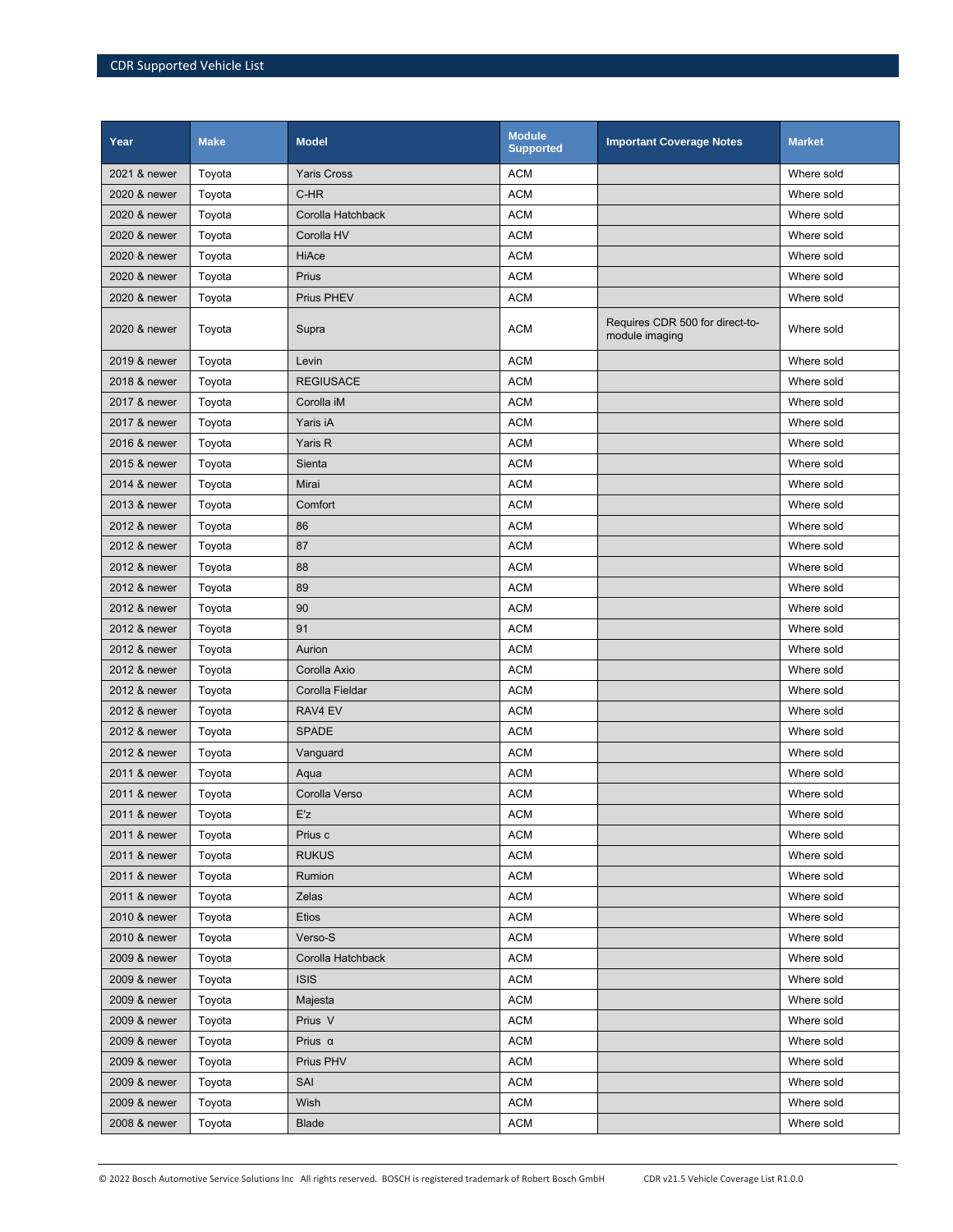| Year         | <b>Make</b> | <b>Model</b>      | <b>Module</b><br><b>Supported</b> | <b>Important Coverage Notes</b> | <b>Market</b> |
|--------------|-------------|-------------------|-----------------------------------|---------------------------------|---------------|
| 2008 & newer | Toyota      | Dyna              | <b>ACM</b>                        |                                 | Where sold    |
| 2008 & newer | Toyota      | <b>Hilux VIGO</b> | <b>ACM</b>                        |                                 | Where sold    |
| 2008 & newer | Toyota      | SW4               | <b>ACM</b>                        |                                 | Where sold    |
| 2008 & newer | Toyota      | Toyoace           | <b>ACM</b>                        |                                 | Where sold    |
| 2008 & newer | Toyota      | Venza             | <b>ACM</b>                        |                                 | Where sold    |
| 2008 - later | Toyota      | iQ                | <b>ACM</b>                        |                                 | Where sold    |
| 2007 & newer | Toyota      | Allion            | <b>ACM</b>                        |                                 | Where sold    |
| 2007 & newer | Toyota      | <b>Belta</b>      | <b>ACM</b>                        |                                 | Where sold    |
| 2007 & newer | Toyota      | MarkX Zio         | <b>ACM</b>                        |                                 | Where sold    |
| 2007 & newer | Toyota      | Noah              | <b>ACM</b>                        |                                 | Where sold    |
| 2007 & newer | Toyota      | <b>Vios</b>       | <b>ACM</b>                        |                                 | Where sold    |
| 2007 & newer | Toyota      | Voxy              | <b>ACM</b>                        |                                 | Where sold    |
| 2006 & newer | Toyota      | Auris             | <b>ACM</b>                        |                                 | Where sold    |
| 2006 & newer | Toyota      | Estima            | <b>ACM</b>                        |                                 | Where sold    |
| 2006 & newer | Toyota      | <b>FJ Cruiser</b> | <b>ACM</b>                        |                                 | Where sold    |
| 2006 & newer | Toyota      | Previa            | <b>ACM</b>                        |                                 | Where sold    |
| 2005 & newer | Toyota      | Alphard           | <b>ACM</b>                        |                                 | Where sold    |
| 2005 & newer | Toyota      | Avensis           | <b>ACM</b>                        |                                 | Where sold    |
| 2005 & newer | Toyota      | Aygo              | <b>ACM</b>                        |                                 | Where sold    |
| 2005 & newer | Toyota      | FunCargo          | <b>ACM</b>                        |                                 | Where sold    |
| 2005 & newer | Toyota      | Ractis            | <b>ACM</b>                        |                                 | Where sold    |
| 2005 & newer | Toyota      | Reiz              | <b>ACM</b>                        |                                 | Where sold    |
| 2005 & newer | Toyota      | Tacoma            | <b>ACM</b>                        |                                 | Where sold    |
| 2005 & newer | Toyota      | Tundra            | <b>ACM</b>                        |                                 | Where sold    |
| 2004 & newer | Toyota      | Crown             | <b>ACM</b>                        |                                 | Where sold    |
| 2004 & newer | Toyota      | Fortuner          | <b>ACM</b>                        |                                 | Where sold    |
| 2004 & newer | Toyota      | <b>HIACE</b>      | <b>ACM</b>                        |                                 | Where sold    |
| 2004 & newer | Toyota      | Hilux             | <b>ACM</b>                        |                                 | Where sold    |
| 2004 & newer | Toyota      | Innova            | <b>ACM</b>                        |                                 | Where sold    |
| 2004 & newer | Toyota      | Kijang Innova     | <b>ACM</b>                        |                                 | Where sold    |
| 2004 & newer | Toyota      | MarkX             | <b>ACM</b>                        |                                 | Where sold    |
| 2004 & newer | Toyota      | Porte             | <b>ACM</b>                        |                                 | Where sold    |
| 2004 & newer | Toyota      | Premio            | <b>ACM</b>                        |                                 | Where sold    |
| 2004 & newer | Toyota      | Sequoia           | <b>ACM</b>                        |                                 | Where sold    |
| 2003 & newer | Toyota      | 4Runner           | <b>ACM</b>                        |                                 | Where sold    |
| 2003 & newer | Toyota      | bB                | <b>ACM</b>                        |                                 | Where sold    |
| 2003 & newer | Toyota      | Century           | <b>ACM</b>                        |                                 | Where sold    |
| 2003 & newer | Toyota      | Harrier           | <b>ACM</b>                        |                                 | Where sold    |
| 2003 & newer | Toyota      | HighLander        | <b>ACM</b>                        |                                 | Where sold    |
| 2003 & newer | Toyota      | <b>Ist</b>        | <b>ACM</b>                        |                                 | Where sold    |
| 2003 & newer | Toyota      | Kluger            | <b>ACM</b>                        |                                 | Where sold    |
| 2003 & newer | Toyota      | Prius             | <b>ACM</b>                        |                                 | Where sold    |
| 2003 & newer | Toyota      | Probox            | <b>ACM</b>                        |                                 | Where sold    |
| 2003 & newer | Toyota      | Raum              | <b>ACM</b>                        |                                 | Where sold    |
| 2003 & newer | Toyota      | RAV4              | <b>ACM</b>                        |                                 | Where sold    |
| 2003 & newer | Toyota      | Sienna            | <b>ACM</b>                        |                                 | Where sold    |
| 2003 & newer | Toyota      | Succeed           | <b>ACM</b>                        |                                 | Where sold    |
| 2003 - 2006  | Toyota      | Camry Solara      | <b>ACM</b>                        |                                 | Where sold    |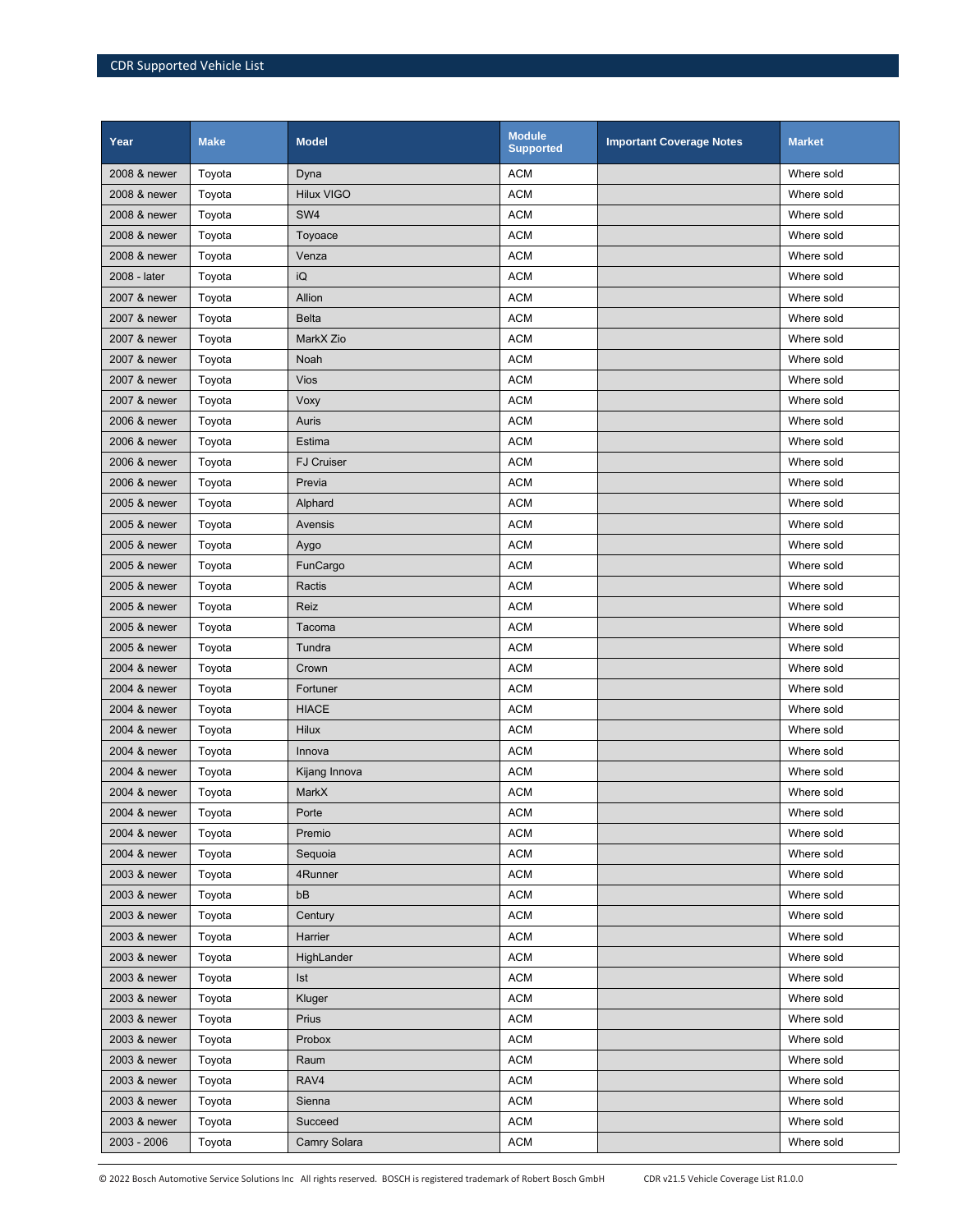| Year         | <b>Make</b>              | <b>Model</b>                                          | <b>Module</b><br><b>Supported</b> | <b>Important Coverage Notes</b> | <b>Market</b>                   |
|--------------|--------------------------|-------------------------------------------------------|-----------------------------------|---------------------------------|---------------------------------|
| 2002 & newer | Toyota                   | Avalon                                                | <b>ACM</b>                        |                                 | Where sold                      |
| 2002 & newer | Toyota                   | Corolla                                               | <b>ACM</b>                        |                                 | Where sold                      |
| 2002 & newer | Toyota                   | Echo                                                  | <b>ACM</b>                        |                                 | Where sold                      |
| 2002 & newer | Toyota                   | LandCruiser                                           | <b>ACM</b>                        |                                 | Where sold                      |
| 2002 & newer | Toyota                   | <b>LandCruiser Prado</b>                              | <b>ACM</b>                        |                                 | Where sold                      |
| 2002 & newer | Toyota                   | Matrix                                                | <b>ACM</b>                        |                                 | Where sold                      |
| 2002 & newer | Toyota                   | Platz                                                 | <b>ACM</b>                        |                                 | Where sold                      |
| 2002 & newer | Toyota                   | Surf                                                  | <b>ACM</b>                        |                                 | Where sold                      |
| 2002 & newer | Toyota                   | Vibe                                                  | <b>ACM</b>                        |                                 | Where sold                      |
| 2002 & newer | Toyota                   | Voltz                                                 | <b>ACM</b>                        |                                 | Where sold                      |
| 2002 & newer | Toyota                   | Yaris                                                 | <b>ACM</b>                        |                                 | Where sold                      |
| 2001 & newer | Toyota                   | <b>Brevis</b>                                         | <b>ACM</b>                        |                                 | Where sold                      |
| 2001 & newer | Toyota                   | Camry                                                 | <b>ACM</b>                        |                                 | Where sold                      |
| 2001 & newer | Toyota                   | Progres                                               | <b>ACM</b>                        |                                 | Where sold                      |
| 2001 & newer | Toyota                   | Soarer                                                | <b>ACM</b>                        |                                 | Where sold                      |
| 2000 & newer | Toyota                   | Aristo                                                | <b>ACM</b>                        |                                 | Where sold                      |
| 2000 & newer | Toyota                   | Celsior                                               | <b>ACM</b>                        |                                 | Where sold                      |
| 2000 & newer | Toyota                   | Mark2                                                 | <b>ACM</b>                        |                                 | Where sold<br>Australia, Japan, |
| 2021         | Toyota                   | Yaris                                                 | <b>ACM</b>                        |                                 | Europe                          |
| 2018         | Toyota                   | Aquis                                                 | <b>ACM</b>                        |                                 | Where sold                      |
| 2018         | Toyota                   | C-HR                                                  | <b>ACM</b>                        |                                 | Where sold                      |
| 2018         | Toyota                   | Coaster                                               | <b>ACM</b>                        |                                 | Where sold                      |
| 2017         | Toyota                   | iA                                                    | <b>ACM</b>                        |                                 | US, Canada                      |
| 2017         | Toyota                   | iM                                                    | <b>ACM</b>                        |                                 | US, Canada                      |
| 2017         | Toyota                   | <b>Prius Prime</b>                                    | <b>ACM</b>                        |                                 | US, Canada                      |
| 2022<br>2022 | Volkswagen               | A SUVe Nord / A SUVe Sud                              | <b>ACM</b><br><b>ACM</b>          |                                 | China<br>Where sold             |
| 2022         | Volkswagen<br>Volkswagen | Arteon<br>Arteon Fastback PA / CC ShBr,               | <b>ACM</b>                        | China UDR Download              | China                           |
|              |                          |                                                       |                                   |                                 |                                 |
| 2022         | Volkswagen               | Atlas                                                 | <b>ACM</b>                        |                                 | Where sold                      |
| 2022         | Volkswagen               | B Main SUV / B SMV / B MPV                            | <b>ACM</b>                        |                                 | China                           |
| 2022         | Volkswagen               | <b>Beetle</b>                                         | <b>ACM</b>                        |                                 | US, Canada                      |
| 2022         | Volkswagen               | Bora (includes BEV                                    | <b>ACM</b>                        | China UDR Download              | China                           |
| 2022         | Volkswagen               | Crafter                                               | <b>ACM</b>                        |                                 | Where sold                      |
| 2022         | Volkswagen               | E-Crafter                                             | <b>ACM</b>                        |                                 | Where sold                      |
| 2022         | Volkswagen               | eGolf                                                 | <b>ACM</b>                        |                                 | US, Canada                      |
| 2022         | Volkswagen               | Golf                                                  | <b>ACM</b>                        | China UDR Download              | China                           |
| 2022         | Volkswagen               | Golf / SportWagen / Alltrack / Variant /<br>Sportsvan | <b>ACM</b>                        |                                 | Where sold                      |
| 2022         | Volkswagen               | Golf 8                                                | <b>ACM</b>                        | China UDR Download              | China                           |
| 2022         | Volkswagen               | ID.3                                                  | <b>ACM</b>                        |                                 | Where sold                      |
| 2022         | Volkswagen               | ID.4                                                  | <b>ACM</b>                        |                                 | Where sold                      |
| 2022         | Volkswagen               | Jetta                                                 | <b>ACM</b>                        |                                 | Where sold                      |
| 2022         | Volkswagen               | Lamado                                                | <b>ACM</b>                        | China UDR Download              | China                           |
| 2022         | Volkswagen               | Lamado PA                                             | <b>ACM</b>                        | China UDR Download              | China                           |
| 2022         | Volkswagen               | Lavida (includes BEV)                                 | <b>ACM</b>                        | China UDR Download              | China                           |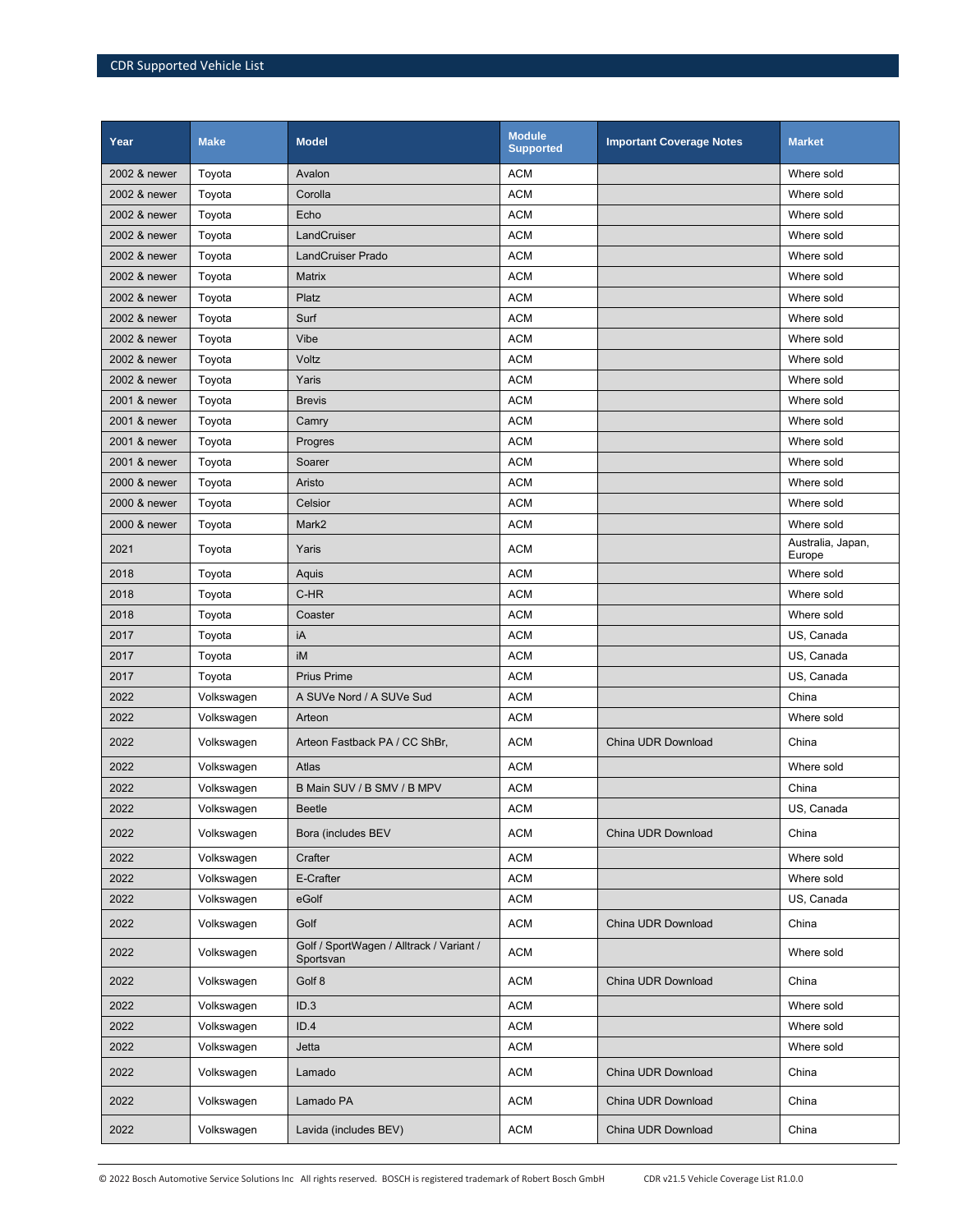| Year | <b>Make</b> | <b>Model</b>                  | <b>Module</b><br><b>Supported</b> | <b>Important Coverage Notes</b>                   | <b>Market</b> |
|------|-------------|-------------------------------|-----------------------------------|---------------------------------------------------|---------------|
| 2022 | Volkswagen  | Lavida Silkroad               | <b>ACM</b>                        | China UDR Download                                | China         |
| 2022 | Volkswagen  | Lounge                        | <b>ACM</b>                        | China UDR Download                                | China         |
| 2022 | Volkswagen  | Magotan                       | <b>ACM</b>                        | China UDR Download                                | China         |
| 2022 | Volkswagen  | Neo                           | <b>ACM</b>                        |                                                   | Where sold    |
| 2022 | Volkswagen  | New Bora                      | <b>ACM</b>                        | China UDR Download                                | China         |
| 2022 | Volkswagen  | Passat                        | <b>ACM</b>                        |                                                   | US. Canada    |
| 2022 | Volkswagen  | Passat (includes NMS)         | <b>ACM</b>                        | China UDR Download                                | China         |
| 2022 | Volkswagen  | Passat (w/o PHEV, non US/CA)  | <b>ACM</b>                        |                                                   | Where sold    |
| 2022 | Volkswagen  | Phideon                       | <b>ACM</b>                        |                                                   | China         |
| 2022 | Volkswagen  | Polo                          | <b>ACM</b>                        | China UDR Download                                | China         |
| 2022 | Volkswagen  | Polo                          | <b>ACM</b>                        |                                                   | Where sold    |
| 2022 | Volkswagen  | Polo Virtus                   | <b>ACM</b>                        |                                                   | Where sold    |
| 2022 | Volkswagen  | Sagitar NF                    | <b>ACM</b>                        | China UDR Download                                | China         |
| 2022 | Volkswagen  | Santana PA                    | <b>ACM</b>                        | China UDR Download                                | China         |
| 2022 | Volkswagen  | Taos                          | <b>ACM</b>                        |                                                   | Where sold    |
| 2022 | Volkswagen  | Tayron                        | <b>ACM</b>                        | China UDR Download                                | China         |
| 2022 | Volkswagen  | <b>T-Cross</b>                | <b>ACM</b>                        | China UDR Download                                | China         |
| 2022 | Volkswagen  | T-Cross                       | <b>ACM</b>                        |                                                   | Where sold    |
| 2022 | Volkswagen  | Teramont (includes coupe)     | <b>ACM</b>                        | China UDR Download                                | China         |
| 2022 | Volkswagen  | Teramont PA (includes coupe)  | <b>ACM</b>                        | China UDR Download                                | China         |
| 2022 | Volkswagen  | Tharu                         | <b>ACM</b>                        | China UDR Download                                | China         |
| 2022 | Volkswagen  | Tiguan                        | <b>ACM</b>                        | China UDR Download                                | China         |
| 2022 | Volkswagen  | Tiguan (includes Allspace)    | <b>ACM</b>                        |                                                   | Where sold    |
| 2022 | Volkswagen  | Touareg                       | <b>ACM</b>                        | Requires CDR 500 for direct-to-<br>module imaging | Where sold    |
| 2022 | Volkswagen  | Touran                        | <b>ACM</b>                        | China UDR Download                                | China         |
| 2022 | Volkswagen  | Touran                        | <b>ACM</b>                        |                                                   | Where sold    |
| 2022 | Volkswagen  | T-Roc                         | <b>ACM</b>                        | China UDR Download                                | China         |
| 2022 | Volkswagen  | T-Roc                         | <b>ACM</b>                        |                                                   | Where sold    |
| 2022 | Volkswagen  | Viloran                       | <b>ACM</b>                        | China UDR Download                                | China         |
| 2021 | Volkswagen  | A SUVe Nord / A SUVe Sud      | <b>ACM</b>                        |                                                   | China         |
| 2021 | Volkswagen  | Arteon                        | <b>ACM</b>                        |                                                   | Where sold    |
| 2021 | Volkswagen  | Arteon Fastback PA / CC ShBr, | <b>ACM</b>                        | China UDR Download                                | China         |
| 2021 | Volkswagen  | Atlas                         | <b>ACM</b>                        |                                                   | Where sold    |
| 2021 | Volkswagen  | B Main SUV / B SMV / B MPV    | <b>ACM</b>                        |                                                   | China         |
| 2021 | Volkswagen  | <b>Beetle</b>                 | <b>ACM</b>                        |                                                   | US, Canada    |
| 2021 | Volkswagen  | Bora (includes BEV            | <b>ACM</b>                        | China UDR Download                                | China         |
| 2021 | Volkswagen  | Crafter                       | <b>ACM</b>                        |                                                   | Where sold    |
| 2021 | Volkswagen  | E-Crafter                     | <b>ACM</b>                        |                                                   | Where sold    |
| 2021 | Volkswagen  | eGolf                         | <b>ACM</b>                        |                                                   | US, Canada    |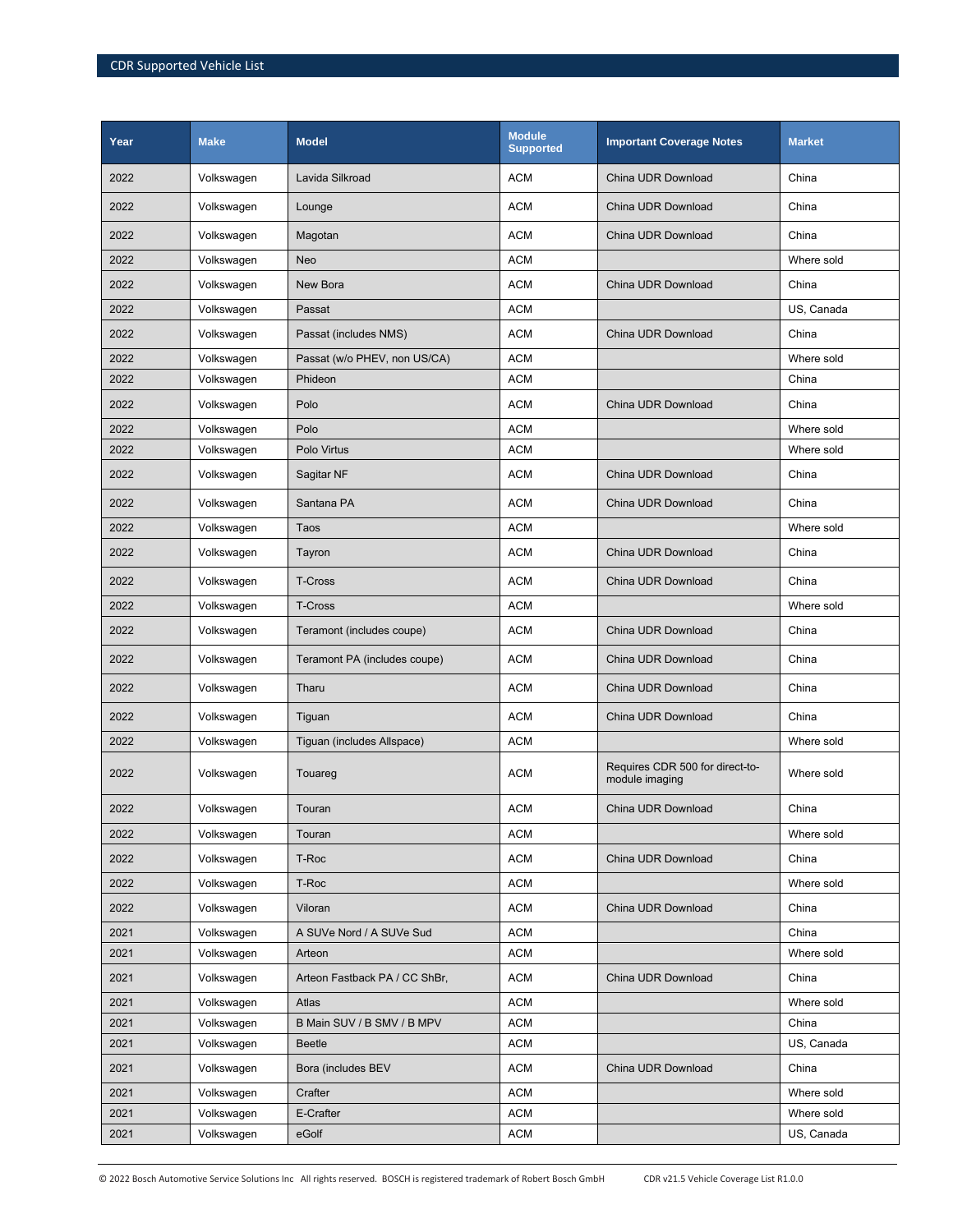| Year | <b>Make</b> | <b>Model</b>                                          | <b>Module</b><br><b>Supported</b> | <b>Important Coverage Notes</b>                   | <b>Market</b> |
|------|-------------|-------------------------------------------------------|-----------------------------------|---------------------------------------------------|---------------|
| 2021 | Volkswagen  | Golf                                                  | <b>ACM</b>                        | China UDR Download                                | China         |
| 2021 | Volkswagen  | Golf / SportWagen / Alltrack / Variant /<br>Sportsvan | <b>ACM</b>                        |                                                   | Where sold    |
| 2021 | Volkswagen  | Golf 8                                                | <b>ACM</b>                        | China UDR Download                                | China         |
| 2021 | Volkswagen  | ID.3                                                  | <b>ACM</b>                        |                                                   | Where sold    |
| 2021 | Volkswagen  | ID.4                                                  | <b>ACM</b>                        |                                                   | Where sold    |
| 2021 | Volkswagen  | Jetta                                                 | <b>ACM</b>                        |                                                   | Where sold    |
| 2021 | Volkswagen  | Lamado                                                | <b>ACM</b>                        | China UDR Download                                | China         |
| 2021 | Volkswagen  | Lamado PA                                             | <b>ACM</b>                        | China UDR Download                                | China         |
| 2021 | Volkswagen  | Lavida (includes BEV)                                 | <b>ACM</b>                        | China UDR Download                                | China         |
| 2021 | Volkswagen  | Lavida Silkroad                                       | <b>ACM</b>                        | China UDR Download                                | China         |
| 2021 | Volkswagen  | Lounge                                                | <b>ACM</b>                        | China UDR Download                                | China         |
| 2021 | Volkswagen  | Magotan                                               | <b>ACM</b>                        | China UDR Download                                | China         |
| 2021 | Volkswagen  | Neo                                                   | <b>ACM</b>                        |                                                   | Where sold    |
| 2021 | Volkswagen  | New Bora                                              | <b>ACM</b>                        | China UDR Download                                | China         |
| 2021 | Volkswagen  | Passat                                                | <b>ACM</b>                        |                                                   | US, Canada    |
| 2021 | Volkswagen  | Passat (includes NMS)                                 | <b>ACM</b>                        | China UDR Download                                | China         |
| 2021 | Volkswagen  | Passat (w/o PHEV, non US/CA)                          | <b>ACM</b>                        |                                                   | Where sold    |
| 2021 | Volkswagen  | Phideon                                               | <b>ACM</b>                        |                                                   | China         |
| 2021 | Volkswagen  | Polo                                                  | <b>ACM</b>                        | China UDR Download                                | China         |
| 2021 | Volkswagen  | Polo                                                  | <b>ACM</b>                        |                                                   | Where sold    |
| 2021 | Volkswagen  | Polo Virtus                                           | <b>ACM</b>                        |                                                   | Where sold    |
| 2021 | Volkswagen  | Sagitar NF                                            | <b>ACM</b>                        | China UDR Download                                | China         |
| 2021 | Volkswagen  | Santana PA                                            | <b>ACM</b>                        | China UDR Download                                | China         |
| 2021 | Volkswagen  | Tayron                                                | <b>ACM</b>                        | China UDR Download                                | China         |
| 2021 | Volkswagen  | T-Cross                                               | <b>ACM</b>                        | China UDR Download                                | China         |
| 2021 | Volkswagen  | T-Cross                                               | <b>ACM</b>                        |                                                   | Where sold    |
| 2021 | Volkswagen  | Teramont (includes coupe)                             | <b>ACM</b>                        | China UDR Download                                | China         |
| 2021 | Volkswagen  | Teramont PA (includes coupe)                          | <b>ACM</b>                        | China UDR Download                                | China         |
| 2021 | Volkswagen  | Tharu                                                 | <b>ACM</b>                        | China UDR Download                                | China         |
| 2021 | Volkswagen  | Tiguan                                                | <b>ACM</b>                        | China UDR Download                                | China         |
| 2021 | Volkswagen  | Tiguan (includes Allspace)                            | <b>ACM</b>                        |                                                   | Where sold    |
| 2021 | Volkswagen  | Touareg                                               | <b>ACM</b>                        | Requires CDR 500 for direct-to-<br>module imaging | Where sold    |
| 2021 | Volkswagen  | Touran                                                | <b>ACM</b>                        | China UDR Download                                | China         |
| 2021 | Volkswagen  | Touran                                                | <b>ACM</b>                        |                                                   | Where sold    |
| 2021 | Volkswagen  | T-Roc                                                 | <b>ACM</b>                        | China UDR Download                                | China         |
| 2021 | Volkswagen  | T-Roc                                                 | <b>ACM</b>                        |                                                   | Where sold    |
| 2021 | Volkswagen  | Viloran                                               | <b>ACM</b>                        | China UDR Download                                | China         |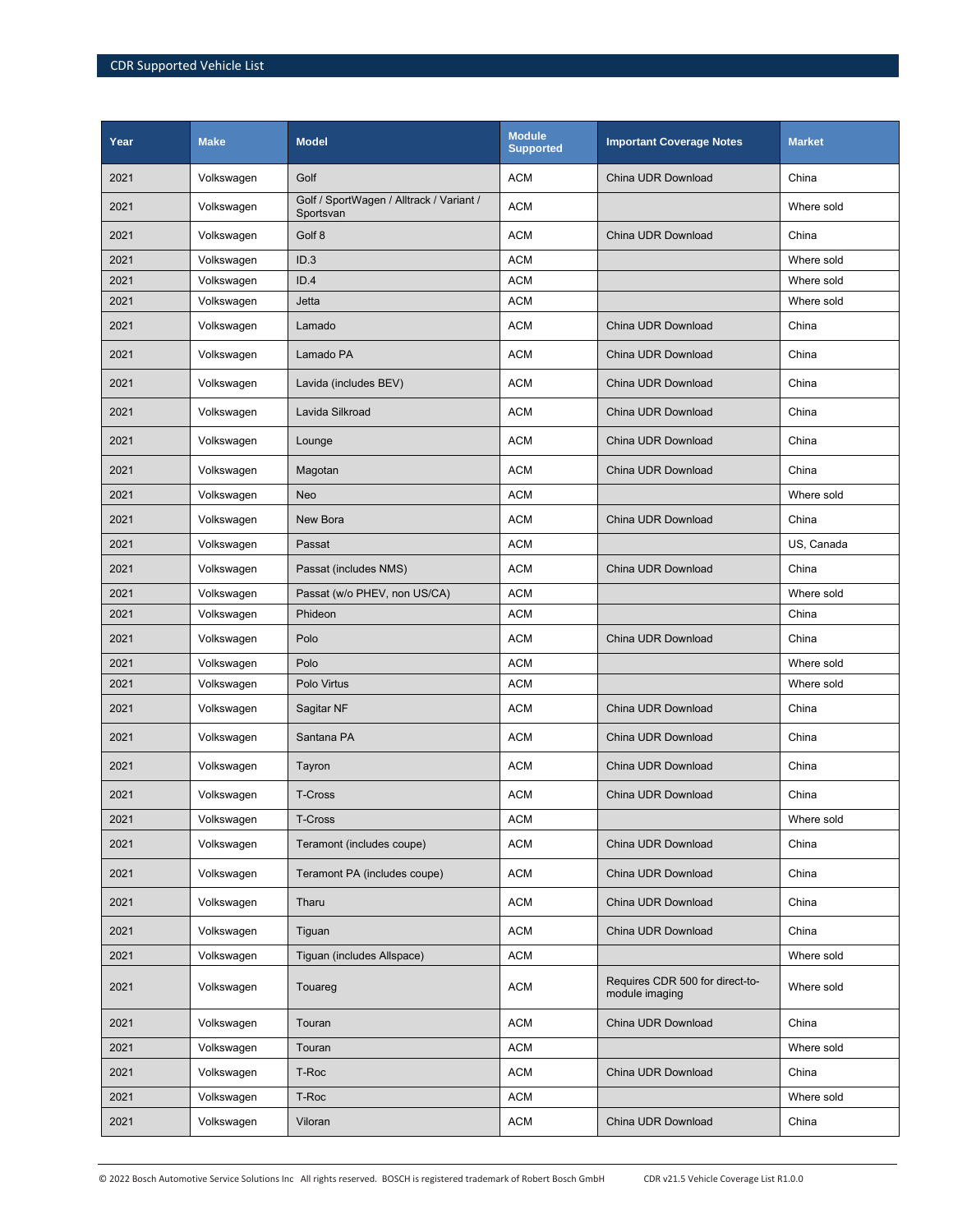| Year | <b>Make</b> | <b>Model</b>                                          | <b>Module</b><br><b>Supported</b> | <b>Important Coverage Notes</b> | <b>Market</b> |
|------|-------------|-------------------------------------------------------|-----------------------------------|---------------------------------|---------------|
| 2020 | Volkswagen  | Arteon                                                | <b>ACM</b>                        |                                 | Where sold    |
| 2020 | Volkswagen  | Arteon Fastback PA / CC ShBr,                         | <b>ACM</b>                        | China UDR Download              | China         |
| 2020 | Volkswagen  | Atlas                                                 | <b>ACM</b>                        |                                 | Where sold    |
| 2020 | Volkswagen  | <b>Beetle</b>                                         | <b>ACM</b>                        |                                 | US, Canada    |
| 2020 | Volkswagen  | Bora (includes BEV                                    | <b>ACM</b>                        | China UDR Download              | China         |
| 2020 | Volkswagen  | Crafter                                               | <b>ACM</b>                        |                                 | Where sold    |
| 2020 | Volkswagen  | E-Crafter                                             | <b>ACM</b>                        |                                 | Where sold    |
| 2020 | Volkswagen  | eGolf                                                 | <b>ACM</b>                        |                                 | US, Canada    |
| 2020 | Volkswagen  | Golf                                                  | <b>ACM</b>                        | China UDR Download              | China         |
| 2020 | Volkswagen  | Golf / SportWagen / Alltrack / Variant /<br>Sportsvan | <b>ACM</b>                        |                                 | Where sold    |
| 2020 | Volkswagen  | Golf 8                                                | <b>ACM</b>                        | China UDR Download              | China         |
| 2020 | Volkswagen  | ID.3                                                  | <b>ACM</b>                        |                                 | Where sold    |
| 2020 | Volkswagen  | Jetta                                                 | <b>ACM</b>                        |                                 | Where sold    |
| 2020 | Volkswagen  | Lamado                                                | <b>ACM</b>                        | China UDR Download              | China         |
| 2020 | Volkswagen  | Lamado PA                                             | <b>ACM</b>                        | China UDR Download              | China         |
| 2020 | Volkswagen  | Lavida (includes BEV)                                 | <b>ACM</b>                        | China UDR Download              | China         |
| 2020 | Volkswagen  | Lavida Silkroad                                       | <b>ACM</b>                        | China UDR Download              | China         |
| 2020 | Volkswagen  | Lounge                                                | <b>ACM</b>                        | China UDR Download              | China         |
| 2020 | Volkswagen  | Magotan                                               | <b>ACM</b>                        | China UDR Download              | China         |
| 2020 | Volkswagen  | Neo                                                   | <b>ACM</b>                        |                                 | Where sold    |
| 2020 | Volkswagen  | New Bora                                              | <b>ACM</b>                        | China UDR Download              | China         |
| 2020 | Volkswagen  | Passat                                                | <b>ACM</b>                        |                                 | US, Canada    |
| 2020 | Volkswagen  | Passat (includes NMS)                                 | <b>ACM</b>                        | China UDR Download              | China         |
| 2020 | Volkswagen  | Passat (w/o PHEV, non US/CA)                          | <b>ACM</b>                        |                                 | Where sold    |
| 2020 | Volkswagen  | Phideon                                               | <b>ACM</b>                        |                                 | China         |
| 2020 | Volkswagen  | Polo                                                  | <b>ACM</b>                        | China UDR Download              | China         |
| 2020 | Volkswagen  | Polo                                                  | <b>ACM</b>                        |                                 | Where sold    |
| 2020 | Volkswagen  | Polo Virtus                                           | <b>ACM</b>                        |                                 | Where sold    |
| 2020 | Volkswagen  | Sagitar NF                                            | <b>ACM</b>                        | China UDR Download              | China         |
| 2020 | Volkswagen  | Santana PA                                            | <b>ACM</b>                        | China UDR Download              | China         |
| 2020 | Volkswagen  | Tayron                                                | <b>ACM</b>                        | China UDR Download              | China         |
| 2020 | Volkswagen  | T-Cross                                               | <b>ACM</b>                        | China UDR Download              | China         |
| 2020 | Volkswagen  | <b>T-Cross</b>                                        | <b>ACM</b>                        |                                 | Where sold    |
| 2020 | Volkswagen  | Teramont (includes coupe)                             | <b>ACM</b>                        | China UDR Download              | China         |
| 2020 | Volkswagen  | Teramont PA (includes coupe)                          | <b>ACM</b>                        | China UDR Download              | China         |
| 2020 | Volkswagen  | Tharu                                                 | <b>ACM</b>                        | China UDR Download              | China         |
| 2020 | Volkswagen  | Tiguan                                                | <b>ACM</b>                        | China UDR Download              | China         |
| 2020 | Volkswagen  | Tiguan (includes Allspace)                            | <b>ACM</b>                        |                                 | Where sold    |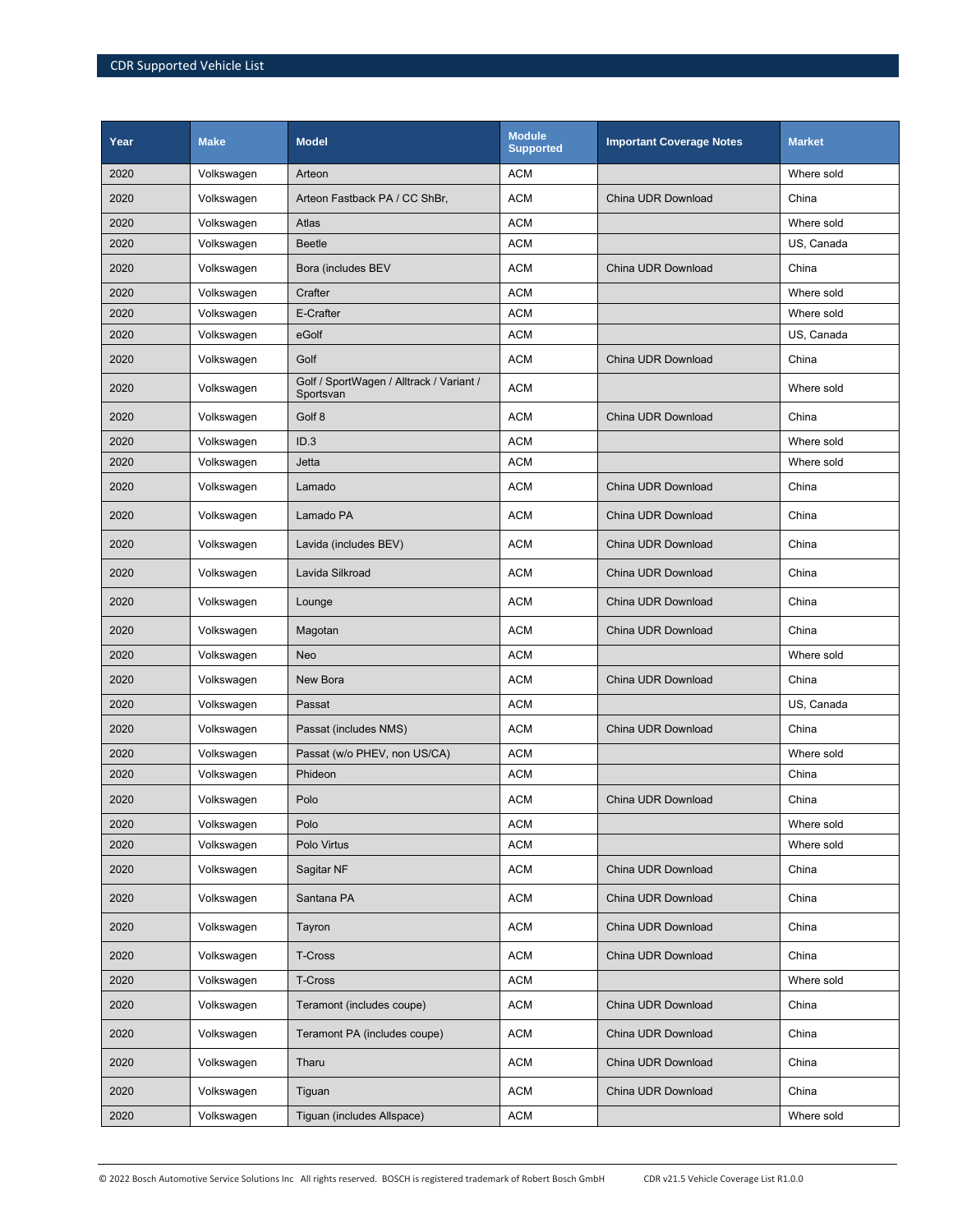| Year | <b>Make</b> | <b>Model</b>                                          | <b>Module</b><br><b>Supported</b> | <b>Important Coverage Notes</b>                   | <b>Market</b> |
|------|-------------|-------------------------------------------------------|-----------------------------------|---------------------------------------------------|---------------|
| 2020 | Volkswagen  | Touareg                                               | <b>ACM</b>                        | Requires CDR 500 for direct-to-<br>module imaging | Where sold    |
| 2020 | Volkswagen  | Touran                                                | <b>ACM</b>                        | China UDR Download                                | China         |
| 2020 | Volkswagen  | Touran                                                | <b>ACM</b>                        |                                                   | Where sold    |
| 2020 | Volkswagen  | T-Roc                                                 | <b>ACM</b>                        | China UDR Download                                | China         |
| 2020 | Volkswagen  | T-Roc                                                 | <b>ACM</b>                        |                                                   | Where sold    |
| 2020 | Volkswagen  | Viloran                                               | <b>ACM</b>                        | China UDR Download                                | China         |
| 2019 | Volkswagen  | Arteon                                                | <b>ACM</b>                        |                                                   | Where sold    |
| 2019 | Volkswagen  | Atlas                                                 | <b>ACM</b>                        |                                                   | Where sold    |
| 2019 | Volkswagen  | <b>Beetle</b>                                         | <b>ACM</b>                        |                                                   | US, Canada    |
| 2019 | Volkswagen  | Crafter                                               | <b>ACM</b>                        |                                                   | Where sold    |
| 2019 | Volkswagen  | E-Crafter                                             | <b>ACM</b>                        |                                                   | Where sold    |
| 2019 | Volkswagen  | eGolf                                                 | <b>ACM</b>                        |                                                   | US, Canada    |
| 2019 | Volkswagen  | Golf / SportWagen / Alltrack / Variant /<br>Sportsvan | <b>ACM</b>                        |                                                   | Where sold    |
| 2019 | Volkswagen  | GTI                                                   | <b>ACM</b>                        |                                                   | US            |
| 2019 | Volkswagen  | Jetta                                                 | <b>ACM</b>                        |                                                   | Where sold    |
| 2019 | Volkswagen  | Passat                                                | <b>ACM</b>                        |                                                   | US, Canada    |
| 2019 | Volkswagen  | Passat (w/o PHEV, non US/CA)                          | <b>ACM</b>                        |                                                   | Where sold    |
| 2019 | Volkswagen  | Polo                                                  | <b>ACM</b>                        |                                                   | Where sold    |
| 2019 | Volkswagen  | Polo Virtus                                           | <b>ACM</b>                        |                                                   | Where sold    |
| 2019 | Volkswagen  | <b>T-Cross</b>                                        | <b>ACM</b>                        |                                                   | Where sold    |
| 2019 | Volkswagen  | Tiguan (includes Allspace)                            | <b>ACM</b>                        |                                                   | Where sold    |
| 2019 | Volkswagen  | Touareg                                               | <b>ACM</b>                        | Requires CDR 500 for direct-to-<br>module imaging | Where sold    |
| 2019 | Volkswagen  | Touran                                                | <b>ACM</b>                        |                                                   | Where sold    |
| 2019 | Volkswagen  | T-Roc                                                 | <b>ACM</b>                        |                                                   | Where sold    |
| 2018 | Volkswagen  | Arteon                                                | <b>ACM</b>                        |                                                   | Where sold    |
| 2018 | Volkswagen  | Atlas                                                 | <b>ACM</b>                        |                                                   | Where sold    |
| 2018 | Volkswagen  | <b>Beetle</b>                                         | <b>ACM</b>                        |                                                   | US. Canada    |
| 2018 | Volkswagen  | Crafter                                               | <b>ACM</b>                        |                                                   | Where sold    |
| 2018 | Volkswagen  | eGolf                                                 | <b>ACM</b>                        |                                                   | US, Canada    |
| 2018 | Volkswagen  | Golf / SportWagen / Alltrack / Variant /<br>Sportsvan | <b>ACM</b>                        |                                                   | Where sold    |
| 2018 | Volkswagen  | GTI                                                   | <b>ACM</b>                        |                                                   | <b>US</b>     |
| 2018 | Volkswagen  | Jetta                                                 | <b>ACM</b>                        |                                                   | Where sold    |
| 2018 | Volkswagen  | Passat                                                | <b>ACM</b>                        |                                                   | US, Canada    |
| 2018 | Volkswagen  | Passat (w/o PHEV, non US/CA)                          | <b>ACM</b>                        |                                                   | Where sold    |
| 2018 | Volkswagen  | Polo                                                  | <b>ACM</b>                        |                                                   | Where sold    |
| 2018 | Volkswagen  | Tiguan (includes Allspace)                            | <b>ACM</b>                        |                                                   | Where sold    |
| 2018 | Volkswagen  | Touareg                                               | <b>ACM</b>                        |                                                   | US            |
| 2018 | Volkswagen  | Touran                                                | <b>ACM</b>                        |                                                   | Where sold    |
| 2018 | Volkswagen  | T-Roc                                                 | <b>ACM</b>                        |                                                   | Where sold    |
| 2017 | Volkswagen  | Beetle                                                | <b>ACM</b>                        |                                                   | US            |
| 2017 | Volkswagen  | cc                                                    | <b>ACM</b>                        |                                                   | US            |
| 2017 | Volkswagen  | Golf, eGolf                                           | <b>ACM</b>                        |                                                   | US            |
| 2017 | Volkswagen  | GTI                                                   | <b>ACM</b>                        |                                                   | US            |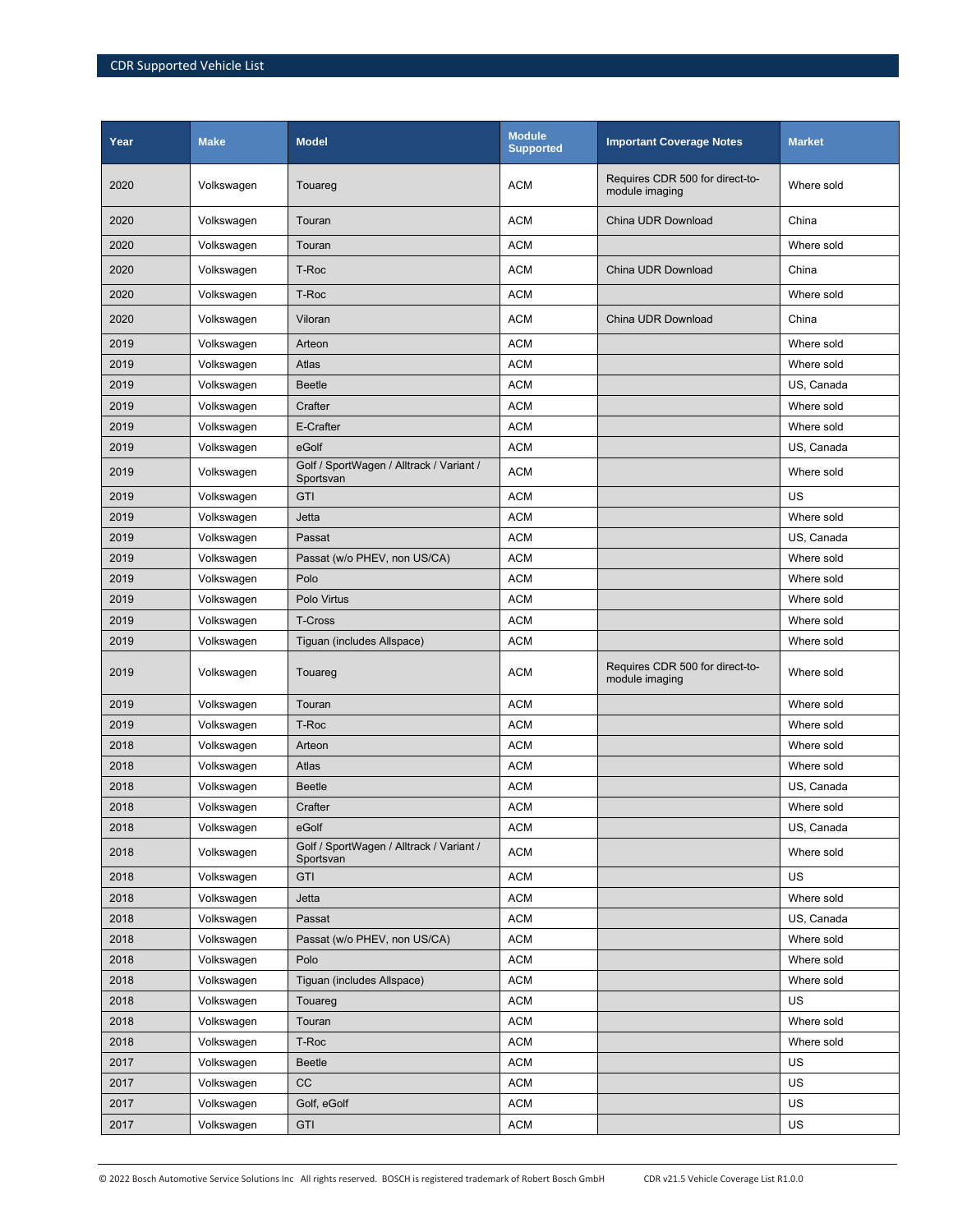| Year | <b>Make</b> | <b>Model</b>                    | <b>Module</b><br><b>Supported</b> | <b>Important Coverage Notes</b>                   | <b>Market</b> |
|------|-------------|---------------------------------|-----------------------------------|---------------------------------------------------|---------------|
| 2017 | Volkswagen  | Jetta                           | <b>ACM</b>                        |                                                   | US            |
| 2017 | Volkswagen  | Passat                          | <b>ACM</b>                        |                                                   | US            |
| 2017 | Volkswagen  | Tiguan                          | <b>ACM</b>                        |                                                   | US            |
| 2017 | Volkswagen  | Touareg                         | <b>ACM</b>                        |                                                   | US            |
| 2016 | Volkswagen  | Beetle (includes convertible)   | <b>ACM</b>                        |                                                   | US            |
| 2016 | Volkswagen  | cc                              | <b>ACM</b>                        |                                                   | US            |
| 2016 | Volkswagen  | <b>EOS</b>                      | <b>ACM</b>                        |                                                   | US            |
| 2016 | Volkswagen  | Golf, eGolf                     | <b>ACM</b>                        |                                                   | US            |
| 2016 | Volkswagen  | GTI                             | <b>ACM</b>                        |                                                   | US            |
| 2016 | Volkswagen  | Jetta                           | <b>ACM</b>                        |                                                   | US            |
| 2016 | Volkswagen  | Passat                          | <b>ACM</b>                        |                                                   | US            |
| 2016 | Volkswagen  | Tiguan                          | <b>ACM</b>                        |                                                   | US            |
| 2016 | Volkswagen  | Touareg                         | <b>ACM</b>                        |                                                   | US            |
| 2015 | Volkswagen  | Beetle (includes convertible)   | <b>ACM</b>                        | Some early production may not<br>be supported     | US            |
| 2015 | Volkswagen  | CC                              | <b>ACM</b>                        |                                                   | US            |
| 2015 | Volkswagen  | <b>EOS</b>                      | <b>ACM</b>                        |                                                   | US            |
| 2015 | Volkswagen  | Golf, eGolf                     | <b>ACM</b>                        | Some early production may not<br>be supported     | US            |
| 2015 | Volkswagen  | Jetta                           | <b>ACM</b>                        | Some early production may not<br>be supported     | US            |
| 2015 | Volkswagen  | Passat                          | <b>ACM</b>                        | Some early production may not<br>be supported     | US            |
| 2015 | Volkswagen  | Tiguan                          | <b>ACM</b>                        |                                                   | US            |
| 2015 | Volkswagen  | Touareg                         | <b>ACM</b>                        | Some early production may not<br>be supported     | US            |
| 2014 | Volkswagen  | <b>EOS</b>                      | <b>ACM</b>                        | Some early production may not<br>be supported     | US            |
| 2014 | Volkswagen  | Routan                          | <b>ACM</b>                        |                                                   | US, Canada    |
| 2013 | Volkswagen  | Routan                          | <b>ACM</b>                        |                                                   | US. Canada    |
| 2012 | Volkswagen  | Routan                          | <b>ACM</b>                        |                                                   | US, Canada    |
| 2011 | Volkswagen  | Routan                          | <b>ACM</b>                        |                                                   | US, Canada    |
| 2010 | Volkswagen  | Routan                          | <b>ACM</b>                        |                                                   | US, Canada    |
| 2009 | Volkswagen  | Routan                          | <b>ACM</b>                        |                                                   | US, Canada    |
| 2022 | Volvo       | <b>S90</b>                      | <b>ACM</b>                        |                                                   | China         |
| 2022 | Volvo       | S90/S90L II                     | <b>ACM</b>                        |                                                   | Where sold    |
| 2022 | Volvo       | V90 (includes Cross Country)    | ACM                               |                                                   | China         |
| 2022 | Volvo       | V90 II (includes Cross Country) | <b>ACM</b>                        |                                                   | Where sold    |
| 2022 | Volvo       | <b>XC40</b>                     | <b>ACM</b>                        | Requires CDR 500 for direct-to-<br>module imaging | Where sold    |
| 2022 | Volvo       | XC60                            | <b>ACM</b>                        |                                                   | China         |
| 2022 | Volvo       | <b>XC60 II</b>                  | <b>ACM</b>                        |                                                   | Where sold    |
| 2022 | Volvo       | <b>XC90</b>                     | <b>ACM</b>                        |                                                   | China         |
| 2022 | Volvo       | <b>XC90 II</b>                  | <b>ACM</b>                        |                                                   | Where sold    |
| 2021 | Volvo       | S60 III                         | <b>ACM</b>                        | Requires CDR 500 for direct-to-<br>module imaging | Where sold    |
| 2021 | Volvo       | S90/S90L                        | <b>ACM</b>                        |                                                   | Where sold    |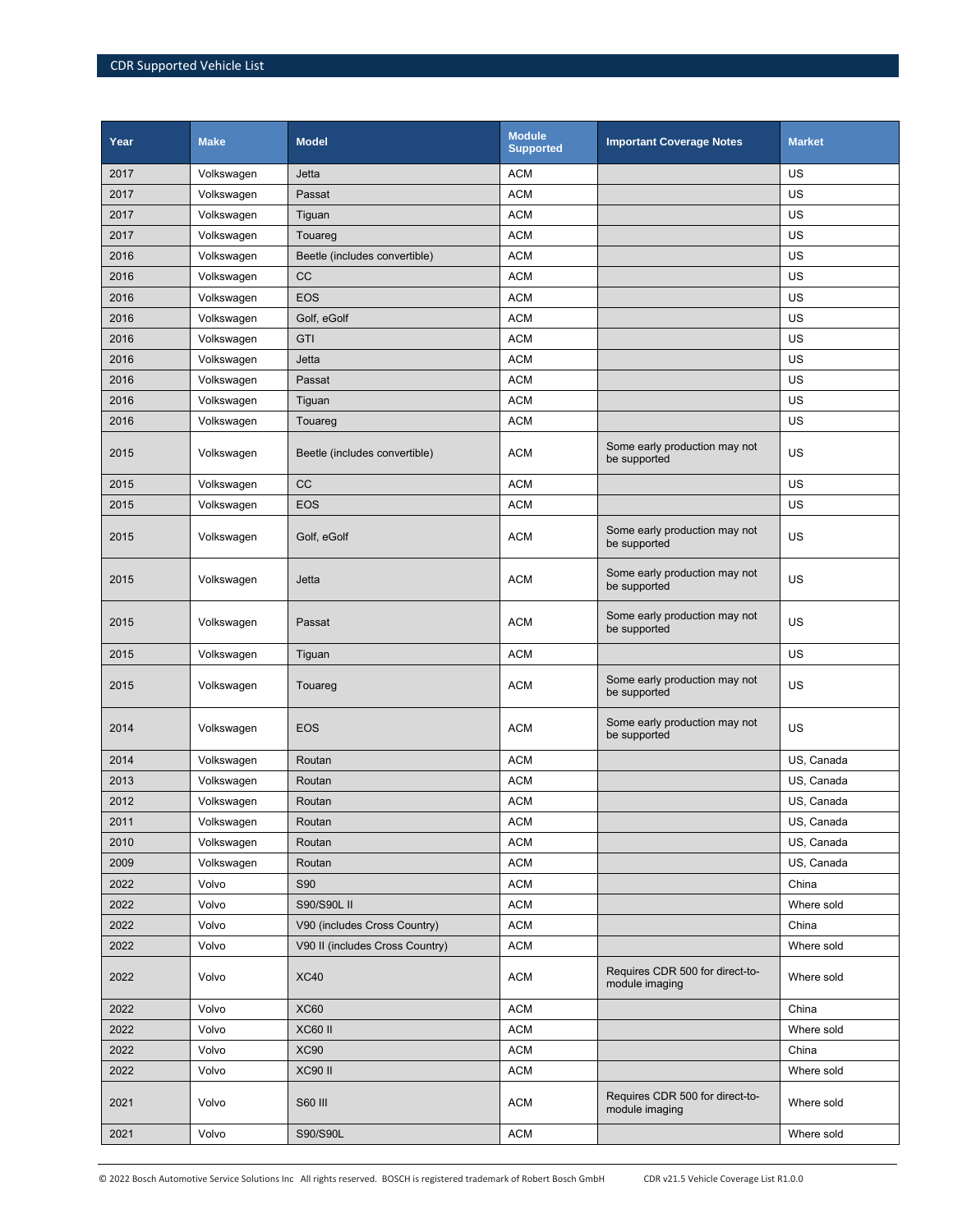| Year | <b>Make</b> | <b>Model</b>                    | <b>Module</b><br><b>Supported</b> | <b>Important Coverage Notes</b>                   | <b>Market</b>      |
|------|-------------|---------------------------------|-----------------------------------|---------------------------------------------------|--------------------|
| 2021 | Volvo       | V60 II (includes Cross Country) | <b>ACM</b>                        | Requires CDR 500 for direct-to-<br>module imaging | Where sold         |
| 2021 | Volvo       | V90 II (includes Cross Country) | <b>ACM</b>                        |                                                   | Where sold         |
| 2021 | Volvo       | <b>XC40</b>                     | <b>ACM</b>                        | Requires CDR 500 for direct-to-<br>module imaging | Where sold         |
| 2021 | Volvo       | <b>XC60 II</b>                  | <b>ACM</b>                        |                                                   | Where sold         |
| 2021 | Volvo       | <b>XC90 II</b>                  | <b>ACM</b>                        |                                                   | Where sold         |
| 2020 | Volvo       | <b>S60 III</b>                  | <b>ACM</b>                        | Requires CDR 500 for direct-to-<br>module imaging | Where sold         |
| 2020 | Volvo       | S90/S90L                        | <b>ACM</b>                        |                                                   | Where sold         |
| 2020 | Volvo       | V60 II (includes Cross Country) | <b>ACM</b>                        | Requires CDR 500 for direct-to-<br>module imaging | Where sold         |
| 2020 | Volvo       | V90 II (includes Cross Country) | <b>ACM</b>                        |                                                   | Where sold         |
| 2020 | Volvo       | <b>XC40</b>                     | <b>ACM</b>                        | Requires CDR 500 for direct-to-<br>module imaging | Where sold         |
| 2020 | Volvo       | <b>XC60 II</b>                  | <b>ACM</b>                        |                                                   | Where sold         |
| 2020 | Volvo       | <b>XC90 II</b>                  | <b>ACM</b>                        |                                                   | Where sold         |
| 2019 | Volvo       | S60/S60L                        | <b>ACM</b>                        | Requires CDR 500 for direct-to-<br>module imaging | Where sold         |
| 2019 | Volvo       | S90/S90L II                     | <b>ACM</b>                        |                                                   | Where sold         |
| 2019 | Volvo       | V60 III                         | <b>ACM</b>                        | Requires CDR 500 for direct-to-<br>module imaging | Where sold         |
| 2019 | Volvo       | <b>XC40</b>                     | <b>ACM</b>                        | Requires CDR 500 for direct-to-<br>module imaging | Where sold         |
| 2019 | Volvo       | <b>XC60 II</b>                  | <b>ACM</b>                        |                                                   | Where sold         |
| 2019 | Volvo       | <b>XC90 II</b>                  | <b>ACM</b>                        |                                                   | Where sold         |
| 2018 | Volvo       | S60/S60L                        | <b>ACM</b>                        | Requires CDR 500 for direct-to-<br>module imaging | Where sold         |
| 2018 | Volvo       | <b>S90</b>                      | <b>ACM</b>                        |                                                   | Where sold         |
| 2018 | Volvo       | V40                             | <b>ACM</b>                        |                                                   | Where sold         |
| 2018 | Volvo       | V60                             | ACM                               | Requires CDR 500 for direct-to-<br>module imaging | Where sold         |
| 2018 | Volvo       | V90                             | <b>ACM</b>                        |                                                   | Where sold         |
| 2018 | Volvo       | <b>XC40</b>                     | <b>ACM</b>                        | Requires CDR 500 for direct-to-<br>module imaging | Where sold         |
| 2018 | Volvo       | <b>XC60</b>                     | <b>ACM</b>                        |                                                   | Where sold         |
| 2018 | Volvo       | <b>XC90</b>                     | <b>ACM</b>                        |                                                   | Where sold         |
| 2017 | Volvo       | S60/S60L                        | <b>ACM</b>                        |                                                   | US, Canada, Europe |
| 2017 | Volvo       | <b>S90</b>                      | <b>ACM</b>                        |                                                   | US, Canada, Europe |
| 2017 | Volvo       | V40                             | <b>ACM</b>                        |                                                   | Europe             |
| 2017 | Volvo       | <b>V60</b>                      | <b>ACM</b>                        |                                                   | US, Canada, Europe |
| 2017 | Volvo       | V90                             | <b>ACM</b>                        |                                                   | US, Canada, Europe |
| 2017 | Volvo       | XC60                            | <b>ACM</b>                        |                                                   | US, Canada, Europe |
| 2017 | Volvo       | <b>XC90</b>                     | ACM                               |                                                   | US, Canada, Europe |

© 2022 Bosch Automotive Service Solutions Inc All rights reserved. BOSCH is registered trademark of Robert Bosch GmbH CDR v21.5 Vehicle Coverage List R1.0.0